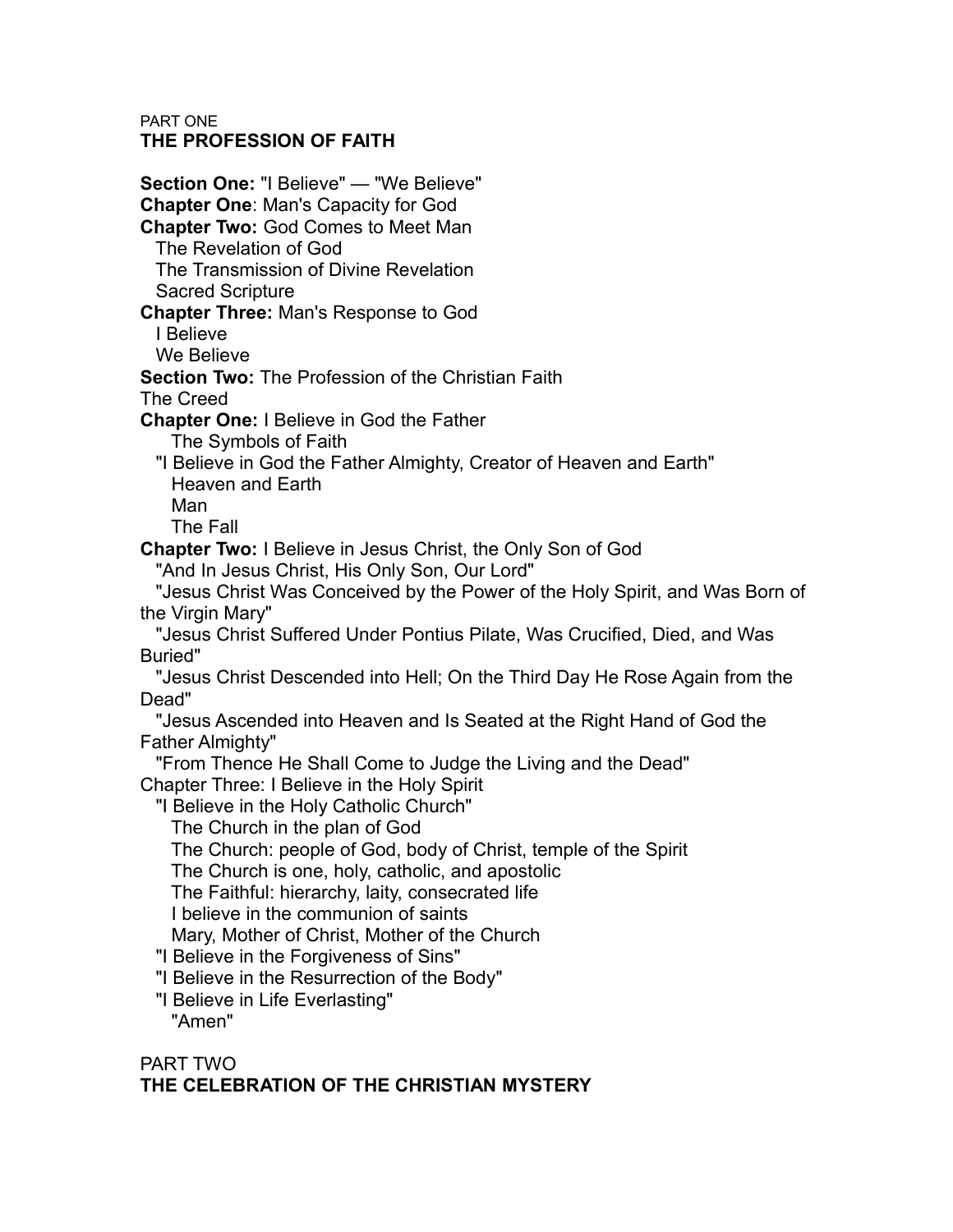**Section One:** The Sacramental Economy **Chapter One:** The Paschal Mystery in the Age of the Church The Liturgy — Work of the Most Holy Trinity The Paschal Mystery in the Sacraments of the Church **Chapter Two:** The Sacramental Celebration of the Paschal Mystery Celebrating the Liturgy of the Church Who celebrates? How is the liturgy celebrated? When is the liturgy celebrated? Where is the liturgy celebrated? Liturgical Diversity and the Unity of the Mystery **Section Two:** The Seven Sacraments of the Church **Chapter One:** The Sacraments of Christian Initiation The Sacrament of Baptism The Sacrament of Confirmation The Sacrament of the Eucharist **Chapter Two:** The Sacraments of Healing The Sacrament of Penance and Reconciliation The Sacrament of the Anointing of the Sick **Chapter Three:** The Sacraments at the Service of Communion and Mission The Sacrament of Holy Orders The Sacrament of Matrimony **Chapter Four:** Other Liturgical Celebrations The Sacramentals Christian Funerals PART THREE **LIFE IN CHRIST Section One:** Man's Vocation — Life In the Spirit **Chapter One**: The Dignity of the Human Person Man, the Image of God Our Vocation to Beatitude Man's Freedom The Morality of the Passions The Moral Conscience The Virtues Sin **Chapter Two:** The Human Community The Person and Society Participation in Social Life Social Justice **Chapter Three**: God's Salvation — Law and Grace The Moral Law Grace and Justification

The Church, Mother and Teacher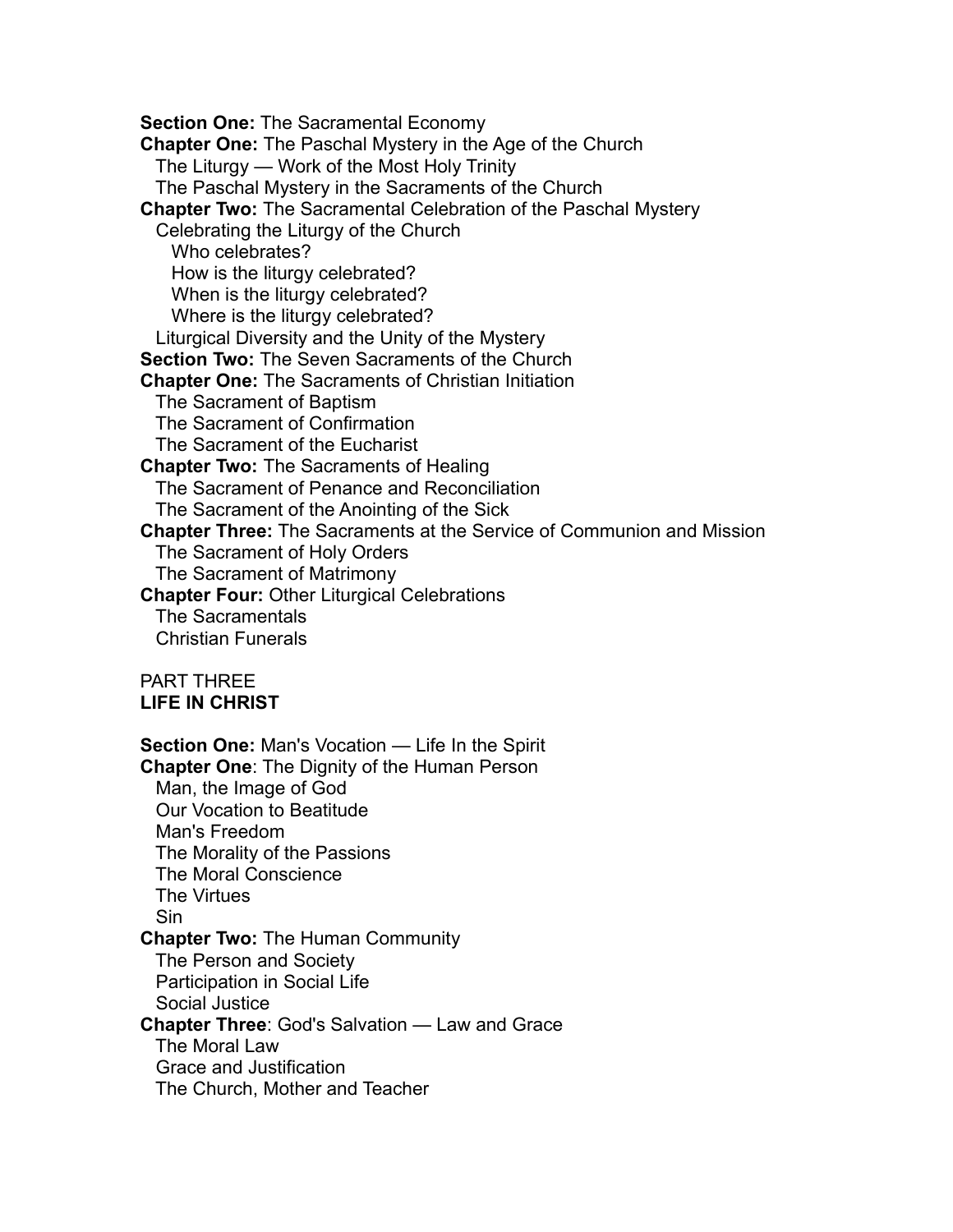**Section Two:** The Ten Commandments

**Chapter One:** "You Shall Love the Lord Your God With All Your Heart, With All Your Soul, and With All Your Mind"

 The First Commandment: I Am the Lord Your God, You Shall Not Have Other Gods Before Me

 The Second Commandment: You Shall Not Take the Name of the Lord Your God in Vain

 The Third Commandment: Remember to Keep Holy the Lord's Day **Chapter Two:** "You Shall Love Your Neighbour as Yourself"

The Fourth Commandment: Honour Your Father and Your Mother

The Fifth Commandment: You Shall Not Kill

The Sixth Commandment: You Shall Not Commit Adultery

The Seventh Commandment: You Shall Not Steal

 The Eighth Commandment: You Shall Not Bear False Witness Against Your **Neighbour** 

 The Ninth Commandment: You Shall Not Covet Your Neighbour's Wife The Tenth Commandment: You Shall Not Covet Your Neighbour's Possessions

#### PART FOUR **CHRISTIAN PRAYER**

**Section One:** Prayer in the Christian Life

**Chapter One:** The Revelation of Prayer The Revelation of Prayer in the Old Testament Prayer is Fully Revealed and Realized in Jesus Prayer in the Age of the Church

**Chapter Two:** The Tradition of Prayer At the Wellsprings of Prayer The Way of Prayer

Guides for Prayer

**Chapter Three:** The Life of Prayer

Expressions of Prayer

The Battle of Prayer

**Section Two:** The Lord's Prayer — "Our Father" "The Summary of the Whole Gospel" "Our Father Who Art in Heaven"

The Seven Petitions

#### APPENDIX

A. Common Prayers

B. Formulas of Catholic Doctrine

MOTU PROPRIO

for the approval and publication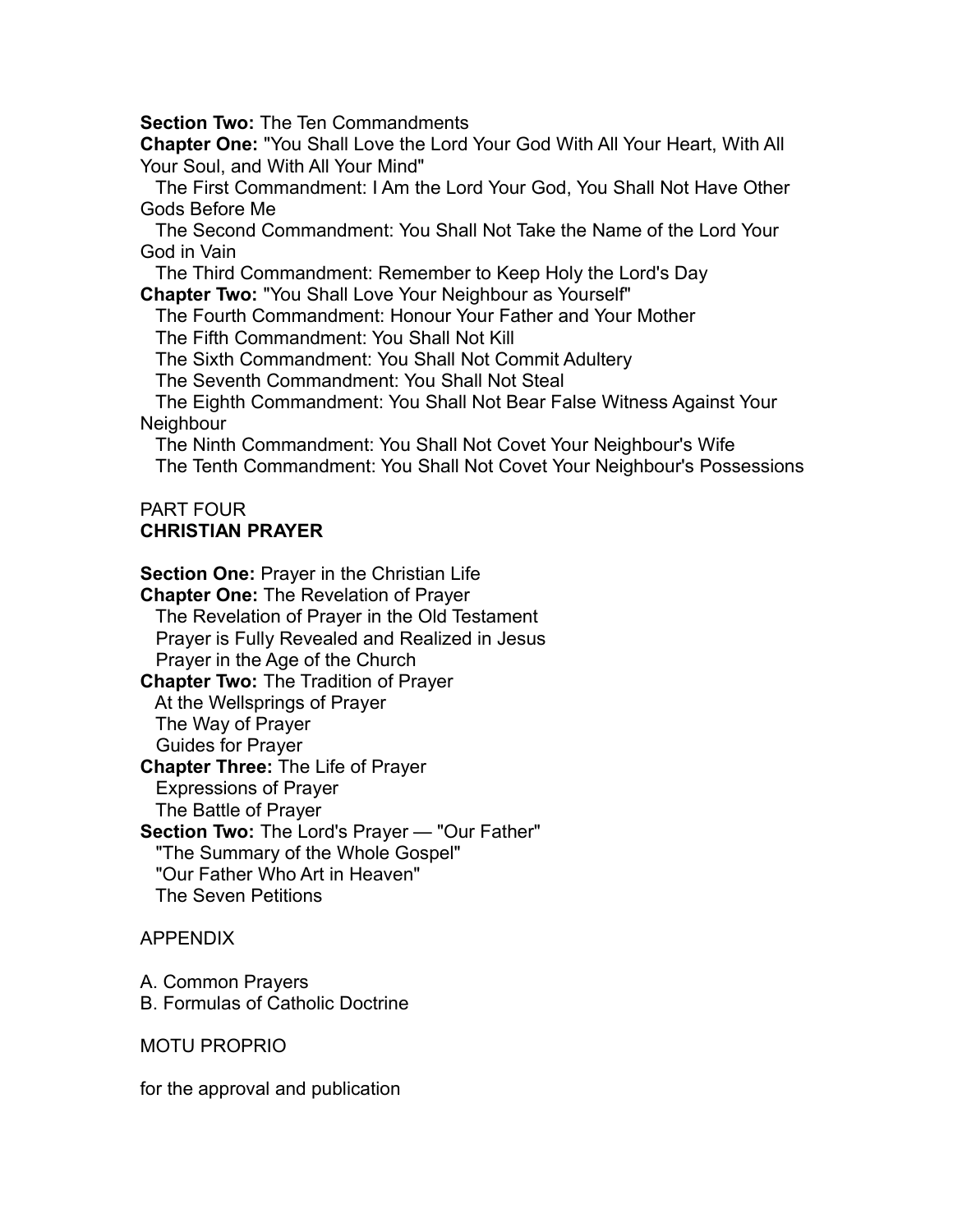of the Compendium of the Catechism of the Catholic Church

To my Venerable Brothers the Cardinals, Patriarchs, Archbishops, Bishops, Priests, Deacons and to all the People of God.

Twenty years ago, work began on the Catechism of the Catholic Church that had been requested by the extraordinary Assembly of the Synod of Bishops held on the occasion of the twentieth anniversary of the close of the Second Vatican Council.

I am filled with heartfelt thanks to the Lord God for having given the Church this Catechism, promulgated in 1992 by my venerated and beloved Predecessor, Pope John Paul II.

The great value and beauty of this gift are confirmed above all by the extensive and positive reception of the Catechism among Bishops, to whom it was primarily addressed as a sure and authentic reference text for teaching Catholic doctrine and, in particular, for formulating local catechisms. But it was also confirmed by its vast favourable reception in all segments of the People of God, who have come to know and appreciate it in more than fifty translations which to date have been published.

It is with great joy that I now approve and promulgate the Compendium of that **Catechism** 

The Compendium had been fervently desired by the participants in the International Catechetical Congress of October 2002, which gave voice to a need widely felt in the Church. My beloved Predecessor, recognizing this desire, decided in February 2003 to begin preparation of the text by entrusting the work to a Commission of Cardinals, over which I presided, and which was assisted by various experts. In the course of the work, a draft of the Compendium was submitted to all the Cardinals and the Presidents of Conferences of Bishops, the vast majority of whom evaluated the text favourably.

The Compendium, which I now present to the Universal Church, is a faithful and sure synthesis of the Catechism of the Catholic Church. It contains, in concise form, all the essential and fundamental elements of the Church's faith, thus constituting, as my Predecessor had wished, a kind of vademecum which allows believers and non-believers alike to behold the entire panorama of the Catholic faith.

In its structure, contents and language, the Compendium faithfully reflects the Catechism of the Catholic Church and will thus assist in making the Catechism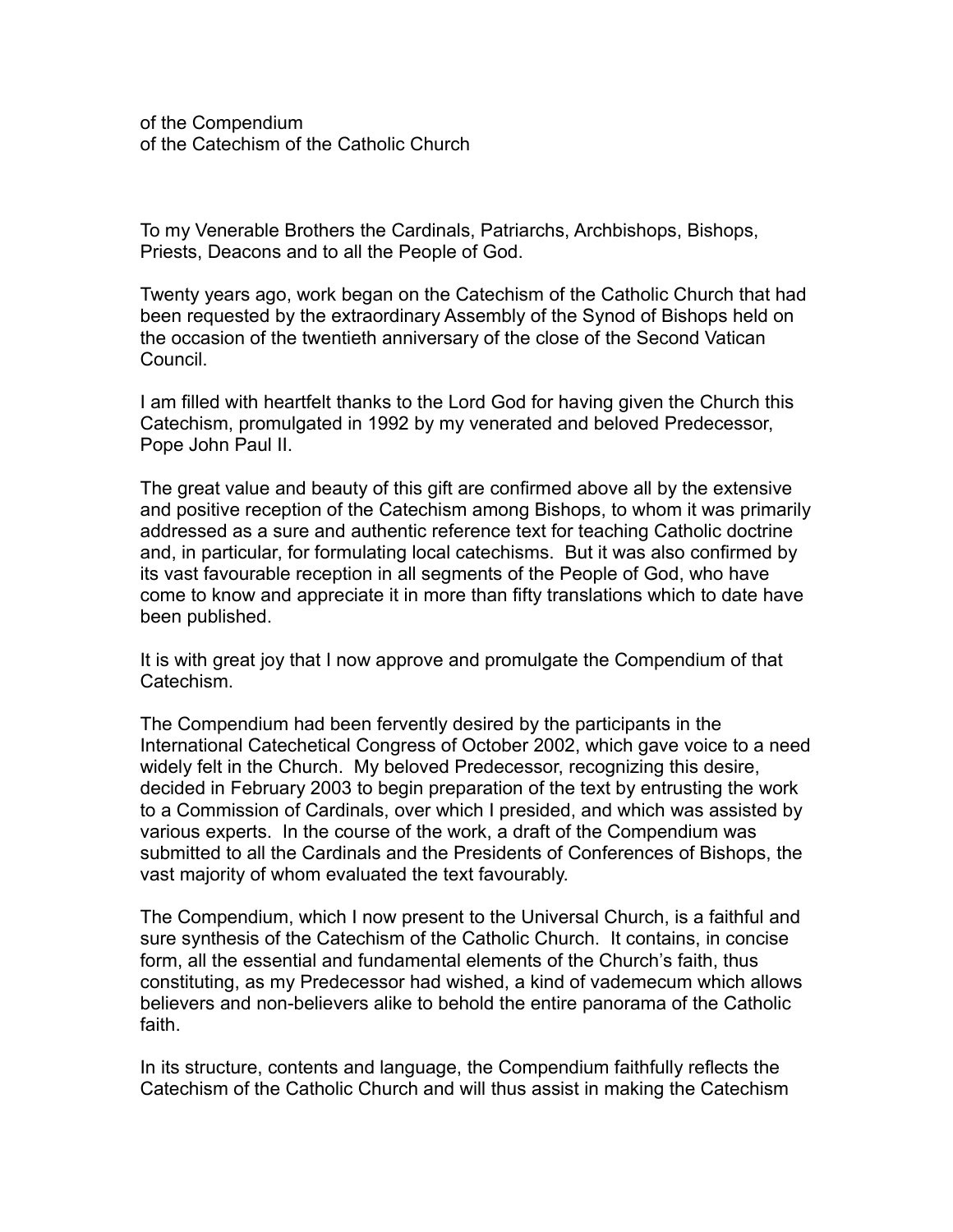more widely known and more deeply understood.

I entrust this Compendium above all to the entire Church and, in particular, to every Christian, in order that it may awaken in the Church of the third millennium renewed zeal for evangelization and education in the faith, which ought to characterize every community in the Church and every Christian believer, regardless of age or nationality.

But this Compendium, with its brevity, clarity and comprehensiveness, is directed to every human being, who, in a world of distractions and multifarious messages, desires to know the Way of Life, the Truth, entrusted by God to His Son's Church.

Through the intercession of Mary Most Holy, Mother of Christ and Mother of the Church, may everyone who reads this authoritative text recognize and embrace ever more fully the inexhaustible beauty, uniqueness and significance of the incomparable Gift which God has made to the human race in His only Son, Jesus Christ, the "Way, the Truth, and the Life" (Jn 14:6).

Given on 28 June 2005, the vigil of the Solemnity of the Holy Apostles Peter and Paul, in the first year of my Pontificate.

#### BENEDICTUS PP. XVI

#### INTRODUCTION

1. On 11 October 1992, Pope John Paul II presented the Catechism of the Catholic Church to the faithful of the whole world, describing it as a "reference text"[1] for a catechesis renewed at the living sources of the faith. Thirty years after the opening of the Second Vatican Council (1962-1965), the desire for a catechism of all Catholic doctrine on faith and morals, which had been voiced in 1985 by the extraordinary Assembly of the Synod of Bishops, came to fulfilment.

Five years later, on 15 August 1997, the Pope promulgated the editio typica of the Catechismus Catholicae Ecclesiae and confirmed its fundamental purpose "as a full, complete exposition of Catholic doctrine, enabling everyone to know what the Church professes, celebrates, lives and prays in her daily life".[2]

2. In order to realize more fully the Catechism's potential and in response to the request that had emerged at the International Catechetical Congress of October 2002, Pope John Paul II, in 2003, established a Commission under the presidency of Cardinal Joseph Ratzinger, Prefect of the Congregation for the Doctrine of the Faith, which was given the task of drafting a Compendium of the Catechism of the Catholic Church, as a more concise formulation of its contents of faith. After two years of work, a draft compendium was prepared and distributed among the Cardinals and the Presidents of Conferences of Bishops for their consultation. The draft, as a whole, was evaluated positively in the great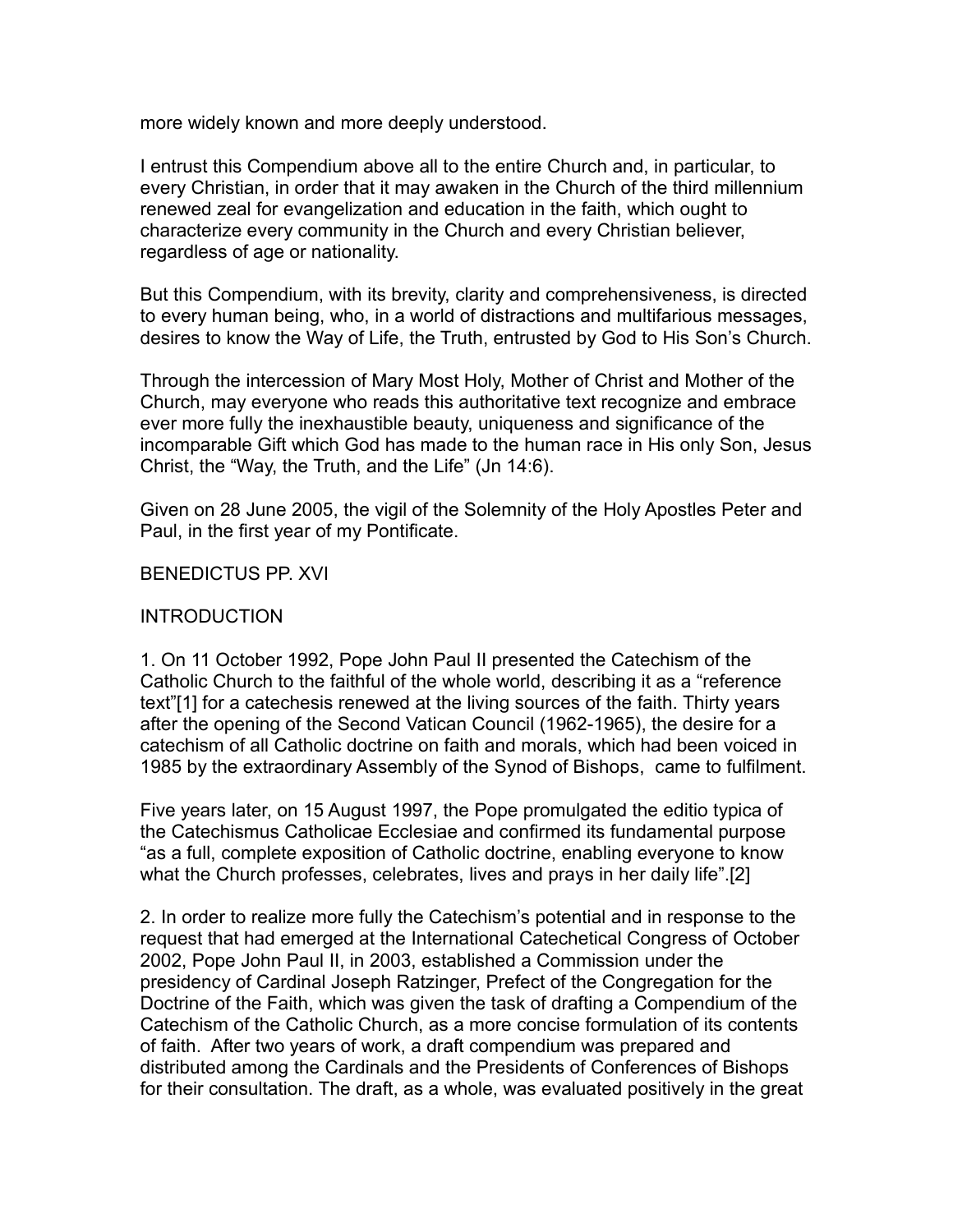majority of the responses that were received. Therefore, the Commission proceeded to revise the draft and, taking account of the proposals for improvement that had been submitted, prepared the final text.

3. There are three principal characteristics of the Compendium: the close reliance on the Catechism of the Catholic Church; the dialogical format; the use of artistic images in the catechesis.

The Compendium is not a work that stands alone, nor is it intended in any way to replace the Catechism of the Catholic Church: instead, it refers constantly to the Catechism by means of reference numbers printed in the margins, as well as by consistent reliance on its structure, development and contents. In fact, the Compendium is meant to reawaken interest in and enthusiasm for the Catechism, which, in the wisdom of its presentation and the depth of its spirituality, always remains the basic text for catechesis in the Church today.

Like the Catechism, the Compendium has four parts, corresponding to the fundamental laws of life in Christ.

The first part, entitled "The Profession of Faith", contains a synthesis of the lex credendi, the faith professed by the Catholic Church, as expressed in the Apostles' Creed which is further elaborated by the Nicene-Constantinopolitan Creed. In the liturgical profession of the Creed, the Christian assembly keeps the principal truths of the faith alive in memory.

The second part, entitled "The Celebration of the Christian Mystery", presents the essential elements of the lex celebrandi. The proclamation of the Gospel finds its authentic response in the sacramental life, through which Christians experience and witness, in every moment of their existence, the saving power of the paschal mystery by which Christ has accomplished our redemption.

The third part, entitled "Life in Christ", recalls the lex vivendi, through which the baptized manifest their commitment to the faith they have professed and celebrated, through their actions and ethical choices. The Christian faithful are called by the Lord Jesus to act in a way which befits their dignity as children of the Father in the charity of the Holy Spirit.

The fourth part, entitled "Christian Prayer", summarizes the lex orandi, the life of prayer. Following the example of Jesus, the perfect model of one who prays, the Christian too is called to the dialogue with God in prayer. A privileged expression of prayer is the Our Father, the prayer that Jesus has taught us.

4. A second characteristic of the Compendium is its dialogical format, reflecting the ancient catechetical literary genre of questions and answers. The idea is to reproduce an imaginary dialogue between master and disciple, through a series of incisive questions that invite the reader to go deeper in discovering ever new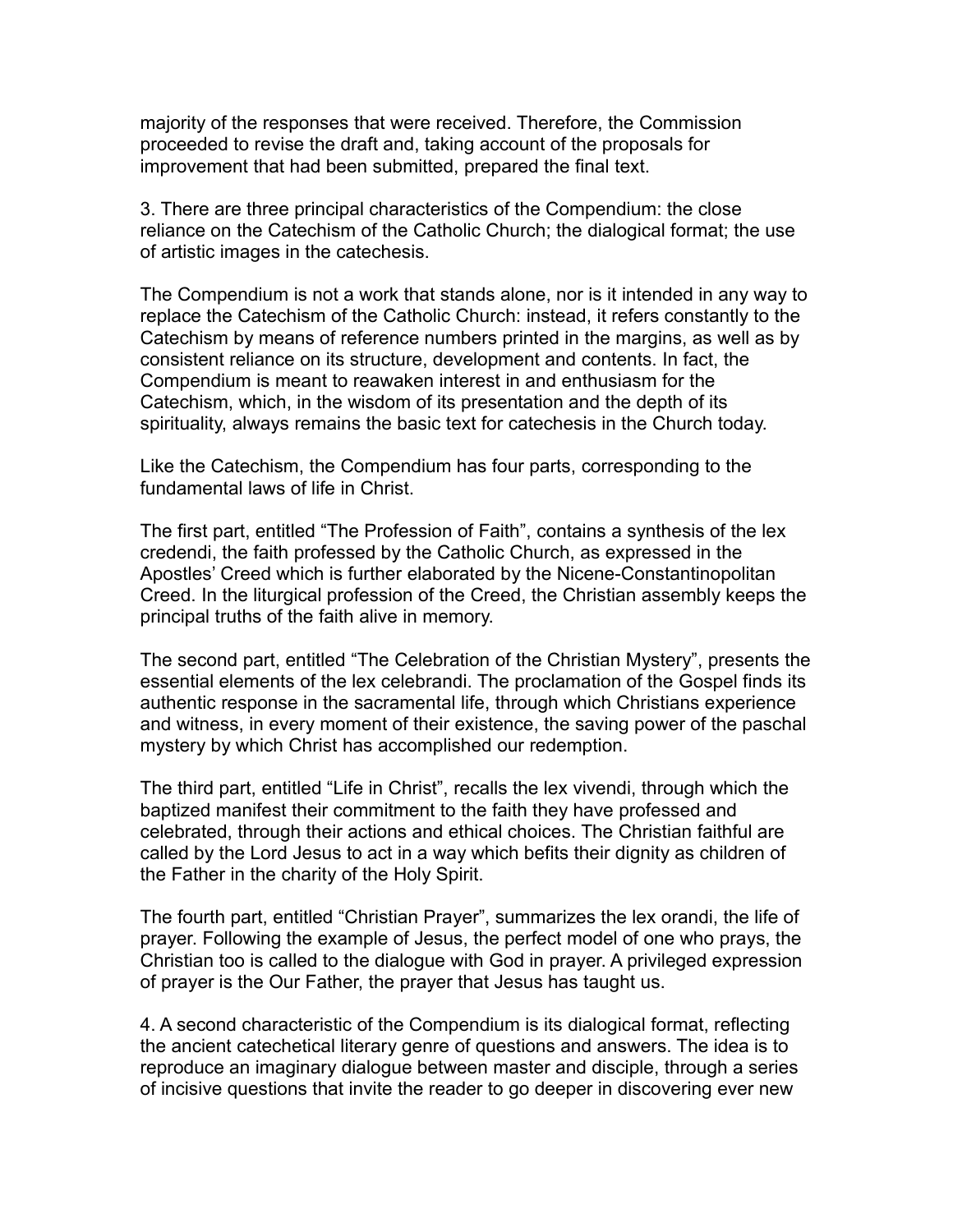aspects of his faith. The dialogical format also lends itself to brevity in the text, by reducing it to what is essential. This may help the reader to grasp the contents and possibly to memorize them as well.

5. A third characteristic is the inclusion of some artistic images which mark the elaboration of the Compendium. These are drawn from the rich patrimony of Christian iconography. The centuries-old conciliar tradition teaches us that images are also a preaching of the Gospel. Artists in every age have offered the principal facts of the mystery of salvation to the contemplation and wonder of believers by presenting them in the splendour of colour and in the perfection of beauty. It is an indication of how today more than ever, in a culture of images, a sacred image can express much more than what can be said in words, and be an extremely effective and dynamic way of communicating the Gospel message.

6. Forty years after the close of the Second Vatican Council and in the year of the Eucharist, this Compendium represents an additional resource for satisfying the hunger for truth among the Christian faithful of all ages and conditions, as well as the hunger for truth and justice among those who are without faith. The publication of the Compendium will take place on the solemnity of the Holy Apostles Peter and Paul, pillars of the Church universal and exemplary evangelizers of the ancient world. These apostles saw what they preached and witnessed to the truth of Christ even unto martyrdom. Let us imitate them in their missionary zeal and pray to the Lord that the Church may always follow the teaching of the apostles, from whom she first received the glorious proclamation of the faith.

20 March 2005, Palm Sunday.

Joseph Cardinal Ratzinger President of the Special Commission

[1] John Paul II, Apostolic Constitution Fidei depositum, 11 October 1992.

[2]John Paul II, Apostolic Letter Laetarum magnopere, 15 August 1997.

Part One

The Profession of Faith

Section One "I believe" – "We believe"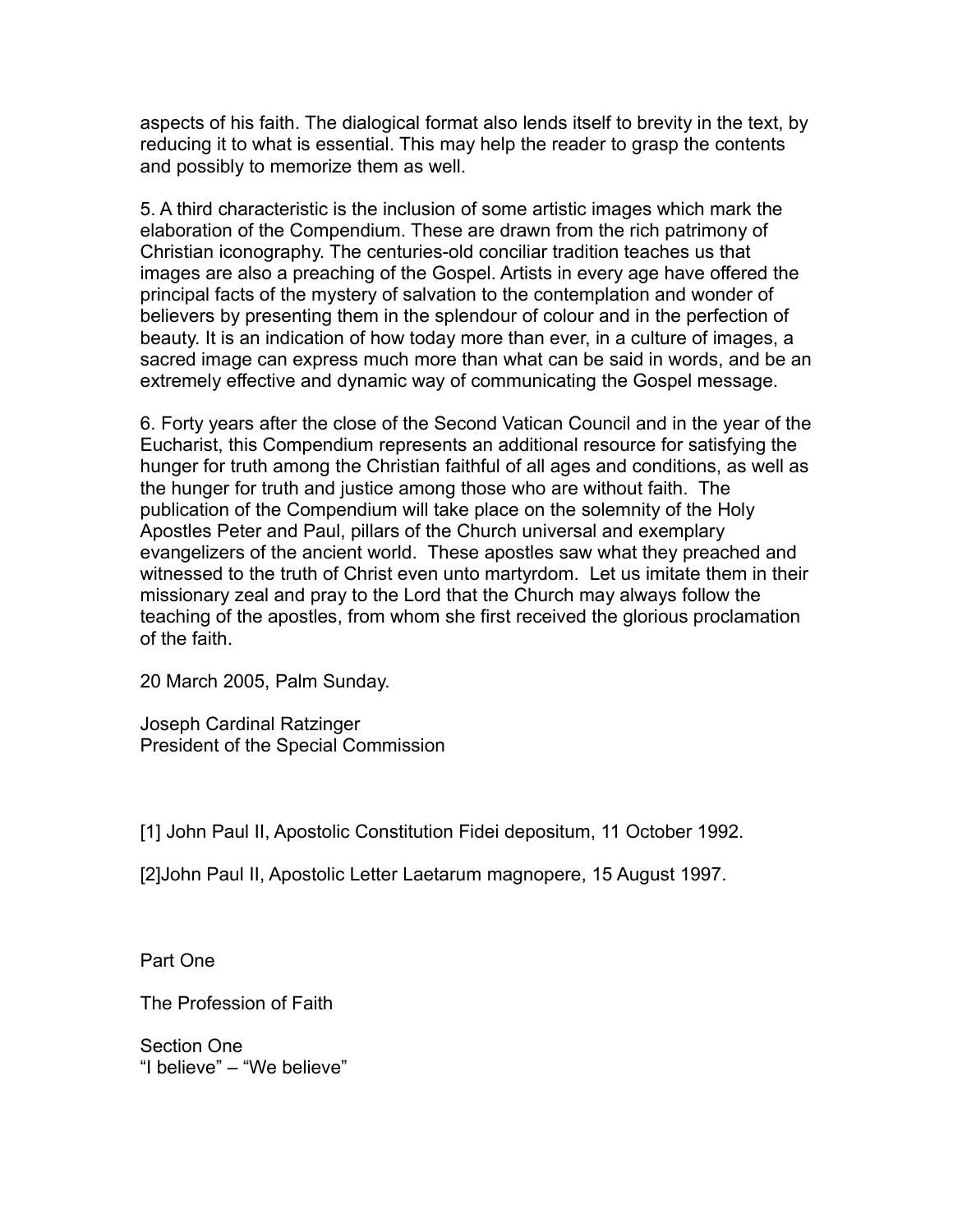# 1**. What is the plan of God for man?**

#### 1-25

God, infinitely perfect and blessed in himself, in a plan of sheer goodness freely created man to make him share in his own blessed life. In the fullness of time, God the Father sent his Son as the Redeemer and Savior of mankind, fallen into sin, thus calling all into his Church and, through the work of the Holy Spirit, making them adopted children and heirs of his eternal happiness.

#### CHAPTER ONE

Man's Capacity for God

30

 "You are great, O Lord, and greatly to be praised [...] You have made us for yourself and our heart is restless until it rests in you." (Saint Augustine)

#### 2. **Why does man have a desire for God?**

27-30 44-45

God himself, in creating man in his own image, has written upon his heart the desire to see him. Even if this desire is often ignored, God never ceases to draw man to himself because only in God will he find and live the fullness of truth and happiness for which he never stops searching. By nature and by vocation, therefore, man is a religious being, capable of entering into communion with God. This intimate and vital bond with God confers on man his fundamental dignity.

# 3. **How is it possible to know God with only the light of human reason?**

31-36 46-47

Starting from creation, that is from the world and from the human person, through reason alone one can know God with certainty as the origin and end of the universe, as the highest good and as infinite truth and beauty.

# 4. **Is the light of reason alone sufficient to know the mystery of God?**

37-38

In coming to a knowledge of God by the light of reason alone man experiences many difficulties. Indeed, on his own he is unable to enter into the intimacy of the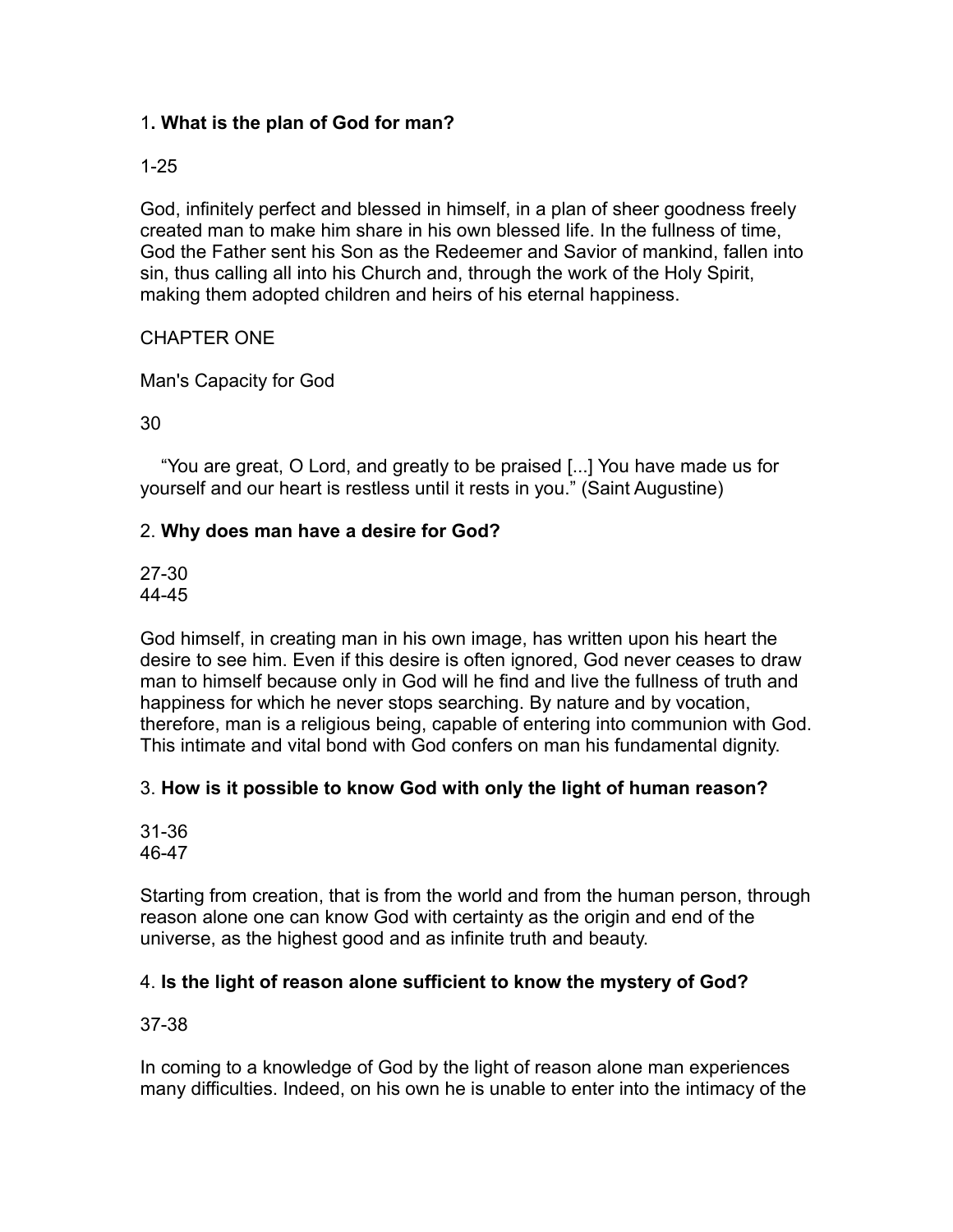divine mystery. This is why he stands in need of being enlightened by God's revelation, not only about those things that exceed his understanding, but also about those religious and moral truths which of themselves are not beyond the grasp of human reason, so that even in the present condition of the human race, they can be known by all with ease, with firm certainty and with no admixture of error.

# 5. **How can we speak about God?**

39-43 48-49

By taking as our starting point the perfections of man and of the other creatures which are a reflection, albeit a limited one, of the infinite perfection of God, we are able to speak about God with all people. We must, however, continually purify our language insofar as it is image-bound and imperfect, realizing that we can never fully express the infinite mystery of God.

# CHAPTER TWO

God Comes to Meet Man

The Revelation of God

# 6. **What does God reveal to man?**

50-53 68-69

God in his goodness and wisdom reveals himself. With deeds and words, he reveals himself and his plan of loving goodness which he decreed from all eternity in Christ. According to this plan, all people by the grace of the Holy Spirit are to share in the divine life as adopted "sons" in the only begotten Son of God.

# 7. **What are the first stages of God's Revelation?**

54-58 70-71

From the very beginning, God manifested himself to our first parents, Adam and Eve, and invited them to intimate communion with himself. After their fall, he did not cease his revelation to them but promised salvation for all their descendants. After the flood, he made a covenant with Noah, a covenant between himself and all living beings.

# 8. **What are the next stages of God's Revelation?**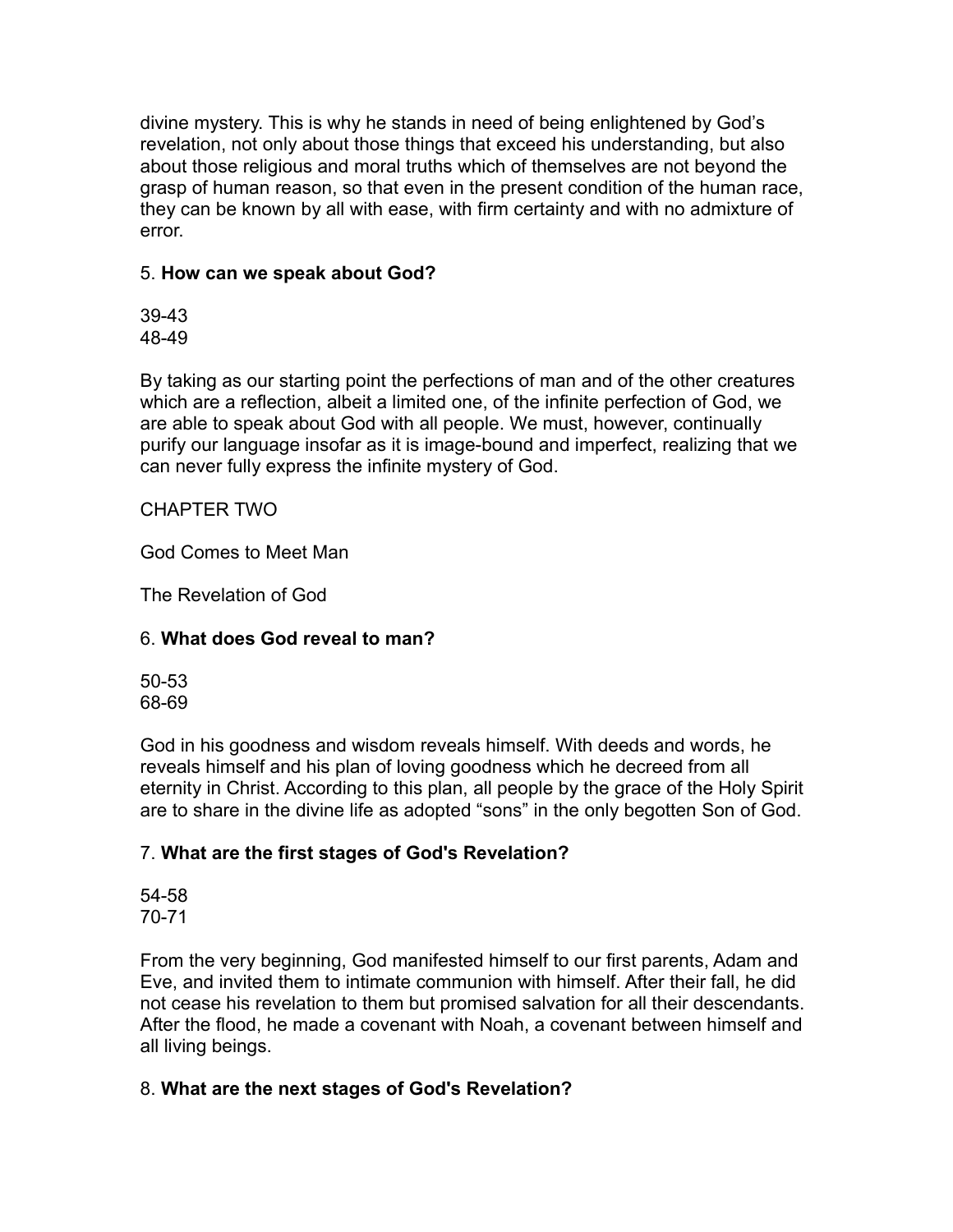God chose Abram, calling him out of his country, making him "the father of a multitude of nations" (Genesis 17:5), and promising to bless in him "all the nations of the earth" (Genesis 12:3). The people descended from Abraham would be the trustee of the divine promise made to the patriarchs. God formed Israel as his chosen people, freeing them from slavery in Egypt, establishing with them the covenant of Mount Sinai, and, through Moses, giving them his law. The prophets proclaimed a radical redemption of the people and a salvation which would include all nations in a new and everlasting covenant. From the people of Israel and from the house of King David, would be born the Messiah, Jesus.

# 9. **What is the full and definitive stage of God's Revelation?**

65-66 73

The full and definitive stage of God's revelation is accomplished in his Word made flesh, Jesus Christ, the mediator and fullness of Revelation. He, being the only-begotten Son of God made man, is the perfect and definitive Word of the Father. In the sending of the Son and the gift of the Spirit, Revelation is now fully complete, although the faith of the Church must gradually grasp its full significance over the course of centuries.

 "In giving us his Son, his only and definitive Word, God spoke everything to us at once in this sole Word, and he has no more to say." (Saint John of the Cross)

# 10. **What is the value of private revelations?**

# 67

While not belonging to the deposit of faith, private revelations may help a person to live the faith as long as they lead us to Christ. The Magisterium of the Church, which has the duty of evaluating such private revelations, cannot accept those which claim to surpass or correct that definitive Revelation which is Christ.

The Transmission of Divine Revelation

# 11. **Why and in what way is divine revelation transmitted?**

74

God "desires all men to be saved and to come to the knowledge of the truth" (1 Timothy 2:4), that is, of Jesus Christ. For this reason, Christ must be proclaimed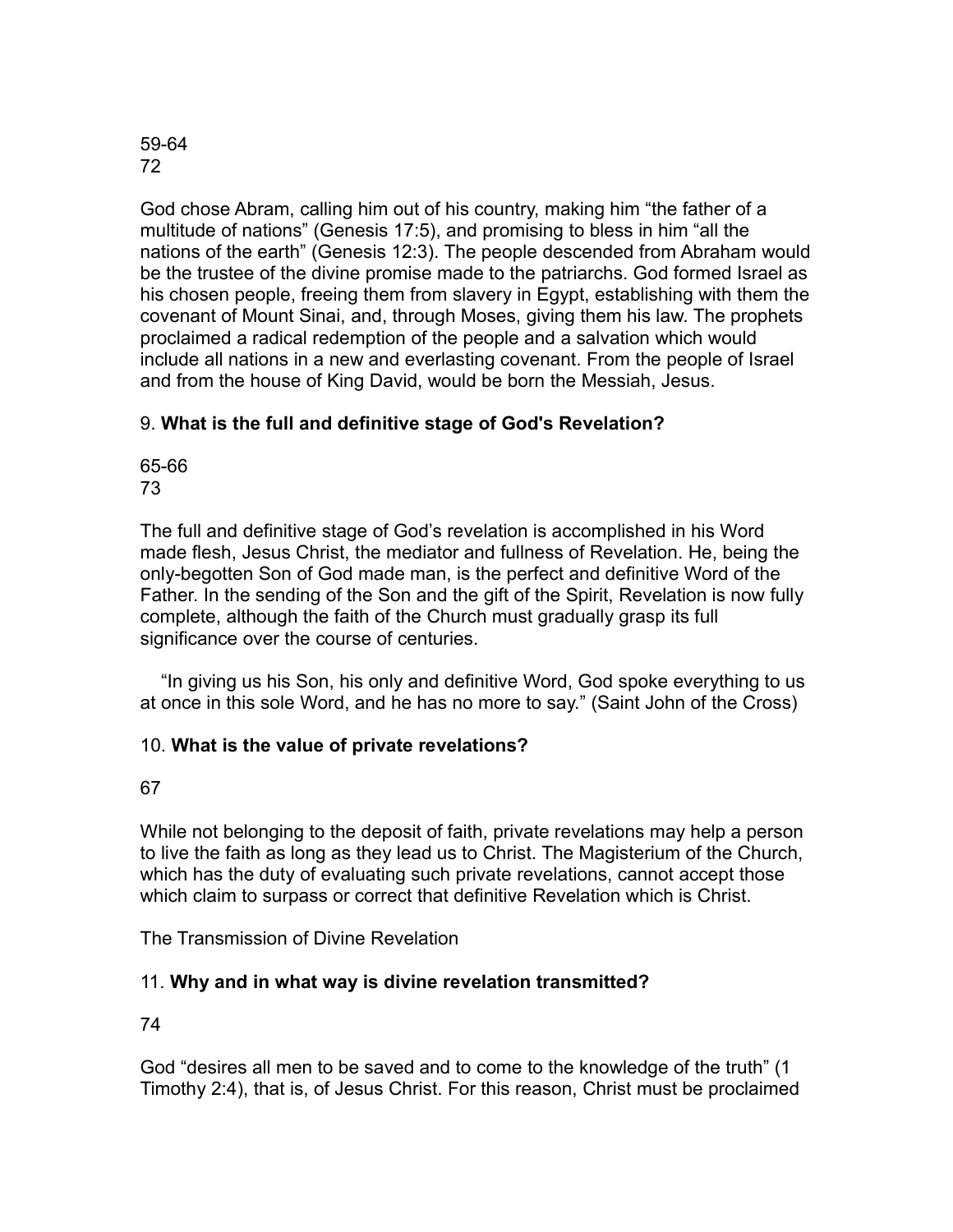to all according to his own command, "Go forth and teach all nations" (Matthew 28:19). And this is brought about by Apostolic Tradition.

# 12. **What is Apostolic Tradition?**

75-79, 83, 96, 98

Apostolic Tradition is the transmission of the message of Christ, brought about from the very beginnings of Christianity by means of preaching, bearing witness, institutions, worship, and inspired writings. The apostles transmitted all they received from Christ and learned from the Holy Spirit to their successors, the bishops, and through them to all generations until the end of the world.

# 13. **In what ways does Apostolic Tradition occur?**

76

Apostolic Tradition occurs in two ways: through the living transmission of the word of God (also simply called Tradition) and through Sacred Scripture which is the same proclamation of salvation in written form.

# 14. **What is the relationship between Tradition and Sacred Scripture?**

80-82 97

Tradition and Sacred Scripture are bound closely together and communicate one with the other. Each of them makes present and fruitful in the Church the mystery of Christ. They flow out of the same divine well-spring and together make up one sacred deposit of faith from which the Church derives her certainty about revelation.

# 15. **To whom is the deposit of faith entrusted?**

84, 91

94, 99

The Apostles entrusted the deposit of faith to the whole of the Church. Thanks to its supernatural sense of faith the people of God as a whole, assisted by the Holy Spirit and guided by the Magisterium of the Church, never ceases to welcome, to penetrate more deeply and to live more fully from the gift of divine revelation.

# 16. **To whom is given the task of authentically interpreting the deposit of faith?**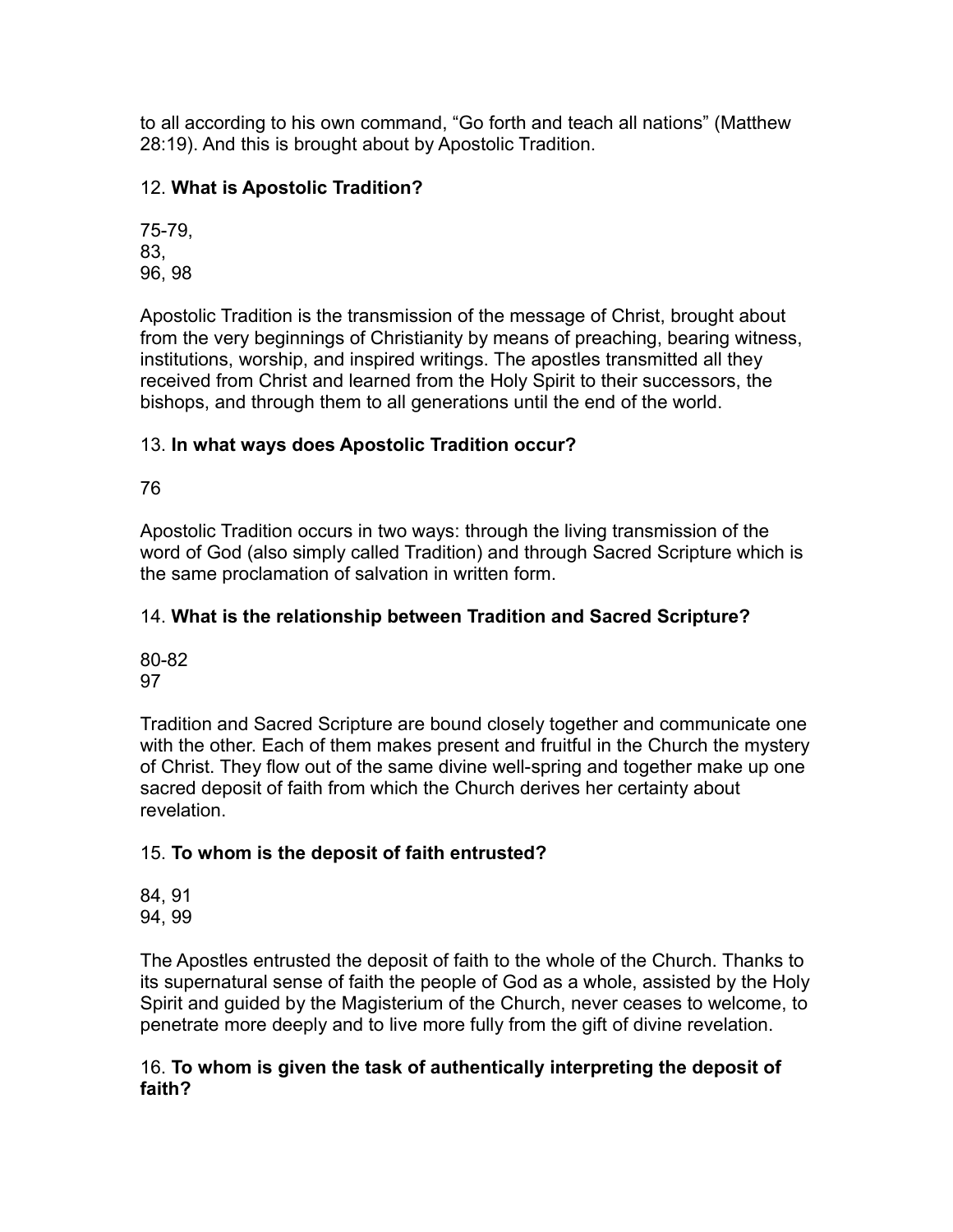The task of giving an authentic interpretation of the deposit of faith has been entrusted to the living teaching office of the Church alone, that is, to the successor of Peter, the Bishop of Rome, and to the bishops in communion with him. To this Magisterium, which in the service of the Word of God enjoys the certain charism of truth, belongs also the task of defining dogmas which are formulations of the truths contained in divine Revelation. This authority of the Magisterium also extends to those truths necessarily connected with Revelation.

#### 17. **What is the relationship between Scripture, Tradition and the Magisterium?**

95

Scripture, Tradition, and the Magisterium are so closely united with each other that one of them cannot stand without the others. Working together, each in its own way, under the action of the one Holy Spirit, they all contribute effectively to the salvation of souls.

Sacred Scripture

# 18. **Why does Sacred Scripture teach the truth?**

105-108 135-136

Because God himself is the author of Sacred Scripture. For this reason it is said to be inspired and to teach without error those truths which are necessary for our salvation. The Holy Spirit inspired the human authors who wrote what he wanted to teach us. The Christian faith, however, is not a "religion of the Book", but of the Word of God – "not a written and mute word, but incarnate and living" (Saint Bernard of Clairvaux).

# 19. **How is Sacred Scripture to be read?**

109-119 137

Sacred Scripture must be read and interpreted with the help of the Holy Spirit and under the guidance of the Magisterium of the Church according to three criteria: 1) it must be read with attention to the content and unity of the whole of Scripture; 2) it must be read within the living Tradition of the Church; 3) it must be read with attention to the analogy of faith, that is, the inner harmony which exists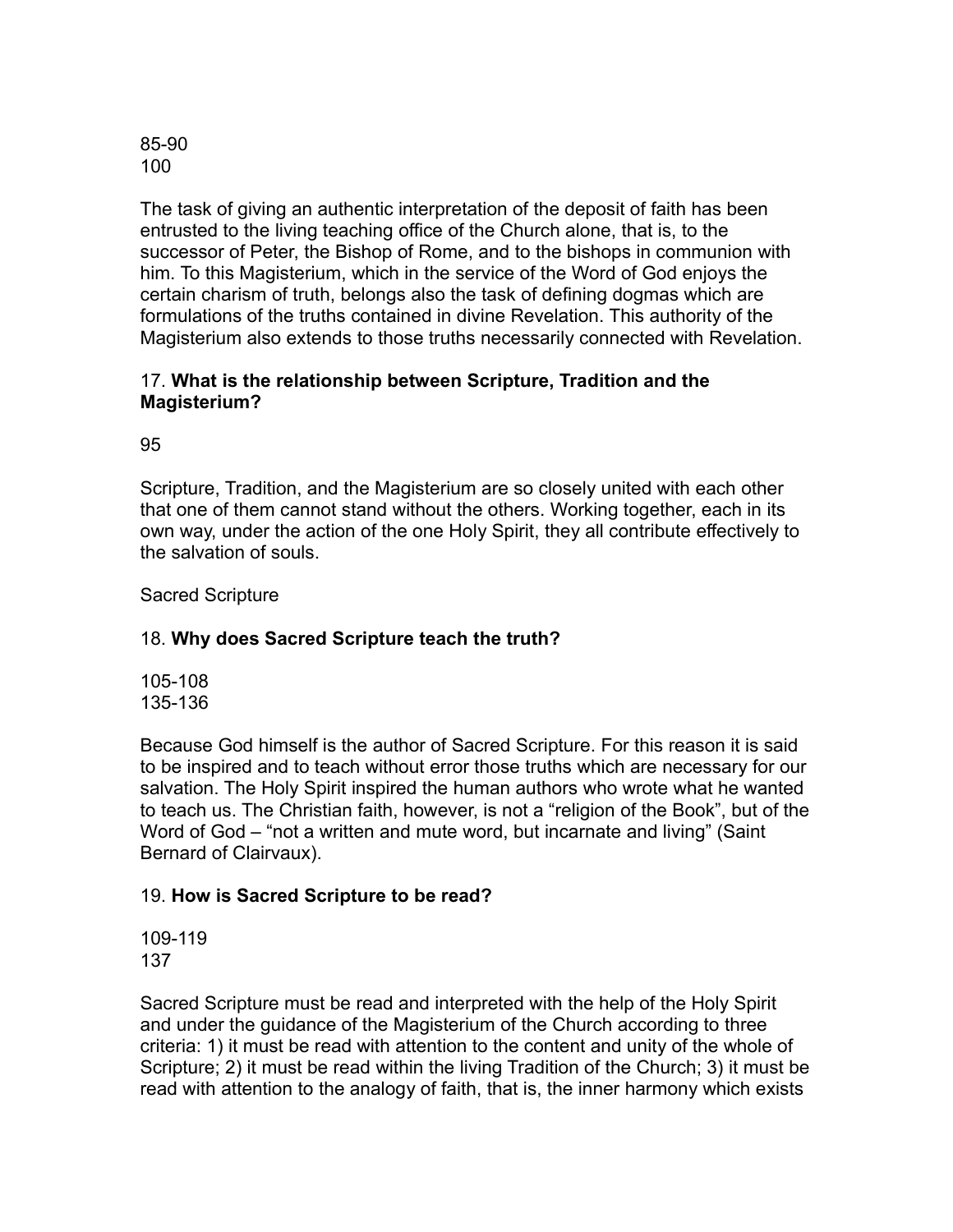among the truths of the faith themselves.

# 20. **What is the Canon of Scripture?**

120 138

The Canon of Scripture is the complete list of the sacred writings which the Church has come to recognize through Apostolic Tradition. The Canon consists of 46 books of the Old Testament and 27 of the New.

# 21. **What is the importance of the Old Testament for Christians?**

121-123

Christians venerate the Old Testament as the true word of God. All of the books of the Old Testament are divinely inspired and retain a permanent value. They bear witness to the divine pedagogy of God's saving love. They are written, above all, to prepare for the coming of Christ the Savior of the universe.

# 22. **What importance does the New Testament have for Christians?**

124-127 139

The New Testament, whose central object is Jesus Christ, conveys to us the ultimate truth of divine Revelation. Within the New Testament the four Gospels of Mathew, Mark, Luke and John are the heart of all the Scriptures because they are the principle witness to the life and teaching of Jesus. As such, they hold a unique place in the Church.

# 23. **What is the unity that exists between the Old and the New Testaments?**

128-130 140

Scripture is one insofar as the Word of God is one. God's plan of salvation is one, and the divine inspiration of both Testaments is one. The Old Testament prepares for the New and the New Testament fulfills the Old; the two shed light on each other.

# 24. **What role does Sacred Scripture play in the life of the Church?**

131-133 141-142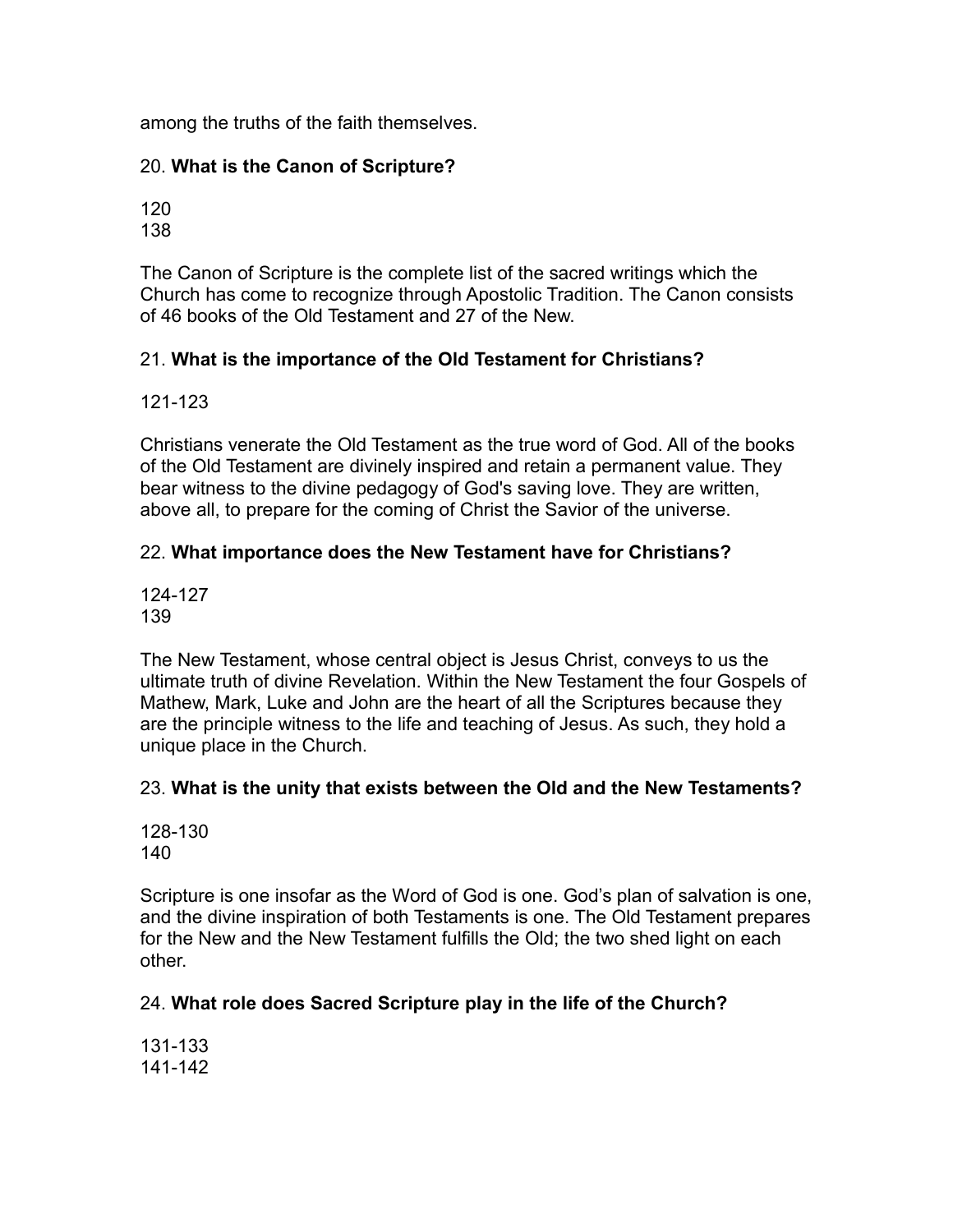Sacred Scripture gives support and vigor to the life of the Church. For the children of the Church, it is a confirmation of the faith, food for the soul and the fount of the spiritual life. Sacred Scripture is the soul of theology and of pastoral preaching. The Psalmist says that it is "a lamp to my feet and a light to my path" (Psalm 119:105). The Church, therefore, exhorts all to read Sacred Scripture frequently because "ignorance of the Scriptures is ignorance of Christ" (Saint Jerome).

# CHAPTER THREE

Man's Response to God

I Believe

# 25. **How does man respond to God who reveals himself?**

142-143

Sustained by divine grace, we respond to God with the obedience of faith, which means the full surrender of ourselves to God and the acceptance of his truth insofar as it is guaranteed by the One who is Truth itself.

#### 26. **Who are the principal witnesses of the obedience of faith in the Sacred Scriptures?**

144-149

There are many such witnesses, two in particular: One is Abraham who when put to the test "believed in God" (Romans 4:3) and always obeyed his call. For this reason he is called "the Father of all who believe" (Romans 4:11-18). The other is the Virgin Mary who, throughout her entire life, embodied in a perfect way the obedience of faith: "Let it be done to me according to your word" (Luke 1:38).

# 27. **What does it mean in practice for a person to believe in God?**

150-152 176-178

It means to adhere to God himself, entrusting oneself to him and giving assent to all the truths which God has revealed because God is Truth. It means to believe in one God in three Persons, Father, Son, and Holy Spirit.

# 28. **What are the characteristics of faith?**

153-165 179-180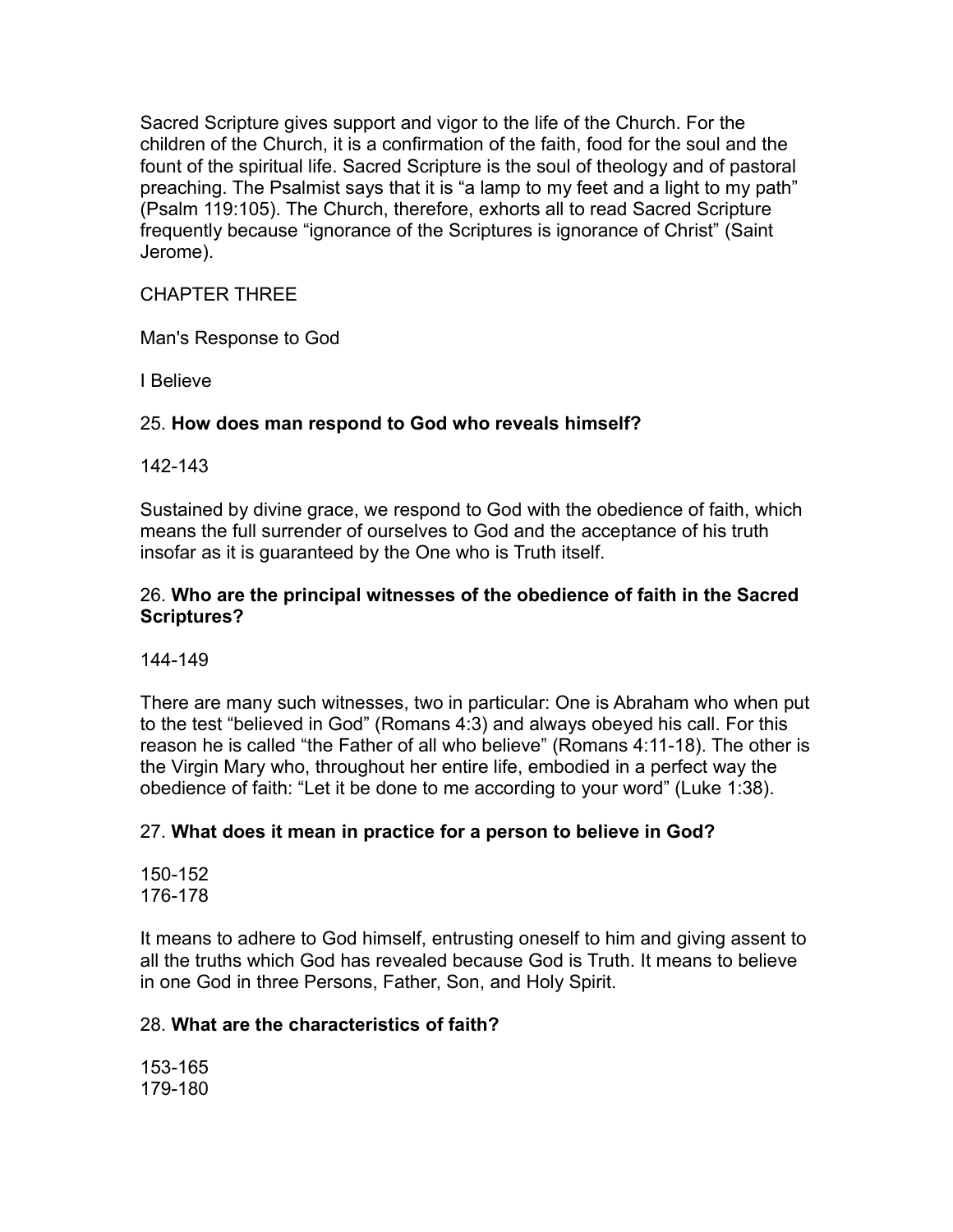Faith is the supernatural virtue which is necessary for salvation. It is a free gift of God and is accessible to all who humbly seek it. The act of faith is a human act, that is, an act of the intellect of a person - prompted by the will moved by God who freely assents to divine truth. Faith is also certain because it is founded on the Word of God; it works "through charity" (Galatians 5:6); and it continually grows through listening to the Word of God and through prayer. It is, even now, a foretaste of the joys of heaven.

#### 29. **Why is there no contradiction between faith and science?**

#### 159

Though faith is above reason, there can never be a contradiction between faith and science because both originate in God. It is God himself who gives to us the light both of reason and of faith.

 "I believe, in order to understand; and I understand, the better to believe." (Saint Augustine)

We Believe

#### 30. **Why is faith a personal act, and at the same time ecclesial?**

166-169 181

Faith is a personal act insofar as it is the free response of the human person to God who reveals himself. But at the same time it is an ecclesial act which expresses itself in the proclamation, "We believe". It is in fact the Church that believes: and thus by the grace of the Holy Spirit precedes, engenders and nourishes the faith of each Christian For this reason the Church is Mother and Teacher.

 "No one can have God as Father who does not have the Church as Mother." (Saint Cyprian)

# 31. **Why are the formulas of faith important?**

170-171

The formulas of faith are important because they permit one to express, assimilate, celebrate, and share together with others the truths of the faith through a common language.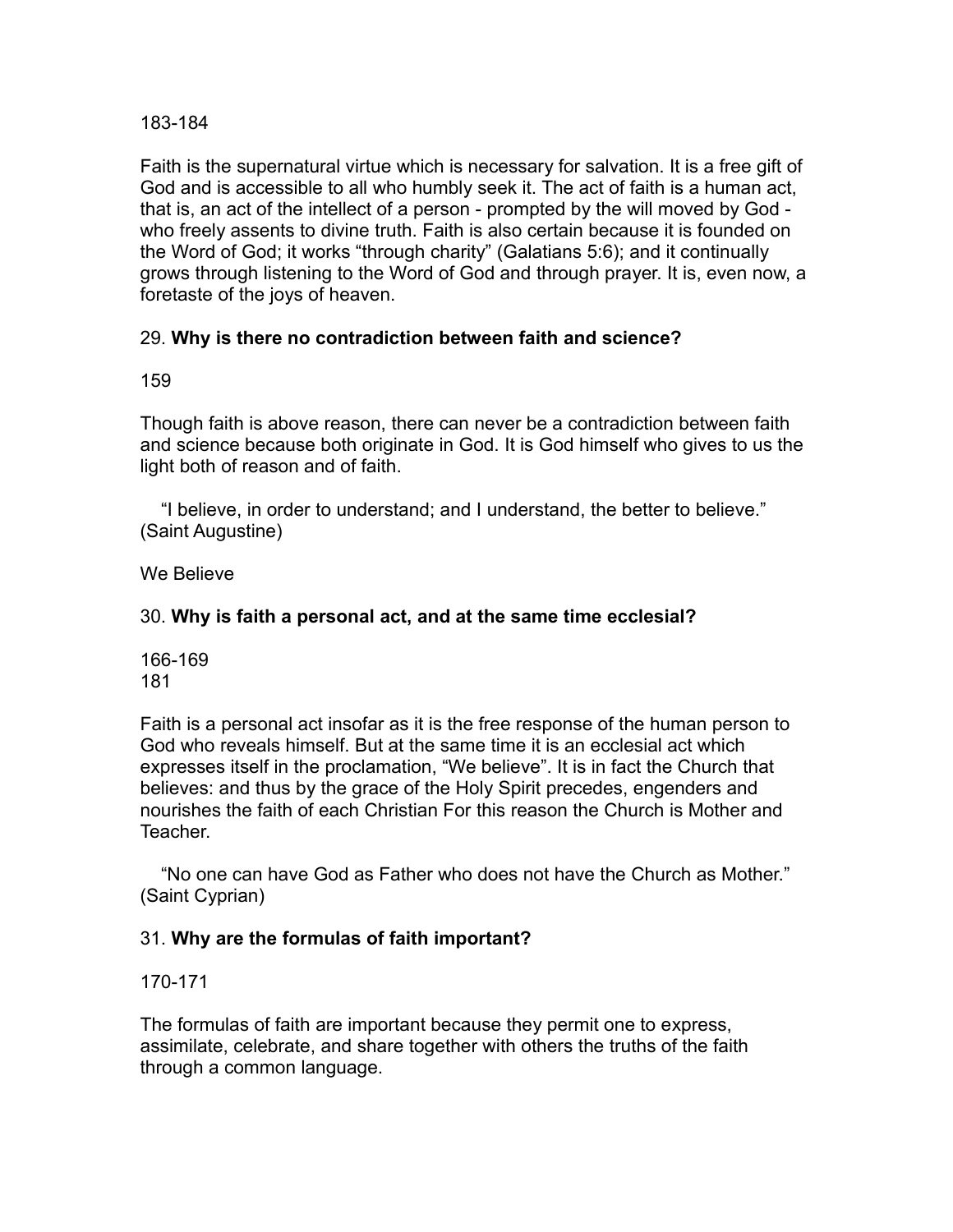#### 32. **In what way is the faith of the Church one faith alone?**

172-175 182

The Church, although made up of persons who have diverse languages, cultures, and rites, nonetheless professes with a united voice the one faith that was received from the one Lord and that was passed on by the one Apostolic Tradition. She confesses one God alone, Father, Son, and Holy Spirit, and points to one way of salvation. Therefore we believe with one heart and one soul all that is contained in the Word of God, handed down or written, and which is proposed by the Church as divinely revealed.

Section Two The Profession of the Christian Faith

The Creed The Apostles' Creed

I believe in God the Father almighty, Creator of heaven and earth. And in Jesus Christ, His only Son, our Lord, Who was conceived by the Holy Spirit, born of the Virgin Mary, suffered under Pontius Pilate, was crucified, died, and was buried. He descended into hell; the third day He rose again from the dead; He ascended into heaven, and sits at the right hand of God the Father almighty, from thence He shall come to judge the living and the dead. I believe in the Holy Spirit, the holy Catholic Church, the communion of saints, the forgiveness of sins, the resurrection of the body and life everlasting. Amen.

Symbolum Apostolicum

Credo in Deum Patrem omnipoténtem, Creatorem cæli et terræ, et in Iesum Christum, Filium Eius unicum, Dominum nostrum, qui concéptus est de Spíritu Sancto, natus ex Maria Virgine, passus sub Póntio Piláto, crucifixus, mórtuus, et sepúltus, descéndit ad ínferos, tértia die resurréxit a mórtuis, ascéndit ad cælos,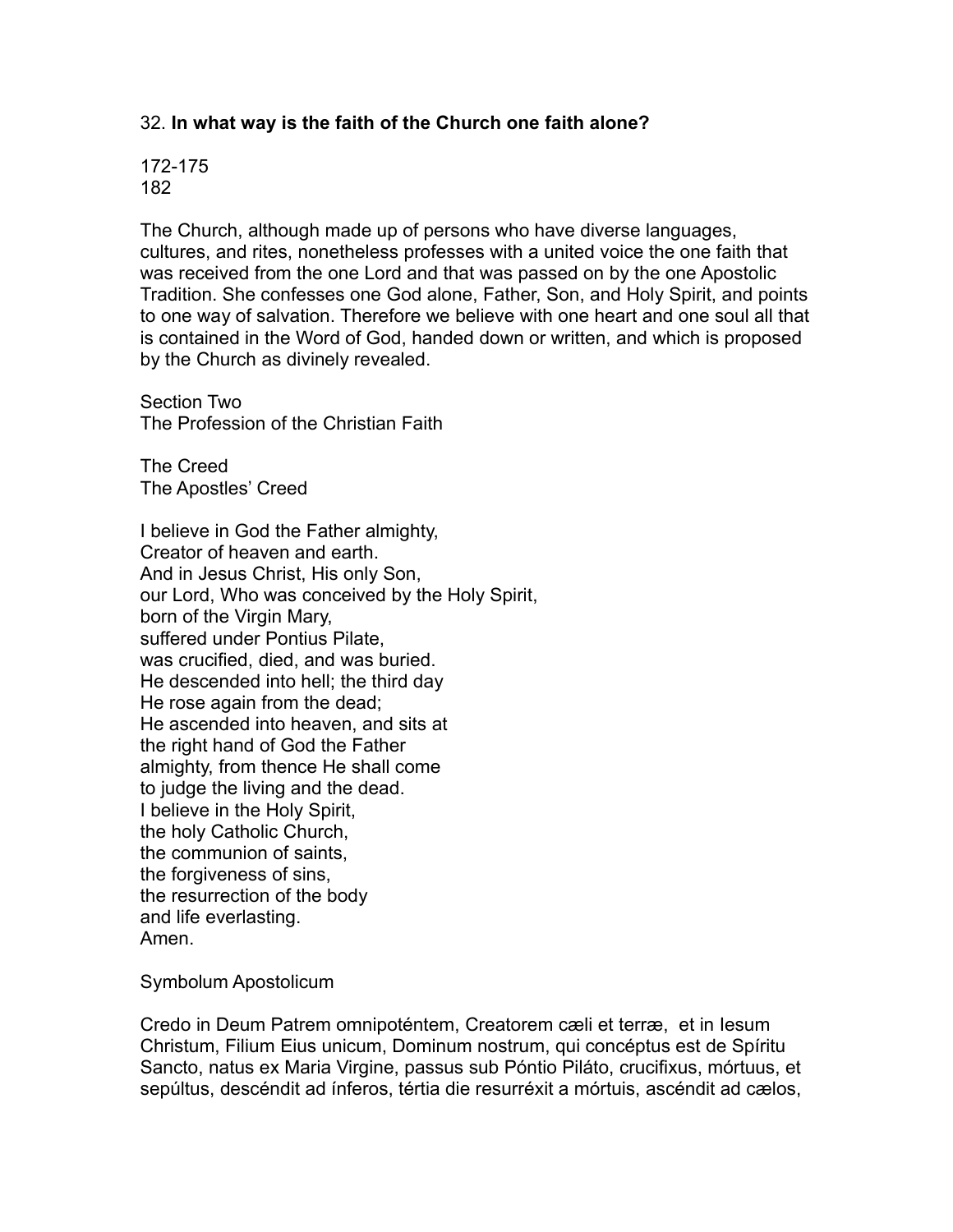sedet ad déxteram Dei Patris omnipoténtis, inde ventúrus est iudicáre vivos et mórtuos.

Et in Spíritum Sanctum, sanctam Ecclésiam cathólicam, sanctórum communiónem, remissiónem peccatórum, carnis resurrectiónem, vitam ætérnam. Amen. The Nicene-Constantinopolitan Creed

I believe in one God, the Father, the Almighty, maker of heaven and earth, of all that is, seen and unseen.

I believe one Lord, Jesus Christ, the only Son of God, eternally begotten of the Father, God from God, Light from Light, true God from true God, begotten, not made, one in Being with the Father. Through Him all things were made.

For us men and for our salvation, He came down from heaven: by the power of the Holy Spirit He was born of the Virgin Mary, and became Man.

For our sake He was crucified under Pontius Pilate; He suffered, died, and was buried.

On the third day He rose again in fulfillment of the Scriptures;

He ascended into heaven, and is seated at the right hand of the Father. He will come again in glory to judge the living and the dead, and His kingdom will have no end.

I believe in the Holy Spirit, the Lord, the Giver of life,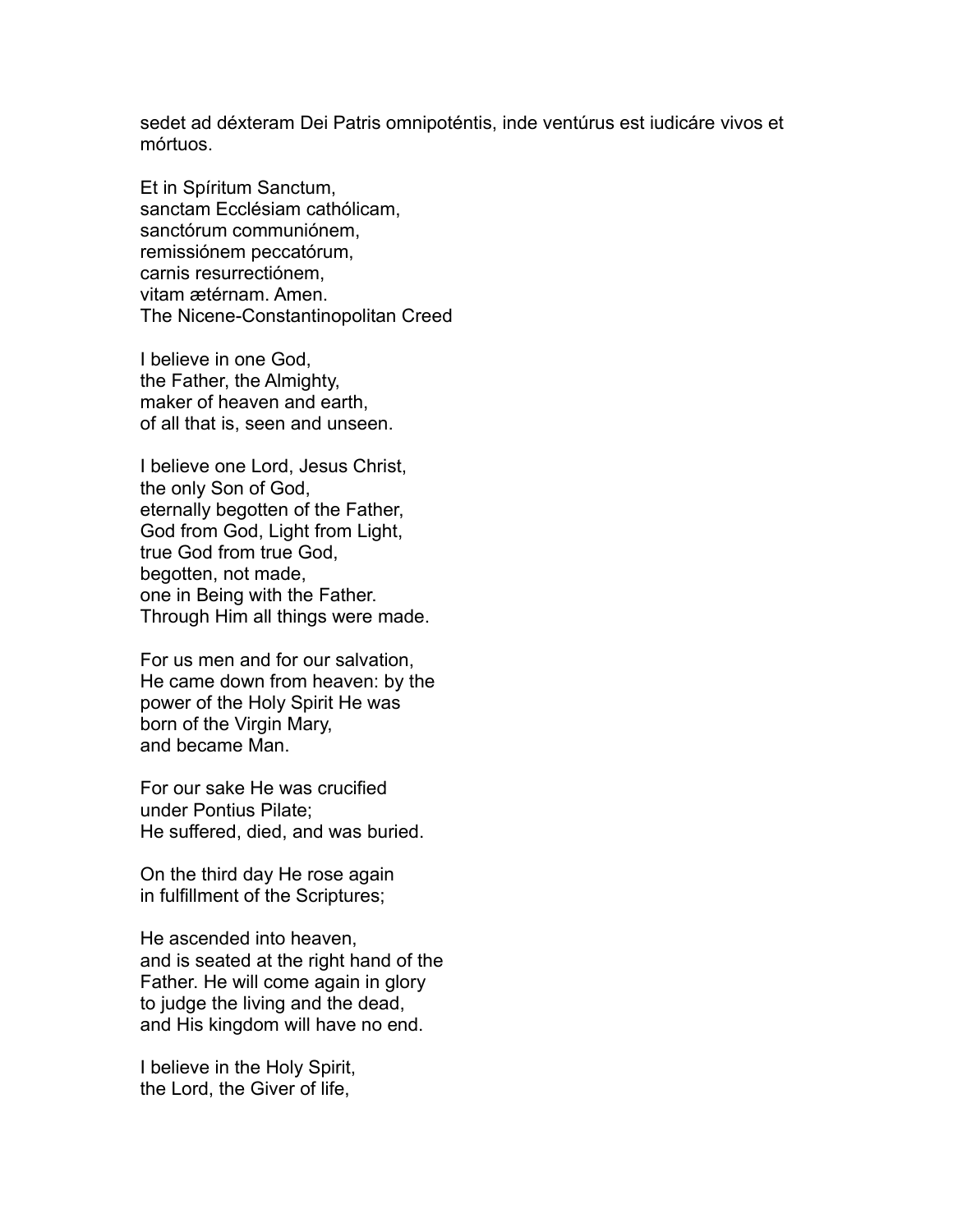Who proceeds from the Father and the Son. With the Father and the Son He is worshiped and glorified. He has spoken through the prophets.

I believe in one, holy, catholic, and apostolic Church.

I acknowledge one Baptism for the forgiveness of sins. I look for the resurrection of the dead, and the life of the world to come.

Amen.

Symbolum Nicænum Costantinopolitanum

Credo in unum Deum, Patrem omnipoténtem, Factorem cæli et terræ, visibílium ómnium et invisibilium Et in unum Dóminum Iesum Christum, Filium Dei unigénitum et ex Patre natum ante ómnia sǽcula: Deum de Deo, Lumen de Lúmine, Deum verum de Deo vero, génitum, non factum, consubstantiálem Patri: per quem ómnia facta sunt; qui propter nos hómines et propter nostram salútem, descéndit de cælis, et incarnátus est de Spíritu Sancto ex Maria Víirgine et homo factus est, crucifíxus étiam pro nobis sub Póntio Piláto, passus et sepúltus est, et resurréxit tértia die secúndum Scriptúras, et ascéndit in cælum, sedet ad déxteram Patris, et íterum ventúrus est cum glória, iudicáre vivos et mórtuos, cuius regni non erit finis.

Credo in Spíritum Sanctum, Dominum et vivificántem, qui ex Patre Filióque procédit, qui cum Patre et Fílio simul adorátur et conglorificátur, qui locútus est per prophétas.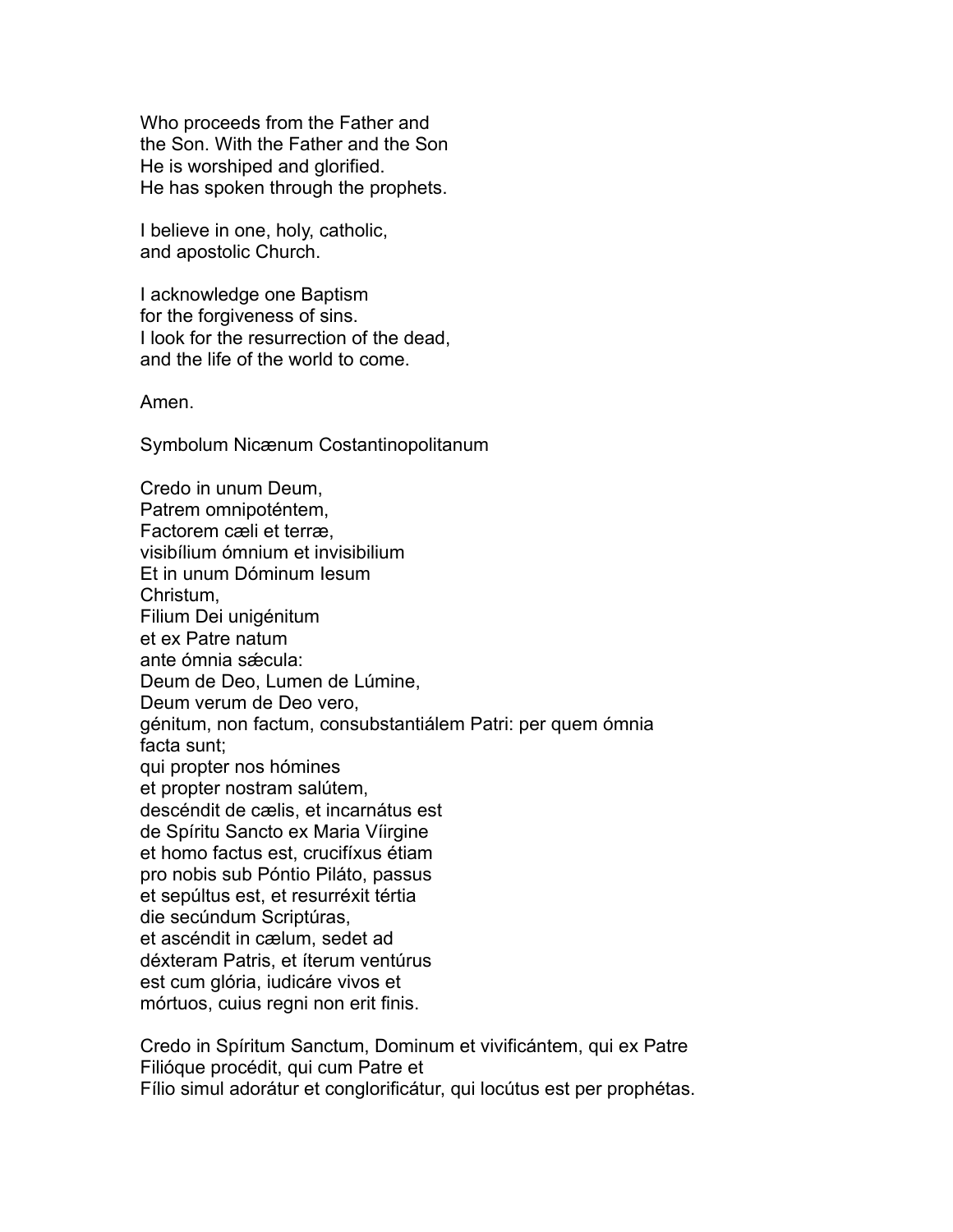Et unam sanctam cathólicam et apostólicam Ecclésiam.

Confíteor unum Baptísma in remissiónem peccatórum. Et exspécto resurrectiónem mortuórum, et vitam ventúri sæculi.

Amen.

CHAPTER ONE

I Believe in God the Father

The Symbols of Faith

#### 33. **What are the symbols of faith?**

185-188 192, 197

The symbols of faith are composite formulas, also called "professions of faith" or "Creeds", with which the Church from her very beginning has set forth synthetically and handed on her own faith in a language that is normative and common to all the faithful.

# 34. **What are the most ancient symbols (professions) of faith?**

189-191

The most ancient symbols of faith are the baptismal creeds. Because Baptism is conferred "in the name of the Father, and of the Son, and of the Holy Spirit" (Matthew 28:19), the truths of faith professed at Baptism are articulated in reference to the three Persons of the Most Holy Trinity.

# 35. **What are the most important symbols of the faith?**

#### 193-195

They are the Apostles' Creed which is the ancient baptismal symbol of the Church of Rome and the Nicene-Constantinopolitan Creed which stems from the first two ecumenical Councils, that of Nicea (325 A.D.) and that of Constantinople (381 A.D.) and which even to this day are common to all the great Churches of the East and the West.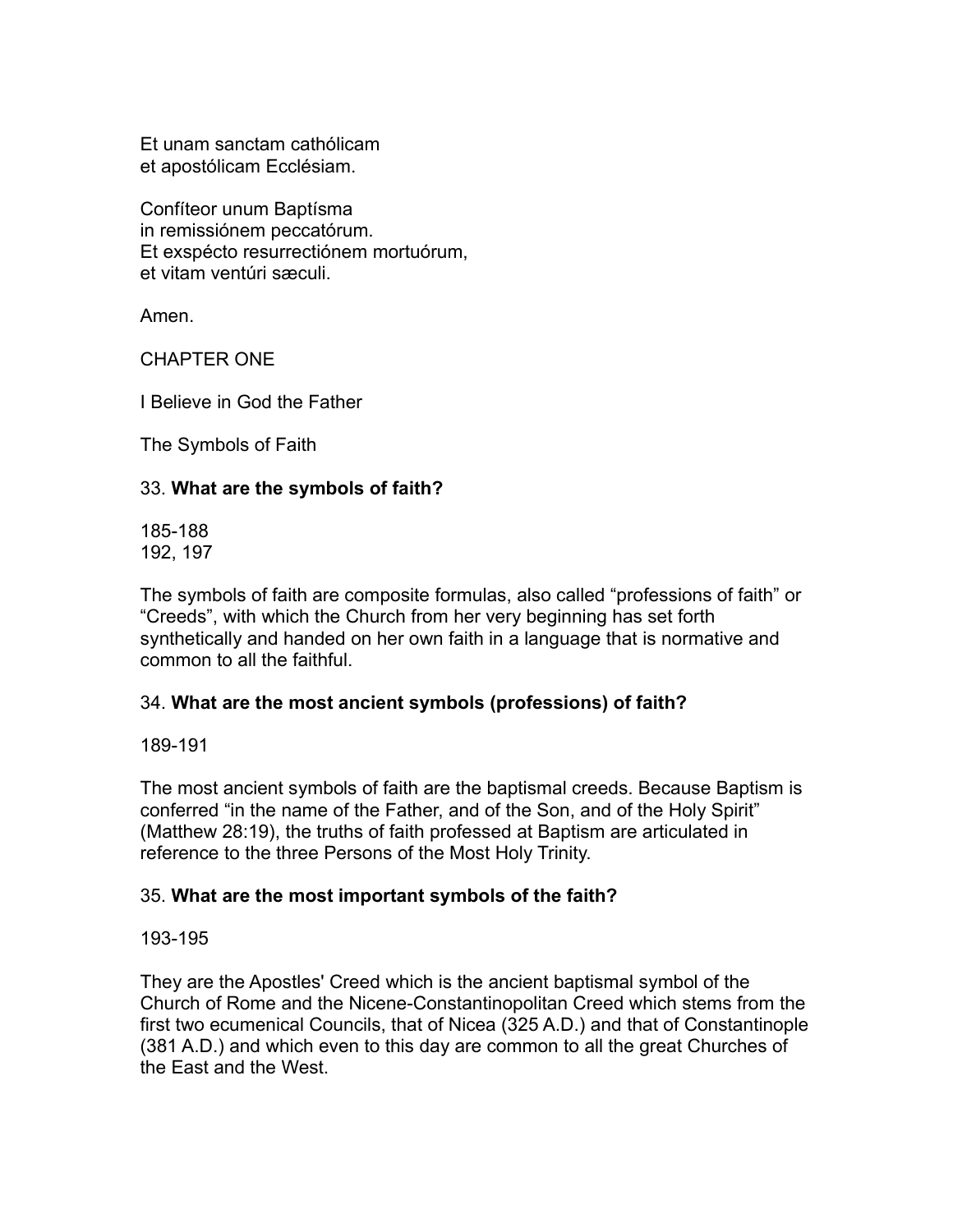"I believe in God the Father Almighty, Creator of heaven and earth."

#### 36. **Why does the Profession of Faith begin with the words, "I believe in God"?**

198-199

The Profession of Faith begins with these words because the affirmation "I believe in God" is the most important, the source of all the other truths about man and about the world, and about the entire life of everyone who believes in God.

# 37. **Why does one profess belief that there is only one God?**

200-202 228

Belief in the one God is professed because he has revealed himself to the people of Israel as the only One when he said, "Hear, O Israel, the Lord our God is one Lord" (Deuteronomy 6:4) and "there is no other" (Isaiah 45:22). Jesus himself confirmed that God is "the one Lord" (Mark 12:29). To confess that Jesus and the Holy Spirit are also God and Lord does not introduce any division into the one God.

# 38. **With what name does God reveal Himself?**

203-209 230-231

God revealed himself to Moses as the living God, "the God of Abraham, the God of Isaac, the God of Jacob" (Exodus 3:6). God also revealed to Moses his mysterious name "I Am Who I Am (YHWH)". Already in Old Testament times this ineffable name of God was replaced by the divine title Lord. Thus in the New Testament, Jesus who was called Lord is seen as true God.

# 39. **Is God the only One who "is"?**

# 2112-213

Since creatures have received everything they are and have from God, only God in himself is the fullness of being and of every perfection. God is "He who is" without origin and without end. Jesus also reveals that he bears the divine name "I Am" (John 8:28).

# 40. **Why is the revelation of God's name important?**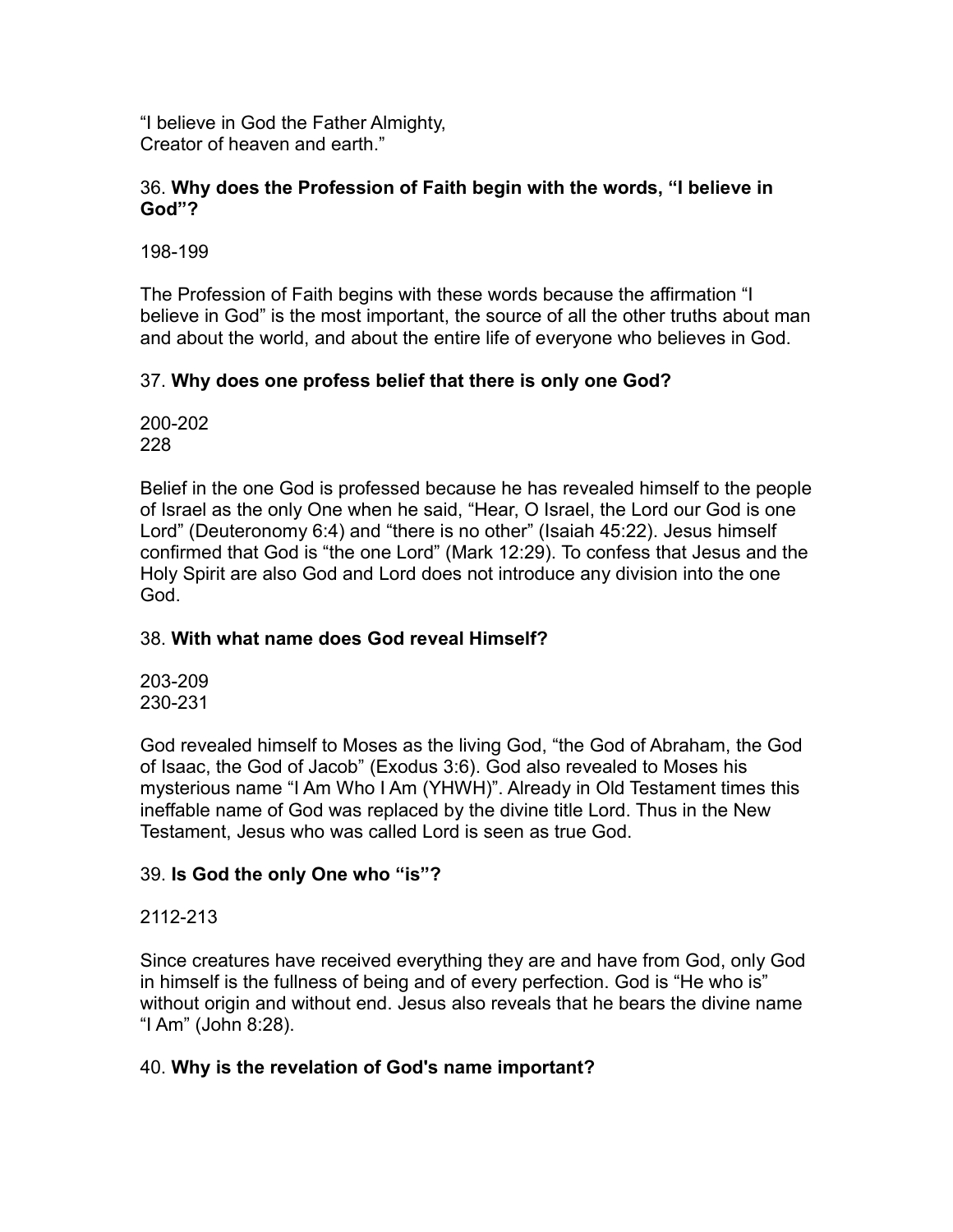In revealing his name, God makes known the riches contained in the ineffable mystery of his being. He alone is from everlasting to everlasting. He is the One who transcends the world and history. It is he who made heaven and earth. He is the faithful God, always close to his people, in order to save them. He is the highest holiness, "rich in mercy" (Ephesians 2:4), always ready to forgive. He is the One who is spiritual, transcendent, omnipotent, eternal, personal, and perfect. He is truth and love.

 "God is the infinitely perfect being who is the most Holy Trinity." (Saint Turibius of Montenegro)

# 41. **In what way is God the truth?**

214-217 231

God is Truth itself and as such he can neither deceive nor be deceived. He is "light, and in him there is no darkness" (1 John 1:5). The eternal Son of God, the incarnation of wisdom, was sent into the world "to bear witness to the Truth" (John 18:37).

# 42. **In what way does God reveal that he is love?**

218-221

God revealed himself to Israel as the One who has a stronger love than that of parents for their children or of husbands and wives for their spouses. God in himself "is love" (1 John 4: 8.16), who gives himself completely and gratuitously, who "so loved the world that he gave his only Son so that the world might be saved through him" (John 3:16-17). By sending his Son and the Holy Spirit, God reveals that he himself is an eternal exchange of love.

# 43. **What does it mean to believe in only one God?**

222-227 229

To believe in the one and only God involves coming to know his greatness and majesty. It involves living in thanksgiving and trusting always in him, even in adversity. It involves knowing the unity and true dignity of all human beings, created in his image. It involves making good use of the things which he has created.

# 44. **What is the central mystery of Christian faith and life?**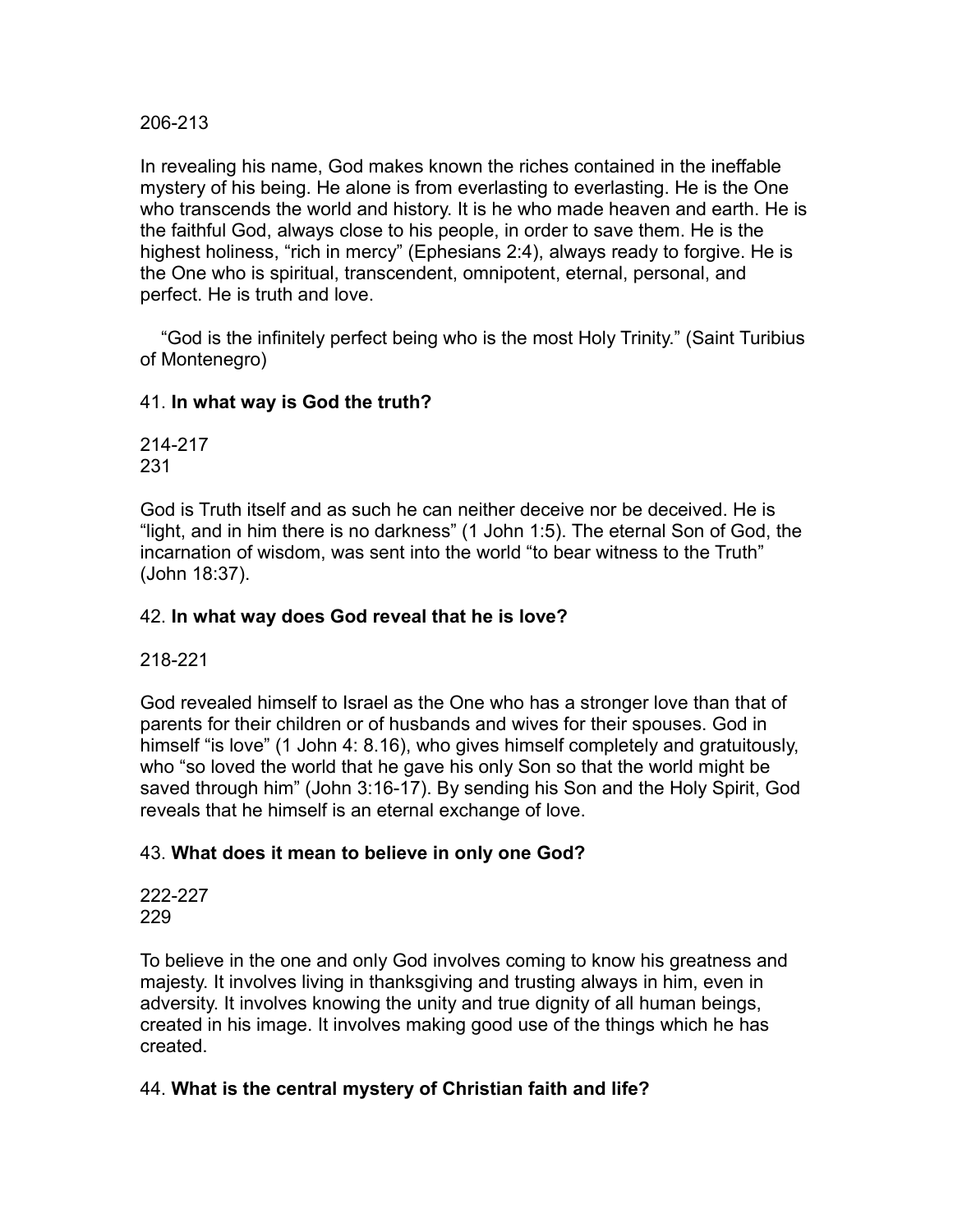The central mystery of Christian faith and life is the mystery of the Most Blessed Trinity. Christians are baptized in the name of the Father and of the Son and of the Holy Spirit.

#### 45. **Can the mystery of the Most Holy Trinity be known by the light of human reason alone?**

237

God has left some traces of his trinitarian being in creation and in the Old Testament but his inmost being as the Holy Trinity is a mystery which is inaccessible to reason alone or even to Israel's faith before the Incarnation of the Son of God and the sending of the Holy Spirit. This mystery was revealed by Jesus Christ and it is the source of all the other mysteries.

# 46. **What did Jesus Christ reveal to us about the mystery of the Father?**

# 240-242

Jesus Christ revealed to us that God is "Father", not only insofar as he created the universe and the mankind, but above all because he eternally generated in his bosom the Son who is his Word, " the radiance of the glory of God and the very stamp of his nature" (Hebrews 1:3).

# 47. **Who is the Holy Spirit revealed to us by Jesus Christ?**

# 243-248

The Holy Spirit is the third Person of the Most Blessed Trinity. He is God, one and equal with the Father and the Son. He "proceeds from the Father" (John 15:26) who is the principle without a principle and the origin of all trinitarian life. He proceeds also from the Son (Filioque) by the eternal Gift which the Father makes of him to the Son. Sent by the Father and the Incarnate Son, the Holy Spirit guides the Church "to know all truth" (John 16:13).

# 48. **How does the Church express her trinitarian faith?**

249-256 266

The Church expresses her trinitarian faith by professing a belief in the oneness of God in whom there are three Persons: Father, Son, and Holy Spirit. The three divine Persons are only one God because each of them equally possesses the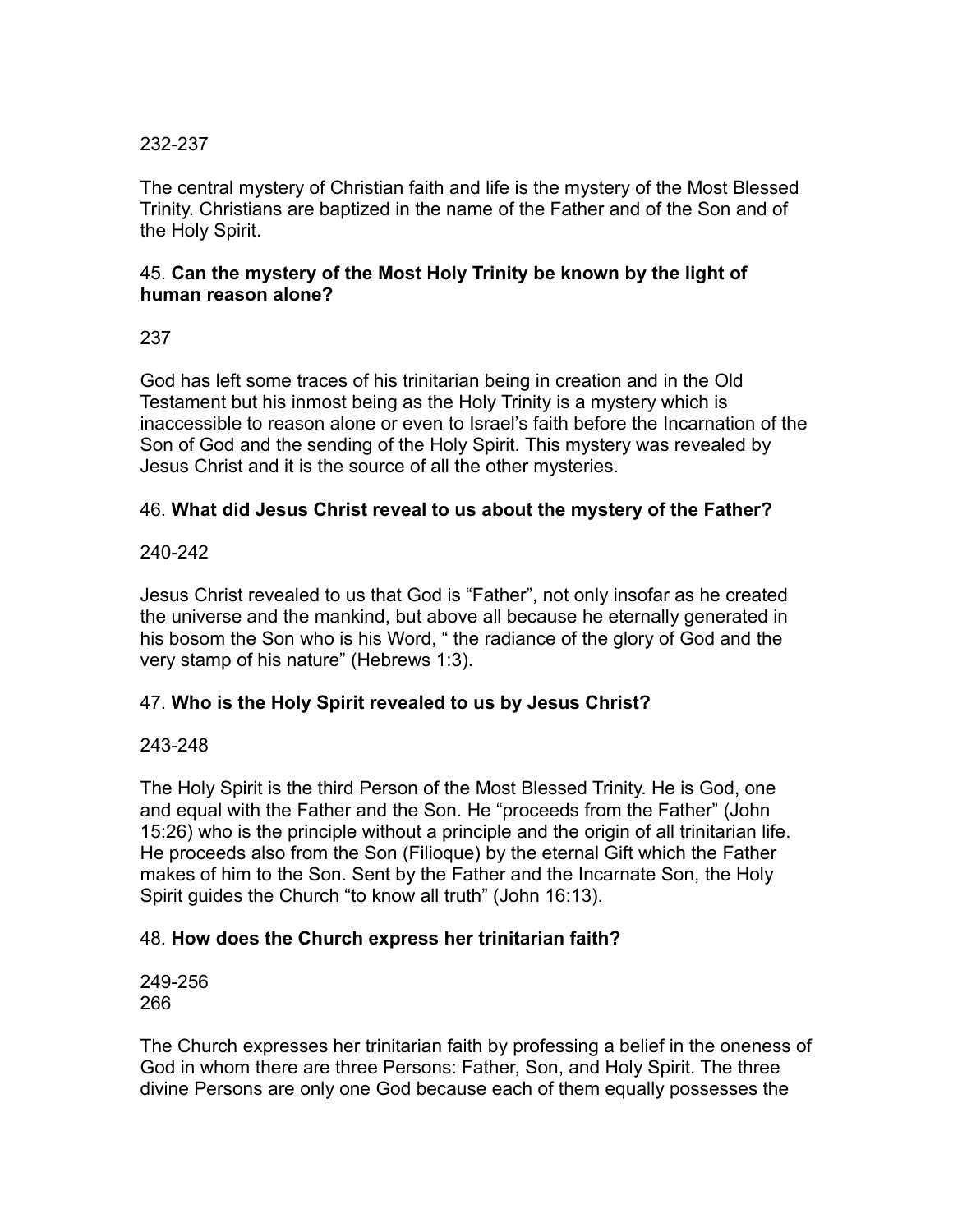fullness of the one and indivisible divine nature. They are really distinct from each other by reason of the relations which place them in correspondence to each other. The Father generates the Son; the Son is generated by the Father; the Holy Spirit proceeds from the Father and the Son.

#### 49. **How do the three divine Persons work?**

257-260 267

Inseparable in their one substance, the three divine Persons are also inseparable in their activity. The Trinity has one operation, sole and the same. In this one divine action, however, each Person is present according to the mode which is proper to him in the Trinity.

 "O my God, Trinity whom I adore...grant my soul peace; make it your heaven, your beloved dwelling, and the place of your rest. May I never abandon you there, but may I be there, whole and entire, completely vigilant in my faith, entirely adoring, and wholly given over to your creative action." (Blessed Elizabeth of the Trinity)

# 50. **What does it mean to say that God is almighty?**

#### 268-278

God reveals himself as "the strong One, the mighty One" (Psalm 24:8), as the One "to whom nothing is impossible" (Luke 1:37). His omnipotence is universal, mysterious and shows itself in the creation of the world out of nothing and humanity out of love; but above all it shows itself in the Incarnation and the Resurrection of his Son, in the gift of filial adoption and in the forgiveness of sins. For this reason, the Church directs her prayers to the "almighty and eternal God" ("Omnipotens sempiterne Deus...").

#### 51. **What is the importance of affirming "In the beginning God created the heavens and the earth" (Genesis 1:1)?**

279-289 315

The significance is that creation is the foundation of all God's saving plans. It shows forth the almighty and wise love of God, and it is the first step toward the covenant of the one God with his people. It is the beginning of the history of salvation which culminates in Christ; and it is the first answer to our fundamental questions regarding our very origin and destiny.

#### 52. **Who created the world?**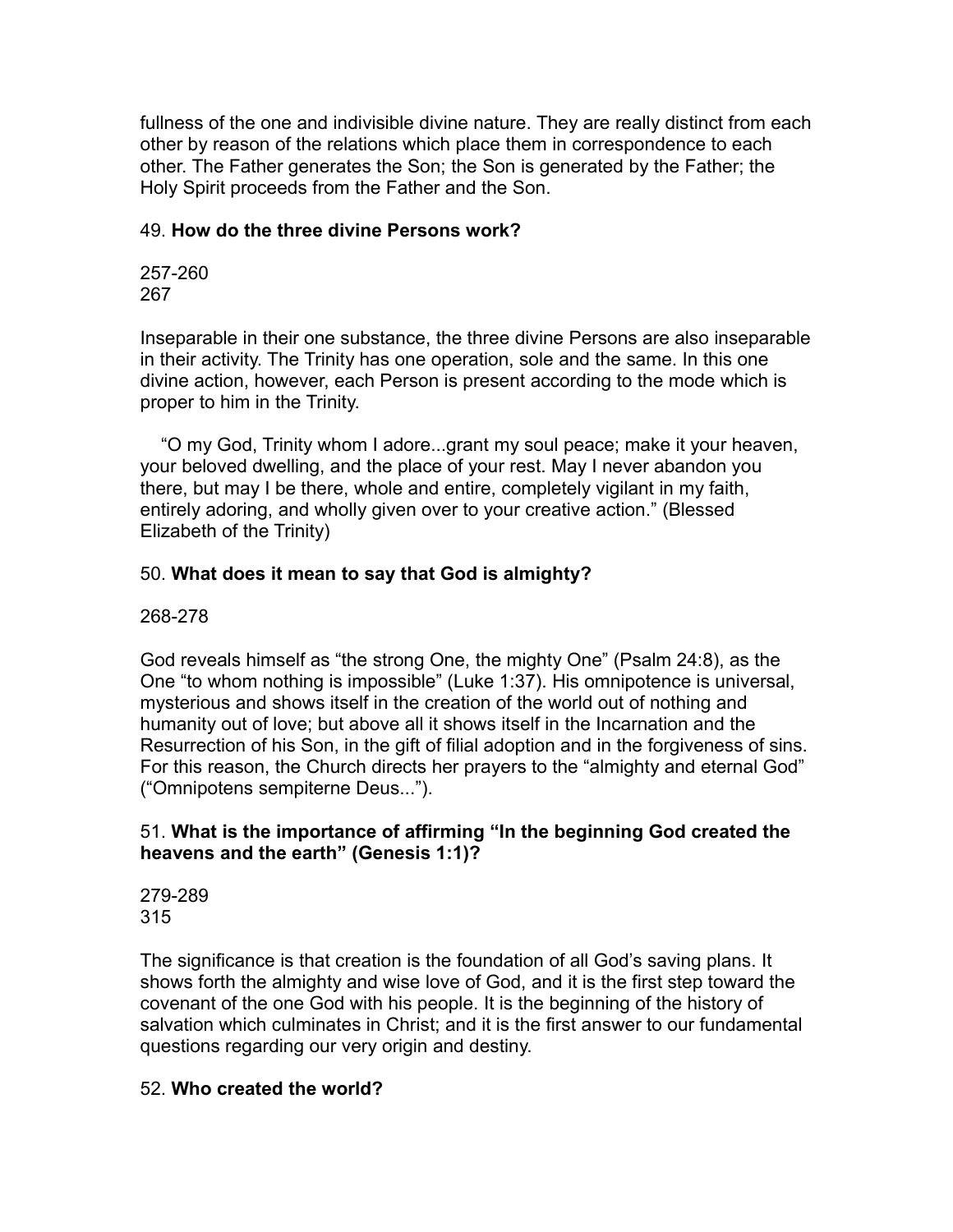The Father, the Son, and the Holy Spirit are the one and indivisible principle of creation even though the work of creating the world is particularly attributed to God the Father.

#### 53. **Why was the world created?**

293-294 319

The world was created for the glory of God who wished to show forth and communicate his goodness, truth and beauty. The ultimate end of creation is that God, in Christ, might be "all in all" (1 Corinthians 15:28) for his glory and for our happiness.

 "The glory of God is man fully alive; moreover man's life is the vision of God." (Saint Irenaeus)

# 54. **How did God create the universe?**

295-301 317-320

God created the universe freely with wisdom and love. The world is not the result of any necessity, nor of blind fate, nor of chance. God created "out of nothing" (ex nihilo) (2 Maccabees 7:28) a world which is ordered and good and which he infinitely transcends. God preserves his creation in being and sustains it, giving it the capacity to act and leading it toward its fulfillment through his Son and the Holy Spirit.

# 55. **What is divine providence?**

302-306 321

Divine Providence consists in the dispositions with which God leads his creatures toward their ultimate end. God is the sovereign Master of his own plan. To carry it out, however, he also makes use of the cooperation of his creatures. For God grants his creatures the dignity of acting on their own and of being causes for each other.

# 56. **How do we collaborate with divine Providence?**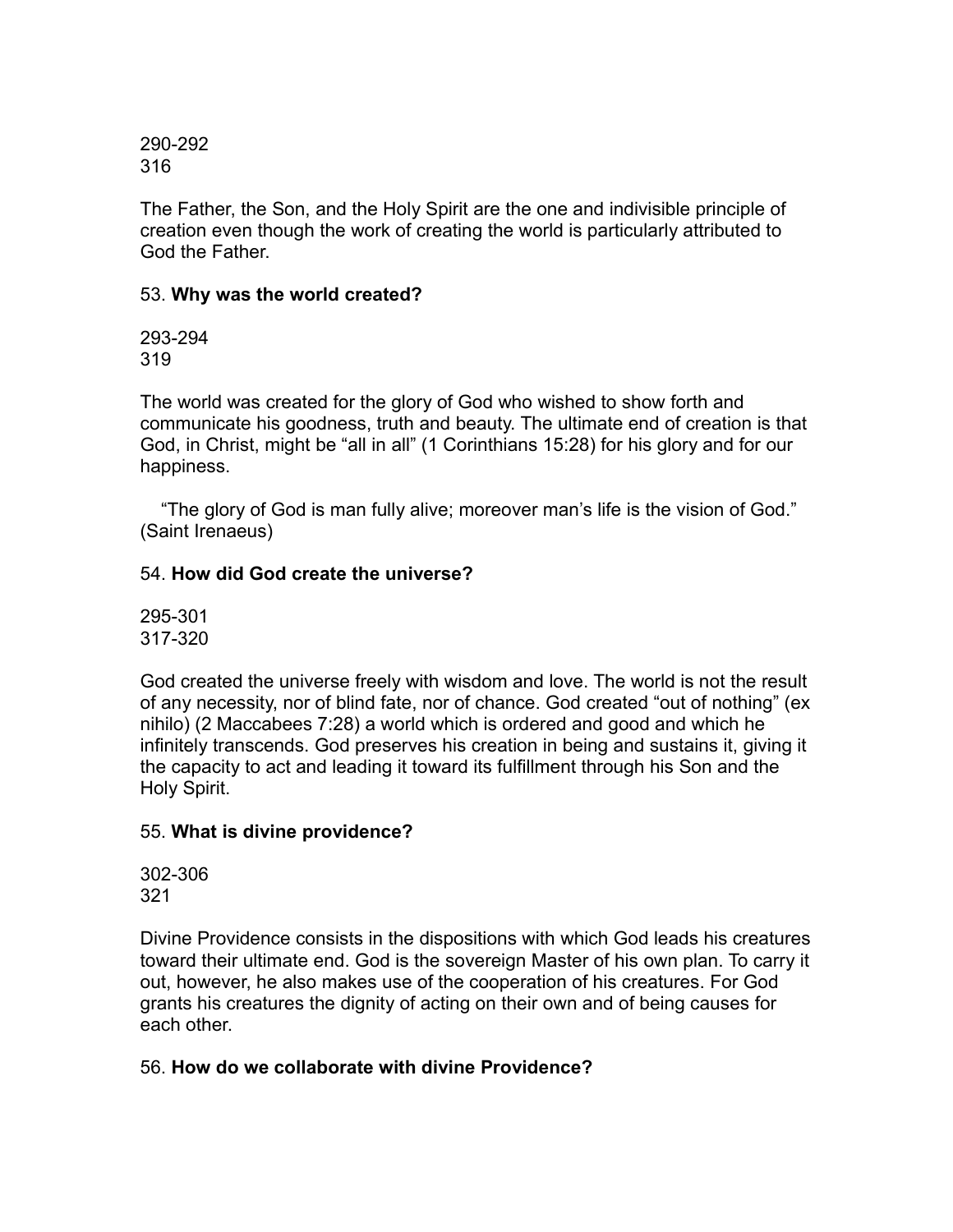While respecting our freedom, God asks us to cooperate with him and gives us the ability to do so through actions, prayers and sufferings, thus awakening in us the desire "to will and to work for his good pleasure" (Philippians 2:13).

# 57. **If God is omnipotent and provident, why then does evil exist?**

309-310 324, 400

To this question, as painful and mysterious as it is, only the whole of Christian faith can constitute a response. God is not in any way - directly or indirectly - the cause of evil. He illuminates the mystery of evil in his Son Jesus Christ who died and rose in order to vanquish that great moral evil, human sin, which is at the root of all other evils.

# 58. **Why does God permit evil?**

311-314 324

Faith gives us the certainty that God would not permit evil if he did not cause a good to come from that very evil. This was realized in a wondrous way by God in the death and resurrection of Christ. In fact, from the greatest of all moral evils (the murder of his Son) he has brought forth the greatest of all goods (the glorification of Christ and our redemption).

Heaven and Earth

# 59. **What did God create?**

325-327

Sacred Scripture says, "In the beginning, God created the heavens and the earth" (Genesis 1:1). The Church in her profession of faith proclaims that God is the Creator of everything, visible and invisible, of all spiritual and corporeal beings, that is, of angels and of the visible world and, in a special way, of man.

# 60. **Who are the angels?**

328-333 350-351

The angels are purely spiritual creatures, incorporeal, invisible, immortal, and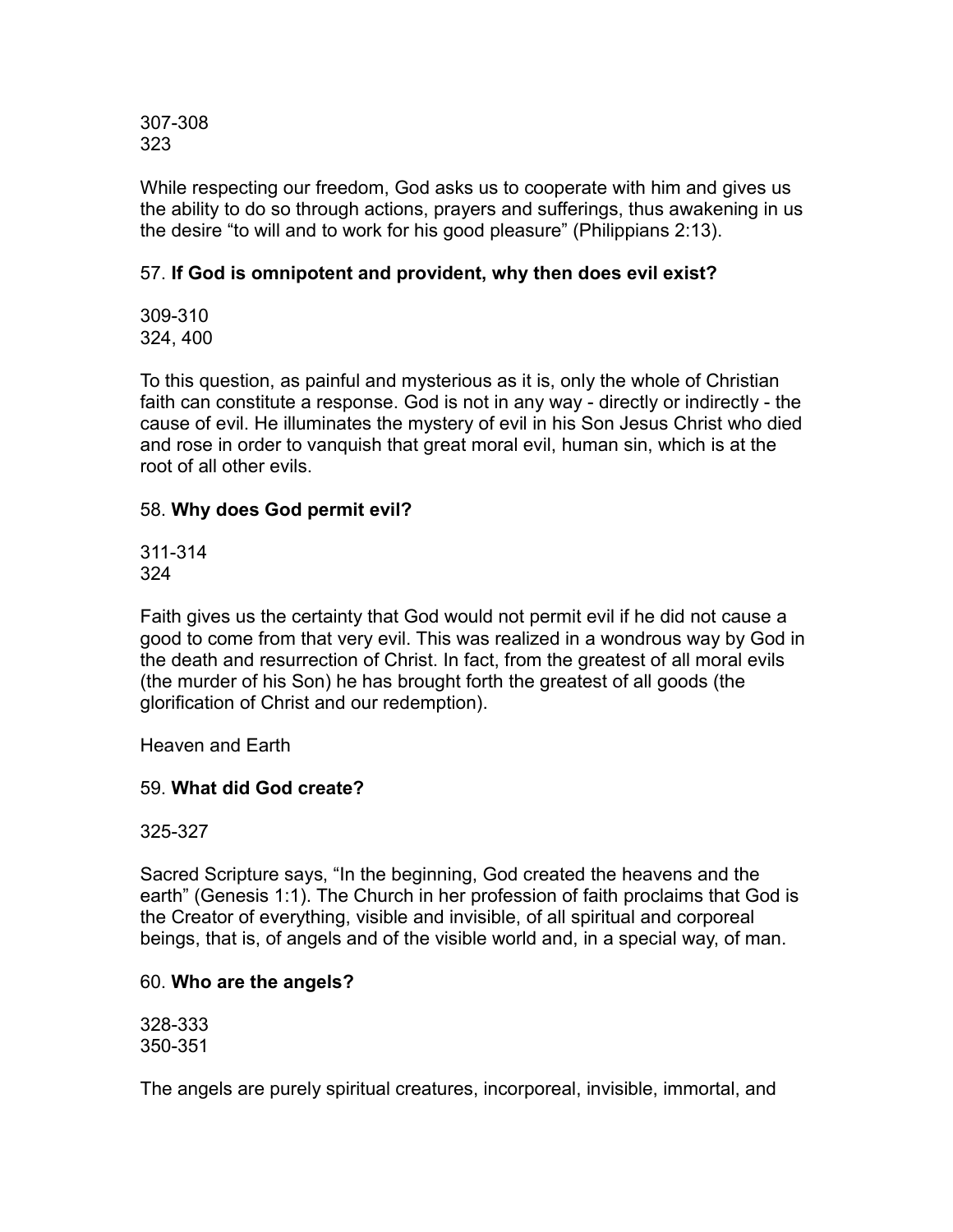personal beings endowed with intelligence and will. They ceaselessly contemplate God face-to-face and they glorify him. They serve him and are his messengers in the accomplishment of his saving mission to all.

# 61. **In what way are angels present in the life of the Church?**

334-336 352

The Church joins with the angels in adoring God, invokes their assistance and commemorates some in her liturgy.

 " Beside each believer stands an angel as a protector and shepherd leading him to life." (Saint Basil the Great)

# 62. **What does Sacred Scripture teach about the creation of the visible world?**

337-344

Through the account of the "six days" of creation Sacred Scripture teaches us the value of the created world and its purpose, namely, to praise God and to serve humanity. Every single thing owes its very existence to God from whom it receives its goodness and perfection, its proper laws and its proper place in the universe.

# 63. **What is the place of the human person in creation?**

343-344 353

The human person is the summit of visible creation in as much as he or she is created in the image and likeness of God.

# 64. **What kind of bond exists between created things?**

342 354

There exist an interdependence and a hierarchy among creatures as willed by God. At the same time, there is also a unity and solidarity among creatures since all have the same Creator, are loved by him and are ordered to his glory. Respecting the laws inscribed in creation and the relations which derive from the nature of things is, therefore, a principle of wisdom and a foundation for morality.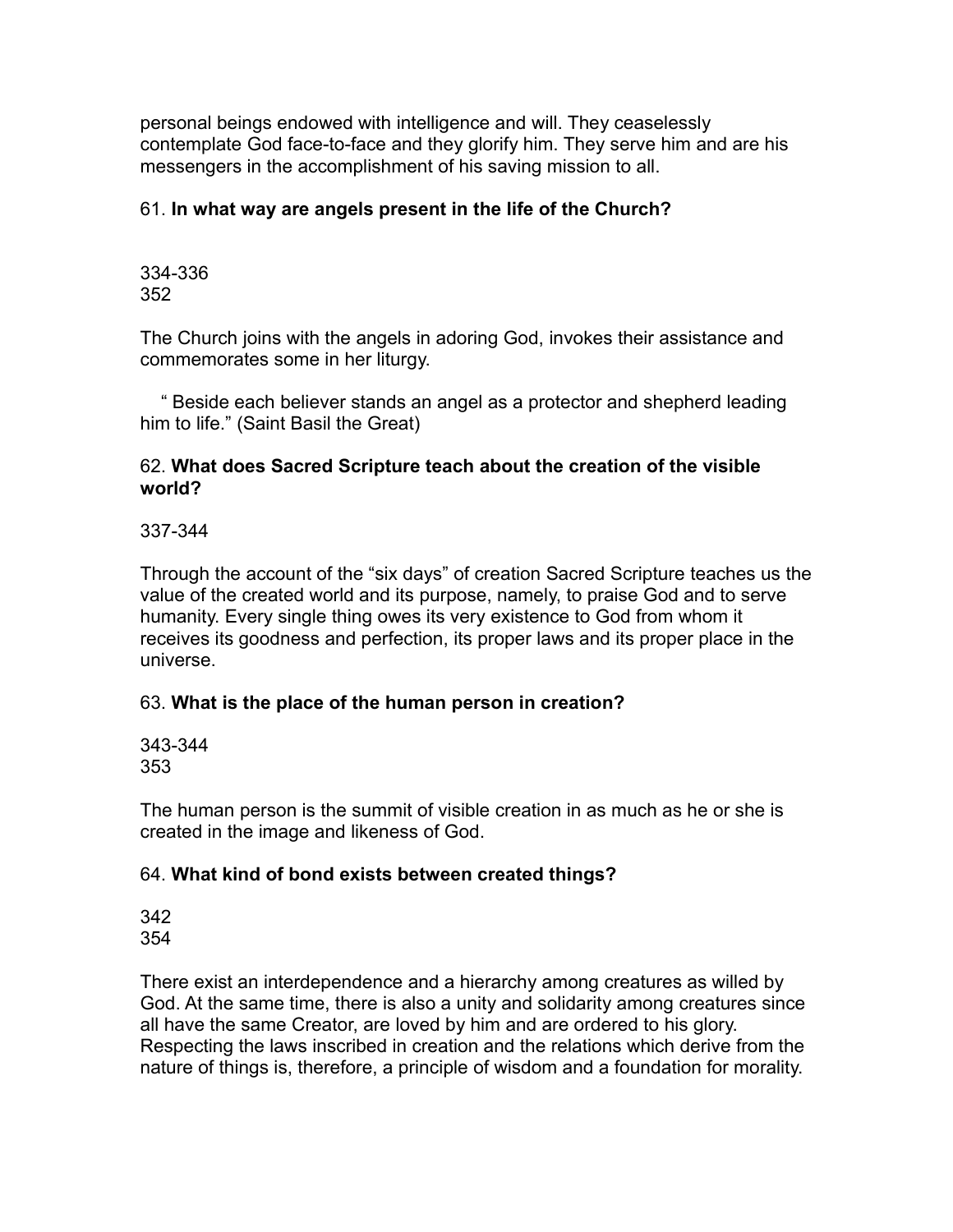#### 65. **What is the relationship between the work of creation and the work of redemption?**

#### 345-349

The work of creation culminates in the still greater work of redemption, which in fact gives rise to a new creation in which everything will recover its true meaning and fulfillment.

Man

#### 66. **In what sense do we understand man and woman as created "in the image of God"?**

355-357

The human person is created in the image of God in the sense that he or she is capable of knowing and of loving their Creator in freedom. Human beings are the only creatures on earth that God has willed for their own sake and has called to share, through knowledge and love, in his own divine life. All human beings, in as much as they are created in the image of God, have the dignity of a person. A person is not something but someone, capable of self-knowledge and of freely giving himself and entering into communion with God and with other persons.

# 67. **For what purpose did God create man and woman?**

358-359 380-381

God has created everything for them; but he has created them to know, serve and love God, to offer all of creation in this world in thanksgiving back to him and to be raised up to life with him in heaven. Only in the mystery of the incarnate Word does the mystery of the human person come into true light. Man and woman are predestined to reproduce the image of the Son of God made Man, who is the perfect "image of the invisible God" (Colossians 1:15).

# 68. **Why does the human race form a unity?**

# 360-361

All people form the unity of the human race by reason of the common origin which they have from God. God has made "from one ancestor all the nations of men" (Acts 17:26). All have but one Savior and are called to share in the eternal happiness of God.

# 69. **How do the soul and body form a unity in the human being?**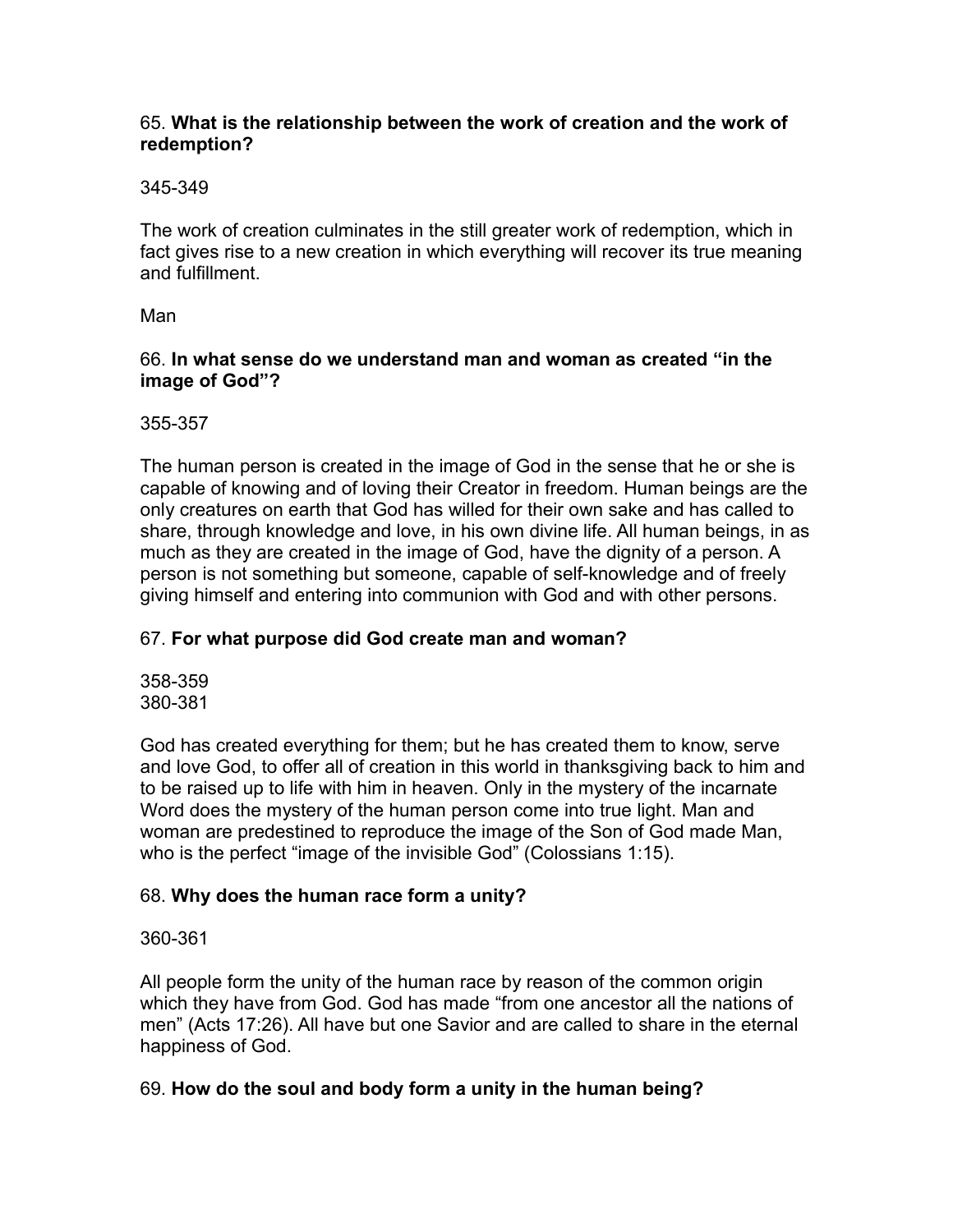The human person is a being at once corporeal and spiritual. In man spirit and matter form one nature. This unity is so profound that, thanks to the spiritual principle which is the soul, the body which is material, becomes a living human body and participates in the dignity of the image of God.

#### 70. **Where does the soul come from?**

366-368 382

The spiritual soul does not come from one's parents but is created immediately by God and is immortal. It does not perish at the moment when it is separated from the body in death and it will be once again reunited with the body at the moment of the final resurrection.

# 71. **What relationship has God established between man and woman?**

369-373 383

Man and woman have been created by God in equal dignity insofar as they are human persons. At the same time, they have been created in a reciprocal complementarity insofar as they are masculine and feminine. God has willed them one for the other to form a communion of persons. They are also called to transmit human life by forming in matrimony "one flesh" (Genesis 2:24). They are likewise called to subdue the earth as "stewards" of God.

#### 72. **What was the original condition of the human person according to the plan of God?**

374-379 384

In creating man and woman God had given them a special participation in his own divine life in holiness and justice. In the plan of God they would not have had to suffer or die. Furthermore, a perfect harmony held sway within the human person, a harmony between creature and Creator, between man and woman, as well as between the first human couple and all of creation.

The Fall

# 73. **How should we understand the reality of sin?**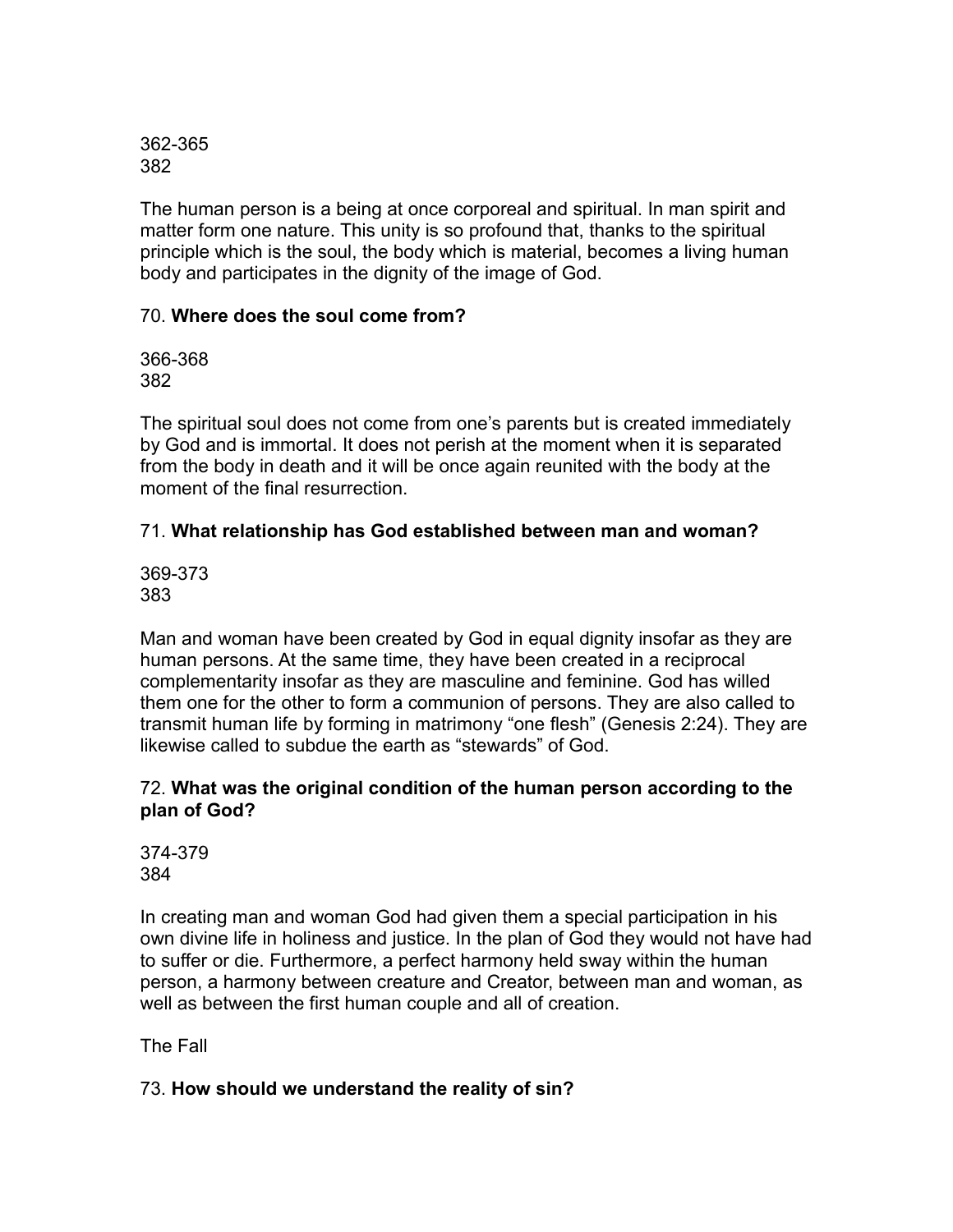Sin is present in human history. This reality of sin can be understood clearly only in the light of divine revelation and above all in the light of Christ the Savior of all. Where sin abounded, he made grace to abound all the more.

# 74. **What was the fall of the angels?**

391-395 414

This expression indicates that Satan and the other demons, about which Sacred Scripture and the Tradition of the Church speak, were angels, created good by God. They were, however, transformed into evil because with a free and irrevocable choice they rejected God and his Kingdom, thus giving rise to the existence of hell. They try to associate human beings with their revolt against God. However, God has wrought in Christ a sure victory over the Evil One.

# 75. **What was the first human sin?**

396-403 415-417

When tempted by the devil, the first man and woman allowed trust in their Creator to die in their hearts. In their disobedience they wished to become "like God" but without God and not in accordance with God (Genesis 3:5). Thus, Adam and Eve immediately lost for themselves and for all their descendants the original grace of holiness and justice.

# 76. **What is original sin?**

404 419

Original sin, in which all human beings are born, is the state of deprivation of original holiness and justice. It is a sin "contracted" by us not "committed"; it is a state of birth and not a personal act. Because of the original unity of all human beings, it is transmitted to the descendants of Adam "not by imitation, but by propagation". This transmission remains a mystery which we cannot fully understand.

# 77. **What other consequences derive from original sin?**

405-409 418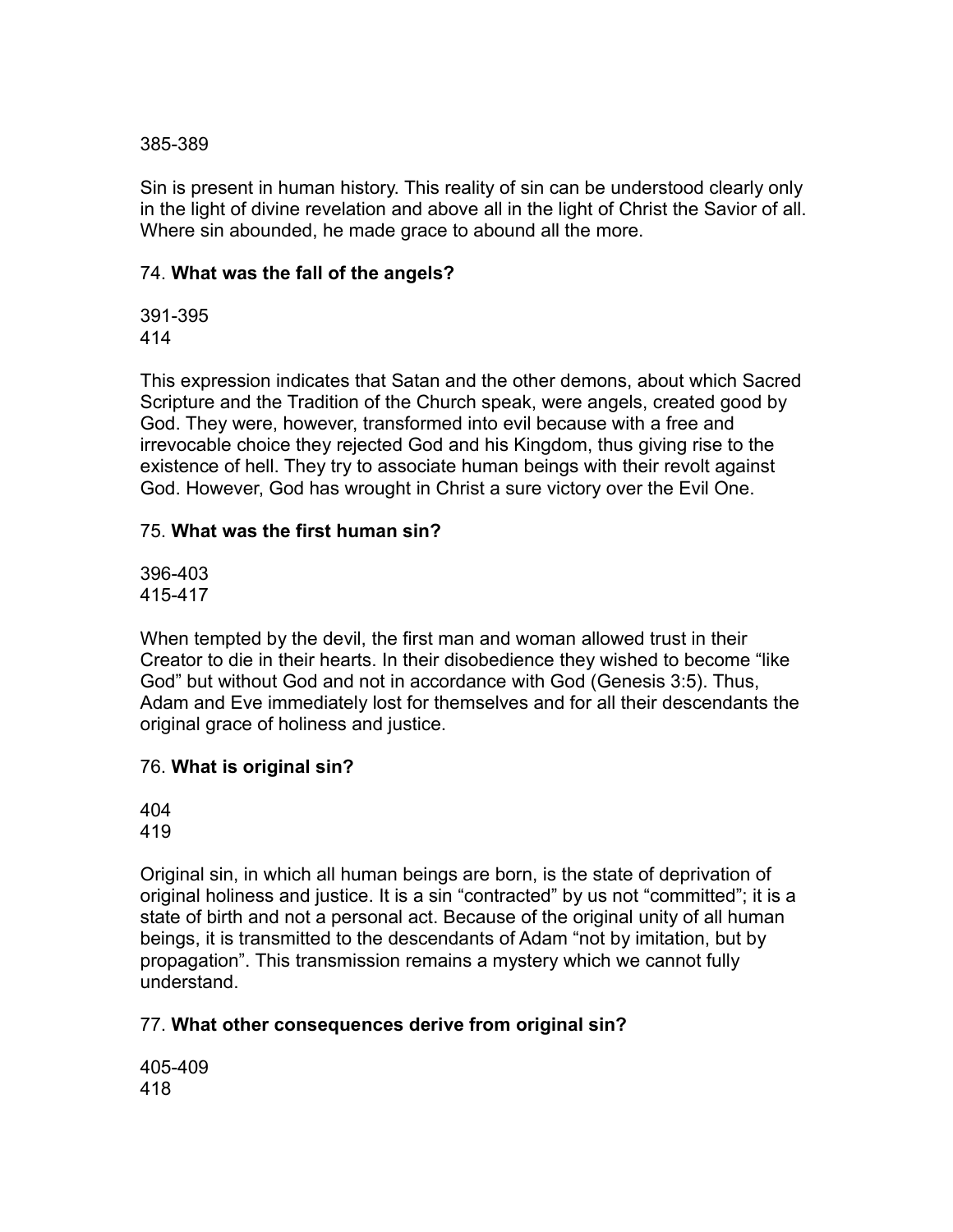In consequence of original sin human nature, without being totally corrupted, is wounded in its natural powers. It is subject to ignorance, to suffering, and to the dominion of death and is inclined toward sin. This inclination is called concupiscence.

# 78. **After the first sin, what did God do?**

410-412 420

After the first sin the world was inundated with sin but God did not abandon man to the power of death. Rather, he foretold in a mysterious way in the "Protoevangelium" (Genesis 3:15) that evil would be conquered and that man would be lifted up from his fall. This was the first proclamation of the Messiah and Redeemer. Therefore, the fall would be called in the future a "happy fault" because it "gained for us so great a Redeemer" (Liturgy of the Easter Vigil).

# CHAPTER TWO

I Believe in Jesus Christ, the Only Son of God

# 79. **What is the Good News for humanity?**

# 422-424

It is the proclamation of Jesus Christ, the "Son of the living God" (Matthew 16:16), who died and rose from the dead. In the time of King Herod and the Emperor Caesar Augustus, God fulfilled the promises that he made to Abraham and his descendants. He sent "his Son, born of a woman, born under the law, to redeem those who were under the law, so that we might receive adoption as sons" (Galatians 4:4-5).

# 80. **How is the Good News spread?**

# 425-429

From the very beginning the first disciples burned with the desire to proclaim Jesus Christ in order to lead all to faith in him. Even today, from the loving knowledge of Christ there springs up in the believer the desire to evangelize and catechize, that is, to reveal in the Person of Christ the entire design of God and to put humanity in communion with him.

"And in Jesus Christ, His only Son our Lord"

# 81. **What is the meaning of the name "Jesus"?**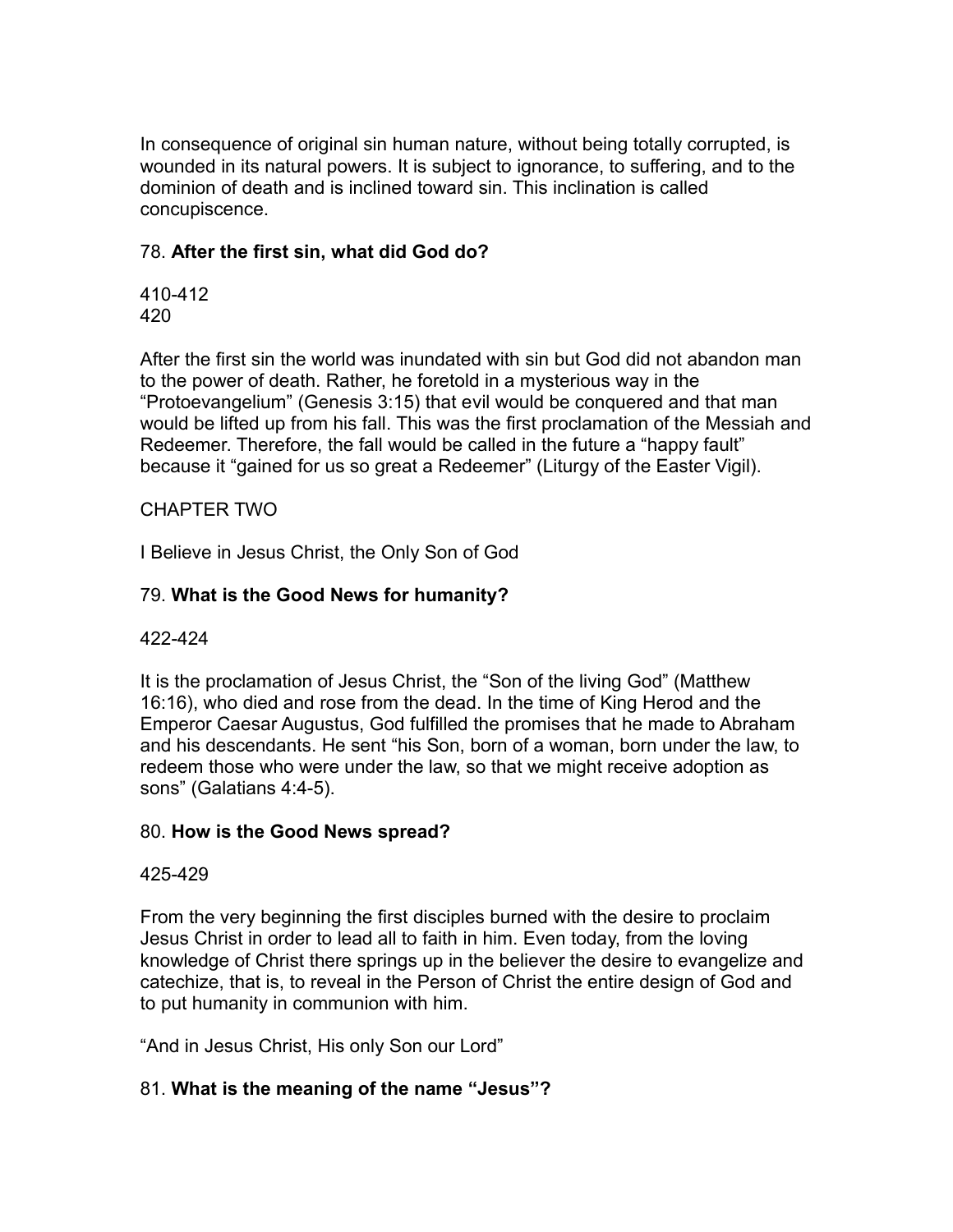Given by the angel at the time of the Annunciation, the name "Jesus" means "God saves". The name expresses his identity and his mission "because he will save his people from their sins" (Matthew 1:21). Peter proclaimed that "there is no other name under heaven given to men by which we can be saved" (Acts 4:12).

# 82. **Why is Jesus called "Christ"?**

436-440 453

"Christ" in Greek, "Messiah" in Hebrew, means the "anointed one". Jesus is the Christ because he is consecrated by God and anointed by the Holy Spirit for his redeeming mission. He is the Messiah awaited by Israel, sent into the world by the Father. Jesus accepted the title of Messiah but he made the meaning of the term clear: "come down from heaven" (John 3:13), crucified and then risen , he is the Suffering Servant "who gives his life as a ransom for the many" (Matthew 20:28). From the name Christ comes our name of Christian.

# 83. **In what sense is Jesus the Only Begotten Son of God?**

441-445 454

Jesus is the Son of God in a unique and perfect way. At the time of his Baptism and his Transfiguration, the voice of the Father designated Jesus as his "beloved Son". In presenting himself as the Son who "knows the Father" (Matthew 11:27), Jesus affirmed his singular and eternal relationship with God his Father. He is "the Only Begotten Son of God" (1 John 4:9), the second Person of the Blessed Trinity. He is the central figure of apostolic preaching. The apostles saw "his glory as of the Only Begotten of the Father" (John 1:14).

# 84. **What is the meaning of the title "Lord"?**

446-451 455

In the Bible this title regularly designates God as Sovereign. Jesus ascribed this title to himself and revealed his divine sovereignty by his power over nature, over demons, over sin, and over death, above all by his own Resurrection. The first Christian creeds proclaimed that the power, the honor, and the glory that are due to God the Father also belong to Jesus: God "has given him the name which is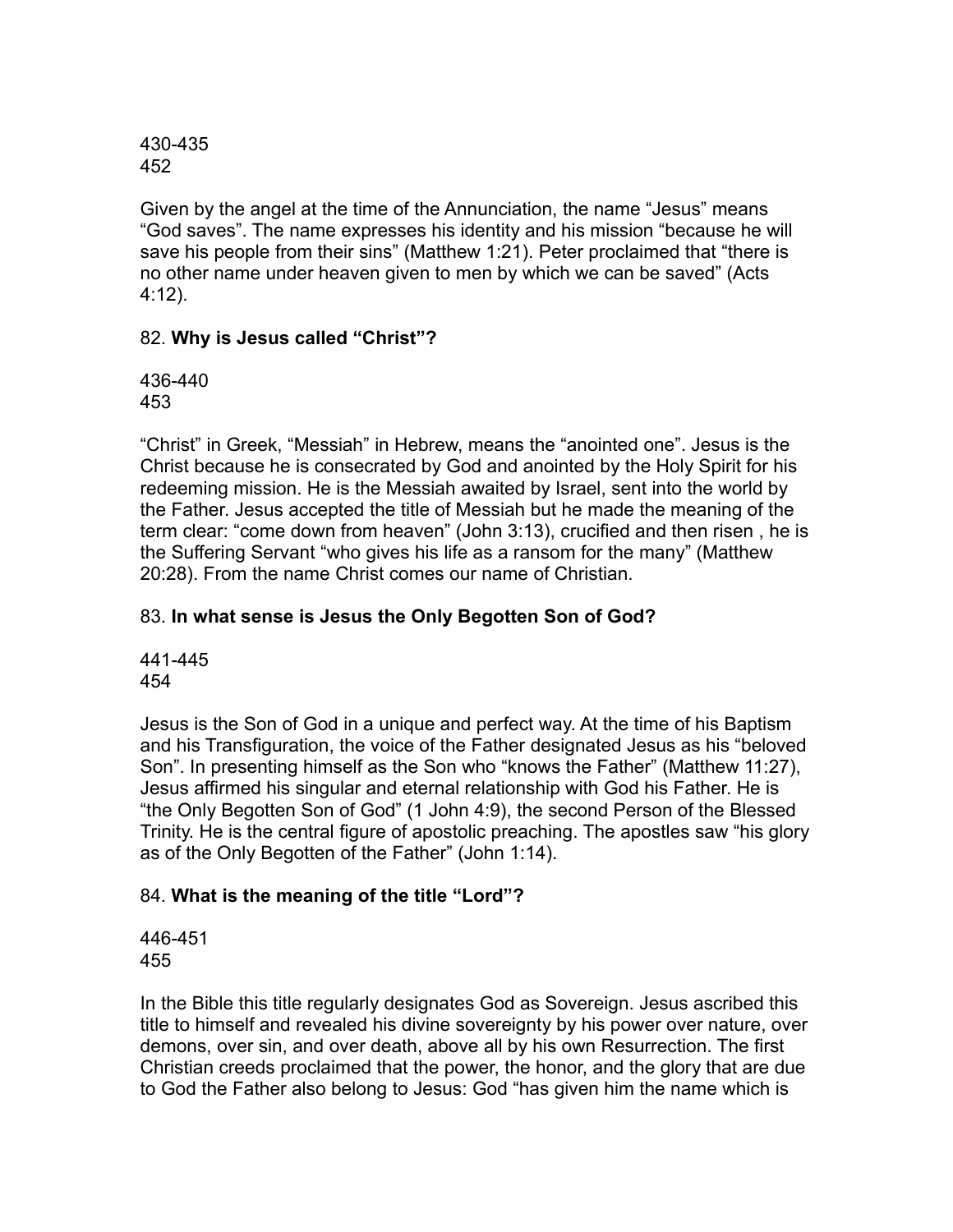above every other name" (Philippians 2:9). He is the Lord of the world and of history, the only One to whom we must completely submit our personal freedom.

 "Jesus Christ was conceived by the power of the Holy Spirit, and was born of the Virgin Mary"

# 85. **Why did the Son of God become man?**

456-460

For us men and for our salvation, the Son of God became incarnate in the womb of the Virgin Mary by the power of the Holy Spirit. He did so to reconcile us sinners with God, to have us learn of God's infinite love, to be our model of holiness and to make us "partakers of the divine nature" (2 Peter 1:4).

# 86. **What does the word "Incarnation" mean?**

461-463 483

The Church calls the mystery of the wonderful union of the divine and human natures in the one divine Person of the Word the "Incarnation". To bring about our salvation the Son of God was made "flesh" (John 1:14) and became truly man. Faith in the Incarnation is a distinctive sign of the Christian faith.

# 87. **In what way is Jesus Christ true God and true man?**

464-467 469

Jesus is inseparably true God and true man in the unity of his divine Person. As the Son of God, who is "begotten, not made, consubstantial with the Father," he was made true man, our brother, without ceasing to be God, our Lord.

#### 88. **What does the Council of Chalcedon (in the year 451) teach in this regard?**

467

The Council of Chalcedon teaches us to confess "one and the same Son, our Lord Jesus Christ, perfect in his humanity, true God and true man, composed of rational soul and body, consubstantial with the Father by his divinity, and consubstantial with us by his humanity, 'like us in all things but sin' (Hebrews 4:15), begotten from the Father before all ages as to his divinity, and in these last days, for us and for our salvation, born of Mary, the Virgin and Mother of God, as to his humanity."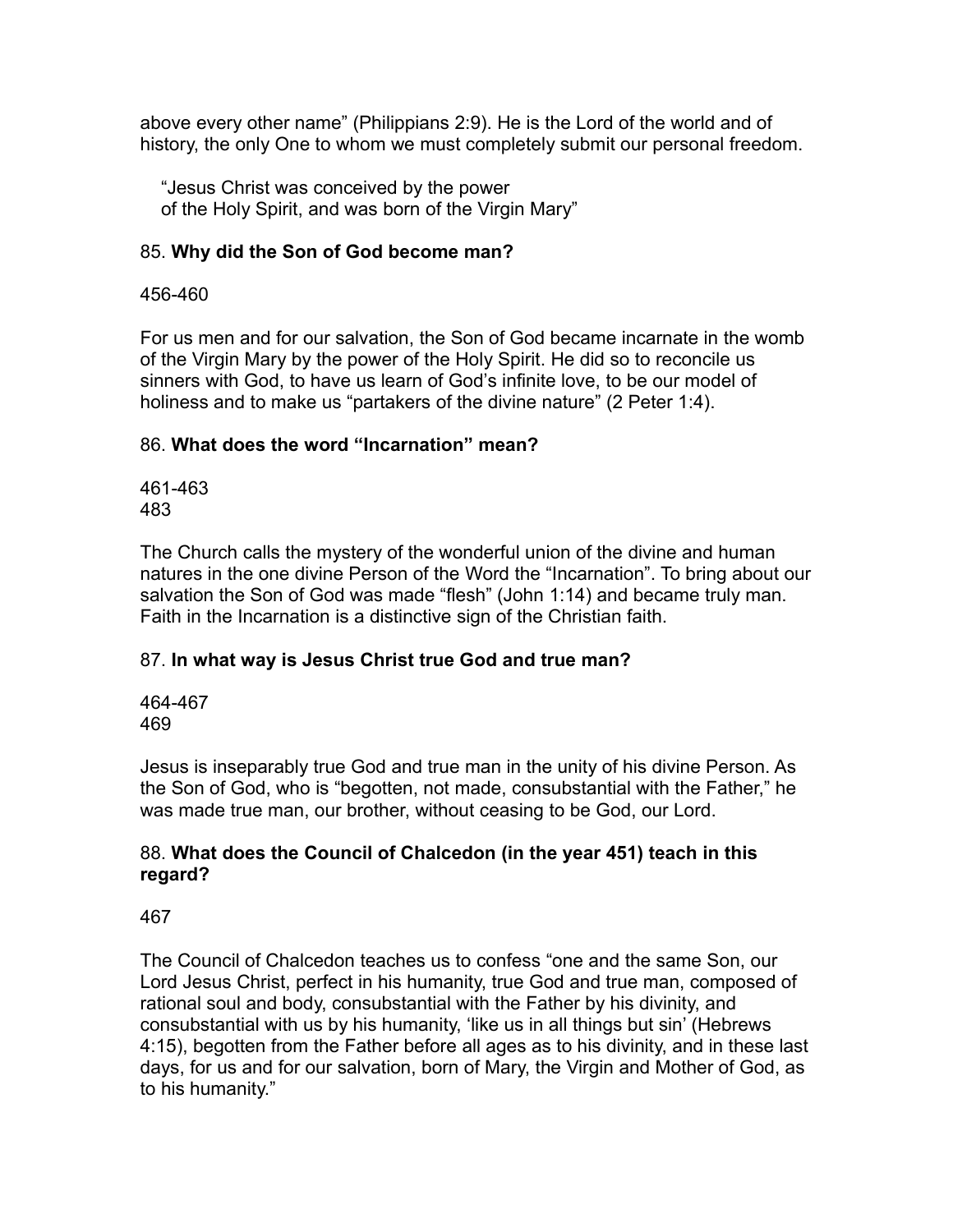# 89. **How does the Church set forth the Mystery of the Incarnation?**

464-470 479-481

The Church confesses that Jesus Christ is true God and true man, with two natures, a divine nature and a human nature, not confused with each other but united in the Person of the Word. Therefore, in the humanity of Jesus all things his miracles, his suffering, and his death - must be attributed to his divine Person which acts by means of his assumed human nature.

 "O Only-begotten Son and Word of God you who are immortal, you who deigned for our salvation to become incarnate of the holy Mother of God and ever Virgin Mary (...) You who are one of the Holy Trinity, glorified with the Father and the Holy Spirit, save us!" (Byzantine Liturgy of Saint John Chrysostom)

# 90. **Did the incarnate Son of God have a soul with human knowledge?**

470-474 482

The Son of God assumed a body animated by a rational human soul. With his human intellect Jesus learned many things by way of experience; but also as man the Son of God had an intimate and immediate knowledge of God his Father. He likewise understood people's secret thoughts and he knew fully the eternal plans which he had come to reveal.

# 91. **How did the two wills of the incarnate Word cooperate?**

475 482

Jesus had a divine will and a human will. In his earthly life the Son of God humanly willed all that he had divinely decided with the Father and the Holy Spirit for our salvation. The human will of Christ followed without opposition or reluctance the divine will or, in other words, it was subject to it.

#### 92. **Did Christ have a true human body?**

#### 476-477

Christ assumed a true human body by means of which the invisible God became visible. This is the reason why Christ can be represented and venerated in sacred images.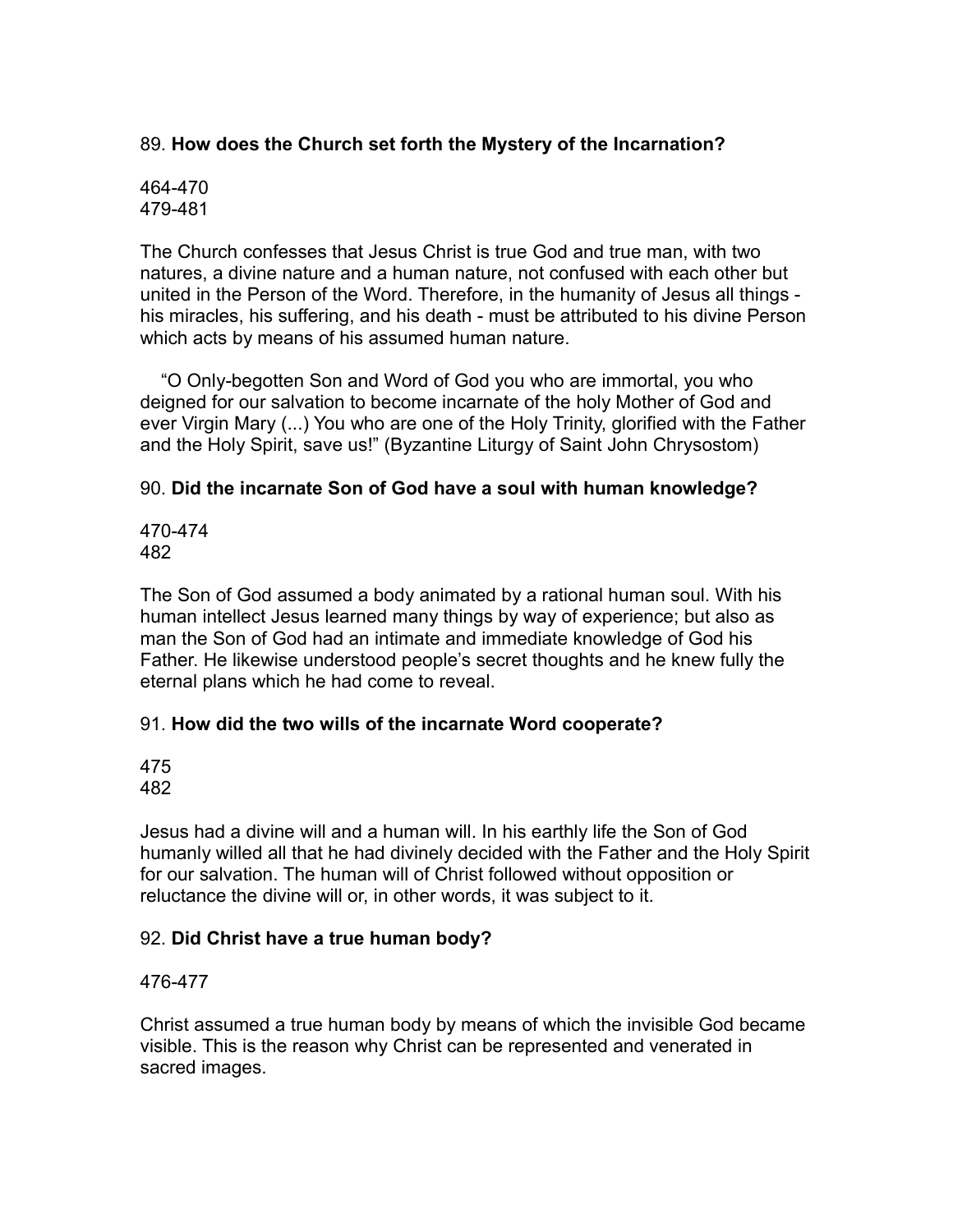# 93. **What does the heart of Jesus exemplify?**

#### 478

Jesus knew us and loved us with a human heart. His Heart, pierced for our salvation, is the symbol of that infinite love with which he loves the Father and each one of us.

#### 94. **What is the meaning of the expression "conceived by the power of the Holy Spirit..."?**

#### 484-486

This expression means that the Virgin Mary conceived the eternal Son in her womb by the power of the Holy Spirit without the cooperation of a man. The angel told her at the Annunciation that "the Holy Spirit will come upon you" (Luke 1:35).

#### 95. **"...Born of the Virgin Mary": Why is Mary truly the Mother of God?**

#### 495 509

Mary is truly the Mother of God because she is the Mother of Jesus (John 2:1, John 19:25). The One who was conceived by the power of the Holy Spirit and became truly her Son is actually the eternal Son of God the Father. He is God himself.

#### 96. **What does the "Immaculate Conception" mean?**

487-492 508

God freely chose Mary from all eternity to be the Mother of his Son. In order to carry out her mission she herself was conceived immaculate. This means that, thanks to the grace of God and in anticipation of the merits of Jesus Christ, Mary was preserved from original sin from the first instant of her conception.

#### 97. **How does Mary cooperate in the divine plan of salvation?**

493-494 508-511

By the grace of God Mary was kept free from every personal sin her whole life long. She is the one who is "full of grace" (Luke 1:28), "the all holy". When the angel announced to her that she would give birth to "the Son of the Most High"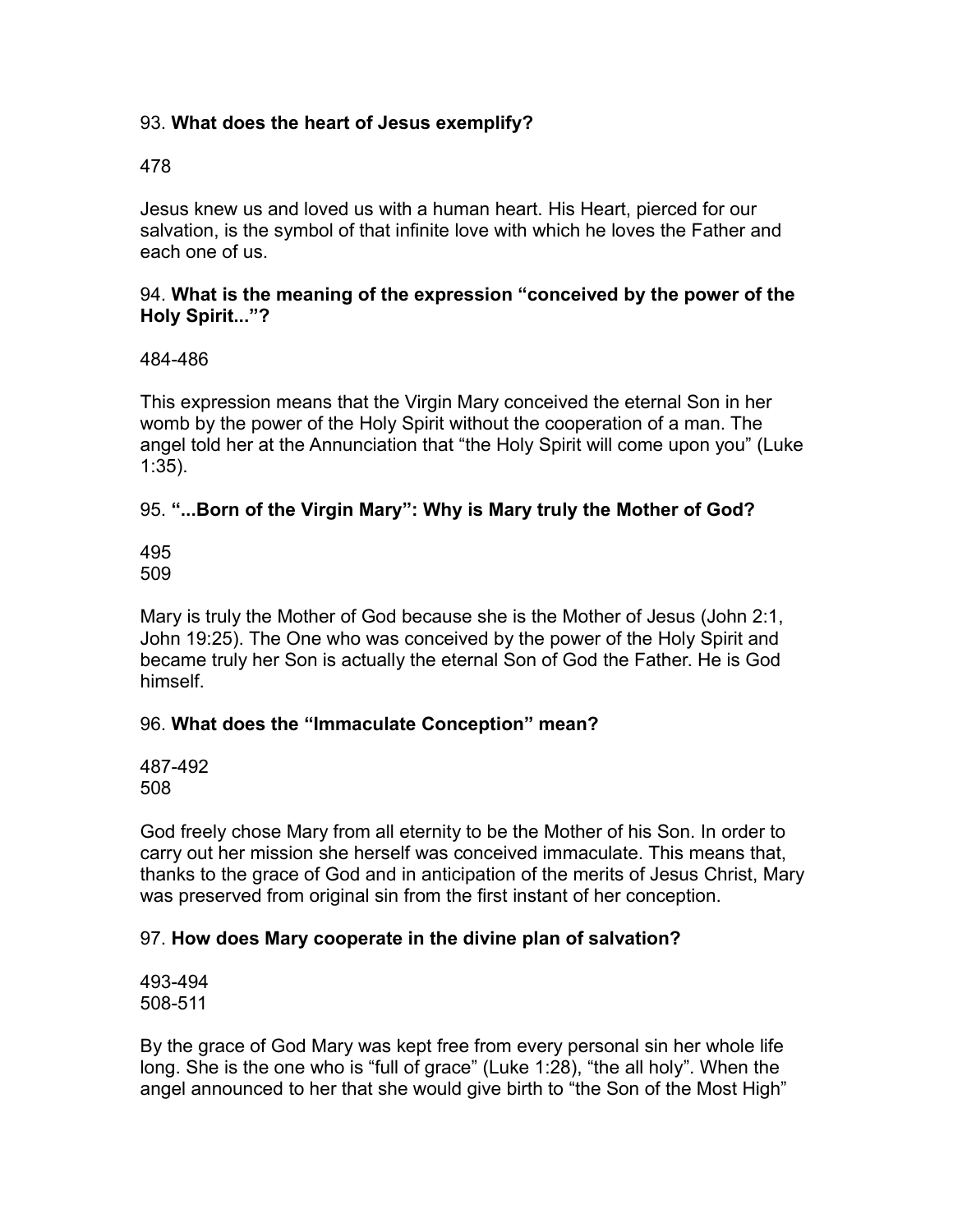(Luke 1:32), she freely gave her consent with "the obedience of faith" (Romans 1:5). Mary thus gave herself entirely to the person and work of her Son Jesus, espousing wholeheartedly the divine will regarding salvation.

# 98. **What does the virginal conception of Jesus mean?**

496-498 503

The virginal conception of Jesus means that Jesus was conceived in the womb of the Virgin solely by the power of the Holy Spirit without the intervention of a man. He is the Son of the heavenly Father according to his divine nature and the Son of Mary according to his human nature. He is, however, truly the Son of God in both natures since there is in him only one Person who is divine.

#### 99. **In what sense is Mary "ever Virgin"?**

499-507 510-511

Mary is ever virgin in the sense that she "remained a virgin in conceiving her Son, a virgin in giving birth to him, a virgin in carrying him, a virgin in nursing him at her breast, always a virgin" (Saint Augustine). Therefore, when the Gospels speak of the "brothers and sisters of Jesus", they are talking about the close relations of Jesus, according to the way of speaking used in Sacred Scripture.

# 100. **In what way is the spiritual motherhood of Mary universal?**

501-507 511

Mary had only one Son, Jesus, but in him her spiritual motherhood extends to all whom he came to save. Obediently standing at the side of the new Adam, Jesus Christ, the Virgin is the new Eve, the true mother of all the living, who with a mother's love cooperates in their birth and their formation in the order of grace. Virgin and Mother, Mary is the figure of the Church, its most perfect realization.

# 101. **In what sense is the life of Christ a Mystery?**

512-521 561-562

The entire life of Christ is a revelation. What was visible in the earthly life of Jesus leads us to the invisible mystery of his divine sonship: "whoever has seen me has seen the Father" (John 14:9). Furthermore, even though salvation comes completely from the cross and the resurrection, the entire life of Christ is a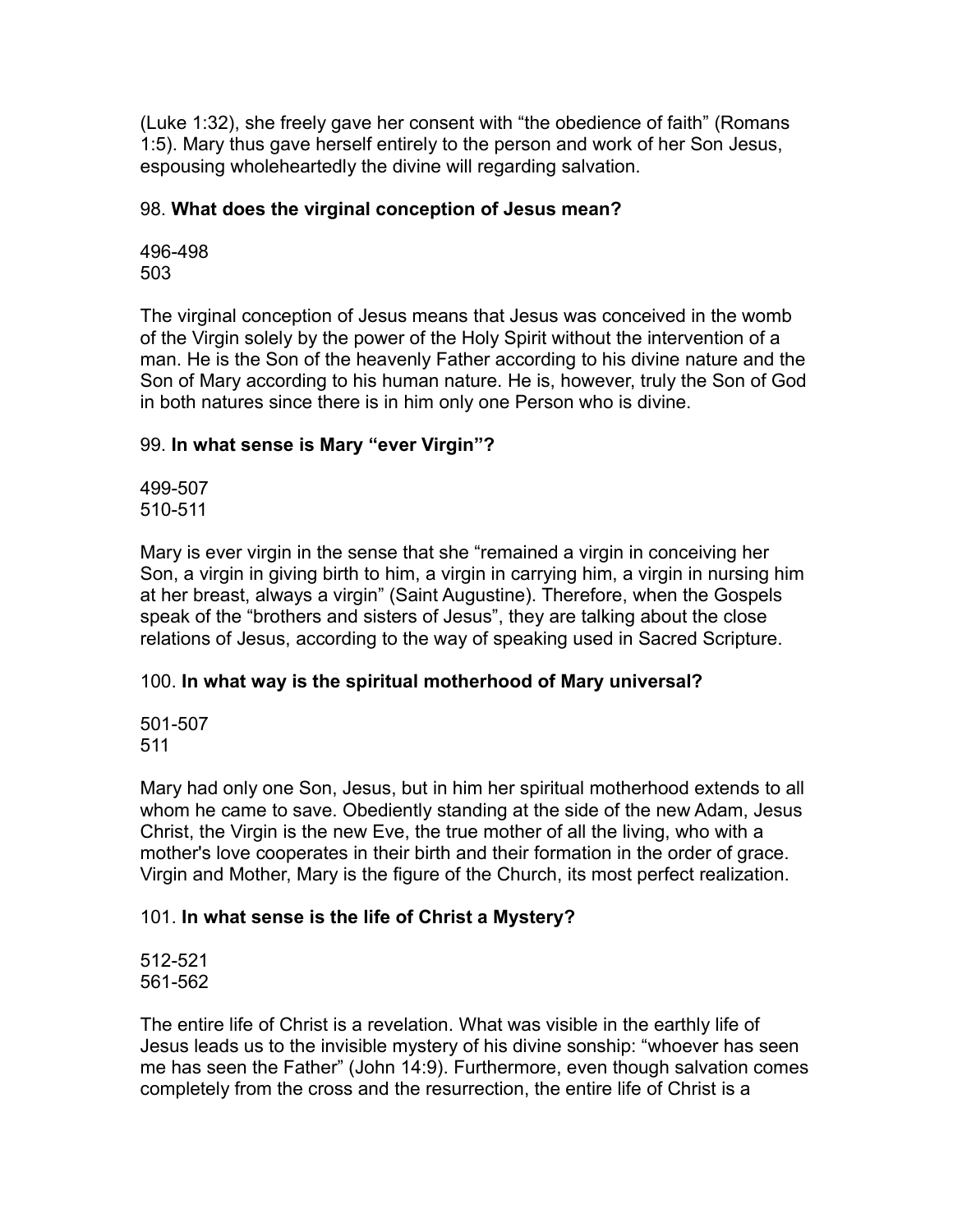mystery of redemption because everything that Jesus did, said, and suffered had for its aim the salvation of fallen human beings and the restoration of their vocation as children of God.

# 102. **How did God prepare the world for the mystery of Christ?**

# 522-524

God prepared for the coming of his Son over the centuries. He awakened in the hearts of the pagans a dim expectation of this coming and he prepared for it specifically through the Old Testament, culminating with John the Baptist who was the last and greatest of the prophets. We relive this long period of expectancy in the annual liturgical celebration of the season of Advent.

#### 103. **What does the Gospel teach about the mysteries of the birth and infancy of Jesus?**

525-530 563-564

At Christmas the glory of heaven is shown forth in the weakness of a baby; the circumcision of Jesus is a sign of his belonging to the Hebrew people and is a prefiguration of our Baptism; the Epiphany is the manifestation of the Messiah King of Israel to all the nations; at the presentation in the temple, Simeon and Anna symbolise all the anticipation of Israel awaiting its encounter with its Savior; the flight into Egypt and the massacre of the innocents proclaim that the entire life of Christ will be under the sign of persecution; the departure from Egypt recalls the exodus and presents Jesus as the new Moses and the true and definitive liberator.

# 104. **What does the hidden life of Jesus in Nazareth teach us?**

533-534 564

In the course of his hidden life in Nazareth Jesus stayed in the silence of an ordinary existence. This allows us to enter into fellowship with him in the holiness to be found in a daily life marked by prayer, simplicity, work and family love. His obedience to Mary and to Joseph, his foster father, is an image of his filial obedience to the Father. Mary and Joseph accepted with faith the mystery of Jesus even though they did not always understand it.

# 105. **Why did Jesus receive from John the "baptism of repentance for the forgiveness of sins" (Luke 3:3)?**

535-537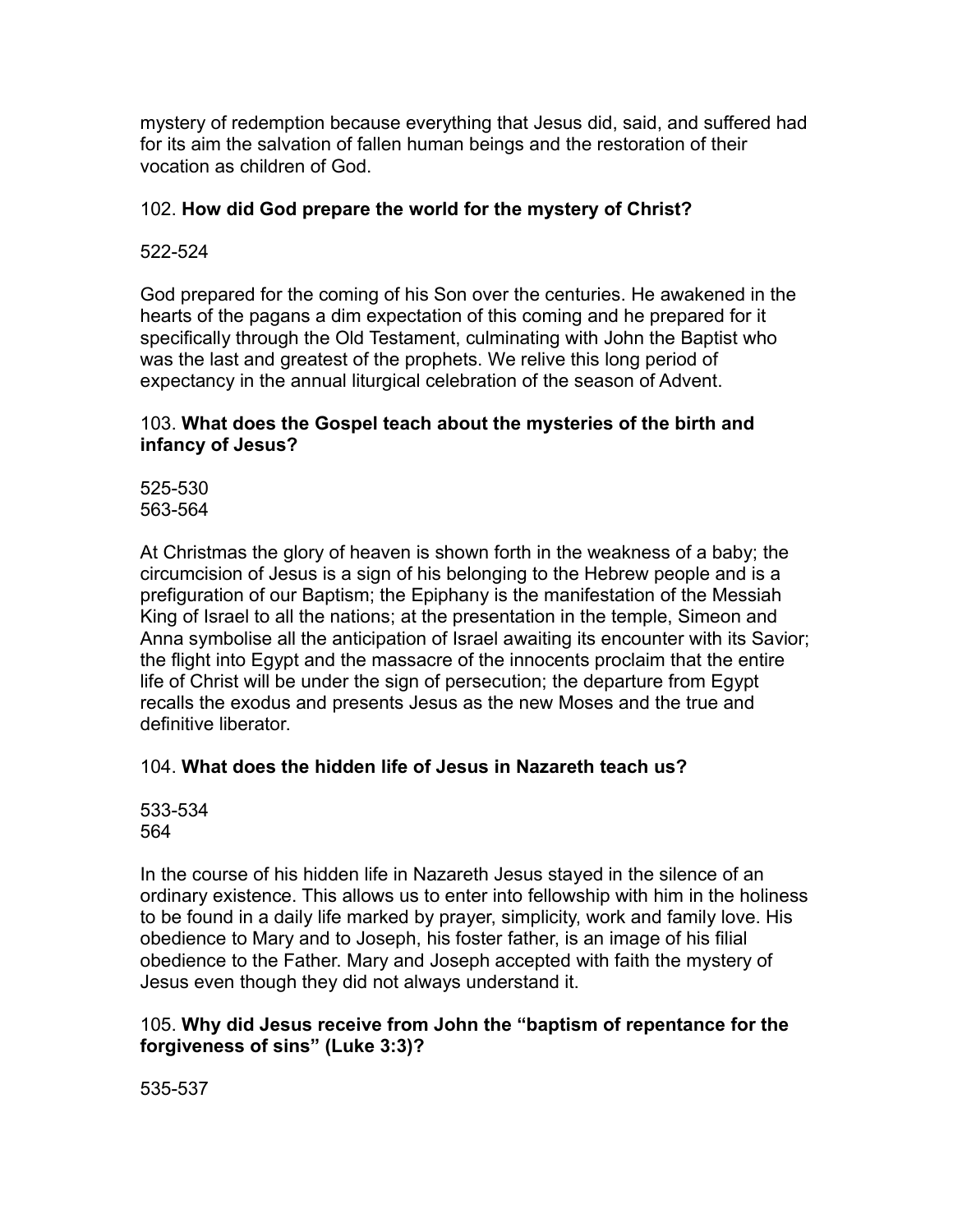To inaugurate his public life and to anticipate the "Baptism" of his death, he who was without sin accepted to be numbered among sinners. He was "the Lamb of God who takes away the sin of the world" (John 1:29). The Father proclaimed him to be "his beloved Son" (Matthew 3:17) and the Spirit descended upon him. The baptism of Jesus is a prefiguring of our baptism.

## 106. **What do we learn from the temptations of Jesus in the desert?**

538-540 566

The temptations of Jesus in the desert recapitulate the temptation of Adam in Paradise and the temptations of Israel in the desert. Satan tempts Jesus in regard to his obedience to the mission given him by the Father. Christ, the new Adam, resists and his victory proclaims that of his passion which is the supreme obedience of his filial love. The Church unites herself to this mystery in a special way in the liturgical season of Lent.

#### 107. **Who is invited to come into the Kingdom of God proclaimed and brought about by Jesus?**

541-546 567

All are invited by Jesus to enter the Kingdom of God. Even the worst of sinners is called to convert and to accept the boundless mercy of the Father. Already here on earth, the Kingdom belongs to those who accept it with a humble heart. To them the mysteries of the Kingdom are revealed.

#### 108. **Why did Jesus manifest the Kingdom by means of signs and miracles?**

547-550 567

Jesus accompanied his words with signs and miracles to bear witness to the fact that the Kingdom is present in him, the Messiah. Although he healed some people, he did not come to abolish all evils here below but rather to free us especially from the slavery of sin. The driving out of demons proclaimed that his cross would be victorious over "the ruler of this world" (John 12:31).

# 109. **In the Kingdom, what authority did Jesus bestow upon his Apostles?**

551-553

565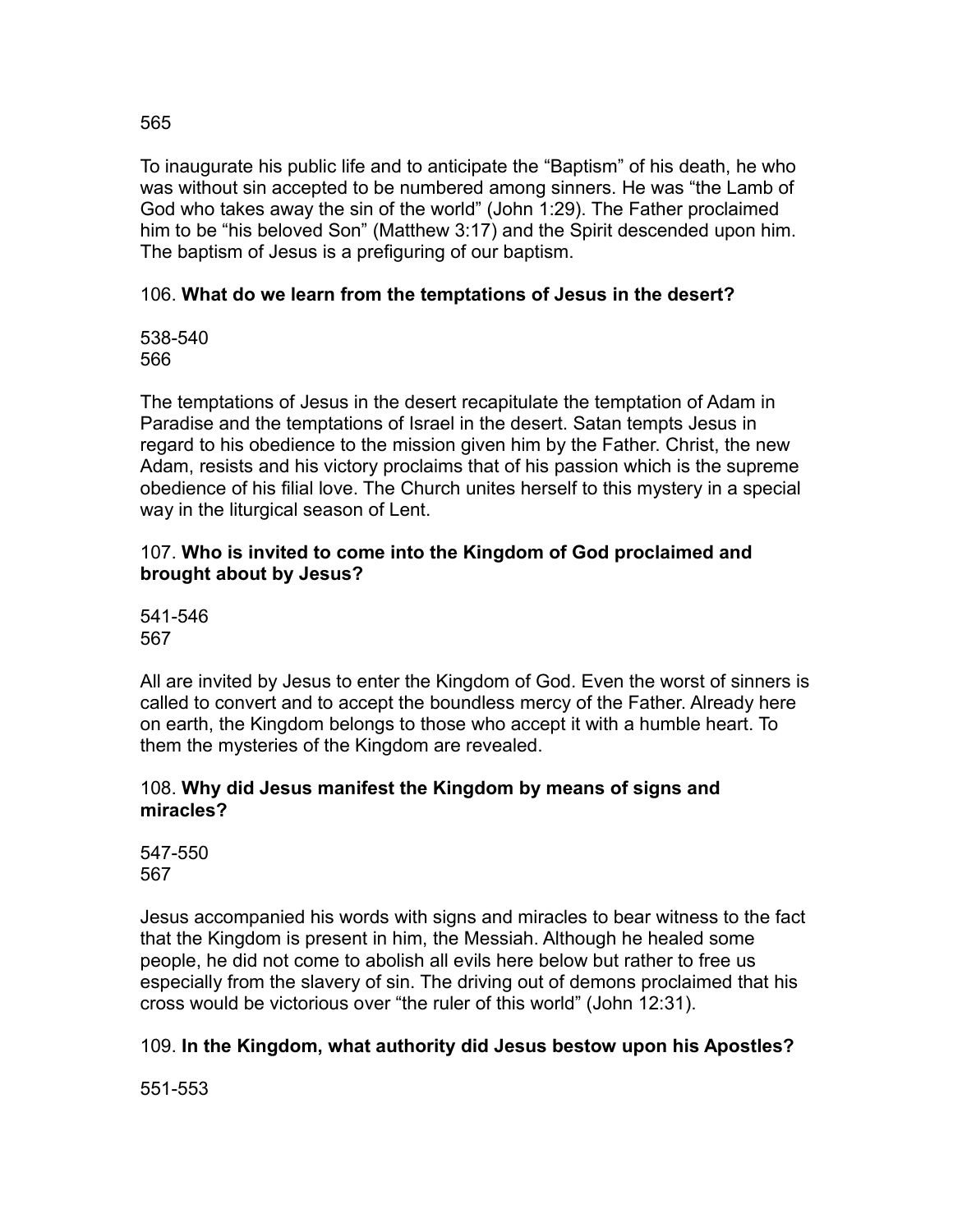Jesus chose the twelve, the future witnesses of his Resurrection, and made them sharers of his mission and of his authority to teach, to absolve from sins, and to build up and govern the Church. In this college, Peter received "the keys of the Kingdom" (Matthew 16:19) and assumed the first place with the mission to keep the faith in its integrity and to strengthen his brothers.

## 110. **What is the meaning of the Transfiguration?**

554-556 568

Above all the Transfiguration shows forth the Trinity: "the Father in the voice, the Son in the man Jesus, the Spirit in the shining cloud" (Saint Thomas Aquinas). Speaking with Moses and Elijah about his "departure" (Luke 9:31), Jesus reveals that his glory comes by way of the cross and he anticipates his resurrection and his glorious coming "which will change our lowly body to be like his glorious body" (Philippians 3:21).

 "You were transfigured on the mountain and your disciples, as much as they were capable of it, beheld your glory, O Christ our God, so that when they should see you crucified they would understand that your passion was voluntary, and proclaim to the world that you truly are the splendor of the Father." (Byzantine Liturgy)

## 111. **How did the messianic entrance into Jerusalem come about?**

557-560 569-570

At the established time Jesus chose to go up to Jerusalem to suffer his passion and death, and to rise from the dead. As the Messiah King who shows forth the coming of the Kingdom, he entered into his city mounted on a donkey. He was acclaimed by the little children whose shout of joyful praise is taken up in the Sanctus of the Eucharistic liturgy: "Blessed is He Who comes in the name of the Lord! Hosanna (save us!)" (Matthew 21:9). The liturgy of the Church opens Holy Week by celebrating this entry into Jerusalem.

"Jesus Christ suffered under Pontius Pilate was crucified, died, and was buried."

# 112. **What is the importance of the Paschal Mystery of Jesus?**

571-573

567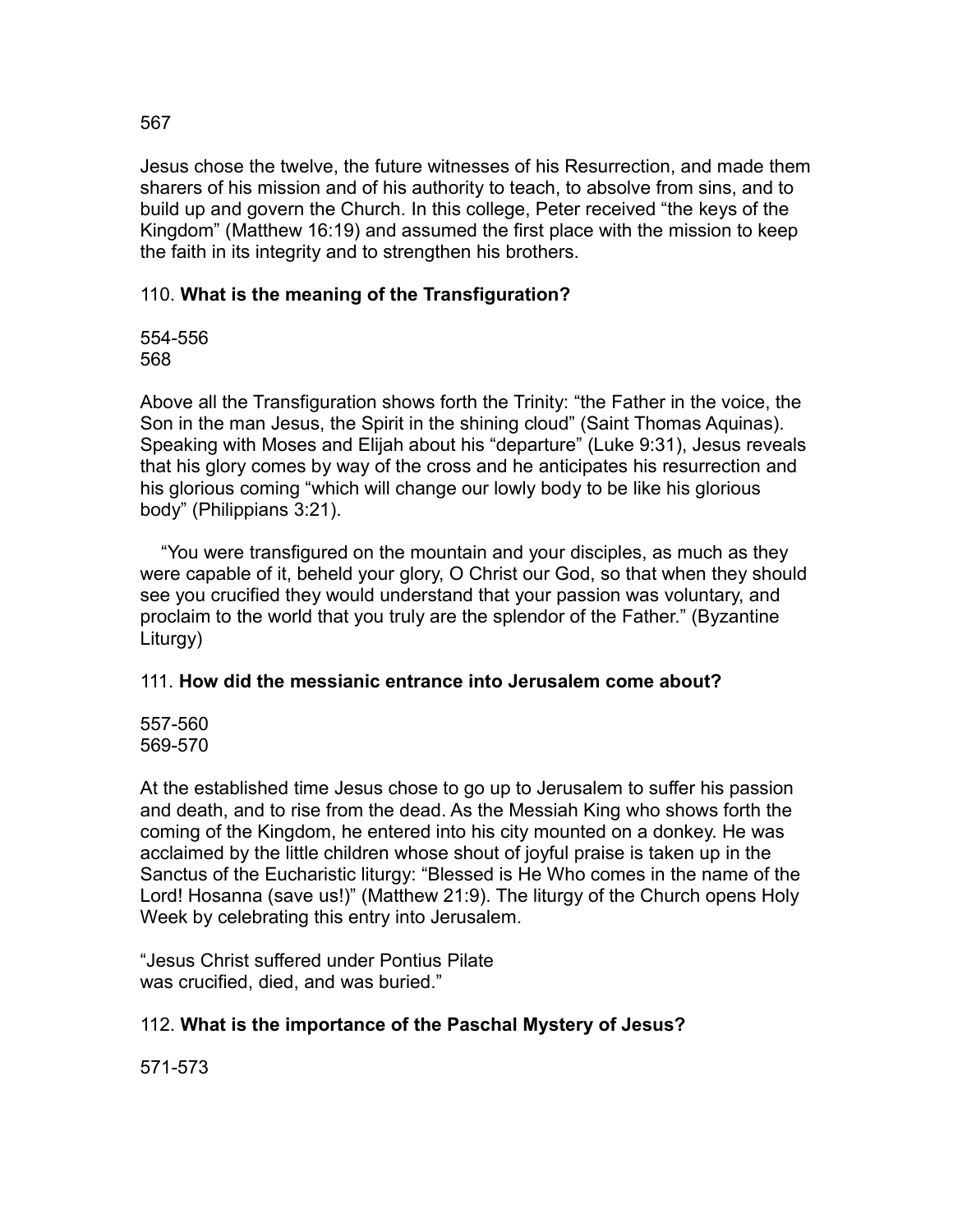The Paschal Mystery of Jesus, which comprises his passion, death, resurrection, and glorification, stands at the center of the Christian faith because God's saving plan was accomplished once for all by the redemptive death of his Son Jesus Christ.

# 113. **What were the accusations by which Jesus was condemned to death?**

574-576

Some of the leaders of Israel accused Jesus of acting against the law, the temple in Jerusalem, and in particular against faith in the one God because he proclaimed himself to be the Son of God. For this reason they handed him over to Pilate so that he might condemn him to death.

# 114. **How did Jesus conduct himself in regard to the Law of Israel?**

577-582 592

Jesus did not abolish the Law given by God to Moses on Mount Sinai but he fulfilled it by giving it its definitive interpretation. He himself was the divine Legislator who fully carried out this Law. Furthermore, as the faithful Servant, he offered by means of his expiatory death the only sacrifice capable of making atonement for all the "transgressions committed by men under the first Covenant" (Hebrews 9:15).

## 115. **What was the attitude of Jesus toward the temple in Jerusalem?**

583-586 593

Jesus was accused of hostility to the temple. On the contrary, he venerated it as "the house of his Father" (John 2:16); and it was there that he imparted an important part of his teaching. However, he also foretold its destruction in connection with his own death and he presented himself as the definitive dwelling place of God among men.

# 116. **Did Jesus contradict Israel's faith in the one God and savior?**

587-591 594

Jesus never contradicted faith in the one God, not even when he performed the stupendous divine work which fulfilled the messianic promises and revealed himself as equal to God, namely the pardoning of sins. However, the call of Jesus to believe in him and to be converted makes it possible to understand the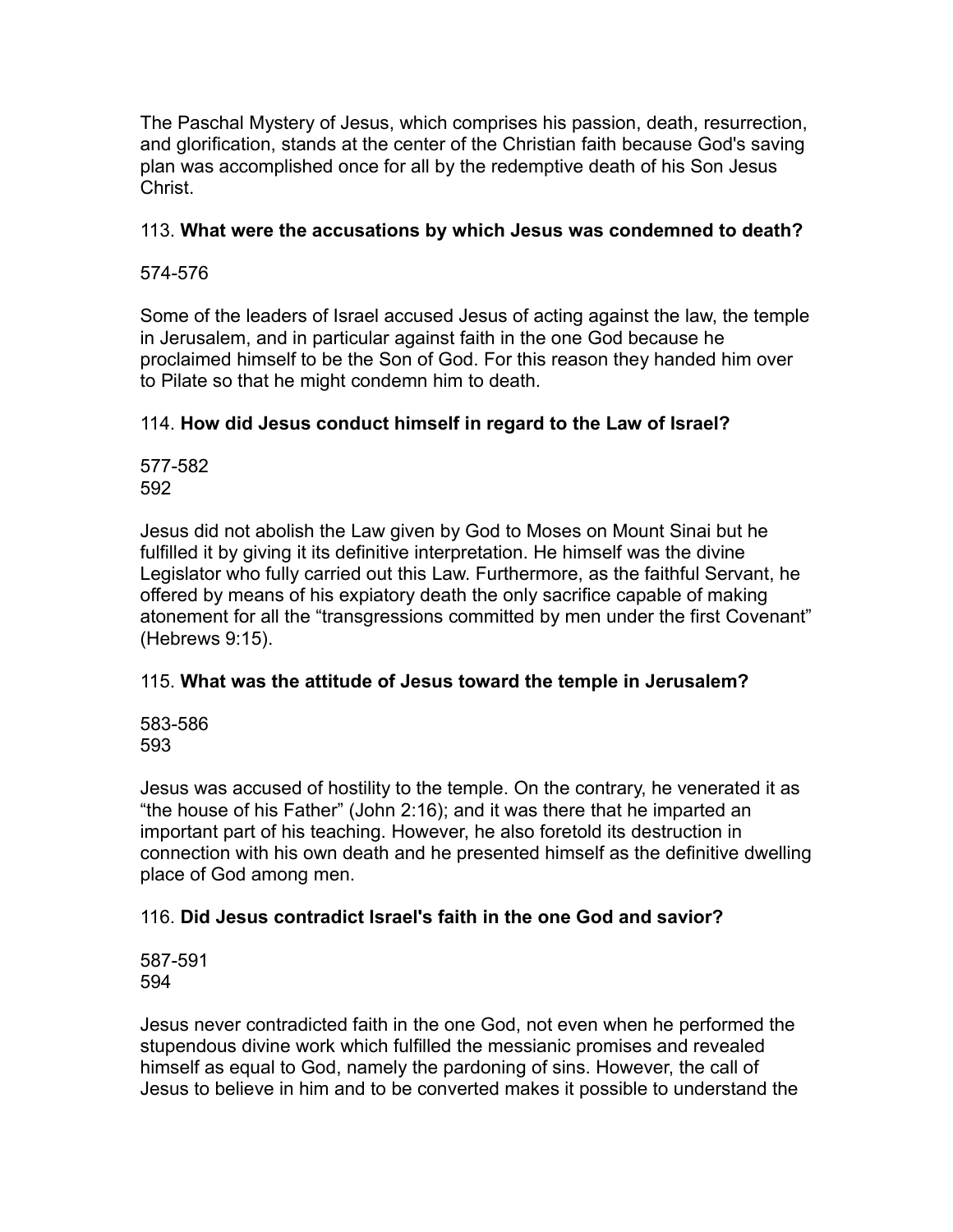tragic misunderstanding of the Sanhedrin which judged Jesus to be worthy of death as a blasphemer.

# 117. **Who is responsible for the death of Jesus?**

#### 595-598

The passion and death of Jesus cannot be imputed indiscriminately either to all the Jews that were living at that time or to their descendants. Every single sinner, that is, every human being is really the cause and the instrument of the sufferings of the Redeemer; and the greater blame in this respect falls on those above all who are Christians and who the more often fall into sin or delight in their vices.

# 118**. Why was the death of Jesus part of God's plan?**

599-605 619

To reconcile to himself all who were destined to die because of sin God took the loving initiative of sending his Son that he might give himself up for sinners. Proclaimed in the Old Testament, especially as the sacrifice of the Suffering Servant, the death of Jesus came about "in accordance with the Scriptures".

## 119. **In what way did Christ offer himself to the Father?**

606-609 620

The entire life of Christ was a free offering to the Father to carry out his plan of salvation. He gave "his life as a ransom for many" (Mark 10:45) and in this way he reconciled all of humanity with God. His suffering and death showed how his humanity was the free and perfect instrument of that divine love which desires the salvation of all people.

# 120. **How is Jesus' offering expressed at the Last Supper?**

610-611 621

At the Last Supper with his apostles on the eve of his passion Jesus anticipated, that is, both symbolized his free self-offering and made it really present: "This is my Body which is given for you" (Luke 22:19), "This is my Blood which is poured out..." (Matthew 26:28) Thus he both instituted the Eucharist as the "memorial" (1 Corinthians 11:25) of his sacrifice and instituted his apostles as priests of the new covenant.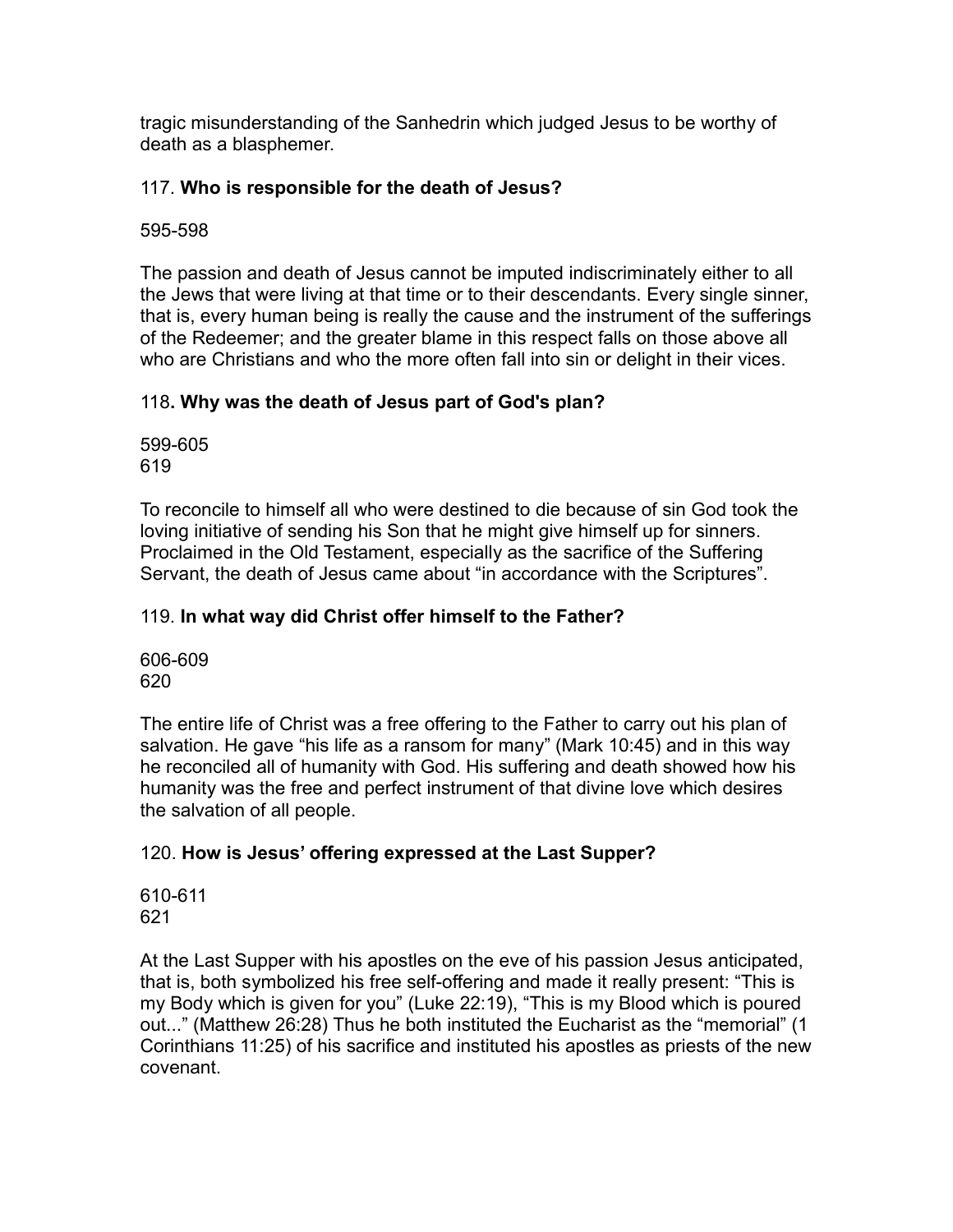# 121. **What happened in the Agony in the Garden of Gethsemane?**

#### 612

Despite the horror which death represented for the sacred humanity of Jesus "who is the Author of Life" (Acts 3:15), the human will of the Son of God remained faithful to the will of the Father for our salvation. Jesus accepted the duty to carry our sins in his Body "becoming obedient unto death" (Philippians 2:8).

#### 122. **What are the results of the sacrifice of Christ on the cross?**

613-617 622-623

Jesus freely offered his life as an expiatory sacrifice, that is, he made reparation for our sins with the full obedience of his love unto death. This love "to the end" (John 13:1) of the Son of God reconciled all of humanity with the Father. The paschal sacrifice of Christ, therefore, redeems humanity in a way that is unique, perfect, and definitive; and it opens up for them communion with God.

#### 123. **Why does Jesus call upon his disciples to take up their cross?**

#### 618

By calling his disciples to take up their cross and follow him Jesus desires to associate with his redeeming sacrifice those who are to be its first beneficiaries.

#### 124. **In what condition was the body of Christ while it lay in the tomb?**

#### 624-630

Christ underwent a real death and a true burial. However, the power of God preserved his body from corruption.

"Jesus Christ descended into hell; on the third day He rose again from the dead."

#### 125. **What is the "hell" into which Jesus descended?**

#### 632-637

This "hell" was different from the hell of the damned. It was the state of all those, righteous and evil, who died before Christ. With his soul united to his divine Person Jesus went down to the just in hell who were awaiting their Redeemer so they could enter at last into the vision of God. When he had conquered by his death both death and the devil "who has the power of death" (Hebrews 2:14), he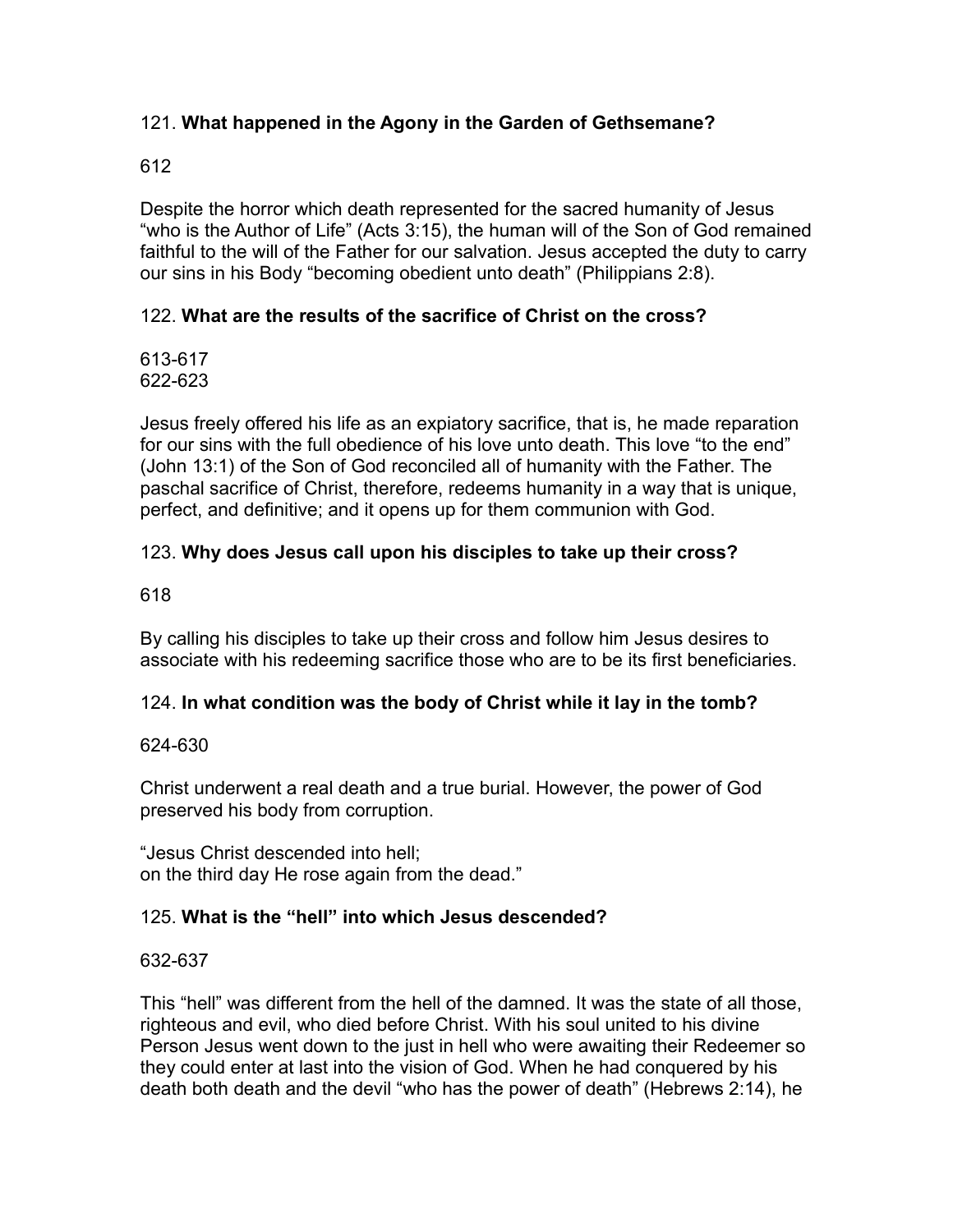freed the just who looked forward to the Redeemer and opened for them the gates of heaven.

# 126. **What place does the Resurrection of Christ occupy in our faith?**

631, 638

The Resurrection of Jesus is the crowning truth of our faith in Christ and represents along with his cross an essential part of the Paschal Mystery.

# 127**. What are the signs that bear witness to the Resurrection of Jesus?**

639-644 656-657

Along with the essential sign of the empty tomb, the Resurrection of Jesus is witnessed to by the women who first encountered Christ and proclaimed him to the apostles. Jesus then "appeared to Cephas (Peter) and then to the Twelve. Following that he appeared to more than five hundred of the brethren at one time" (1 Corinthians 15:5-6) and to others as well. The apostles could not have invented the story of the resurrection since it seemed impossible to them. As a matter of fact, Jesus himself upbraided them for their unbelief.

## 128. **Why is the Resurrection at the same time a transcendent occurrence?**

647 656-657

While being an historical event, verifiable and attested by signs and testimonies, the Resurrection, insofar as it is the entrance of Christ's humanity into the glory of God, transcends and surpasses history as a mystery of faith. For this reason the risen Christ did not manifest himself to the world but to his disciples, making them his witnesses to the people.

# 129. **What is the condition of the risen body of Jesus?**

## 645-646

The Resurrection of Christ was not a return to earthly life. His risen body is that which was crucified and bears the marks of his passion. However it also participates in the divine life, with the characteristics of a glorified body. Because of this the risen Jesus was utterly free to appear to his disciples how and where he wished and under various aspects.

# 130. **How is the Resurrection the work of the Most Holy Trinity?**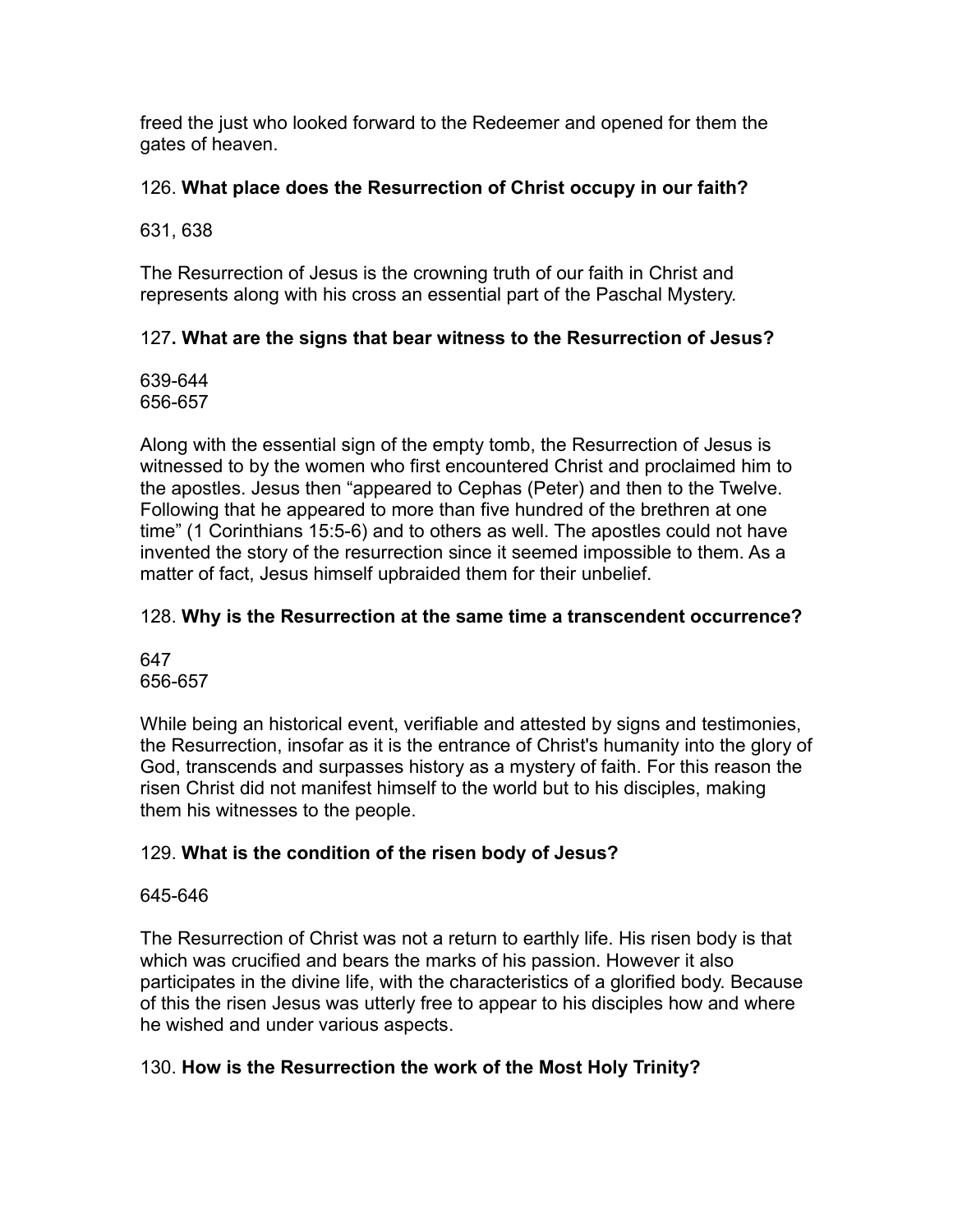#### 648-650

The Resurrection of Christ is a transcendent work of God. The three Persons act together according to what is proper to them: the Father manifests his power; the Son "takes again" the life which he freely offered (John 10:17), reuniting his soul and his body which the Spirit brings to life and glorifies.

#### 131. **What is the saving meaning of the Resurrection?**

651-655 658

The Resurrection is the climax of the Incarnation. It confirms the divinity of Christ and all the things which he did and taught. It fulfills all the divine promises made for us. Furthermore the risen Christ, the conqueror of sin and death, is the principle of our justification and our Resurrection. It procures for us now the grace of filial adoption which is a real share in the life of the only begotten Son. At the end of time he will raise up our bodies.

"Jesus Ascended into Heaven and Is Seated at the Right Hand of God the Father Almighty"

#### 132. **What does the Ascension mean?**

659-667

After forty days during which Jesus showed himself to the apostles with ordinary human features which veiled his glory as the Risen One, Christ ascended into heaven and was seated at the right hand of the Father. He is the Lord who now in his humanity reigns in the everlasting glory of the Son of God and constantly intercedes for us before the Father. He sends us his Spirit and he gives us the hope of one day reaching the place he has prepared for us.

"From thence He shall come to judge the living and the dead"

#### 133. **How does the Lord Jesus now reign?**

668-674 680

As the Lord of the cosmos and of history, the Head of his Church, the glorified Christ mysteriously remains on earth where his kingdom is already present in seed and in its beginning in the Church. One day he will return in glory but we do not know the time. Because of this we live in watchful anticipation, praying "Come, Lord" (Revelation 22:20).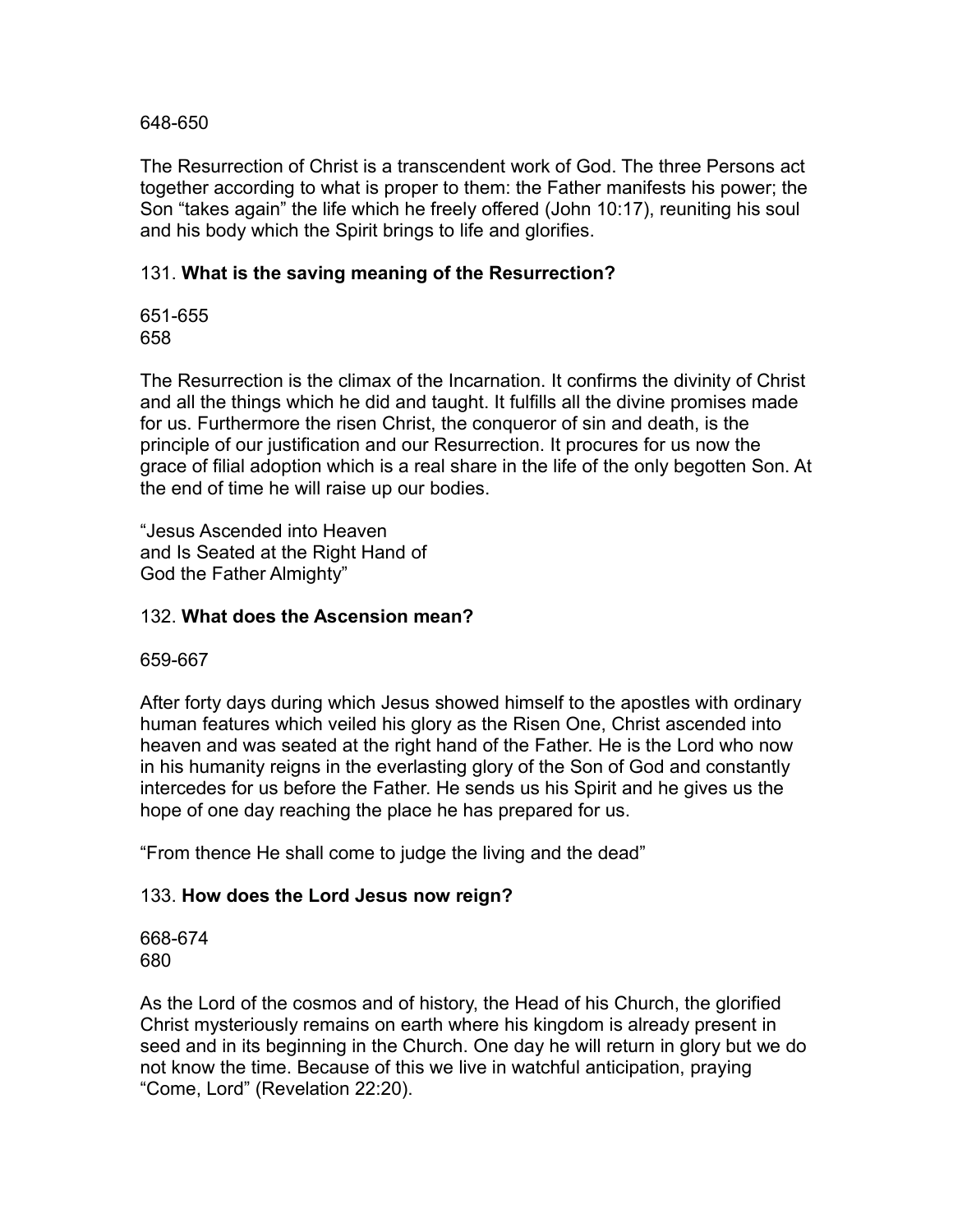# 134. **How will the coming of the Lord in glory happen?**

675-677 680

After the final cosmic upheaval of this passing world the glorious coming of Christ will take place. Then will come the definitive triumph of God in the parousia and the Last Judgment. Thus the Kingdom of God will be realized.

## 135. **How will Christ judge the living and the dead?**

678-679 681-682

Christ will judge with the power he has gained as the Redeemer of the world who came to bring salvation to all. The secrets of hearts will be brought to light as well as the conduct of each one toward God and toward his neighbor. Everyone, according to how he has lived, will either be filled with life or damned for eternity. In this way, "the fullness of Christ" (Ephesians 4:13) will come about in which "God will be all in all" (1 Corinthians 15:28).

## CHAPTER THREE

I Believe in the Holy Spirit

#### 136. **What does the Church mean when she confesses: "I believe in the Holy Spirit"?**

#### 683-686

To believe in the Holy Spirit is to profess faith in the Third Person of the Most Holy Trinity who proceeds from the Father and the Son and "is worshipped and glorified with the Father and the Son". The Spirit is "sent into our hearts" (Galatians 4:6) so that we might receive new life as sons of God.

## 137. **Why are the missions of the Son and the Holy Spirit inseparable?**

687-690 742-743

In the indivisible Trinity, the Son and the Spirit are distinct but inseparable. From the very beginning until the end of time, when the Father sends his Son he also sends his Spirit who unites us to Christ in faith so that as adopted sons we can call God "Father" (Romans 8:15). The Spirit is invisible but we know him through his actions, when he reveals the Word to us and when he acts in the Church.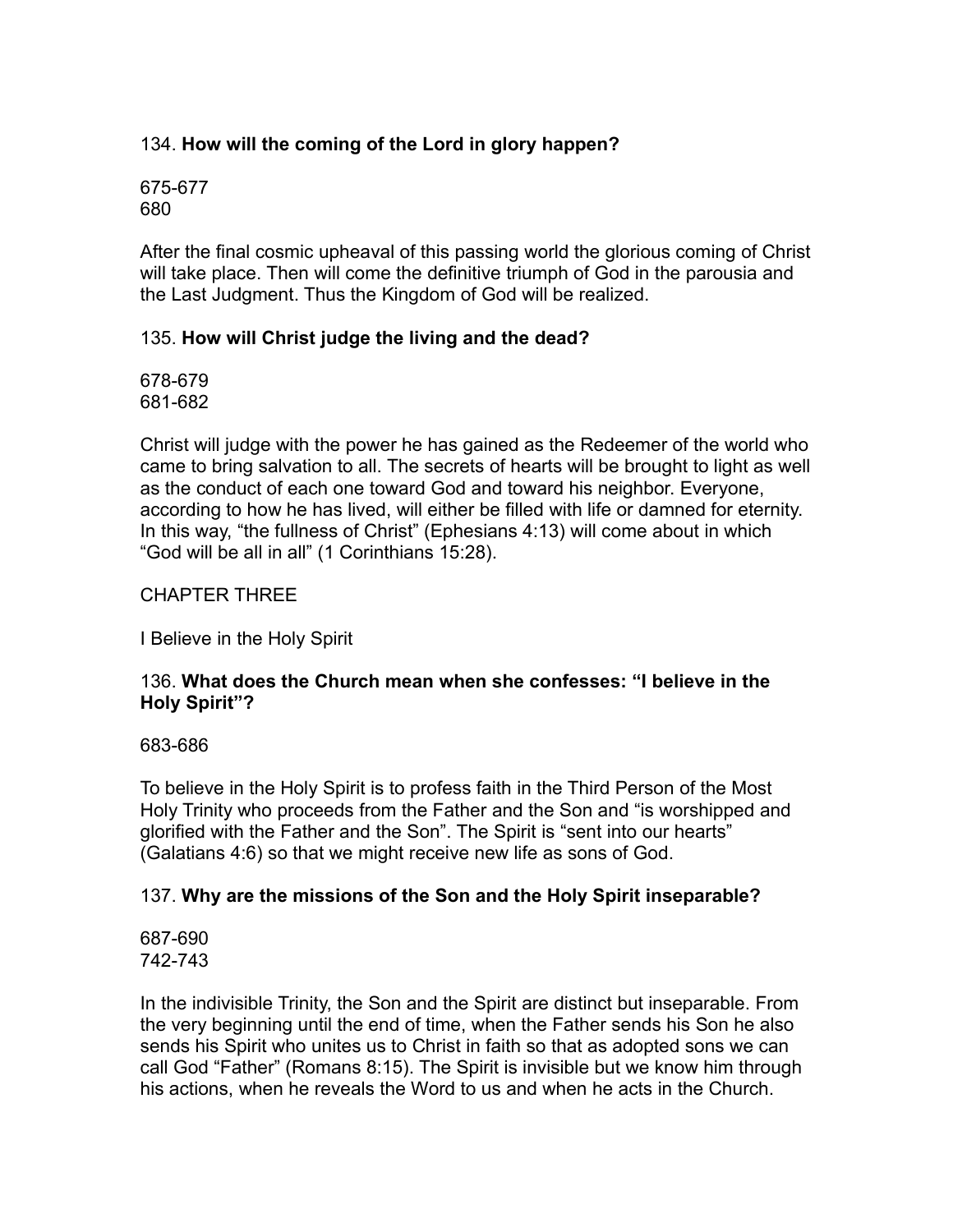# 138. **What are the names of the Holy Spirit?**

#### 691-693

"The Holy Spirit" is the proper name of the third Person of the Most Holy Trinity. Jesus also called him the Paraclete (Consoler or Advocate) and the Spirit of Truth. The New Testament also refers to him as the Spirit of Christ, of the Lord, of God - the Spirit of Glory and the Spirit of the Promise.

## 139. **What symbols are used to represent the Holy Spirit?**

#### 694-701

There are many symbols of the Holy Spirit: living water which springs from the wounded Heart of Christ and which quenches the thirst of the baptized; anointing with oil, which is the sacramental sign of Confirmation; fire which transforms what it touches; the cloud, dark or luminous, in which the divine glory is revealed; the imposition of hands by which the Holy Spirit is given; the dove which descended on Christ at his baptism and remained with him.

## 140. **What does it mean that the Spirit "has spoken through the prophets"?**

687-688 702-716 743

The term "prophets" means those who were inspired by the Holy Spirit to speak in the name of God. The Spirit brings the prophecies of the Old Testament to their complete fulfillment in Christ whose mystery he reveals in the New Testament.

## 141. **What did the Holy Spirit accomplish in John the Baptist?**

717-720

The Spirit filled John the Baptist, who was the last prophet of the Old Testament. Under his inspiration John was sent to "prepare for the Lord a people well disposed" (Luke 1:17). He was to proclaim the coming of Christ, the Son of God, upon whom he saw the Spirit descend and remain, the one who "baptizes with the Spirit" (John 1:33).

# 142. **What is the work of the Spirit in Mary?**

721-726 744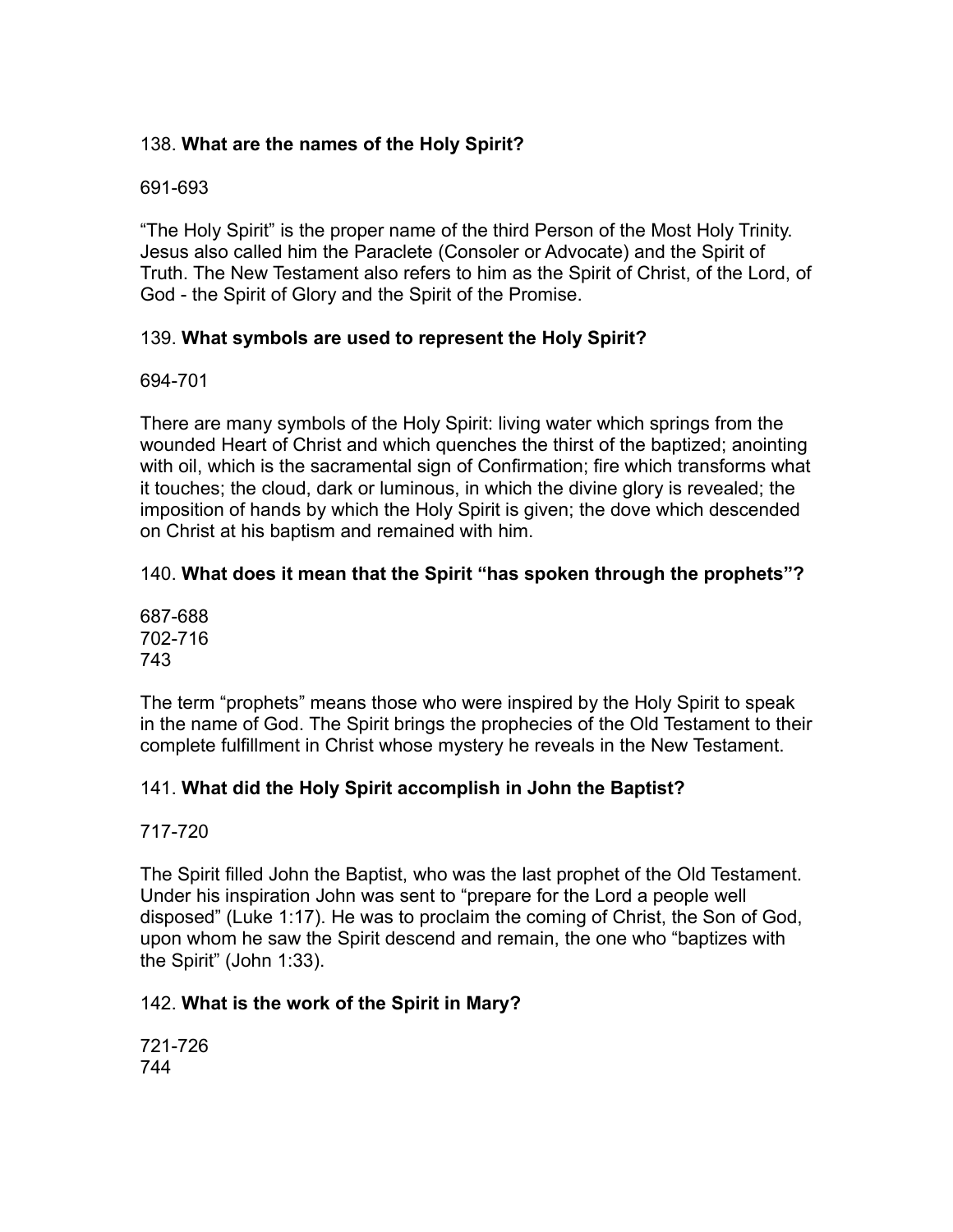The Holy Spirit brought to fulfillment in Mary all the waiting and the preparation of the Old Testament for the coming of Christ. In a singular way he filled her with grace and made her virginity fruitful so that she could give birth to the Son of God made flesh. He made her the Mother of the "whole Christ", that is, of Jesus the Head and of the Church his body. Mary was present with the twelve on the day of Pentecost when the Holy Spirit inaugurated the "last days" with the manifestation of the Church.

#### 143. **What is the relationship between the Spirit and Christ Jesus in his earthly mission?**

727-730 745-746

Beginning with his Incarnation, the Son of God was consecrated in his humanity as the Messiah by means of the anointing of the Spirit. He revealed the Spirit in his teaching, fulfilled the promises made to the Fathers, and bestowed him upon the Church at its birth when he breathed on the apostles after the Resurrection.

## 144. **What happened at Pentecost?**

731-732 738

Fifty days after the Resurrection at Pentecost the glorified Jesus Christ poured out the Spirit in abundance and revealed him as a divine Person so that the Holy Trinity was fully manifest. The mission of Christ and of the Spirit became the mission of the Church which is sent to proclaim and spread the mystery of the communion of the Holy Trinity.

 "We have seen the true Light, we have received the heavenly Spirit, we have found the true faith: we adore the indivisible Trinity, who has saved us." (Byzantine Liturgy, Troparion of Vespers of Pentecost)

# 145. **What does the Spirit do in the Church?**

733-741 747

The Spirit builds, animates and sanctifies the Church. As the Spirit of Love, he restores to the baptized the divine likeness that was lost through sin and causes them to live in Christ the very life of the Holy Trinity. He sends them forth to bear witness to the Truth of Christ and he organizes them in their respective functions so that all might bear "the fruit of the Spirit" (Galatians 5:22).

# 146. **How do Christ and his Spirit act in the hearts of the faithful?**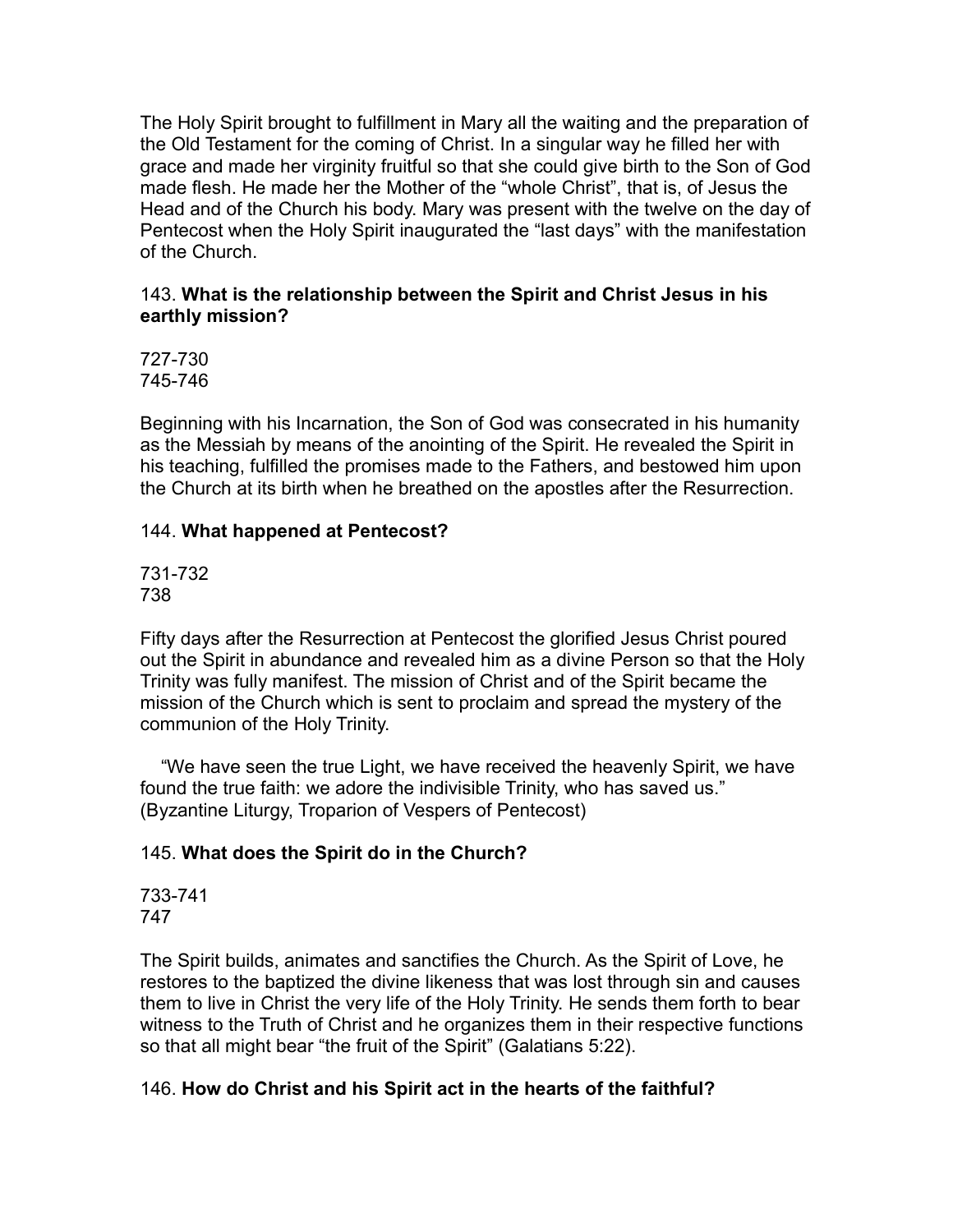## 738-741

Christ communicates his Spirit and the grace of God through the sacraments to all the members of the Church, who thus bear the fruits of the new life of the Spirit. The Holy Spirit is also the Master of prayer.

## "I BELIEVE IN THE HOLY CATHOLIC CHURCH"

The Church in the Plan of God

## 147. **What does the word Church mean?**

751-752 777,804

The word Church refers to the people whom God calls and gathers together from every part of the earth. They form the assembly of those who through faith and Baptism have become children of God, members of Christ, and temples of the Holy Spirit.

#### 148. **Are there other names and images with which the Bible speaks about the Church?**

753-757

In Sacred Scripture we find many images which bring out various complementary aspects of the mystery of the Church. The Old Testament favors those images that are bound to the people of God. The New Testament offers images that are linked to Christ as the Head of this people which is his Body. Other images are drawn from pastoral life (sheepfold, flock, sheep), from agriculture (field, olive grove, vineyard), from construction (dwelling place, stone, temple), and from family life (spouse, mother, family).

## 149. **What is the origin and the fulfillment of the Church?**

758-766 778

The Church finds her origin and fulfillment in the eternal plan of God. She was prepared for in the Old Covenant with the election of Israel, the sign of the future gathering of all the nations. Founded by the words and actions of Jesus Christ, fulfilled by his redeeming death and Resurrection, the Church has been manifested as the mystery of salvation by the outpouring of the Holy Spirit at Pentecost. She will be perfected in the glory of heaven as the assembly of all the redeemed of the earth.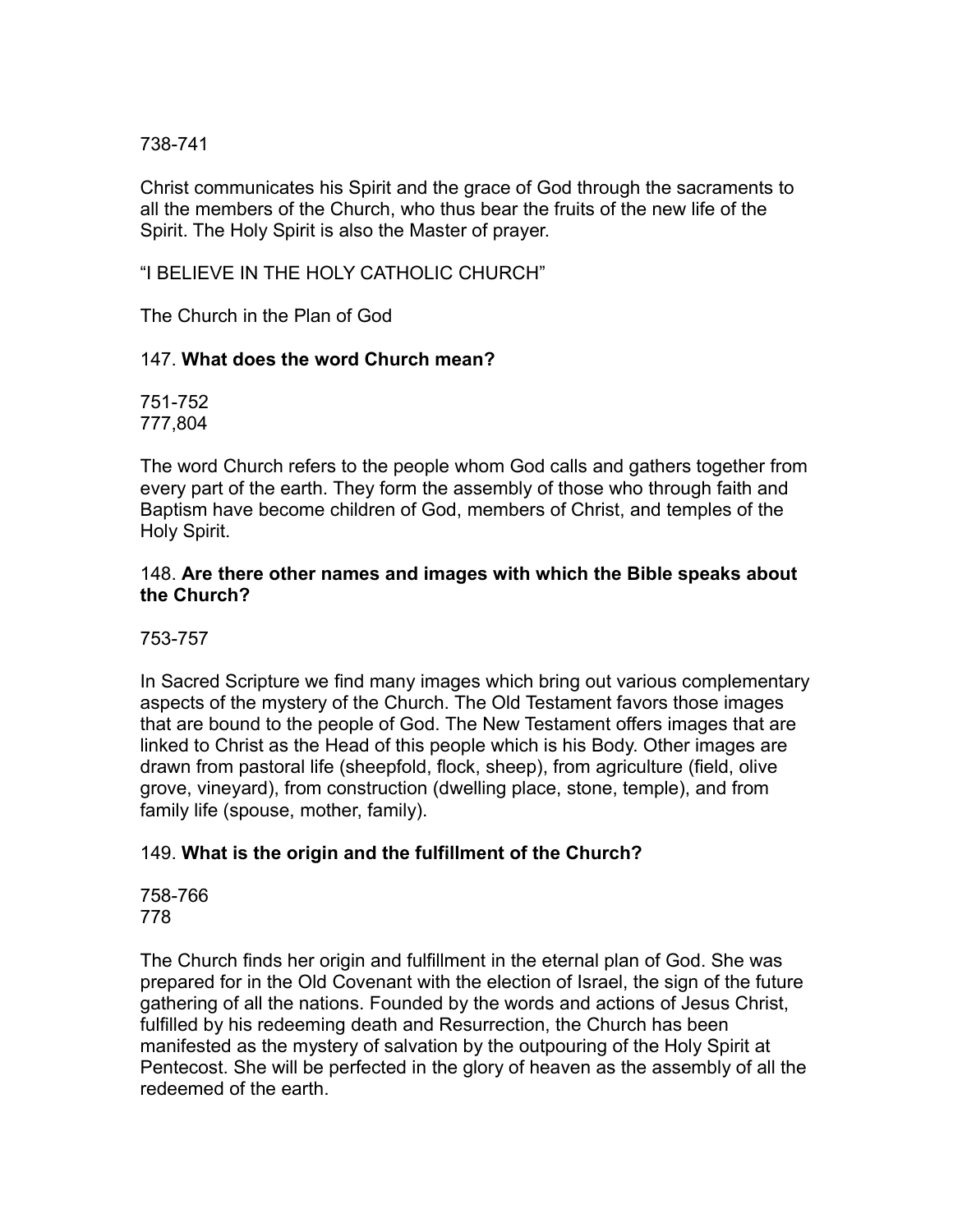#### 150. **What is the mission of the Church?**

767-769

The mission of the Church is to proclaim and establish the Kingdom of God begun by Jesus Christ among all peoples. The Church constitutes on earth the seed and beginning of this salvific Kingdom.

#### 151. **In what way is the Church a mystery?**

770-773 779

The Church is a mystery in as much as in her visible reality there is present and active a divine spiritual reality which can only be seen with the eyes of faith.

#### 152. **What does it mean to say that the Church is the universal sacrament of salvation?**

774-776 780

This means that she is the sign and instrument both of the reconciliation and communion of all of humanity with God and of the unity of the entire human race.

The Church: people of God, body of Christ, temple of the Spirit

## 153. **Why is the Church the 'people of God'?**

781 802-804

The Church is the 'people of God' because it pleased God to sanctify and save men not in isolation but by making them into one people gathered together by the unity of the Father and the Son and the Holy Spirit.

## 154. **What are the characteristics of the people of God?**

782 804

One becomes a member of this people through faith in Christ and Baptism. This people has for its origin God the Father; for its head Jesus Christ; for its hallmark the dignity and freedom of the sons of God; for its law the new commandment of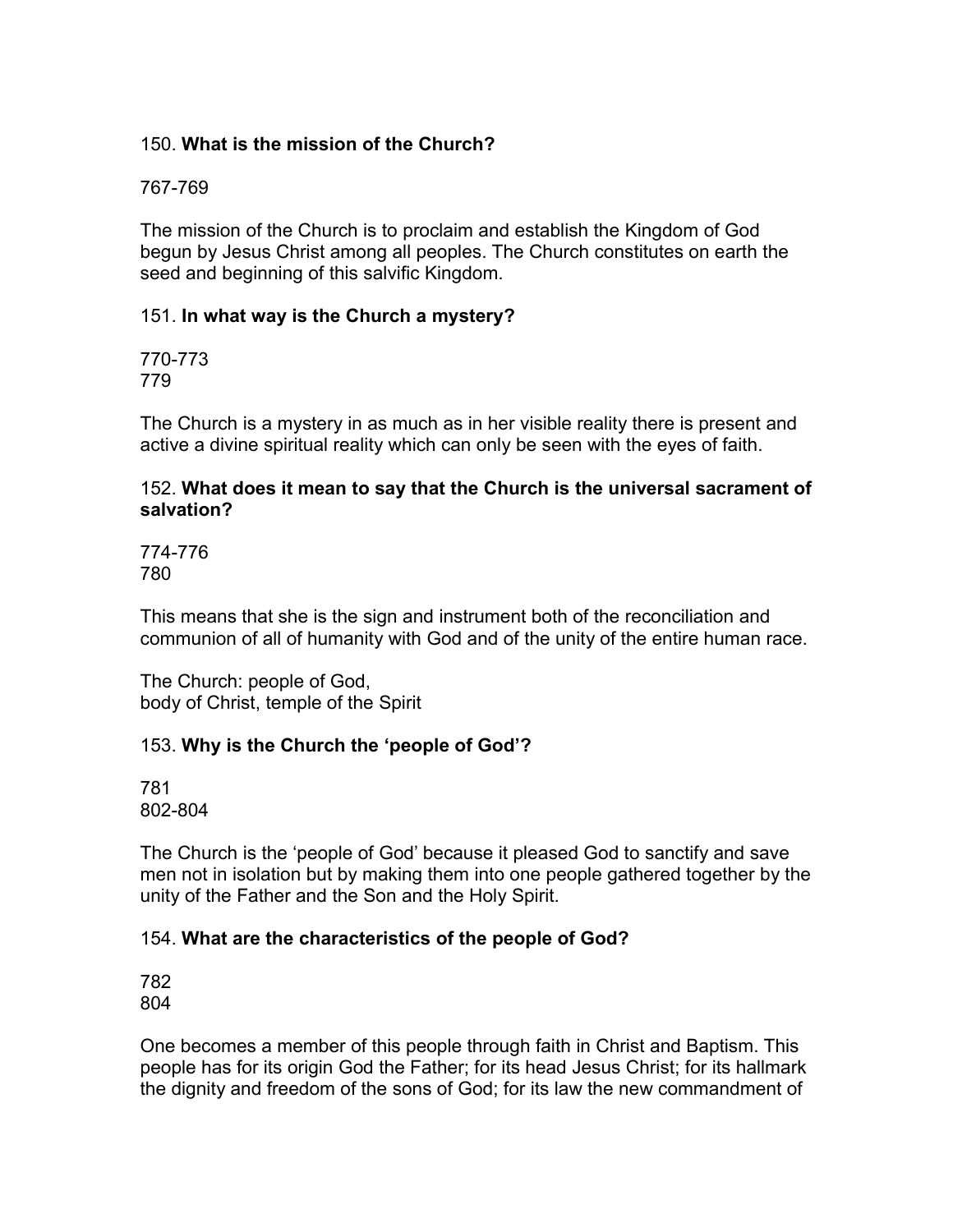love; for its mission to be the salt of the earth and the light of the world; and for its destiny the Kingdom of God, already begun on earth.

#### 155. **In what way does the people of God share in the three functions of Christ as Priest, Prophet and King?**

783-786

The people of God participate in Christ's priestly office insofar as the baptized are consecrated by the Holy Spirit to offer spiritual sacrifices. They share in Christ's prophetic office when with a supernatural sense of faith they adhere unfailingly to that faith and deepen their understanding and witness to it. The people of God share in his kingly office by means of service, imitating Jesus Christ who as King of the universe made himself the servant of all, especially the poor and the suffering.

# 156. **In what way is the Church the body of Christ?**

787-791 805-806

The risen Christ unites his faithful people to himself in an intimate way by means of the Holy Spirit. In this way, those who believe in Christ, in as much as they are close to him especially in the Eucharist, are united among themselves in charity. They form one body, the Church, whose unity is experienced in the diversity of its members and its functions.

# 157. **Who is the Head of this body?**

792-795 807

Christ "is the Head of the body, the Church" (Colossians 1:18). The Church lives from him, in him and for him. Christ and the Church make up the "whole Christ" (Saint Augustine); "Head and members form, as it were, one and the same mystical person" (Saint Thomas Aquinas).

# 158. **Why is the Church called the "Bride of Christ"?**

796 808

She is called the "Bride of Christ" because the Lord himself called himself her "Spouse" (Mark 2:19). The Lord has loved the Church and has joined her to himself in an everlasting covenant. He has given himself up for her in order to purify her with his blood and "sanctify her" (Ephesians 5:26), making her the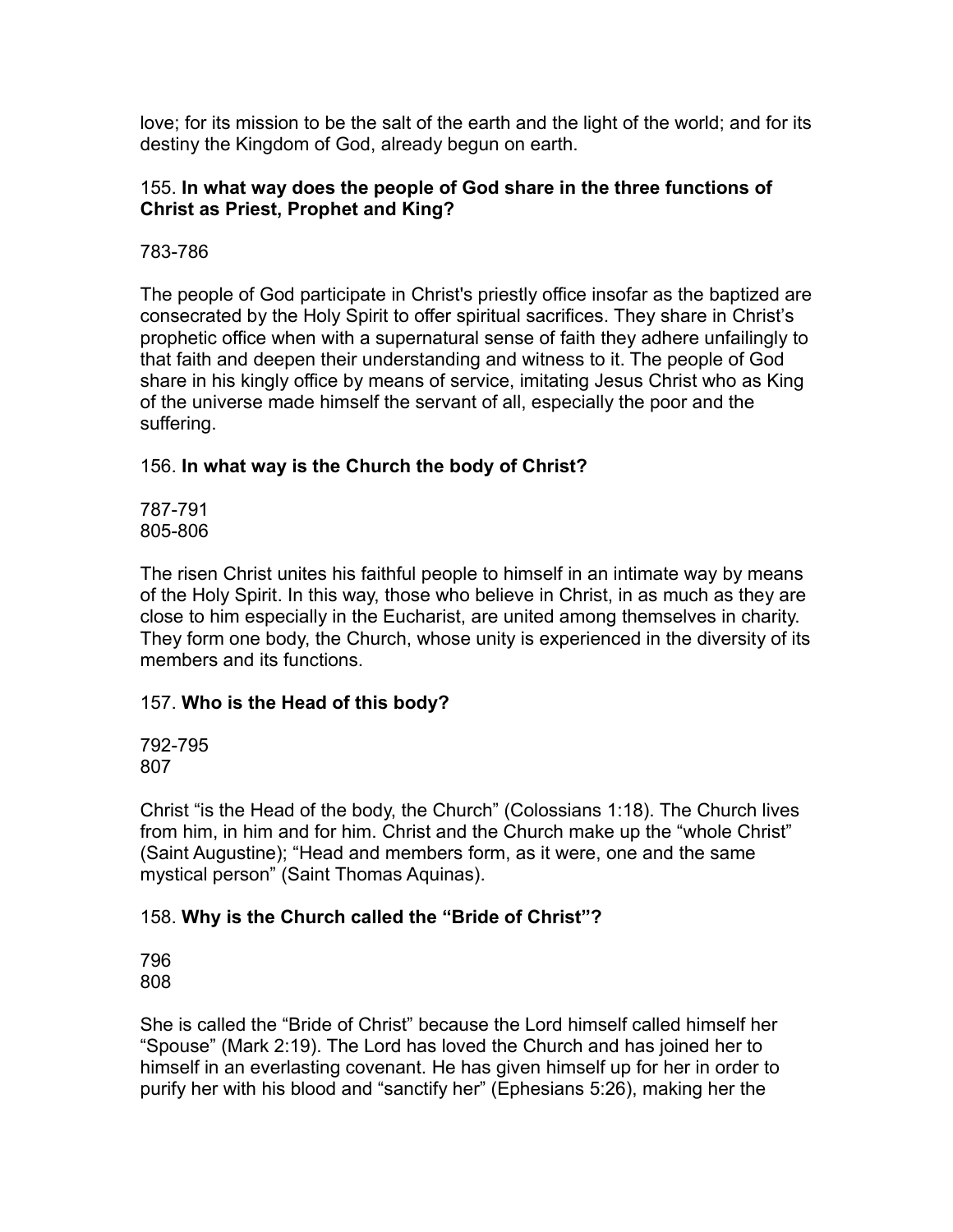fruitful mother of all the children of God. While the term "body" expresses the unity of the "head" with the members, the term "bride" emphasizes the distinction of the two in their personal relationship.

## 159. **Why is the Church called the temple of the Holy Spirit?**

797-798 809-810

She is so called because the Holy Spirit resides in the body which is the Church, in her Head and in her members. He also builds up the Church in charity by the Word of God, the sacraments, the virtues, and charisms.

 "What the soul is to the human body, the Holy Spirit is to the members of Christ, that is, the body of Christ, which is the Church." (Saint Augustine)

## 160. **What are charisms?**

799-801

Charisms are special gifts of the Holy Spirit which are bestowed on individuals for the good of others, the needs of the world, and in particular for the building up of the Church. The discernment of charisms is the responsibility of the Magisterium.

The Church is one, holy, catholic, and apostolic

## 161. **Why is the Church one?**

813-815 866

The Church is one because she has as her source and exemplar the unity of the Trinity of Persons in one God. As her Founder and Head, Jesus Christ reestablished the unity of all people in one body. As her soul, the Holy Spirit unites all the faithful in communion with Christ. The Church has but one faith, one sacramental life, one apostolic succession, one common hope, and one and the same charity.

## 162**. Where does the one Church of Christ subsist?**

816 870

The one Church of Christ, as a society constituted and organized in the world, subsists in (subsistit in) the Catholic Church, governed by the Successor of Peter and the bishops in communion with him. Only through this Church can one obtain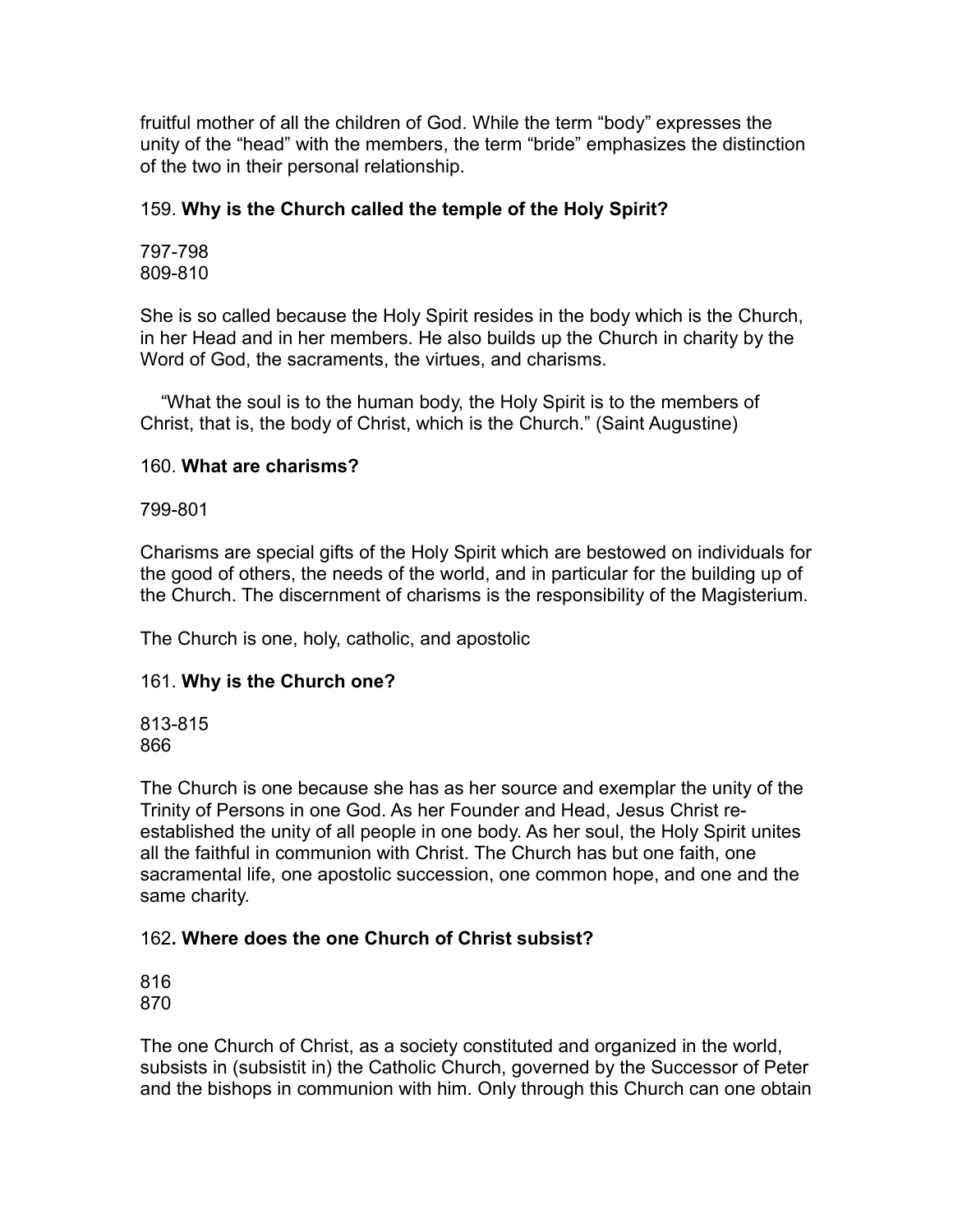the fullness of the means of salvation since the Lord has entrusted all the blessings of the New Covenant to the apostolic college alone whose head is Peter.

#### 163. **How are non-Catholic Christians to be considered?**

817-819 870

In the churches and ecclesial communities which are separated from full communion with the Catholic Church, many elements of sanctification and truth can be found. All of these blessings come from Christ and lead to Catholic unity. Members of these churches and communities are incorporated into Christ by Baptism and we so we recognize them as brothers.

## 164. **How does one commit oneself to work for the unity of Christians?**

820-822 866

The desire to restore the unity of all Christians is a gift from Christ and a call of the Spirit. This desire involves the entire Church and it is pursued by conversion of heart, prayer, fraternal knowledge of each other and theological dialogue.

## 165. **In what way is the Church holy?**

823-829 867

The Church is holy insofar as the Most Holy God is her author. Christ has given himself for her to sanctify her and make her a source of sanctification. The Holy Spirit gives her life with charity. In the Church one finds the fullness of the means of salvation. Holiness is the vocation of each of her members and the purpose of all her activities. The Church counts among her members the Virgin Mary and numerous Saints who are her models and intercessors. The holiness of the Church is the fountain of sanctification for her children who here on earth recognize themselves as sinners ever in need of conversion and purification.

## 166. **Why is the Church called "Catholic"?**

830-831 868

The Church is catholic, that is universal, insofar as Christ is present in her: "Where there is Christ Jesus, there is the Catholic Church" (Saint Ignatius of Antioch). The Church proclaims the fullness and the totality of the faith; she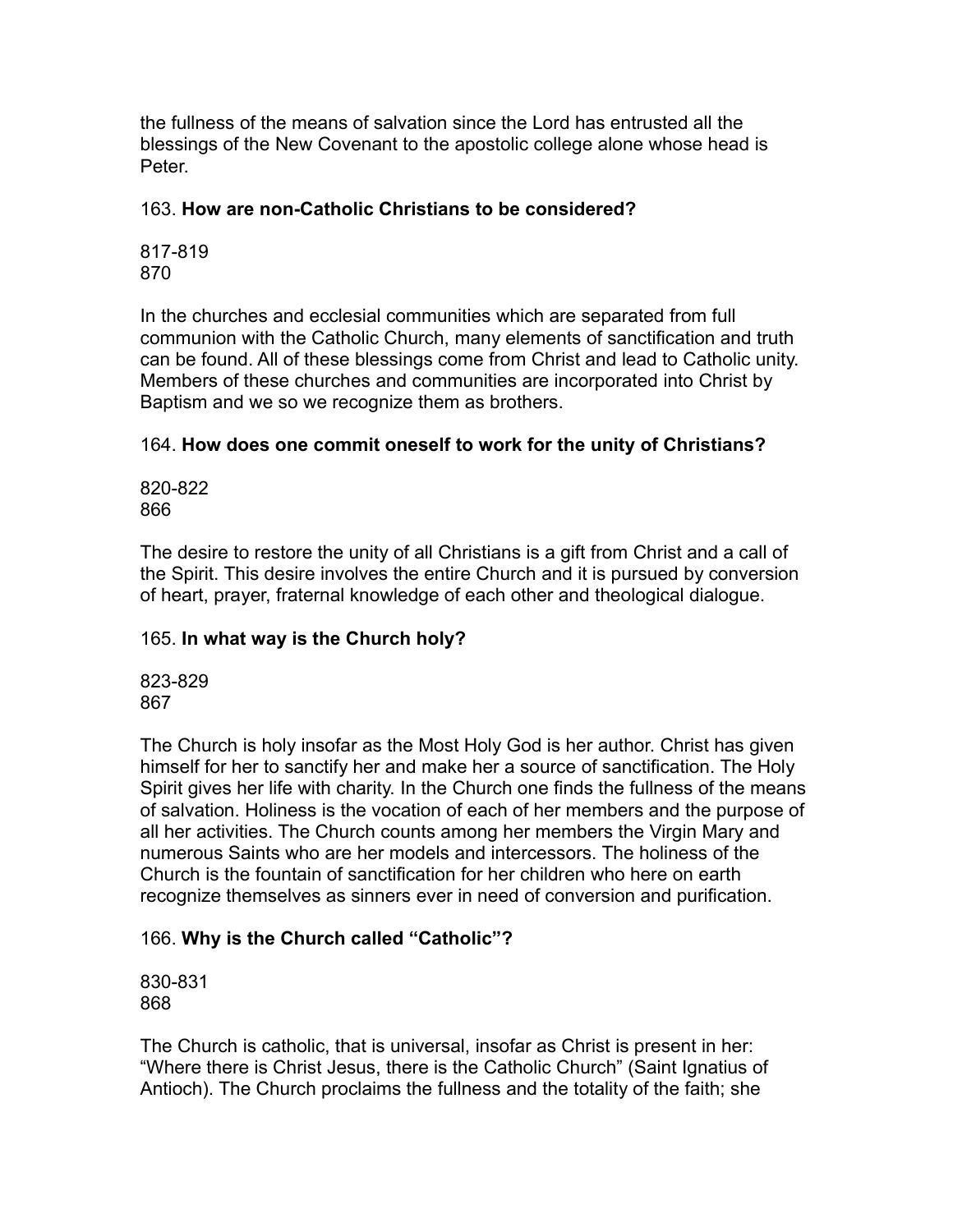bears and administers the fullness of the means of salvation; she is sent out by Christ on a mission to the whole of the human race.

# 167. **Is the particular Church catholic?**

#### 832-835

Every particular Church (that is, a diocese or eparchy) is catholic. It is formed by a community of Christians who are in communion of faith and of the sacraments both with their Bishop, who is ordained in apostolic succession, and with the Church of Rome which "presides in charity" (Saint Ignatius of Antioch).

# 168. **Who belongs to the Catholic Church?**

836-838

All human beings in various ways belong to or are ordered to the Catholic unity of the people of God. Fully incorporated into the Catholic Church are those who, possessing the Spirit of Christ, are joined to the Church by the bonds of the profession of faith, the sacraments, ecclesiastical government and communion. The baptized who do not enjoy full Catholic unity are in a certain, although imperfect, communion with the Catholic Church.

#### 169. **What is the relationship of the Catholic Church with the Jewish people?**

839-840

The Catholic Church recognizes a particular link with the Jewish people in the fact that God chose them before all others to receive his Word. To the Jewish people belong "the sonship, the glory, the covenants, the giving of the law, the worship, the promises, and the patriarchs; and of their race, according to the flesh, is the Christ" (Romans 9:4, 5). The Jewish faith, unlike other non-Christian religions, is already a response to the revelation of God in the Old Covenant.

#### 170. **What is the bond that exists between the Catholic Church and non-Christian religions?**

## 841-845

There is a bond between all peoples which comes especially from the common origin and end of the entire human race. The Catholic Church recognizes that whatever is good or true in other religions comes from God and is a reflection of his truth. As such it can prepare for the acceptance of the Gospel and act as a stimulus toward the unity of humanity in the Church of Christ.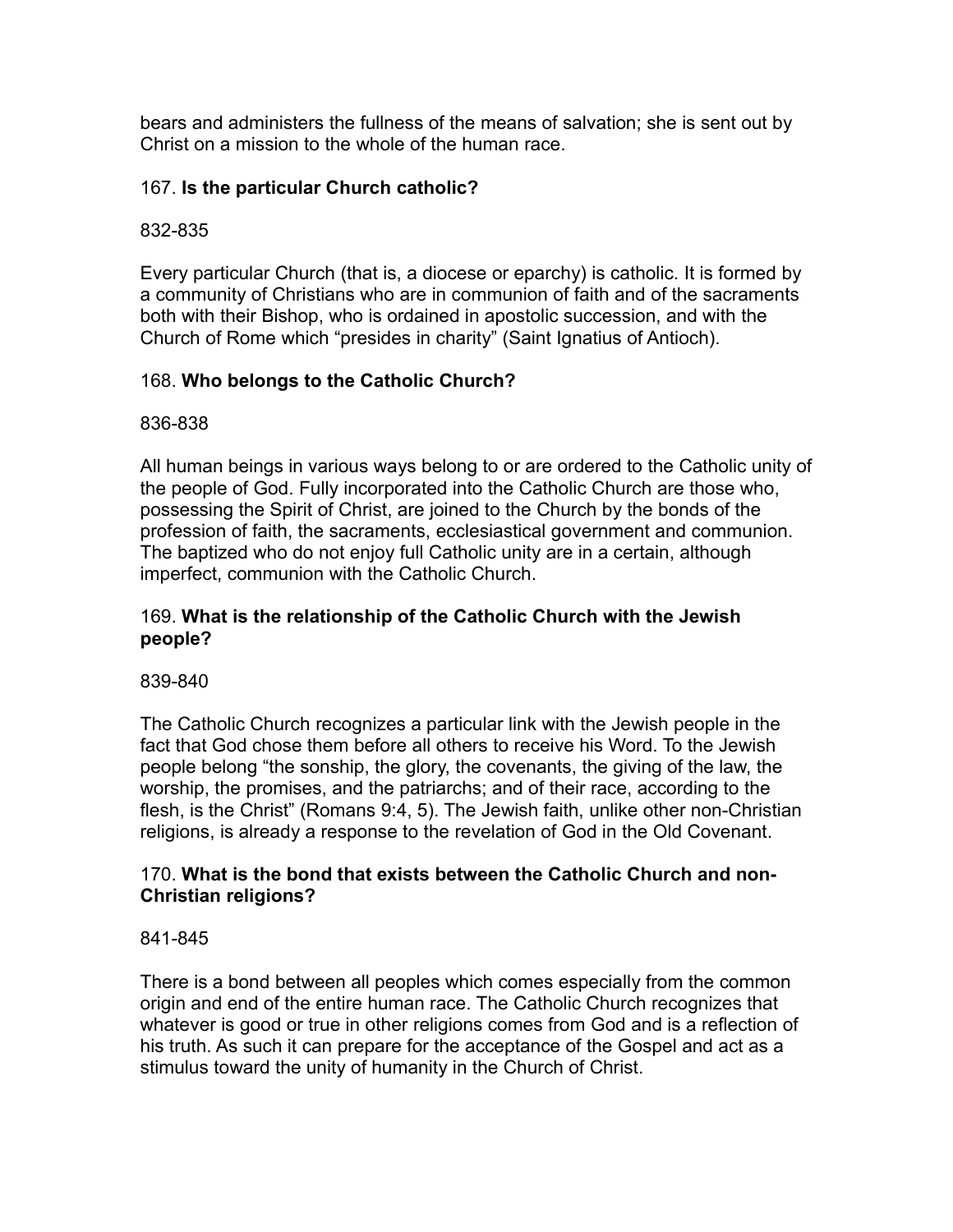#### 171. **What is the meaning of the affirmation "Outside the Church there is no salvation"?**

#### 846-848

This means that all salvation comes from Christ, the Head, through the Church which is his body. Hence they cannot be saved who, knowing the Church as founded by Christ and necessary for salvation, would refuse to enter her or remain in her. At the same time, thanks to Christ and to his Church, those who through no fault of their own do not know the Gospel of Christ and his Church but sincerely seek God and, moved by grace, try to do his will as it is known through the dictates of conscience can attain eternal salvation.

# 172. **Why must the Church proclaim the Gospel to the whole world?**

849-851

The Church must do so because Christ has given the command: "Go therefore and make disciples of all nations, baptizing them in the name of the Father and of the Son and of the Holy Spirit" (Matthew 28:19). This missionary mandate of the Lord has its origin in the eternal love of God who has sent his Son and the Holy Spirit because "he desires all men to be saved and to come to the knowledge of the truth" (1 Timothy 2:4).

## 173. **In what sense is the Church missionary?**

#### 852-856

The Church, guided by the Holy Spirit, continues the mission of Christ himself in the course of history. Christians must, therefore, proclaim to everyone the Good News borne by Christ; and, following his path, they must be ready for selfsacrifice, even unto martyrdom.

## 174. **Why is the Church apostolic?**

857 869

The Church is apostolic in her origin because she has been built on "the foundation of the Apostles" (Ephesians 2:20). She is apostolic in her teaching which is the same as that of the Apostles. She is apostolic by reason of her structure insofar as she is taught, sanctified, and guided until Christ returns by the Apostles through their successors who are the bishops in communion with the successor of Peter.

## 175. **In what does the mission of the Apostles consist?**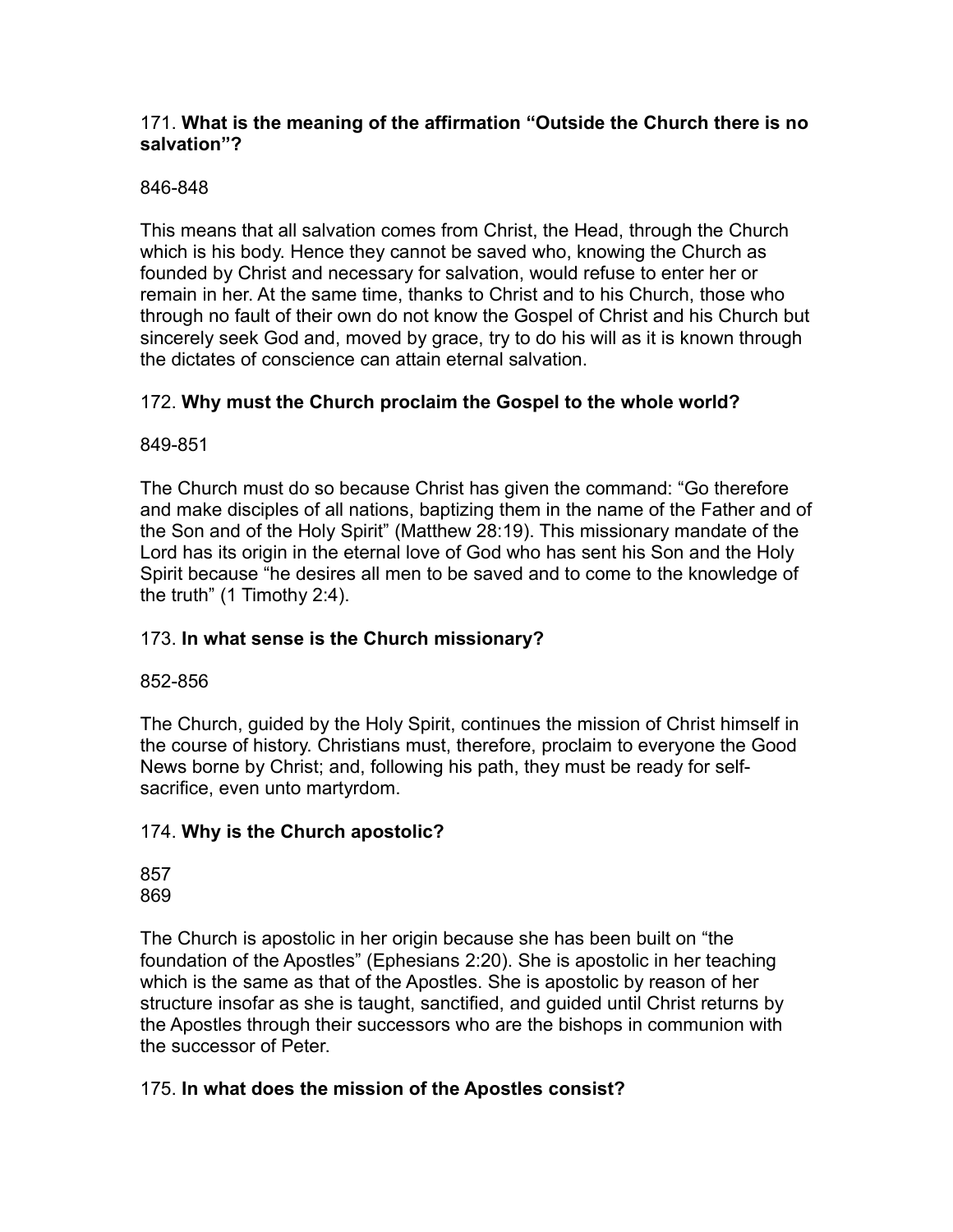#### 858-861

The Word "Apostle" means "one who is sent". Jesus, the One sent by the Father, called to himself twelve of his disciples and appointed them as his Apostles, making them the chosen witnesses of his Resurrection and the foundation of his Church. He gave them the command to continue his own mission saying, "As the Father has sent me, so I also send you" (John 20:21); and he promised to remain with them until the end of the world.

#### 176. **What is apostolic succession?**

#### 861-865

Apostolic succession is the transmission by means of the sacrament of Holy Orders of the mission and power of the Apostles to their successors, the bishops. Thanks to this transmission the Church remains in communion of faith and life with her origin, while through the centuries she carries on her apostolate for the spread of the Kingdom of Christ on earth.

The Faithful: hierarchy, laity, consecrated life

## 177. **Who are the faithful?**

#### 871-872

The Christian faithful are those who, inasmuch as they have been incorporated in Christ through Baptism, have been constituted as the people of God; for this reason, since they have become sharers in Christ's priestly, prophetic and royal office in their own manner, they are called to exercise the mission which God has entrusted to the Church. There exists a true equality among them in their dignity as children of God.

## 178. **How are the people of God formed?**

873 934

Among the faithful by divine institution there exist sacred ministers who have received the sacrament of Holy Orders and who form the hierarchy of the Church. The other members of the Church are called the laity. In both the hierarchy and the laity there are certain of the faithful who are consecrated in a special manner to God by the profession of the evangelical counsels: chastity or celibacy, poverty, and obedience.

## 179**. Why did Christ institute an ecclesiastical hierarchy?**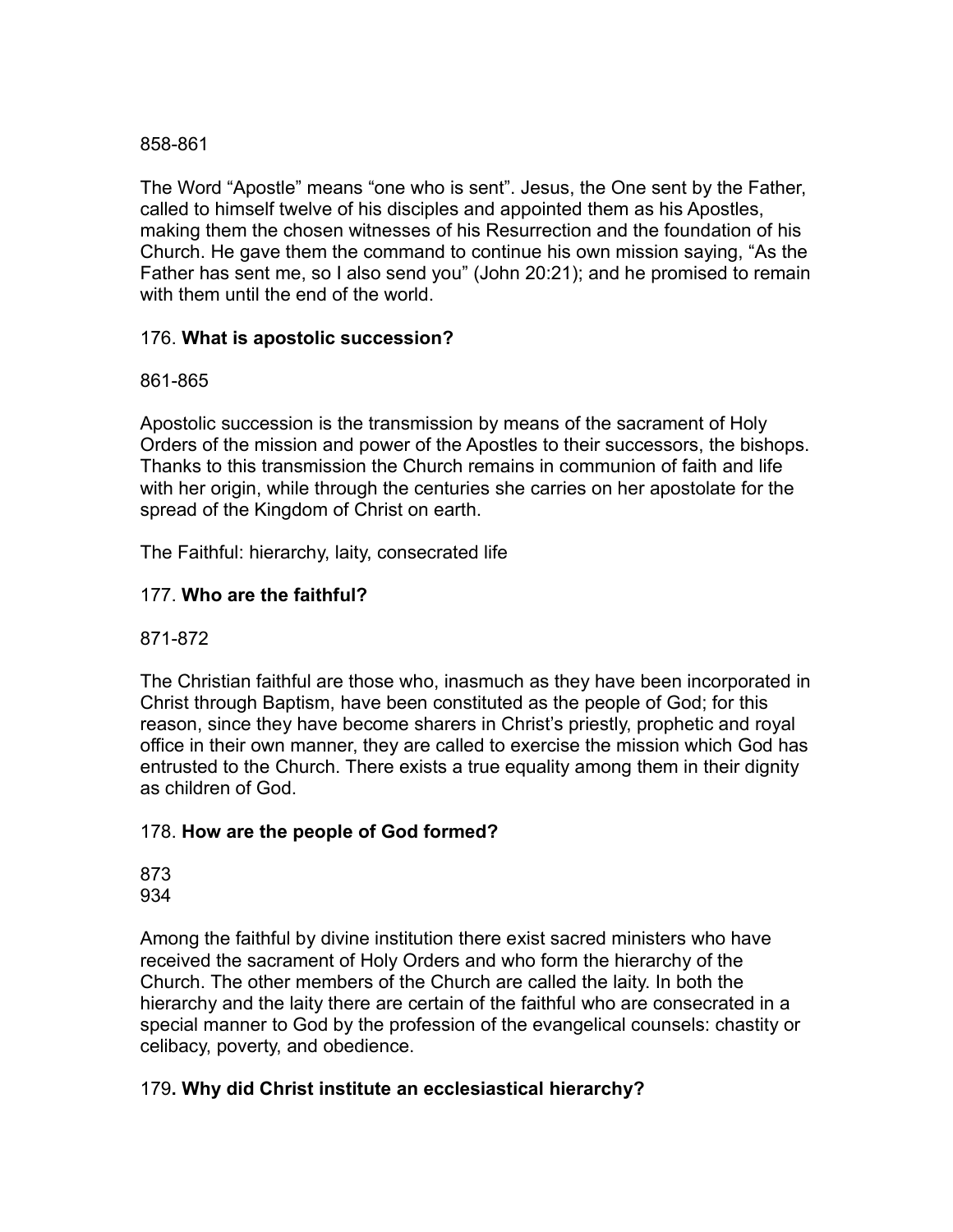874-876 935

Christ instituted an ecclesiastical hierarchy with the mission of feeding the people of God in his name and for this purpose gave it authority. The hierarchy is formed of sacred ministers,; bishops, priests, and deacons. Thanks to the sacrament of Orders, bishops and priests act in the exercise of their ministry in the name and person of Christ the Head. Deacons minister to the people of God in the diakonia (service) of word, liturgy, and charity.

# 180. **How is the collegial dimension of Church ministry carried out?**

## 876-877

After the example of the twelve Apostles who were chosen and sent out together by Christ, the unity of the Church's hierarchy is at the service of the communion of all the faithful. Every bishop exercises his ministry as a member of the episcopal college in communion with the Pope and shares with him in the care of the universal Church. Priests exercise their ministry in the presbyterate of the local Church in communion with their own bishop and under his direction.

## 181. **Why does ecclesial ministry also have a personal character?**

#### 878-879

Ecclesial ministry also has a personal character in as much as each minister, in virtue of the sacrament of Holy Orders, is responsible before Christ who called him personally and conferred on him his mission.

## 182. **What is the mission of the Pope?**

880-882 936-937

The Pope, Bishop of Rome and the Successor of Saint Peter, is the perpetual, visible source and foundation of the unity of the Church. He is the vicar of Christ, the head of the College of bishops and pastor of the universal Church over which he has by divine institution full, supreme, immediate, and universal power.

## 183. **What is the competence of the college of bishops?**

## 883-885

The college of bishops in union with the Pope, and never without him, also exercises supreme and full authority over the Church.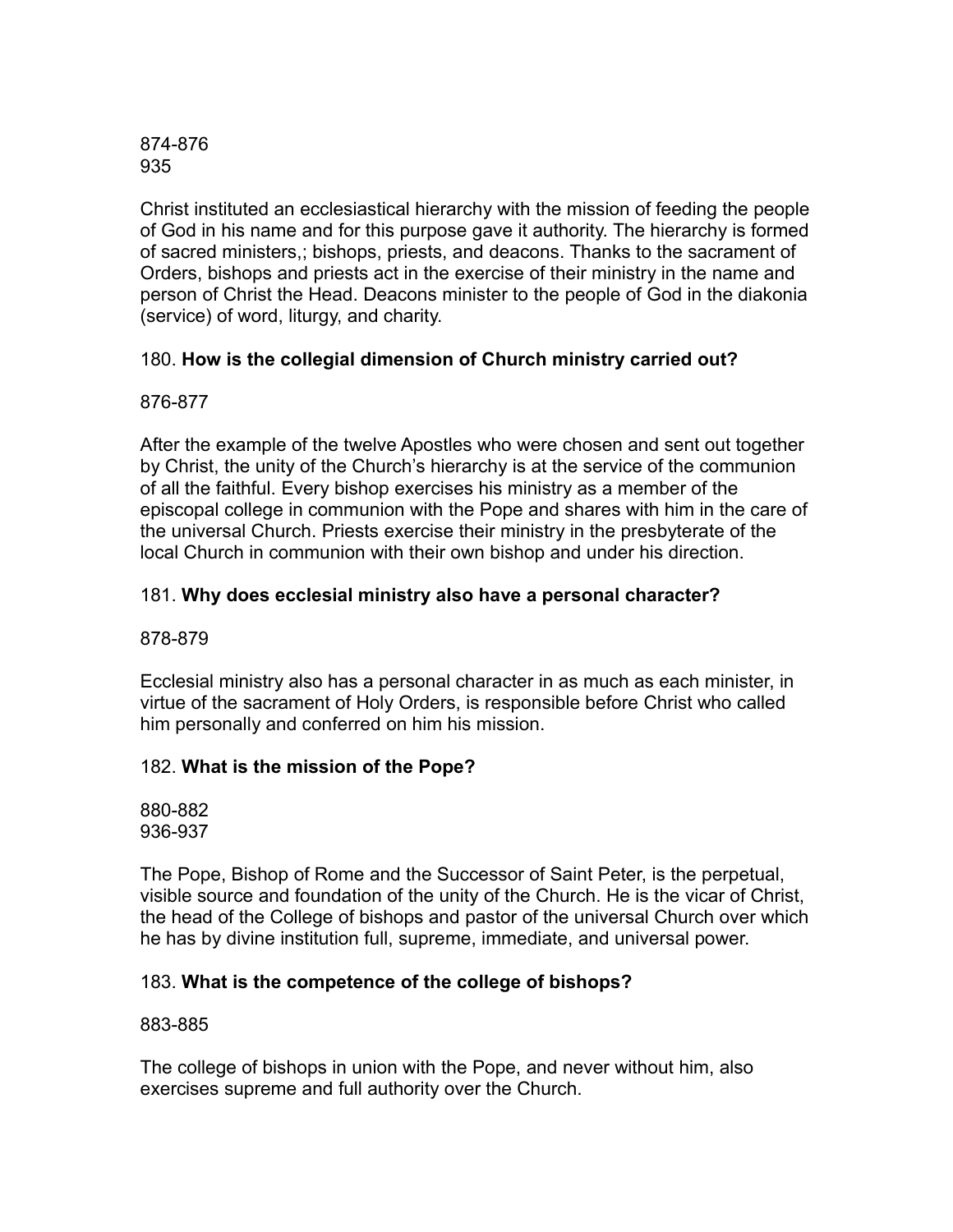# 184. **How do the bishops carry out their mission of teaching?**

888-890 939

Since they are authentic witnesses of the apostolic faith and are invested with the authority of Christ, the bishops in union with the Pope have the duty of proclaiming the Gospel faithfully and authoritatively to all. By means of a supernatural sense of faith, the people of God unfailingly adhere to the faith under the guidance of the living Magisterium of the Church.

## 185. **When is the infallibility of the Magisterium exercised?**

890-891

Infallibility is exercised when the Roman Pontiff, in virtue of his office as the Supreme Pastor of the Church, or the College of Bishops, in union with the Pope especially when joined together in an Ecumenical Council, proclaim by a definitive act a doctrine pertaining to faith or morals. Infallibility is also exercised when the Pope and Bishops in their ordinary Magisterium are in agreement in proposing a doctrine as definitive. Every one of the faithful must adhere to such teaching with the obedience of faith.

## 186. **How do Bishops exercise their ministry of sanctification?**

893

Bishops sanctify the Church by dispensing the grace of Christ by their ministry of the word and the sacraments, especially the Holy Eucharist, and also by their prayers, their example and their work.

## 187. **How do the Bishops exercise their function of governing?**

#### 894-896

Every bishop, insofar as he is a member of the college of bishops, bears collegially the care for all particular Churches and for the entire Church along with all the other bishops who are united to the Pope. A bishop to whom a particular Church has been entrusted governs that Church with the authority of his own sacred power which is ordinary and immediate and exercised in the name of Christ, the Good Shepherd, in communion with the entire Church and under the guidance of the Successor of Peter.

## 188. **What is the vocation of the lay faithful?**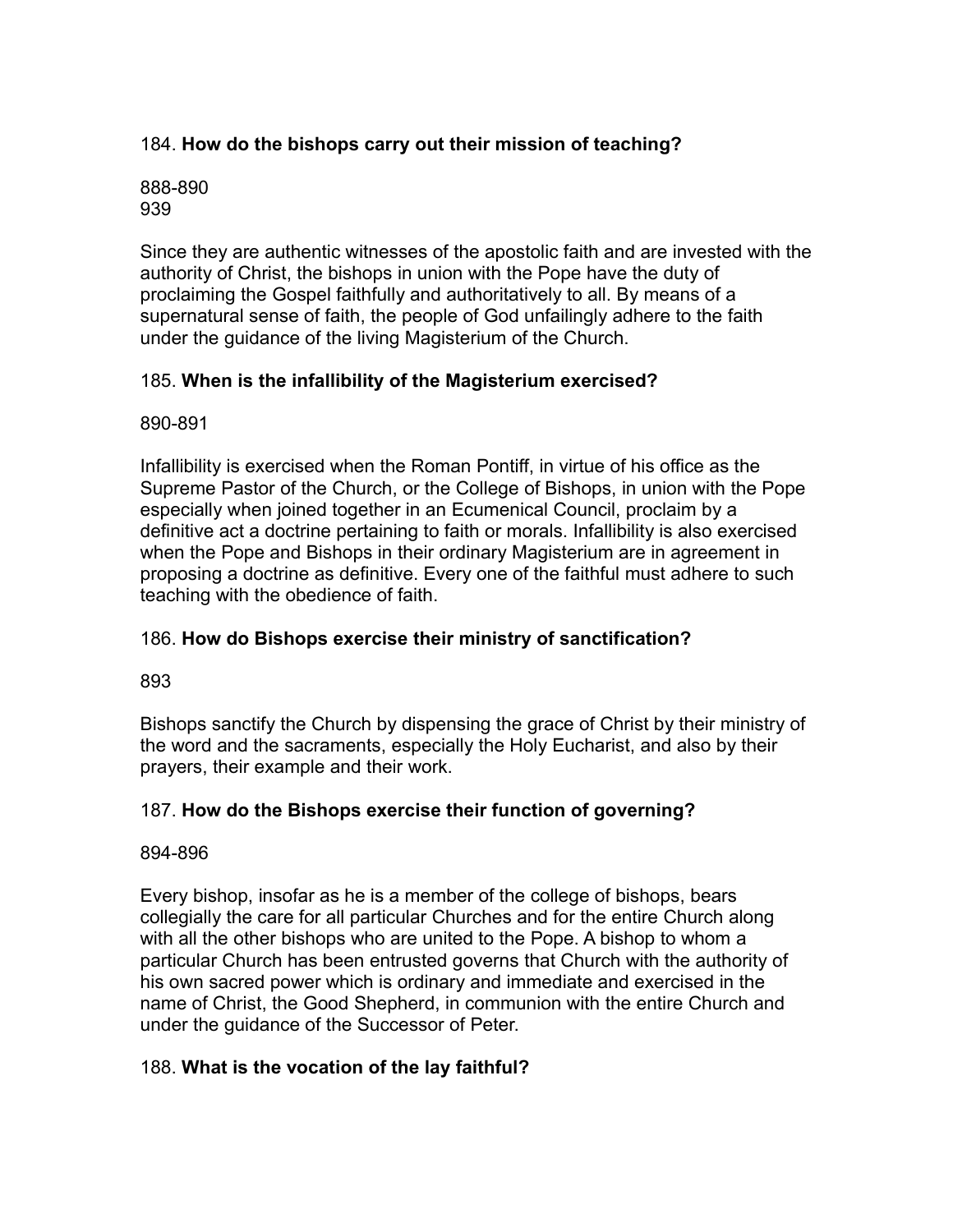897-900 940

The lay faithful have as their own vocation to seek the Kingdom of God by illuminating and ordering temporal affairs according to the plan of God. They carry out in this way their call to holiness and to the apostolate, a call given to all the baptized.

## 189. **How do the lay faithful participate in the priestly office of Christ?**

901-903

They participate in it especially in the Eucharist by offering as a spiritual sacrifice "acceptable to God through Jesus Christ" (1 Peter 2:5) their own lives with all of their works, their prayers, their apostolic undertakings, their family life, their daily work and hardships borne with patience and even their consolations of spirit and body. In this way, even the laity, dedicated to Christ and consecrated by the Holy Spirit, offer to God the world itself.

# 190. **How does the laity participate in the prophetic office?**

904-907 942

They participate in it by welcoming evermore in faith the Word of Christ and proclaiming it to the world by the witness of their lives, their words, their evangelizing action, and by catechesis. This evangelizing action acquires a particular efficacy because it is accomplished in the ordinary circumstances of the world.

# 191. **How do they participate in the kingly office?**

908-913 943

The laity participate in the kingly function of Christ because they have received from him the power to overcome sin in themselves and in the world by self-denial and the holiness of their lives. They exercise various ministries at the service of the community and they imbue temporal activities and the institutions of society with moral values.

## 192. **What is the consecrated life?**

914-916 944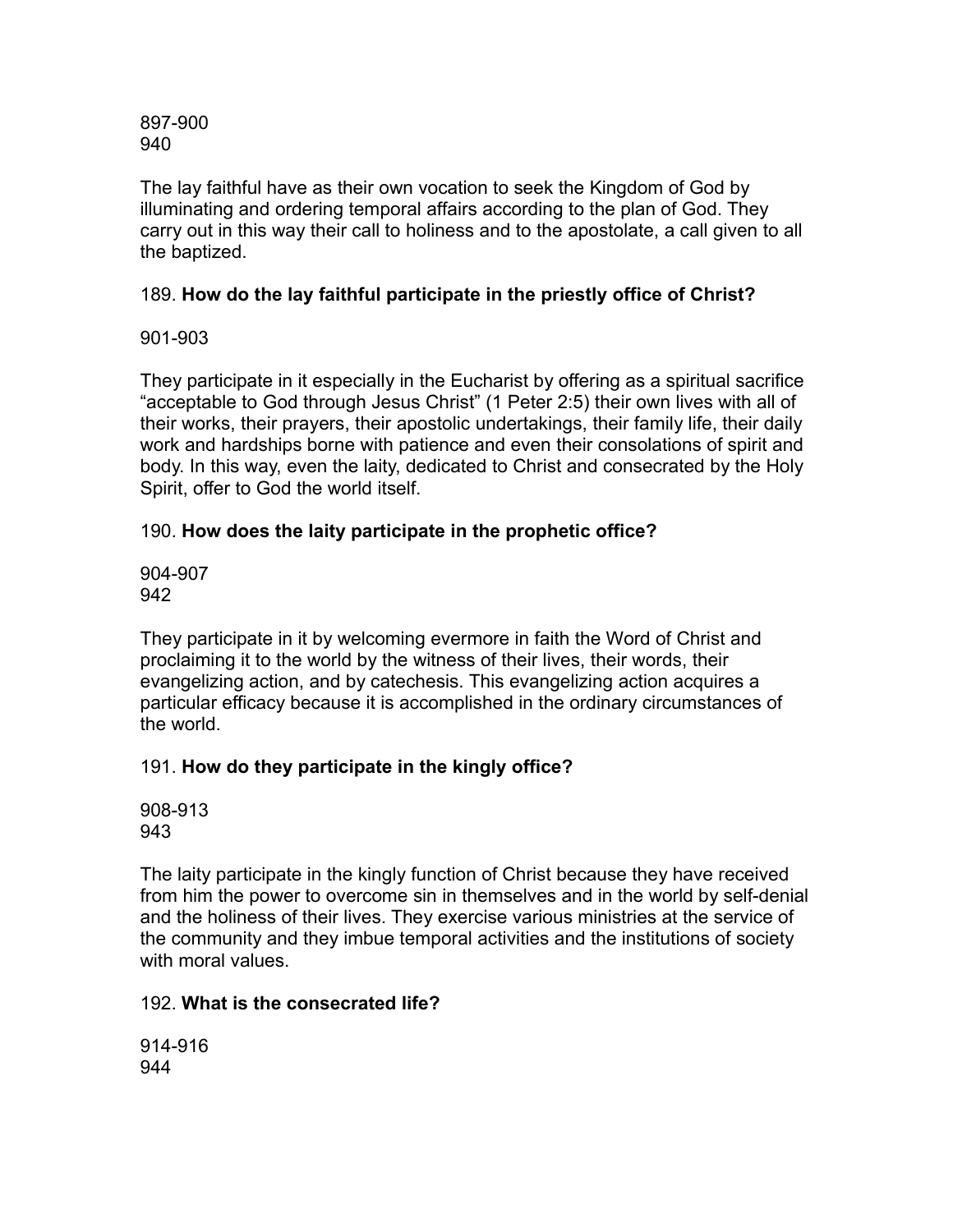The consecrated life is a state of life recognized by the Church. It is a free response to a special call from Christ by which those consecrated give themselves completely to God and strive for the perfection of charity moved by the Holy Spirit. This consecration is characterized by the practice of the evangelical counsels.

# 193. **What can the consecrated life give to the mission of the Church?**

931-933 945

The consecrated life participates in the mission of the Church by means of a complete dedication to Christ and to one's brothers and sisters witnessing to the hope of the heavenly Kingdom.

I believe in the communion of saints

# 194. **What is the meaning of the "communion of saints"?**

946-953 960

This expression indicates first of all the common sharing of all the members of the Church in holy things (sancta): the faith, the sacraments, especially the Eucharist, the charisms, and the other spiritual gifts. At the root of this communion is love which "does not seek its own interests" (1 Corinthians 13:5) but leads the faithful to "hold everything in common" (Acts 4:32), even to put one's own material goods at the service of the most poor.

# 195. **What else does "the communion of saints" mean?**

954-959 961-962

This expression also refers to the communion between holy persons (sancti); that is, between those who by grace are united to the dead and risen Christ. Some are pilgrims on the earth; others, having passed from this life, are undergoing purification and are helped also by our prayers. Others already enjoy the glory of God and intercede for us. All of these together form in Christ one family, the Church, to the praise and glory of the Trinity.

Mary, Mother of Christ, Mother of the Church

# 196. **In what sense is the Blessed Virgin Mary the Mother of the Church?**

963-964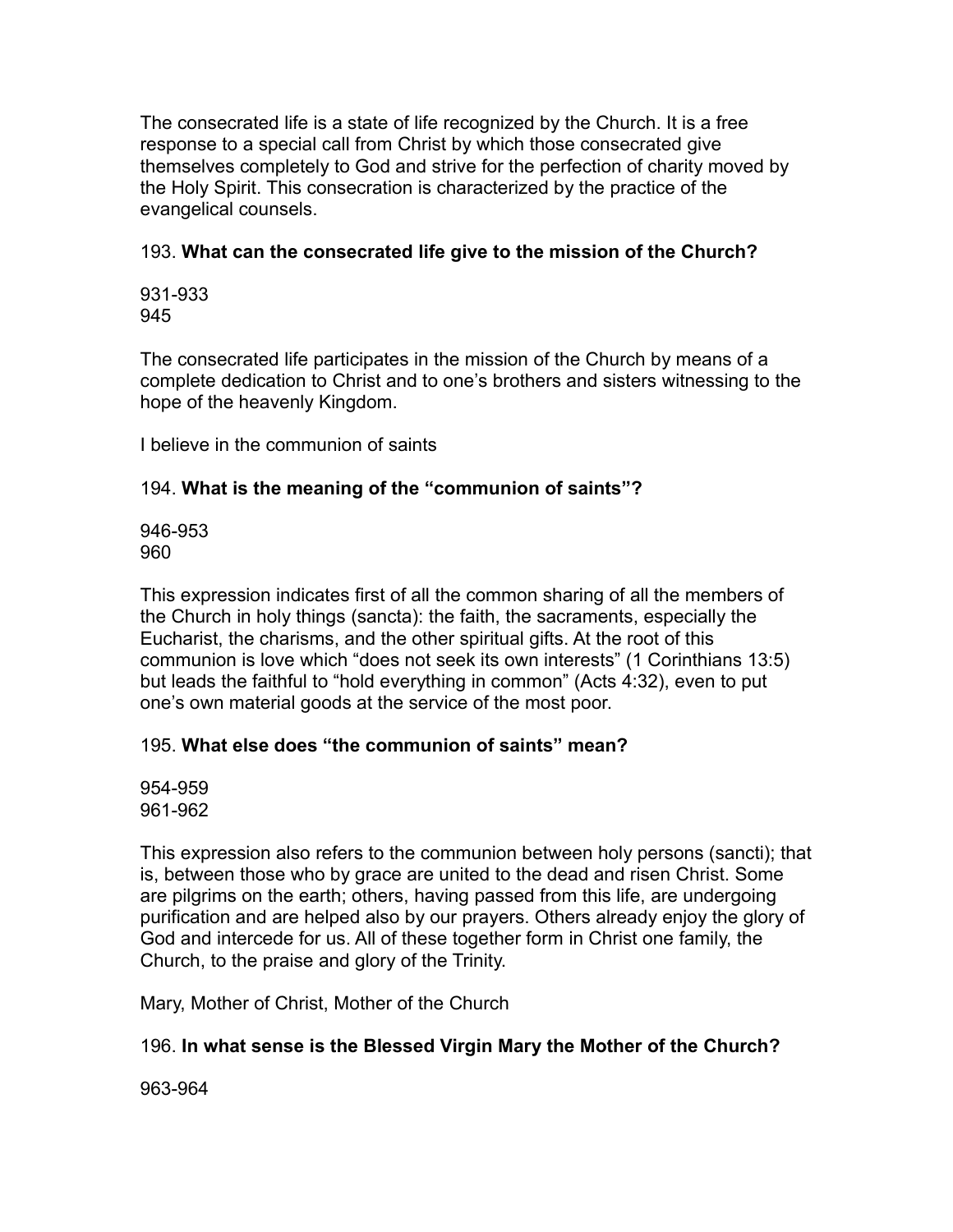The Blessed Virgin Mary is the Mother of the Church in the order of grace because she gave birth to Jesus, the Son of God, the Head of the body which is the Church. When he was dying on the cross Jesus gave his mother to his disciple with the words, "Behold your mother" (John 19:27).

#### 197. **How does the Virgin Mary help the Church?**

965-970 974-975

After the Ascension of her Son, the Virgin Mary aided the beginnings of the Church with her prayers. Even after her Assumption into heaven, she continues to intercede for her children, to be a model of faith and charity for all, and to exercise over them a salutary influence deriving from the superabundant merits of Christ. The faithful see in Mary an image and an anticipation of the resurrection that awaits them and they invoke her as advocate, helper, benefactress and mediatrix.

## 198. **What kind of devotion is directed to the holy Virgin?**

#### 971

It is a singular kind of devotion which differs essentially from the cult of adoration given only to the Most Holy Trinity. This special veneration directed to Mary finds particular expression in the liturgical feasts dedicated to the Mother of God and in Marian prayers such as the holy Rosary which is a compendium of the whole Gospel.

#### 199. **In what way is the Blessed Virgin Mary the eschatological icon of the Church?**

#### 972

Looking upon Mary, who is completely holy and already glorified in body and soul, the Church contemplates in her what she herself is called to be on earth and what she will be in the homeland of heaven.

#### "I BELIEVE IN THE FORGIVENESS OF SINS"

#### 200. **How are sins remitted?**

976-980 984-985

973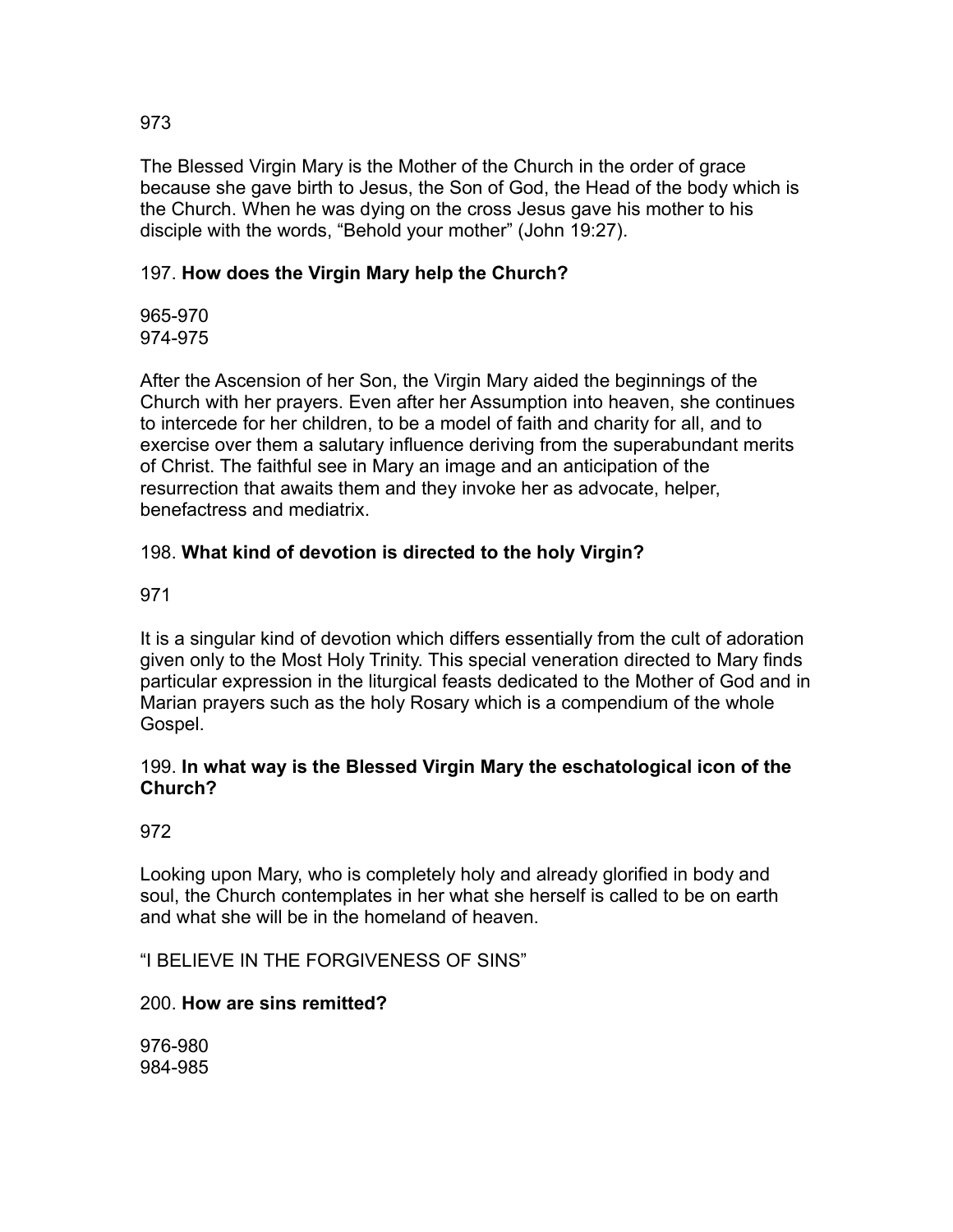The first and chief sacrament for the forgiveness of sins is Baptism. For those sins committed after Baptism, Christ instituted the sacrament of Reconciliation or Penance through which a baptized person is reconciled with God and with the Church.

## 201. **Why does the Church have the power to forgive sins?**

981-983 986-987

The Church has the mission and the power to forgive sins because Christ himself has conferred it upon her: "Receive the Holy Spirit, if you forgive the sins of any, they are forgiven; if you retain the sins of any, they are retained" (John 20:22-23).

"I BELIEVE IN THE RESURRECTION OF THE BODY"

#### 202. **What is the meaning of the term "body" (or "flesh") and what importance does it have?**

990 1015

The resurrection of the flesh is the literal formulation in the Apostles Creed for the resurrection of the body. The term "flesh" refers to humanity in its state of weakness and mortality. "The flesh is the hinge of salvation" (Tertullian). We believe in God the Creator of the flesh; we believe in the Word made flesh in order to redeem flesh; and we believe in the resurrection of flesh which is the fulfillment of both the creation and the redemption of the flesh.

## 203. **What is meant by the "resurrection of the body"?**

990

This means that the definitive state of man will not be one in which his spiritual soul is separated from his body. Even our mortal bodies will one day come to life again.

#### 204. **What is the relationship between the Resurrection of Christ and our resurrection?**

998 1002-1003

Just as Christ is truly risen from the dead and now lives forever, so he himself will raise everyone on the last day with an incorruptible body: "Those who have done good will rise to the resurrection of life and those who have done evil to the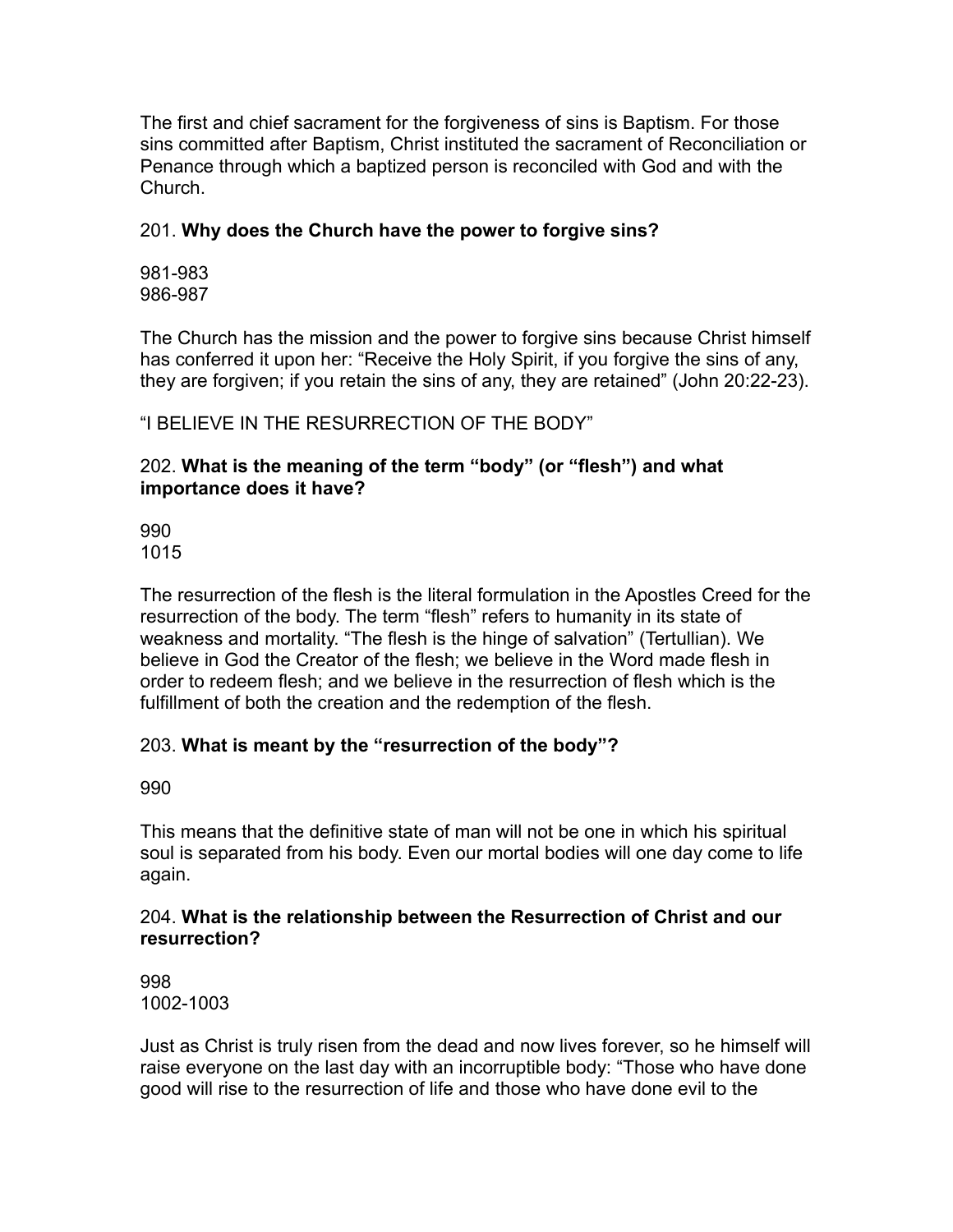resurrection of condemnation" (John 5:29).

#### 205. **What happens to our body and our soul after death?**

992-1004 1016-1018

After death, which is the separation of the body and the soul, the body becomes corrupt while the soul, which is immortal, goes to meet the judgment of God and awaits its reunion with the body when it will rise transformed at the time of the return of the Lord. How the resurrection of the body will come about exceeds the possibilities of our imagination and understanding.

#### 206. **What does it mean to die in Christ Jesus?**

1005-1014 1019

Dying in Christ Jesus means to die in the state of God's grace without any mortal sin. A believer in Christ, following his example, is thus able to transform his own death into an act of obedience and love for the Father. "This saying is sure: if we have died with him, we will also live with him" (2 Timothy 2:11).

"I BELIEVE IN LIFE EVERLASTING"

## 207. **What is life everlasting?**

1020 1051

Eternal life is that life which begins immediately after death. It will have no end. It will be preceded for each person by a particular judgment at the hands of Christ who is the Judge of the living and the dead. This particular judgement will be confirmed in the final judgment.

#### 208**. What is the particular judgment?**

1021-1022 1051

It is the judgment of immediate retribution which each one after death will receive from God in his immortal soul in accord with his faith and his works. This retribution consists in entrance into the happiness of heaven, immediately or after an appropriate purification, or entry into the eternal damnation of hell.

#### 209. **What is meant by the term "heaven"?**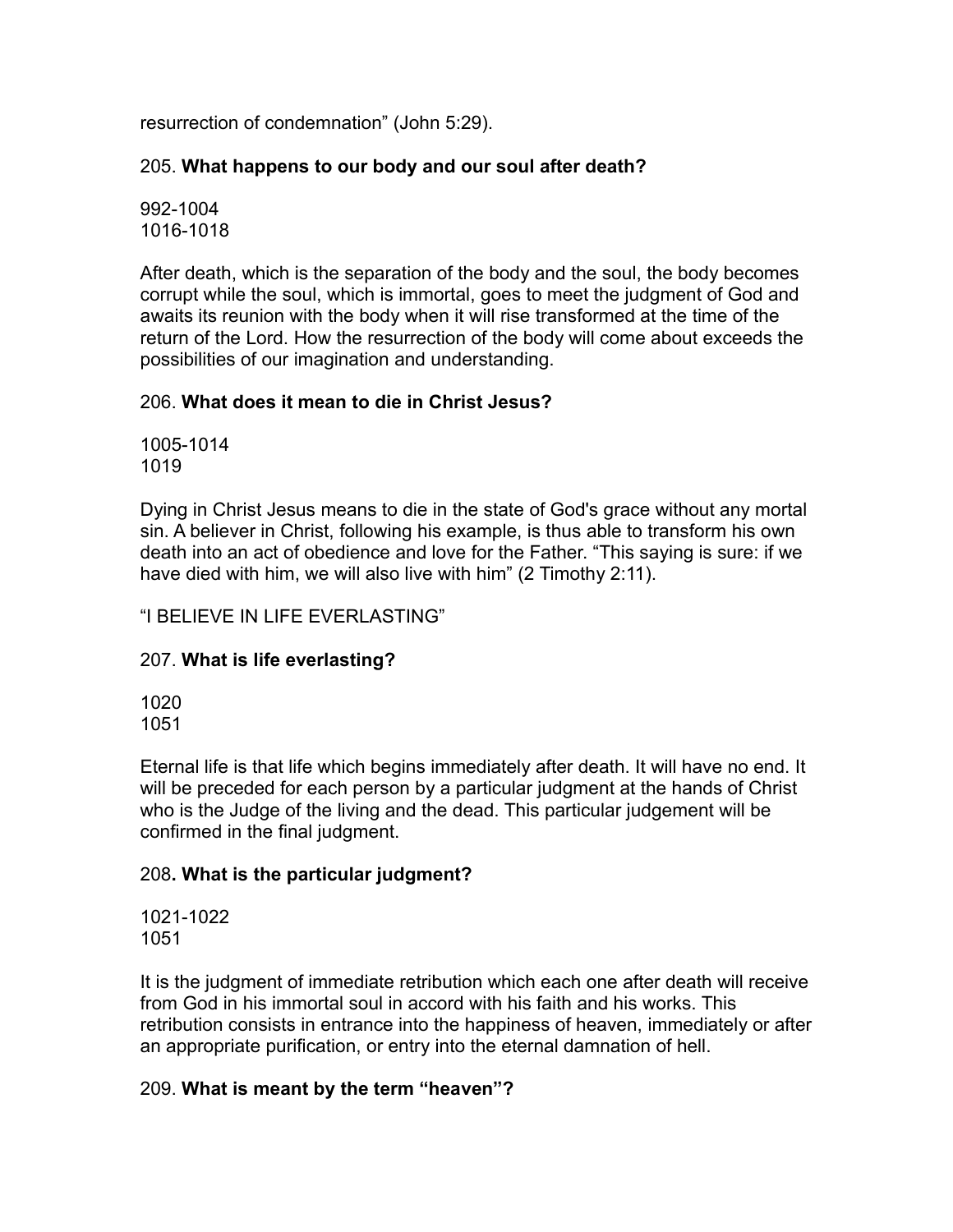1023-1026 1053

By "heaven" is meant the state of supreme and definitive happiness. Those who die in the grace of God and have no need of further purification are gathered around Jesus and Mary, the angels and the saints. They thus form the Church of heaven, where they see God "face to face" (1 Corinthians 13:12). They live in a communion of love with the Most Blessed Trinity and they intercede for us.

 "True and subsistent life consists in this: the Father, through the Son and in the Holy Spirit, pouring out his heavenly gifts on all things without exception. Thanks to his mercy, we too, men that we are, have received the inalienable promise of eternal life." (Saint Cyril of Jerusalem)

## 210. **What is purgatory?**

1030-1031 1054

Purgatory is the state of those who die in God's friendship, assured of their eternal salvation, but who still have need of purification to enter into the happiness of heaven.

## 211. **How can we help the souls being purified in purgatory?**

1032

Because of the communion of saints, the faithful who are still pilgrims on earth are able to help the souls in purgatory by offering prayers in suffrage for them, especially the Eucharistic sacrifice. They also help them by almsgiving, indulgences, and works of penance.

#### 212. **In what does hell consist?**

1033-1035 1056-1057

Hell consists in the eternal damnation of those who die in mortal sin through their own free choice. The principal suffering of hell is eternal separation from God in whom alone we can have the life and happiness for which we were created and for which we long. Christ proclaimed this reality with the words, "Depart from me, you cursed, into the eternal fire" (Matthew 25:41).

#### 213. **How can one reconcile the existence of hell with the infinite goodness of God?**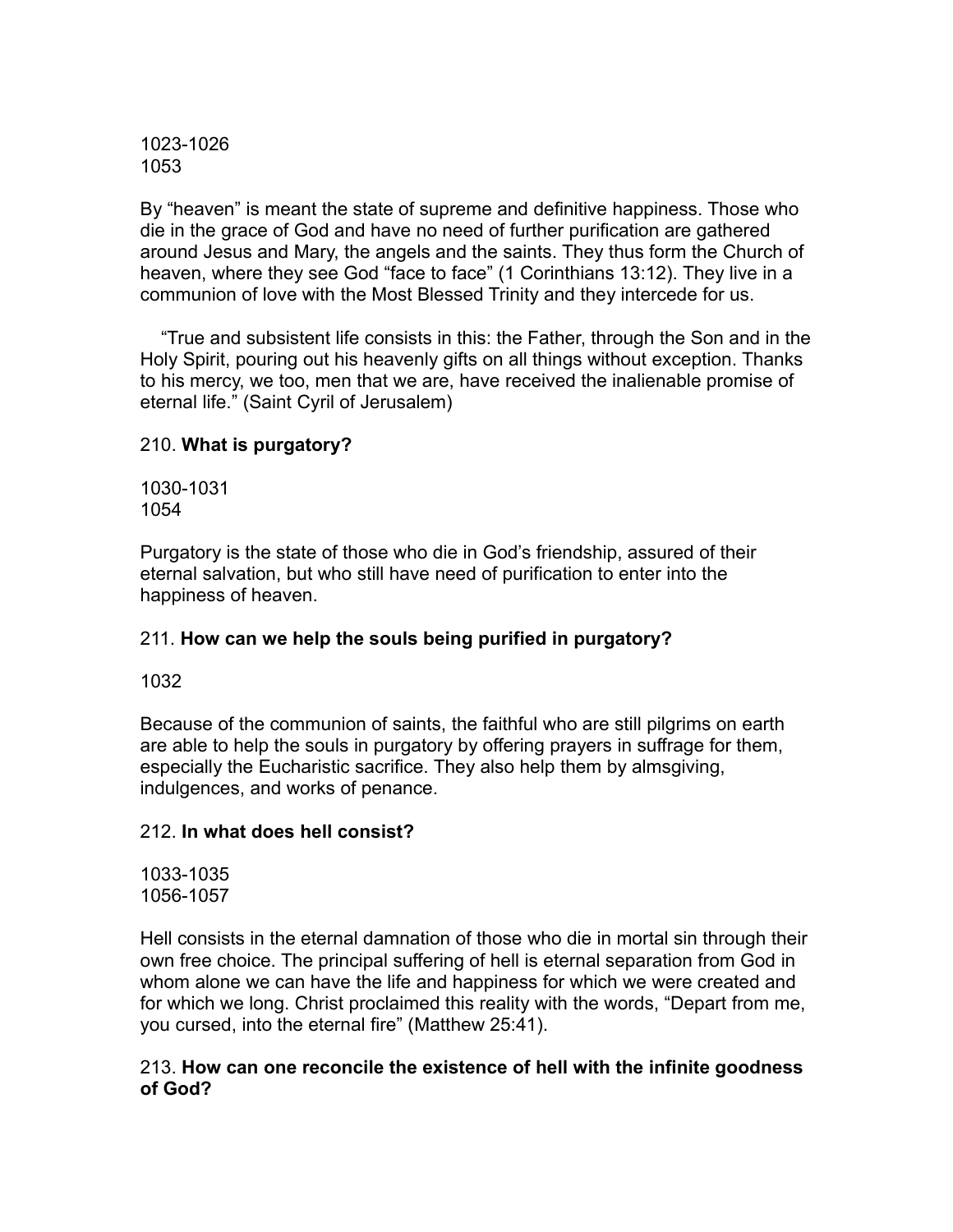1036-1037

God, while desiring "all to come to repentance" (2 Peter 3:9), nevertheless has created the human person to be free and responsible; and he respects our decisions. Therefore, it is the human person who freely excludes himself from communion with God if at the moment of death he persists in mortal sin and refuses the merciful love of God.

#### 214. **In what does the final judgment consist?**

1038-1041 1058-1059

The final or universal judgment consists in a sentence of happiness or eternal condemnation, which the Lord Jesus will issue in regard to the "just and the unjust" (Acts 24:15) when he returns as the Judge of the living and the dead. After the last judgment, the resurrected body will share in the retribution which the soul received at the particular judgment.

#### 215. **When will this judgment occur?**

1040

This judgment will come at the end of the world and only God knows the day and the hour.

#### 216. **What is the hope of the new heavens and the new earth?**

1042-1050 1060

After the final judgment the universe itself, freed from its bondage to decay, will share in the glory of Christ with the beginning of "the new heavens" and a "new earth" (2 Peter 3:13). Thus, the fullness of the Kingdom of God will come about, that is to say, the definitive realization of the salvific plan of God to "unite all things in Christ, things in heaven and things on earth" (Ephesians 1:10). God will then be "all in all" (1 Corinthians 15:28) in eternal life.

"Amen"

#### 217. **What is the meaning of the word "Amen" with which we conclude our profession of faith?**

1061-1065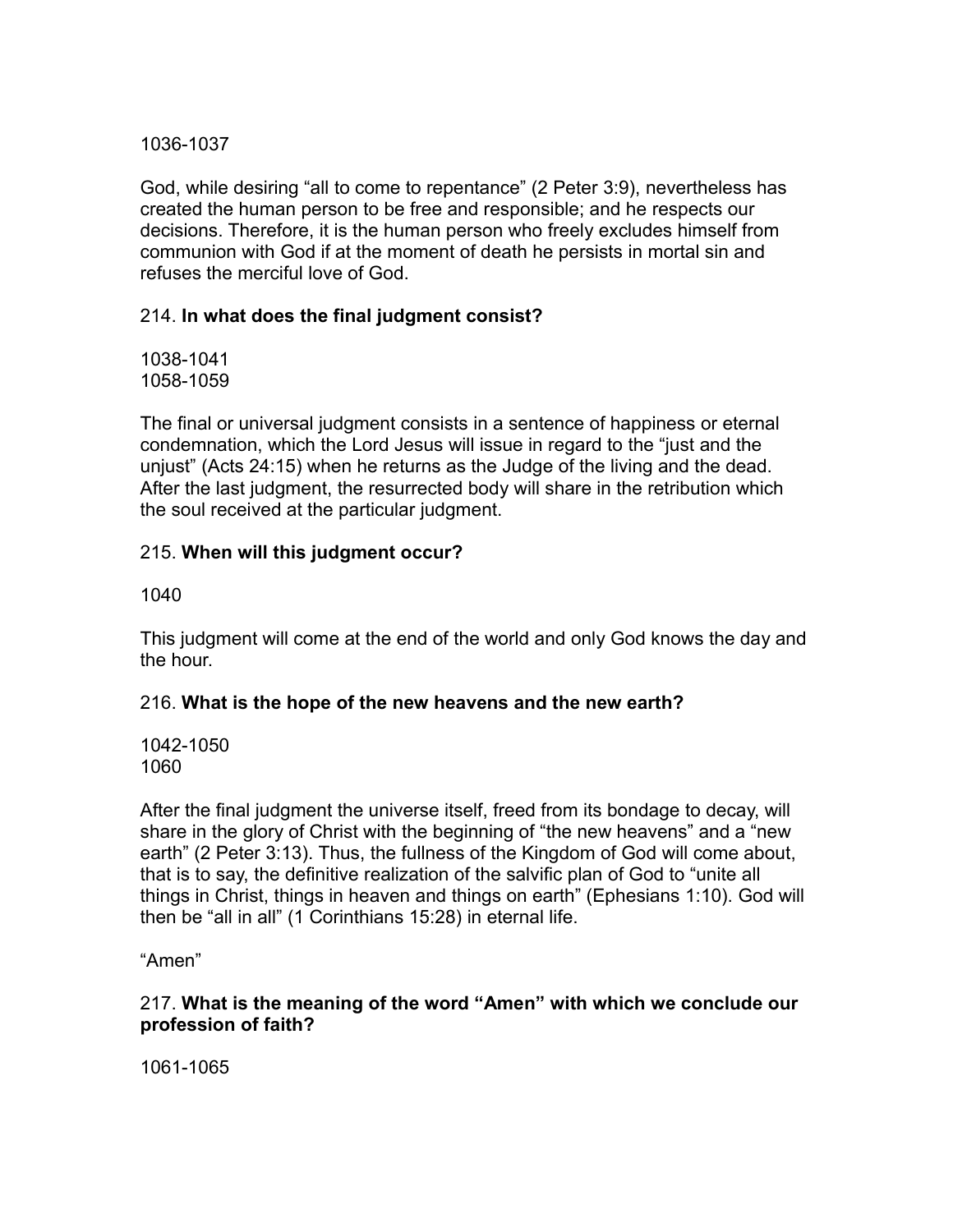The Hebrew word "Amen", which also concludes the last book of Sacred Scripture, some of the prayers of the New Testament, and the liturgical prayers of the Church, expresses our confident and total "yes" to what we professed in the Creed, entrusting ourselves completely to him who is the definitive "Amen" (Revelation 3:14), Christ the Lord.

Part Two

The Celebration of the Christian Mystery

Section One The Sacramental Economy

#### 218. **What is the liturgy?**

1066-1070

The liturgy is the celebration of the mystery of Christ and in particular his paschal mystery. Through the exercise of the priestly office of Jesus Christ the liturgy manifests in signs and brings about the sanctification of humankind.

The public worship which is due to God is offered by the Mystical Body of Christ, that is, by its head and by its members.

## 219. **What place does the liturgy occupy in the life of the Church?**

1071-1075

The liturgy as the sacred action par excellence is the summit toward which the activity of the Church is directed and it is likewise the font from which all her power flows. Through the liturgy Christ continues the work of our redemption in, with and through his Church.

#### 220. **In what does the sacramental economy consist?**

#### 1076

The sacramental economy consists in the communication of the fruits of Christ's redemption through the celebration of the sacraments of the Church, most especially that of the Eucharist, "until he comes" (1 Corinthians 11:26).

## CHAPTER ONE

The Paschal Mystery in the Age of the Church

THE LITURGY - WORK OF THE MOST HOLY TRINITY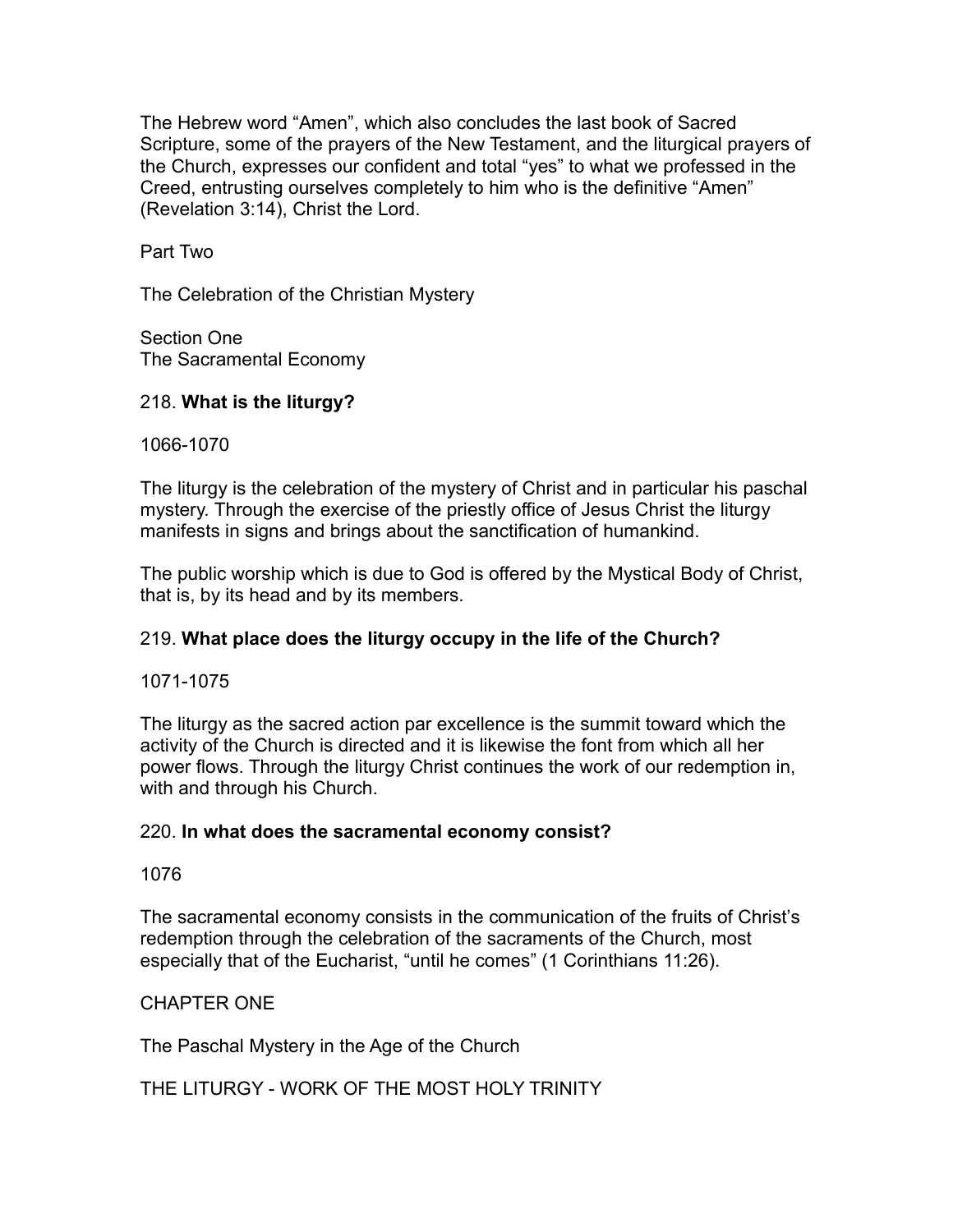# 221. **In what way is the Father the source and the goal of the liturgy?**

1077-1083 1110

Through the liturgy the Father fills us with his blessings in the Word made flesh who died and rose for us and pours into our hearts the Holy Spirit. At the same time, the Church blesses the Father by her worship, praise, and thanksgiving and begs him for the gift of his Son and the Holy Spirit.

## 222. **What is the work of Christ in the liturgy?**

1084-1090

In the liturgy of the Church, it is his own paschal mystery that Christ signifies and makes present. By giving the Holy Spirit to his apostles he entrusted to them and their successors the power to make present the work of salvation through the Eucharistic sacrifice and the sacraments, in which he himself acts to communicate his grace to the faithful of all times and places throughout the world.

# 223. **How does the Holy Spirit work in the liturgy of the Church?**

1091-1109 1112

The very closest cooperation is at work in the liturgy between the Holy Spirit and the Church. The Holy Spirit prepares the Church to encounter her Lord. He recalls and manifests Christ to the faith of the assembly. He makes the mystery of Christ really present. He unites the Church to the life and mission of Christ and makes the gift of communion bear fruit in the Church.

THE PASCHAL MYSTERY IN THE SACRAMENTS OF THE CHURCH

## 224. **What are the sacraments and which are they?**

1113-1131

The sacraments, instituted by Christ and entrusted to the Church, are efficacious signs of grace perceptible to the senses . Through them divine life is bestowed upon us. There are seven sacraments: Baptism, Confirmation, Holy Eucharist, Penance, Anointing of the Sick, Holy Orders, and Matrimony.

## 225. **What is the relationship of the sacraments to Christ?**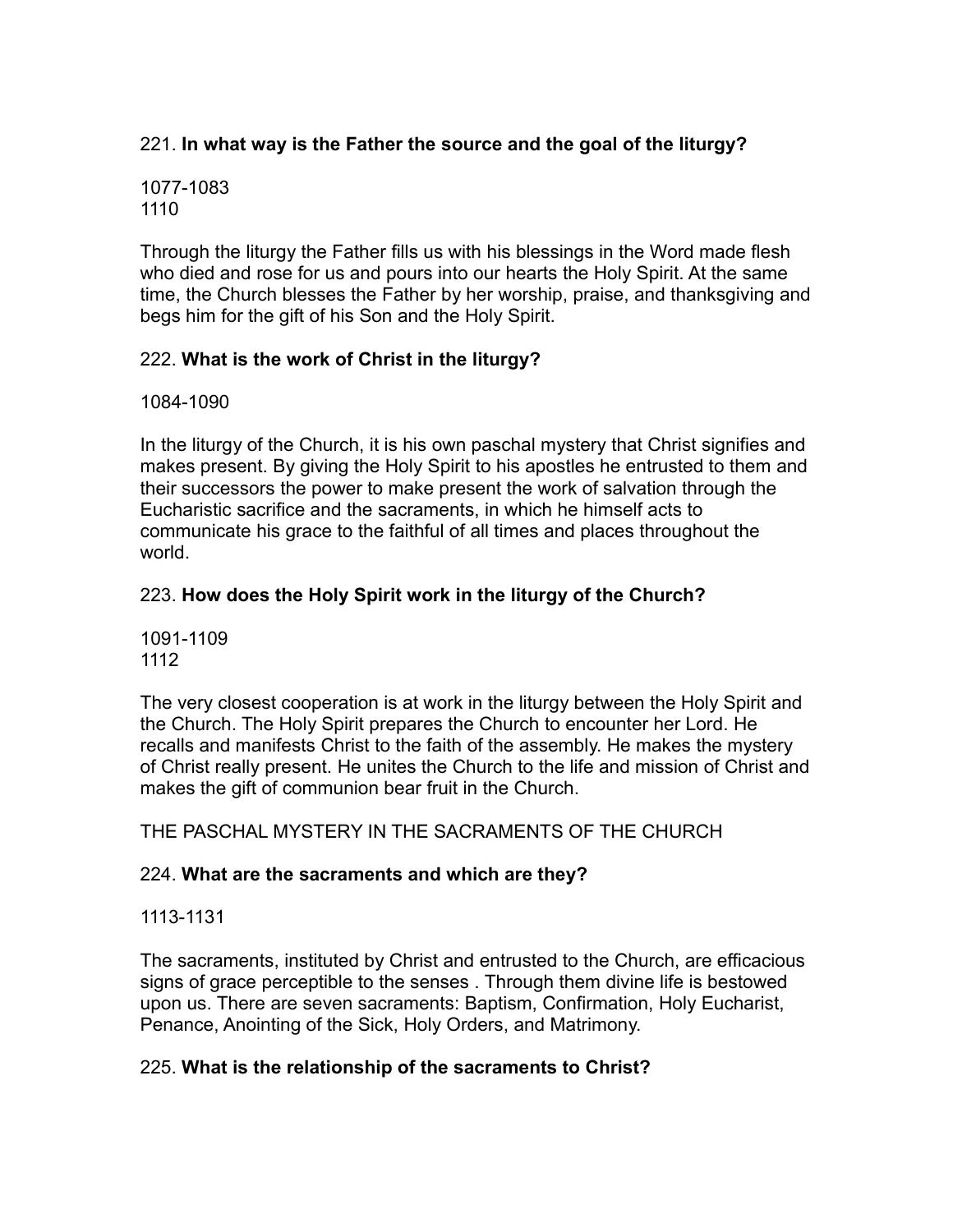1114-1116

The mysteries of Christ's life are the foundations of what he would henceforth dispense in the sacraments, through the ministers of his Church.

 "What was visible in our Savior has passed over into his mysteries." (Saint Leo the Great)

#### 226. **What is the link between the sacraments and the Church?**

#### 1117-1119

Christ has entrusted the sacraments to his Church. They are the sacraments "of the Church" in a twofold sense: they are "from her" insofar as they are actions of the Church which is the sacrament of Christ's action; and they are "for her" in as much as they build up the Church.

#### 227. **What is the sacramental character?**

#### 1121

It is a spiritual "seal" bestowed by the sacraments of Baptism, Confirmation, and Holy Orders. It is a promise and guarantee of divine protection. By virtue of this seal the Christian is configured to Christ, participates in a variety of ways in his priesthood and takes his part in the Church according to different states and functions. He is, therefore, set apart for divine worship and the service of the Church. Because this character is indelible the sacraments that impress it on the soul are received only once in life.

#### 228. **What is the relationship between the sacraments and faith?**

1122-1126 1133

The sacraments not only presuppose faith but with words and ritual elements they nourish, strengthen, and express it. By celebrating the sacraments, the Church professes the faith that comes from the apostles. This explains the origin of the ancient saying, "lex orandi, lex credendi," that is, the Church believes as she prays.

## 229. **Why are the sacraments efficacious?**

1127-1128 1131

The sacraments are efficacious ex opere operato ("by the very fact that the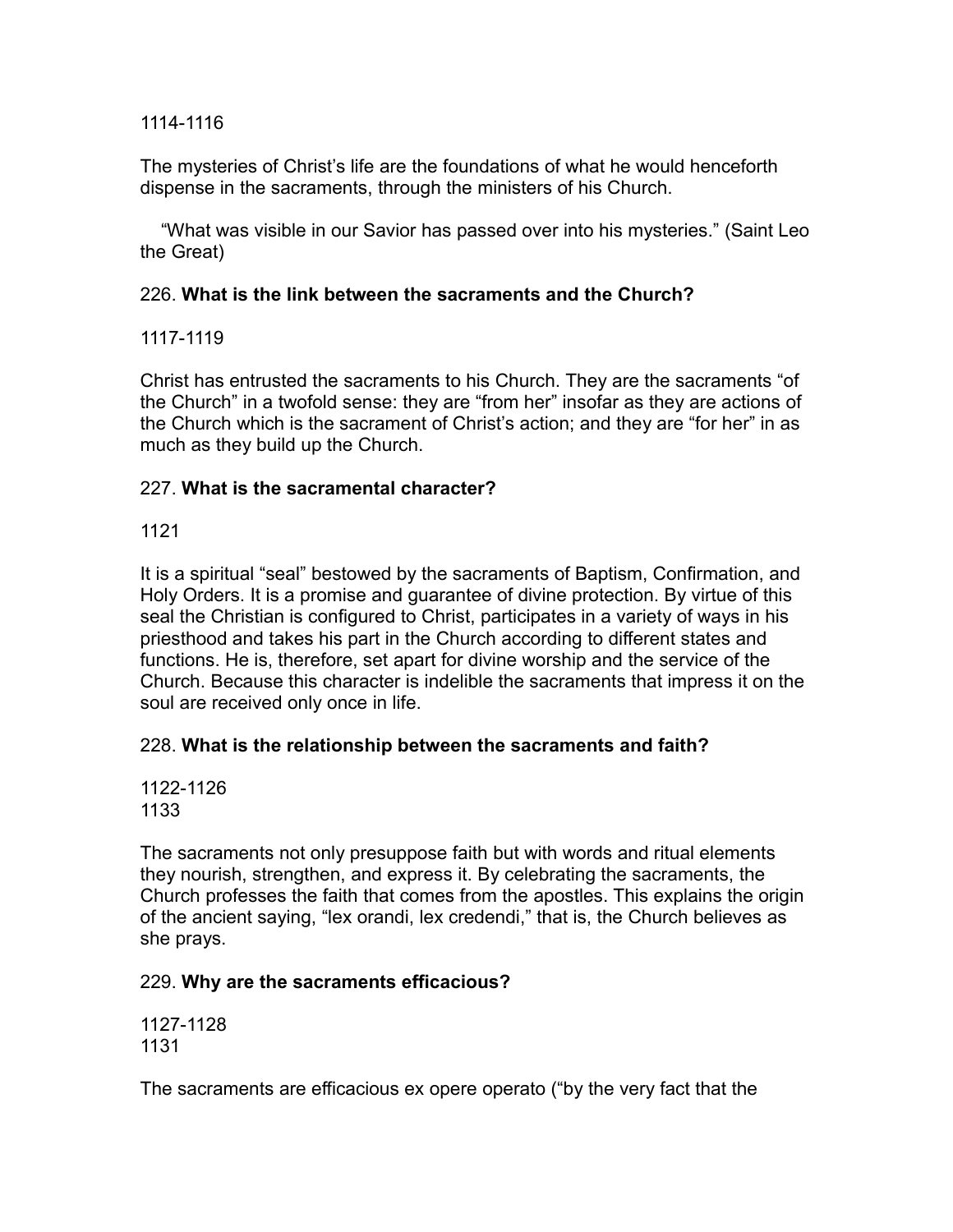sacramental action is performed") because it is Christ who acts in the sacraments and communicates the grace they signify. The efficacy of the sacraments does not depend upon the personal holiness of the minister. However, the fruits of the sacraments do depend on the dispositions of the one who receives them.

#### 230. **For what reason are the sacraments necessary for salvation?**

1129

For believers in Christ the sacraments, even if they are not all given to each of the faithful, are necessary for salvation because they confer sacramental grace, forgiveness of sins, adoption as children of God, conformation to Christ the Lord and membership in the Church. The Holy Spirit heals and transforms those who receive the sacraments.

#### 231. **What is sacramental grace?**

1129, 1131 1134, 2003

Sacramental grace is the grace of the Holy Spirit which is given by Christ and is proper to each sacrament. This grace helps the faithful in their journey toward holiness and so assists the Church as well to grow in charity and in her witness to the world.

## 232. **What is the relationship between the sacraments and everlasting life?**

#### 1130

In the sacraments the Church already receives a foretaste of eternal life, while "awaiting in blessed hope, the appearing in glory of our great God and saviour Christ Jesus" (Titus 2:13).

#### CHAPTER TWO

The Sacramental Celebration of the Paschal Mystery

CELEBRATING THE LITURGY OF THE CHURCH

Who celebrates?

## 233. **Who acts in the liturgy?**

1135-1137 1187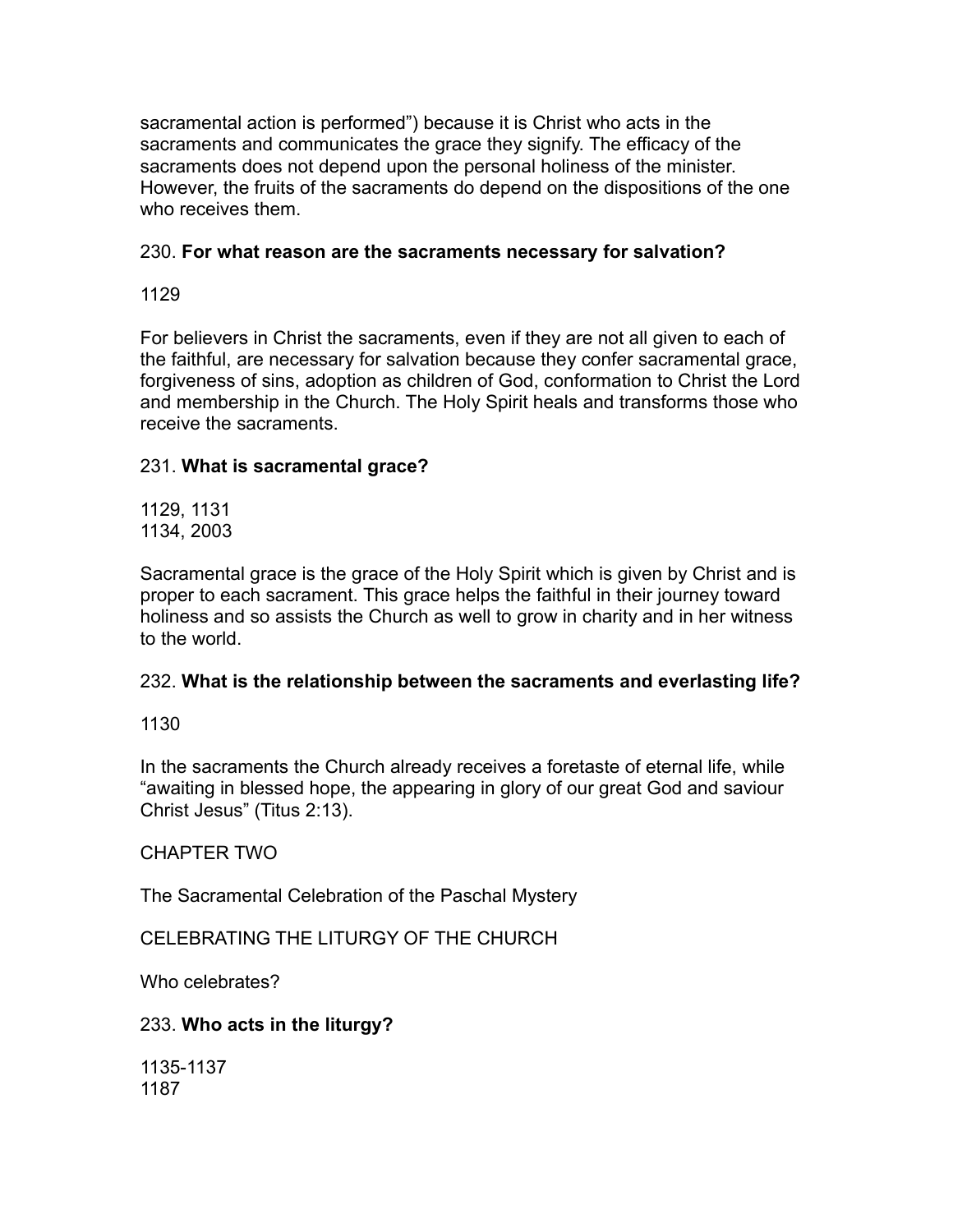In the liturgy it is the whole Christ (Christus Totus) who acts, Head and Body. As our High Priest he celebrates with his body, which is the Church in heaven and on earth.

## 234. **Who celebrates the heavenly liturgy?**

1138-1139

The heavenly liturgy is celebrated by the angels, by the saints of the Old and New Testament, particularly the Mother of God, by the Apostles, by the martyrs, and by the "great multitude which no one could number from every nation, race, people, and tongue." (Revelation 7:9). When we celebrate the mystery of our salvation in the sacraments we participate in this eternal liturgy.

## 235. **How does the Church on earth celebrate the liturgy?**

1140-1144 1188

The Church on earth celebrates the liturgy as a priestly people in which each one acts according to his proper function in the unity of the Holy Spirit. The baptized offer themselves in a spiritual sacrifice; the ordained ministers celebrate according to the Order they received for the service of all the members of the Church; the bishops and priests act in the Person of Christ the Head.

How is the liturgy celebrated?

## 236. **How is the liturgy celebrated?**

1145

The celebration of the liturgy is interwoven with signs and symbols whose meaning is rooted in creation and in human culture. It is determined by the events of the Old Testament and is fully revealed in the Person and work of Christ.

## 237. **From where do the sacramental signs come?**

1146-1152 1189

Some come from created things (light, water, fire, bread, wine, oil); others come from social life (washing, anointing, breaking of bread). Still others come from the history of salvation in the Old Covenant (the Passover rites, the sacrifices, the laying on of hands, the consecrations). These signs, some of which are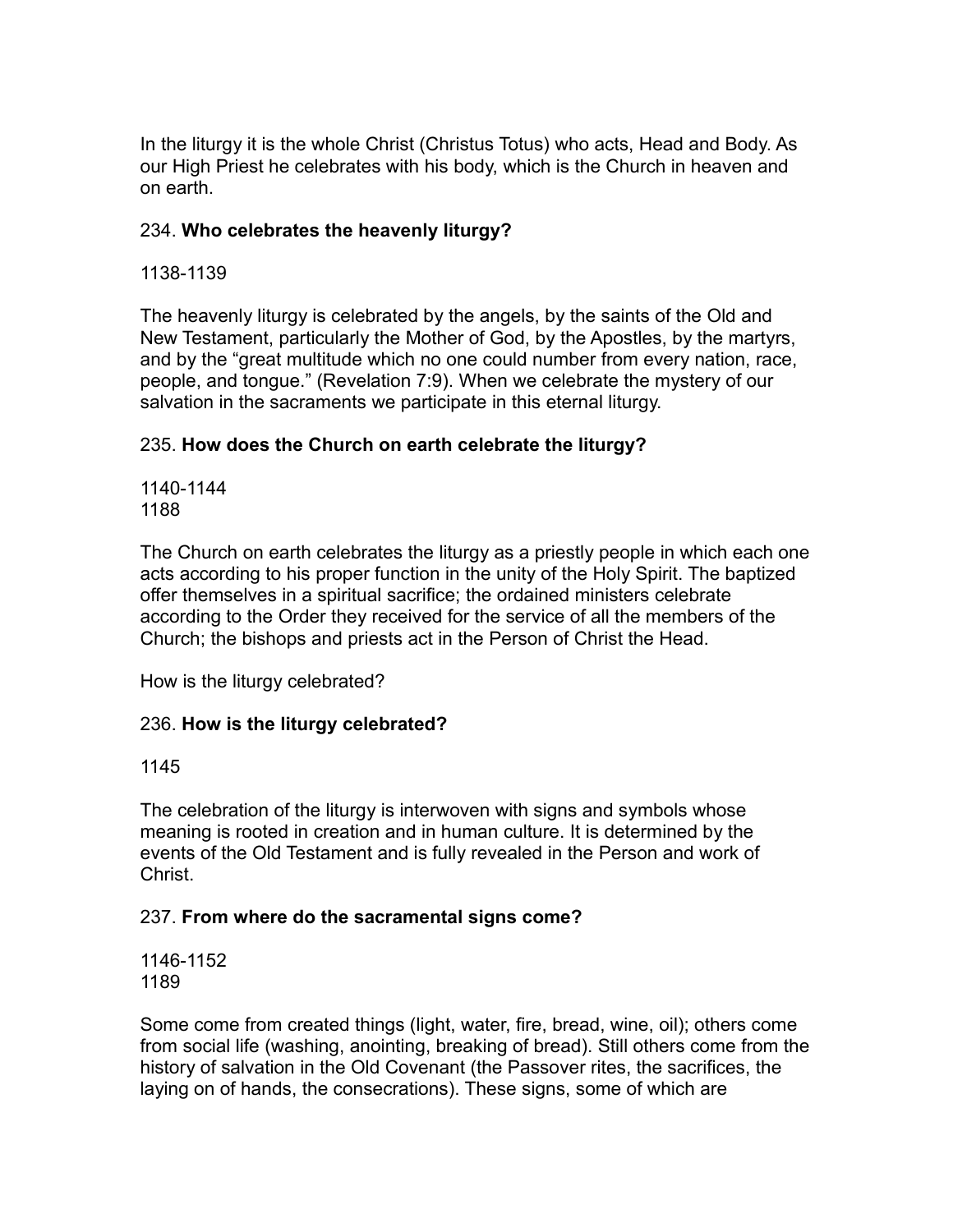normative and unchangeable, were taken up by Christ and are made the bearers of his saving and sanctifying action.

#### 238. **What is the link between the actions and the words in the celebration of the sacraments?**

1153-1155 1190

Actions and words are very closely linked in the celebration of the sacraments. Indeed, even if the symbolic actions are already in themselves a language, it is necessary that the words of the rite accompany and give life to these actions. The liturgical words and actions are inseparable both insofar as they are meaningful signs and insofar as they bring about what they signify.

## 239. **What are the criteria for the proper use of singing and music in liturgical celebrations?**

1156-1158 1191

Since song and music are closely connected with liturgical action they must respect the following criteria. They should conform to Catholic doctrine in their texts, drawn preferably from Sacred Scripture and liturgical sources. They should be a beautiful expression of prayer. The music should be of a high quality. Song and music should encourage the participation of the liturgical assembly. They should express the cultural richness of the People of God and the sacred and solemn character of the celebration. "He who sings, prays twice" (Saint Augustine).

# 240. **What is the purpose of holy images?**

1159-1161 1192

The image of Christ is the liturgical icon par excellence. Other images, representations of Our Lady and of the Saints, signify Christ who is glorified in them. They proclaim the same Gospel message that Sacred Scripture communicates by the word and they help to awaken and nourish the faith of believers.

When is the liturgy celebrated?

# 241. **What is the center of the liturgical season?**

1163-1167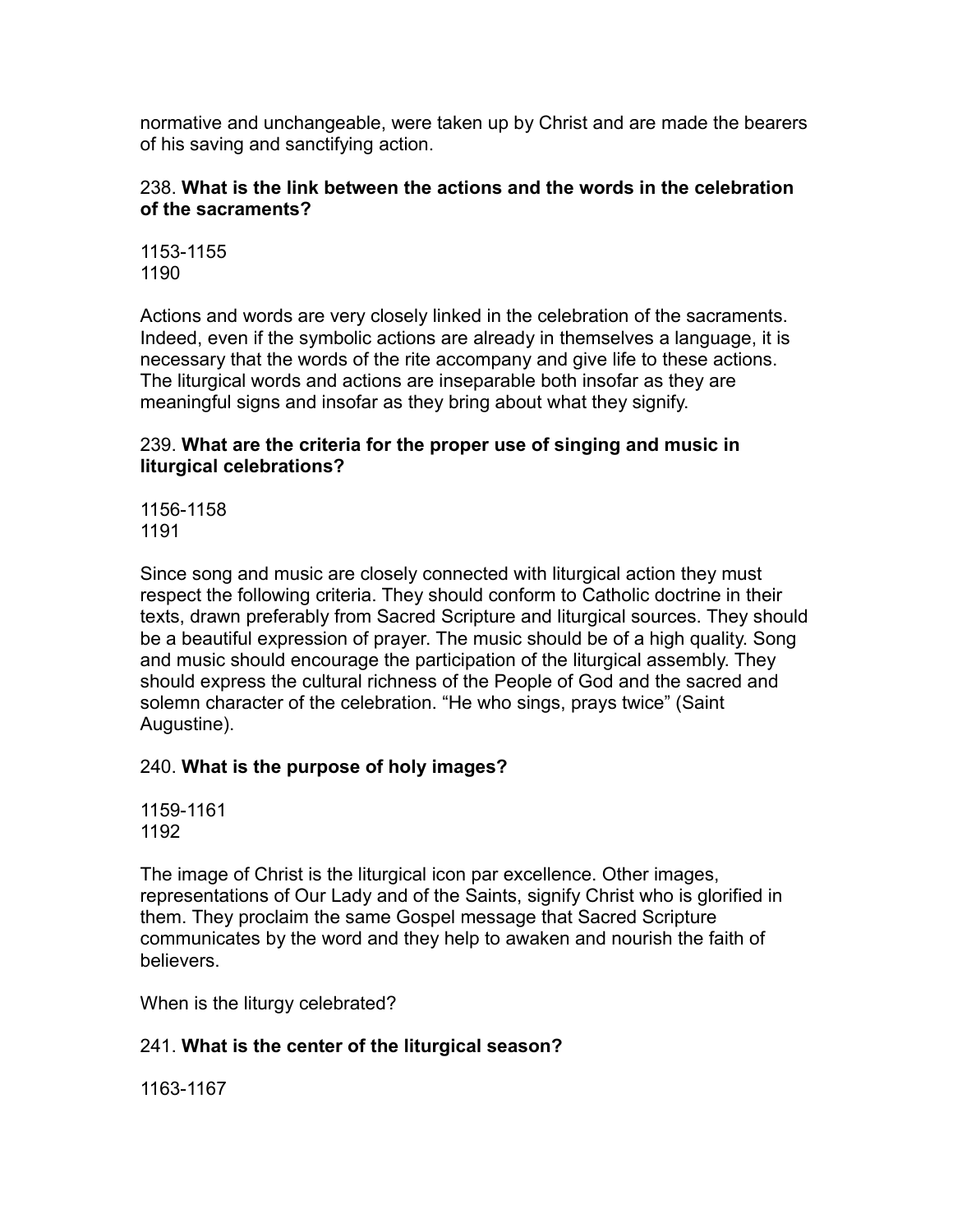1193

The center of the liturgical season is Sunday which is the foundation and kernel of the entire liturgical year and has its culmination in the annual celebration of Easter, the feast of feasts.

## 242. **What is the function of the liturgical year?**

1168-1173 1194-1195

In the liturgical year the Church celebrates the whole mystery of Christ from his Incarnation to his return in glory. On set days the Church venerates with special love the Blessed Virgin Mary, the Mother of God. The Church also keeps the memorials of saints who lived for Christ, who suffered with him, and who live with him in glory.

# 243. **What is the Liturgy of the Hours?**

1174-1178 1196

The Liturgy of the Hours, which is the public and common prayer of the Church, is the prayer of Christ with his body, the Church. Through the Liturgy of the Hours the mystery of Christ, which we celebrate in the Eucharist, sanctifies and transforms the whole of each day. It is composed mainly of psalms, other biblical texts, and readings from the Fathers and spiritual masters.

Where is the liturgy celebrated?

# 244. **Does the Church need places in order to celebrate the liturgy?**

1179-1181 1197-1198

The worship "in spirit and truth" (John 4:24) of the New Covenant is not tied exclusively to any place because Christ is the true temple of God. Through him Christians and the whole Church become temples of the living God by the action of the Holy Spirit. Nonetheless, the people of God in their earthly condition need places in which the community can gather to celebrate the liturgy.

## 245. **What are sacred buildings?**

1181 1198-1199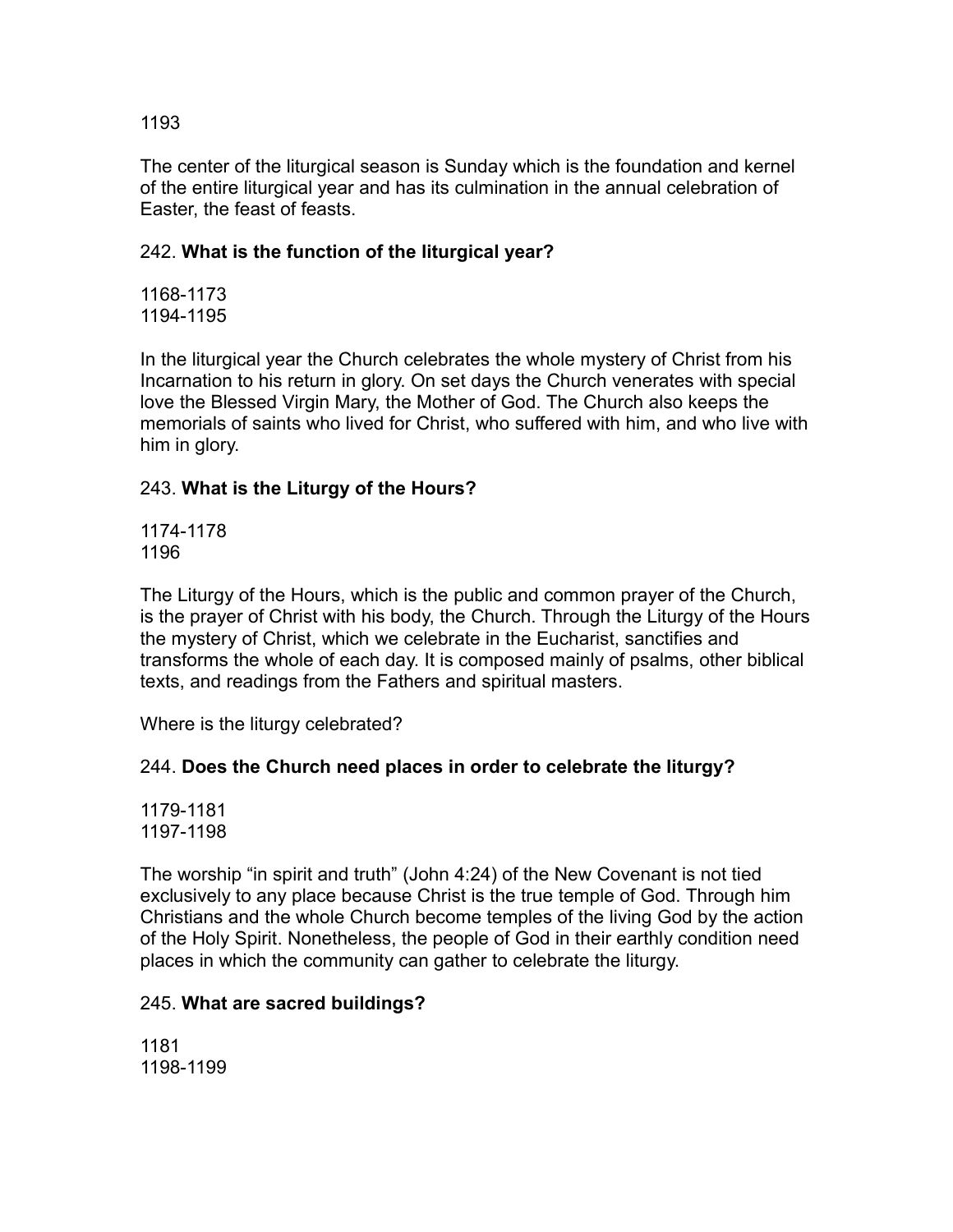They are the houses of God, a symbol of the Church that lives in that place as well as of the heavenly Jerusalem. Above all they are places of prayer in which the Church celebrates the Eucharist and worships Christ who is truly present in the tabernacle.

#### 246. **What are the privileged places inside sacred buildings?**

1182-1186

They are: the altar, the tabernacle, the place where the sacred Chrism and other holy oils are kept, the chair of the bishop (cathedra) or the chair of the priest, the ambo, the baptismal font, and the confessional.

LITURGICAL DIVERSITY AND THE UNITY OF THE MYSTERY

#### 247. **Why is the one Mystery of Christ celebrated by the Church according to various liturgical traditions?**

1200-1204 1207-1209

The answer is that the unfathomable richness of the mystery of Christ cannot be exhausted by any single liturgical tradition. From the very beginning, therefore, this richness found expression among various peoples and cultures in ways that are characterized by a wonderful diversity and complementarity.

## 248. **What is the criterion that assures unity in the midst of plurality?**

1209

It is fidelity to the Apostolic Tradition, that is, the communion in the faith and in the sacraments received from the apostles, a communion that is both signified and guaranteed by apostolic succession. The Church is Catholic and therefore can integrate into her unity all the authentic riches of cultures.

#### 249. **Is everything immutable in the liturgy?**

1205-1206

In the liturgy, particularly in that of the sacraments, there are unchangeable elements because they are of divine institution. The Church is the faithful guardian of them. There are also, however, elements subject to change which the Church has the power and on occasion also the duty to adapt to the cultures of diverse peoples.

Section Two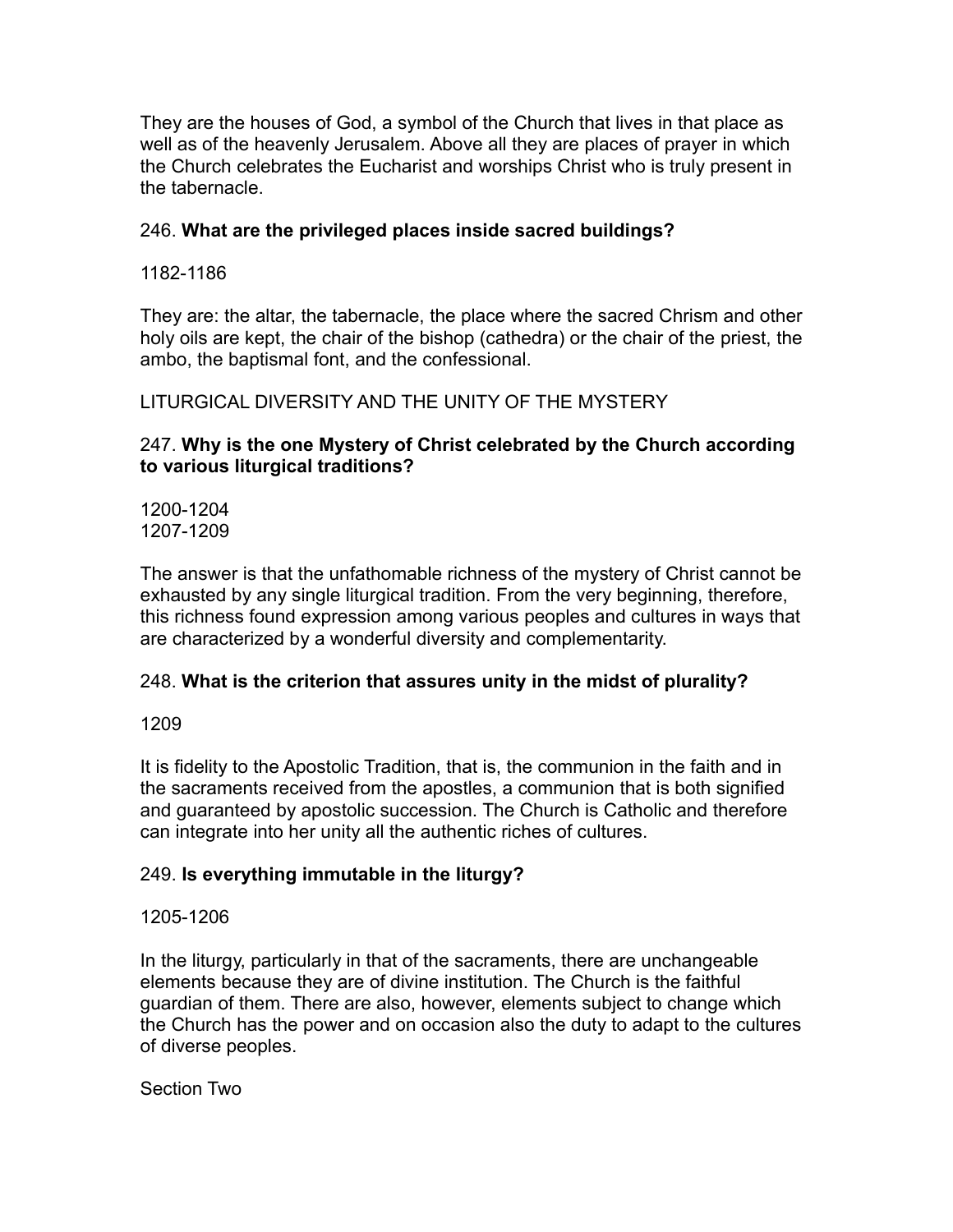The Seven Sacraments of the Church

The seven sacraments are:

Baptism **Confirmation** Holy Eucharist Penance Anointing of the Sick Holy Orders Matrimony

Septem Ecclesiae Sacramenta

Baptísmum Confirmátio Eucharístia, Paeniténtia, Únctio infirmórum Ordo Matrimónium.

#### 250. **How are the sacraments of the Church divided?**

#### 1210-1211

The sacraments are divided into: the sacraments of Christian initiation (Baptism, Confirmation, and Holy Eucharist); the sacraments of healing (Penance and Anointing of the Sick);, and the sacraments at the service of communion and mission (Holy Orders and Matrimony). The sacraments touch all the important moments of Christian life. All of the sacraments are ordered to the Holy Eucharist "as to their end" (Saint Thomas Aquinas).

#### CHAPTER ONE

The sacraments of Christian initiation

#### 251. **How is Christian initiation brought about?**

1212 1275

Christian initiation is accomplished by means of the sacraments which establish the foundations of Christian life. The faithful born anew by Baptism are strengthened by Confirmation and are then nourished by the Eucharist.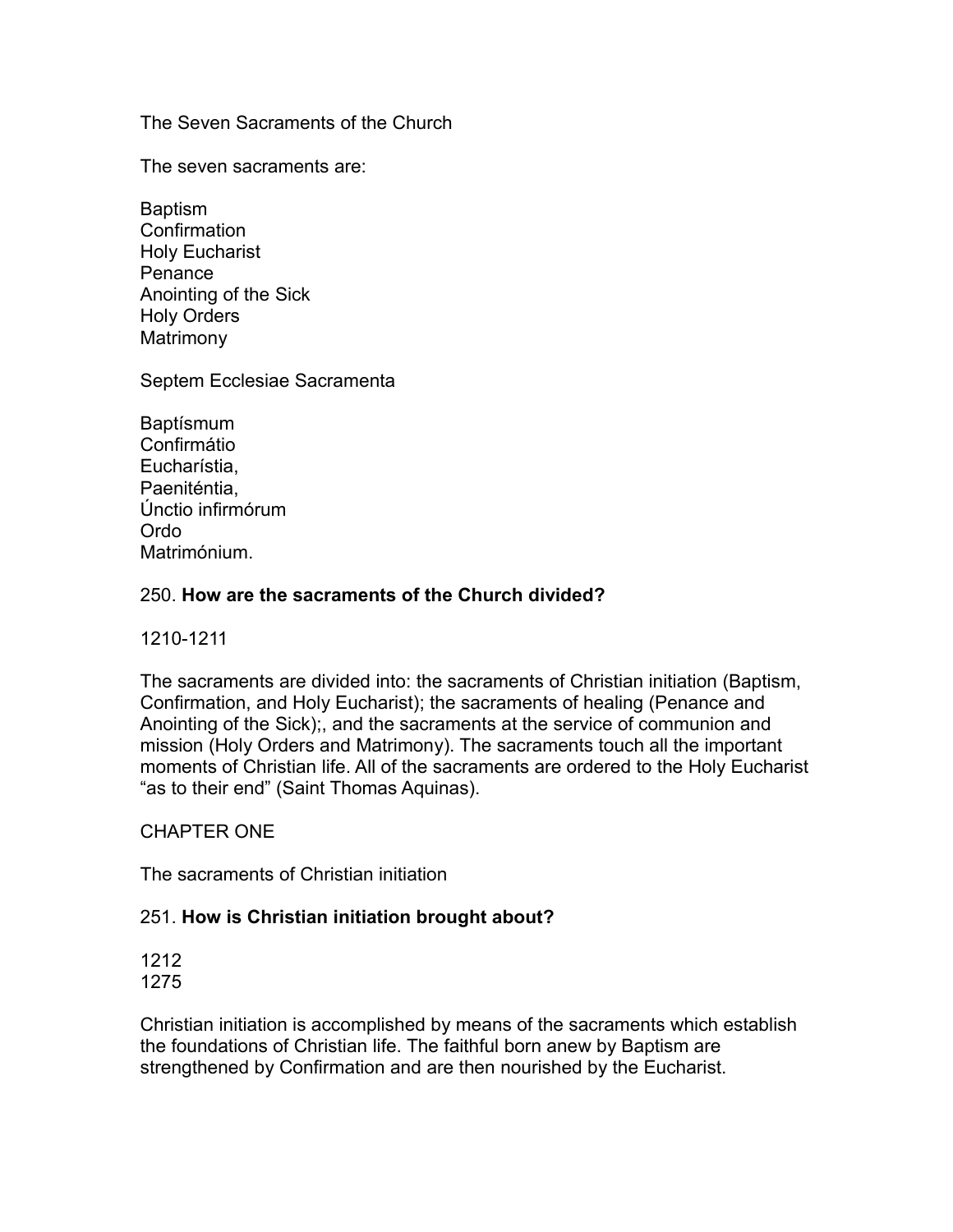# THE SACRAMENT OF BAPTISM

252. What names are given to the first sacrament of initiation?

1213-1216 1276-1277

This sacrament is primarily called Baptism because of the central rite with which it is celebrated. To baptize means to "immerse" in water. The one who is baptized is immersed into the death of Christ and rises with him as a "new creature" (2 Corinthians 5:17). This sacrament is also called the "bath of regeneration and renewal in the Holy Spirit" (Titus 3:5); and it is called "enlightenment" because the baptized becomes "a son of light" (Ephesians 5:8).

#### 253. **How is Baptism prefigured in the Old Covenant?**

1217-1222

In the Old Covenant Baptism was pre-figured in various ways: water, seen as source of life and of death; in the Ark of Noah, which saved by means of water; in the passing through the Red Sea, which liberated Israel from Egyptian slavery; in the crossing of the Jordan River, that brought Israel into the promised land which is the image of eternal life.

#### 254. **Who brought to fulfillment those prefigurations?**

1223-1224

All the Old Covenant prefigurations find their fulfillment in Jesus Christ. At the beginning of his public life Jesus had himself baptized by John the Baptist in the Jordan. On the cross, blood and water, signs of Baptism and the Eucharist, flowed from his pierced side. After his Resurrection he gave to his apostles this mission: "Go forth and make disciples of all nations, baptizing them in the name of the Father and of the Son and of the Holy Spirit" (Matthew 28:19).

#### 255. **Starting when and to whom has the Church administered Baptism?**

1226-1228

From the day of Pentecost, the Church has administered Baptism to anyone who believes in Jesus Christ.

#### 256. **In what does the essential rite of Baptism consist?**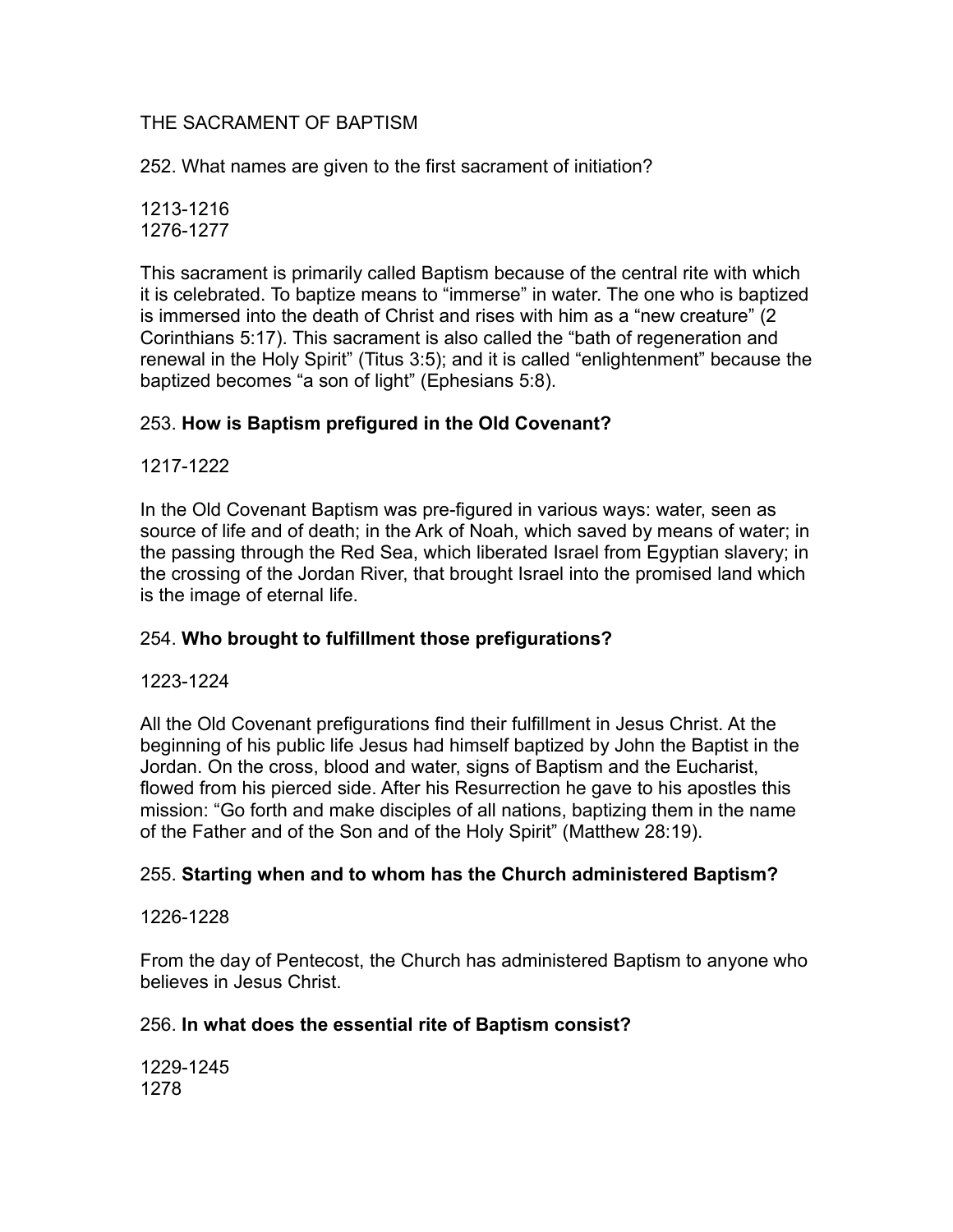The essential rite of this sacrament consists in immersing the candidate in water or pouring water over his or her head while invoking the name of the Father and the Son and the Holy Spirit.

# 257. **Who can receive Baptism?**

#### 1246-1252

Every person not yet baptized is able to receive Baptism.

# 258. **Why does the Church baptize infants?**

1250

The Church baptizes infants because they are born with original sin. They need to be freed from the power of the Evil One and brought into that realm of freedom which belongs to the children of God.

# 259. **What is required of one who is to be baptized?**

#### 1253-1255

Everyone who is to be baptized is required to make a profession of faith. This is done personally in the case of an adult or by the parents and by the Church in the case of infants. Also the godfather or the godmother and the whole ecclesial community share the responsibility for baptismal preparation (catechumenate) as well as for the development and safeguarding of the faith and grace given at baptism.

#### 260. **Who can baptize?**

1256 1284

The ordinary ministers of Baptism are the bishop and the priest. In the Latin Church the deacon also can baptize. In case of necessity any person can baptize provided he has the intention of doing what the Church does. This is done by pouring water on the head of the candidate while saying the Trinitarian formula for Baptism: "I baptize you in the name of the Father and of the Son and of the Holy Spirit".

# 261. **Is Baptism necessary for salvation?**

1257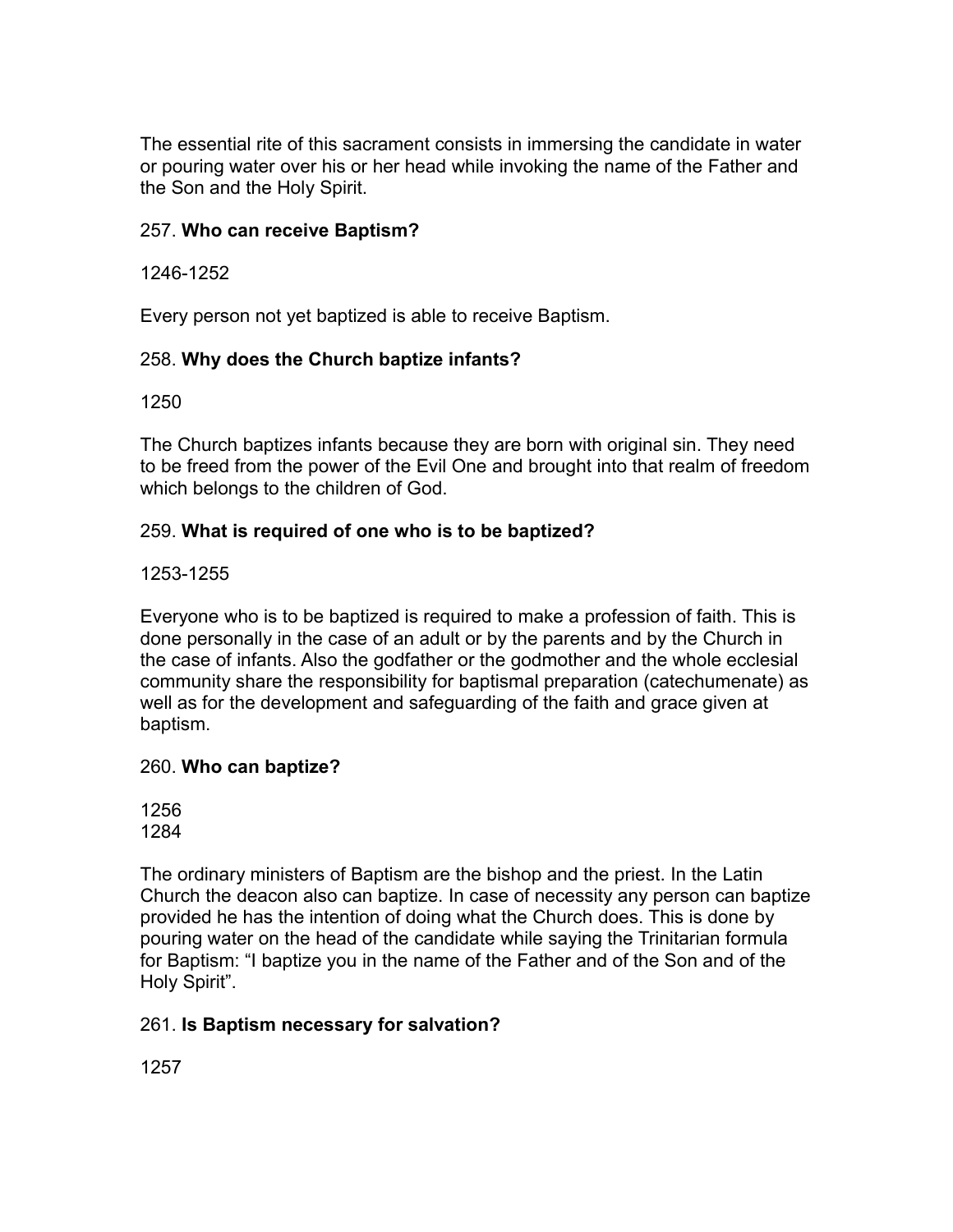Baptism is necessary for salvation for all those to whom the Gospel has been proclaimed and who have had the possibility of asking for this sacrament.

#### 262. **Is it possible to be saved without Baptism?**

1258-1261 1281-1283

Since Christ died for the salvation of all, those can be saved without Baptism who die for the faith (Baptism of blood). Catechumens and all those who, even without knowing Christ and the Church, still (under the impulse of grace) sincerely seek God and strive to do his will can also be saved without Baptism (Baptism of desire). The Church in her liturgy entrusts children who die without Baptism to the mercy of God.

#### 263. **What are the effects of Baptism?**

1262-1274 1279-1280

Baptism takes away original sin, all personal sins and all punishment due to sin. It makes the baptized person a participant in the divine life of the Trinity through sanctifying grace, the grace of justification which incorporates one into Christ and into his Church. It gives one a share in the priesthood of Christ and provides the basis for communion with all Christians. It bestows the theological virtues and the gifts of the Holy Spirit. A baptized person belongs forever to Christ. He is marked with the indelible seal of Christ (character).

#### 264. **What is the meaning of the Christian name received at Baptism?**

2156-2159 2167

The name is important because God knows each of us by name, that is, in our uniqueness as persons. In Baptism a Christian receives his or her own name in the Church. It should preferably be the name of a saint who might offer the baptized a model of sanctity and an assurance of his or her intercession before God.

THE SACRAMENT OF CONFIRMATION

#### 265. **What place does Confirmation have in the divine plan of salvation?**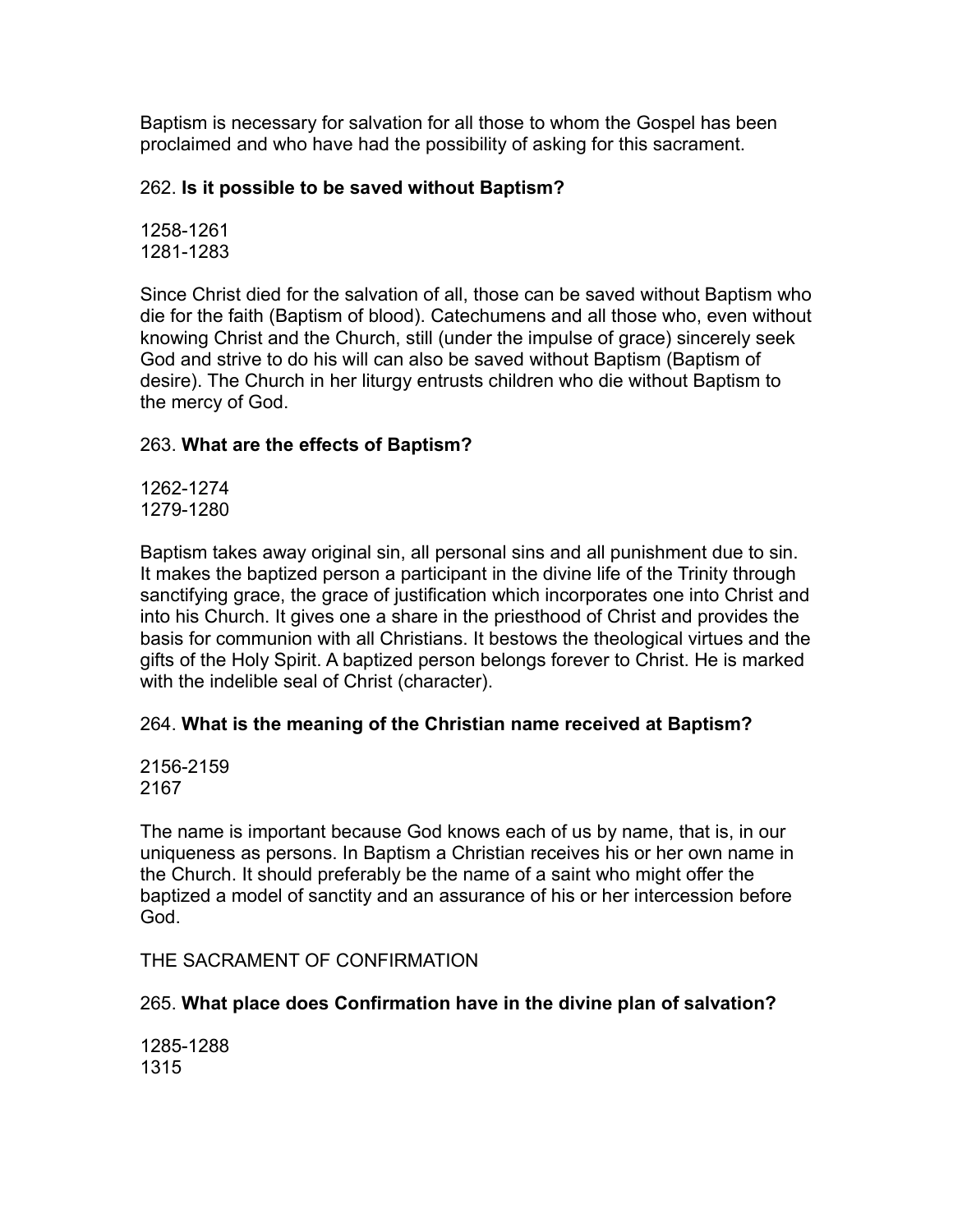In the Old Testament the prophets announced that the Spirit of the Lord would rest on the awaited Messiah and on the entire messianic people. The whole life and mission of Jesus were carried out in total communion with the Holy Spirit. The apostles received the Holy Spirit at Pentecost and proclaimed "the great works of God" (Acts 2:11). They gave the gift of the same Spirit to the newly baptized by the laying on of hands. Down through the centuries, the Church has continued to live by the Spirit and to impart him to her children.

# 266. **Why is this sacrament called Chrismation or Confirmation?**

# 1289

It is called Chrismation (in the Eastern Churches: Anointing with holy myron or chrism) because the essential rite of the sacrament is anointing with chrism. It is called Confirmation because it confirms and strengthens baptismal grace.

# 267. **What is the essential rite of Confirmation?**

1290-1301 1318 1320-1321

The essential rite of Confirmation is the anointing with Sacred Chrism (oil mixed with balsam and consecrated by the bishop), which is done by the laying on of the hand of the minister who pronounces the sacramental words proper to the rite. In the West this anointing is done on the forehead of the baptized with the words, "Be sealed with the gift of the Holy Spirit". In the Eastern Churches of the Byzantine rite this anointing is also done on other parts of the body with the words, "The seal of the gift of the Holy Spirit".

# 268. **What is the effect of Confirmation?**

1302-1305 1316-1317

The effect of Confirmation is a special outpouring of the Holy Spirit like that of Pentecost. This outpouring impresses on the soul an indelible character and produces a growth in the grace of Baptism. It roots the recipient more deeply in divine sonship, binds him more firmly to Christ and to the Church and reinvigorates the gifts of the Holy Spirit in his soul. It gives a special strength to witness to the Christian faith.

# 269. **Who can receive this sacrament?**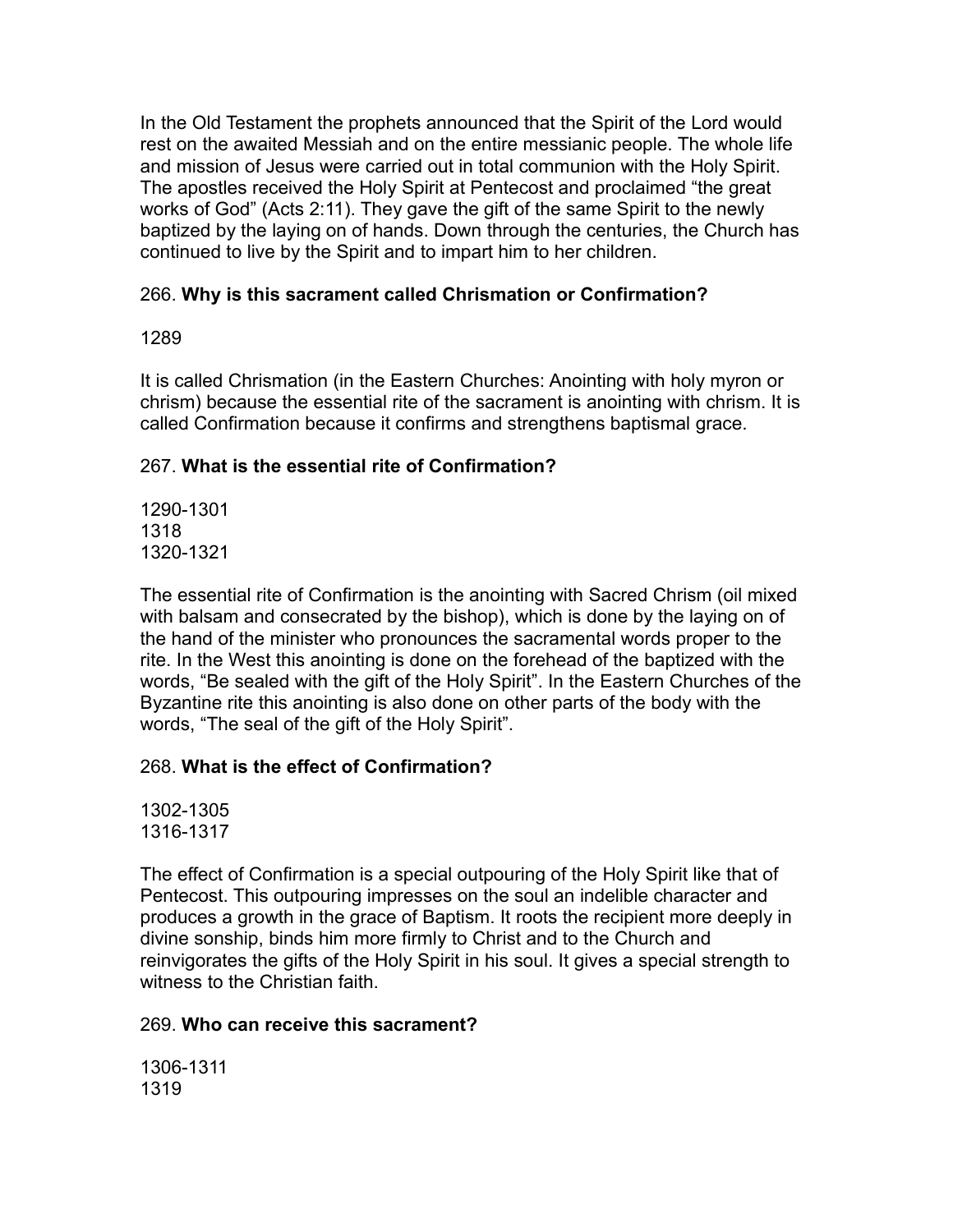Only those already baptized can and should receive this sacrament which can be received only once. To receive Confirmation efficaciously the candidate must be in the state of grace.

#### 270. **Who is the minister of Confirmation?**

1312-1314

The original minister of Confirmation is the bishop. In this way the link between the confirmed and the Church in her apostolic dimension is made manifest. When a priest confers this sacrament, as ordinarily happens in the East and in special cases in the West, the link with the bishop and with the Church is expressed by the priest who is the collaborator of the bishop and by the Sacred Chrism, consecrated by the bishop himself.

THE SACRAMENT OF THE EUCHARIST

#### 271. **What is the Eucharist?**

1322-1323 1409

The Eucharist is the very sacrifice of the Body and Blood of the Lord Jesus which he instituted to perpetuate the sacrifice of the cross throughout the ages until his return in glory. Thus he entrusted to his Church this memorial of his death and Resurrection. It is a sign of unity, a bond of charity, a paschal banquet, in which Christ is consumed, the mind is filled with grace, and a pledge of future glory is given to us.

#### 272. **When did Jesus Christ institute the Eucharist?**

1323 1337-1340

Jesus instituted the Eucharist on Holy Thursday "the night on which he was betrayed" (1 Corinthians 11:23), as he celebrated the Last Supper with his apostles.

#### 273. **How did he institute the Eucharist?**

1337-1340 1365, 1406

After he had gathered with his apostles in the Cenacle, Jesus took bread in his hands. He broke it and gave it to them saying, "Take this and eat it, all of you; this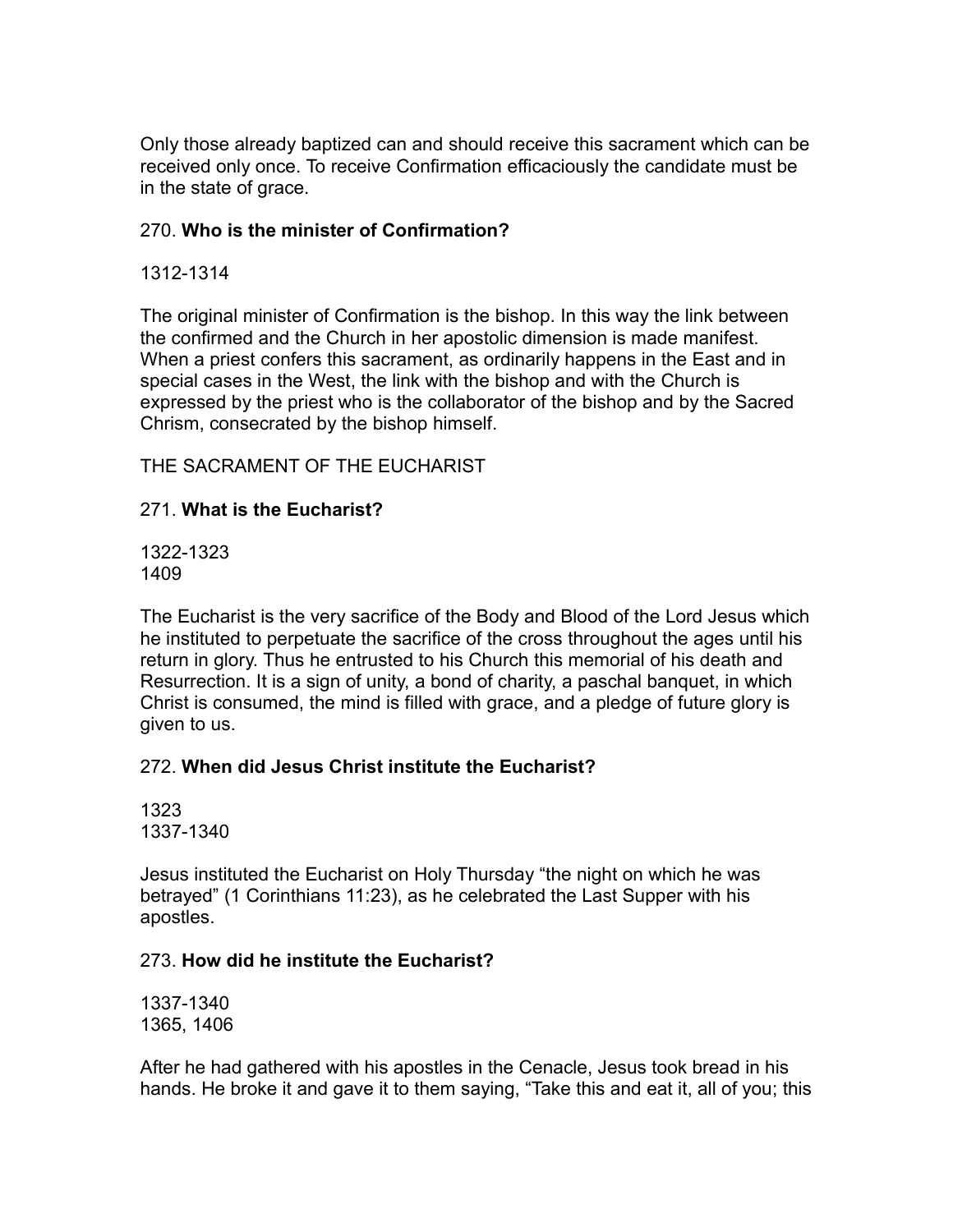is my Body which will be given up for you". Then, he took the cup of wine in his hands and said, "Take this and drink of this, all of you. This is the cup of my Blood, the Blood of the new and everlasting covenant. It will be shed for you and for all so that sins may be forgive. Do this in memory of me".

# 274. **What does the Eucharist represent in the life of the Church?**

1324-1327 1407

It is the source and summit of all Christian life. In the Eucharist, the sanctifying action of God in our regard and our worship of him reach their high point. It contains the whole spiritual good of the Church, Christ himself, our Pasch. Communion with divine life and the unity of the People of God are both expressed and effected by the Eucharist. Through the eucharistic celebration we are united already with the liturgy of heaven and we have a foretaste of eternal life.

# 275. **What are the names for this sacrament?**

1328-1332

The unfathomable richness of this sacrament is expressed in different names which evoke its various aspects. The most common names are: the Eucharist, Holy Mass, the Lord's Supper, the Breaking of the Bread, the Eucharistic Celebration, the Memorial of the passion, death and Resurrection of the Lord, the Holy Sacrifice, the Holy and Divine Liturgy, the Sacred Mysteries, the Most Holy Sacrament of the Altar, and Holy Communion.

# 276. **Where does the Eucharist fit in the divine plan of salvation?**

1333-1344

The Eucharist was foreshadowed in the Old Covenant above all in the annual Passover meal celebrated every year by the Jews with unleavened bread to commemorate their hasty, liberating departure from Egypt. Jesus foretold it in his teaching and he instituted it when he celebrated the Last Supper with his apostles in a Passover meal. The Church, faithful to the command of her Lord, "Do this in memory of me" (1 Corinthians 11:24), has always celebrated the Eucharist, especially on Sunday, the day of the Resurrection of Jesus.

# 277. **How is the celebration of the Holy Eucharist carried out?**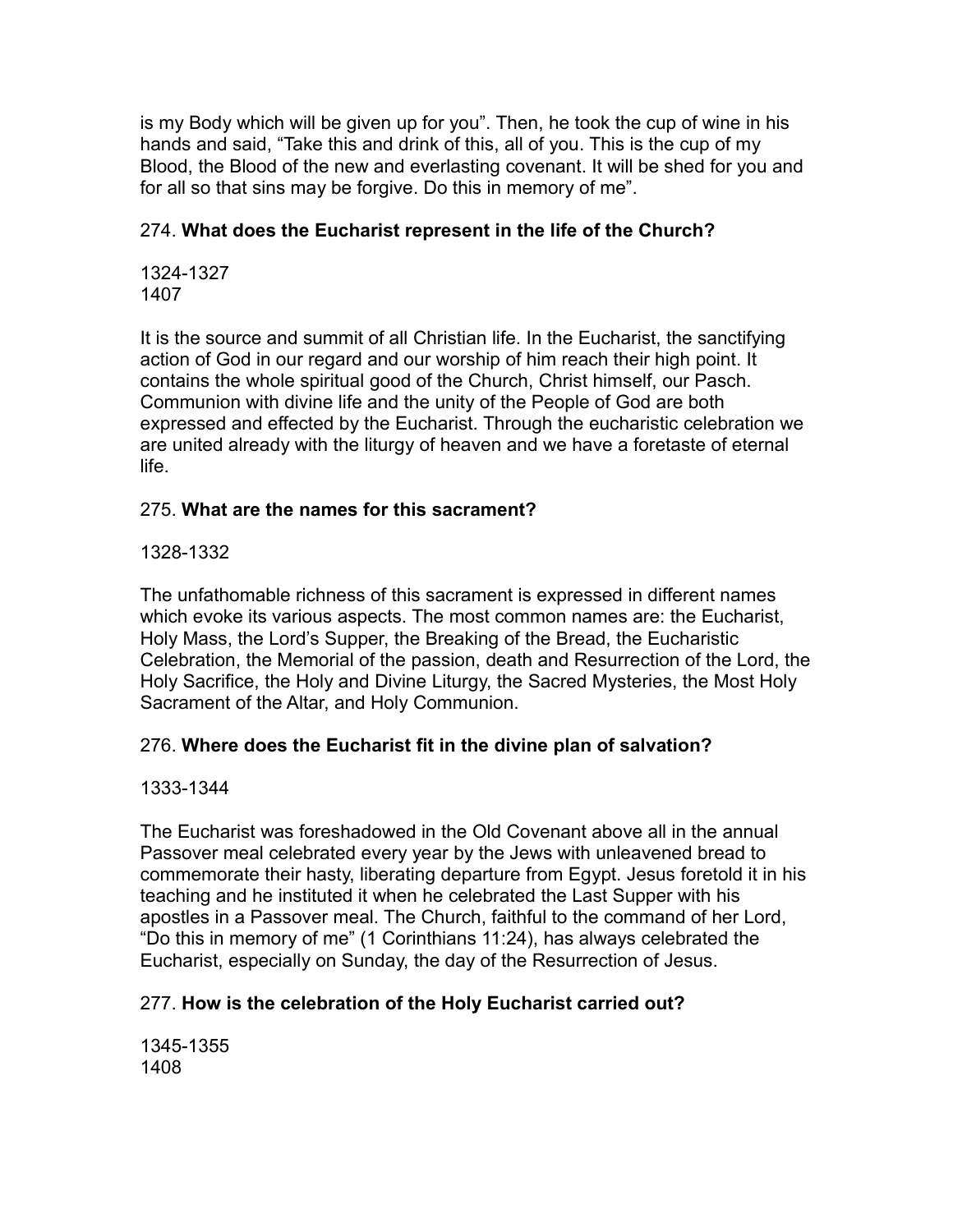The Eucharist unfolds in two great parts which together form one, single act of worship. The Liturgy of the Word involves proclaiming and listening to the Word of God. The Liturgy of the Eucharist includes the presentation of the bread and wine, the prayer or the anaphora containing the words of consecration, and communion.

# 278. **Who is the minister for the celebration of the Eucharist?**

1348 1411

The celebrant of the Eucharist is a validly ordained priest (bishop or priest) who acts in the Person of Christ the Head and in the name of the Church.

# 279. **What are the essential and necessary elements for celebrating the Eucharist?**

1412

The essential elements are wheat bread and grape wine.

280. In what way is the Eucharist a memorial of the sacrifice of Christ?

1362-1367

The Eucharist is a memorial in the sense that it makes present and actual the sacrifice which Christ offered to the Father on the cross, once and for all on behalf of mankind. The sacrificial character of the Holy Eucharist is manifested in the very words of institution, "This is my Body which is given for you" and "This cup is the New Covenant in my Blood that will be shed for you" (Luke 22:19-20). The sacrifice of the cross and the sacrifice of the Eucharist are one and the same sacrifice. The priest and the victim are the same; only the manner of offering is different: in a bloody manner on the cross, in an unbloody manner in the **Eucharist** 

# 281. **In what way does the Church participate in the eucharistic sacrifice?**

1368-1372 1414

In the Eucharist the sacrifice of Christ becomes also the sacrifice of the members of his Body. The lives of the faithful, their praise, their suffering, their prayers, their work, are united to those of Christ. In as much as it is a sacrifice, the Eucharist is likewise offered for all the faithful, living and dead, in reparation for the sins of all and to obtain spiritual and temporal benefits from God. The Church in heaven is also united to the offering of Christ.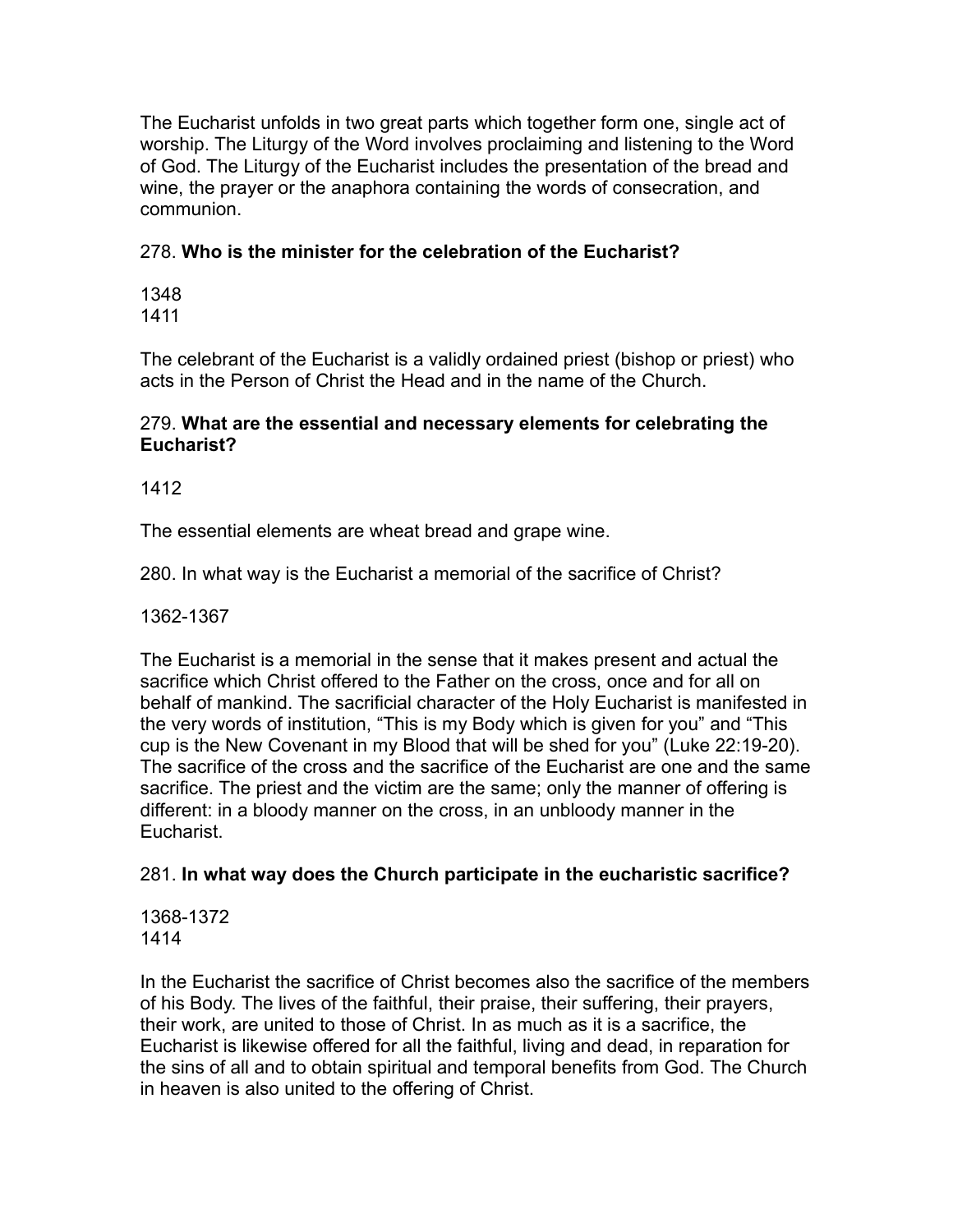# 282. **How is Christ present in the Eucharist?**

1373-1375 1413

Jesus Christ is present in the Eucharist in a unique and incomparable way. He is present in a true, real and substantial way, with his Body and his Blood, with his Soul and his Divinity. In the Eucharist, therefore, there is present in a sacramental way, that is, under the Eucharistic species of bread and wine, Christ whole and entire, God and Man.

# 283. **What is the meaning of transubstantiation?**

1376-1377 1413

Transubstantiation means the change of the whole substance of bread into the substance of the Body of Christ and of the whole substance of wine into the substance of his Blood. This change is brought about in the eucharistic prayer through the efficacy of the word of Christ and by the action of the Holy Spirit. However, the outward characteristics of bread and wine, that is the "eucharistic species", remain unaltered.

# 284. **Does the breaking of the bread divide Christ?**

1377

The breaking of the bread does not divide Christ. He is present whole and entire in each of the eucharistic species and in each of their parts.

# 285. **How long does the presence of Christ last in the Eucharist?**

1377

The presence of Christ continues in the Eucharist as long as the eucharistic species subsist.

# 286. **What kind of worship is due to the sacrament of the Eucharist?**

1378-1381 1418

The worship due to the sacrament of the Eucharist, whether during the celebration of the Mass or outside it, is the worship of latria, that is, the adoration given to God alone. The Church guards with the greatest care Hosts that have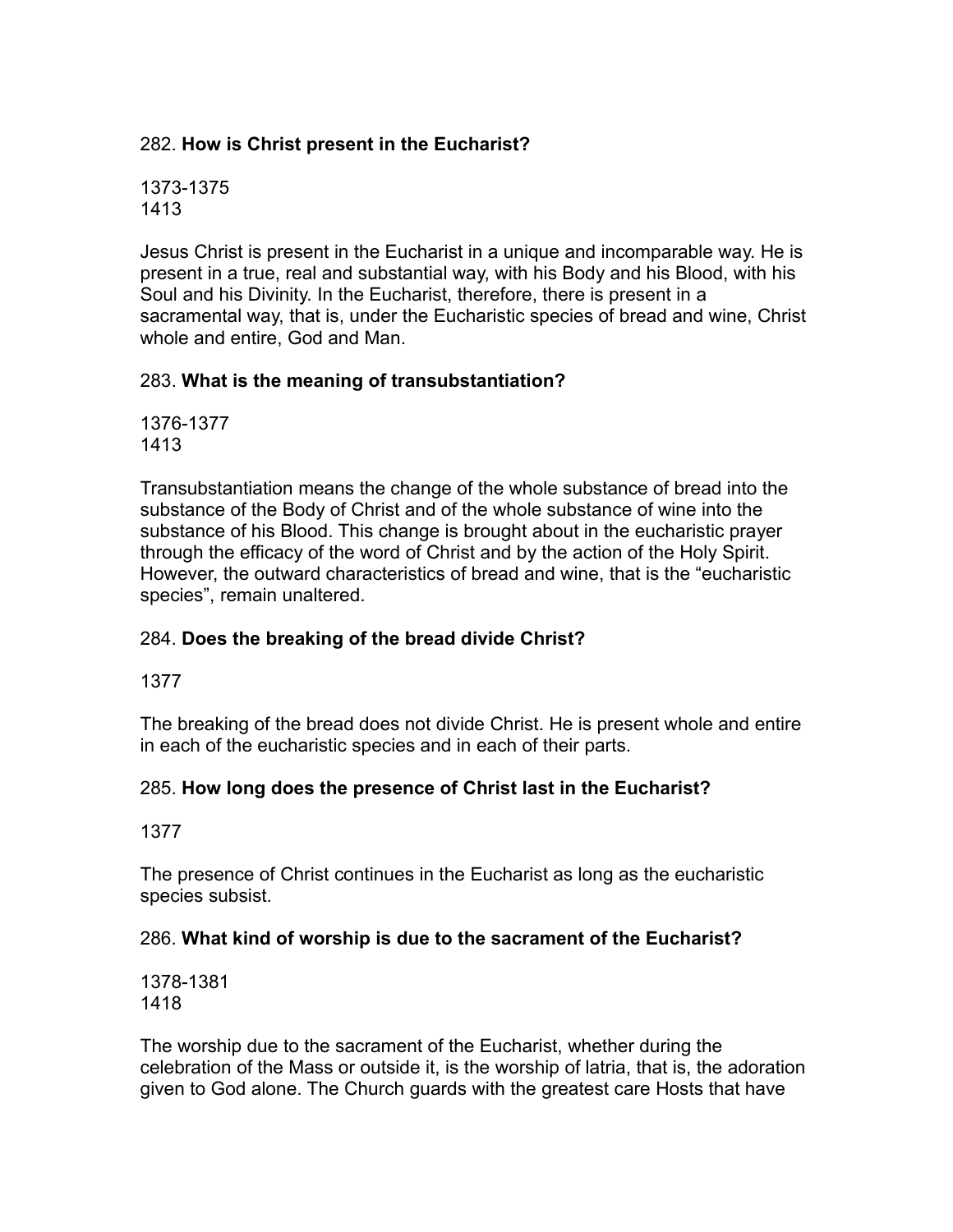been consecrated. She brings them to the sick and to other persons who find it impossible to participate at Mass. She also presents them for the solemn adoration of the faithful and she bears them in processions. The Church encourages the faithful to make frequent visits to adore the Blessed Sacrament reserved in the tabernacle.

# 287. **Why is the Holy Eucharist the paschal banquet?**

1382-1384 1391-1396

The Holy Eucharist is the paschal banquet in as much as Christ sacramentally makes present his Passover and gives us his Body and Blood, offered as food and drink, uniting us to himself and to one another in his sacrifice.

# 288. **What is the meaning of the altar?**

1383 1410

The altar is the symbol of Christ himself who is present both as sacrificial victim (the altar of the sacrifice) and as food from heaven which is given to us (the table of the Lord).

#### 289. **When does the Church oblige her members to participate at Holy Mass?**

1389 1417

The Church obliges the faithful to participate at Holy Mass every Sunday and on holy days of obligation. She recommends participation at Holy Mass on other days as well.

# 290. **When must one receive Holy Communion?**

1389

The Church recommends that the faithful, if they have the required dispositions, receive Holy Communion whenever they participate at Holy Mass. However, the Church obliges them to receive Holy Communion at least once a year during the Easter season.

# 291. **What is required to receive Holy Communion?**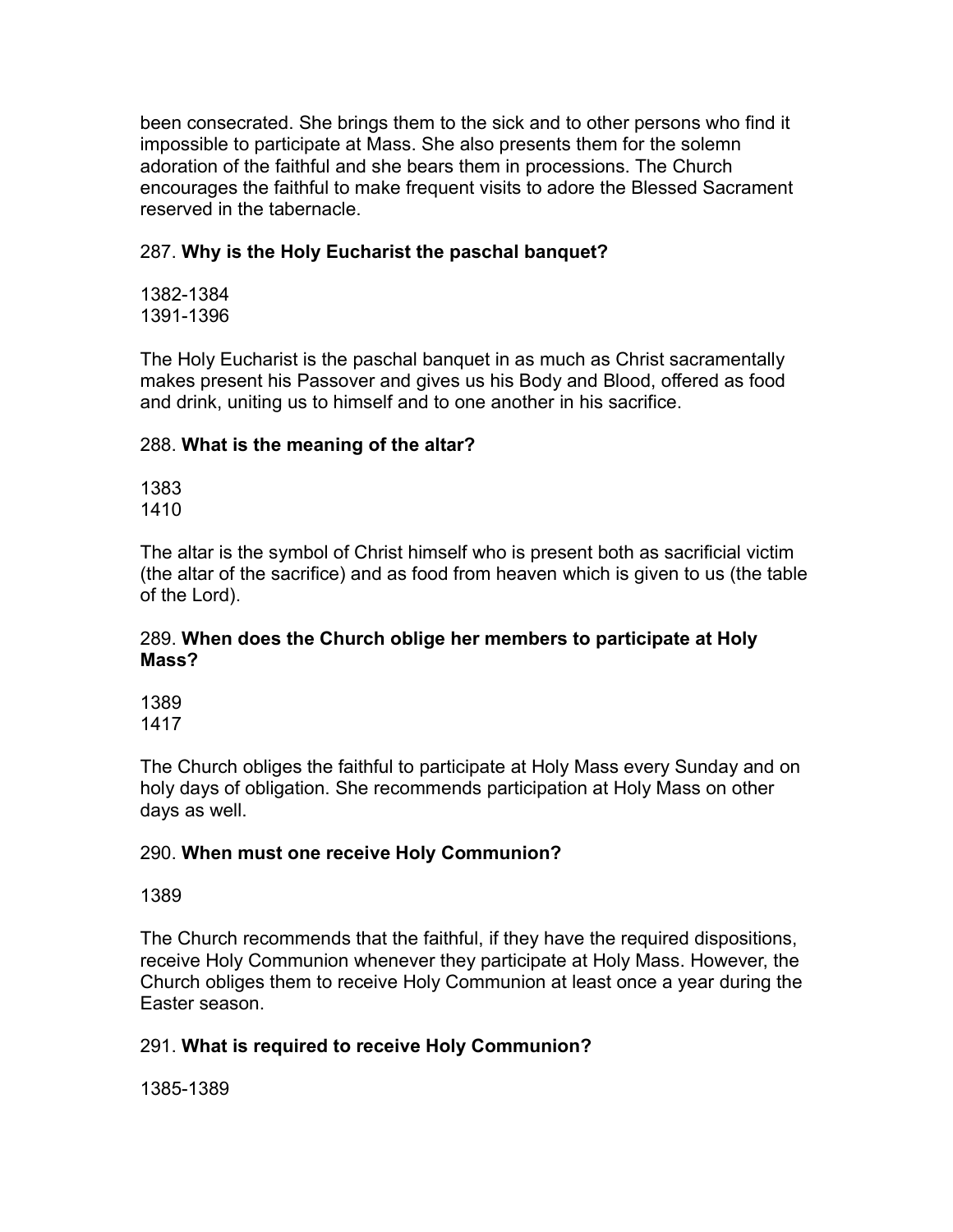#### 1415

To receive Holy Communion one must be fully incorporated into the Catholic Church and be in the state of grace, that is, not conscious of being in mortal sin. Anyone who is conscious of having committed a grave sin must first receive the sacrament of Reconciliation before going to Communion. Also important for those receiving Holy Communion are a spirit of recollection and prayer, observance of the fast prescribed by the Church, and an appropriate disposition of the body (gestures and dress) as a sign of respect for Christ.

# 292. **What are the fruits of Holy Communion?**

1391-1397 1416

Holy Communion increases our union with Christ and with his Church. It preserves and renews the life of grace received at Baptism and Confirmation and makes us grow in love for our neighbor. It strengthens us in charity, wipes away venial sins and preserves us from mortal sin in the future.

# 293. **When is it possible to give Holy Communion to other Christians?**

#### 1398-1401

Catholic ministers may give Holy Communion licitly to members of the Oriental Churches which are not in full communion with the Catholic Church whenever they ask for it of their own will and possess the required dispositions. Catholic ministers may licitly give Holy Communion to members of other ecclesial communities only if, in grave necessity, they ask for it of their own will, possess the required dispositions, and give evidence of holding the Catholic faith regarding the sacrament.

# 294. **Why is the Eucharist a "pledge of future glory"?**

#### 1402-1405

The Eucharist is a pledge of future glory because it fills us with every grace and heavenly blessing. It fortifies us for our pilgrimage in this life and makes us long for eternal life. It unites us already to Christ seated at the right hand of the Father, to the Church in heaven and to the Blessed Virgin and all the saints.

 In the Eucharist, we "break the one bread that provides the medicine of immortality, the antidote for death and the food that makes us live forever in Jesus Christ." (Saint Ignatius of Antioch)

# CHAPTER TWO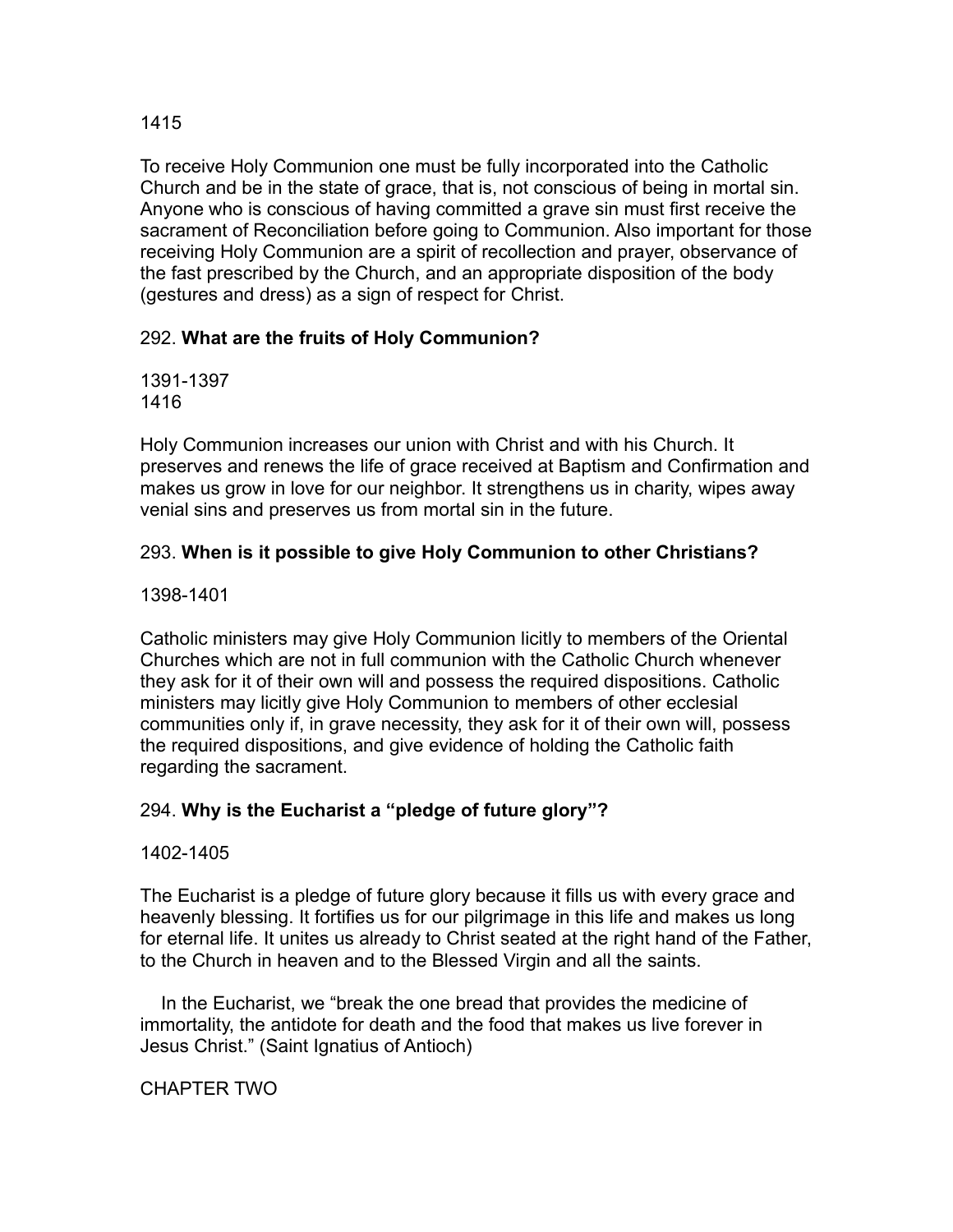#### The Sacraments of Healing

#### 295. **Why did Christ institute the sacraments of Penance and the Anointing of the Sick?**

1420-1421 1426

Christ, the physician of our soul and body, instituted these sacraments because the new life that he gives us in the sacraments of Christian initiation can be weakened and even lost because of sin. Therefore, Christ willed that his Church should continue his work of healing and salvation by means of these two sacraments.

THE SACRAMENT OF PENANCE AND RECONCILIATION

#### 296. **What is the name of this sacrament?**

#### 1422-1424

It is called the sacrament of Penance, the sacrament of Reconciliation, the sacrament of Forgiveness, the sacrament of Confession, and the sacrament of **Conversion** 

# 297. **Why is there a sacrament of Reconciliation after Baptism?**

1425-1426 1484

Since the new life of grace received in Baptism does not abolish the weakness of human nature nor the inclination to sin (that is, concupiscence), Christ instituted this sacrament for the conversion of the baptized who have been separated from him by sin.

#### 298. **When did he institute this sacrament?**

#### 1485

The risen Lord instituted this sacrament on the evening of Easter when he showed himself to his apostles and said to them, "Receive the Holy Spirit. If you forgive the sins of any, they are forgiven; if you retain the sins of any, they are retained." (John 20:22-23).

# 299. **Do the baptized have need of conversion?**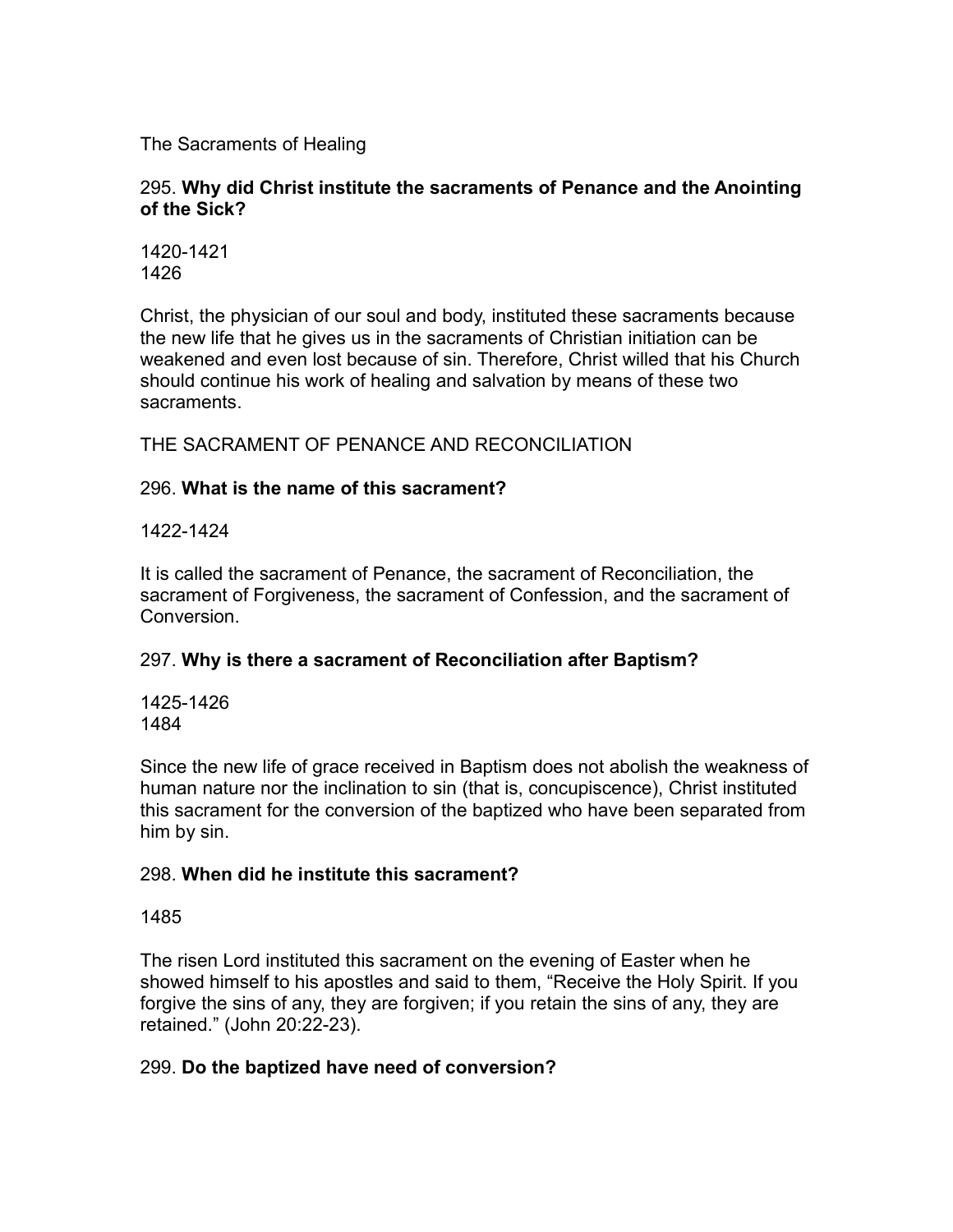#### 1427-1429

The call of Christ to conversion continues to resound in the lives of the baptized. Conversion is a continuing obligation for the whole Church. She is holy but includes sinners in her midst.

#### 300. **What is interior penance?**

1430-1433 1490

It is the movement of a "contrite heart" (Psalm 51:19) drawn by divine grace to respond to the merciful love of God. This entails sorrow for and abhorrence of sins committed, a firm purpose not to sin again in the future and trust in the help of God. It is nourished by hope in divine mercy.

# 301. **What forms does penance take in the Christian life?**

#### 1434-1439

Penance can be expressed in many and various ways but above all in fasting, prayer, and almsgiving. These and many other forms of penance can be practiced in the daily life of a Christian, particularly during the time of Lent and on the penitential day of Friday.

# 302. **What are the essential elements of the sacrament of Reconciliation?**

#### 1440-1449

The essential elements are two: the acts of the penitent who comes to repentance through the action of the Holy Spirit, and the absolution of the priest who in the name of Christ grants forgiveness and determines the ways of making satisfaction.

# 303. **What are the acts of the penitent?**

#### 1450-1460 1487-1492

They are: a careful examination of conscience; contrition (or repentance), which is perfect when it is motivated by love of God and imperfect if it rests on other motives and which includes the determination not to sin again; confession, which consists in the telling of one's sins to the priest; and satisfaction or the carrying out of certain acts of penance which the confessor imposes upon the penitent to repair the damage caused by sin.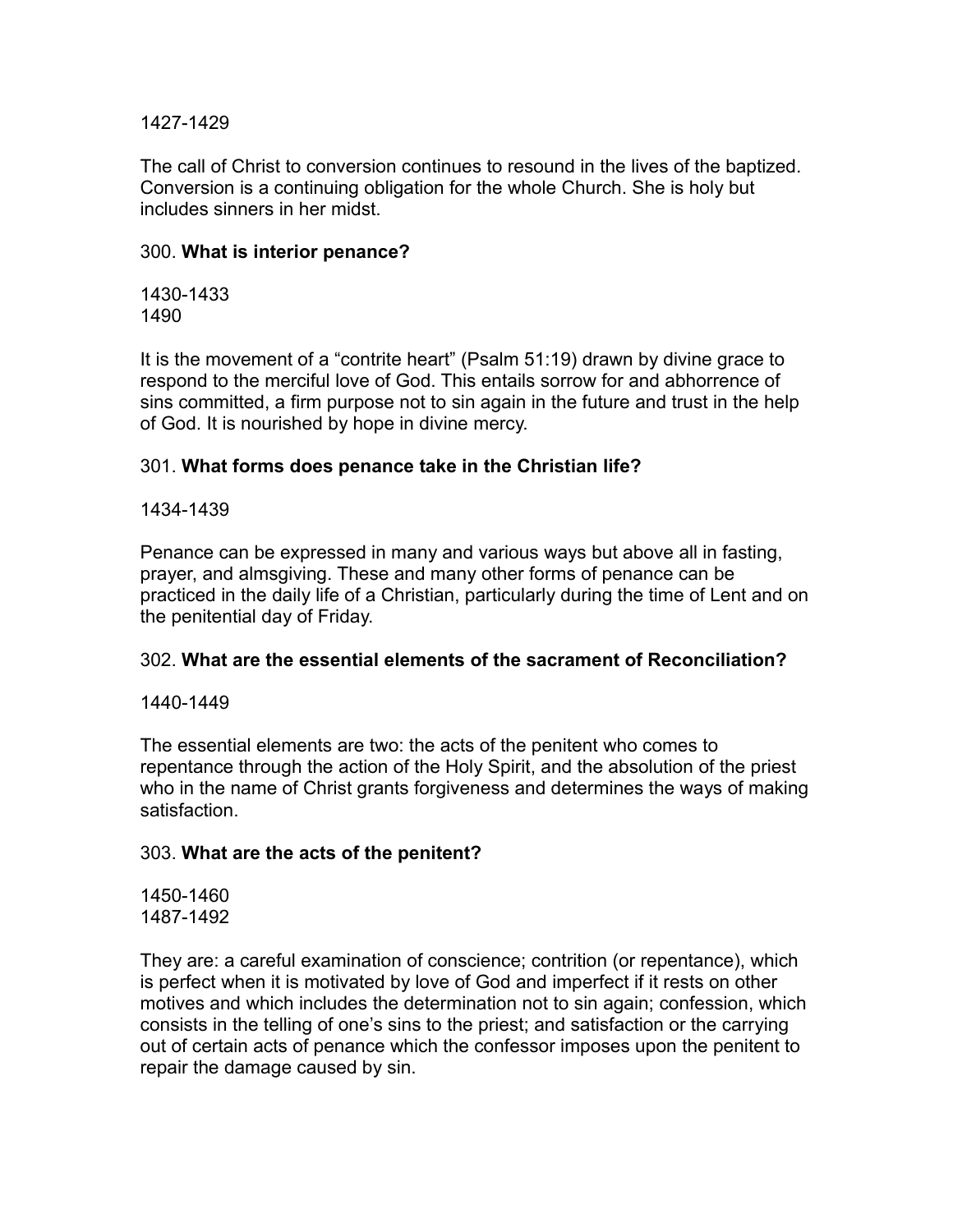# 304. **Which sins must be confessed?**

#### 1456

All grave sins not yet confessed, which a careful examination of conscience brings to mind, must be brought to the sacrament of Penance. The confession of serious sins is the only ordinary way to obtain forgiveness.

#### 305. **When is a person obliged to confess mortal sins?**

#### 1457

Each of the faithful who has reached the age of discretion is bound to confess his or her mortal sins at least once a year and always before receiving Holy Communion.

#### 306. **Why can venial sins also be the object of sacramental confession?**

#### 1458

The confession of venial sins is strongly recommended by the Church, even if this is not strictly necessary, because it helps us to form a correct conscience and to fight against evil tendencies. It allows us to be healed by Christ and to progress in the life of the Spirit.

# 307. **Who is the minister of this sacrament?**

1461-1466 1495

Christ has entrusted the ministry of Reconciliation to his apostles, to the bishops who are their successors and to the priests who are the collaborators of the bishops, all of whom become thereby instruments of the mercy and justice of God. They exercise their power of forgiving sins in the name of the Father and of the Son and of the Holy Spirit.

# 308. **To whom is the absolution of some sins reserved?**

#### 1463

The absolution of certain particularly grave sins (like those punished by excommunication) is reserved to the Apostolic See or to the local bishop or to priests who are authorized by them. Any priest, however, can absolve a person who is in danger of death from any sin and excommunication.

#### 309. **Is a confessor bound to secrecy?**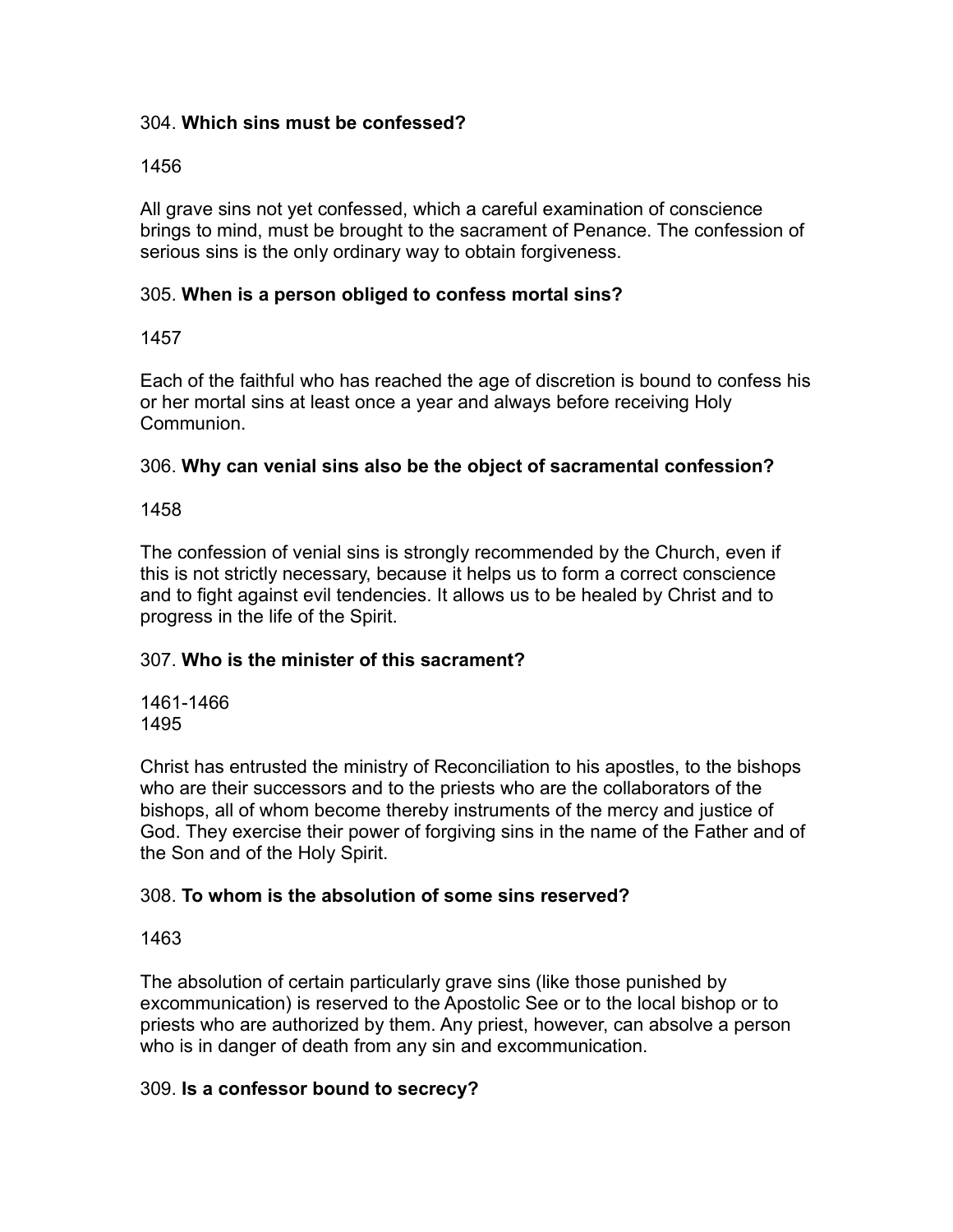Given the delicacy and greatness of this ministry and the respect due to people every confessor, without any exception and under very severe penalties, is bound to maintain "the sacramental seal" which means absolute secrecy about the sins revealed to him in confession.

# 310. **What are the effects of this sacrament?**

1468-1470 1496

The effects of the sacrament of Penance are: reconciliation with God and therefore the forgiveness of sins; reconciliation with the Church; recovery, if it has been lost, of the state of grace; remission of the eternal punishment merited by mortal sins, and remission, at least in part, of the temporal punishment which is the consequence of sin; peace, serenity of conscience and spiritual consolation; and an increase of spiritual strength for the struggle of Christian living.

311. Can this sacrament be celebrated in some cases with a general confession and general absolution?

1480-1484

In cases of serious necessity (as in imminent danger of death) recourse may be had to a communal celebration of Reconciliation with general confession and general absolution, as long as the norms of the Church are observed and there is the intention of individually confessing one's grave sins in due time.

# 312. **What are indulgences?**

1471-1479 1498

Indulgences are the remission before God of the temporal punishment due to sins whose guilt has already been forgiven. The faithful Christian who is duly disposed gains the indulgence under prescribed conditions for either himself or the departed. Indulgences are granted through the ministry of the Church which, as the dispenser of the grace of redemption, distributes the treasury of the merits of Christ and the Saints.

THE SACRAMENT OF ANOINTING OF THE SICK

# 313. **How was sickness viewed in the Old Testament?**

1467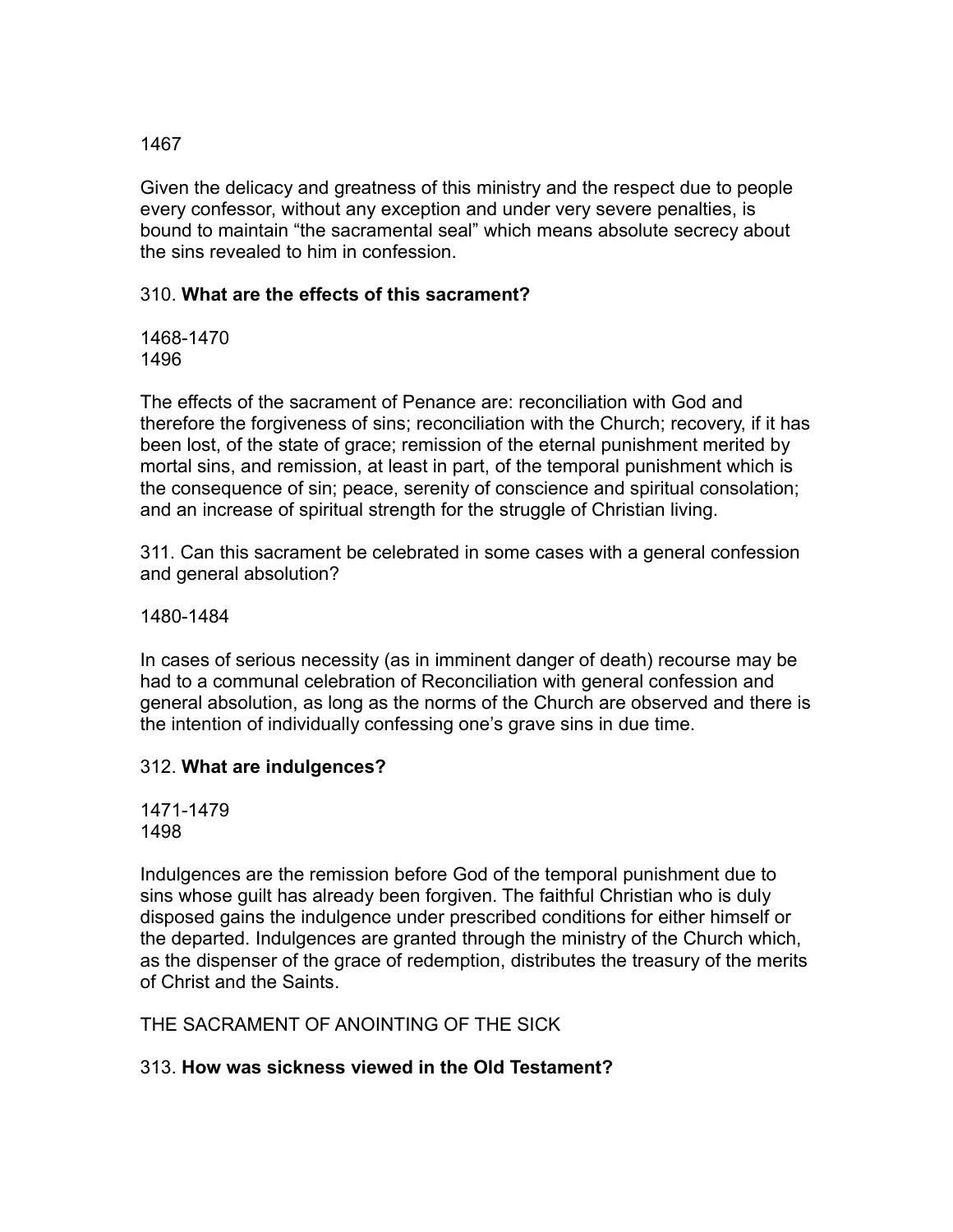1499-1502

In the Old Testament sickness was experienced as a sign of weakness and at the same time perceived as mysteriously bound up with sin. The prophets intuited that sickness could also have a redemptive value for one's own sins and those of others. Thus sickness was lived out in the presence of God from whom people implored healing.

# 314. **What is the significance of Jesus' compassion for the sick?**

# 1503-1505

The compassion of Jesus toward the sick and his many healings of the infirm were a clear sign that with him had come the Kingdom of God and therefore victory over sin, over suffering, and over death. By his own passion and death he gave new meaning to our suffering which, when united with his own, can become a means of purification and of salvation for us and for others.

# 315. **What is the attitude of the Church toward the sick?**

1506-1513 1526-1527

Having received from the Lord the charge to heal the sick, the Church strives to carry it out by taking care of the sick and accompanying them with her prayer of intercession. Above all, the Church possesses a sacrament specifically intended for the benefit of the sick. This sacrament was instituted by Christ and is attested by Saint James: "Is anyone among you sick? Let him call in the presbyters of the Church and let them pray over him and anoint him with oil in the name of the Lord" (James 5:14-15).

# 316. **Who can receive the sacrament of the anointing of the sick?**

1514-1515 1528-1529

Any member of the faithful can receive this sacrament as soon as he or she begins to be in danger of death because of sickness or old age. The faithful who receive this sacrament can receive it several times if their illness becomes worse or another serious sickness afflicts them. The celebration of this sacrament should, if possible, be preceded by individual confession on the part of the sick person.

# 317. **Who administers this sacrament?**

1516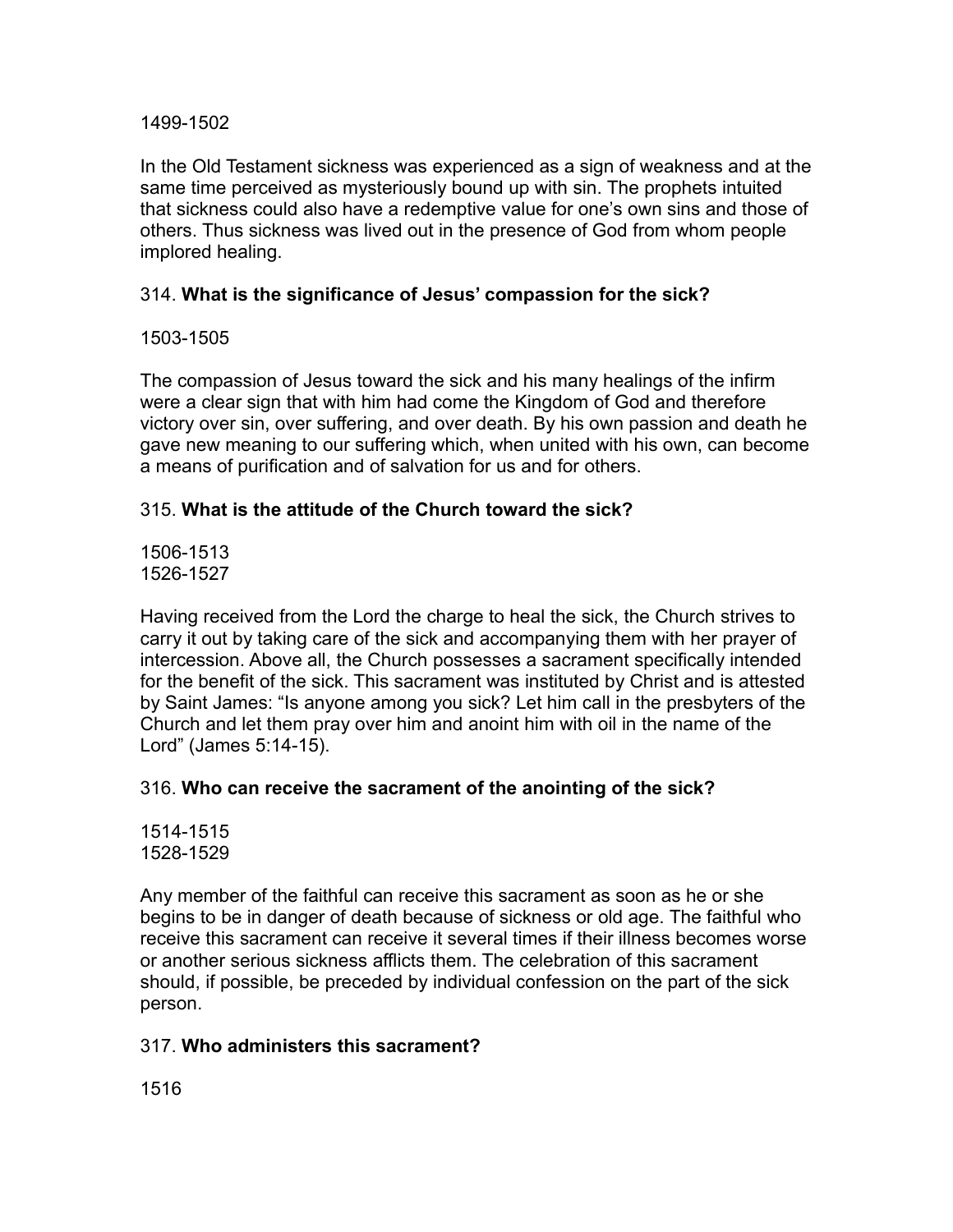1530

This sacrament can be administered only by priests (bishops or presbyters).

# 318. **How is this sacrament celebrated?**

1517-1519 1531

The celebration of this sacrament consists essentially in an anointing with oil which may be blessed by the bishop. The anointing is on the forehead and on the hands of the sick person (in the Roman rite) or also on other parts of the body (in the other rites) accompanied by the prayer of the priest who asks for the special grace of this sacrament.

# 319. **What are the effects of this sacrament?**

1520-1523 1532

This sacrament confers a special grace which unites the sick person more intimately to the Passion of Christ for his good and for the good of all the Church. It gives comfort, peace, courage, and even the forgiveness of sins if the sick person is not able to make a confession. Sometimes, if it is the will of God, this sacrament even brings about the restoration of physical health. In any case this Anointing prepares the sick person for the journey to the Father's House.

# 320. **What is Viaticum?**

1524-1525

Viaticum is the Holy Eucharist received by those who are about to leave this earthly life and are preparing for the journey to eternal life. Communion in the body and blood of Christ who died and rose from the dead, received at the moment of passing from this world to the Father, is the seed of eternal life and the power of the resurrection.

# CHAPTER THREE

The Sacraments at the Service of Communion and Mission

# 321. **What are the sacraments at the service of communion and mission?**

1533-1535

Two sacraments, Holy Orders and Matrimony, confer a special grace for a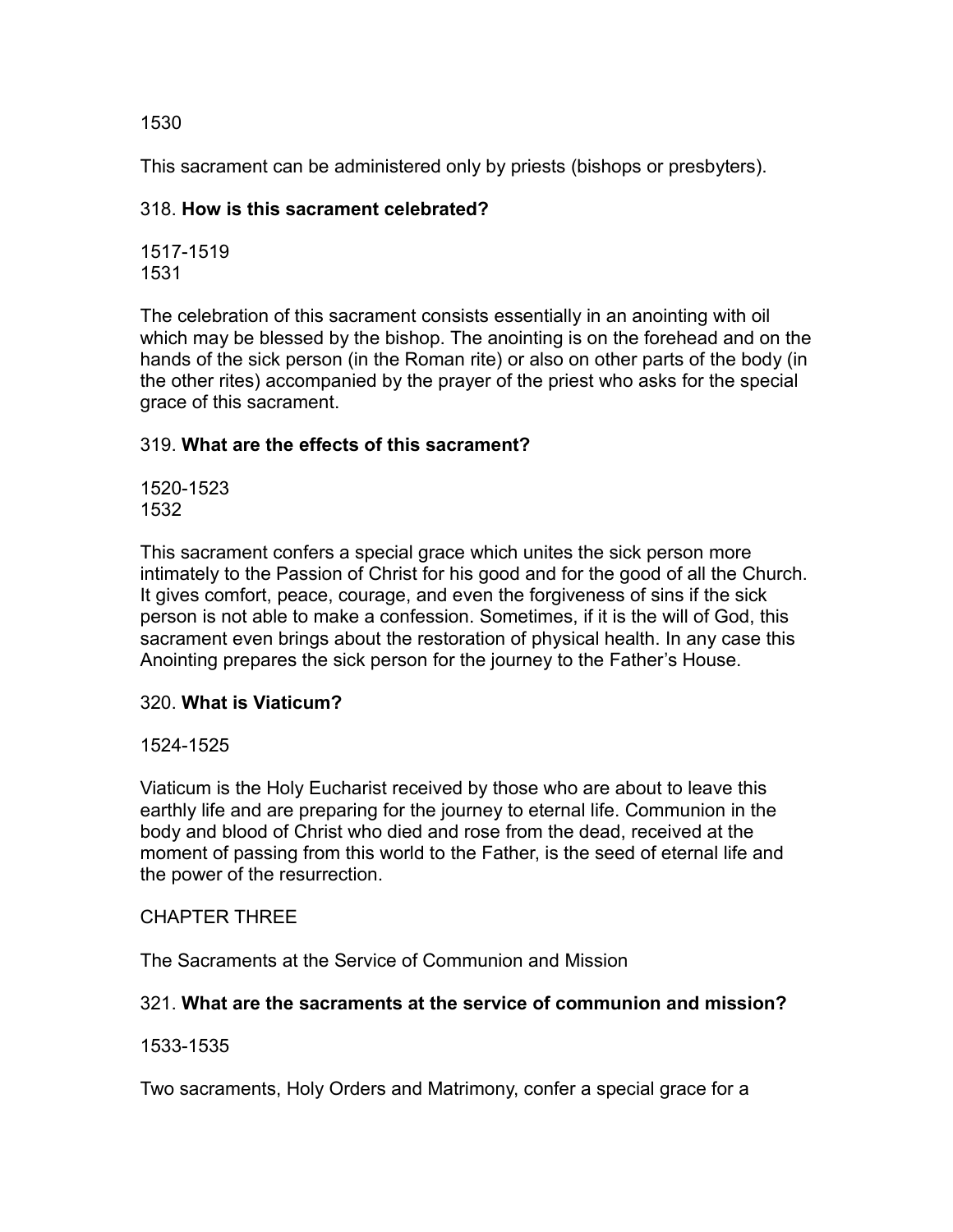particular mission in the Church to serve and build up the People of God. These sacraments contribute in a special way to ecclesial communion and to the salvation of others.

# THE SACRAMENT OF HOLY ORDERS

#### 322. **What is the sacrament of Holy Orders?**

1536

It is the sacrament through which the mission entrusted by Christ to his apostles continues to be exercised in the Church until the end of time.

#### 323. **Why is this sacrament called Holy Orders?**

1537-1538

Orders designates an ecclesial body into which one enters by means of a special consecration (ordination). Through a special gift of the Holy Spirit, this sacrament enables the ordained to exercise a sacred power in the name and with the authority of Christ for the service of the People of God.

#### 324. **What place does the sacrament of Holy Orders have in the divine plan of salvation?**

1539-1546 1590-1591

This sacrament was prefigured in the Old Covenant in the service of the Levites, in the priesthood of Aaron, and in the institution of the seventy "Elders" (Numbers 11:25). These prefigurations find their fulfillment in Christ Jesus who by the sacrifice of the cross is the "one mediator between God and man" (1 Timothy 2:5), the "High Priest according to the order of Melchizedek" (Hebrews 5:10). The one priesthood of Christ is made present in the ministerial priesthood.

 "Only Christ is the true priest, the others being only his ministers." (Saint Thomas Aquinas)

#### 325. **What are the degrees that make up the sacrament of Holy Orders?**

1554 1593

The sacrament of Holy Orders is composed of three degrees which are irreplaceable for the organic structure of the Church: the episcopate, the presbyterate and the diaconate.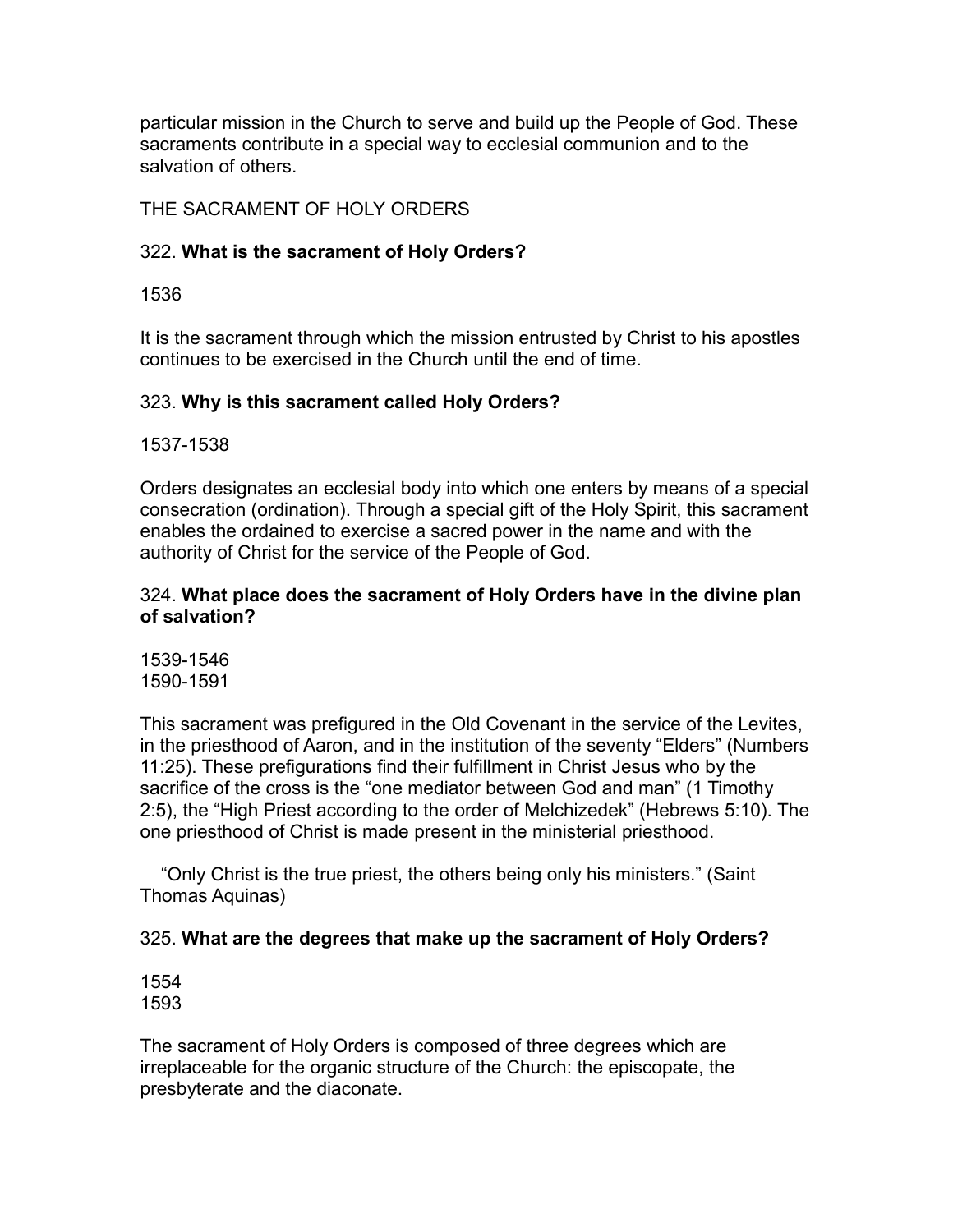# 326. **What is the effect of episcopal ordination?**

#### 1557-1558

Episcopal ordination confers the fullness of the sacrament of Holy Orders. It makes the bishop a legitimate successor of the apostles and integrates him into the episcopal college to share with the Pope and the other bishops care for all the churches. It confers on him the offices of teaching, sanctifying, and ruling.

# 327. **What is the office confided to a Bishop in a particular Church?**

#### 1560-1561

The bishop to whom the care of a particular Church is entrusted is the visible head and foundation of unity for that Church. For the sake of that Church, as vicar of Christ, he fulfills the office of shepherd and is assisted by his own priests and deacons.

#### 328. **What is the effect of ordination to the priesthood?**

1562-1567 1595

The anointing of the Spirit seals the priest with an indelible, spiritual character that configures him to Christ the priest and enables him to act in the name of Christ the Head. As a co-worker of the order of bishops he is consecrated to preach the Gospel, to celebrate divine worship, especially the Eucharist from which his ministry draws its strength, and to be a shepherd of the faithful.

# 329. **How does a priest carry out his proper ministry?**

1568

A priest, although ordained for a universal mission, exercises his ministry in a particular Church. This ministry is pursued in sacramental brotherhood with other priests who form the "presbyterate". In communion with the bishop, and depending upon him, they bear responsibility for the particular Church.

#### 330. **What is the effect of the ordination to the diaconate?**

1569-1571 1596

The deacon, configured to Christ the servant of all, is ordained for service to the Church. He carries out this service under the authority of his proper bishop by the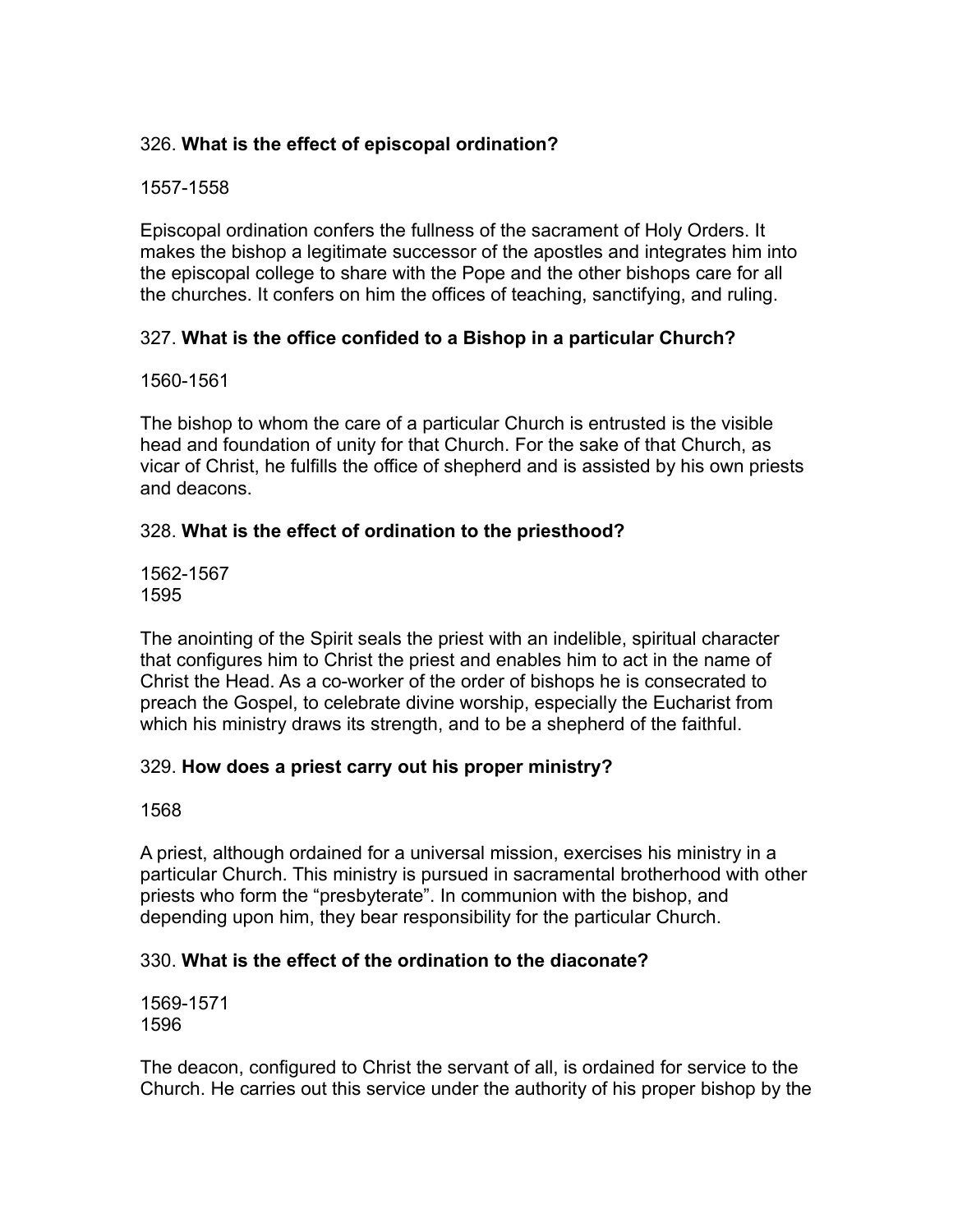ministry of the Word, of divine worship, of pastoral care and of charity.

# 331. **How is the sacrament of Holy Orders celebrated?**

1572-1574 1597

The sacrament of Holy Orders is conferred, in each of its three degrees, by means of the imposition of hands on the head of the ordinand by the Bishop who pronounces the solemn prayer of consecration. With this prayer he asks God on behalf of the ordinand for the special outpouring of the Holy Spirit and for the gifts of the Spirit proper to the ministry to which he is being ordained.

#### 332. **Who can confer this sacrament?**

1575-1576 1600

Only validly ordained bishops, as successors of the apostles, can confer the sacrament of Holy Orders.

#### 333. **Who can receive this sacrament?**

1577-1578 1598

This sacrament can only be validly received by a baptized man. The Church recognizes herself as bound by this choice made by the Lord Himself. No one can demand to receive the sacrament of Holy Orders, but must be judged suitable for the ministry by the authorities of the Church.

# 334. **Is it necessary to be celibate to receive the sacrament of Holy Orders?**

1579-1580 1599

It is always necessary to be celibate for the episcopacy. For the priesthood in the Latin Church men who are practicing Catholics and celibate are chosen, men who intend to continue to live a celibate life "for the kingdom of heaven" (Matthew 19:12). In the Eastern Churches marriage is not permitted after one has been ordained. Married men can be ordained to the permanent diaconate.

# 335. **What are the effects of the sacrament of Holy Orders?**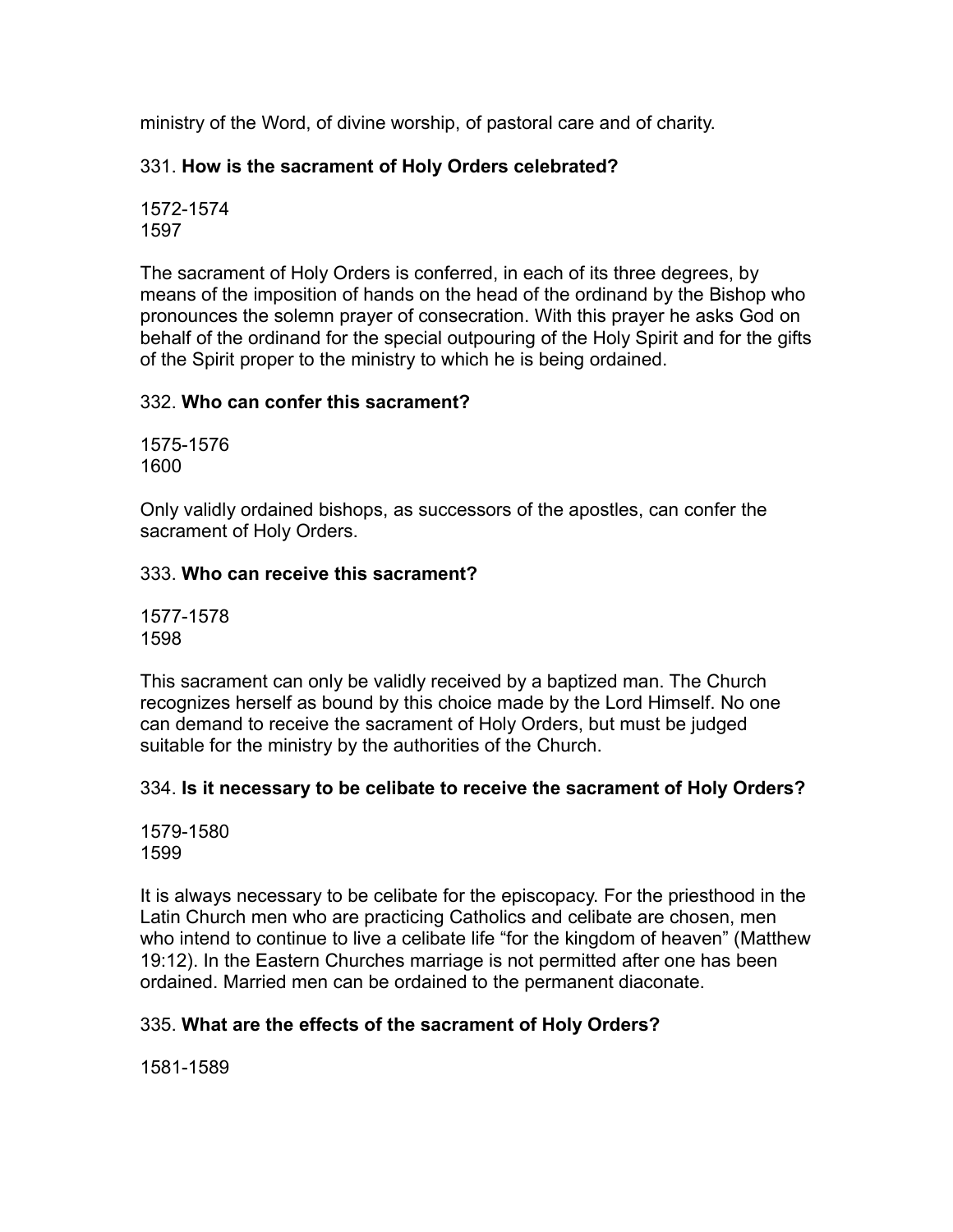This sacrament yields a special outpouring of the Holy Spirit which configures the recipient to Christ in his triple office as Priest, Prophet, and King, according to the respective degrees of the sacrament. Ordination confers an indelible spiritual character and therefore cannot be repeated or conferred for a limited time.

#### 336. **With what authority is the priestly ministry exercised?**

1547-1553 1592

Ordained priests in the exercise of their sacred ministry speak and act not on their own authority, nor even by mandate or delegation of the community, but rather in the Person of Christ the Head and in the name of the Church. Therefore, the ministerial priesthood differs essentially and not just in degree from the priesthood common to all the faithful for whose service Christ instituted it.

# THE SACRAMENT OF MATRIMONY

# 337. **What is the plan of God regarding man and woman?**

1601-1605

God who is love and who created man and woman for love has called them to love. By creating man and woman he called them to an intimate communion of life and of love in marriage: "So that they are no longer two, but one flesh" (Matthew 19:6). God said to them in blessing "Be fruitful and multiply" (Genesis 1:28).

# 338. **For what ends has God instituted Matrimony?**

#### 1659-1660

The marital union of man and woman, which is founded and endowed with its own proper laws by the Creator, is by its very nature ordered to the communion and good of the couple and to the generation and education of children. According to the original divine plan this conjugal union is indissoluble, as Jesus Christ affirmed: "What God has joined together, let no man put asunder" (Mark 10:9).

# 339. **How does sin threaten marriage?**

# 1606-1608

Because of original sin, which caused a rupture in the God-given communion between man and woman, the union of marriage is very often threatened by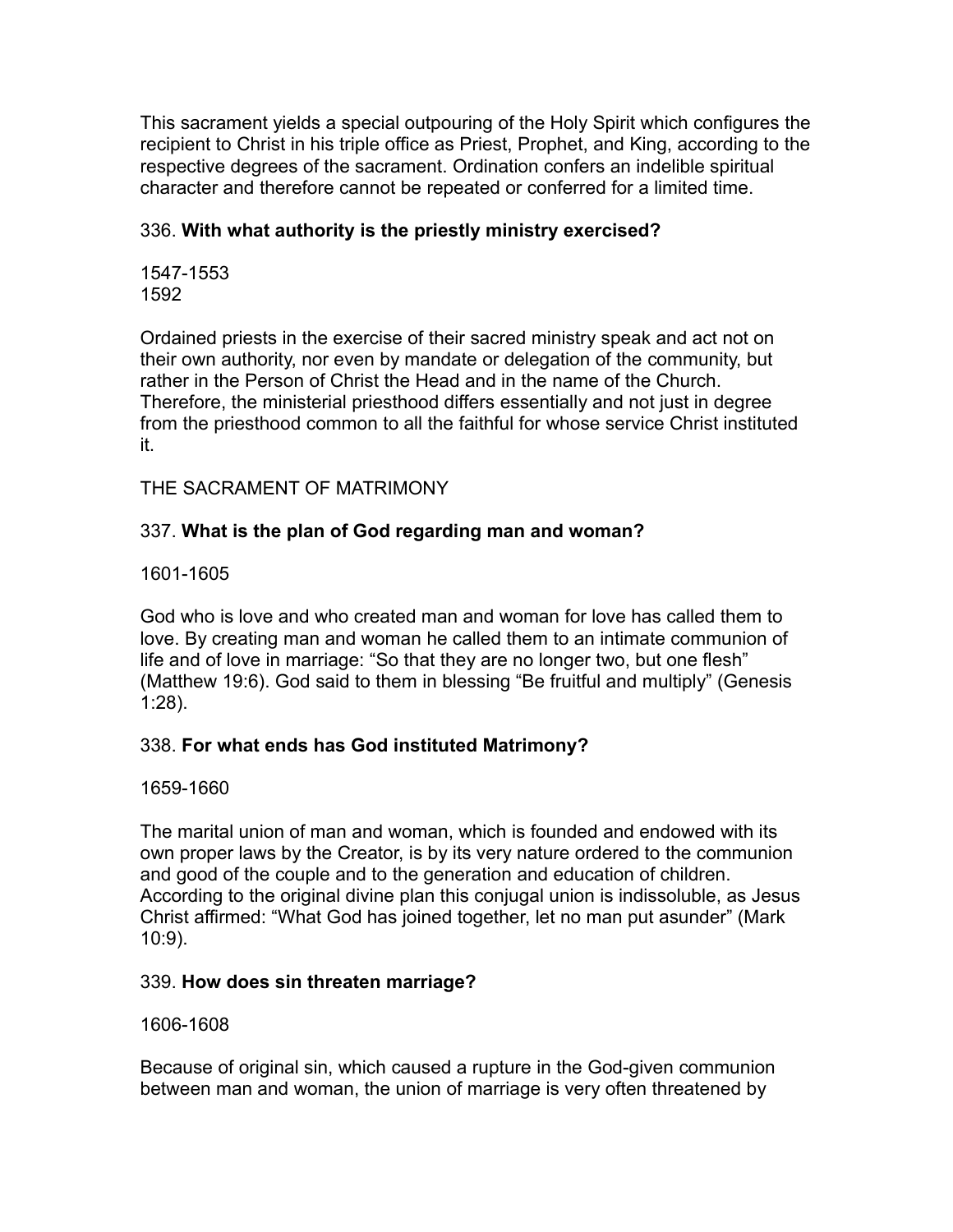discord and infidelity. However, God in his infinite mercy gives to man and woman the grace to bring the union of their lives into accord with the original divine plan.

# 340. **What does the Old Testament teach about marriage?**

1609-1611

God helped his people above all through the teaching of the Law and the Prophets to deepen progressively their understanding of the unity and indissolubility of marriage. The nuptial covenant of God with Israel prepared for and prefigured the new covenant established by Jesus Christ the Son of God, with his spouse, the Church.

# 341. **What new element did Christ give to Matrimony?**

1612-1617 1661

Christ not only restored the original order of matrimony but raised it to the dignity of a sacrament, giving spouses a special grace to live out their marriage as a symbol of Christ's love for his bride the Church: "Husbands, love your wives as Christ loves the Church" (Ephesians 5:25).

# 342. **Are all obliged to get married?**

1618-1620

Matrimony is not an obligation for everyone, especially since God calls some men and women to follow the Lord Jesus in a life of virginity or of celibacy for the sake of the Kingdom of Heaven. These renounce the great good of Matrimony to concentrate on the things of the Lord and seek to please him. They become a sign of the absolute supremacy of Christ's love and of the ardent expectation of his glorious return.

#### 343. **How is the sacrament of Matrimony celebrated?**

1621-1624

Since Matrimony establishes spouses in a public state of life in the Church, its liturgical celebration is public, taking place in the presence of a priest (or of a witness authorized by the Church) and other witnesses.

# 344. **What is matrimonial consent?**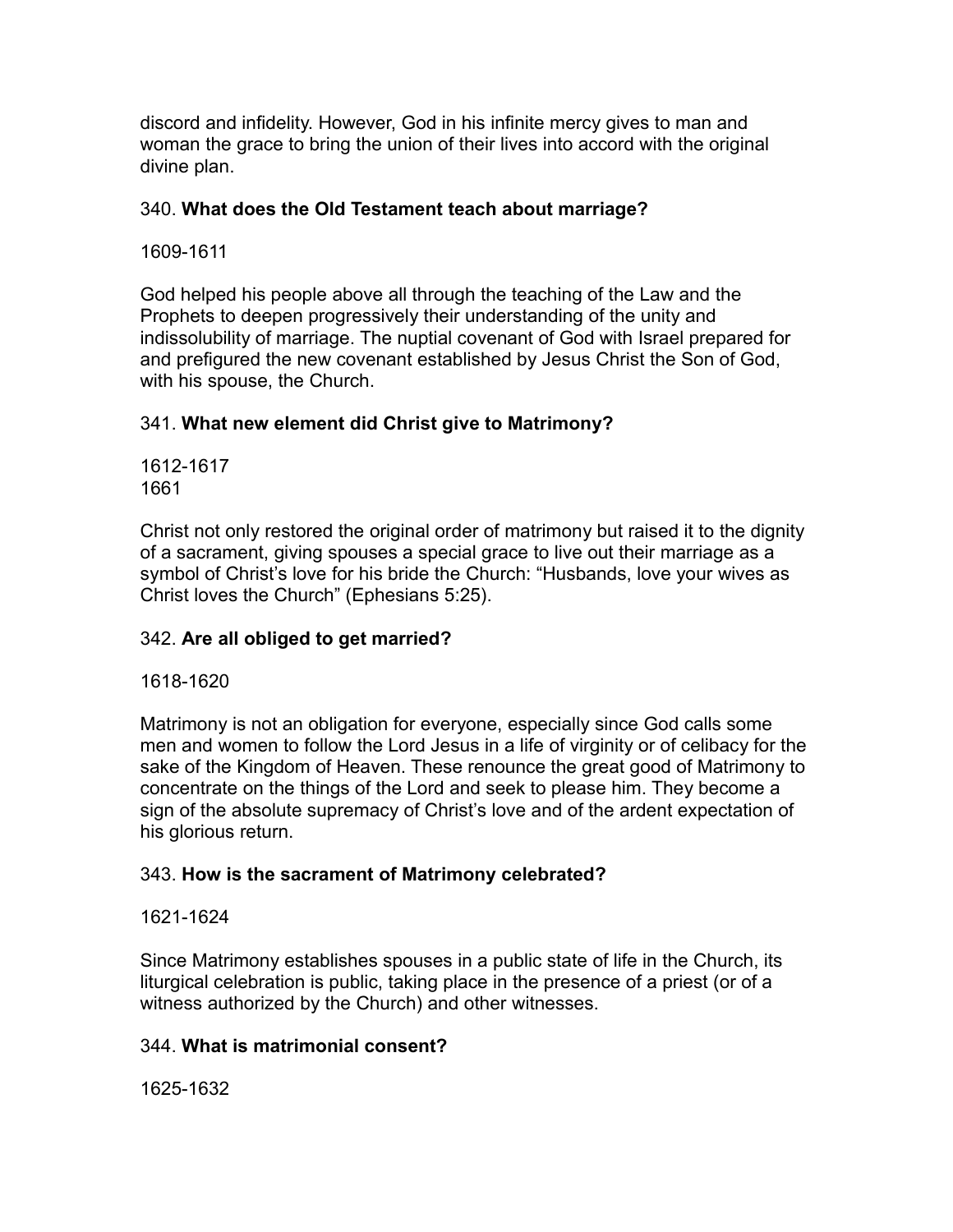#### 1662-1663

Matrimonial consent is given when a man and a woman manifest the will to give themselves to each other irrevocably in order to live a covenant of faithful and fruitful love. Since consent constitutes Matrimony, it is indispensable and irreplaceable. For a valid marriage the consent must have as its object true Matrimony, and be a human act which is conscious and free and not determined by duress or coercion.

# 345. **What is required when one of the spouses is not a Catholic**?

# 1633-1637

A mixed marriage (between a Catholic and a baptized non-Catholic) needs for liceity the permission of ecclesiastical authority. In a case of disparity of cult (between a Catholic and a non-baptized person) a dispensation is required for validity. In both cases, it is essential that the spouses do not exclude the acceptance of the essential ends and properties of marriage. It is also necessary for the Catholic party to accept the obligation, of which the non-Catholic party has been advised, to persevere in the faith and to assure the baptism and Catholic education of their children.

# 346. **What are the effects of the sacrament of Matrimony?**

# 1638-1642

The sacrament of Matrimony establishes a perpetual and exclusive bond between the spouses. God himself seals the consent of the spouses. Therefore, a marriage which is ratified and consummated between baptized persons can never be dissolved. Furthermore, this sacrament bestows upon the spouses the grace necessary to attain holiness in their married life and to accept responsibly the gift of children and provide for their education.

# 347. **What sins are gravely opposed to the sacrament of Matrimony?**

# 1645-1648

Adultery and polygamy are opposed to the sacrament of matrimony because they contradict the equal dignity of man and woman and the unity and exclusivity of married love. Other sins include the deliberate refusal of one's procreative potential which deprives conjugal love of the gift of children and divorce which goes against the indissolubility of marriage.

# 348. **When does the Church allow the physical separation of spouses?**

1629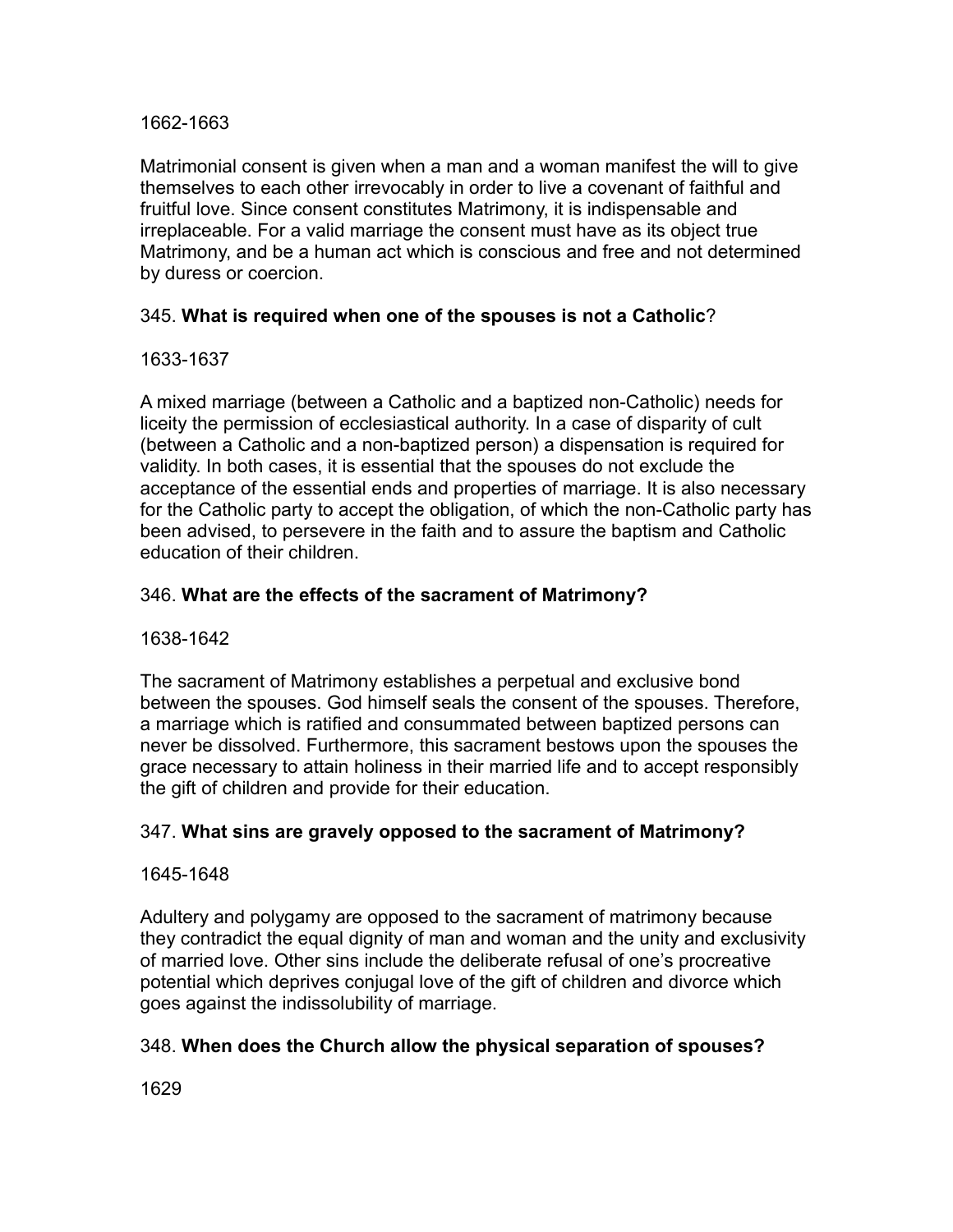#### 1649

The Church permits the physical separation of spouses when for serious reasons their living together becomes practically impossible, even though there may be hope for their reconciliation. As long as one's spouse lives, however, one is not free to contract a new union, except if the marriage be null and be declared so by ecclesiastical authority.

#### 349. **What is the attitude of the Church toward those people who are divorced and then remarried?**

1650-1651 1665

The Church, since she is faithful to her Lord, cannot recognize the union of people who are civilly divorced and remarried. "Whoever divorces his wife and marries another, commits adultery against her; and if she divorces her husband and marries another, she commits adultery" (Mark 10:11-12). The Church manifests an attentive solicitude toward such people and encourages them to a life of faith, prayer, works of charity and the Christian education of their children. However, they cannot receive sacramental absolution, take Holy Communion, or exercise certain ecclesial responsibilities as long as their situation, which objectively contravenes God's law, persists.

# 350. **Why is the Christian family called a domestic church?**

1655-1658 1666

The Christian family is called the domestic church because the family manifests and lives out the communal and familial nature of the Church as the family of God. Each family member, in accord with their own role, exercises the baptismal priesthood and contributes toward making the family a community of grace and of prayer, a school of human and Christian virtue and the place where the faith is first proclaimed to children.

CHAPTER FOUR

Other Liturgical Celebrations

THE SACRAMENTALS

#### 351. **What are the sacramentals?**

1667-1672 1677-1678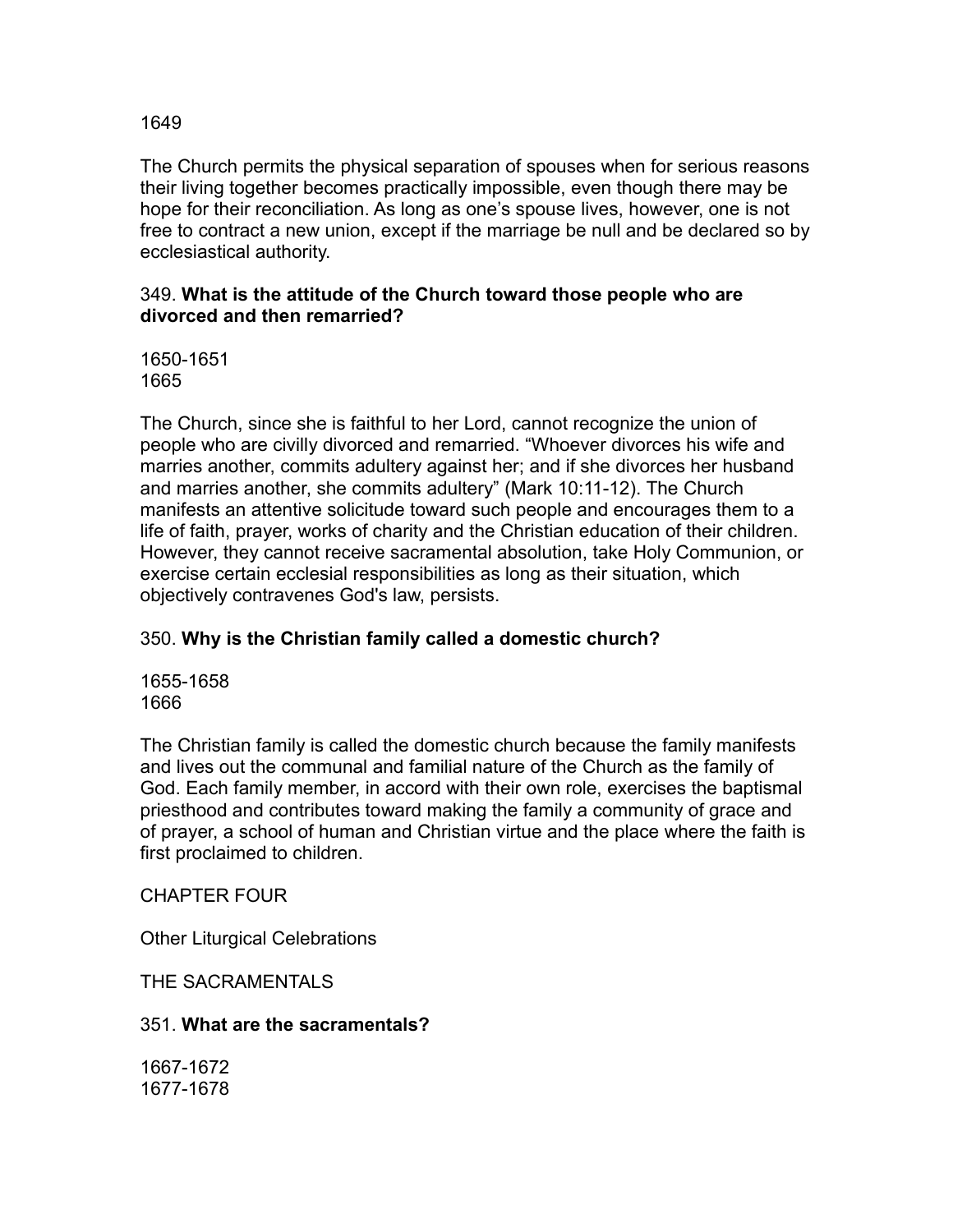These are sacred signs instituted by the Church to sanctify different circumstances of life. They include a prayer accompanied by the sign of the cross and other signs. Among the sacramentals which occupy an important place are: blessings, which are the praise of God and a prayer to obtain his gifts, the consecration of persons and the dedication of things for the worship of God.

#### 352. **What is an exorcism?**

#### 1673

When the Church asks with its authority in the name of Jesus that a person or object be protected against the power of the Evil One and withdrawn from his dominion, it is called an exorcism. This is done in ordinary form in the rite of Baptism. A solemn exorcism, called a major exorcism, can be performed only by a priest authorized by the bishop.

#### 353. **What forms of popular piety accompany the sacramental life of the Church?**

1674-1676 1679

The religious sense of the Christian people has always found expression in the various forms of piety which accompany the sacramental life of the Church such as the veneration of relics, visits to sanctuaries, pilgrimages, processions, the stations of the cross and the rosary. The Church sheds the light of faith upon and fosters authentic forms of popular piety.

#### CHRISTIAN FUNERALS

#### 354. **What is the relationship between the sacraments and the death of a Christian?**

1680-1683

The Christian who dies in Christ reaches at the end of his earthly existence the fulfillment of that new life which was begun in Baptism, strengthened in Confirmation, and nourished in the Eucharist, the foretaste of the heavenly banquet. The meaning of the death of a Christian becomes clear in the light of the death and Resurrection of Christ our only hope. The Christian who dies in Christ Jesus goes "away from the body to be at home with the Lord" (2 Corinthians 5:8).

#### 355. **What do funeral rites express?**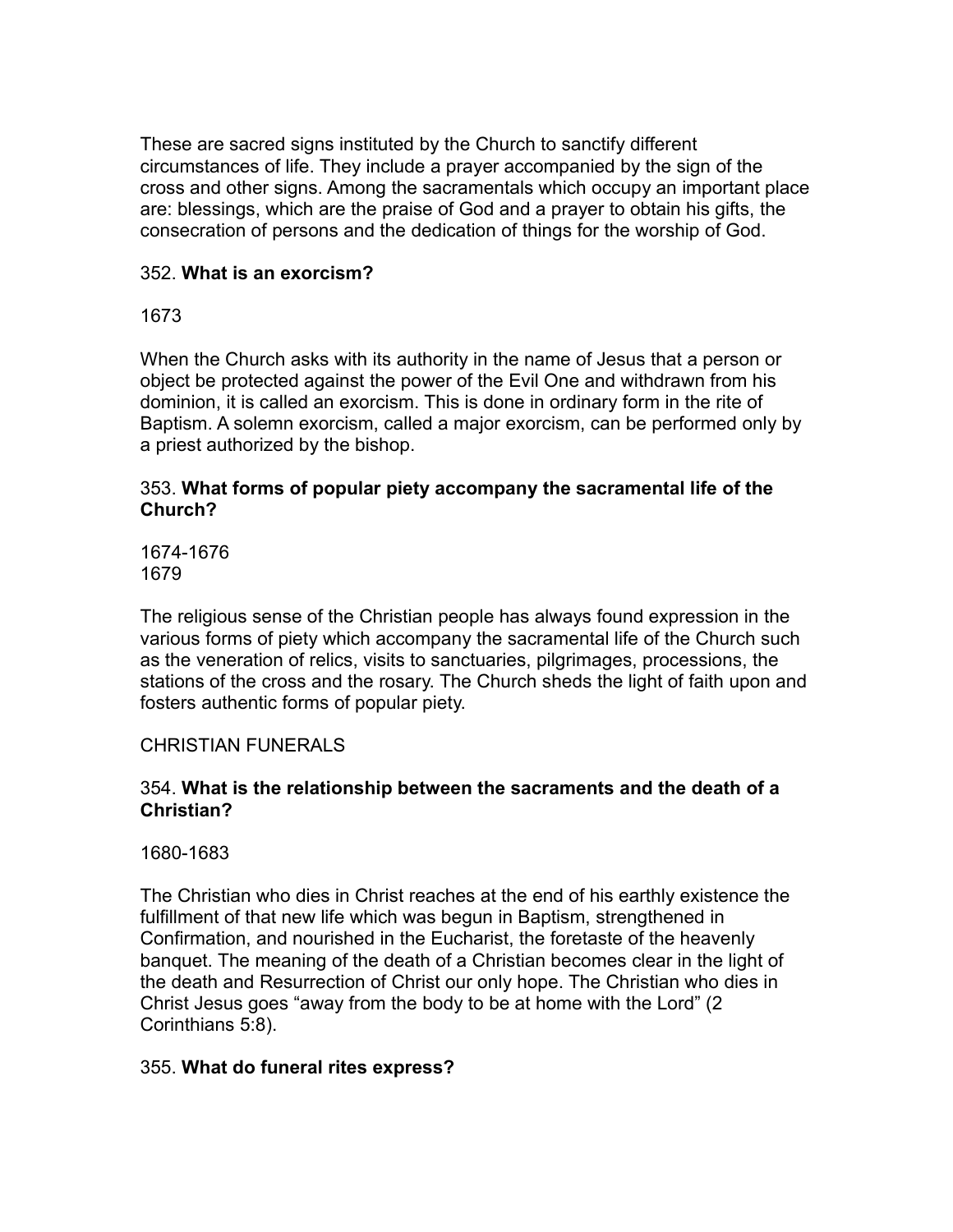1684-1685

Although celebrated in different rites in keeping with the situations and traditions of various regions, funerals express the paschal character of Christian death in hope of the resurrection. They also manifest the meaning of communion with the departed particularly through prayer for the purification of their souls.

#### 356. **What are the main moments in funerals?**

1686-1690

Usually, funeral rites consist of four principal parts: welcoming the body of the deceased by the community with words of comfort and hope, the liturgy of the Word, the Eucharistic Sacrifice, and the farewell in which the soul of the departed is entrusted to God, the Source of eternal life, while the body is buried in the hope of the resurrection.

Part Three

Life in Christ

Section One Man's Vocation: Life in the Spirit

#### 357. **How is the Christian moral life bound up with faith and the sacraments?**

1691-1698

What the symbol of faith professes, the sacraments communicate. Indeed, through them the faithful receive the grace of Christ and the gifts of the Holy Spirit which give them the capability of living a new life as children of God in Christ whom they have received in faith.

"O Christian, recognize your dignity." (Saint Leo the Great)

CHAPTER ONE

The Dignity of the Human Person

MAN THE IMAGE OF GOD

# 358. **What is the root of human dignity?**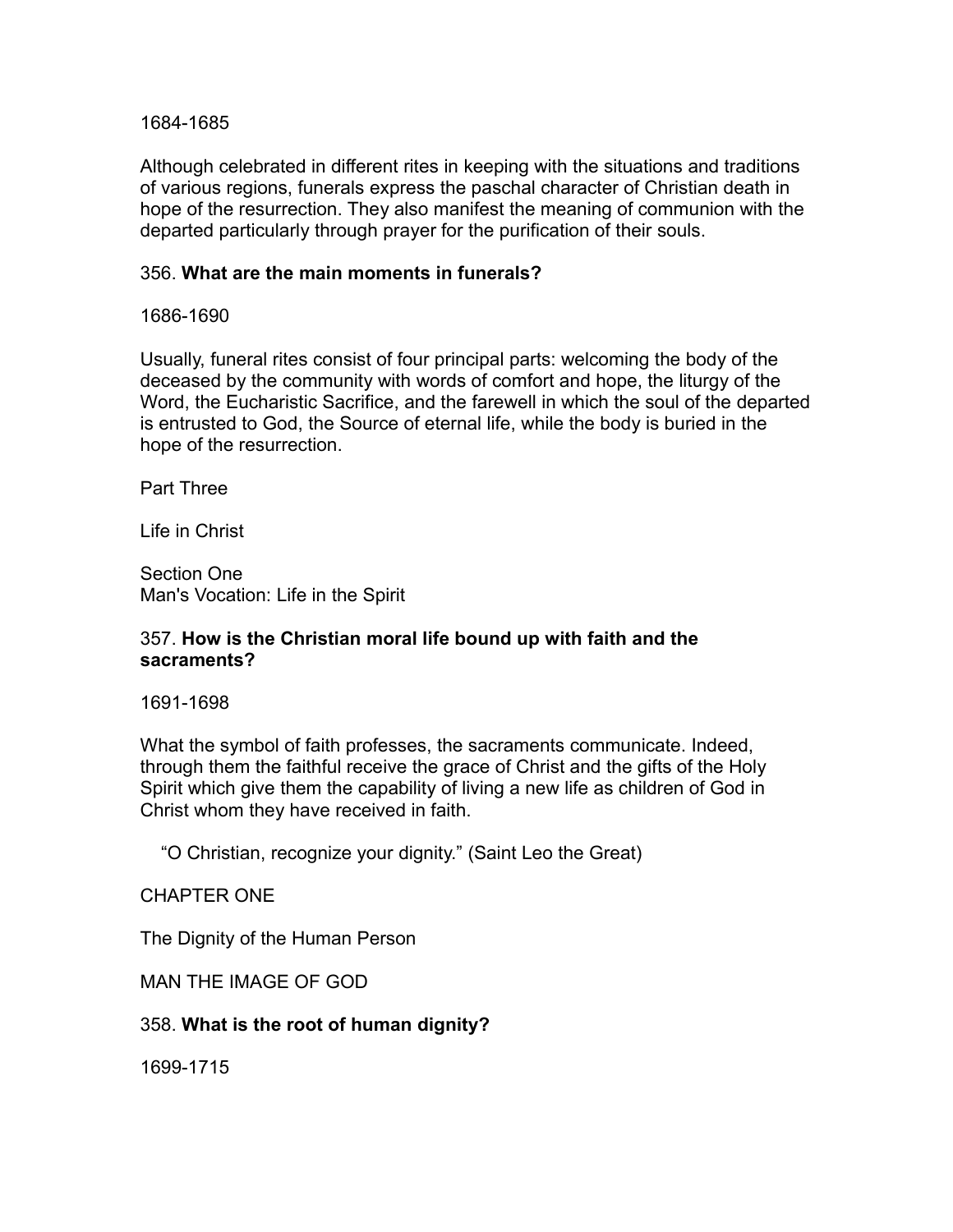The dignity of the human person is rooted in his or her creation in the image and likeness of God. Endowed with a spiritual and immortal soul, intelligence and free will, the human person is ordered to God and called in soul and in body to eternal beatitude.

# OUR VOCATION TO BEATITUDE

#### 359. **How do we attain beatitude?**

1716

We attain beatitude by virtue of the grace of Christ which makes us participants in the divine life. Christ in the Gospel points out to his followers the way that leads to eternal happiness: the beatitudes. The grace of Christ also is operative in every person who, following a correct conscience, seeks and loves the true and the good and avoids evil.

#### 360. **Why are the beatitudes important for us?**

1716-1717 1725-1726

The beatitudes are at the heart of Jesus' preaching and they take up and fulfill the promises that God made starting with Abraham. They depict the very countenance of Jesus and they characterize authentic Christian life. They reveal the ultimate goal of human activity, which is eternal happiness.

#### 361. **What is the relationship between the beatitudes and our desire for happiness?**

1718-1719

The beatitudes respond to the innate desire for happiness that God has placed in the human heart in order to draw us to himself. God alone can satisfy this desire.

#### 362. **What is eternal happiness?**

1720-1724 1727-1729

It is the vision of God in eternal life in which we are fully "partakers of the divine nature" (2 Peter 1:4), of the glory of Christ and of the joy of the trinitarian life. This happiness surpasses human capabilities. It is a supernatural and gratuitous gift of God just as is the grace which leads to it. This promised happiness confronts us with decisive moral choices concerning earthly goods and urges us to love God above all things.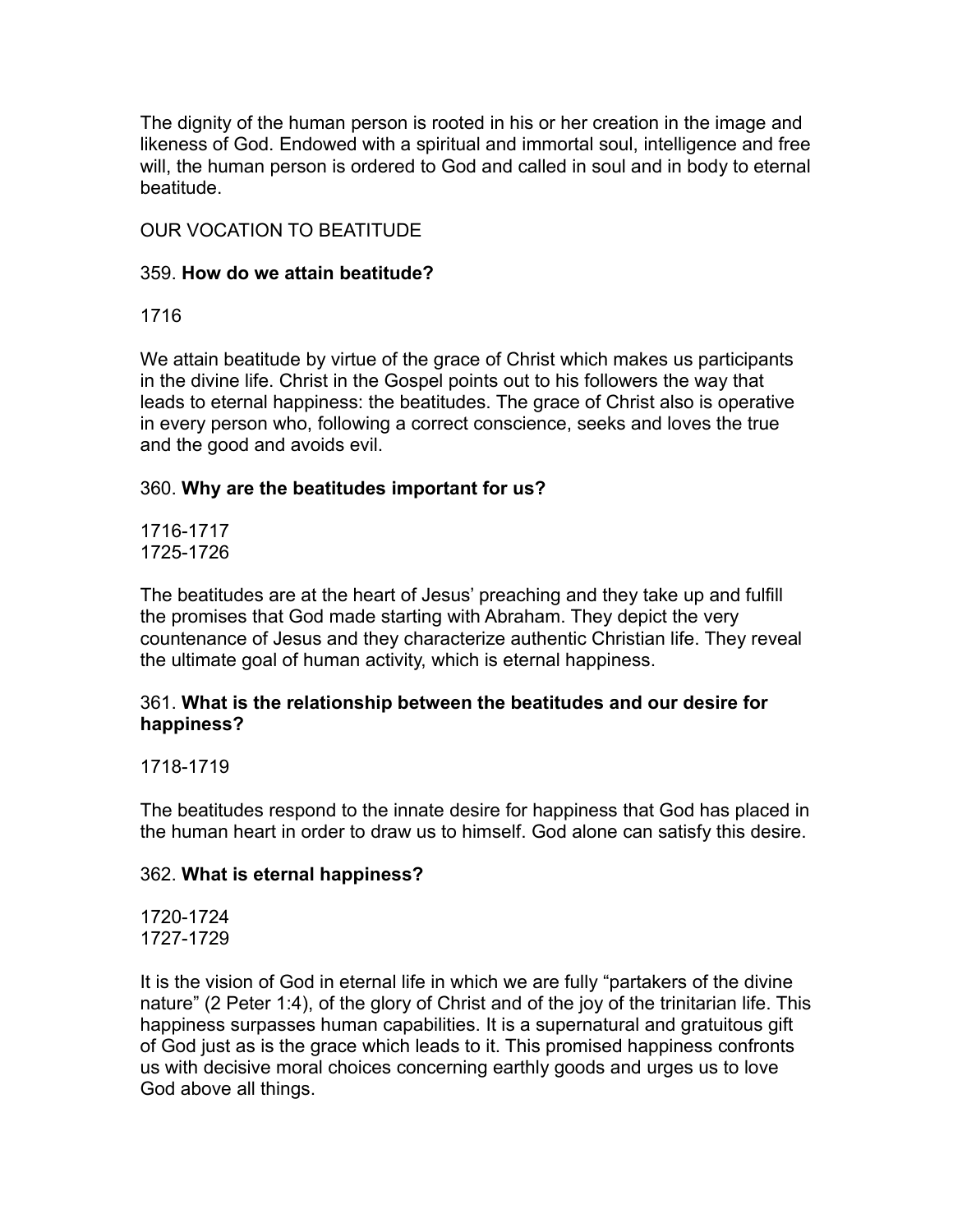#### MAN'S FREEDOM

#### 363. **What is freedom?**

1730-1733 1743-1744

Freedom is the power given by God to act or not to act, to do this or to do that, and so to perform deliberate actions on one's own responsibility. Freedom characterizes properly human acts. The more one does what is good, the freer one becomes. Freedom attains its proper perfection when it is directed toward God, the highest good and our beatitude. Freedom implies also the possibility of choosing between good and evil. The choice of evil is an abuse of freedom and leads to the slavery of sin.

#### 364. **What is the relationship between freedom and responsibility?**

1734-1737 1745-1746

Freedom makes people responsible for their actions to the extent that they are voluntary, even if the imputability and responsibility for an action can be diminished or sometimes cancelled by ignorance, inadvertence, duress, fear, inordinate attachments, or habit.

# 365. **Why does everyone have a right to exercise freedom?**

1738 1747

The right to the exercise of freedom belongs to everyone because it is inseparable from his or her dignity as a human person. Therefore this right must always be respected, especially in moral and religious matters, and it must be recognized and protected by civil authority within the limits of the common good and a just public order.

# 366. **What place does human freedom have in the plan of salvation?**

1739-1742 1748

Our freedom is weakened because of original sin. This weakness is intensified because of successive sins. Christ, however, set us free "so that we should remain free" (Galatians 5:1). With his grace, the Holy Spirit leads us to spiritual freedom to make us free co-workers with him in the Church and in the world.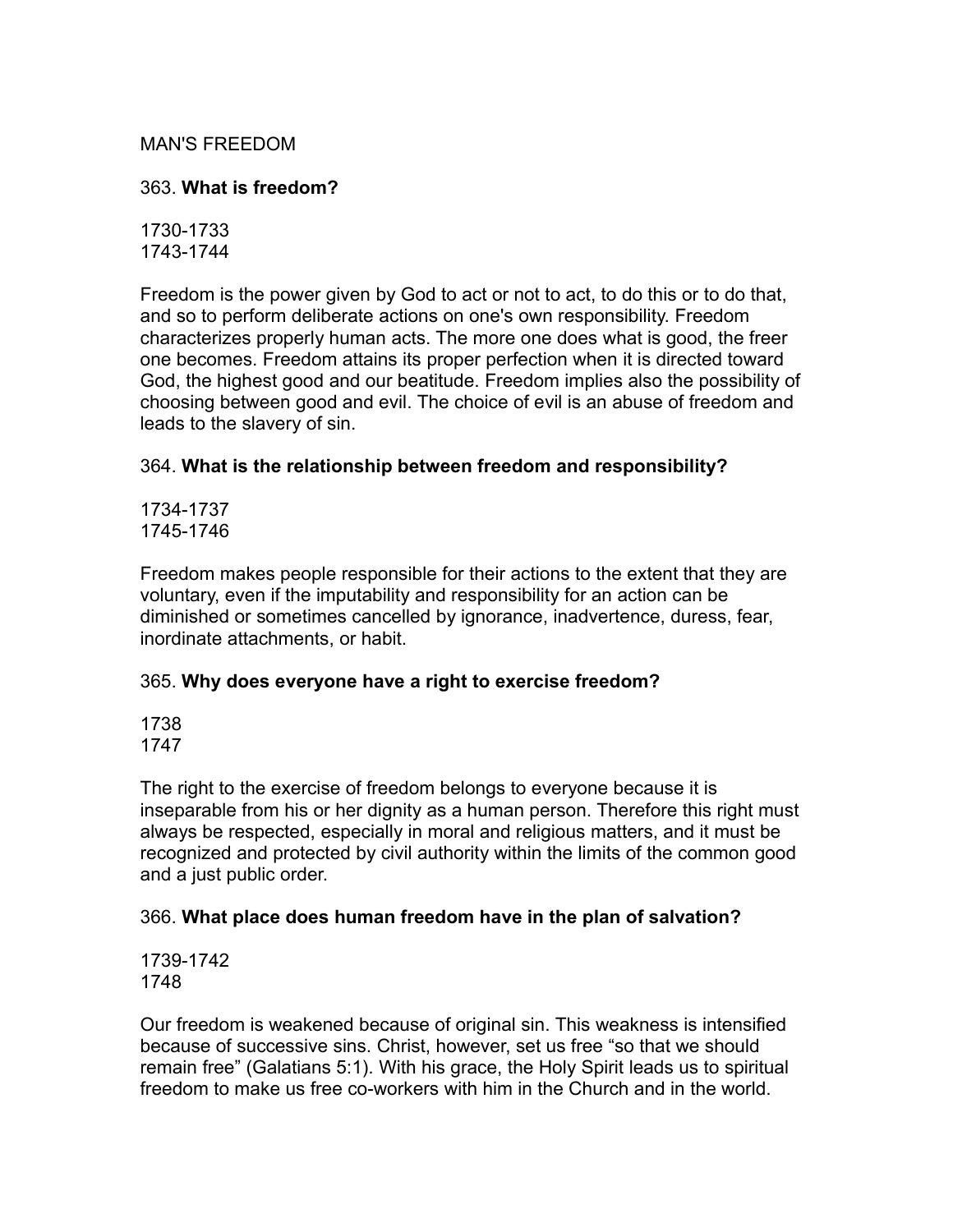#### 367. **What are the sources of the morality of human acts?**

1749-1754 1757-1758

The morality of human acts depends on three sources: the object chosen, either a true or apparent good; the intention of the subject who acts, that is, the purpose for which the subject performs the act; and the circumstances of the act, which include its consequences.

#### 368. **When is an act morally good?**

1755-1756 1759-1760

An act is morally good when it assumes simultaneously the goodness of the object, of the end, and of the circumstances. A chosen object can by itself vitiate an act in its entirety, even if the intention is good. It is not licit to do evil so that good may result from it. An evil end corrupts the action, even if the object is good in itself. On the other hand, a good end does not make an act good if the object of that act is evil, since the end does not justify the means. Circumstances can increase or diminish the responsibility of the one who is acting but they cannot change the moral quality of the acts themselves. They never make good an act which is in itself evil.

# 369. **Are there acts which are always illicit?**

1756 1761

There are some acts which, in and of themselves, are always illicit by reason of their object (for example, blasphemy, homicide, adultery). Choosing such acts entails a disorder of the will, that is, a moral evil which can never be justified by appealing to the good effects which could possibly result from them.

# THE MORALITY OF THE PASSIONS

#### 370. **What are the passions?**

1762-1766 1771-1772

The passions are the feelings, the emotions or the movements of the sensible appetite - natural components of human psychology - which incline a person to act or not to act in view of what is perceived as good or evil. The principal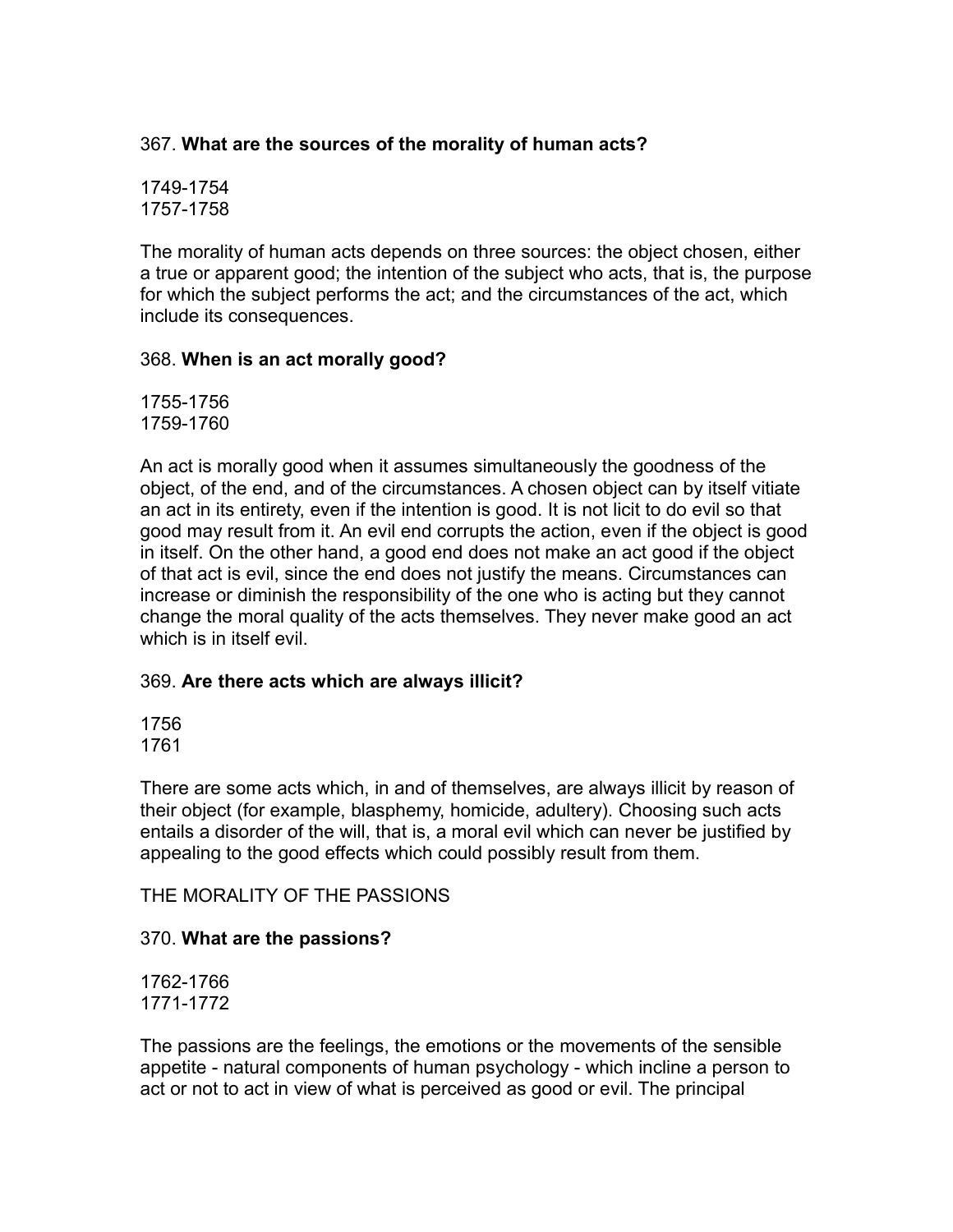passions are love and hatred, desire and fear, joy, sadness, and anger. The chief passion is love which is drawn by the attraction of the good. One can only love what is good, real or apparent.

# 371. **Are the passions morally good or bad?**

1767-1770 1773-1775

The passions insofar as they are movements of the sensible appetite are neither good nor bad in themselves. They are good when they contribute to a good action and they are evil in the opposite case. They can be taken up into the virtues or perverted by the vices.

THE MORAL CONSCIENCE

#### 372. **What is the moral conscience?**

1776-1780 1795-1797

Moral conscience, present in the heart of the person, is a judgment of reason which at the appropriate moment enjoins him to do good and to avoid evil. Thanks to moral conscience, the human person perceives the moral quality of an act to be done or which has already been done, permitting him to assume responsibility for the act. When attentive to moral conscience, the prudent person can hear the voice of God who speaks to him or her.

#### 373. **What does the dignity of the human person imply for the moral conscience?**

1780-1782 1798

The dignity of a human person requires the uprightness of a moral conscience (which is to say that it be in accord with what is just and good according to reason and the law of God). Because of this personal dignity, no one may be forced to act contrary to conscience; nor, within the limits of the common good, be prevented from acting according to it, especially in religious matters.

# 374. **How is a moral conscience formed to be upright and truthful?**

1783-1788 1799-1800

An upright and true moral conscience is formed by education and by assimilating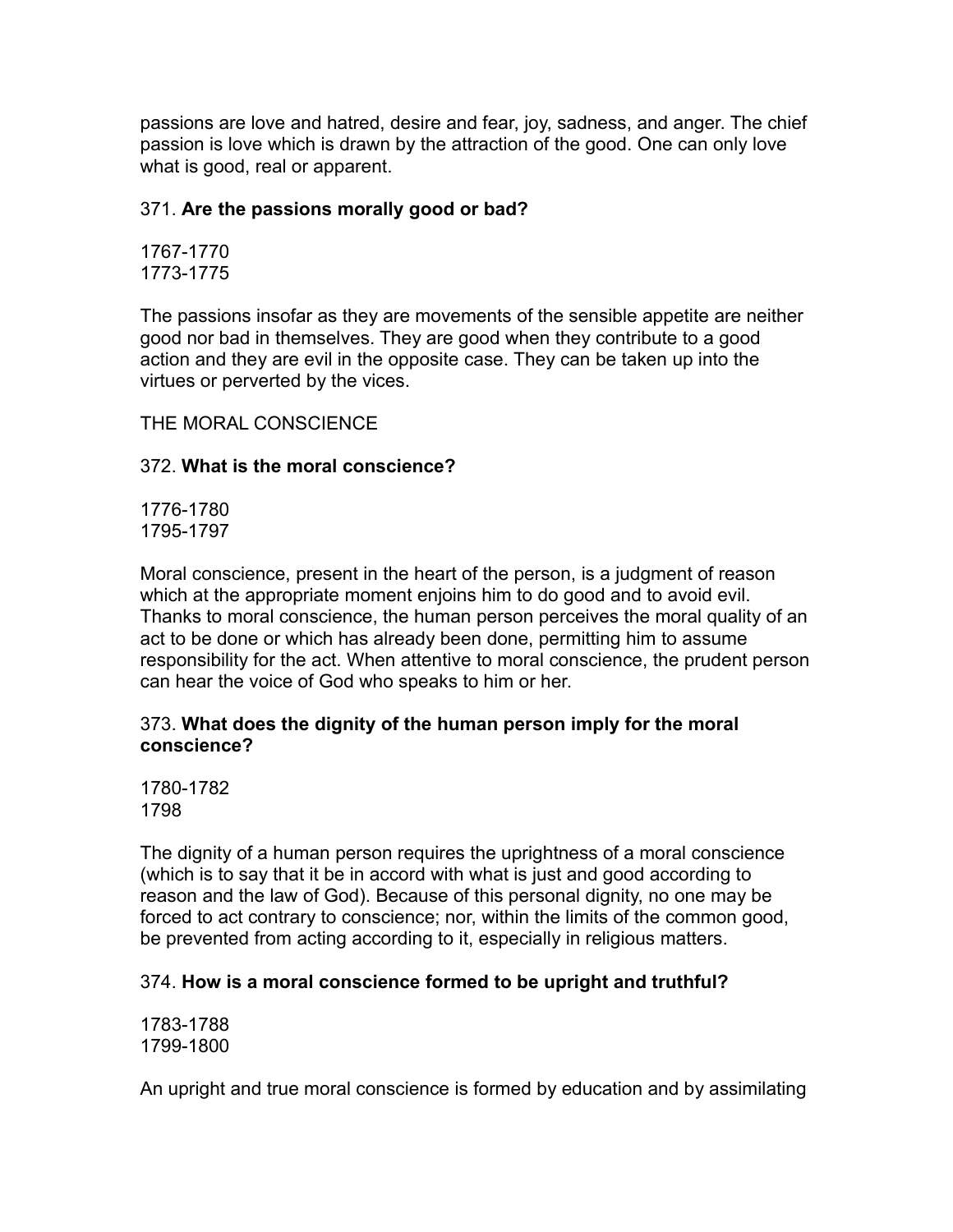the Word of God and the teaching of the Church. It is supported by the gifts of the Holy Spirit and helped by the advice of wise people. Prayer and an examination of conscience can also greatly assist one's moral formation.

# 375. **What norms must conscience always follow?**

1789

There are three general norms: 1) one may never do evil so that good may result from it; 2) the so-called Golden Rule, "Whatever you wish that men would do to you, do so to them" (Matthew 7:12); 3) charity always proceeds by way of respect for one's neighbor and his conscience, even though this does not mean accepting as good something that is objectively evil.

# 376. **Can a moral conscience make erroneous judgments?**

1790-1794 1801-1802

A person must always obey the certain judgment of his own conscience but he could make erroneous judgments for reasons that may not always exempt him from personal guilt. However, an evil act committed through involuntary ignorance is not imputable to the person, even though the act remains objectively evil. One must therefore work to correct the errors of moral conscience.

THE VIRTUES

# 377. **What is a virtue?**

1803 1833

A virtue is an habitual and firm disposition to do the good. "The goal of a virtuous life is to become like God" (Saint Gregory of Nyssa). There are human virtues and theological virtues.

# 378. **What are the human virtues?**

1804 1810-1811 1834 1839

The human virtues are habitual and stable perfections of the intellect and will that govern our actions, order our passions and guide our conduct according to reason and faith. They are acquired and strengthened by the repetition of morally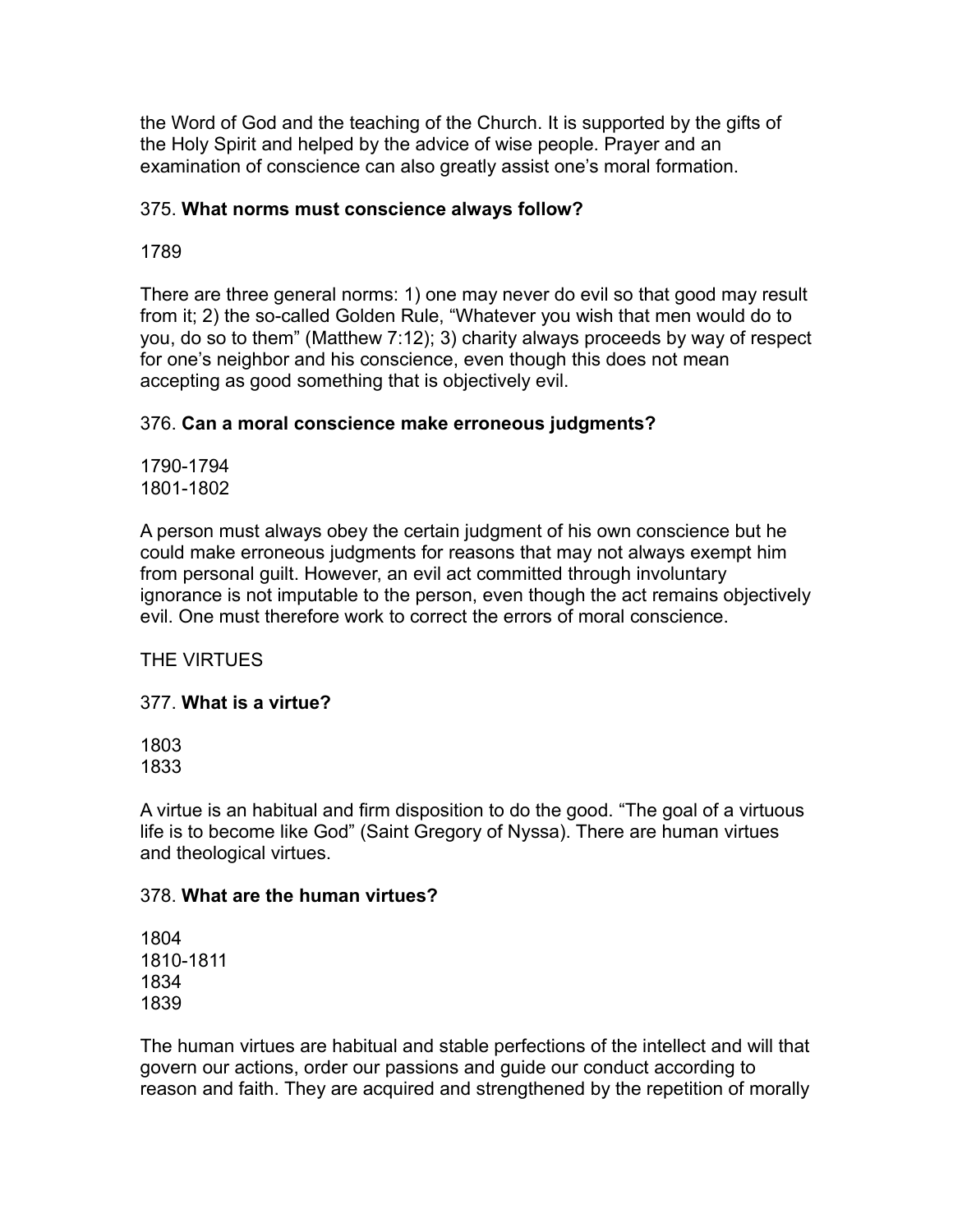good acts and they are purified and elevated by divine grace.

# 379. **What are the principal human virtues?**

1805 1834

The principal human virtues are called the cardinal virtues, under which all the other virtues are grouped and which are the hinges of a virtuous life. The cardinal virtues are: prudence, justice, fortitude, and temperance.

#### 380. **What is prudence?**

1806 1835

Prudence disposes reason to discern in every circumstance our true good and to choose the right means for achieving it. Prudence guides the other virtues by pointing out their rule and measure.

#### 381. **What is justice?**

1807 1836

Justice consists in the firm and constant will to give to others their due. Justice toward God is called "the virtue of religion."

#### 382. **What is fortitude?**

1808 1837

Fortitude assures firmness in difficulties and constancy in the pursuit of the good. It reaches even to the ability of possibly sacrificing one's own life for a just cause.

# 383. **What is temperance?**

1809 1838

Temperance moderates the attraction of pleasures, assures the mastery of the will over instincts and provides balance in the use of created goods.

# 384. **What are the theological virtues?**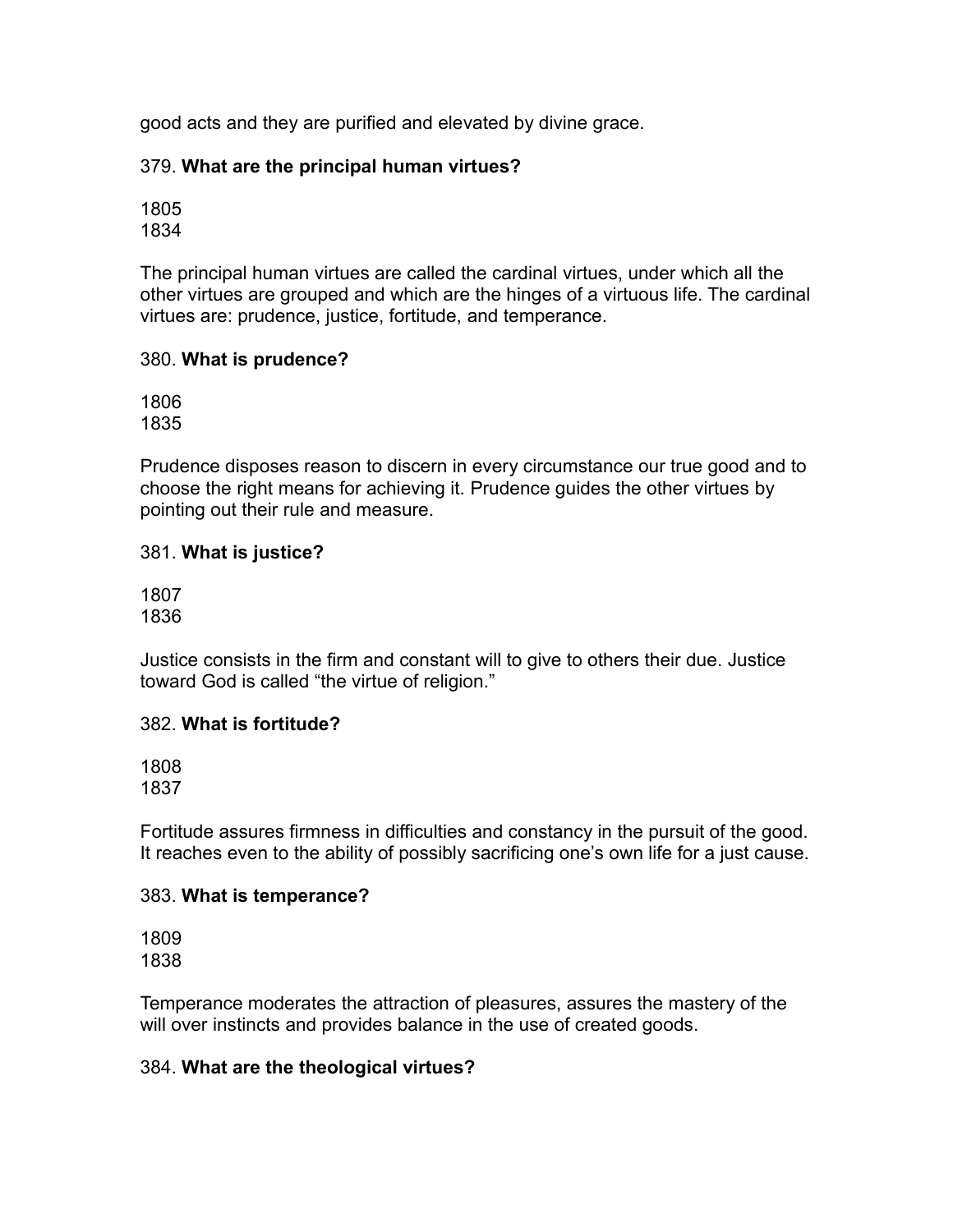1812-1813 1840-1841

The theological virtues have God himself as their origin, motive and direct object. Infused with sanctifying grace, they bestow on one the capacity to live in a relationship with the Trinity. They are the foundation and the energizing force of the Christian's moral activity and they give life to the human virtues. They are the pledge of the presence and action of the Holy Spirit in the faculties of the human being.

# 385. **What are the theological virtues?**

1813

The theological virtues are faith, hope, and charity.

# 386. **What is the virtue of faith?**

1814-1816 1842

Faith is the theological virtue by which we believe in God and all that he has revealed to us and that the Church proposes for our belief because God is Truth itself. By faith the human person freely commits himself to God. Therefore, the believer seeks to know and do the will of God because "faith works through charity" (Galatians 5:6).

#### 387. **What is hope?**

1817-1821 1843

Hope is the theological virtue by which we desire and await from God eternal life as our happiness, placing our trust in Christ's promises and relying on the help of the grace of the Holy Spirit to merit it and to persevere to the end of our earthly life.

# 388. **What is charity?**

1822-1829 1844

Charity is the theological virtue by which we love God above all things and our neighbor as ourselves for the love of God. Jesus makes charity the new commandment, the fullness of the law. "It is the bond of perfection" (Colossians 3:14) and the foundation of the other virtues to which it gives life, inspiration, and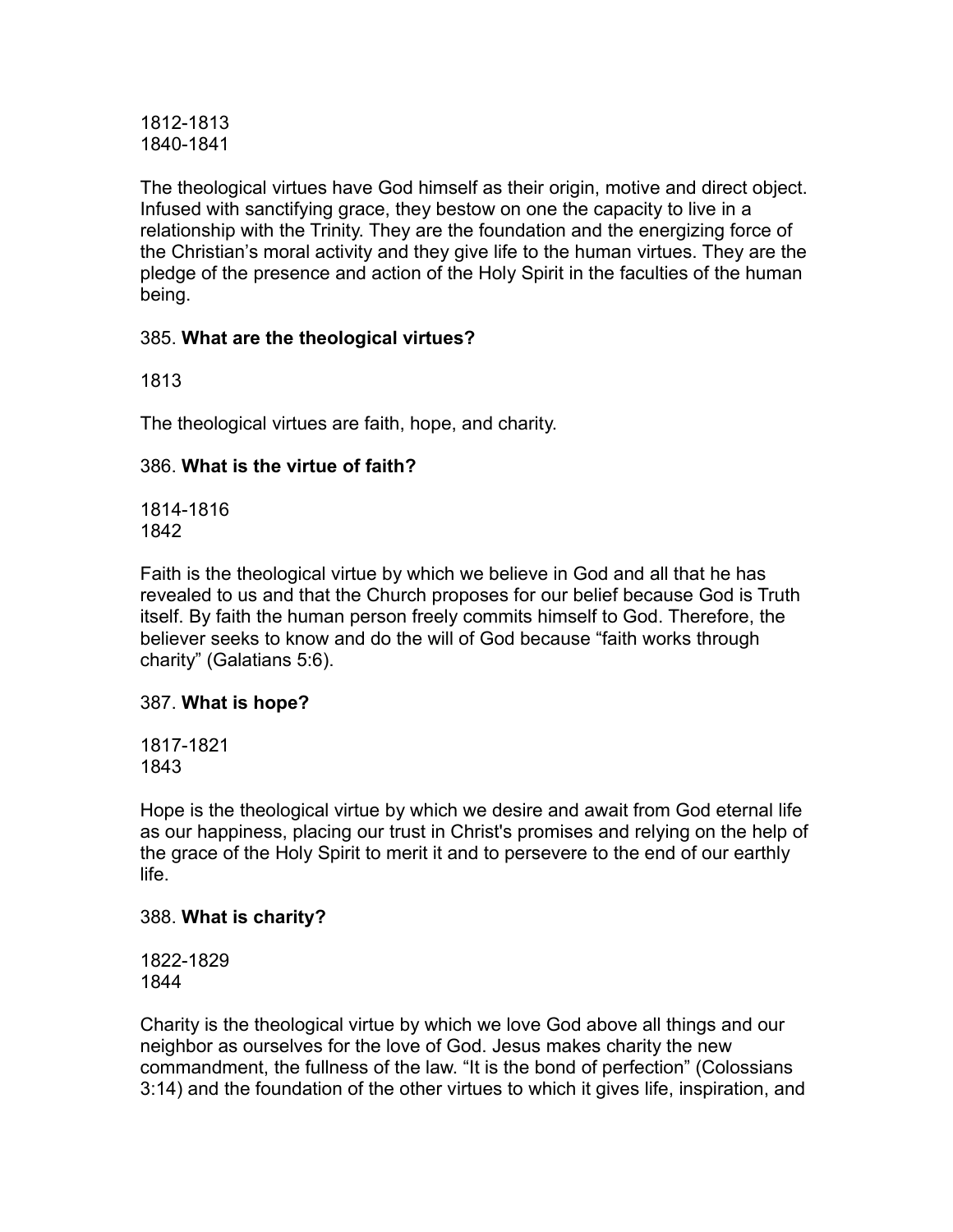order. Without charity "I am nothing" and "I gain nothing" (1 Corinthians 13:1-3).

# 389. **What are the gifts of the Holy Spirit?**

1830-1831 1845

The gifts of the Holy Spirit are permanent dispositions which make us docile in following divine inspirations. They are seven: wisdom, understanding, counsel, fortitude, knowledge, piety, and fear of the Lord.

# 390. **What are the fruits of the Holy Spirit?**

1832

The fruits of the Holy Spirit are perfections formed in us as the first fruits of eternal glory. The tradition of the Church lists twelve of them: charity, joy, peace, patience, kindness, goodness, generosity, gentleness, faithfulness, modesty, selfcontrol, and chastity (Galatians 5:22-23, Vulgate).

**SIN** 

# 391. **What does the acceptance of God's mercy require from us?**

1846-1848 1870

It requires that we admit our faults and repent of our sins. God himself by his Word and his Spirit lays bare our sins and gives us the truth of conscience and the hope of forgiveness.

# 392. **What is sin?**

1849-1851 1871-1872

Sin is "a word, an act, or a desire contrary to the eternal Law" (Saint Augustine). It is an offense against God in disobedience to his love. It wounds human nature and injures human solidarity. Christ in his passion fully revealed the seriousness of sin and overcame it with his mercy.

393. Is there a variety of sins?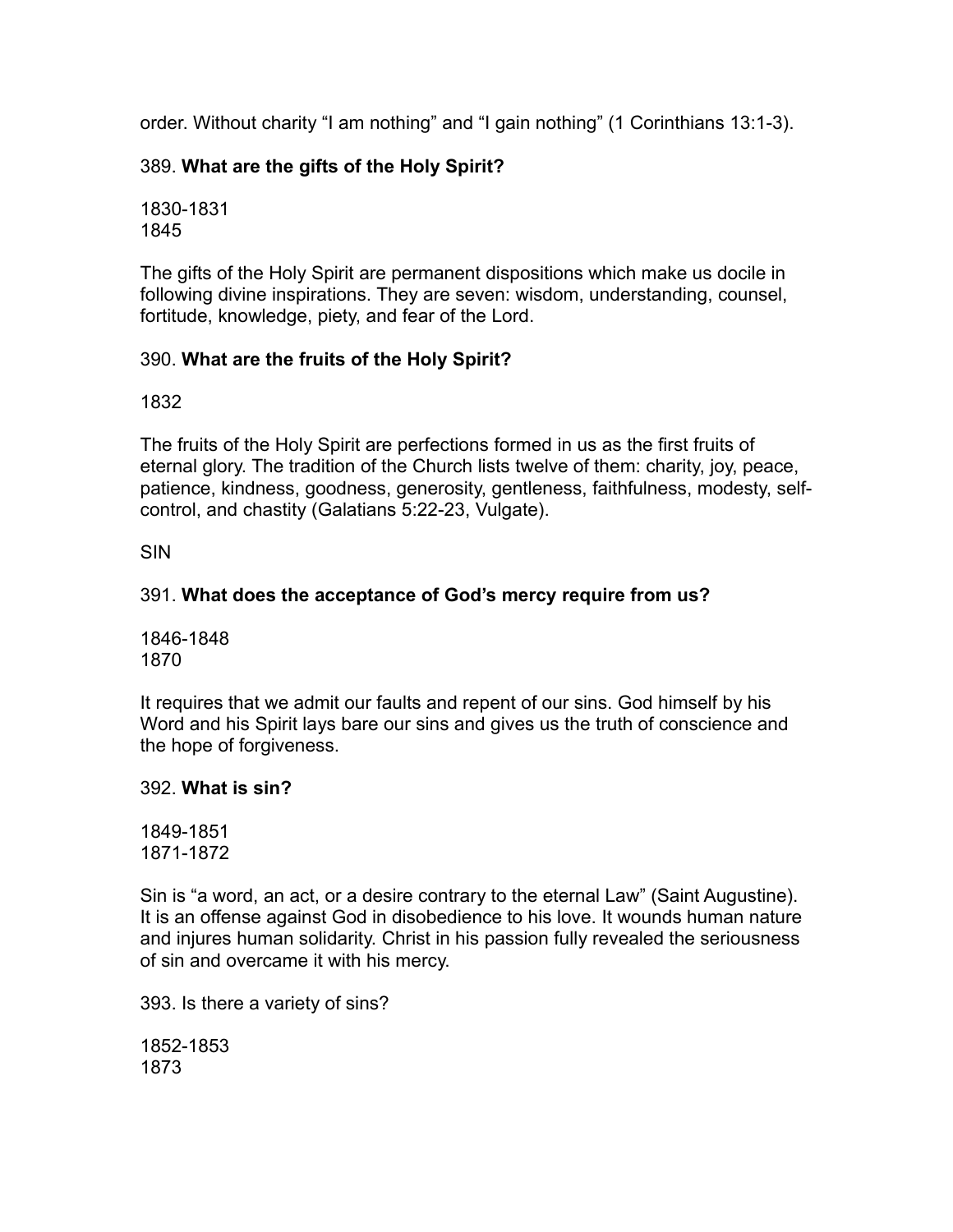There are a great many kinds of sins. They can be distinguished according to their object or according to the virtues or commandments which they violate. They can directly concern God, neighbor, or ourselves. They can also be divided into sins of thought, of word, of deed, or of omission.

# 394. **How are sins distinguished according to their gravity?**

1854

A distinction is made between mortal and venial sin.

#### 395. **When does one commit a mortal sin?**

1855-1861 1874

One commits a mortal sin when there are simultaneously present: grave matter, full knowledge, and deliberate consent. This sin destroys charity in us, deprives us of sanctifying grace, and, if unrepented, leads us to the eternal death of hell. It can be forgiven in the ordinary way by means of the sacraments of Baptism and of Penance or Reconciliation.

#### 396. **When does one commit a venial sin?**

1862-1864 1875

One commits a venial sin, which is essentially different from a mortal sin, when the matter involved is less serious or, even if it is grave, when full knowledge or complete consent are absent. Venial sin does not break the covenant with God but it weakens charity and manifests a disordered affection for created goods. It impedes the progress of a soul in the exercise of the virtues and in the practice of moral good. It merits temporal punishment which purifies.

# 397. **How does sin proliferate?**

1865 1876

Sin creates a proclivity to sin ; it engenders vice by repetition of the same acts.

#### 398. **What are vices?**

1866-1867

Vices are the opposite of virtues. They are perverse habits which darken the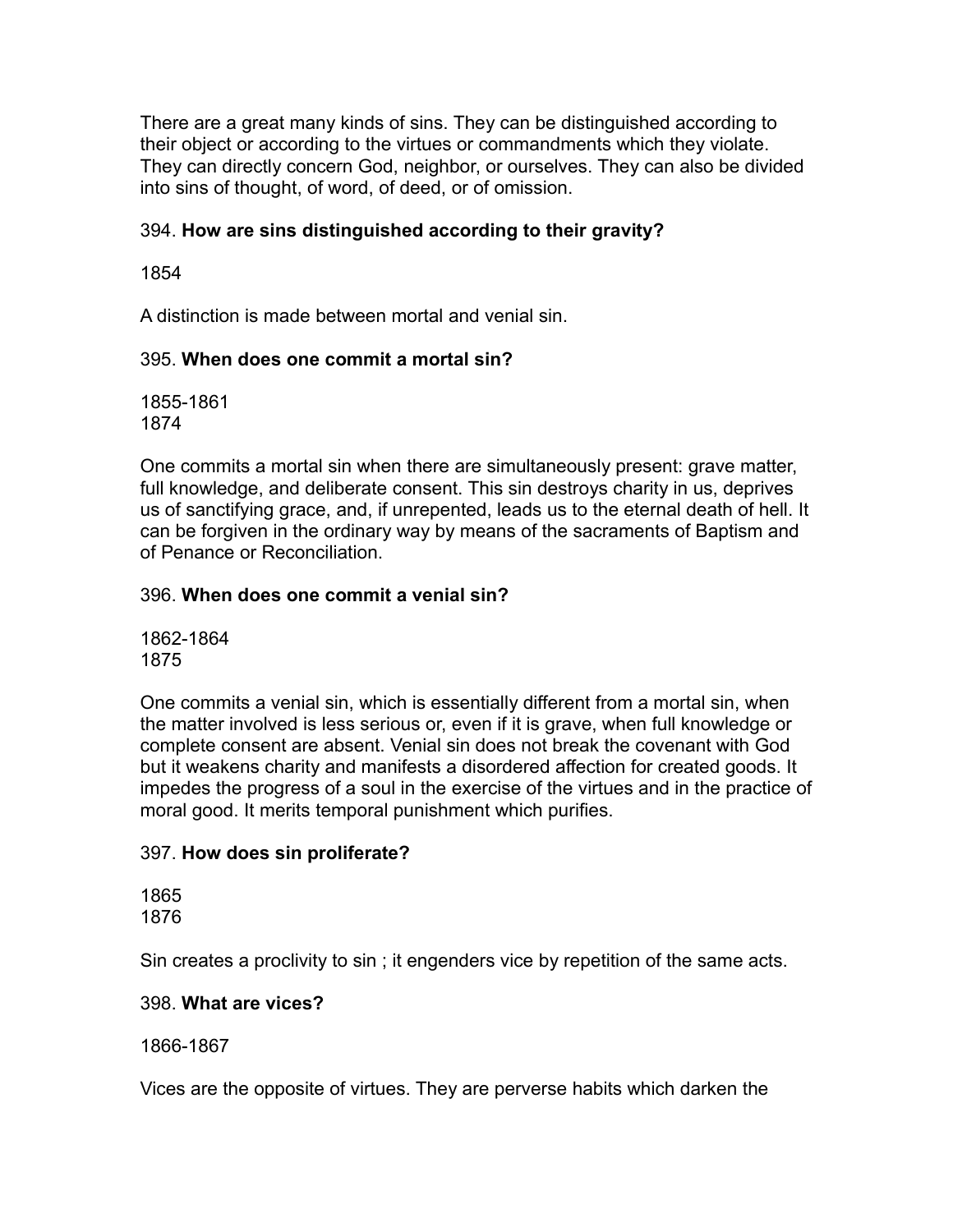conscience and incline one to evil. The vices can be linked to the seven, socalled, capital sins which are: pride, avarice, envy, anger, lust, gluttony, and sloth or acedia.

#### 399. **Do we have any responsibility for sins committed by others?**

1868

We do have such a responsibility when we culpably cooperate with them.

#### 400. **What are structures of sin?**

1869

Structures of sin are social situations or institutions that are contrary to the divine law. They are the expression and effect of personal sins.

#### CHAPTER TWO

The Human Community

THE PERSON AND SOCIETY

#### 401. **In what does the social dimension of man consist?**

1877-1880 1890-1891

Together with the personal call to beatitude, the human person has a communal dimension as an essential component of his nature and vocation. Indeed, all are called to the same end, God himself. There is a certain resemblance between the communion of the divine Persons and the fraternity that people are to establish among themselves in truth and love. Love of neighbor is inseparable from love for God.

#### 402. **What is the relationship between the person and society?**

1881-1882 1892-1893

The human person is and ought to be the principle, the subject and the end of all social institutions. Certain societies, such as the family and the civic community, are necessary for the human person. Also helpful are other associations on the national and international levels with due respect for the principle of subsidiarity.

# 403. **What is the principle of subsidiarity?**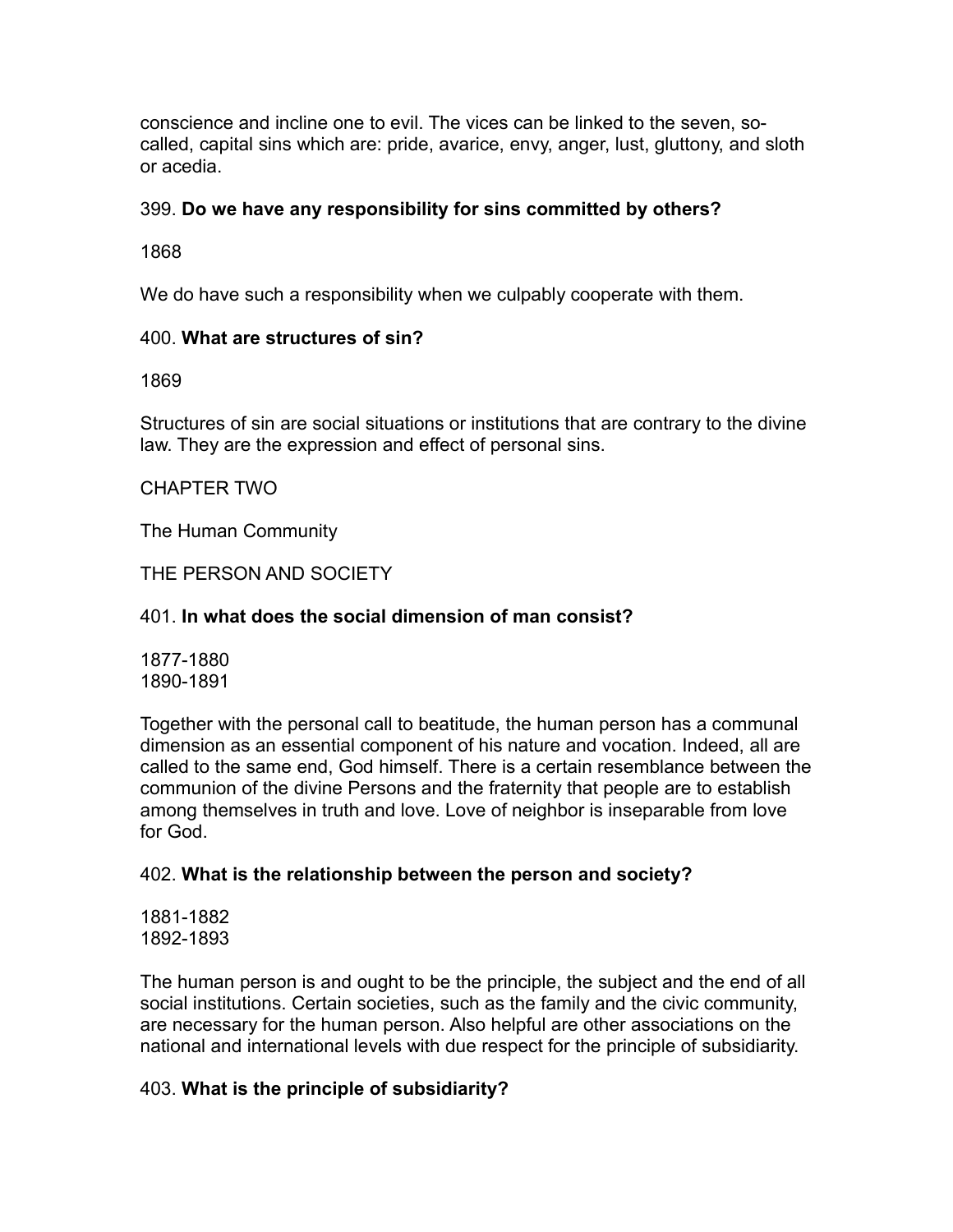1883-1885 1894

The principle of subsidiarity states that a community of a higher order should not assume the task belonging to a community of a lower order and deprive it of its authority. It should rather support it in case of need.

#### 404. **What else is required for an authentic human society?**

1886-1889 1895-1896

Authentic human society requires respect for justice, a just hierarchy of values, and the subordination of material and instinctual dimensions to interior and spiritual ones. In particular, where sin has perverted the social climate, it is necessary to call for the conversion of hearts and for the grace of God to obtain social changes that may really serve each person and the whole person. Charity, which requires and makes possible the practice of justice, is the greatest social commandment.

PARTICIPATION IN SOCIAL LIFE

# 405. **What is the foundation of the authority of society?**

1897-1902 1918-1920

Every human community needs a legitimate authority that preserves order and contributes to the realization of the common good. The foundation of such authority lies in human nature because it corresponds to the order established by God.

# 406. **When is authority exercised in a legitimate way?**

1901-1904 1921-1922

Authority is exercised legitimately when it acts for the common good and employs morally licit means to attain it. Therefore, political regimes must be determined by the free decision of their citizens. They should respect the principle of the "rule of law" in which the law, and not the arbitrary will of some, is sovereign. Unjust laws and measures contrary to the moral order are not binding in conscience.

# 407. **What is the common good?**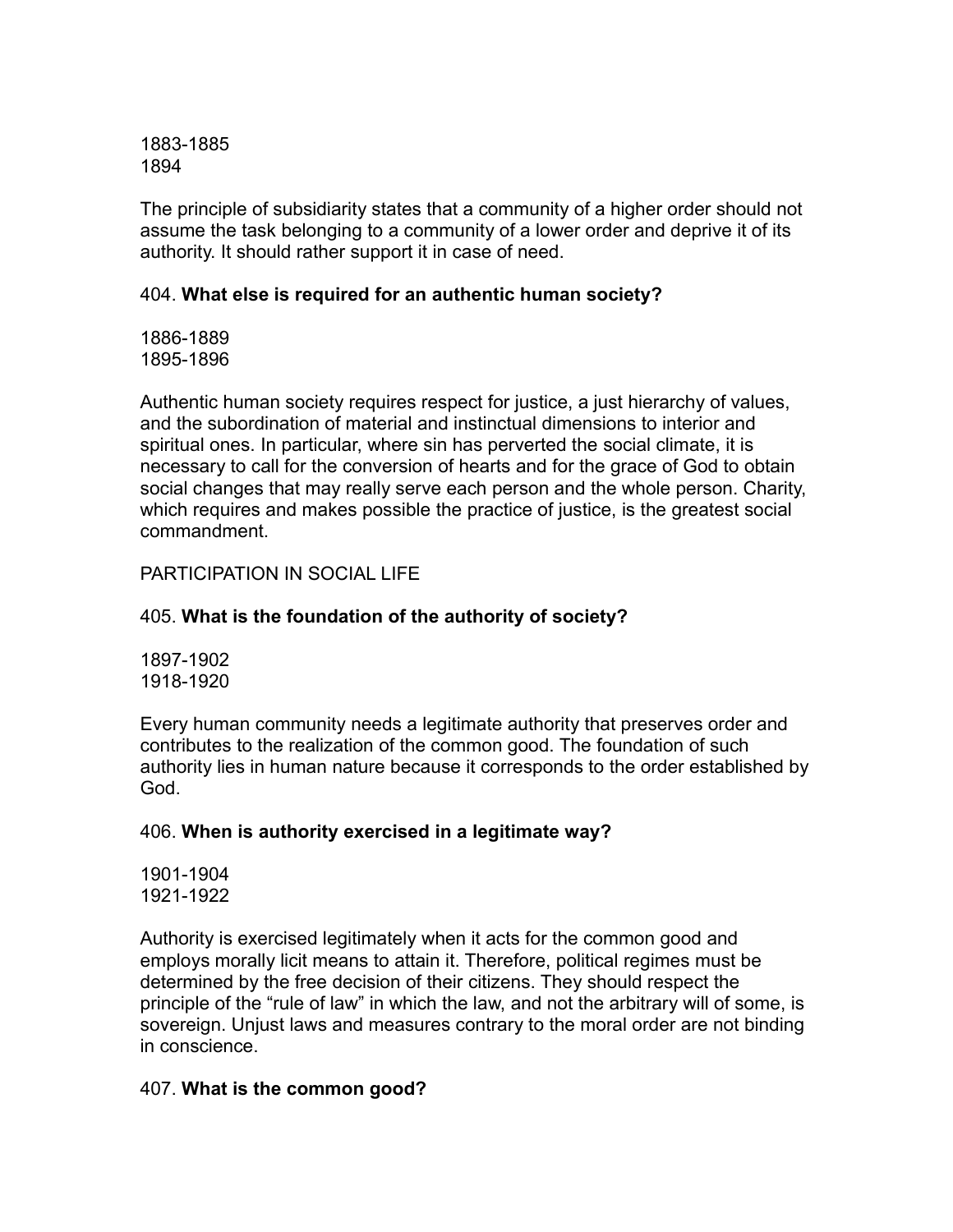1905-1906 1924

By the common good is meant the sum total of those conditions of social life which allow people as groups and as individuals to reach their proper fulfillment.

### 408. **What is involved in the common good?**

1907-1909 1925

The common good involves: respect for and promotion of the fundamental rights of the person, the development of the spiritual and temporal goods of persons and society, and the peace and security of all.

### 409. **Where can one find the most complete realization of the common good?**

1910-1912 1927

The most complete realization of the common good is found in those political communities which defend and promote the good of their citizens and of intermediate groups without forgetting the universal good of the entire human family.

# 410. **How does one participate in bringing about the common good?**

1913-1917 1926

All men and women according to the place and role that they occupy participate in promoting the common good by respecting just laws and taking charge of the areas for which they have personal responsibility such as the care of their own family and the commitment to their own work. Citizens also should take an active part in public life as far as possible.

### SOCIAL JUSTICE

# 411. **How does society ensure social justice?**

1928-1933 1943-1944

Society ensures social justice when it respects the dignity and the rights of the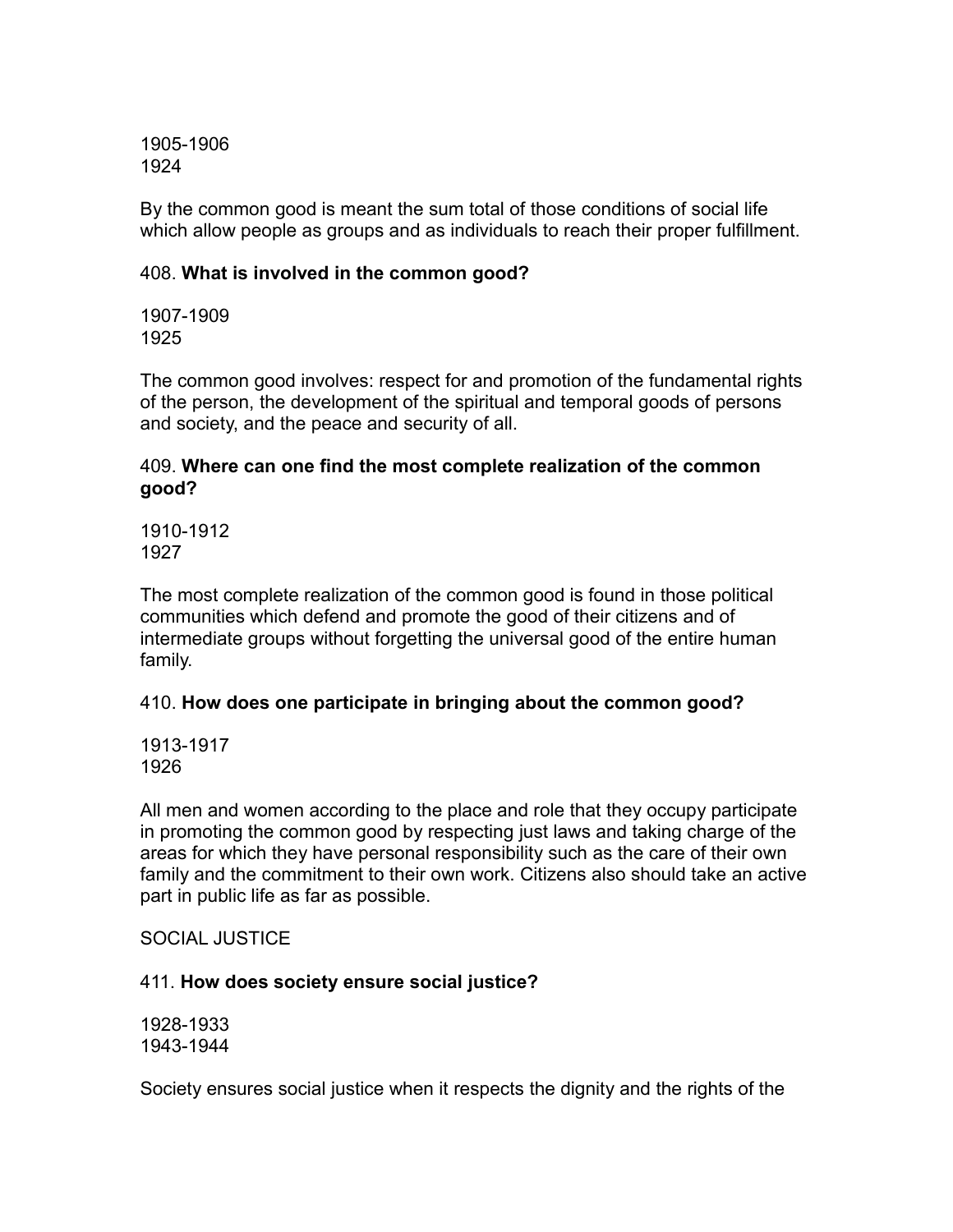person as the proper end of society itself. Furthermore, society pursues social justice, which is linked to the common good and to the exercise of authority, when it provides the conditions that allow associations and individuals to obtain what is their due.

## 412. **On what is human equality based?**

1934-1935 1945

All persons enjoy equal dignity and fundamental rights insofar as they are created in the image of the one God, are endowed with the same rational soul, have the same nature and origin, and are called in Christ, the one and only Savior, to the same divine beatitude.

## 413. **How are we to view social inequalities?**

1936-1938 1946-1947

There are sinful social and economic inequalities which affect millions of human beings. These inequalities are in open contradiction to the Gospel and are contrary to justice, to the dignity of persons, and to peace. There are , however, differences among people caused by various factors which enter into the plan of God. Indeed, God wills that each might receive what he or she needs from others and that those endowed with particular talents should share them with others. Such differences encourage and often oblige people to the practice of generosity, kindness and the sharing of goods. They also foster the mutual enrichment of cultures.

# 414. **How is human solidarity manifested?**

1939-1942 1948

Solidarity, which springs from human and Christian brotherhood, is manifested in the first place by the just distribution of goods, by a fair remuneration for work and by zeal for a more just social order. The virtue of solidarity also practices the sharing of the spiritual goods of faith which is even more important than sharing material goods.

CHAPTER THREE

God's Salvation: Law and Grace

THE MORAL LAW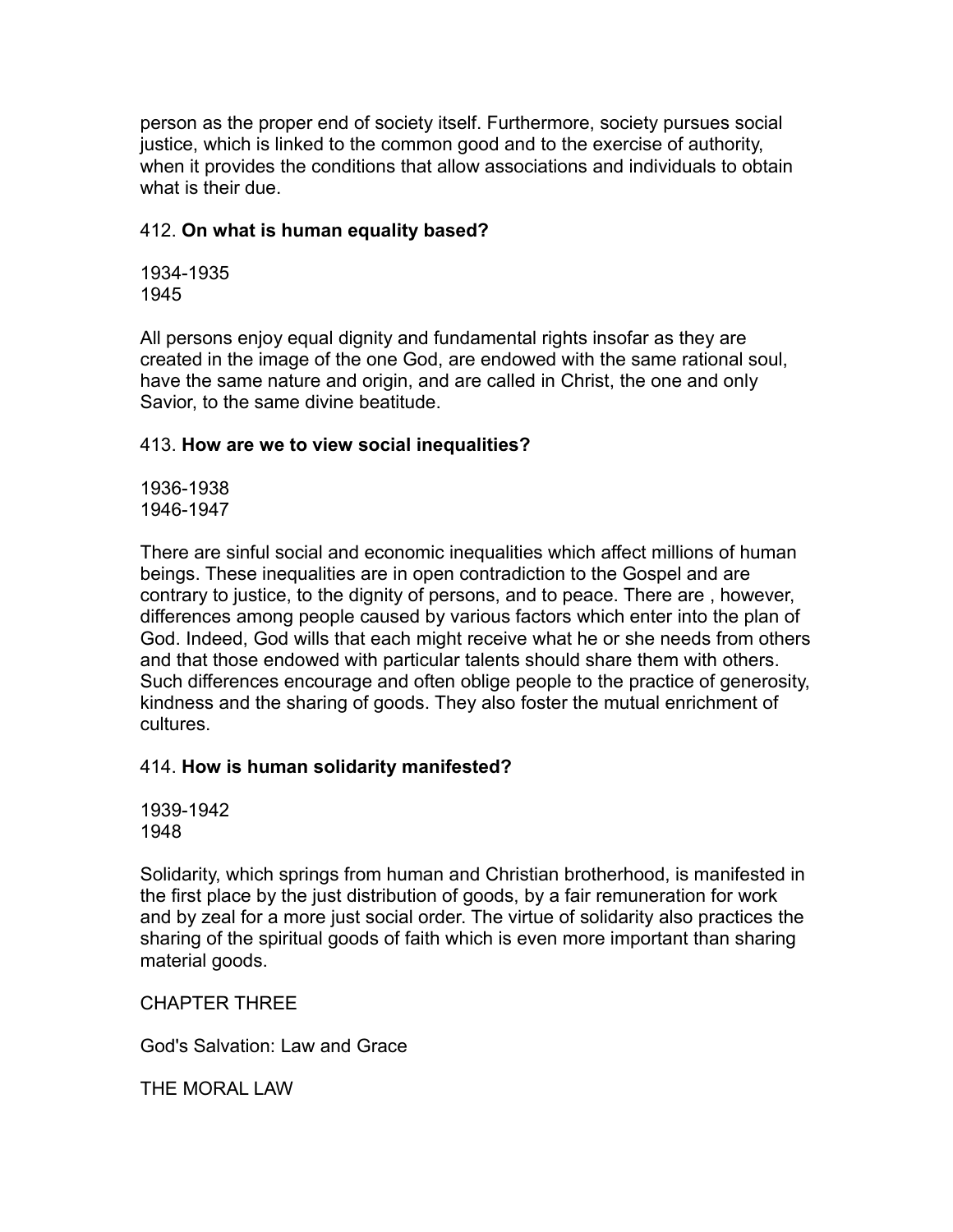### 415. **What is the moral law?**

1950-1953 1975-1978

The moral law is a work of divine Wisdom. It prescribes the ways and the rules of conduct that lead to the promised beatitude and it forbids the ways that turn away from God.

# 416. **In what does the natural moral law consist?**

1954-1960 1978-1979

The natural law which is inscribed by the Creator on the heart of every person consists in a participation in the wisdom and the goodness of God. It expresses that original moral sense which enables one to discern by reason the good and the bad. It is universal and immutable and determines the basis of the duties and fundamental rights of the person as well as those of the human community and civil law.

# 417. **Is such a law perceived by everyone?**

1960

Because of sin the natural law is not always perceived nor is it recognized by everyone with equal clarity and immediacy.

 For this reason God "wrote on the tables of the Law what men did not read in their hearts." (Saint Augustine)

# 418. **What is the relationship between the natural law and the Old Law?**

1961-1962 1980

The Old Law is the first stage of revealed Law. It expresses many truths naturally accessible to reason and which are thus affirmed and authenticated in the covenant of salvation. Its moral prescriptions, which are summed up in the Ten Commandments of the Decalogue, lay the foundations of the human vocation, prohibit what is contrary to the love of God and neighbor, and prescribe what is essential to it.

# 419. **What place does the Old Law have in the plan of salvation?**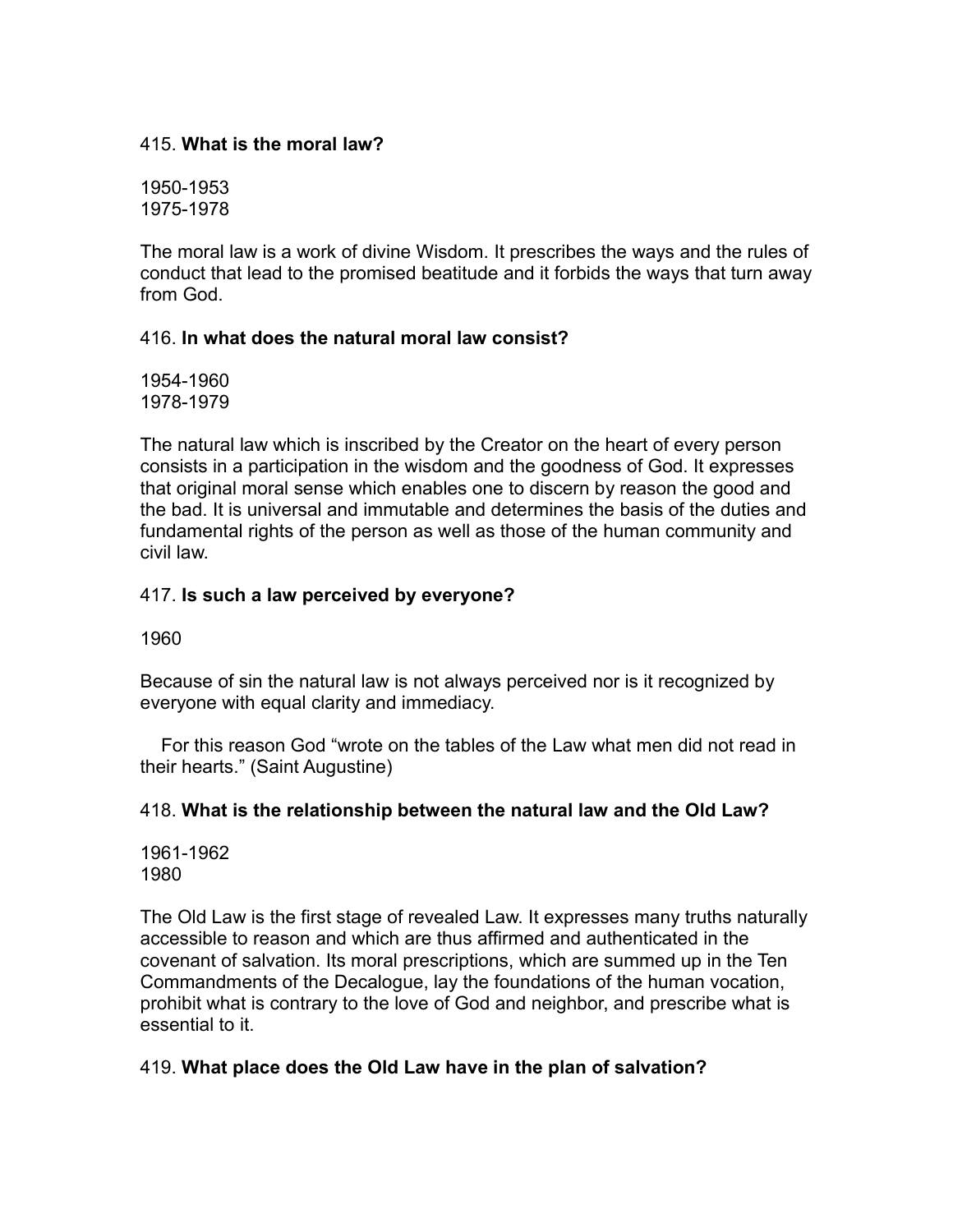1963-1964 1982

The Old Law permitted one to know many truths which are accessible to reason, showed what must or must not be done and, above all, like a wise tutor, prepared and disposed one for conversion and for the acceptance of the Gospel. However, while being holy, spiritual, and good, the Old Law was still imperfect because in itself it did not give the strength and the grace of the Spirit for its observance.

### 420. **What is the New Law or the Law of the Gospel?**

1965-1972 1983-1985

The New Law or the Law of the Gospel, proclaimed and fulfilled by Christ, is the fullness and completion of the divine law, natural and revealed. It is summed up in the commandment to love God and neighbor and to love one another as Christ loved us. It is also an interior reality: the grace of the Holy Spirit which makes possible such love. It is "the law of freedom" (Galatians 1:25) because it inclines us to act spontaneously by the prompting of charity.

 "The New Law is mainly the same grace of the Holy Spirit which is given to believers in Christ." (Saint Thomas Aquinas)

### 421. **Where does one find the New Law?**

1971-1974 1986

The New Law is found in the entire life and preaching of Christ and in the moral catechesis of the apostles. The Sermon on the Mount is its principal expression.

### GRACE AND JUSTIFICATION

# 422. **What is justification?**

1987-1995 2017-2020

Justification is the most excellent work of God's love. It is the merciful and freelygiven act of God which takes away our sins and makes us just and holy in our whole being. It is brought about by means of the grace of the Holy Spirit which has been merited for us by the passion of Christ and is given to us in Baptism. Justification is the beginning of the free response of man, that is, faith in Christ and of cooperation with the grace of the Holy Spirit.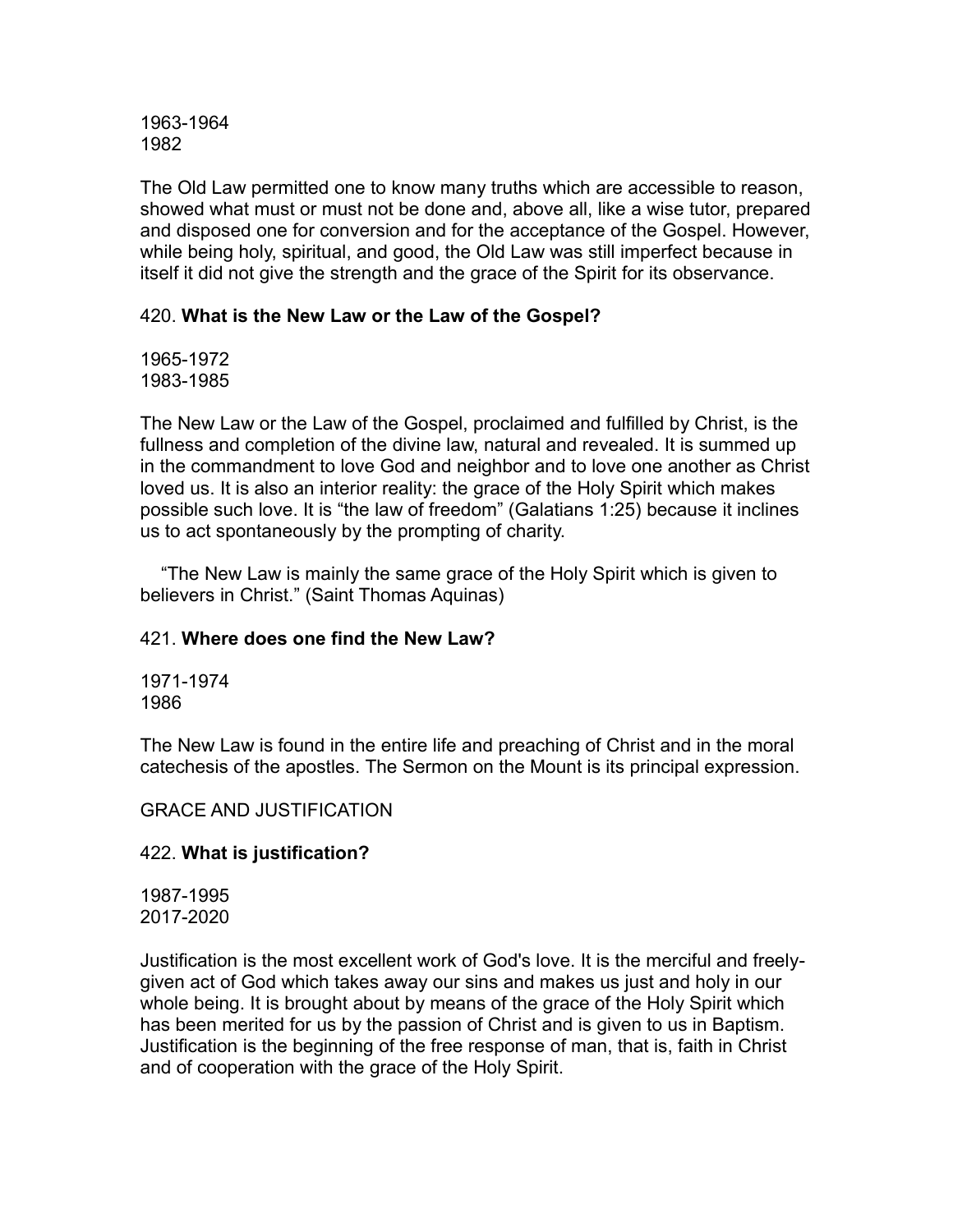## 423. **What is the grace that justifies?**

1996-1998 2005 2021

That grace is the gratuitous gift that God gives us to make us participants in his trinitarian life and able to act by his love. It is called habitual, sanctifying or deifying grace because it sanctifies and divinizes us. It is supernatural because it depends entirely on God's gratuitous initiative and surpasses the abilities of the intellect and the powers of human beings. It therefore escapes our experience.

### 424. **What other kinds of grace are there?**

1999-2000 2003-2004 2023-2024

Besides habitual grace, there are actual graces (gifts for specific circumstances), sacramental graces (gifts proper to each sacrament), special graces or charisms (gifts that are intended for the common good of the Church) among which are the graces of state that accompany the exercise of ecclesial ministries and the responsibilities of life.

### 425. **What is the relationship between grace and human freedom?**

2001-2002

Grace precedes, prepares and elicits our free response. It responds to the deep yearnings of human freedom, calls for its cooperation and leads freedom toward its perfection.

### 426. **What is merit?**

2006-2010 2025-2026

In general merit refers to the right to recompense for a good deed. With regard to God, we of ourselves are not able to merit anything, having received everything freely from him. However, God gives us the possibility of acquiring merit through union with the love of Christ, who is the source of our merits before God. The merits for good works, therefore must be attributed in the first place to the grace of God and then to the free will of man.

# 427. **What are the goods that we can merit?**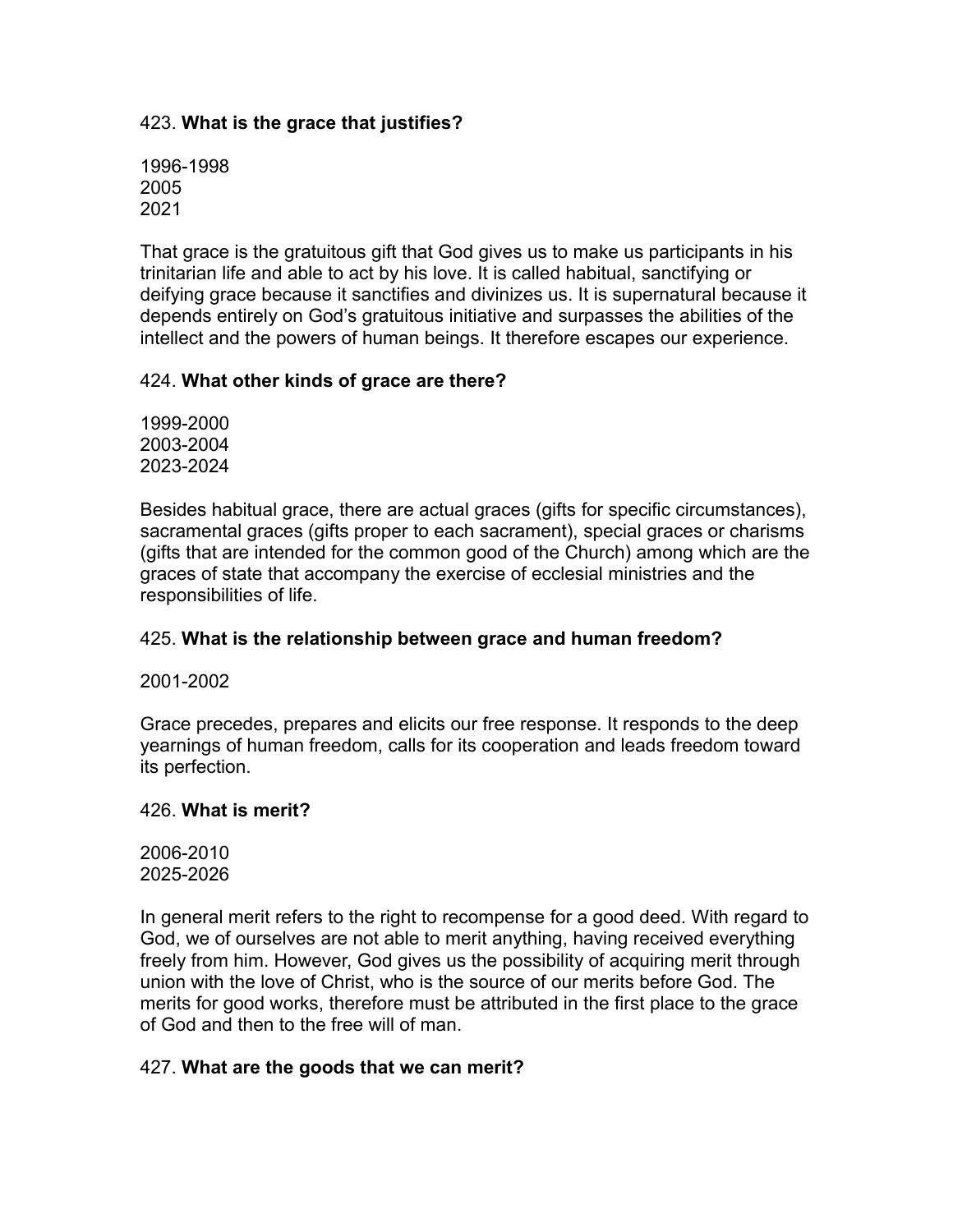2010-2011 2027

Moved by the Holy Spirit, we can merit for ourselves and for others the graces needed for our sanctification and for the attainment of eternal life. Even temporal goods, suitable for us, can be merited in accordance with the plan of God. No one, however, can merit the initial grace which is at the origin of conversion and justification.

# 428. **Are all called to Christian holiness?**

2012-2016 2028-2029

All the faithful are called to Christian holiness. This is the fullness of Christian life and the perfection of charity and it is brought about by intimate union with Christ and, in him, with the most Holy Trinity. The path to holiness for a Christian goes by way of the cross and will come to its fulfillment in the final resurrection of the just, in which God will be all in all.

THE CHURCH MOTHER AND TEACHER

## 429. **How does the Church nourish the moral life of a Christian?**

2030-2031 2047

The Church is the community in which the Christian receives the Word of God, the teachings of the "Law of Christ" (Galatians 6:2), and the grace of the sacraments. Christians are united to the Eucharistic sacrifice of Christ in such a way that their moral life is an act of spiritual worship; and they learn the example of holiness from the Virgin Mary and the lives of the Saints.

### 430. **Why does the Magisterium of the Church act in the field of morality?**

2032-2040 2049-2051

It is the duty of the Magisterium of the Church to preach the faith that is to be believed and put into practice in life. This duty extends even to the specific precepts of the natural law because their observance is necessary for salvation.

# 431. **What purpose do the precepts of the Church have?**

2041 2048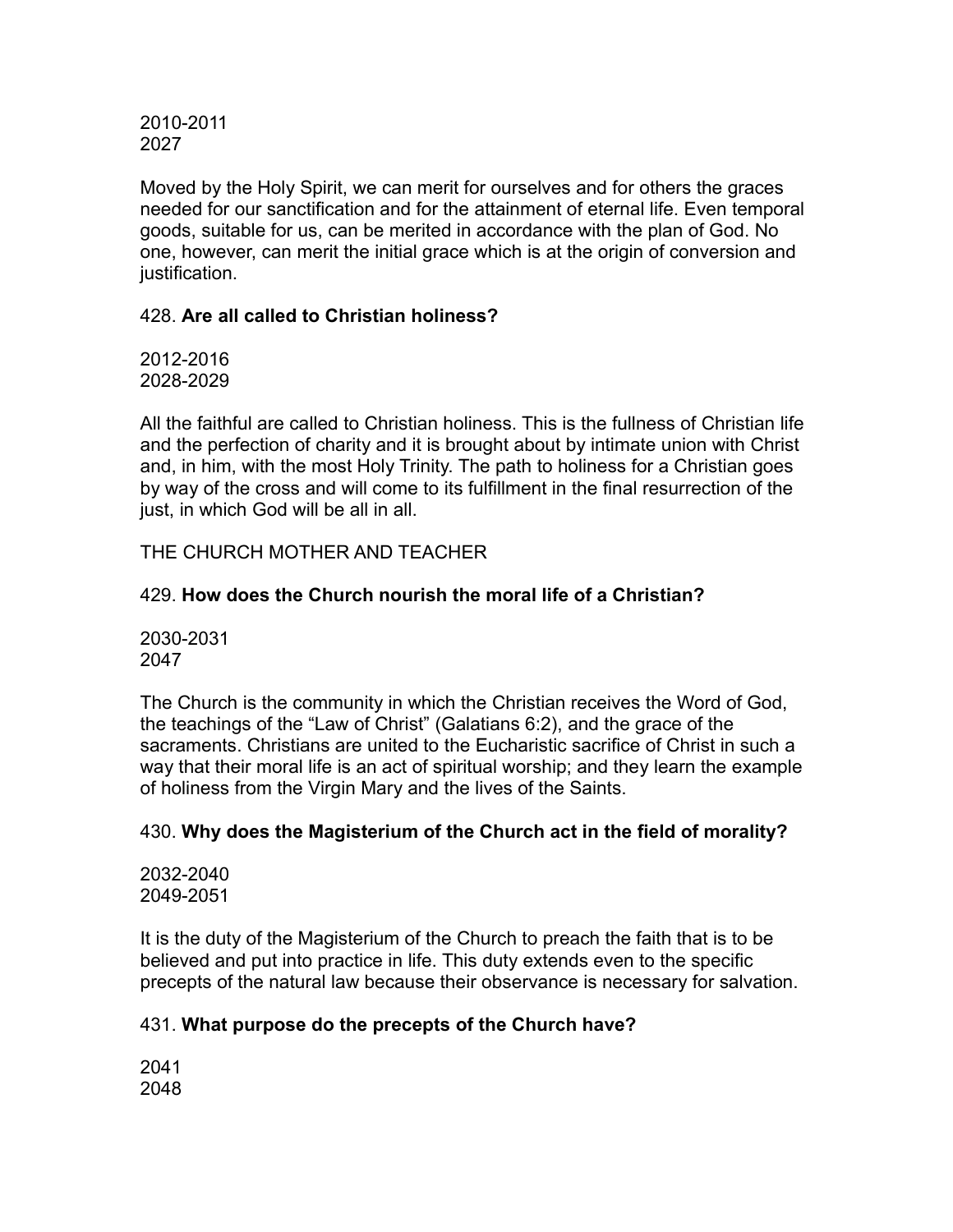The five precepts of the Church are meant to guarantee for the faithful the indispensable minimum in the spirit of prayer, the sacramental life, moral commitment and growth in love of God and neighbor.

### 432. **What are the precepts of the Church?**

#### 2042-2043

They are: 1) to attend Mass on Sundays and other holy days of obligation and to refrain from work and activities which could impede the sanctification of those days; 2) to confess one's sins, receiving the sacrament of Reconciliation at least once each year; 3) to receive the sacrament of the Eucharist at least during the Easter season; 4) to abstain from eating meat and to observe the days of fasting established by the Church; and 5) to help to provide for the material needs of the Church, each according to his own ability.

#### 433. **Why is the Christian moral life indispensable for the proclamation of the Gospel?**

#### 2044-2046

Because their lives are conformed to the Lord Jesus, Christians draw others to faith in the true God, build up the Church, inform the world with the spirit of the Gospel, and hasten the coming of the Kingdom of God.

Section Two The Ten Commandments

Exodus 20:2-17

I am the LORD your God, who brought you out of the land of Egypt, out of the house of bondage.

You shall have no other gods before me. You shall not make for yourself a graven image, or any likeness of anything that is in heaven above, or that is in the earth beneath, or that is in the water under the earth; you shall not bow down to them or serve them; for I the LORD your God am a jealous God, visiting the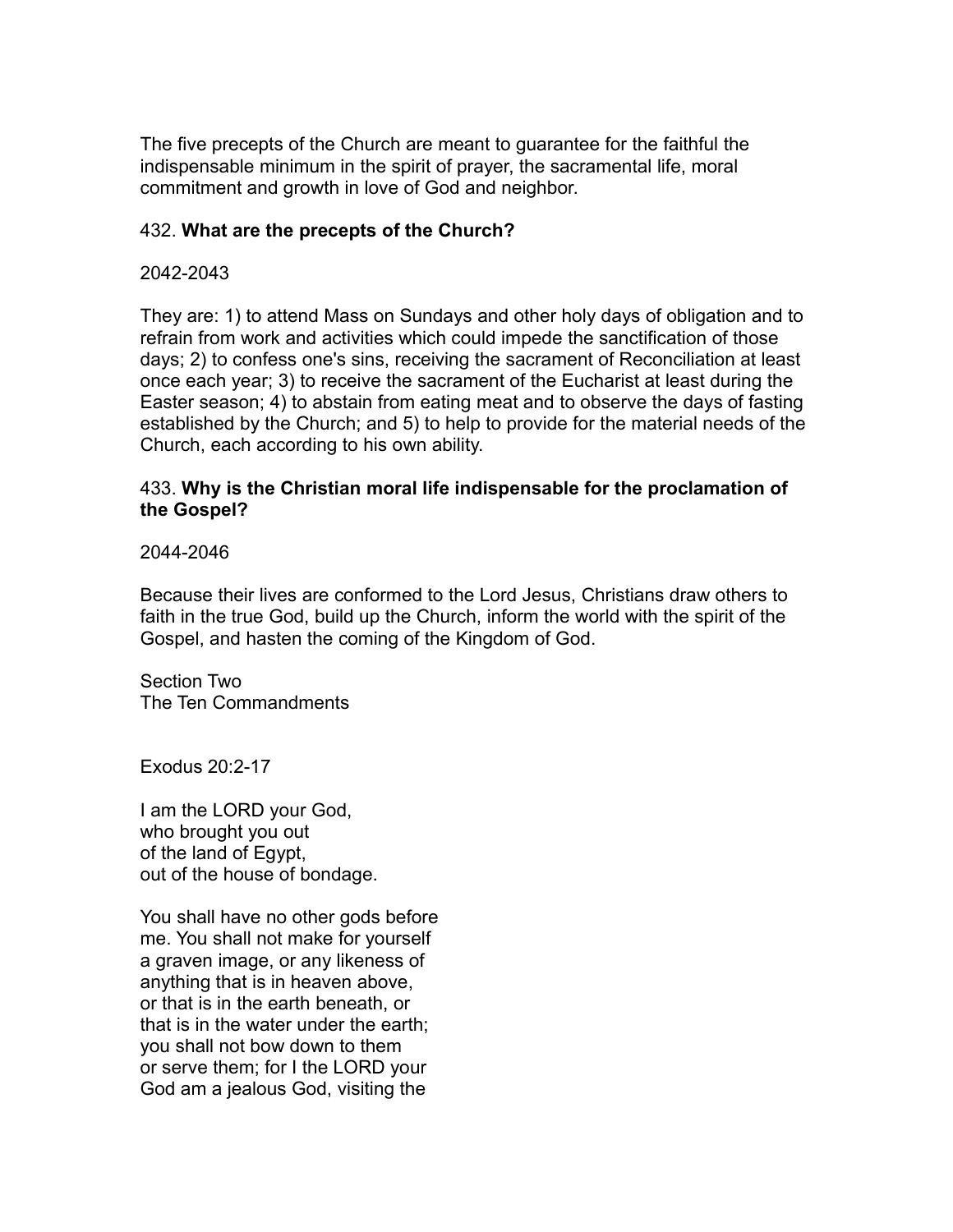iniquity of the fathers upon the children to the third and the fourth generation of those who hate me, but showing steadfast love to thousands of those who love me and keep my commandments.

You shall not take the name of the LORD your God in vain; for the LORD will not hold him guiltless who takes his name in vain.

Remember the sabbath day, to keep it holy. Six days you shall labor, and do all your work; but the seventh day is a sabbath to the LORD your God; in it you shall not do any work, you, or your son, or your daughter, your manservant, or your maidservant, or your cattle, or the sojourner who is within your gates; for in six days the LORD made heaven and earth, the sea, and all that is in them, and rested the seventh day; therefore the LORD blessed the sabbath day and hallowed it.

Honor your father and your mother, that your days may be long in the land which the LORD your God gives you.

You shall not kill.

You shall not commit adultery.

You shall not steal.

You shall not bear false witness against your neighbor.

You shall not covet your neighbor's house; you shall not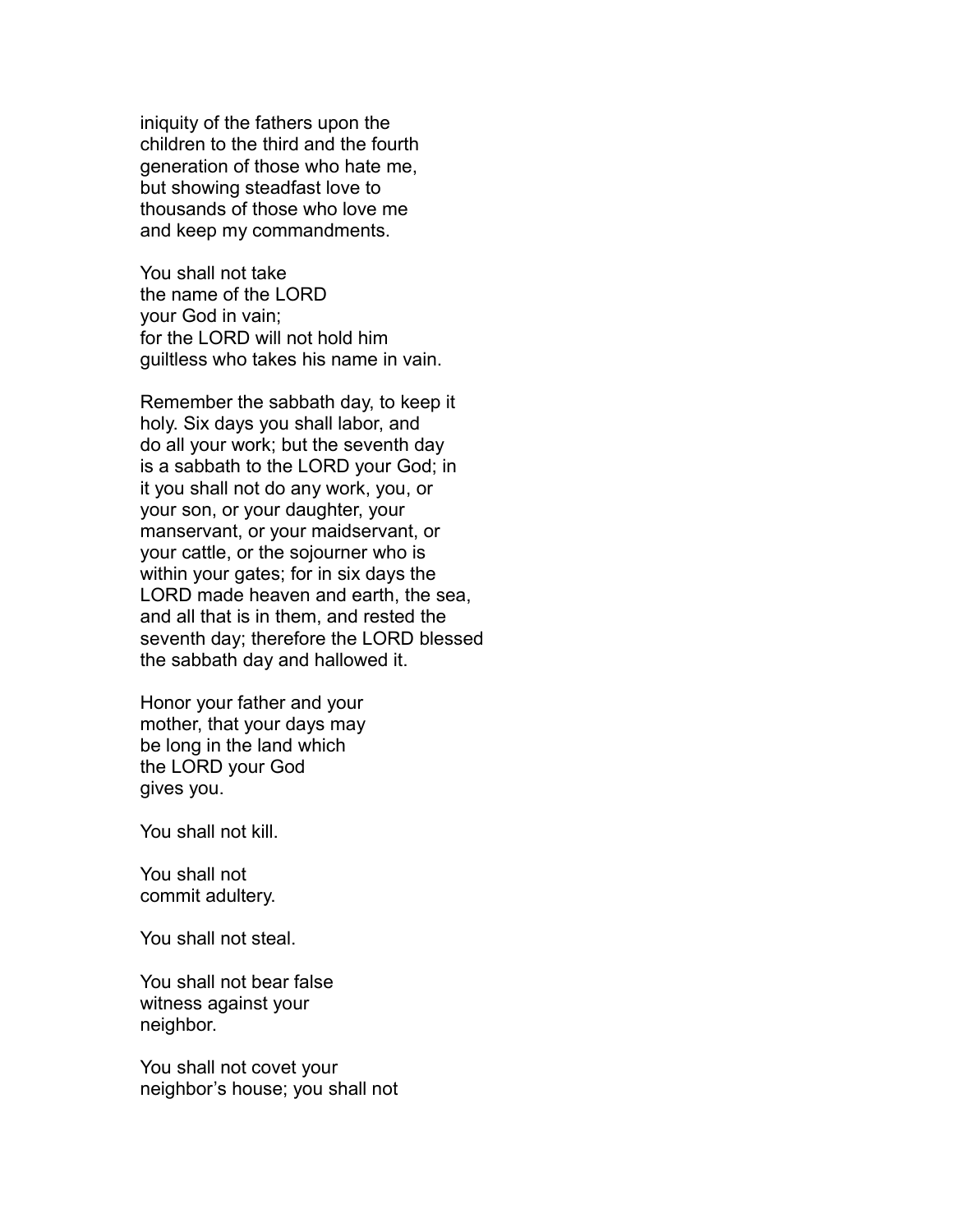covet your neighbor's wife, or his manservant, or his maidservant, or his ox, or his ass, or anything that is your neighbor's.

Deuteronomy 5:6-21

I am the LORD your God, who brought you out of the land of Egypt, out of the house of bondage.

You shall have no other gods before me...

You shall not take the name of the LORD your God in vain:...

Observe the sabbath day, to keep it holy...

Honor your father and your mother...

You shall not kill.

Neither shall you commit adultery.

Neither shall you steal.

Neither shall you bear false witness against your neighbor.

Neither shall you covet your neighbor's wife...

You shall not desire... anything that is your neighbor's.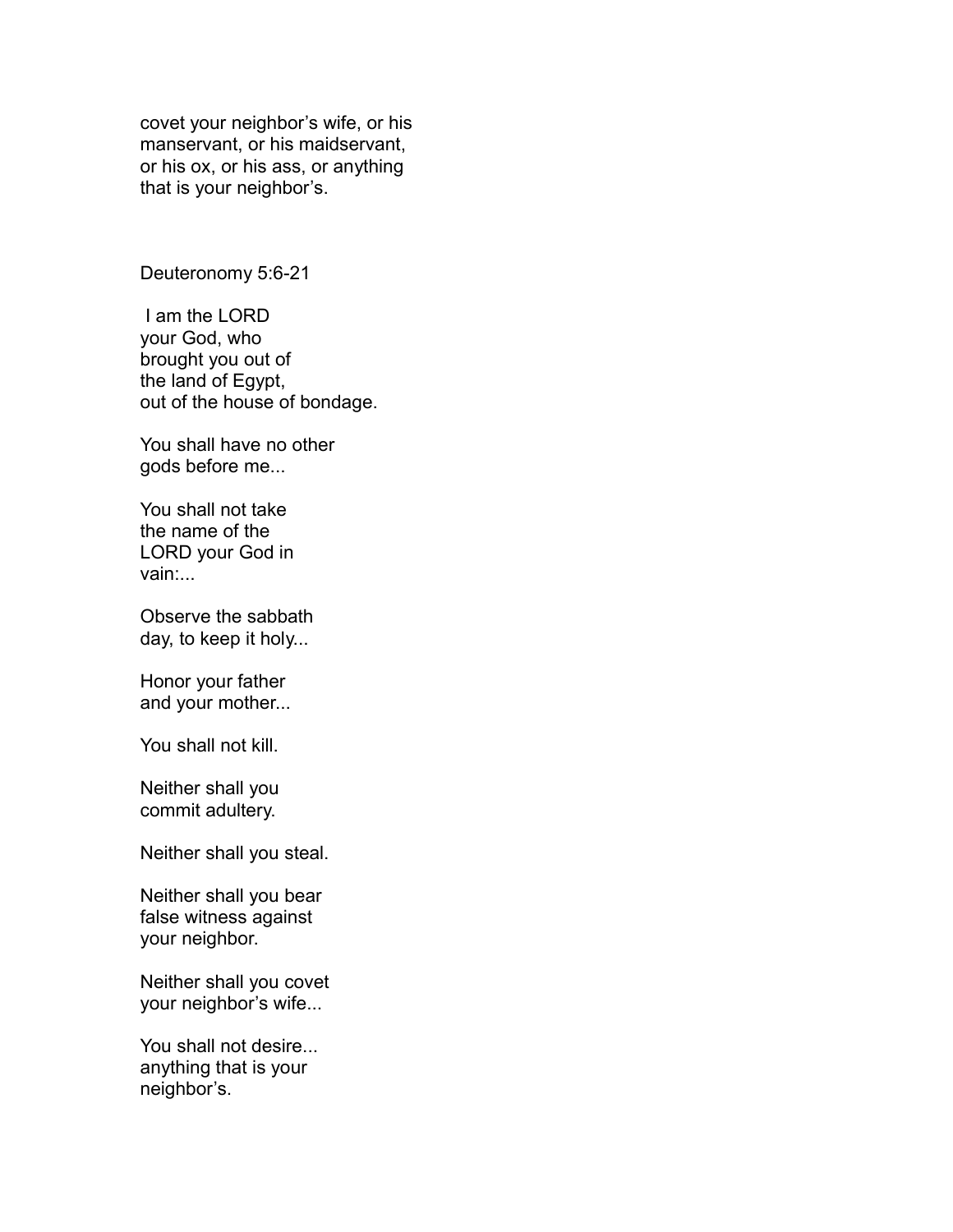A Traditional Catechetical Formula

1. I am the LORD your God: you shall not have strange Gods before me.

2. You shall not take the name of the LORD your God in vain.

3. Remember to keep holy the LORD'S day.

4. Honor your father and your mother.

5. You shall not kill.

6. You shall not commit adultery.

7. You shall not steal.

8. You shall not bear false witness against your neighbor.

9. You shall not covet your neighbor's wife.

10. You shall not covet your neighbor's goods.

434. "Teacher, what good must I do to have eternal life?" (Matthew 19:16).

2052-2054 2075-2076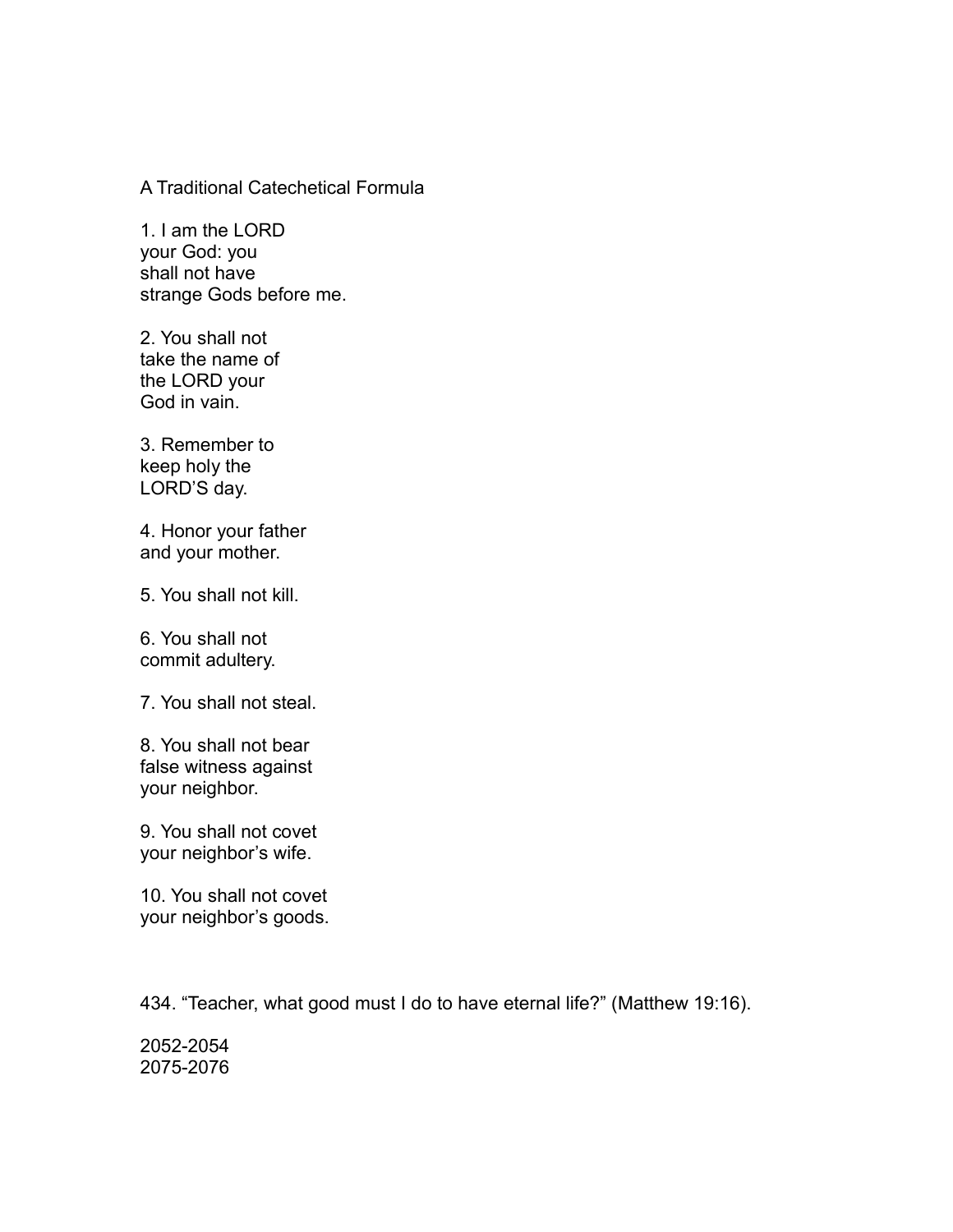To the young man who asked this question, Jesus answered, "If you would enter into life, keep the commandments", and then he added, "Come, follow Me" (Matthew 19:16-21). To follow Jesus involves keeping the commandments. The law has not been abolished but man is invited to rediscover it in the Person of the divine Master who realized it perfectly in himself, revealed its full meaning and attested to its permanent validity.

# 435. **How did Jesus interpret the Law?**

## 2055

Jesus interpreted the Law in the light of the twofold yet single commandment of love, the fullness of the Law: "You shall love the Lord your God with all your heart and with all your soul and with all your mind. This is the greatest and first commandment. And the second is like it: you shall love your neighbor as yourself. On these two commandments depend all the Law and the Prophets" (Matthew 22:37-40).

## 436. **What does "Decalogue" mean?**

## 2056-2057

Decalogue means "ten words" (Exodus 34:28). These words sum up the Law given by God to the people of Israel in the context of the Covenant mediated by Moses. This Decalogue, in presenting the commandments of the love of God (the first three) and of one's neighbor (the other seven), traces for the chosen people and for every person in particular the path to a life freed from the slavery of sin.

### 437. **What is the bond between the Decalogue and the Covenant?**

2058-2063 2077

The Decalogue must be understood in the light of the Covenant in which God revealed himself and made known his will. In observing the commandments, the people manifested their belonging to God and they answered his initiative of love with thanksgiving.

# 438. **What importance does the Church give to the Decalogue?**

### 2064-2068

The Church, in fidelity to Scripture and to the example of Christ, acknowledges the primordial importance and significance of the Decalogue. Christians are obliged to keep it.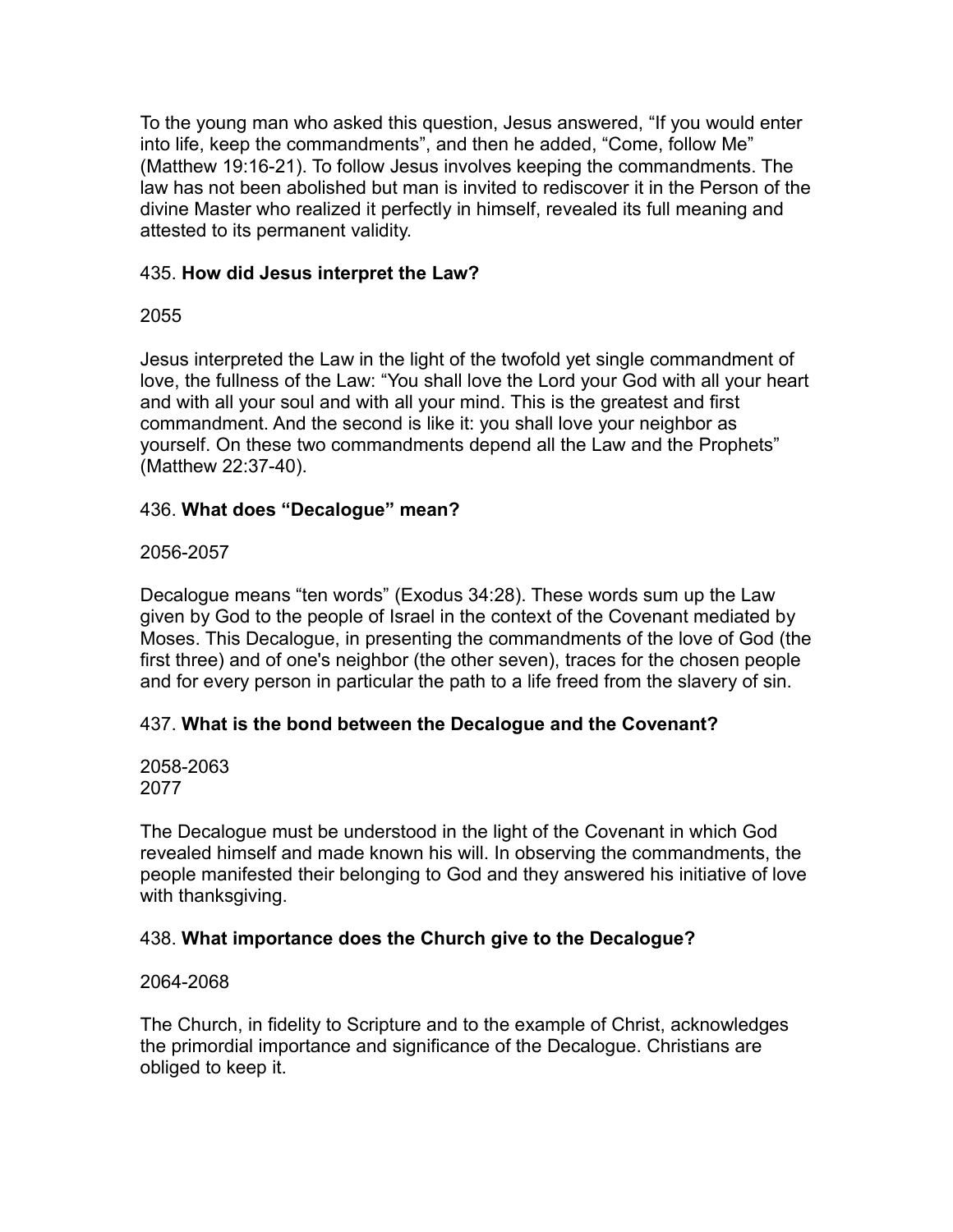## 439. **Why does the Decalogue constitute an organic unity?**

2069 2079

The Ten Commandments form an organic and indivisible whole because each commandment refers to the other commandments and to the entire Decalogue. To break one commandment, therefore, is to violate the entire law.

## 440. **Why does the Decalogue enjoin serious obligations?**

2072-2073 2081

It does so because the Decalogue expresses the fundamental duties of man towards God and towards his neighbor.

## 441. **Is it possible to keep the Decalogue?**

2074 2082

Yes, because Christ without whom we can do nothing enables us to keep it with the gift of his Spirit and his grace.

### CHAPTER ONE

"You Shall Love the Lord Your God With All Your Heart, With All Your Soul, and With All Your Mind"

THE FIRST COMMANDMENT: I AM THE LORD YOUR GOD, YOU SHALL NOT HAVE OTHER GODS BEFORE ME

## 442. **What is implied in the affirmation of God: "I am the Lord your God" (Exodus 20:2)?**

2083-2094 2133-2134

This means that the faithful must guard and activate the three theological virtues and must avoid sins which are opposed to them. Faith believes in God and rejects everything that is opposed to it, such as, deliberate doubt, unbelief, heresy, apostasy, and schism. Hope trustingly awaits the blessed vision of God and his help, while avoiding despair and presumption. Charity loves God above all things and therefore repudiates indifference, ingratitude, lukewarmness, sloth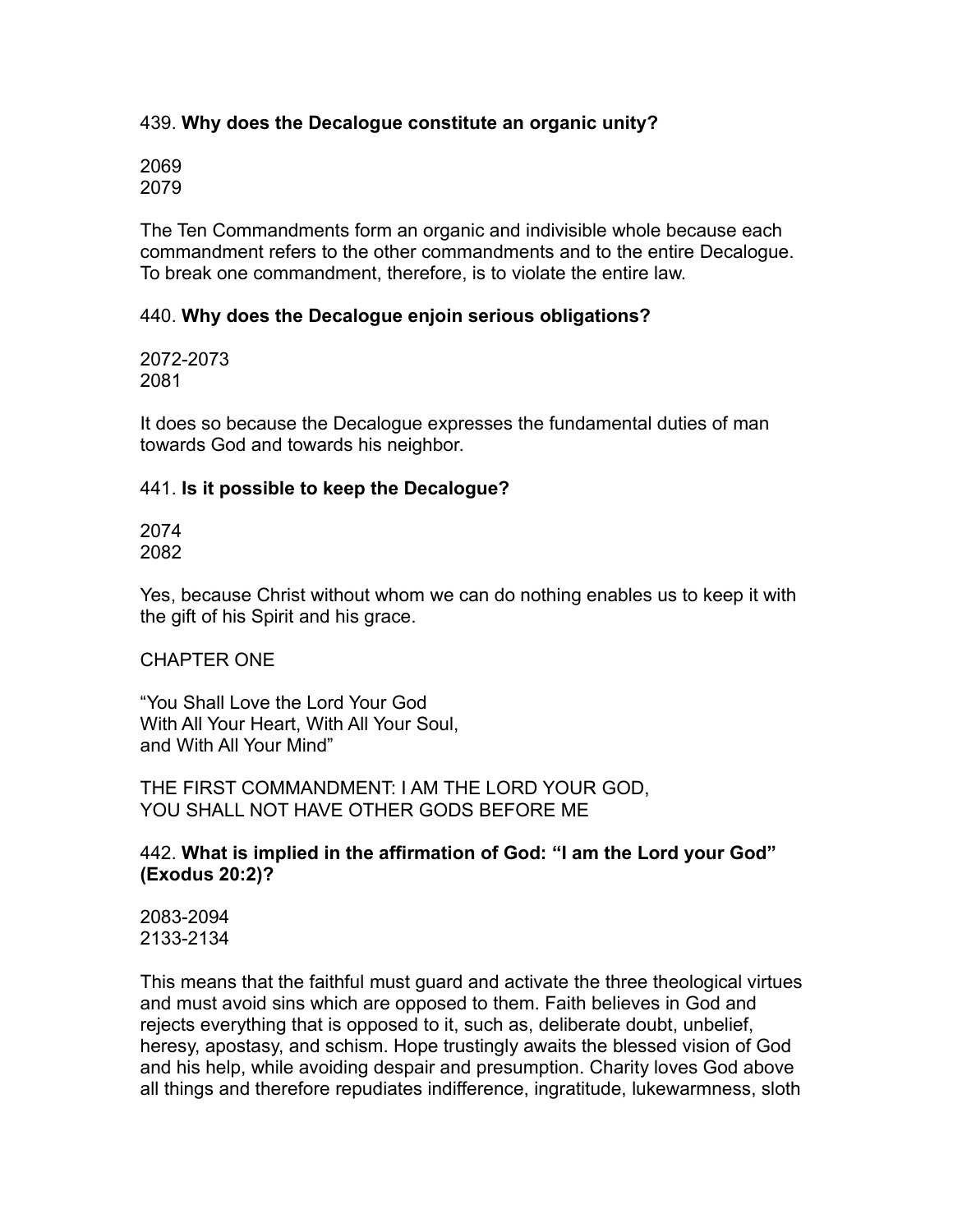or spiritual indolence, and that hatred of God which is born of pride.

443. **What is the meaning of the words of our Lord, "Adore the Lord your God and worship Him alone" (Matthew 4:10)?**

2095-2105 2135-2136

These words mean to adore God as the Lord of everything that exists; to render to him the individual and community worship which is his due; to pray to him with sentiments of praise, of thanks, and of supplication; to offer him sacrifices, above all the spiritual sacrifice of one's own life, united with the perfect sacrifice of Christ; and to keep the promises and vows made to him.

### 444. **In what way does a person exercise his or her proper right to worship God in truth and in freedom?**

2104-2109 2137

Every person has the right and the moral duty to seek the truth, especially in what concerns God and his Church. Once the truth is known, each person he has the right and moral duty to embrace it, to guard it faithfully and to render God authentic worship. At the same time, the dignity of the human person requires that in religious matters no one may be forced to act against conscience nor be restrained, within the just limits of public order, from acting in conformity with conscience, privately or publicly, alone or in association with others.

### 445. **What does God prohibit by his command, "You shall not have other gods before me" (Exodus 20:2)?**

2110-2128 2138-2140

This commandment forbids:

 \* Polytheism and idolatry, which divinizes creatures, power, money, or even demons.

 \* Superstition which is a departure from the worship due to the true God and which also expresses itself in various forms of divination, magic, sorcery and spiritism.

 \* Irreligion which is evidenced: in tempting God by word or deed; in sacrilege, which profanes sacred persons or sacred things, above all the Eucharist; and in simony, which involves the buying or selling of spiritual things.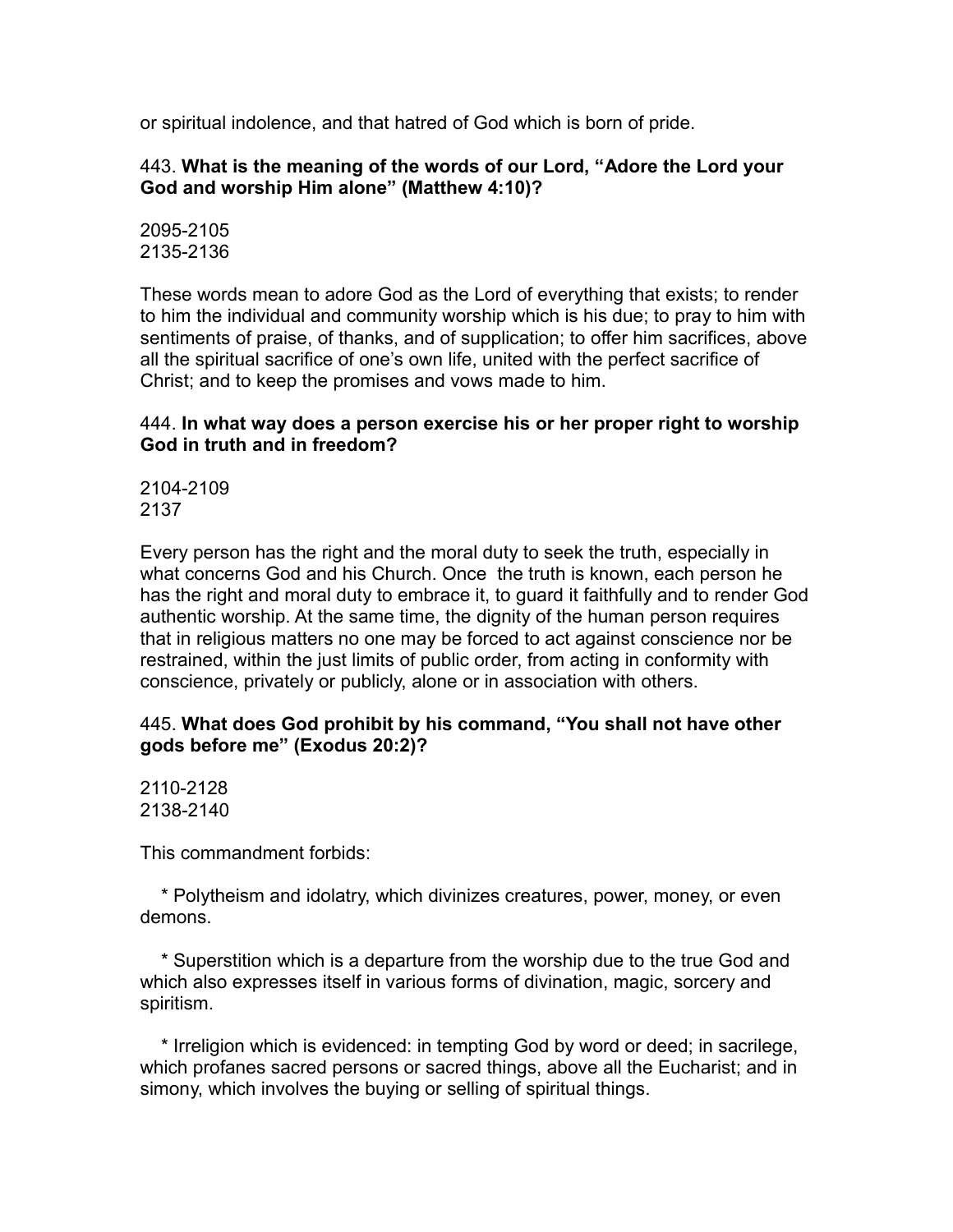\* Atheism which rejects the existence of God, founded often on a false conception of human autonomy.

 \* Agnosticism which affirms that nothing can be known about God, and involves indifferentism and practical atheism.

### 446. **Does the commandment of God, "You shall not make for yourself a graven image" (Exodus 20:3), forbid the cult of images?**

2129-2132 2141

In the Old Testament this commandment forbade any representation of God who is absolutely transcendent. The Christian veneration of sacred images, however, is justified by the incarnation of the Son of God (as taught by the Second Council of Nicea in 787AD) because such veneration is founded on the mystery of the Son of God made man, in whom the transcendent God is made visible. This does not mean the adoration of an image, but rather the veneration of the one who is represented in it: for example, Christ, the Blessed Virgin Mary, the Angels and the Saints.

THE SECOND COMMANDMENT: YOU SHALL NOT TAKE THE NAME OF THE LORD YOUR GOD IN VAIN

# 447. **How does one respect the holiness of the Name of God?**

2142-2149 2160-2162

One shows respect for the holy Name of God by blessing it, praising it and glorifying it. It is forbidden, therefore, to call on the Name of God to justify a crime. It is also wrong to use the holy Name of God in any improper way as in blasphemy (which by its nature is a grave sin), curses, and unfaithfulness to promises made in the Name of God.

### 448. **Why is a false oath forbidden?**

2150-2151 2163-2164

It is forbidden because one calls upon God who is truth itself to be the witness to a lie.

 "Do not swear, whether by the Creator or by any creature, except truthfully, of necessity and with reverence." (Saint Ignatius of Loyola)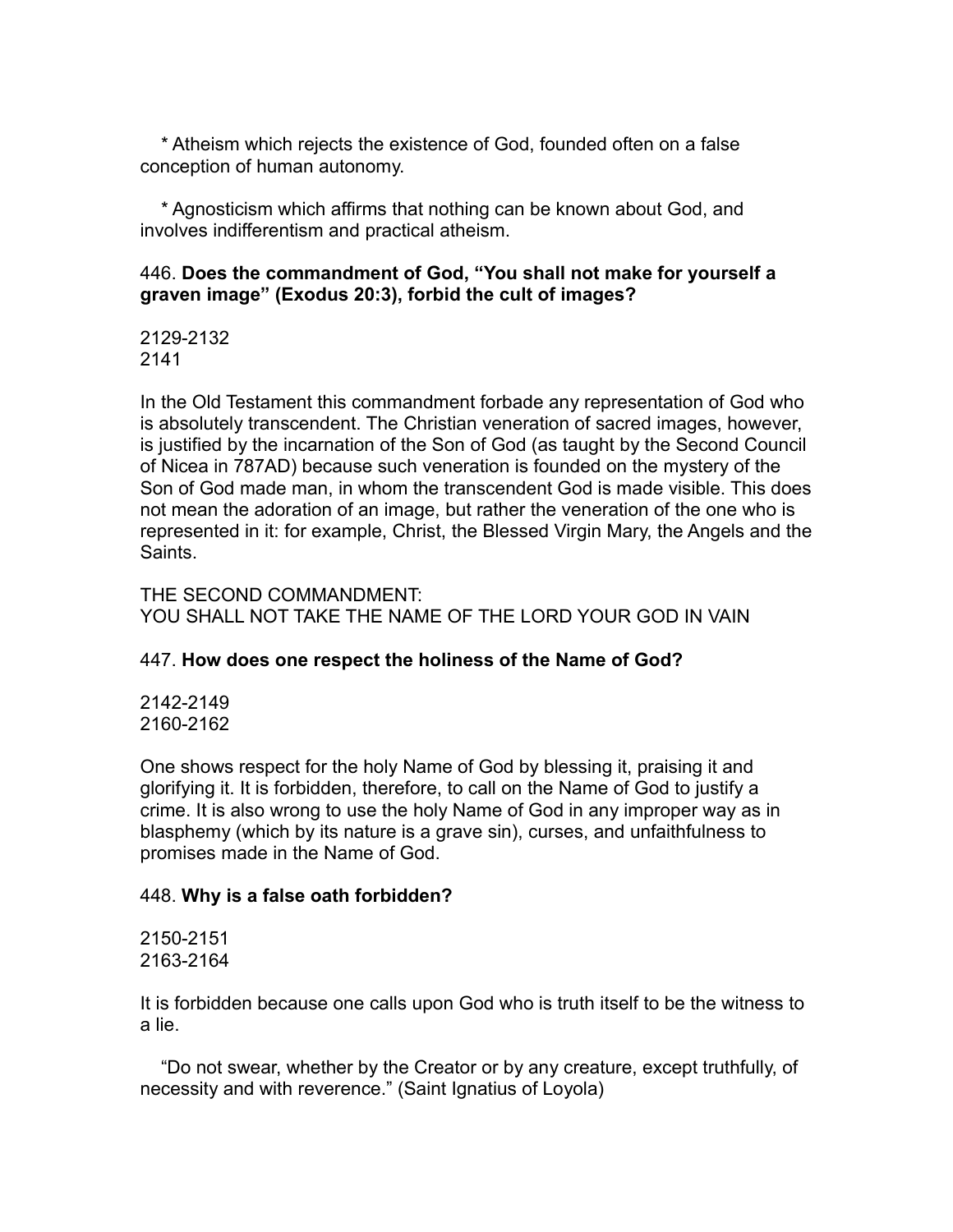## 449. **What is perjury?**

### 2152-2155

Perjury is to make a promise under oath with the intention of not keeping it or to violate a promise made under oath. It is a grave sin against God who is always faithful to his promises.

THE THIRD COMMANDMENT: REMEMBER TO KEEP HOLY THE LORD'S DAY

#### 450. **Why did God "bless the Sabbath day and declare it sacred" (Exodus 20:11)?**

2168-2172 2189

God did so because on the Sabbath day one remembers God's rest on the seventh day of creation, and also the liberation of Israel from slavery in Egypt and the Covenant which God sealed with his people.

## 451. **How did Jesus act in regard to the Sabbath?**

2173

Jesus recognized the holiness of the Sabbath day and with divine authority he gave this law its authentic interpretation: "The Sabbath was made for man, and not man for the sabbath" (Mark 2:27).

### 452. **For what reason has the Sabbath been changed to Sunday for Christians?**

2174-2176 2190-2191

The reason is because Sunday is the day of the Resurrection of Christ. As "the first day of the week" (Mark 16:2) it recalls the first creation; and as the "eighth day", which follows the sabbath, it symbolizes the new creation ushered in by the Resurrection of Christ. Thus, it has become for Christians the first of all days and of all feasts. It is the day of the Lord in which he with his Passover fulfilled the spiritual truth of the Jewish Sabbath and proclaimed man's eternal rest in God.

# 453. **How does one keep Sunday holy?**

2177-2185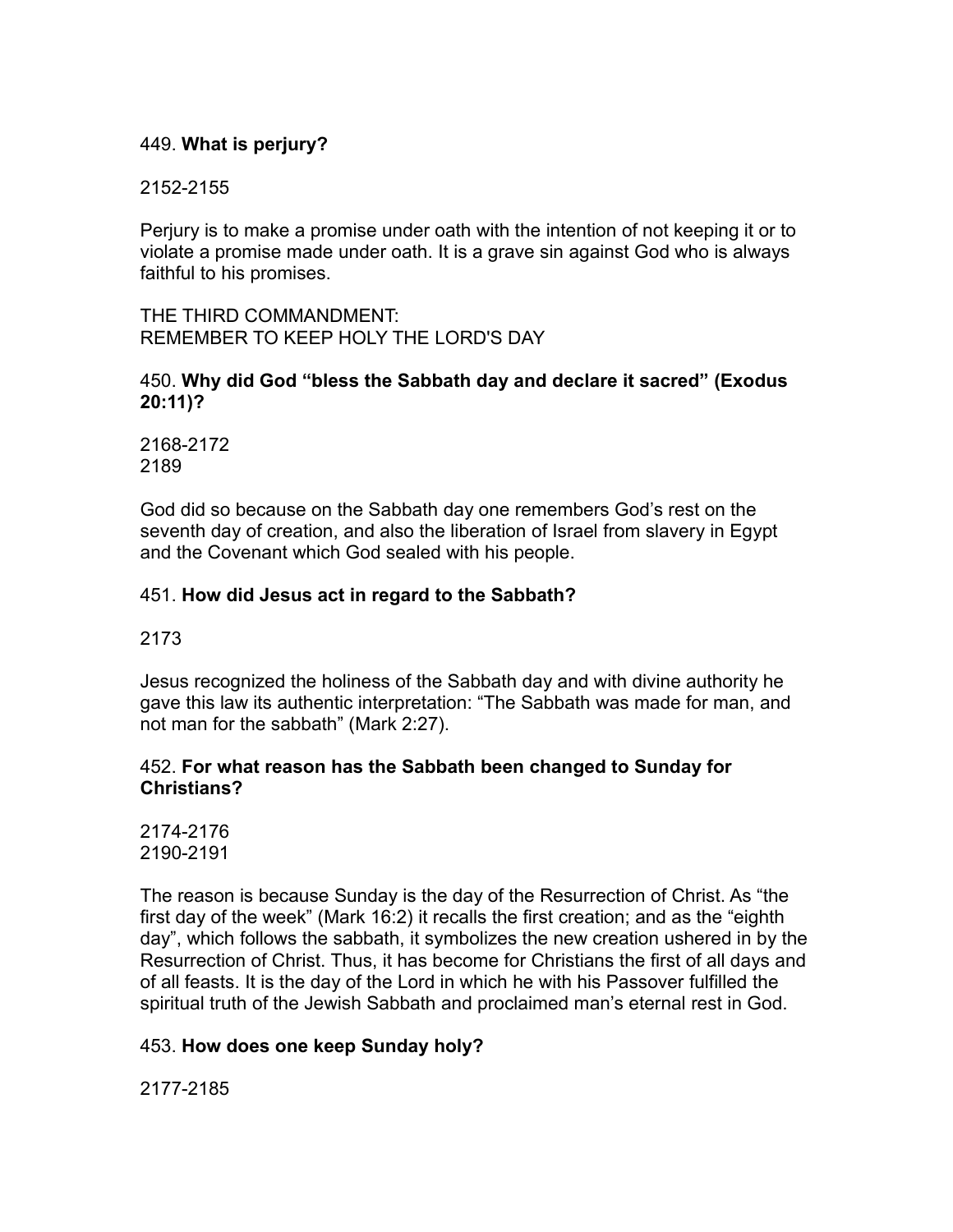#### 2192-2193

Christians keep Sunday and other days of obligation holy by participating in the Eucharist of the Lord and by refraining from those activities which impede the worship of God and disturb the joy proper to the day of the Lord or the necessary relaxation of mind and body. Activities are allowed on the Sabbath which are bound up with family needs or with important social service, provided that they do not lead to habits prejudicial to the holiness of Sunday, to family life and to health.

## 454. **Why is the civil recognition of Sunday as a feast day important?**

2186-2188 2194-2195

It is important so that all might be given the real possibility of enjoying sufficient rest and leisure to take care of their religious, familial, cultural and social lives. It is important also to have an opportune time for meditation, for reflection, for silence, for study, and a time to dedicate to good works, particularly for the sick and for the elderly.

CHAPTER TWO

"You Shall Love Your Neighbour as Yourself"

THE FOURTH COMMANDMENT: HONOR YOUR FATHER AND YOUR MOTHER

### 455. **What does the fourth commandment require?**

2196-2200 2247-2248

It commands us to honor and respect our parents and those whom God, for our good, has vested with his authority.

# 456. **What is the nature of the family in the plan of God?**

2201-2205 2249

A man and a woman united in marriage form a family together with their children. God instituted the family and endowed it with its fundamental constitution. Marriage and the family are ordered to the good of the spouses and to the procreation and education of children. Members of the same family establish among themselves personal relationships and primary responsibilities. In Christ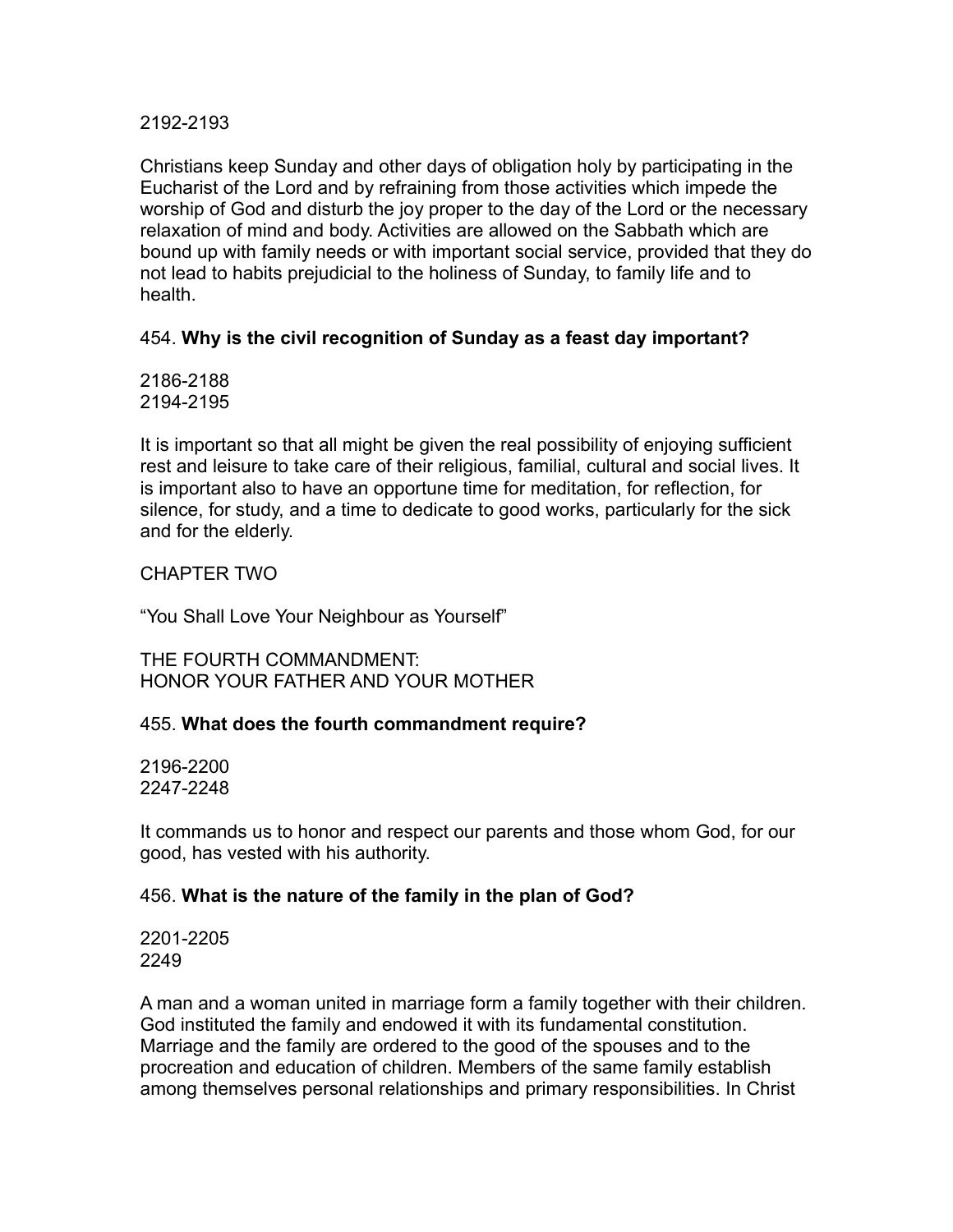the family becomes the domestic church because it is a community of faith, of hope, and of charity.

# 457. **What place does the family occupy in society?**

# 2207-2208

The family is the original cell of human society and is, therefore, prior to any recognition by public authority. Family values and principles constitute the foundation of social life. Family life is an initiation into the life of society.

# 458. **What are the duties that society has toward the family?**

2209-2213 2250

Society, while respecting the principle of subsidiarity, has the duty to support and strengthen marriage and the family. Public authority must respect, protect and foster the true nature of marriage and the family, public morality, the rights of parents, and domestic prosperity.

# 459. **What are the duties of children toward their parents?**

2214-2220 2251

Children owe respect (filial piety), gratitude, docility and obedience to their parents. In paying them respect and in fostering good relationships with their brothers and sisters, children contribute to the growth in harmony and holiness in family life in general. Adult children should give their parents material and moral support whenever they find themselves in situations of distress, sickness, loneliness, or old age.

# 460. **What are the duties of parents toward their children?**

# 2221-2231

Parents, in virtue of their participation in the fatherhood of God, have the first responsibility for the education of their children and they are the first heralds of the faith for them. They have the duty to love and respect their children as persons and as children of God and to provide, as far as is possible, for their physical and spiritual needs. They should select for them a suitable school and help them with prudent counsel in the choice of their profession and their state of life. In particular they have the mission of educating their children in the Christian faith.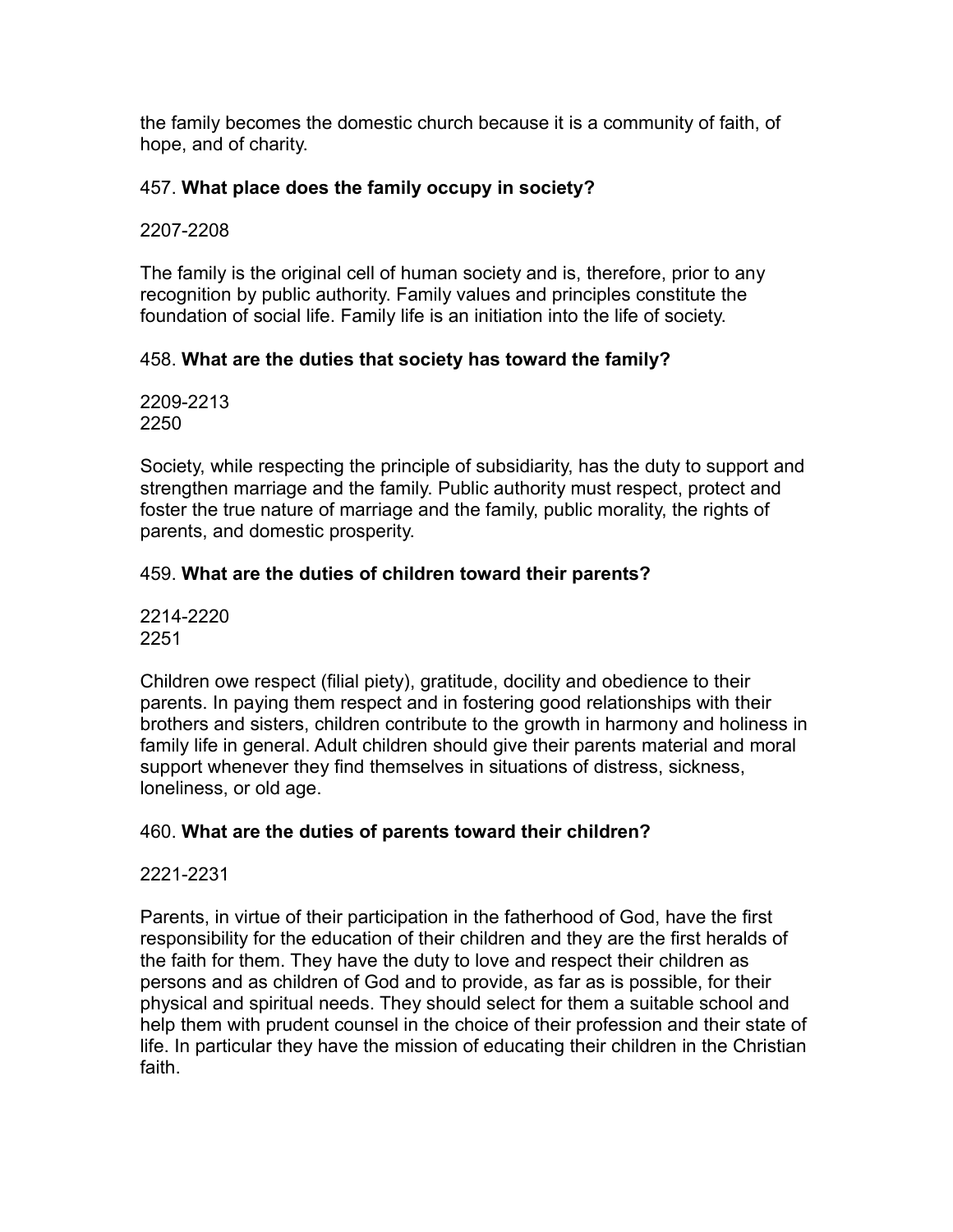## 461. **How are parents to educate their children in the Christian faith?**

### 2252-2253

Parents do this mainly by example, prayer, family catechesis and participation in the life of the Church.

## 462. **Are family bonds an absolute good?**

## 2232-2233

Family ties are important but not absolute, because the first vocation of a Christian is to follow Jesus and love him: "He who loves father or mother more than me is not worthy of me; whoever loves son or daughter more than me is not worthy of me" (Matthew 10:37). Parents must support with joy their children's choice to follow Jesus in whatever state of life, even in the consecrated life or the priestly ministry.

## 463. **How should authority be exercised in the various spheres of civil society?**

2234-2237 2254

Authority should always be exercised as a service, respecting fundamental human rights, a just hierarchy of values, laws, distributive justice, and the principle of subsidiarity. All those who exercise authority should seek the interests of the community before their own interest and allow their decisions to be inspired by the truth about God, about man and about the world.

# 464. **What are the duties of citizens in regard to civil authorities?**

2238-2241 2255

Those subject to authority should regard those in authority as representatives of God and offer their loyal collaboration for the right functioning of public and social life. This collaboration includes love and service of one's homeland, the right and duty to vote, payment of taxes, the defense of one's country, and the right to exercise constructive criticism.

### 465. **When is a citizen forbidden to obey civil authorities?**

2242-2243 2256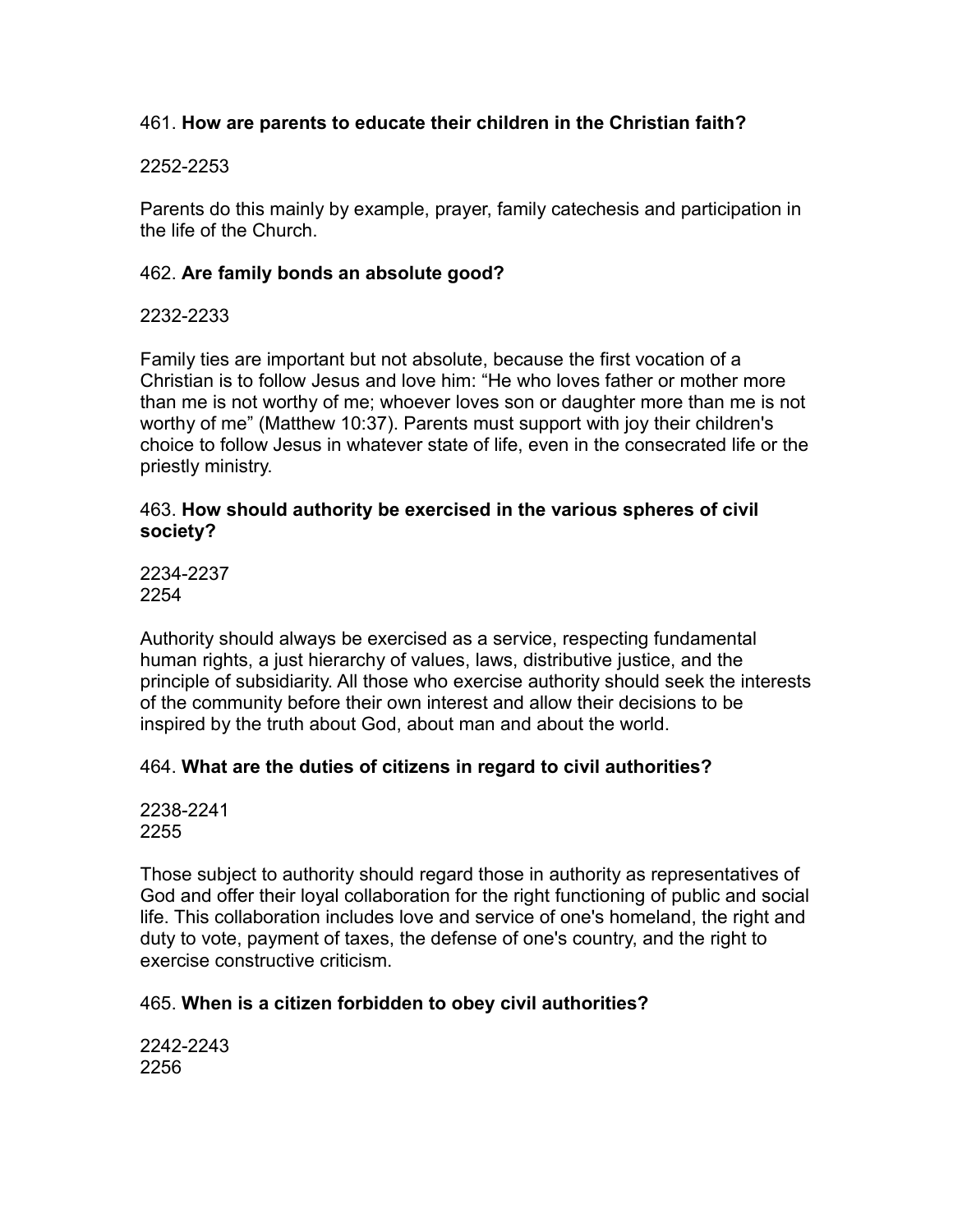A citizen is obliged in conscience not to obey the laws of civil authorities when they are contrary to the demands of the moral order: "We must obey God rather than men" (Acts of the Apostles 5:29).

THE FIFTH COMMANDMENT: YOU SHALL NOT KILL

## 466. **Why must human life be respected?**

2258-2262 2318-2320

Human life must be respected because it is sacred. From its beginning human life involves the creative action of God and it remains forever in a special relationship with the Creator, who is its sole end. It is not lawful for anyone directly to destroy an innocent human being. This is gravely contrary to the dignity of the person and the holiness of the Creator. "Do not slay the innocent and the righteous" (Exodus 23:7).

### 467. **Why is the legitimate defense of persons and of society not opposed to this norm?**

## 2263-2265

Because in choosing to legitimately defend oneself one is respecting the right to life (either one's own right to life or that of another) and not choosing to kill. Indeed, for someone responsible for the life of another, legitimate defense can be not only a right but a grave duty, provided only that disproportionate force is not used.

# 468. **What is the purpose of punishment?**

### 2266

A punishment imposed by legitimate public authority has the aim of redressing the disorder introduced by the offense, of defending public order and people's safety, and contributing to the correction of the guilty party.

### 469. **What kind of punishment may be imposed?**

# 2267

The punishment imposed must be proportionate to the gravity of the offense. Given the possibilities which the State now has for effectively preventing crime by rendering one who has committed an offense incapable of doing harm, the cases in which the execution of the offender is an absolute necessity "are very rare, if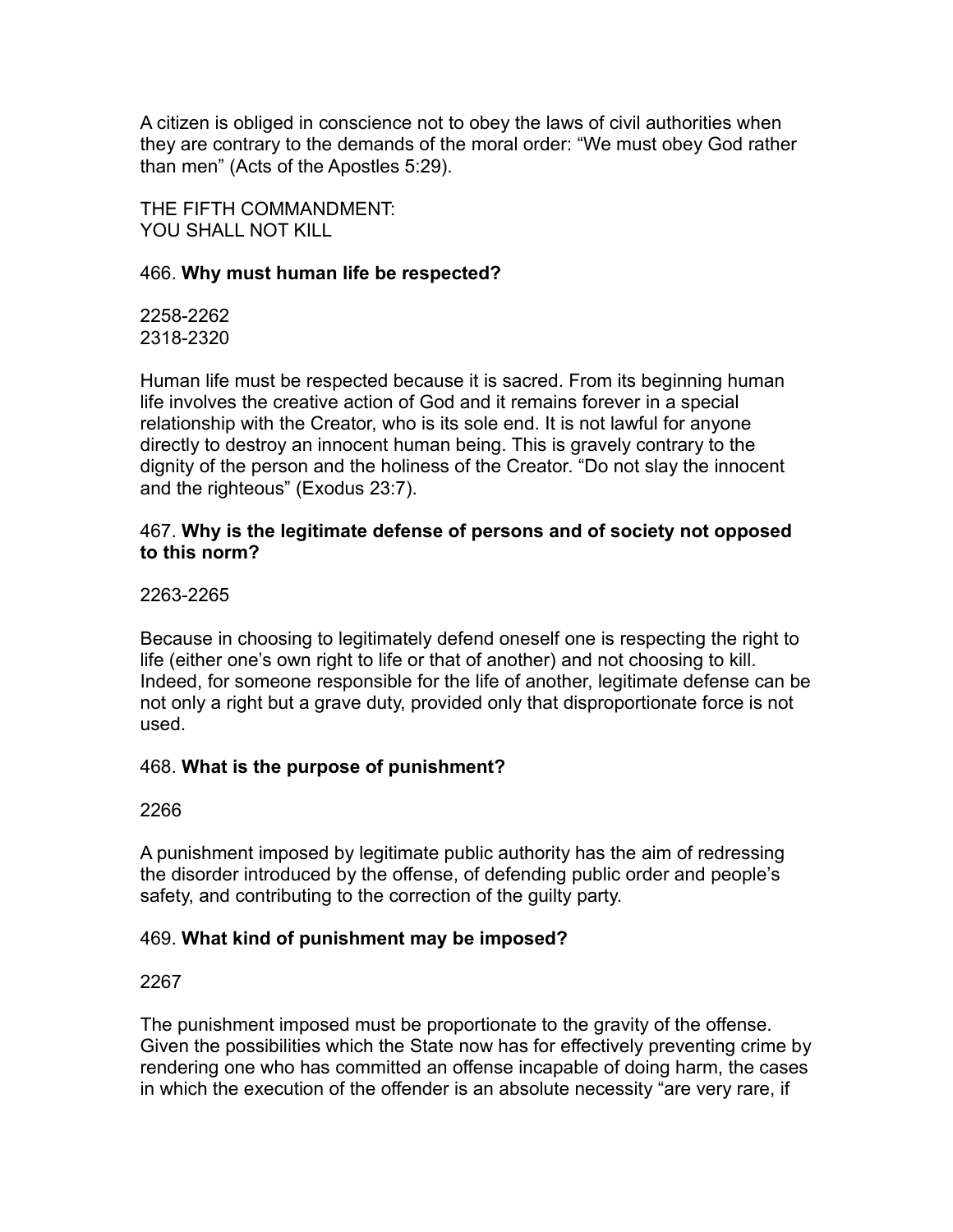not practically non-existent." (Evangelium Vitae). When non-lethal means are sufficient, authority should limit itself to such means because they better correspond to the concrete conditions of the common good, are more in conformity with the dignity of the human person, and do not remove definitively from the guilty party the possibility of reforming himself.

### 470. **What is forbidden by the fifth commandment?**

2268-2283 2321-2326

The fifth commandment forbids as gravely contrary to the moral law:

\* direct and intentional murder and cooperation in it;

 \* direct abortion, willed as an end or as means, as well as cooperation in it. Attached to this sin is the penalty of excommunication because, from the moment of his or her conception, the human being must be absolutely respected and protected in his integrity;

 \* direct euthanasia which consists in putting an end to the life of the handicapped, the sick, or those near death by an act or by the omission of a required action;

 \* suicide and voluntary cooperation in it, insofar as it is a grave offense against the just love of God, of self, and of neighbor. One's responsibility may be aggravated by the scandal given; one who is psychologically disturbed or is experiencing grave fear may have diminished responsibility.

## 471. **What medical procedures are permitted when death is considered imminent?**

# 2278-2279

When death is considered imminent the ordinary care owed to a sick person cannot be legitimately interrupted. However, it is legitimate to use pain-killers which do not aim at in death and to refuse "over-zealous treatment", that is the utilization of disproportionate medical procedures without reasonable hope of a positive outcome.

# 472. **Why must society protect every embryo?**

# 2273-2274

The inalienable right to life of every human individual from the first moment of conception is a constitutive element of civil society and its legislation. When the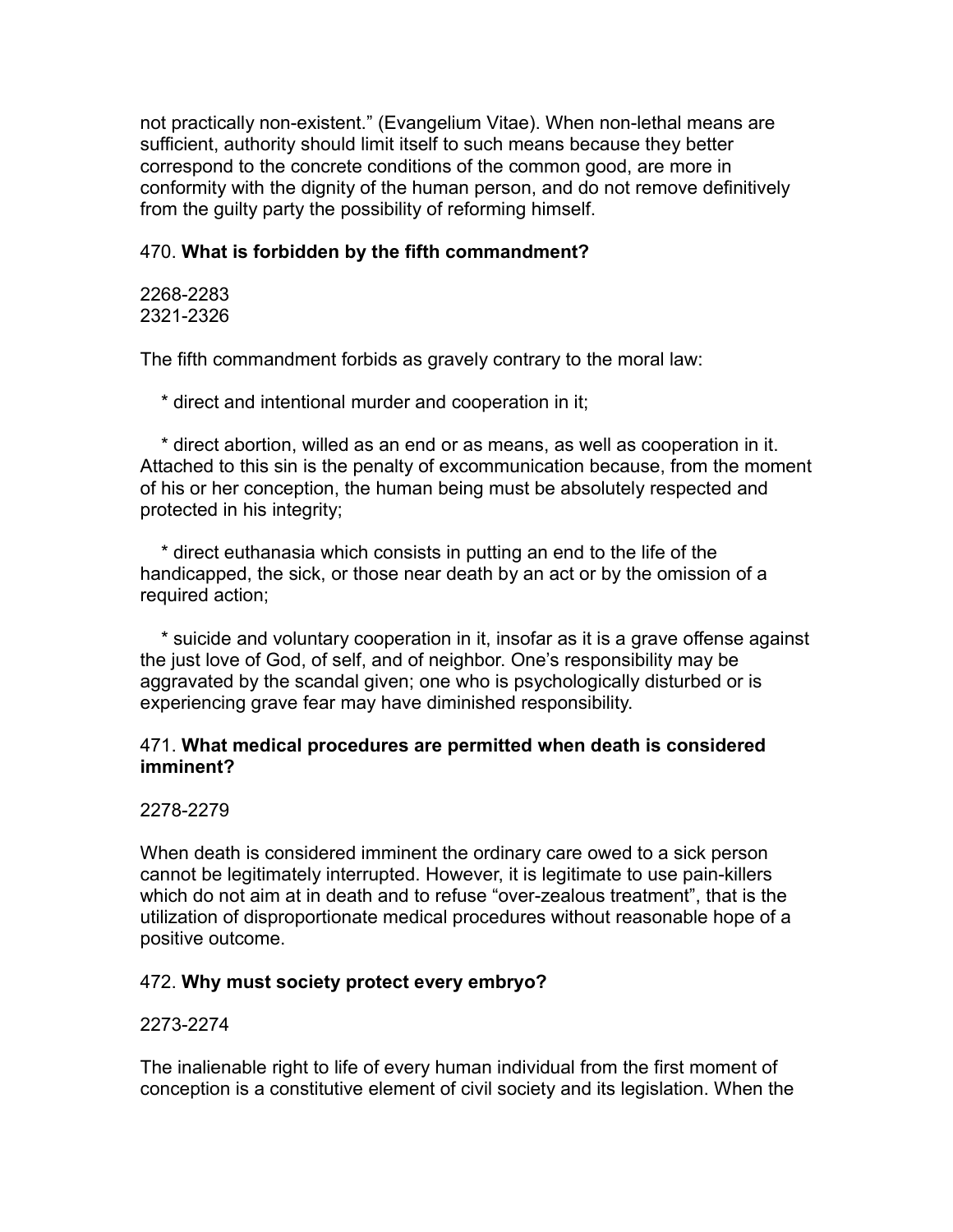State does not place its power at the service of the rights of all and in particular of the more vulnerable, including unborn children, the very foundations of a State based on law are undermined.

### 473. **How does one avoid scandal?**

## 2284-2287

Scandal, which consists in inducing others to do evil, is avoided when we respect the soul and body of the person. Anyone who deliberately leads others to commit serious sins himself commits a grave offense.

# 474. **What duty do we have toward our body?**

## 2288-2291

We must take reasonable care of our own physical health and that of others but avoid the cult of the body and every kind of excess. Also to be avoided are the use of drugs which cause very serious damage to human health and life, as well as the abuse of food, alcohol, tobacco and medicine.

## 475. **When are scientific, medical, or psychological experiments on human individuals or groups morally legitimate?**

# 2292-2295

They are morally legitimate when they are at the service of the integral good of the person and of society, without disproportionate risks to the life and physical and psychological integrity of the subjects who must be properly informed and consenting.

## 476. **Are the transplant and donation of organs allowed before and after death?**

# 2296

The transplant of organs is morally acceptable with the consent of the donor and without excessive risks to him or her. Before allowing the noble act of organ donation after death, one must verify that the donor is truly dead.

### 477. **What practices are contrary to respect for the bodily integrity of the human person?**

### 2297-2298

They are: kidnapping and hostage taking, terrorism, torture, violence, and direct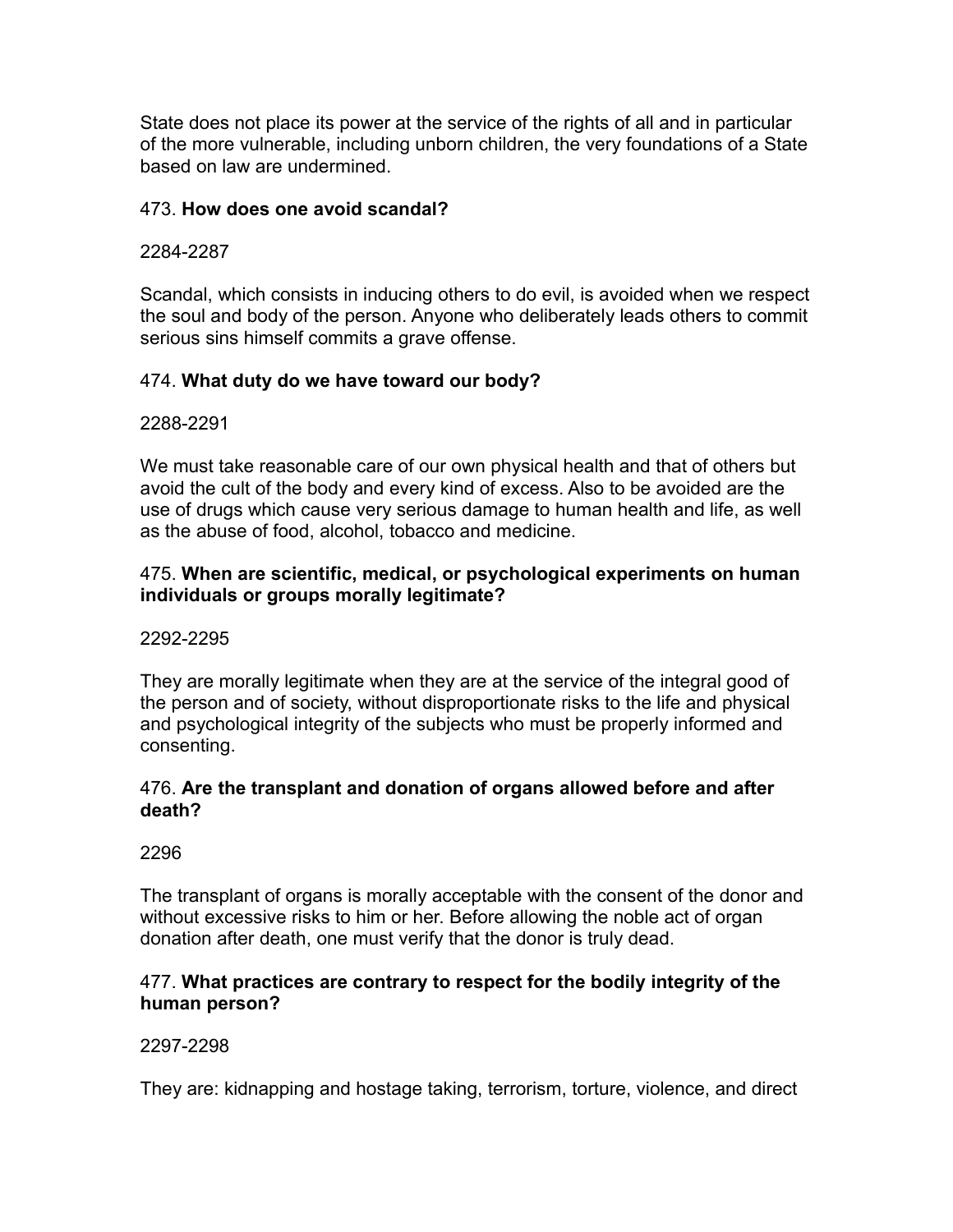sterilization. Amputations and mutilations of a person are morally permissible only for strictly therapeutic medical reasons.

# 478. **What care must be given to the dying?**

# 2299

The dying have a right to live the last moments of their earthly lives with dignity and, above all, to be sustained with prayer and the sacraments that prepare them to meet the living God.

# 479. **How are the bodies of the deceased to be treated?**

# 2300-2301

The bodies of the departed must be treated with love and respect. Their cremation is permitted provided that it does not demonstrate a denial of faith in the resurrection of the body.

# 480. **What does the Lord ask of every person in regard to peace?**

# 2302-2303

The Lord proclaimed "Blessed are the peacemakers" (Matthew 5:9). He called for peace of heart and denounced the immorality of anger which is a desire for revenge for some evil suffered. He also denounced hatred which leads one to wish evil on one's neighbor. These attitudes, if voluntary and consented to in matters of great importance, are mortal sins against charity.

# 481. **What is peace in this world?**

# 2304-2305

Peace in this world, which is required for the respect and development of human life, is not simply the absence of war or a balance of power between adversaries. It is "the tranquility of order" (Saint Augustine), "the work of justice" (Isaiah 32:17) and the effect of charity. Earthly peace is the image and fruit of the peace of Christ.

# 482. **What is required for earthly peace?**

2304 2307-2308

Earthly peace requires the equal distribution and safeguarding of the goods of persons, free communication among human beings, respect for the dignity of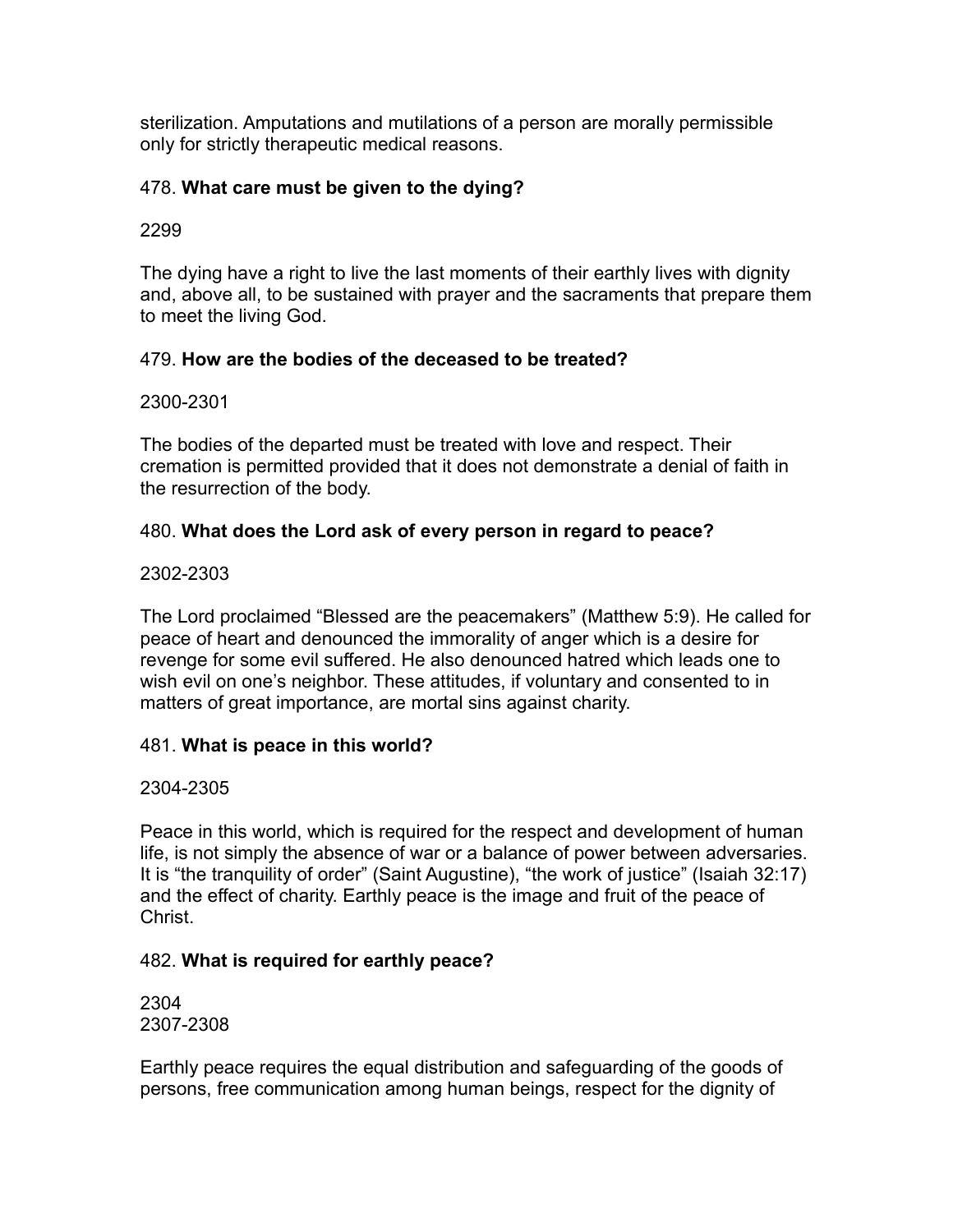persons and peoples, and the assiduous practice of justice and fraternity.

# 483. **When is it morally permitted to use military force?**

# 2307-2310

The use of military force is morally justified when the following conditions are simultaneously present:

\* the suffering inflicted by the aggressor must be lasting, grave and certain;

- \* all other peaceful means must have been shown to be ineffective;
- \* there are well founded prospects of success;

 \* the use of arms, especially given the power of modern weapons of mass destruction, must not produce evils graver than the evil to be eliminated.

# 484. **In danger of war, who has the responsibility for the rigorous evaluation of these conditions?**

# 2309

This responsibility belongs to the prudential judgment of government officials who also have the right to impose on citizens the obligation of national defense. The personal right to conscientious objection makes an exception to this obligation which should then be carried out by another form of service to the human community.

# 485. **In case of war, what does the moral law require?**

2312-2314 2328

Even during a war the moral law always remains valid. It requires the humane treatment of noncombatants, wounded soldiers and prisoners of war. Deliberate actions contrary to the law of nations, and the orders that command such actions are crimes, which blind obedience does not excuse. Acts of mass destruction must be condemned and likewise the extermination of peoples or ethnic minorities, which are most grievous sins. One is morally bound to resist the orders that command such acts.

# 486. **What must be done to avoid war?**

2315-2317 2327-2330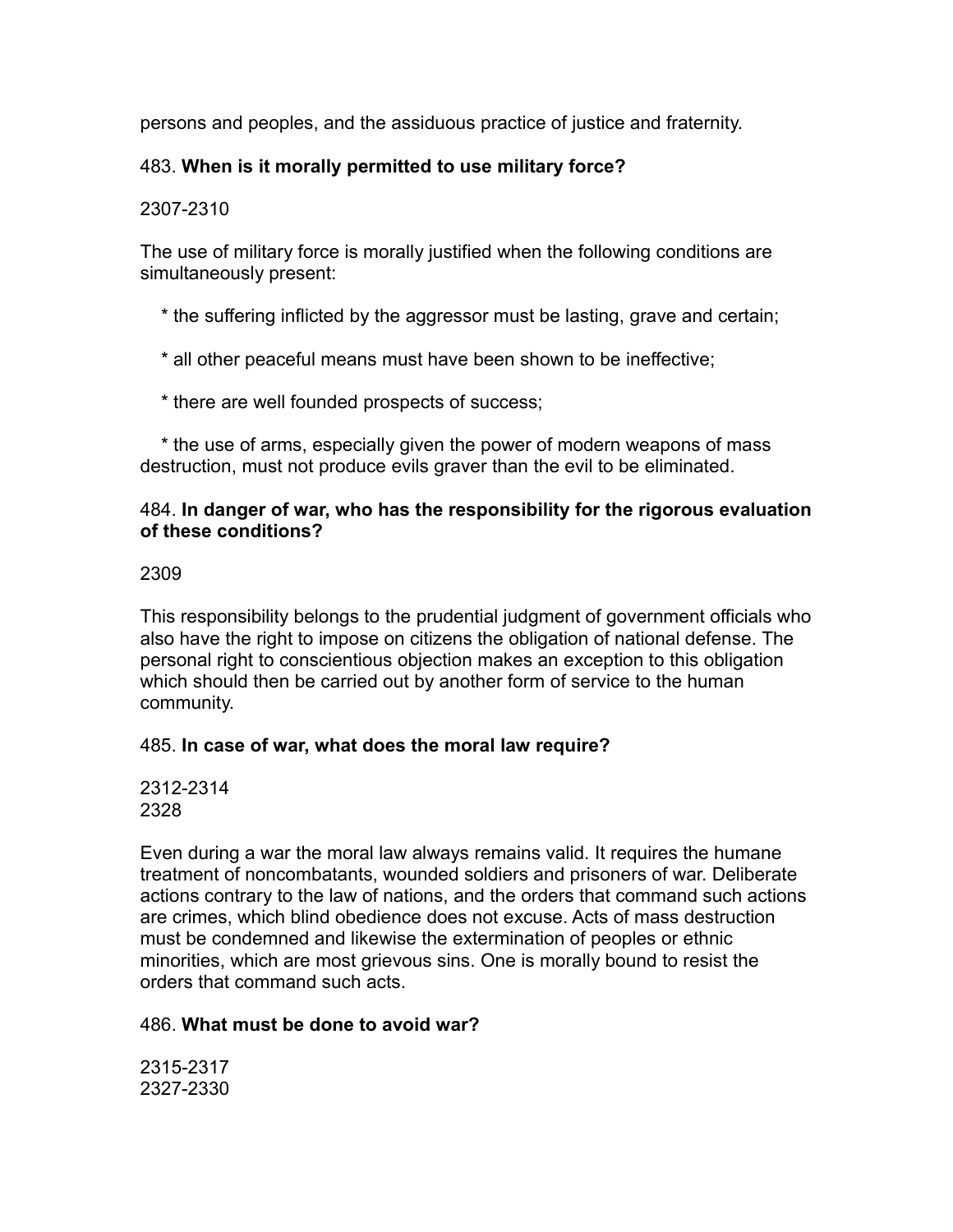Because of the evils and injustices that all war brings with it, we must do everything reasonably possible to avoid it. To this end it is particularly important to avoid: the accumulation and sale of arms which are not regulated by the legitimate authorities; all forms of economic and social injustice; ethnic and religious discrimination; envy, mistrust, pride and the spirit of revenge. Everything done to overcome these and other disorders contributes to building up peace and avoiding war.

THE SIXTH COMMANDMENT: YOU SHALL NOT COMMIT ADULTERY

### 487. **What responsibility do human persons have in regard to their own sexual identity?**

2331-2336 2392-2393

God has created human beings as male and female, equal in personal dignity, and has called them to a vocation of love and of communion. Everyone should accept his or her identity as male or female, recognizing its importance for the whole of the person, its specificity and complementarity.

## 488. **What is chastity?**

### 2337-2338

Chastity means the positive integration of sexuality within the person. Sexuality becomes truly human when it is integrated in a correct way into the relationship of one person to another. Chastity is a moral virtue, a gift of God, a grace, and a fruit of the Holy Spirit.

### 489. **What is involved in the virtue of chastity?**

### 2339-2341

The virtue of chastity involves an apprenticeship in self-mastery as an expression of human freedom directed towards self-giving. An integral and continuing formation, which is brought about in stages, is necessary to achieve this goal.

### 490. **What are the means that aid the living of chastity?**

### 2340-2347

There are many means at one's disposal: the grace of God, the help of the sacraments, prayer, self-knowledge, the practice of an asceticism adapted to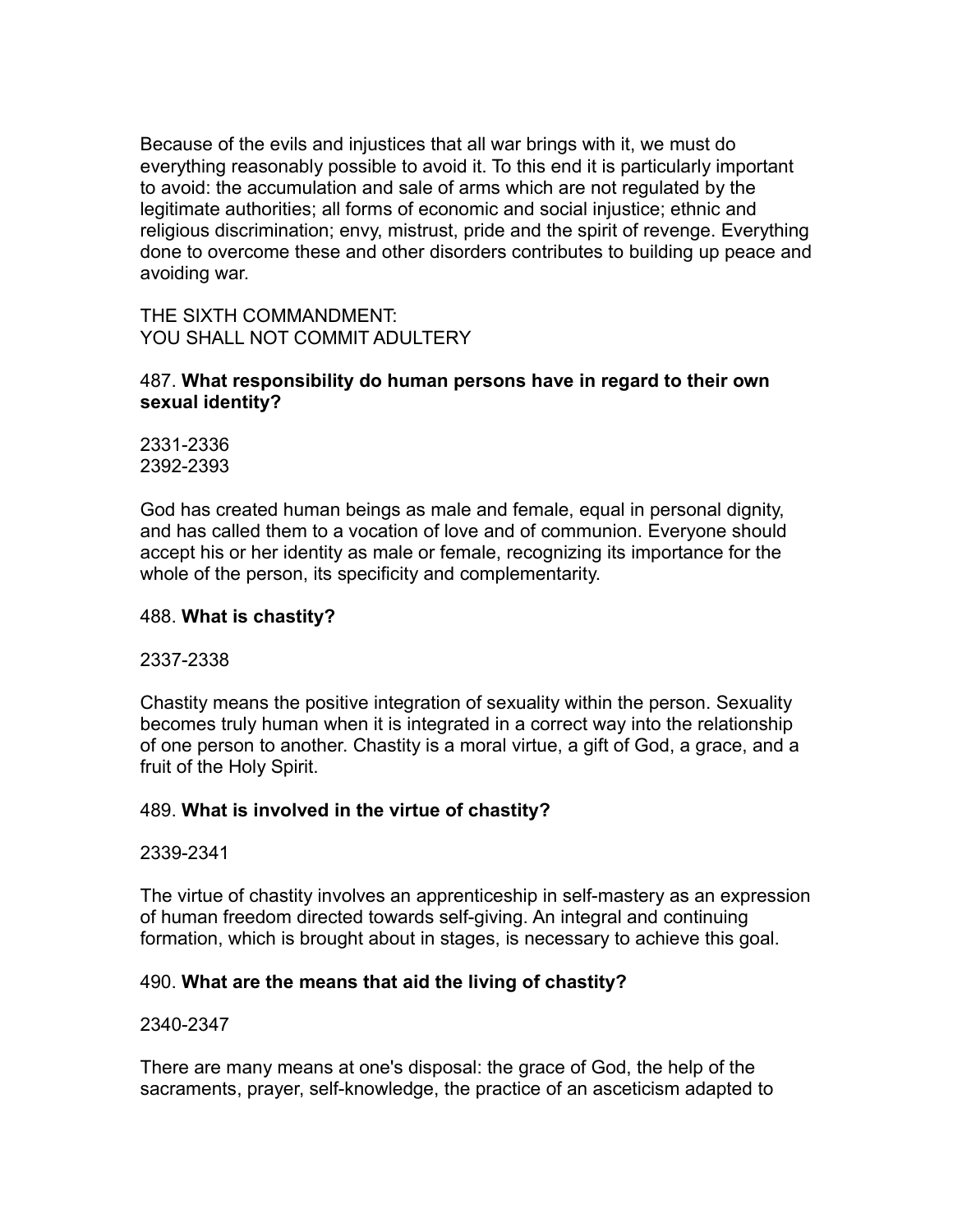various situations, the exercise of the moral virtues, especially the virtue of temperance which seeks to have the passions guided by reason.

# 491. **In what way is everyone called to live chastity?**

2348-2350 2394

As followers of Christ, the model of all chastity, all the baptised are called to live chastely in keeping with their particular states of life. Some profess virginity or consecrated celibacy which enables them to give themselves to God alone with an undivided heart in a remarkable manner. Others, if they are married live in conjugal chastity, or if unmarried practise chastity in continence.

# 492. **What are the principal sins against chastity?**

2351-2359 2396

Grave sins against chastity differ according to their object: adultery, masturbation, fornication, pornography, prostitution, rape, and homosexual acts. These sins are expressions of the vice of lust. These kinds of acts committed against the physical and moral integrity of minors become even more grave.

## 493. **Although it says only "you shall not commit adultery" why does the sixth commandment forbid all sins against chastity?**

2336

Although the biblical text of the Decalogue reads "you shall not commit adultery" (Exodus 20:14), the Tradition of the Church comprehensively follows the moral teachings of the Old and New Testaments and considers the sixth commandment as encompassing all sins against chastity.

# 494. **What is the responsibility of civil authority in regard to chastity?**

# 2354

Insofar as it is bound to promote respect for the dignity of the person, civil authority should seek to create an environment conducive to the practice of chastity. It should also enact suitable legislation to prevent the spread of the grave offenses against chastity mentioned above, especially in order to protect minors and those who are the weakest members of society.

# 495. **What are the goods of conjugal love to which sexuality is ordered?**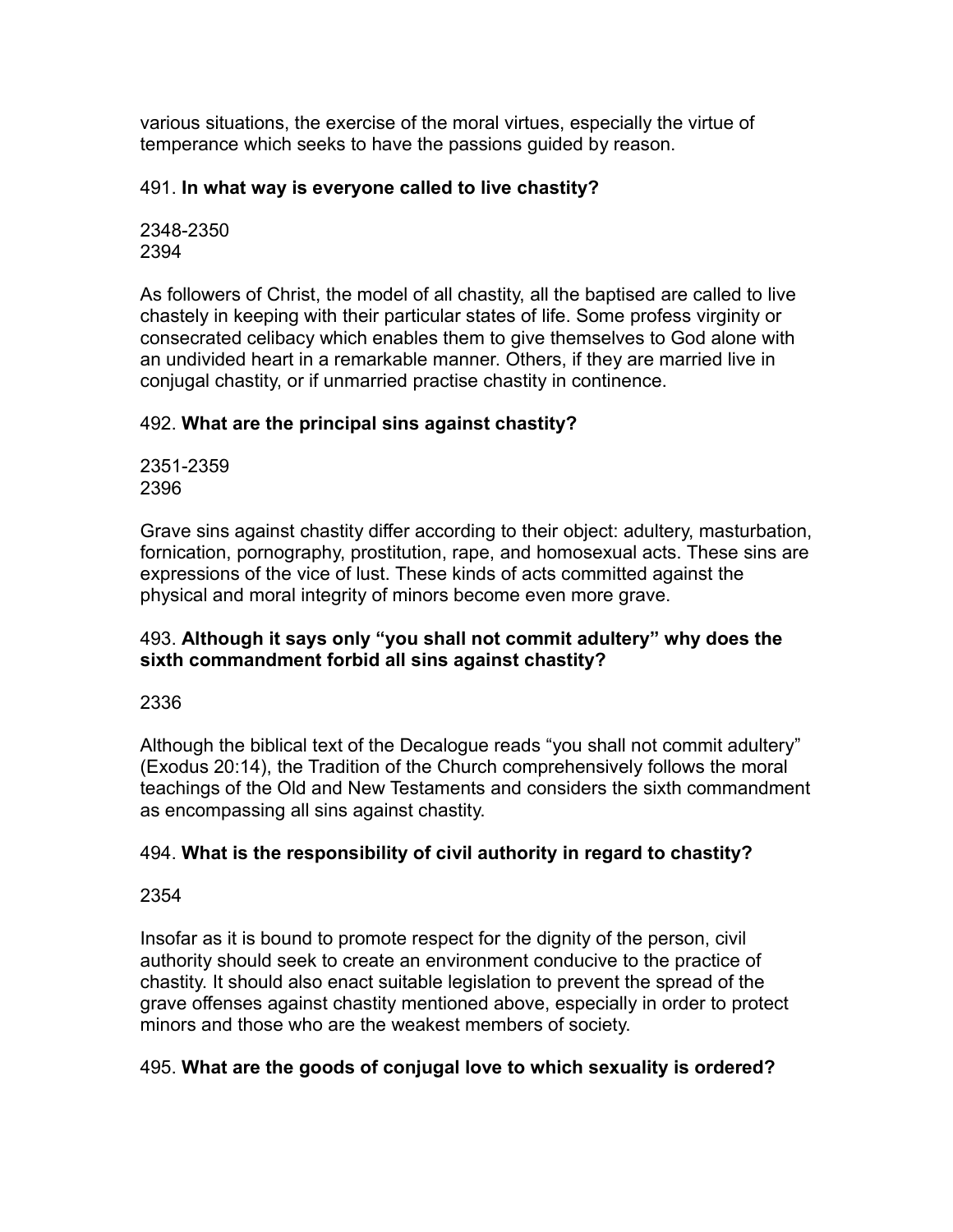2360-2361 2397-2398

The goods of conjugal love, which for those who are baptized is sanctified by the sacrament of Matrimony, are unity, fidelity, indissolubility, and an openness to the procreation of life.

# 496. **What is the meaning of the conjugal act?**

2362-2367

The conjugal act has a twofold meaning: unitive (the mutual self-giving of the spouses) and procreative (an openness to the transmission of life). No one may break the inseparable connection which God has established between these two meanings of the conjugal act by excluding one or the other of them.

## 497. **When is it moral to regulate births?**

2368-2369 2399

The regulation of births, which is an aspect of responsible fatherhood and motherhood, is objectively morally acceptable when it is pursued by the spouses without external pressure; when it is practiced not out of selfishness but for serious reasons; and with methods that conform to the objective criteria of morality, that is, periodic continence and use of the infertile periods.

# 498. **What are immoral means of birth control?**

### 2370-2372

Every action - for example, direct sterilization or contraception - is intrinsically immoral which (either in anticipation of the conjugal act, in its accomplishment or in the development of its natural consequences) proposes, as an end or as a means, to hinder procreation.

# 499. **Why are artificial insemination and artificial fertilization immoral?**

# 2373-2377

They are immoral because they dissociate procreation from the act with which the spouses give themselves to each other and so introduce the domination of technology over the origin and destiny of the human person. Furthermore, heterologous insemination and fertilization with the use of techniques that involve a person other than the married couple infringe upon the right of a child to be born of a father and mother known to him, bound to each other by marriage and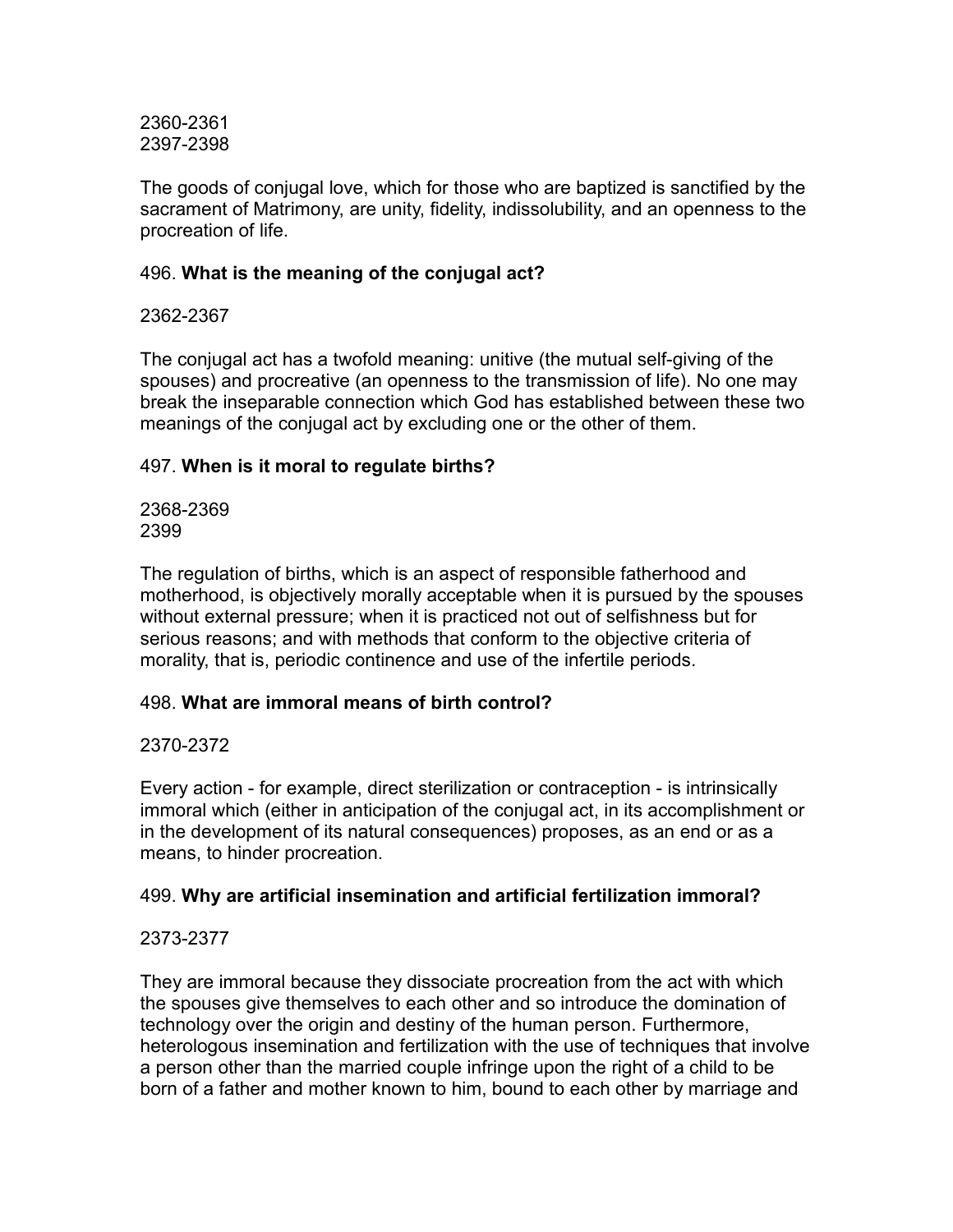having the exclusive right to become parents only through each another.

# 500. **How should children be considered?**

# 2378

A child is a gift of God, the supreme gift of marriage. There is no such thing as a right to have children (e.g. "a child at any cost"). But a child does have the right to be the fruit of the conjugal act of its parents as well as the right to be respected as a person from the moment of conception.

# 501. **What can spouses do when they do not have children?**

# 2379

Should the gift of a child not be given to them, after exhausting all legitimate medical options, spouses can show their generosity by way of foster care or adoption or by performing meaningful services for others. In this way they realize a precious spiritual fruitfulness.

# 502. **What are the offenses against the dignity of marriage?**

2380-2391 2400

These are: adultery, divorce, polygamy, incest, free unions (cohabitation, concubinage), and sexual acts before or outside of marriage.

THE SEVENTH COMMANDMENT: YOU SHALL NOT STEAL

# 503. **What is set forth by the seventh commandment?**

2401-2402

The seventh commandment requires respect for the universal destination and distribution of goods and the private ownership of them, as well as respect for persons, their property, and the integrity of creation. The Church also finds in this Commandment the basis for her social doctrine which involves the correct way of acting in economic, social and political life, the right and the duty of human labor, justice and solidarity among nations, and love for the poor.

# 504. **Under what conditions does the right to private property exist?**

2403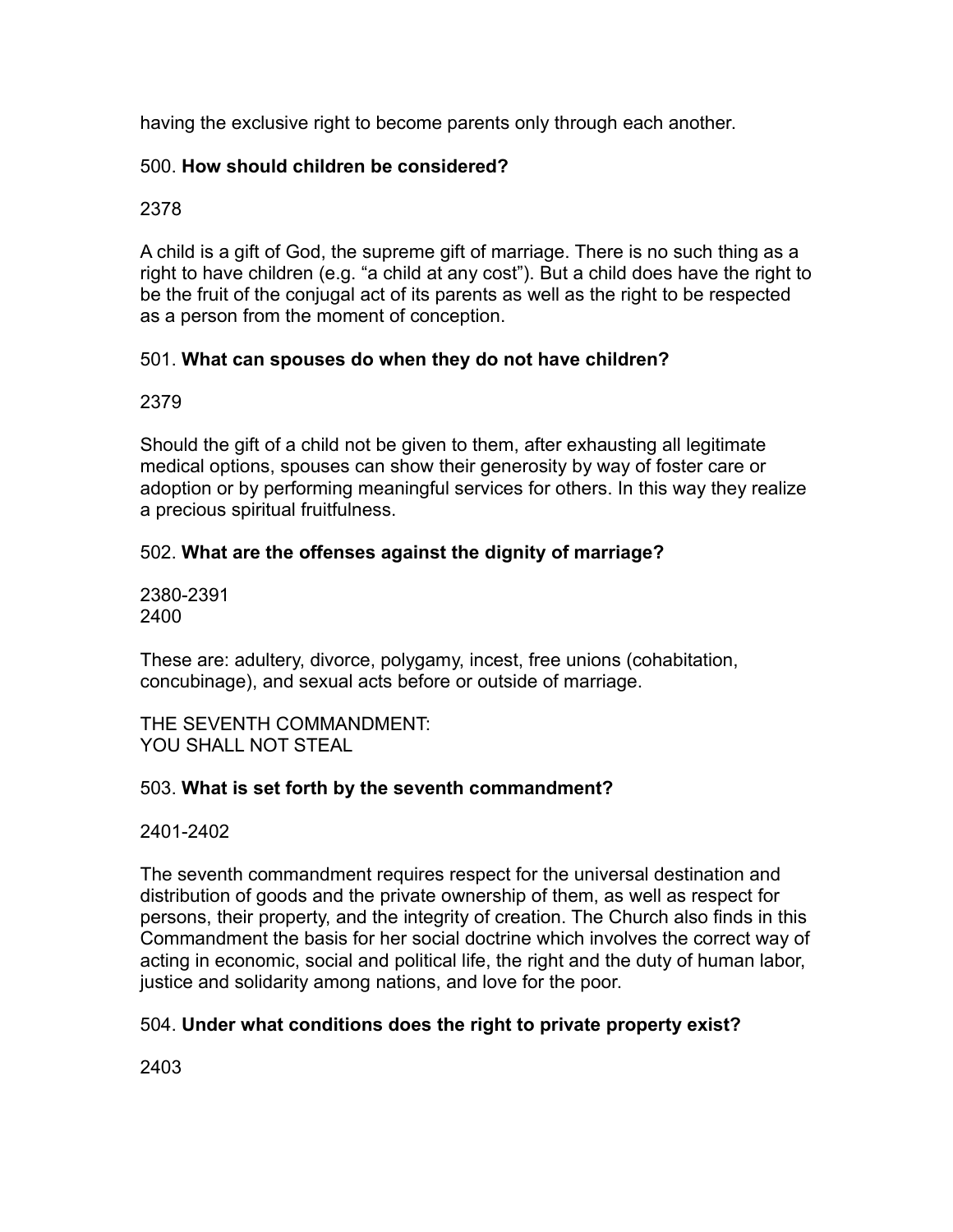The right to private property exists provided the property is acquired or received in a just way and that the universal destination of goods for the satisfaction of the basic needs of all takes precedence.

## 505. **What is the purpose of private property?**

2404-2406

The purpose of private property is to guarantee the freedom and dignity of individual persons by helping them to meet the basic needs of those in their charge and also of others who are in need.

# 506. **What does the seventh commandment require?**

2407 2450-2451

The seventh commandment requires respect for the goods of others through the practice of justice and charity, temperance and solidarity. In particular it requires respect for promises made and contracts agreed to, reparation for injustice committed and restitution of stolen goods, and respect for the integrity of creation by the prudent and moderate use of the mineral, vegetable, and animal resources of the universe with special attention to those species which are in danger of extinction.

# 507. **What attitude should people have toward animals?**

2416-2418 2457

People must treat animals with kindness as creatures of God and avoid both excessive love for them and an indiscriminate use of them especially by scientific experiments that go beyond reasonable limits and entail needless suffering for the animals.

# 508. **What is forbidden by the seventh commandment?**

2408-2413 2453-2455

Above all, the seventh commandment forbids theft, which is the taking or using of another's property against the reasonable will of the owner. This can be done also by paying unjust wages; by speculation on the value of goods in order to gain an advantage to the detriment of others; or by the forgery of checks or invoices. Also forbidden is tax evasion or business fraud; willfully damaging private or public property ; usury; corruption; the private abuse of common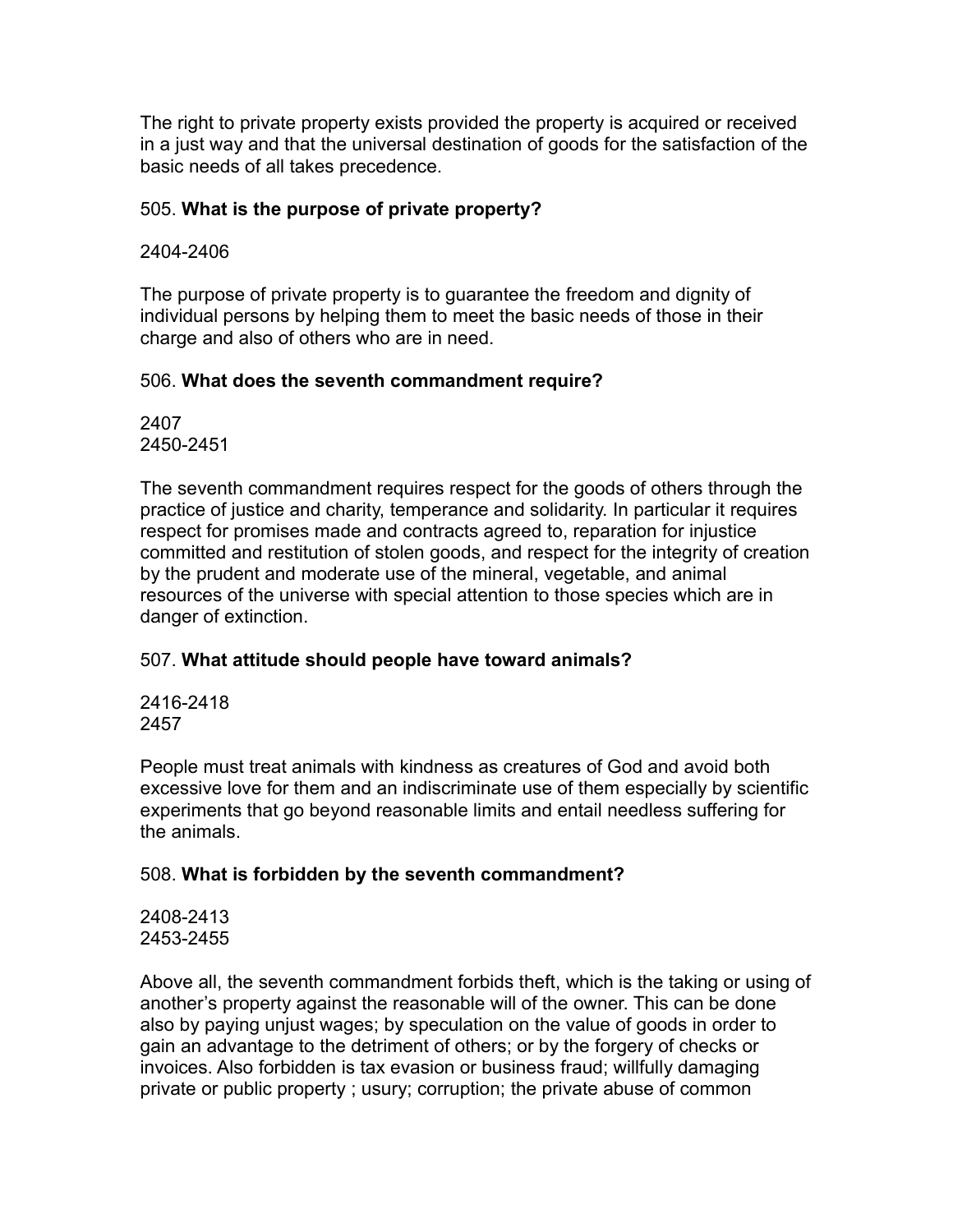goods; work deliberately done poorly; and waste.

# 509. **What is the content of the social doctrine of the Church?**

# 2419-2423

The social doctrine of the Church is an organic development of the truth of the Gospel about the dignity of the human person and his social dimension offering principles for reflection, criteria for judgment, and norms and guidelines for action.

# 510. **When does the Church intervene in social areas?**

2420 2458

The Church intervenes by making a moral judgment about economic and social matters when the fundamental rights of the person, the common good, or the salvation of souls requires it.

# 511. **How should social and economic life be pursued?**

## 2459

It should be pursued according to its own proper methods within the sphere of the moral order, at the service of the whole human being and of the entire human community in keeping with social justice. Social and economic life should have the human person as its author, center, and goal.

# 512. **What would be opposed to the social doctrine of the Church?**

### 2424-2425

Opposed to the social doctrine of the Church are economic and social systems that sacrifice the basic rights of persons or that make profit their exclusive norm or ultimate end. For this reason the Church rejects the ideologies associated in modern times with Communism or with atheistic and totalitarian forms of socialism. But in the practice of capitalism the Church also rejects self centered individualism and an absolute primacy of the laws of the marketplace over human labor.

### 513. **What is the meaning of work?**

2426-2428 2460-2461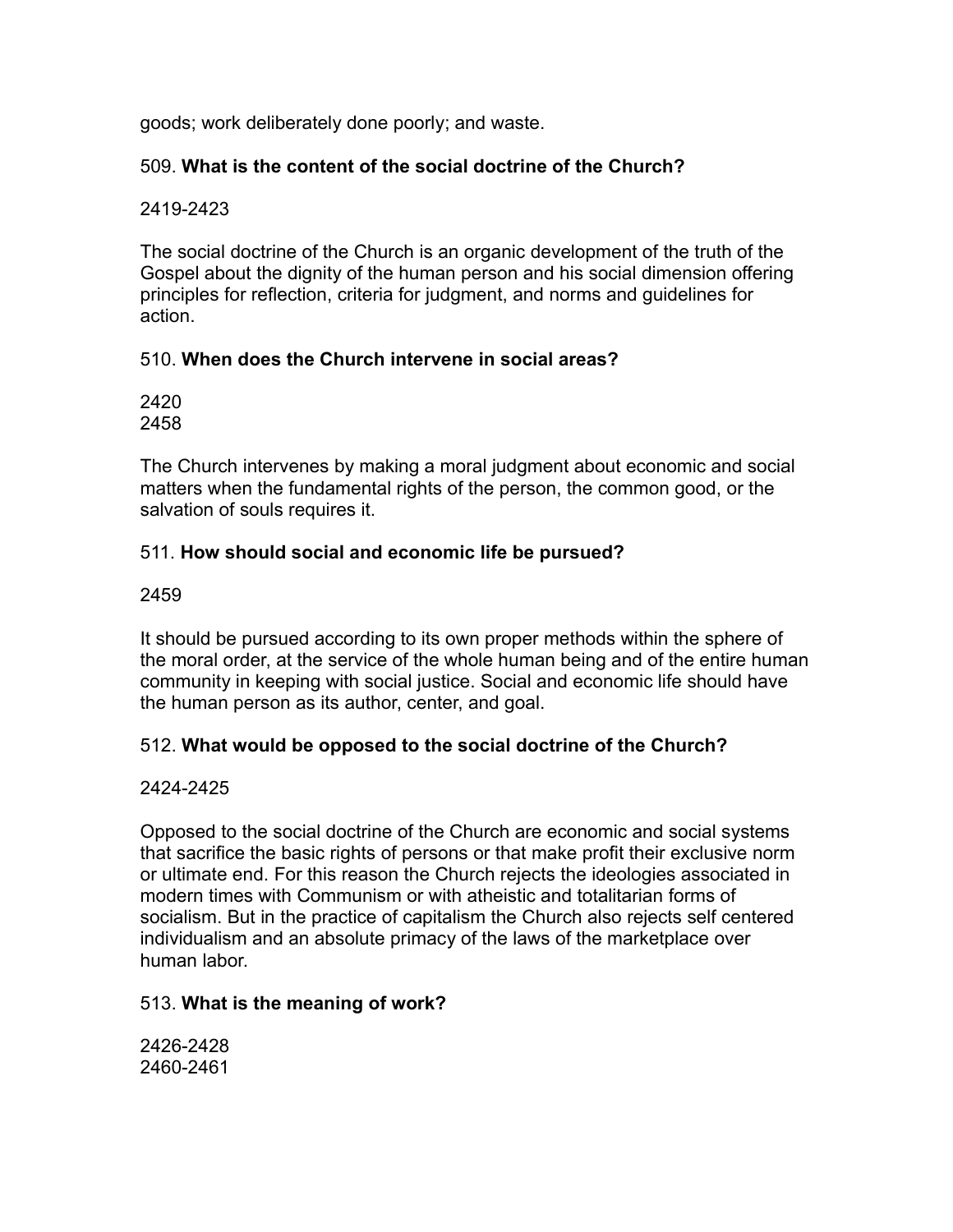Work is both a duty and a right through which human beings collaborate with God the Creator. Indeed, by working with commitment and competence we fulfil the potential inscribed in our nature, honor the Creator's gifts and the talents received from him, provide for ourselves and for our families, and serve the human community. Furthermore, by the grace of God, work can be a means of sanctification and collaboration with Christ for the salvation of others.

# 514. **To what type of work does every person have a right?**

2429 2433-2434

Access to secure and honest employment must be open to all without unjust discrimination and with respect for free economic initiative and fair compensation.

# 515. **What responsibility does the State have in regard to labor?**

# 2431

It is the role of the State to guarantee individual freedom and private property, as well as a stable currency and efficient public services. It is also the State's responsibility to oversee and direct the exercise of human rights in the economic sector. According to circumstances, society must help citizens to find work.

# 516. **What is the task of business management?**

# 2432

Business managers are responsible for the economic and ecological effects of their operations. They must consider the good of persons and not only the increase of profits, even though profits are necessary to assure investments, the future of the business, employment, and the good progress of economic life.

# 517. **What are the duties of workers?**

# 2435

They must carry out their work in a conscientious way with competence and dedication, seeking to resolve any controversies with dialogue. Recourse to a non-violent strike is morally legitimate when it appears to be the necessary way to obtain a proportionate benefit and it takes into account the common good.

# 518. **How is justice and solidarity among nations brought about?**

2437-2441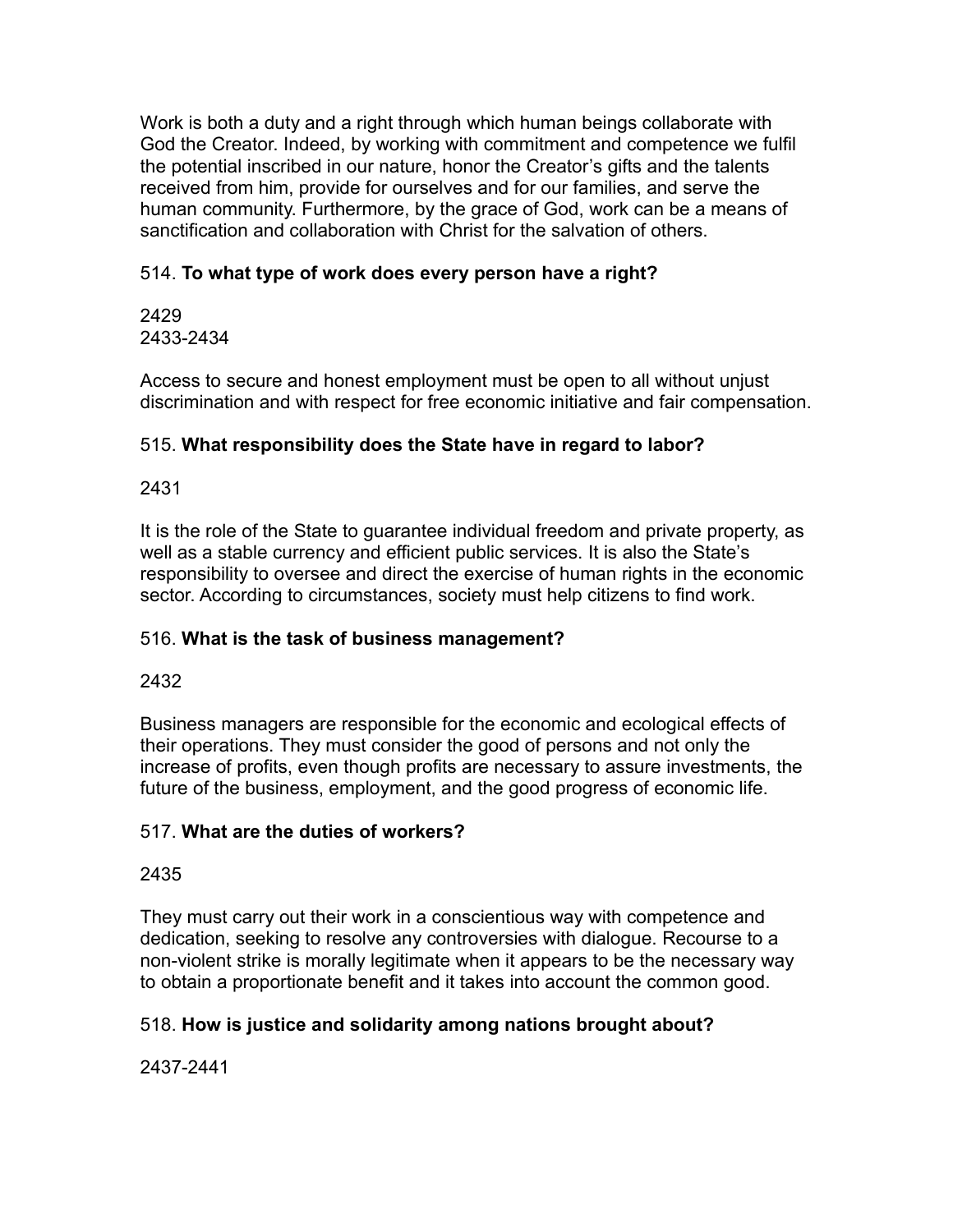On the international level, all nations and institutions must carry out their work in solidarity and subsidiarity for the purpose of eliminating or at least reducing poverty, the inequality of resources and economic potential, economic and social injustices, the exploitation of persons, the accumulation of debts by poor countries, and the perverse mechanisms that impede the development of the less advanced countries.

# 519. **In what way do Christians participate in political and social life?**

# 2442

The lay faithful take part directly in political and social life by animating temporal realities with a Christian spirit and collaborating with all as authentic witnesses of the Gospel and agents of peace and justice.

# 520. **By what is love for the poor inspired?**

2443-2449 2462-2463

Love for the poor is inspired by the Gospel of the Beatitudes and by the example of Jesus in his constant concern for the poor. Jesus said, "Whatever you have done to the least of my brethren, you have done to me" (Matthew 25:40). Love for the poor shows itself through the struggle against material poverty and also against the many forms of cultural, moral, and religious poverty. The spiritual and corporal works of mercy and the many charitable institutions formed throughout the centuries are a concrete witness to the preferential love for the poor which characterizes the disciples of Jesus.

THE EIGHTH COMMANDMENT: YOU SHALL NOT BEAR FALSE WITNESS AGAINST YOUR NEIGHBOR

### 521. **What is one's duty toward the truth?**

2464-2470 2504

Every person is called to sincerity and truthfulness in acting and speaking. Everyone has the duty to seek the truth, to adhere to it and to order one's whole life in accordance with its demands. In Jesus Christ the whole of God's truth has been made manifest. He is "the truth". Those who follow him live in the Spirit of truth and guard against duplicity, dissimulation, and hypocrisy.

# 522. **How does one bear witness to the truth?**

2471-2474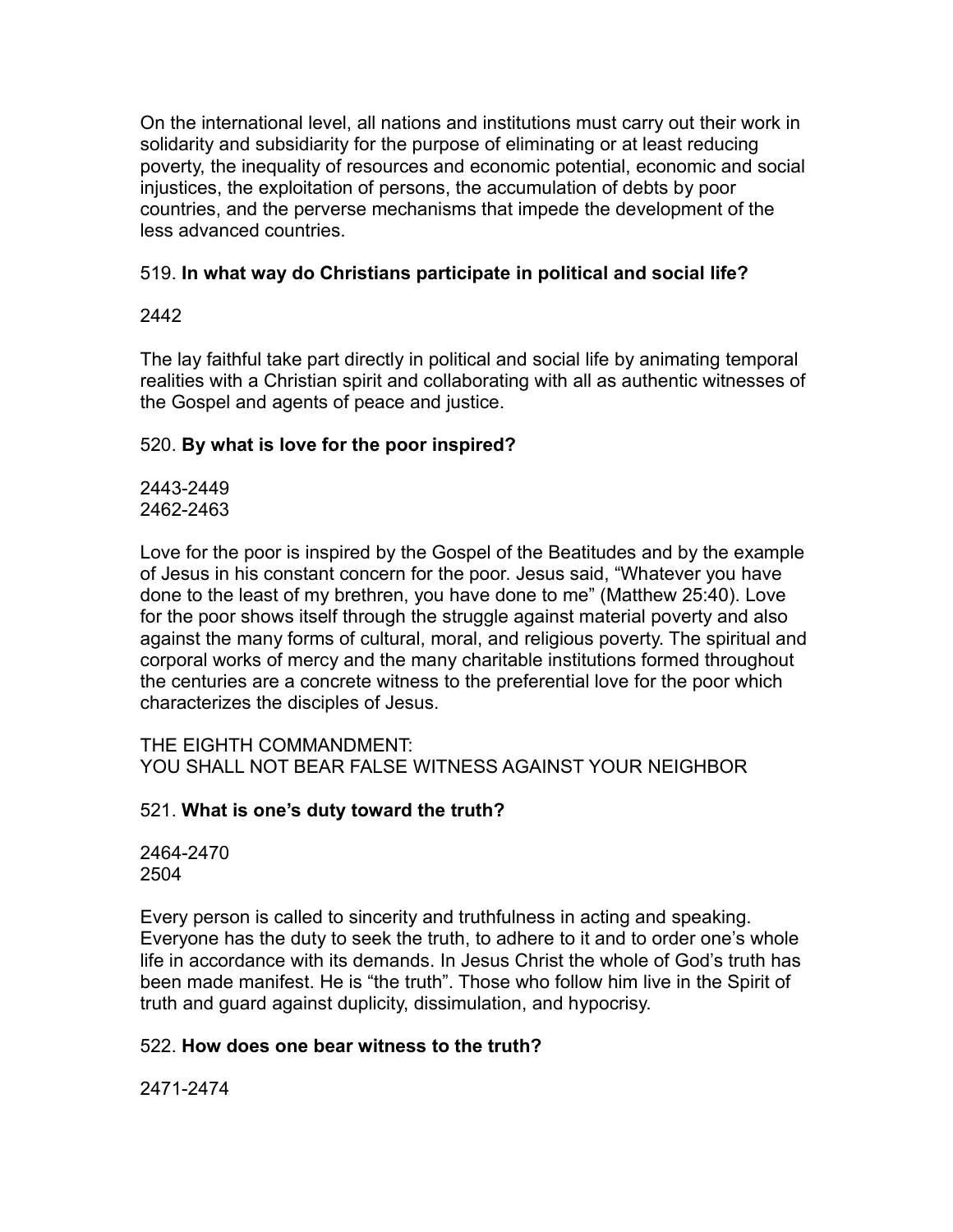#### 2505-2506

A Christian must bear witness to the truth of the Gospel in every field of his activity, both public and private, and also if necessary, with the sacrifice of his very life. Martyrdom is the supreme witness given to the truth of the faith.

### 523. **What is forbidden by the eighth commandment?**

2475-2487 2507-2509

The eighth commandment forbids:

 \* false witness, perjury, and lying, the gravity of which is measured by the truth it deforms, the circumstances, the intentions of the one who lies, and the harm suffered by its victims;

 \* rash judgment, slander, defamation and calumny which diminish or destroy the good reputation and honor to which every person has a right;

 \* flattery, adulation, or complaisance, especially if directed to serious sins or toward the achievement of illicit advantages.

A sin committed against truth demands reparation if it has caused harm to others.

# 524. **What is required by the eighth commandment?**

2488-2492 2510-2511

The eighth commandment requires respect for the truth accompanied by the discretion of charity in the field of communication and the imparting of information, where the personal and common good, the protection of privacy and the danger of scandal must all be taken into account; in respecting professional secrets which must be kept, save in exceptional cases for grave and proportionate reasons; and also in respecting confidences given under the seal of secrecy.

### 525. **How is one to use the means of social communication?**

2493-2499 2512

The information provided by the media must be at the service of the common good. Its content must be true and – within the limits of justice and charity – also complete. Furthermore, information must be communicated honestly and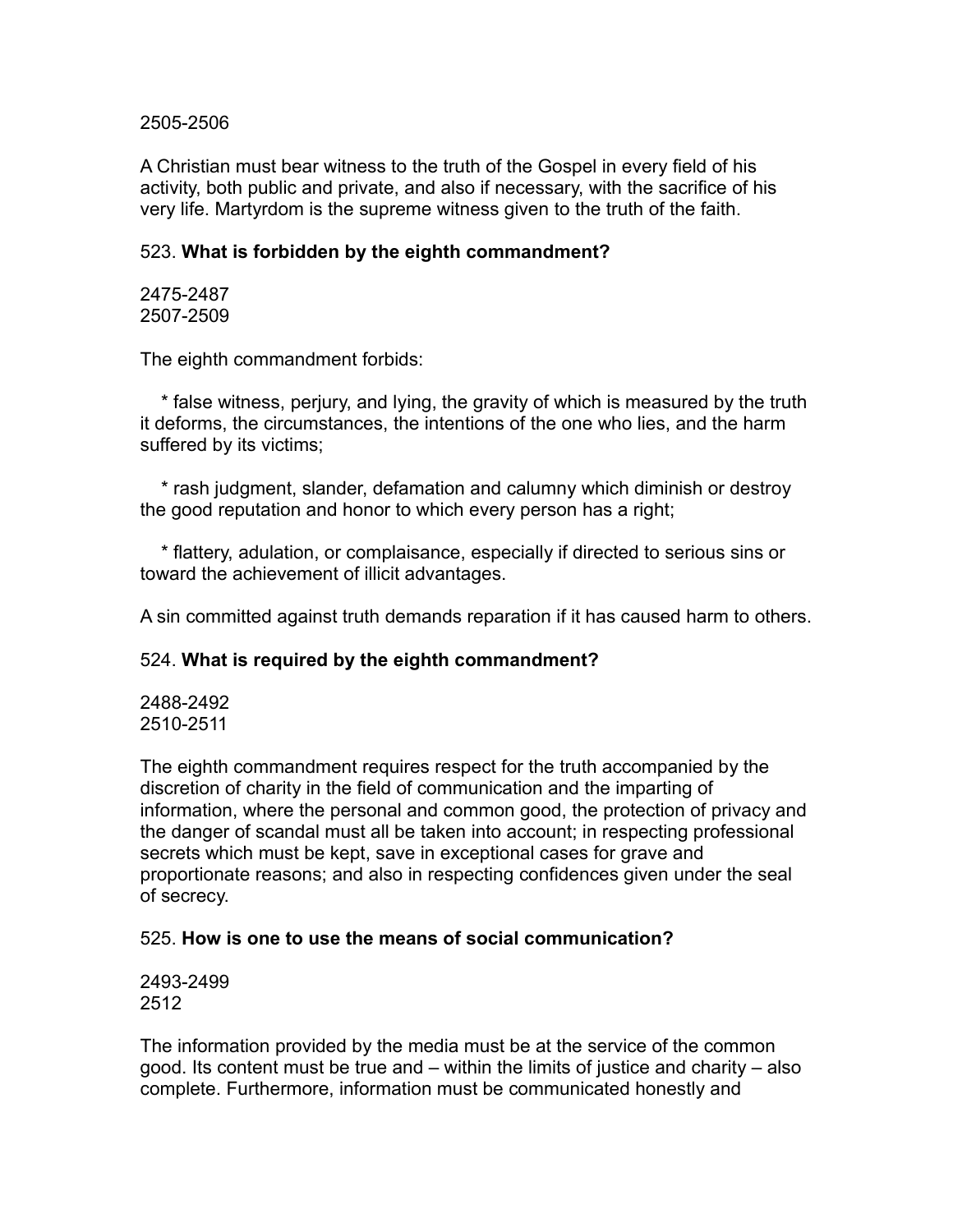properly with scrupulous respect for moral laws and the legitimate rights and dignity of the person.

### 526. **What relationship exists between truth, beauty and sacred art?**

2500-2503 2513

The truth is beautiful, carrying in itself the splendour of spiritual beauty. In addition to the expression of the truth in words there are other complementary expressions of the truth, most specifically in the beauty of artistic works. These are the fruit both of talents given by God and of human effort. Sacred art by being true and beautiful should evoke and glorify the mystery of God made visible in Christ, and lead to the adoration and love of God, the Creator and Savior, who is the surpassing, invisible Beauty of Truth and Love.

THE NINTH COMMANDMENT: YOU SHALL NOT COVET YOUR NEIGHBOR'S WIFE

## 527. **What is required by the ninth commandment?**

2514-2516 2528-2530

The ninth commandment requires that one overcome carnal concupiscence in thought and in desire. The struggle against such concupiscence entails purifying the heart and practicing the virtue of temperance.

# 528. **What is forbidden by the ninth commandment?**

2517-2519 2531-2532

The ninth commandment forbids cultivating thoughts and desires connected to actions forbidden by the sixth commandment.

# 529. **How does one reach purity of heart?**

2520

In the battle against disordered desires the baptised person is able, by the grace of God, to achieve purity of heart through the virtue and gift of chastity, through purity of intention, purity of vision (both exterior and interior), discipline of the imagination and of feelings and by prayer.

### 530. **What are the other requirements for purity?**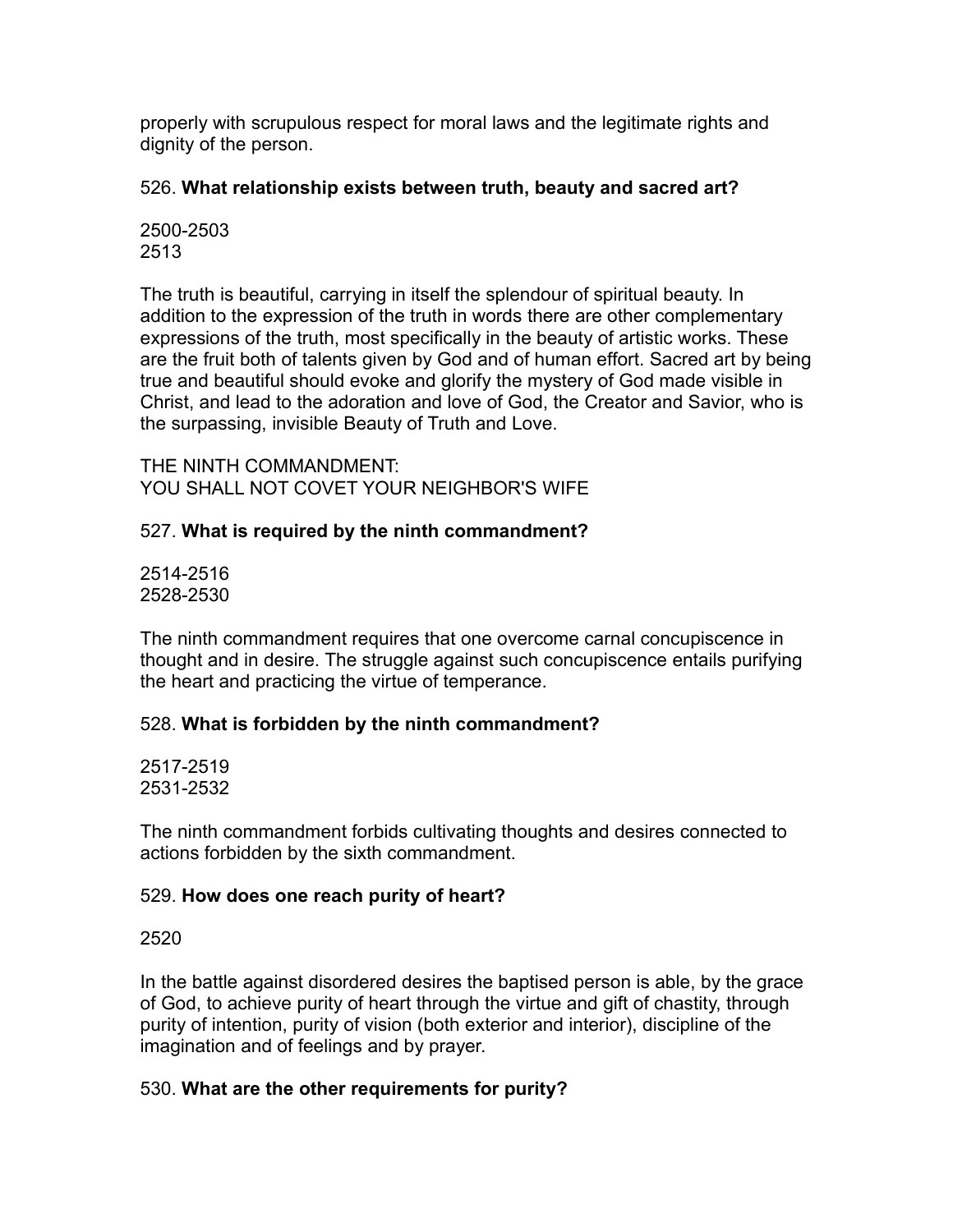2521-2527 2533

Purity requires modesty which, while protecting the intimate center of the person, expresses the sensitivity of chastity. It guides how one looks at others and behaves toward them in conformity with the dignity of persons and their communion. Purity frees one from wide-spread eroticism and avoids those things which foster morbid curiosity. Purity also requires a purification of the social climate by means of a constant struggle against moral permissiveness which is founded on an erroneous conception of human freedom.

THE TENTH COMMANDMENT: YOU SHALL NOT COVET YOUR NEIGHBOR'S POSSESSIONS

## 531. **What is required and what is forbidden by the tenth commandment?**

2534-2540 2551-2554

This commandment, which completes the preceding commandment, requires an interior attitude of respect for the property of others and forbids greed, unbridled covetousness for the goods of others, and envy which is the sadness one experiences at the sight of another's goods and the immoderate desire to acquire them for oneself.

# 532. **What does Jesus call for in poverty of spirit?**

2544-2547 2556

Jesus calls his disciples to prefer him to everything and everyone. Detachment from riches – in the spirit of evangelical poverty – and self-abandonment to divine providence free us from anxiety about the future and prepare us for the blessedness of the "poor in spirit, for theirs is the kingdom of heaven" (Mathew 5:3).

# 533. **What is the greatest human desire?**

2548-2550 2557

The greatest desire of the human person is to see God. "I want to see God" is the cry of our whole being. We realize our true and full happiness in the vision and beatitude of the One who created us out of love and draws us to himself with infinite love.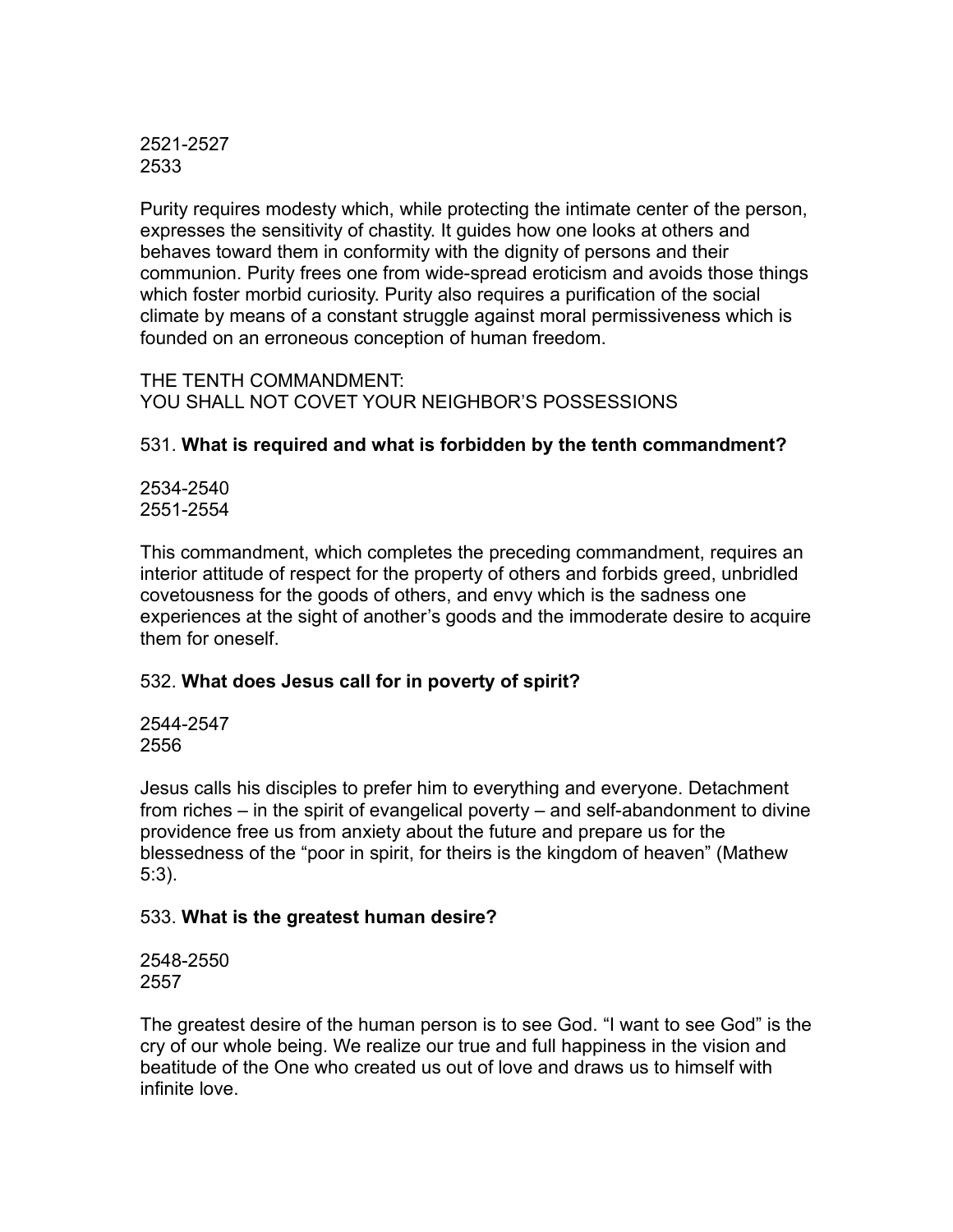"Whoever sees God has obtained all the goods of which he can conceive." (Saint Gregory of Nyssa)

Part Four

Christian Prayer

Section One Prayer in the Christian Life

## 534. **What is prayer?**

2558-2565 2590

Prayer is the raising of one's mind and heart to God, or the petition of good things from him in accord with his will. It is always the gift of God who comes to encounter man. Christian prayer is the personal and living relationship of the children of God with their Father who is infinitely good, with his Son Jesus Christ, and with the Holy Spirit who dwells in their hearts.

## CHAPTER ONE

The Revelation of Prayer

# 535. **Why is there a universal call to prayer?**

2566-2567

Because through creation God first calls every being from nothingness. Even after the Fall man continues to be capable of recognizing his Creator and retains a desire for the One who has called him into existence. All religions, and the whole history of salvation in particular, bear witness to this human desire for God. It is God first of all, however, who ceaselessly draws every person to the mysterious encounter known as prayer.

THE REVELATION OF PRAYER IN THE OLD TESTAMENT

### 536. **How is Abraham a model of prayer?**

2570-2573 2592

Abraham is a model of prayer because he walked in the presence of God, heard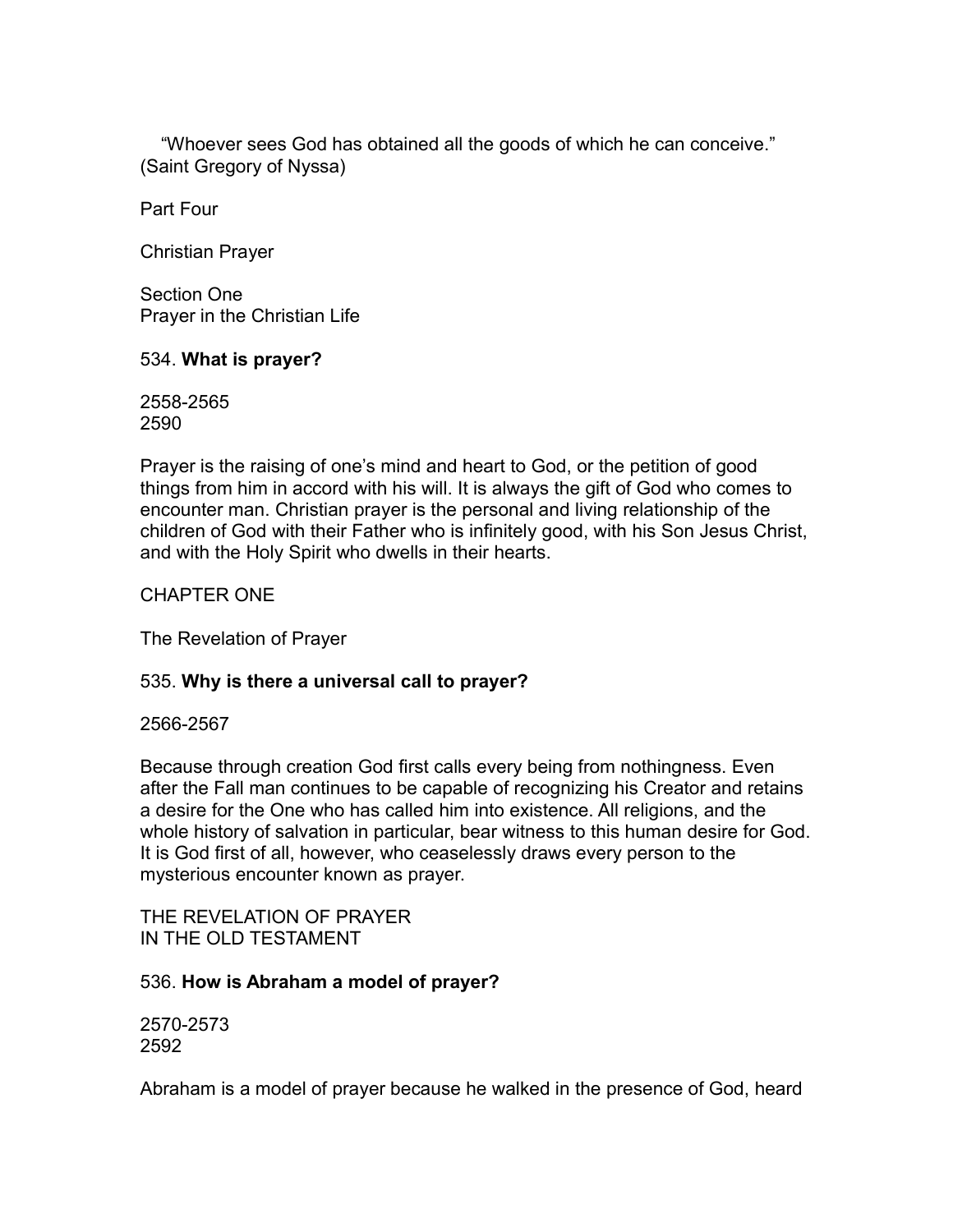and obeyed him. His prayer was a battle of faith because he continued to believe in the fidelity of God even in times of trial. Besides, after having received in his own tent the visit of the Lord who confided his plan to him, Abraham dared to intercede for sinners with bold confidence.

## 537. **How did Moses pray?**

2574-2577 2593

The prayer of Moses was typical of contemplative prayer. God, who called to Moses from the burning bush, lingered in conversation with him often and at length, "face to face, like a man with his friend" (Exodus 33:11). In this intimacy with God, Moses attained the strength to intercede tenaciously for his people: his prayer thus prefigured the intercession of the one mediator, Christ Jesus.

## 538. **In the Old Testament, what relationship do the king and the temple have to prayer?**

2578-2580 2594

The prayer of the People of God developed in the shadow of the dwelling place of God – the Ark of the Covenant, then the Temple – under the guidance of their shepherds. Among them there was David, the King "after God's own heart," the shepherd who prayed for his people. His prayer was a model for the prayer of the people because it involved clinging to the divine promise and a trust filled with love for the One who is the only King and Lord.

# 539. **What is the role of prayer in the mission of the prophets?**

2581-2584

The prophets drew from prayer the light and strength to exhort the people to faith and to conversion of heart. They entered into great intimacy with God and interceded for their brothers and sisters to whom they proclaimed what they had seen and heard from the Lord. Elijah was the father of the prophets, of those who sought the face of God. On Mount Carmel he achieved the return of the people to the faith, thanks to the intervention of God to whom he prayed: "Answer me, O Lord, answer me!" (1 Kings 18:37).

### 540. **What is the importance of the Psalms in prayer?**

2579 2585-2589 2596-2597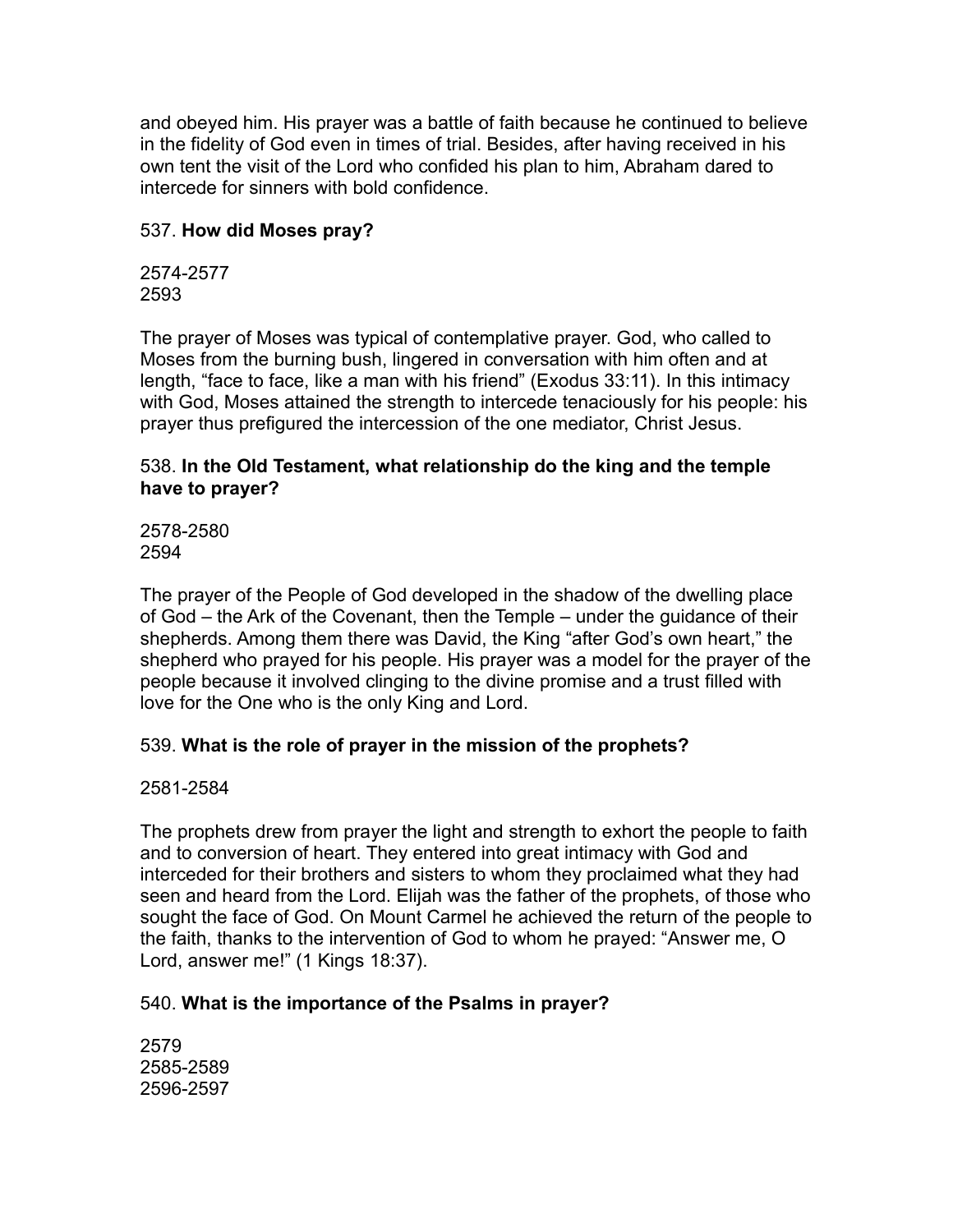The Psalms are the summit of prayer in the Old Testament: the Word of God become the prayer of man. Inseparably both personal and communal, and inspired by the Holy Spirit, this prayer sings of God's marvelous deeds in creation and in the history of salvation. Christ prayed the Psalms and brought them to fulfillment. Thus they remain an essential and permanent element of the prayer of the Church suited to people of every condition and time.

PRAYER IS FULLY REVEALED AND REALIZED IN JESUS

# 541. **From whom did Jesus learn how to pray?**

2599 2620

Jesus, with his human heart, learned how to pray from his mother and from the Jewish tradition. But his prayer sprang from a more secret source because he is the eternal Son of God who in his holy humanity offers his perfect filial prayer to his Father.

# 542. **When did Jesus pray?**

2600-2604 2620

The Gospel often shows Jesus at prayer. We see him draw apart to pray in solitude, even at night. He prays before the decisive moments of his mission or that of his apostles. In fact, all his life is a prayer because he is in a constant communion of love with the Father.

# 543. **How did Jesus pray during his passion?**

2605-2606 2620

The prayer of Jesus during his agony in the garden of Gethsemani and his last words on the cross reveal the depth of his filial prayer. Jesus brings to completion the loving plan of the Father and takes upon himself all the anguish of humanity and all the petitions and intercessions of the history of salvation. He presents them to the Father who accepts them and answers them beyond all hope by raising his Son from the dead.

#### 544. **How does Jesus teach us to pray?**

2608-2614 2621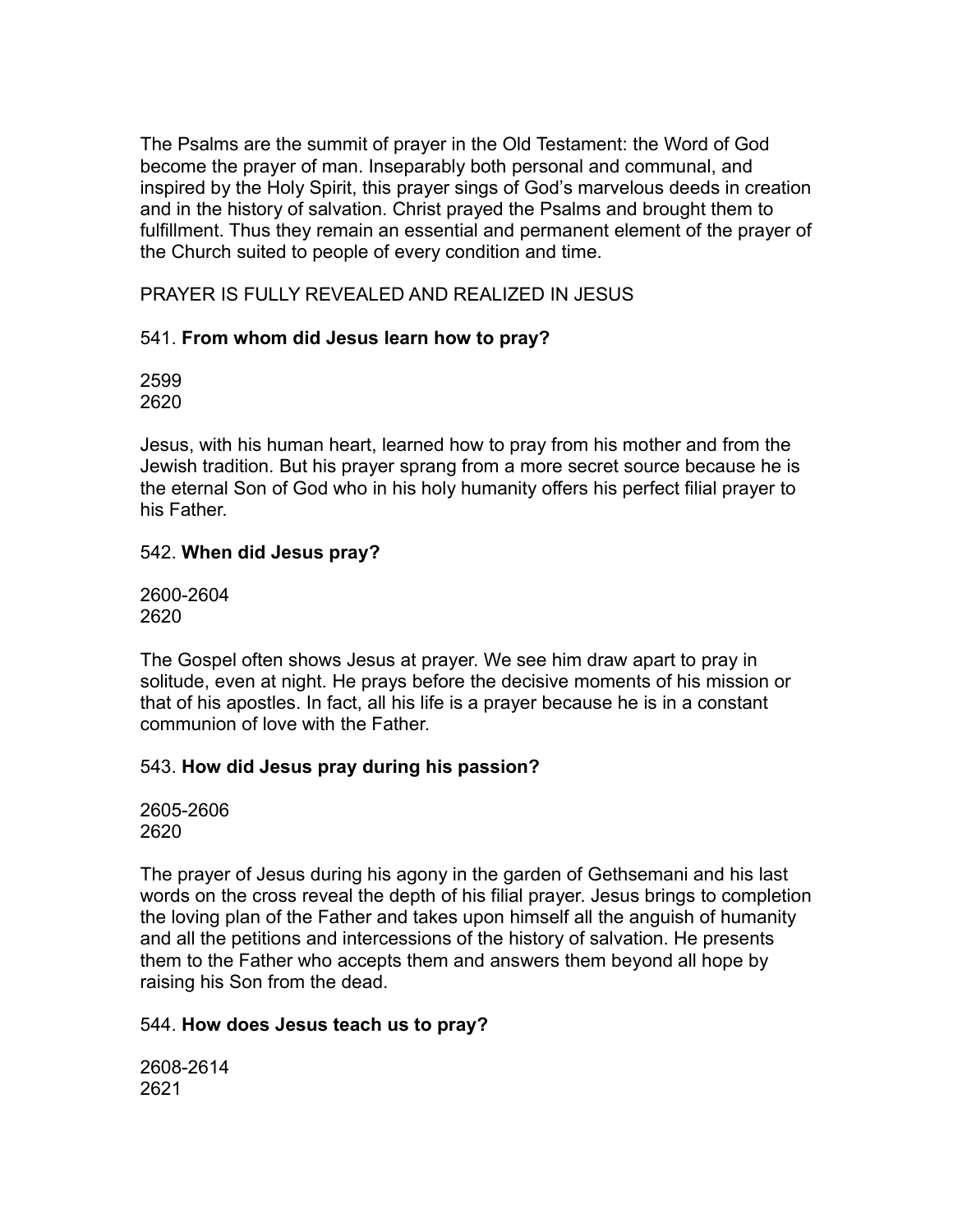Jesus teaches us to pray not only with the Our Father but also when he prays. In this way he teaches us, in addition to the content, the dispositions necessary for every true prayer: purity of heart that seeks the Kingdom and forgives one's enemies, bold and filial faith that goes beyond what we feel and understand, and watchfulness that protects the disciple from temptation.

## 545. **Why is our prayer efficacious?**

## 2615-2616

Our prayer is efficacious because it is united in faith with the prayer of Jesus. In him Christian prayer becomes a communion of love with the Father. In this way we can present our petitions to God and be heard: "Ask and you will receive that your joy may be full" (John 16:24).

## 546. **How did the Virgin Mary pray?**

2617, 2618 2622, 2674 2679

Mary's prayer was characterized by faith and by the generous offering of her whole being to God. The Mother of Jesus is also the new Eve, the "Mother of all the living". She prays to Jesus for the needs of all people.

# 547. **Is there a prayer of Mary in the Gospel?**

#### 2619

Along with the prayer of Mary at Cana in Galilee, the Gospel gives us the Magnificat (Luke 1:46-55) which is the song both of the Mother of God and of the Church, the joyous thanksgiving that rises from the hearts of the poor because their hope is met by the fulfillment of the divine promises.

#### PRAYER IN THE AGE OF THE CHURCH

# 548. **How did the first Christian community in Jerusalem pray?**

#### 2623-2624

At the beginning of the Acts of the Apostles it is written that in the first community of Jerusalem, educated in the life of prayer by the Holy Spirit, the faithful "devoted themselves to the teaching of the apostles and to the communal life, to the breaking of the bread, and to the prayers" (Acts 2:42).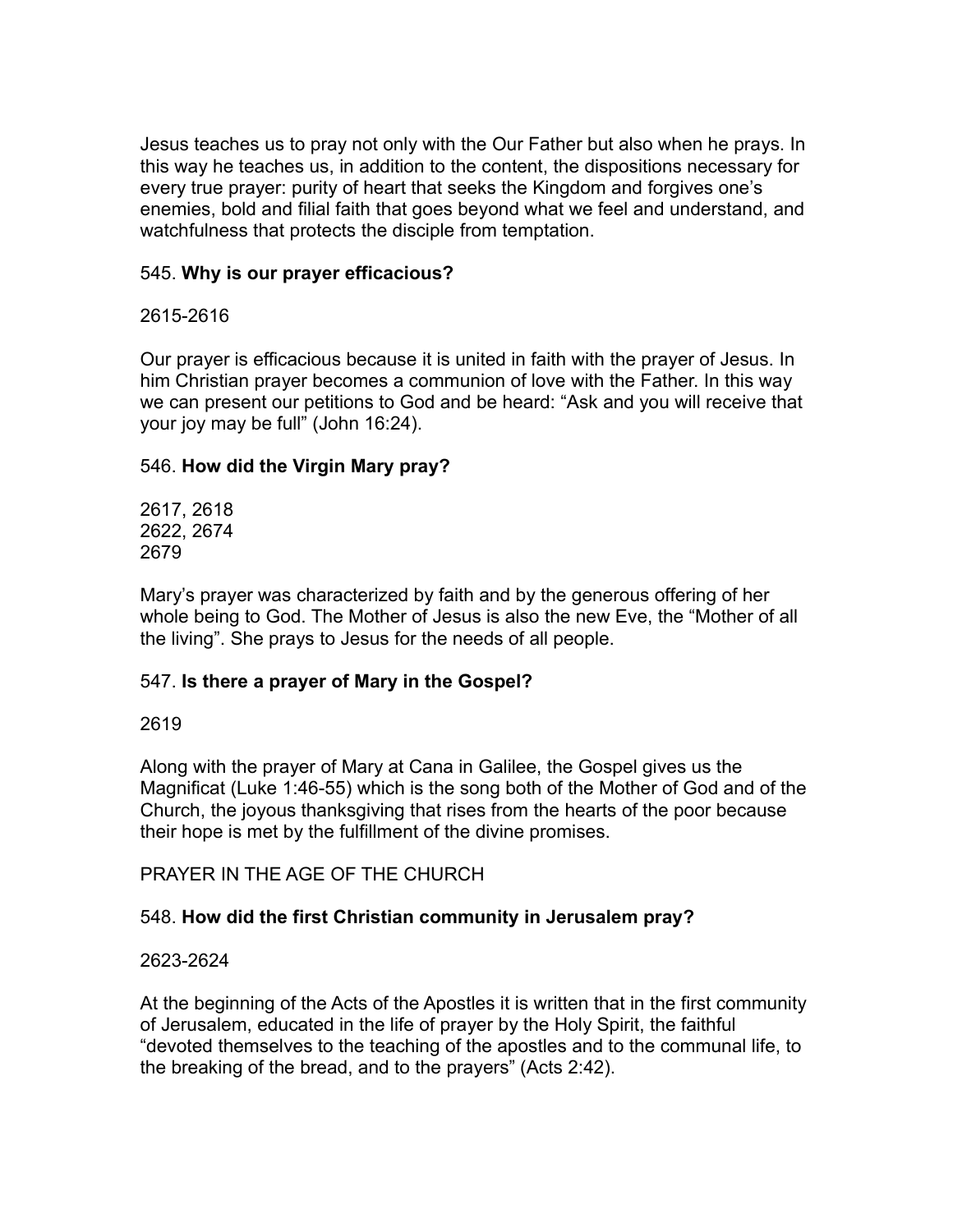# 549. **How does the Holy Spirit intervene in the Church's prayer?**

2623 2625

The Holy Spirit, the interior Master of Christian prayer, forms the Church in the life of prayer and allows her to enter ever more deeply into contemplation of and union with the unfathomable mystery of Christ. The forms of prayer expressed in the apostolic and canonical writings remain normative for Christian prayer.

# 550. **What are the essential forms of Christian prayer?**

## 2643-2644

They are blessing and adoration, the prayer of petition and intercession, thanksgiving and praise. The Eucharist contains and expresses all the forms of prayer.

## 551. **What is "blessing"?**

2626-2627 2645

The prayer of blessing is man's response to God's gifts: we bless the Almighty who first blesses us and fills us with his gifts.

# 552. **How can adoration be defined?**

#### 2628

Adoration is the humble acknowledgement by human beings that they are creatures of the thrice-holy Creator.

# 553. **What are the different forms of the prayer of petition?**

2629-2633 2646

It can be a petition for pardon or also a humble and trusting petition for all our needs either spiritual or material. The first thing to ask for, however, is the coming of the Kingdom.

#### 554. **In what does the prayer of intercession consist?**

2634-2636 2647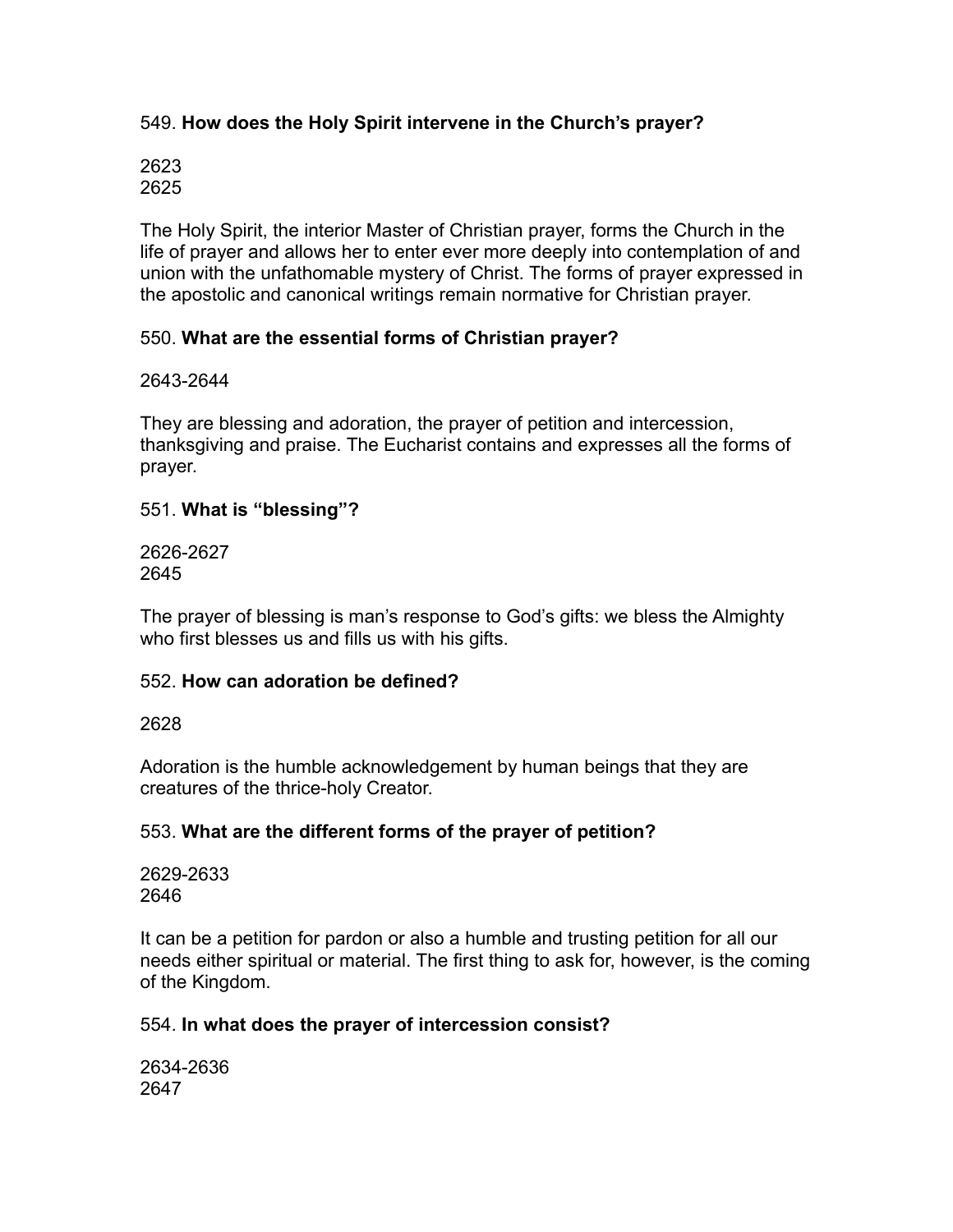Intercession consists in asking on behalf of another. It conforms us and unites us to the prayer of Jesus who intercedes with the Father for all, especially sinners. Intercession must extend even to one's enemies.

## 555. **When is thanksgiving given to God?**

2637-2638 2648

The Church gives thanks to God unceasingly, above all in celebrating the Eucharist in which Christ allows her to participate in his own thanksgiving to the Father. For the Christian every event becomes a reason for giving thanks.

#### 556. **What is the prayer of praise?**

2639-2643 2649

Praise is that form of prayer which recognizes most immediately that God is God. It is a completely disinterested prayer: it sings God's praise for his own sake and gives him glory simply because he is.

# CHAPTER TWO

The Tradition of Prayer

#### 557. **What is the importance of Tradition in regard to prayer?**

2650-2651

In the Church it is through living Tradition that the Holy Spirit teaches the children of God how to pray. In fact prayer cannot be reduced to the spontaneous outpouring of an interior impulse; rather it implies contemplation, study and a grasp of the spiritual realities one experiences.

#### AT THE WELLSPRINGS OF PRAYER

#### 558. **What are the sources of Christian prayer?**

#### 2652-2662

They are: the Word of God which gives us "the surpassing knowledge" of Christ (Philippians 3:8); the Liturgy of the Church that proclaims, makes present and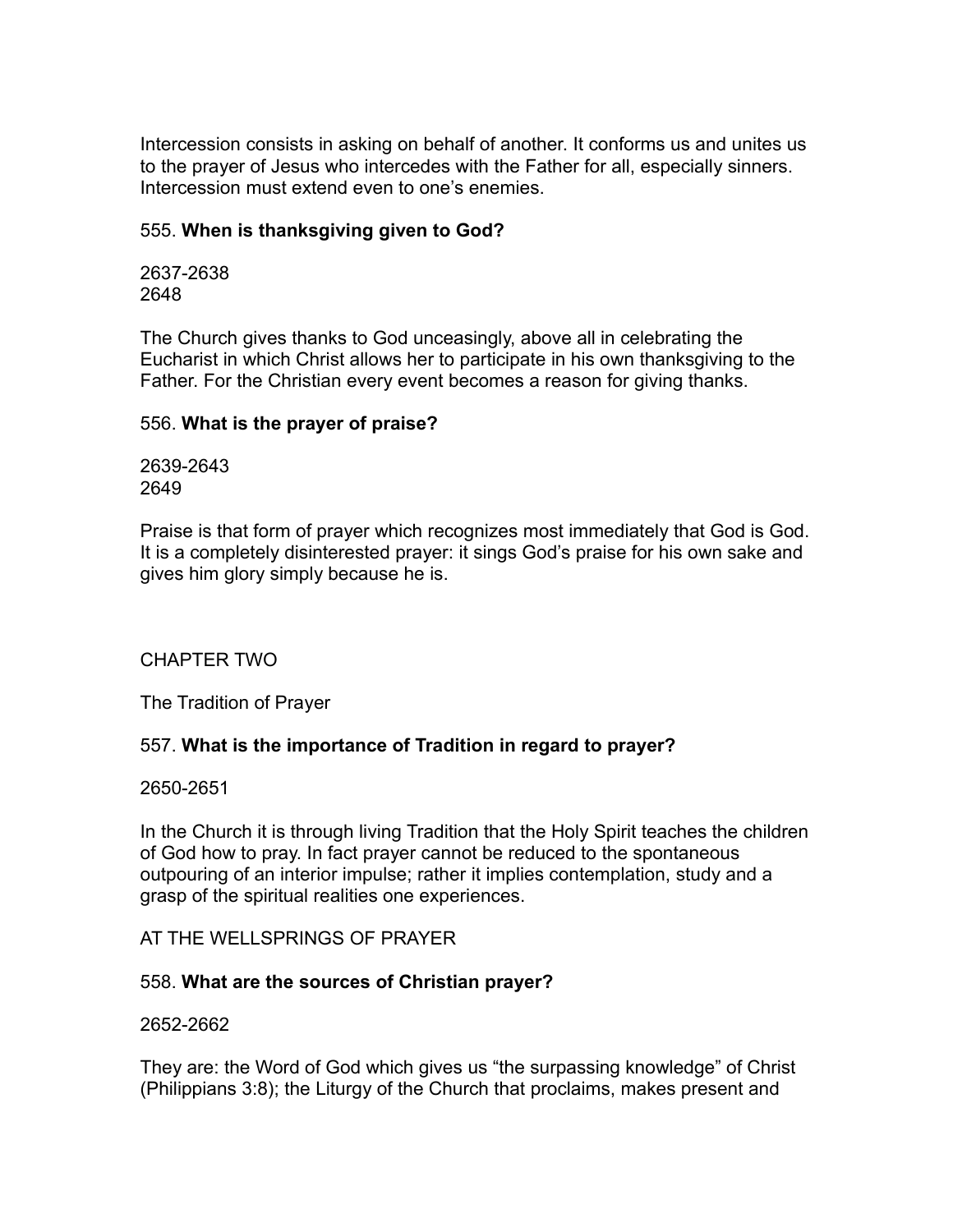communicates the mystery of salvation; the theological virtues; and everyday situations because in them we can encounter God.

 "I love you, Lord, and the only grace I ask is to love you eternally. … My God, if my tongue cannot say in every moment that I love you, I want my heart to repeat it to you as often as I draw breath." (The Curé of Ars, Saint John Mary Vianney)

#### THE WAY OF PRAYER

#### 559. **In the Church are there different ways of praying?**

#### 2663

In the Church there are various ways of praying that are tied to different historical, social and cultural contexts. The Magisterium of the Church has the task of discerning the fidelity of these ways of praying to the tradition of apostolic faith. It is for pastors and catechists to explain their meaning which is always related to Jesus Christ.

#### 560. **What is the way of our prayer?**

2664 2680-2681

The way of our prayer is Christ because prayer is directed to God our Father but reaches him only if we pray – at least implicitly – in the name of Jesus. His humanity is in effect the only way by which the Holy Spirit teaches us to pray to our Father. Therefore liturgical prayers conclude with the formula: "Through our Lord Jesus Christ."

#### 561. **What is the role of the Holy Spirit in prayer?**

2670-2672 2680-2681

Since the Holy Spirit is the interior Master of Christian prayer and "we do not know how to pray as we ought" (Romans 8:26), the Church exhorts us to invoke him and implore him on every occasion: "Come, Holy Spirit!"

#### 562. **How is Christian prayer Marian?**

2673-2679 2682

Because of her singular cooperation with the action of the Holy Spirit, the Church loves to pray to Mary and with Mary, the perfect 'pray-er', and to "magnify" and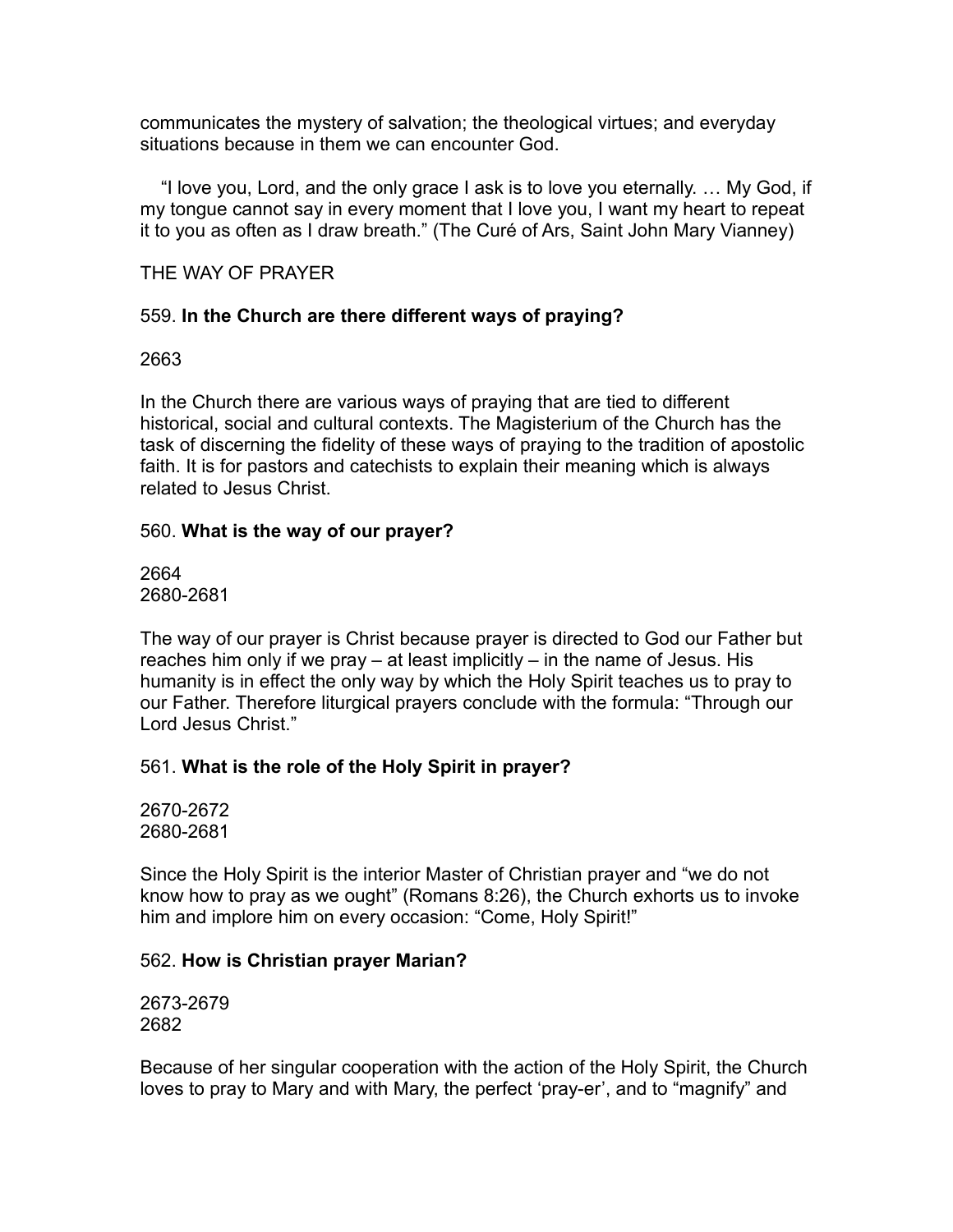invoke the Lord with her. Mary in effect shows us the "Way" who is her Son, the one and only Mediator.

#### 563. **How does the Church pray to Mary?**

2676-2678 2682

Above all with the Hail Mary, the prayer with which the Church asks the intercession of the Virgin. Other Marian prayers are the Rosary, the Akathistos hymn, the Paraclesis, and the hymns and canticles of diverse Christian traditions.

#### GUIDES FOR PRAYER

#### 564. **How are the saints guides for prayer?**

2683-2684 2692-2693

The saints are our models of prayer. We also ask them to intercede before the Holy Trinity for us and for the whole world. Their intercession is their most exalted service to God's plan. In the communion of saints, throughout the history of the Church, there have developed different types of spiritualities that teach us how to live and to practice the way of prayer.

#### 565. **Who can educate us in prayer?**

2685-2690 2694-2695

The Christian family is the first place of education in prayer. Daily family prayer is particularly recommended because it is the first witness to the life of prayer in the Church. Catechesis, prayer groups, and "spiritual direction" constitute a school of and a help to prayer.

#### 566. **What places are conducive to prayer?**

2691 2696

One can pray anywhere but the choice of an appropriate place is not a matter of indifference when it comes to prayer. The church is the proper place for liturgical prayer and Eucharistic adoration. Other places also help one to pray, such as a "prayer corner" at home, a monastery or a shrine.

#### CHAPTER THREE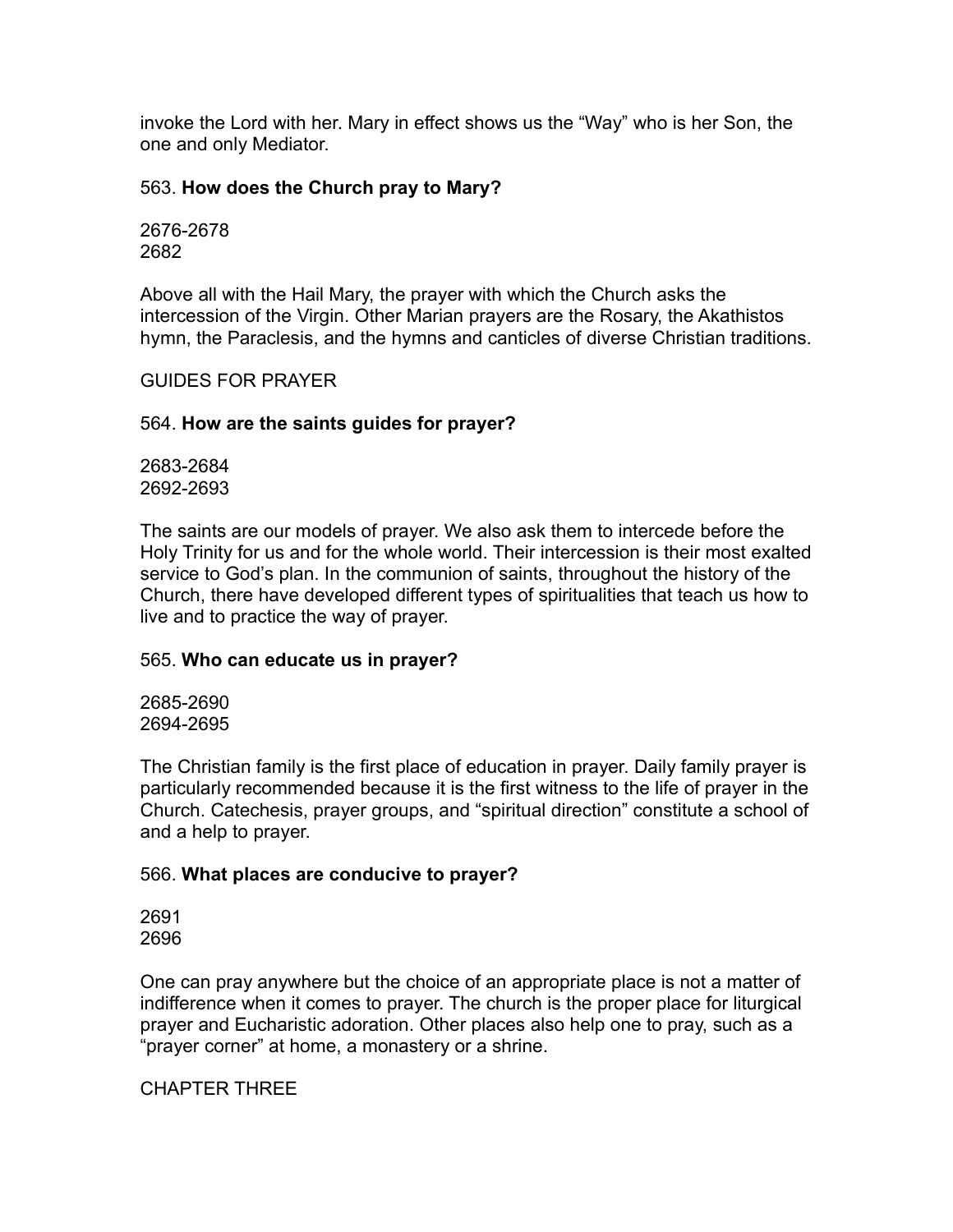The Life of Prayer

#### 567. **What times are more suitable for prayer?**

2697-2698 2720

Any time is suitable for prayer but the Church proposes to the faithful certain rhythms of praying intended to nourish continual prayer: morning and evening prayer, prayer before and after meals, the Liturgy of the Hours, Sunday Eucharist, the Rosary, and feasts of the liturgical year.

 "We must remember God more often than we draw breath." (Saint Gregory of Nazianzus)

#### 568. **What are the expressions of the life of prayer?**

2697-2699

Christian tradition has preserved three forms for expressing and living prayer: vocal prayer, meditation, and contemplative prayer. The feature common to all of them is the recollection of the heart.

#### EXPRESSIONS OF PRAYER

#### 569. **How can vocal prayer be described?**

2700-2704 2722

Vocal prayer associates the body with the interior prayer of the heart. Even the most interior prayer, however, cannot dispense with vocal prayer. In any case it must always spring from a personal faith. With the Our Father Jesus has taught us a perfect form of vocal prayer.

#### 570. **What is meditation?**

2705-2708 2723

Meditation is a prayerful reflection that begins above all in the Word of God in the Bible. Meditation engages thought, imagination, emotion and desire in order to deepen our faith, convert our heart and fortify our will to follow Christ. It is a first step toward the union of love with our Lord.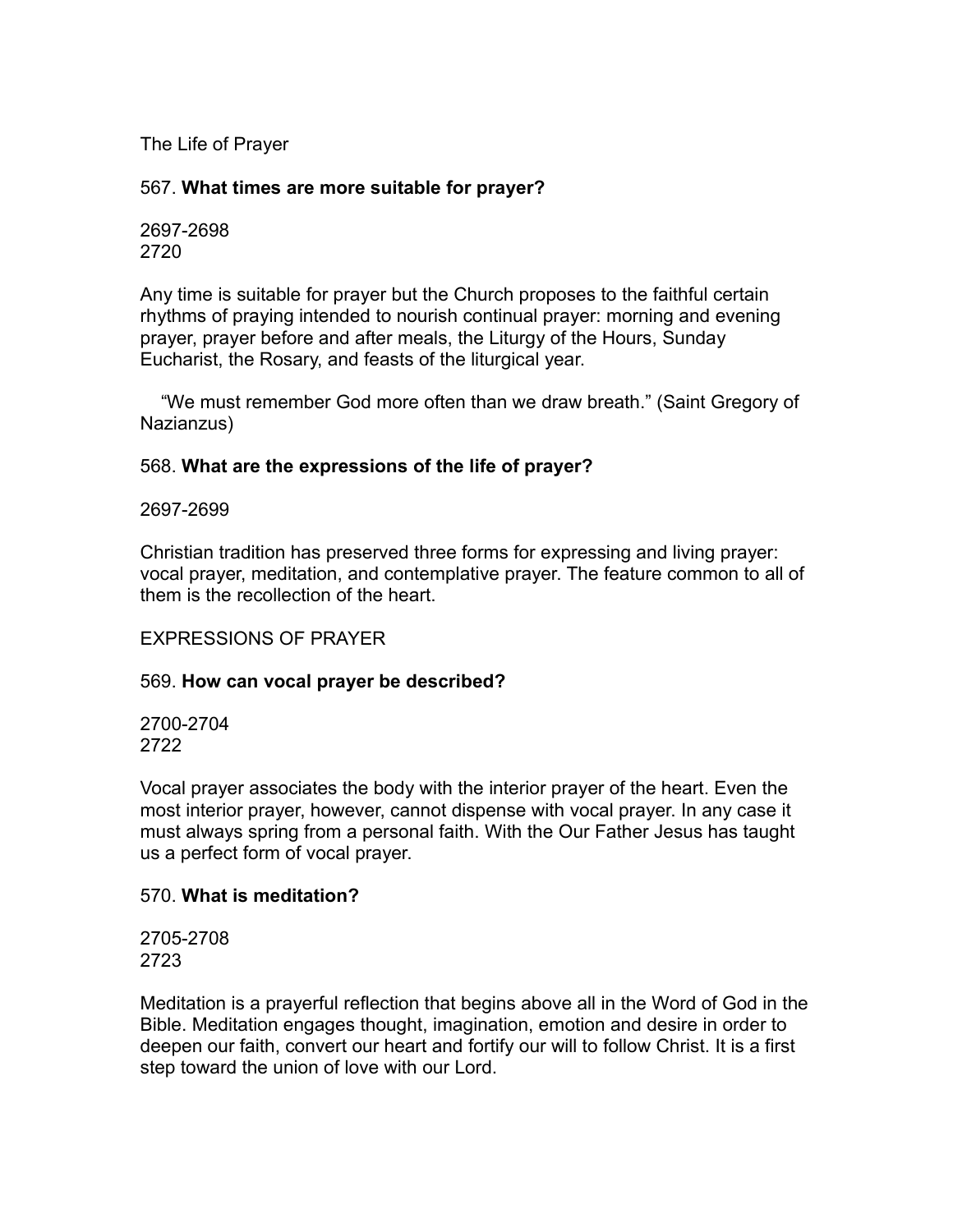# 571. **What is contemplative prayer?**

2709-2719 2724 2739-2741

Contemplative prayer is a simple gaze upon God in silence and love. It is a gift of God, a moment of pure faith during which the one praying seeks Christ, surrenders himself to the loving will of the Father, and places his being under the action of the Holy Spirit. Saint Teresa of Avila defines contemplative prayer as the intimate sharing of friendship, "in which time is frequently taken to be alone with God who we know loves us."

THE BATTLE OF PRAYER

## 572. **Why is prayer a "battle"?**

## 2725

Prayer is a gift of grace but it always presupposes a determined response on our part because those who pray "battle" against themselves, their surroundings, and especially the Tempter who does all he can to turn them away from prayer. The battle of prayer is inseparable from progress in the spiritual life. We pray as we live because we live as we pray.

# 573. **Are there objections to prayer?**

2726-2728 2752-2753

Along with erroneous notions of prayer, many think they do not have the time to pray or that praying is useless. Those who pray can be discouraged in the face of difficulties and apparent lack of success. Humility, trust and perseverance are necessary to overcome these obstacles.

#### 574. **What are the difficulties in prayer?**

2729-2733 2754-2755

Distraction is a habitual difficulty in our prayer. It takes our attention away from God and can also reveal what we are attached to. Our heart therefore must humbly turn to the Lord. Prayer is often affected by dryness. Overcoming this difficulty allows us to cling to the Lord in faith, even without any feeling of consolation. Acedia is a form of spiritual laziness due to relaxed vigilance and a lack of custody of the heart.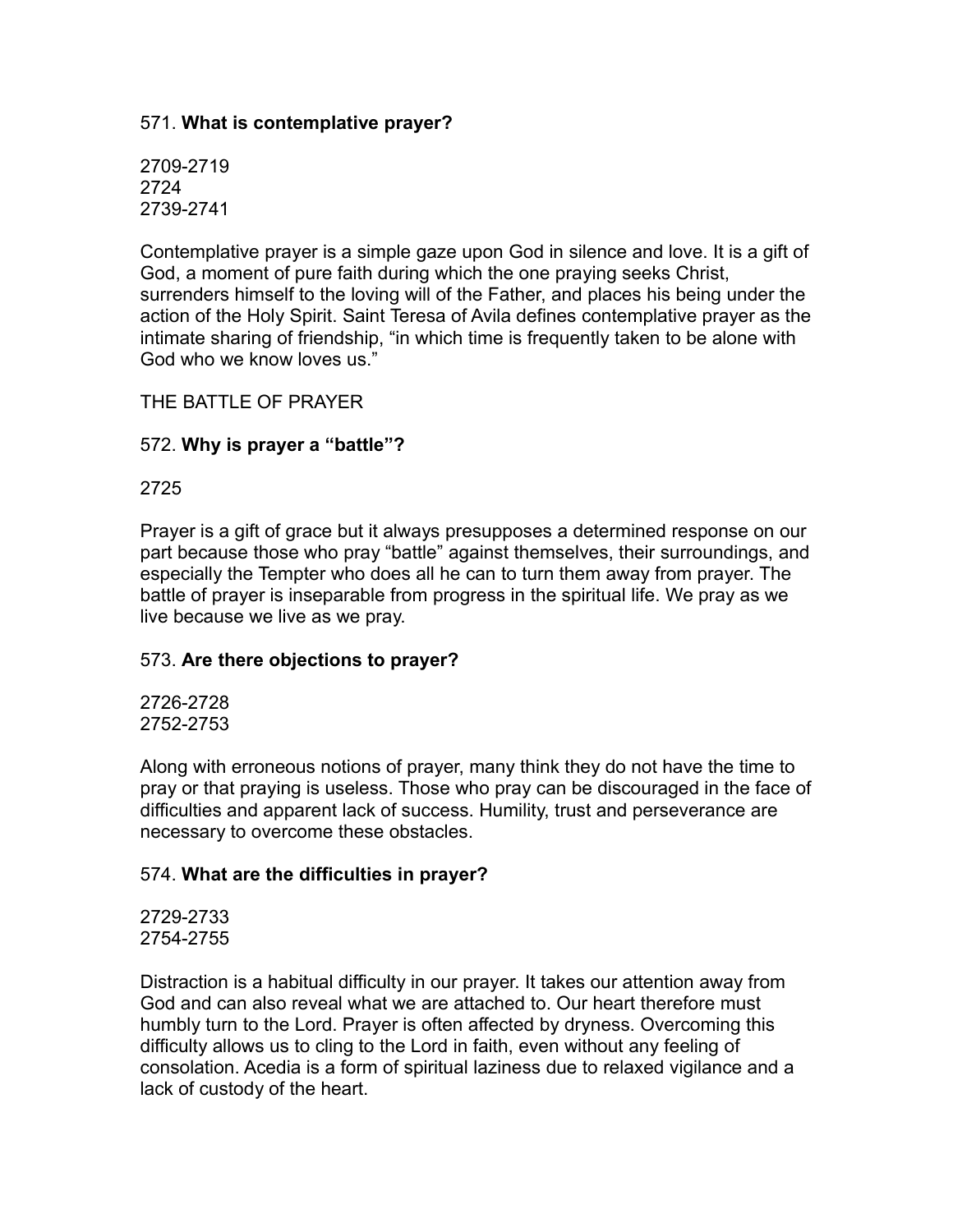#### 575. **How may we strengthen our filial trust?**

2734-2741 2756

Filial trust is tested when we think we are not heard. We must therefore ask ourselves if we think God is truly a Father whose will we seek to fulfill, or simply a means to obtain what we want. If our prayer is united to that of Jesus, we know that he gives us much more than this or that gift. We receive the Holy Spirit who transforms our heart.

#### 576. **Is it possible to pray always?**

2742-2745 2757

Praying is always possible because the time of the Christian is the time of the risen Christ who remains "with us always" (Matthew 28:20). Prayer and Christian life are therefore inseparable:

 "It is possible to offer frequent and fervent prayer even at the market place or strolling alone. It is possible also in your place of business, while buying or selling, or even while cooking." (Saint John Chrysostom)

# 577. **What is the prayer of the Hour of Jesus?**

2604 2746-2751 2758

It is called the priestly prayer of Jesus at the Last Supper. Jesus, the High Priest of the New Covenant, addresses it to his Father when the hour of his sacrifice, the hour of his "passing over" to him is approaching.

Section Two The Lord's Prayer: "Our Father"

Our Father

Our Father who art in heaven, hallowed be thy name. Thy kingdom come. Thy will be done on earth, as it is in heaven. Give us this day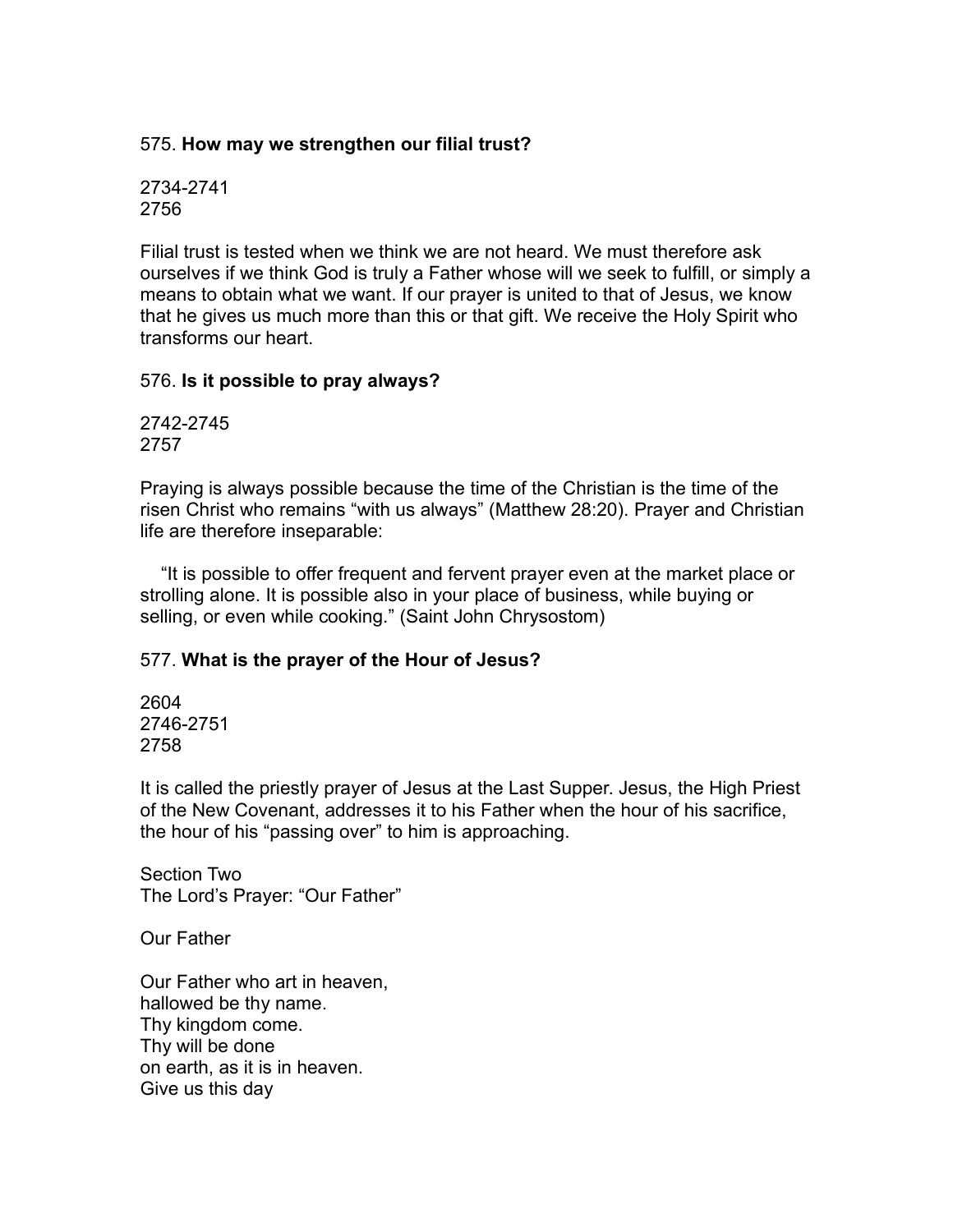our daily bread, and forgive us our trespasses, as we forgive those who trespass against us, and lead us not into temptation, but deliver us from evil.

Pater Noster

Pater noster, qui es in cælis: sanctificétur Nomen Tuum: advéniat Regnum Tuum: fiat volúntas Tua, sicut in cælo, et in terra. Panem nostrum cotidiánum da nobis hódie, et dimítte nobis débita nostra, sicut et nos dimíttimus debitóribus nostris. et ne nos indúcas in tentatiónem; sed líbera nos a Malo.

## 578. **What is the origin of the Our Father?**

2759-2760 2773

Jesus taught us this Christian prayer for which there is no substitute, the Our Father, on the day on which one of his disciples saw him praying and asked him, "Lord, teach us to pray" (Luke 11:1). The Church's liturgical tradition has always used the text of Saint Matthew (6:9-13).

"THE SUMMARY OF THE WHOLE GOSPEL"

#### 579. **What is the place of the Our Father in the Scriptures?**

2761-2764 2774

The Our Father is the "summary of the whole Gospel" (Tertullian), "the perfect prayer" (Saint Thomas Aquinas). Found in the middle of the Sermon on the Mount (Matthew 5-7), it presents in the form of prayer the essential content of the Gospel.

#### 580. **Why is it called the "Lord's Prayer"?**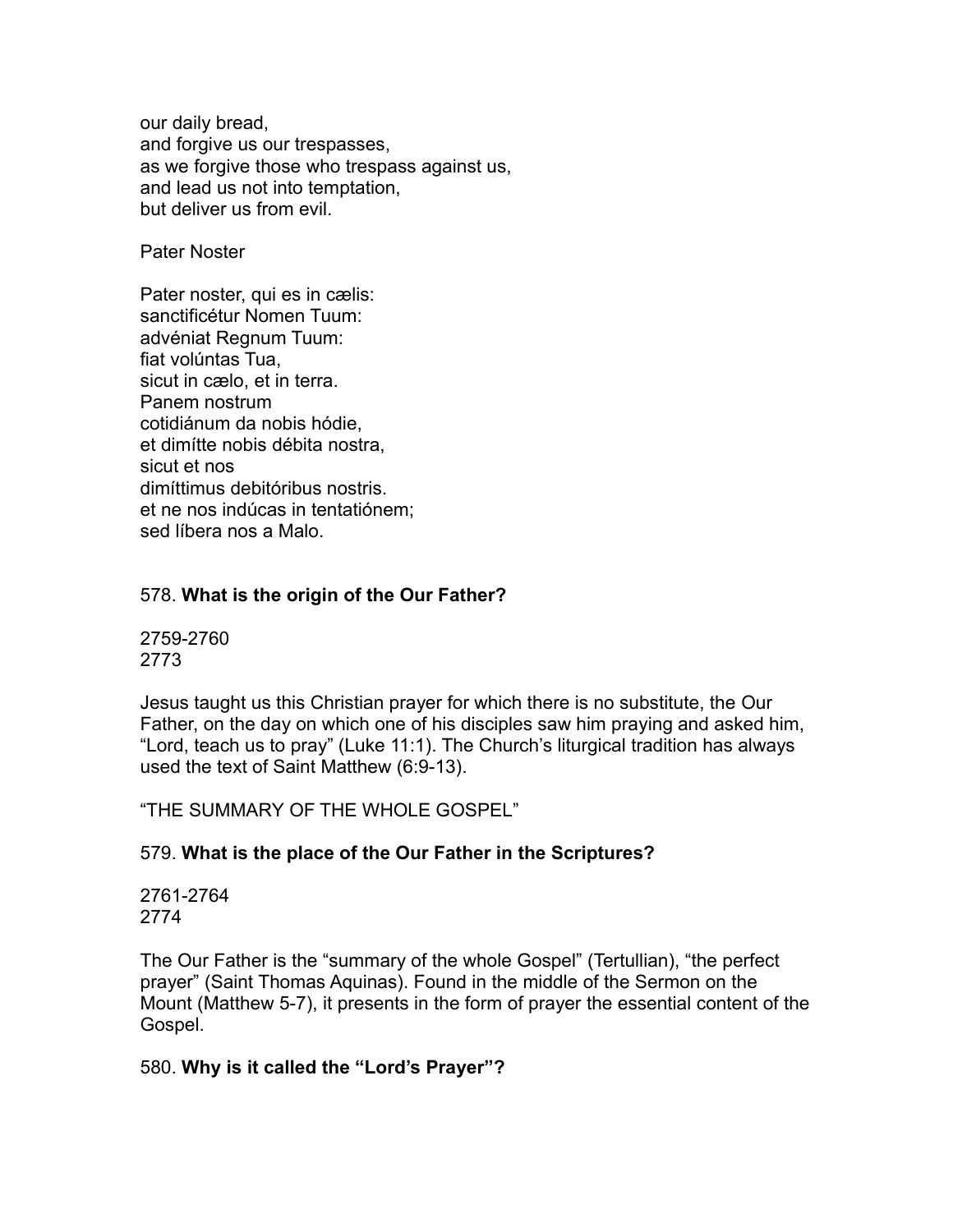2765-2766 2775

The Our Father is called the "Oratio Dominica", that is, the Lord's Prayer because it was taught to us by the Lord Jesus himself.

# 581. **What place does the Our Father have in the prayer of the Church?**

2767-2772 2776

The Lord's Prayer is the prayer of the Church par excellence. It is "handed on" in Baptism to signify the new birth of the children of God into the divine life. The full meaning of the Our Father is revealed in the eucharist since its petitions are based on the mystery of salvation already accomplished, petitions that will be fully heard at the coming of the Lord. The Our Father is an integral part of the Liturgy of the Hours.

"OUR FATHER WHO ART IN HEAVEN"

# 582. **Why can we dare to draw near to God in full confidence?**

2777-2778 2797

Because Jesus, our Redeemer, brings us into the Father's presence and his Spirit makes us his children. We are thus able to pray the Our Father with simple and filial trust, with joyful assurance and humble boldness, with the certainty of being loved and heard.

# 583. **How is it possible to address God as "Father"?**

2779-2785 2789 2798-2800

We can invoke the "Father" because the Son of God made man has revealed him to us and because his Spirit makes him known to us. The invocation, Father, lets us enter into his mystery with an ever new sense of wonder and awakens in us the desire to act as his children. When we pray the Lord's Prayer, we are therefore aware of our being sons of the Father in the Son.

# 584. **Why do we say "our" Father?**

2786-2790 2801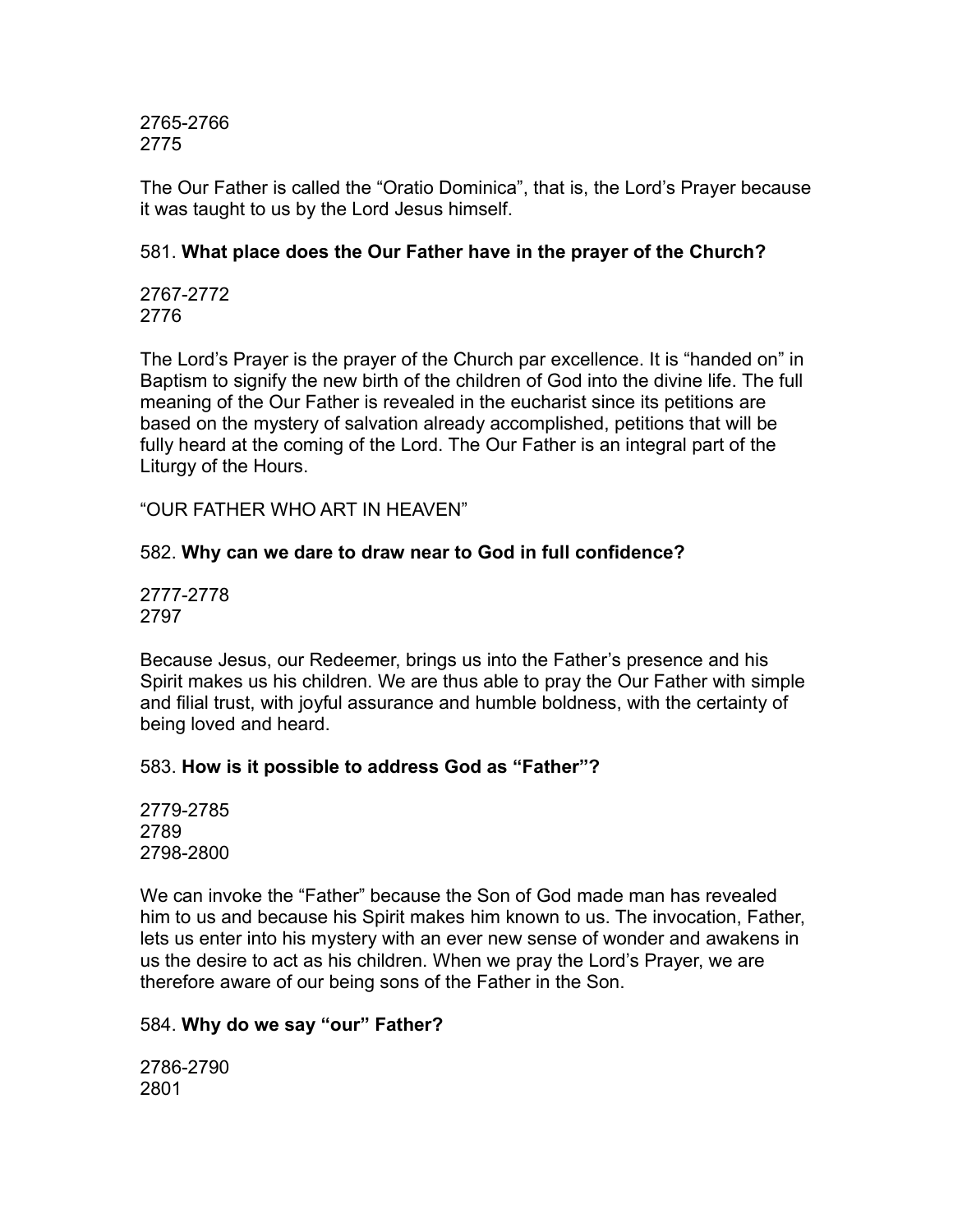"Our" expresses a totally new relationship with God. When we pray to the Father, we adore and glorify him with the Son and the Holy Spirit. In Christ we are "his" people and he is "our" God now and for eternity. In fact, we also say "our" Father because the Church of Christ is the communion of a multitude of brothers and sisters who have but "one heart and mind" (Acts 4:32).

#### 585. **With what spirit of communion and mission do we pray to God as "our" Father?**

2791-2793 2801

Since praying to "our" Father is a common blessing for the baptized, we feel an urgent summons to join in Jesus' prayer for the unity of his disciples. To pray the "Our Father" is to pray with all people and for all people that they may know the one true God and be gathered into unity.

## 586. **What does the phrase "Who art in heaven" mean?**

2794-2796 2802

This biblical expression does not indicate a place but a way of being: God transcends everything. The expression refers to the majesty, the holiness of God, and also to his presence in the hearts of the just. Heaven, or the Father's house, constitutes our true homeland toward which we are moving in hope while we are still on earth. "Hidden with Christ in God" (Colossians 3:3), we live already in this homeland.

THE SEVEN PETITIONS

# 587. **What is the structure of the Lord's Prayer?**

2803-2806 2857

It contains seven petitions made to God the Father. The first three, more Godcentered, draw us toward him for his glory; it is characteristic of love to think first of the beloved. These petitions suggest in particular what we ought to ask of him: the sanctification of his Name, the coming of his Kingdom, and the fulfillment of his will. The last four petitions present to the Father of mercies our wretchedness and our expectations. They ask him to feed us, to forgive us, to sustain us in temptations, and to free us from the Evil One.

#### 588. **What does "Hallowed be thy Name" mean?**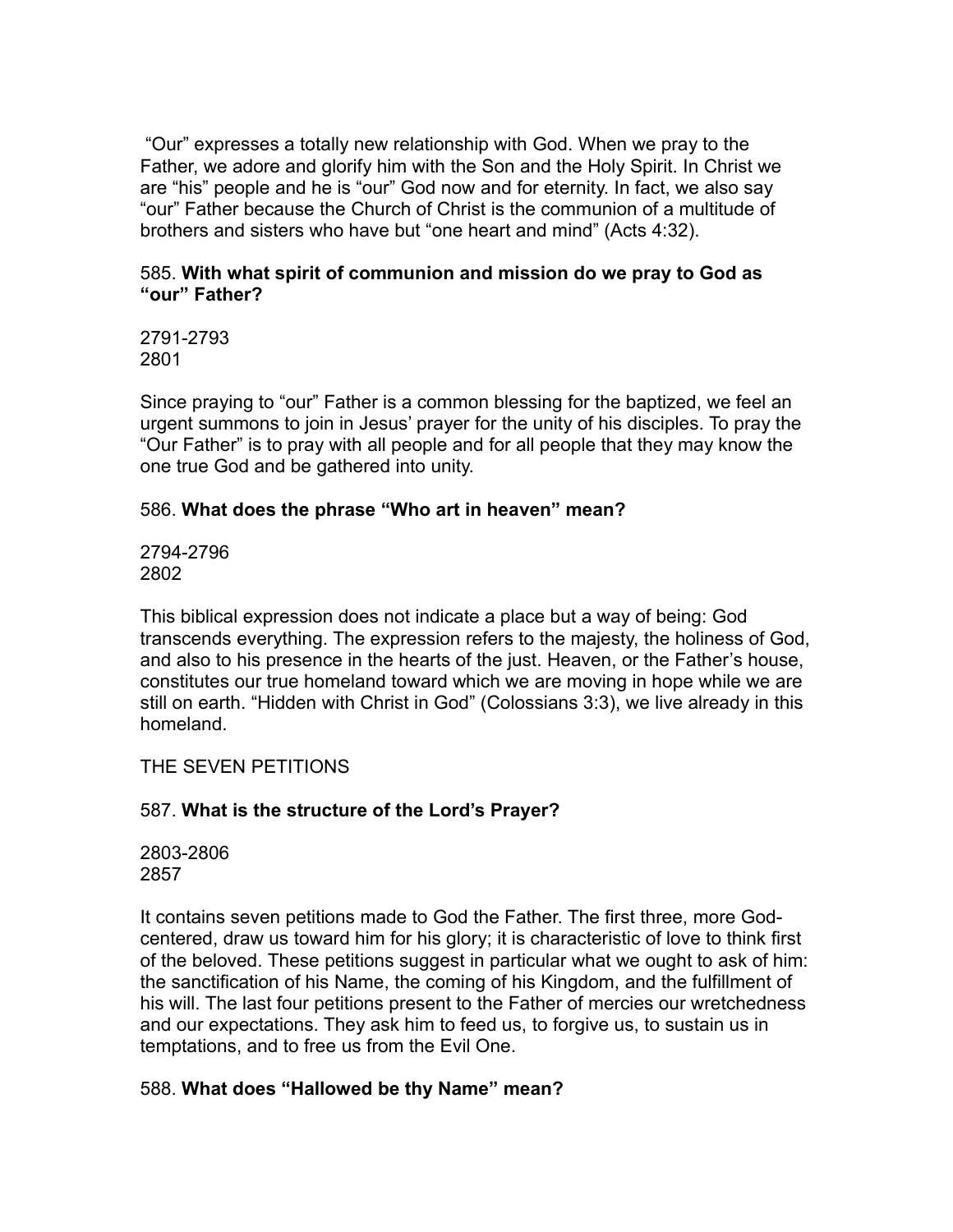2807-2812 2858

To hallow or make holy the Name of God is above all a prayer of praise that acknowledges God as holy. In fact, God revealed his holy Name to Moses and wanted his people to be consecrated for him as a holy nation in which he would dwell.

## 589. **How is the Name of God made holy in us and in the world?**

2813-2815

To make holy the Name of God, who calls us "to holiness" (1 Thessalonians 4:7) is to desire that our baptismal consecration animate our whole life. In addition, it is to ask –with our lives and our prayers – that the Name of God be known and blessed by every man.

## 590. **What does the Church ask for when she prays "Thy Kingdom come"?**

2816-2821 2859

The Church prays for the final coming of the Kingdom of God through Christ's return in glory. The Church prays also that the Kingdom of God increase from now on through people's sanctification in the Spirit and through their commitment to the service of justice and peace in keeping with the Beatitudes. This petition is the cry of the Spirit and the Bride: "Come, Lord Jesus" (Revelation 22:20).

# 591. **Why pray "Thy will be done on earth as it is in heaven"?**

2822-2827 2860

The will of the Father is that "all men be saved" (1 Timothy 2:4). For this Jesus came: to perfectly fulfill the saving will of his Father. We pray God our Father to unite our will to that of his Son after the example of the Blessed Virgin Mary and the saints. We ask that this loving plan be fully realized on earth as it is already in heaven. It is through prayer that we can discern "what is the will of God" (Romans 12:2) and have the "steadfastness to do it" (Hebrews 10:36).

# 592. **What is the sense of the petition "Give us this day our daily bread"?**

2828-2834 2861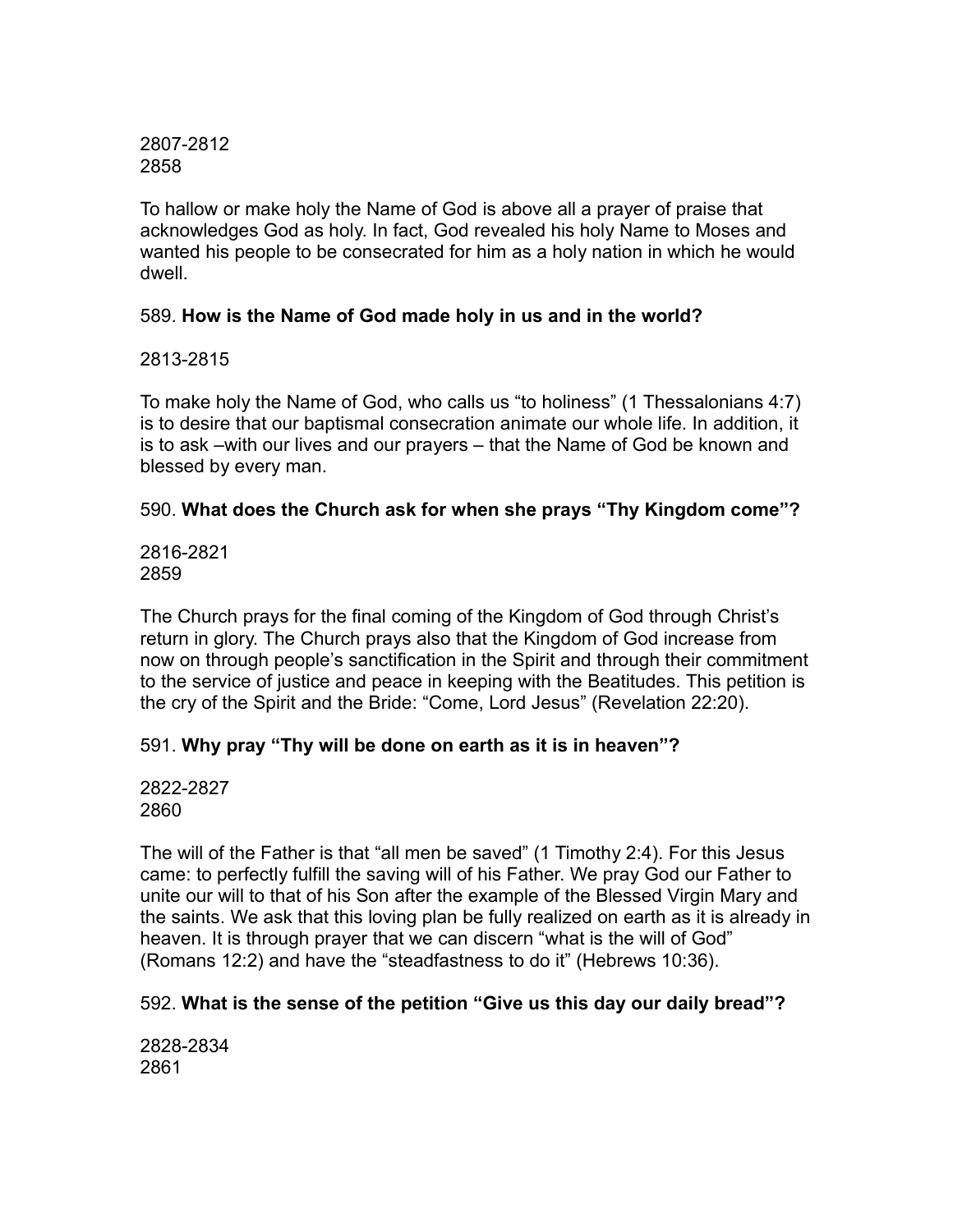Asking God with the filial trust of children for the daily nourishment which is necessary for us all we recognize how good God is, beyond all goodness. We ask also for the grace to know how to act so that justice and solidarity may allow the abundance of some to remedy the needs of others.

#### 593. **What is the specifically Christian sense of this petition?**

2835-2837 2861

Since "man does not live by bread alone but by every word that comes from the mouth of God" (Matthew 4:4), this petition equally applies to hunger for the Word of God and for the Body of Christ received in the Eucharist as well as hunger for the Holy Spirit. We ask this with complete confidence for this day – God's "today" – and this is given to us above all in the Eucharist which anticipates the banquet of the Kingdom to come.

#### 594. **Why do we say "Forgive us our trespasses as we forgive those who trespass against us"?**

2838-2839 2862

By asking God the Father to pardon us, we acknowledge before him that we are sinners. At the same time we proclaim his mercy because in his Son and through the sacraments "we have redemption, the forgiveness of sins" (Colossians 1:14). Still our petition will be answered only if we for our part have forgiven first.

#### 595. **How is forgiveness possible?**

2840-2845 2862

Mercy can penetrate our hearts only if we ourselves learn how to forgive – even our enemies. Now even if it seems impossible for us to satisfy this requirement, the heart that offers itself to the Holy Spirit can, like Christ, love even to love's extreme; it can turn injury into compassion and transform hurt into intercession. Forgiveness participates in the divine mercy and is a high-point of Christian prayer.

# 596. **What does "Lead us not into temptation" mean?**

2846-2849 2863

We ask God our Father not to leave us alone and in the power of temptation. We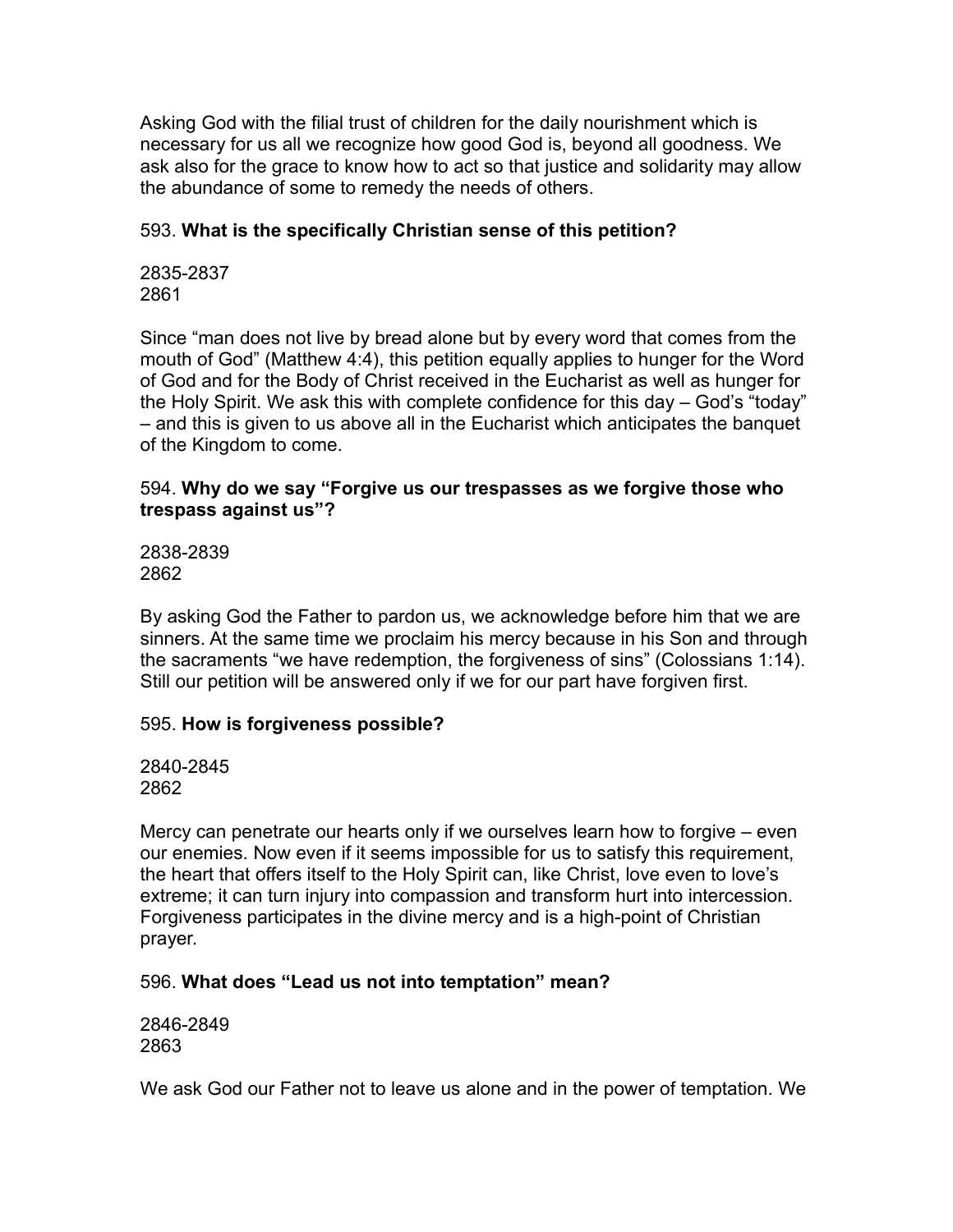ask the Holy Spirit to help us know how to discern, on the one hand, between a trial that makes us grow in goodness and a temptation that leads to sin and death and, on the other hand, between being tempted and consenting to temptation. This petition unites us to Jesus who overcame temptation by his prayer. It requests the grace of vigilance and of final perseverance.

## 597. **Why do we conclude by asking "But deliver us from evil"?**

2850-2854 2864

"Evil" indicates the person of Satan who opposes God and is "the deceiver of the whole world" (Revelation 12:9). Victory over the devil has already been won by Christ. We pray, however, that the human family be freed from Satan and his works. We also ask for the precious gift of peace and the grace of perseverance as we wait for the coming of Christ who will free us definitively from the Evil One.

## 598. **What is the meaning of the final Amen?**

2855-2856 2865

 "At the end of the prayer, you say 'Amen' and thus you ratify by this word that means 'so be it' all that is contained in this prayer that God has taught us." (Saint Cyril of Jerusalem)

#### APPENDIX

A) COMMON PRAYERS

The Sign of the Cross

In the name of the Father and of the Son and of the Holy Spirit. Amen.

Signum Crucis

In nómine Patris et Fílii et Spíritus Sancti. Amen. Glory be to the Father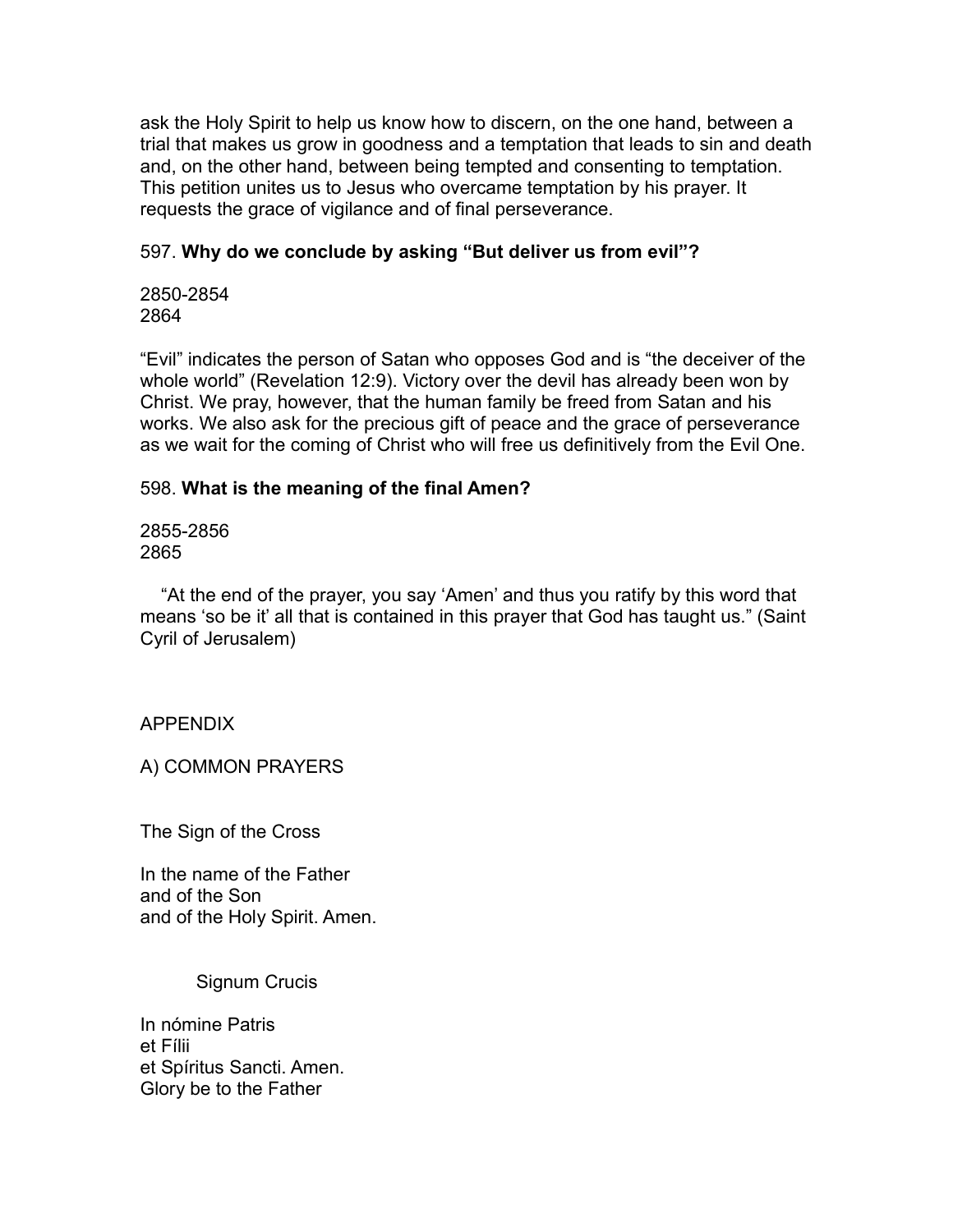Glory be to the Father and to the Son and to the Holy Spirit, as it was in the beginning is now, and ever shall be world without end. Amen. Gloria Patri

Glória Patri et Fílio et Spirítui Sancto. Sicut erat in princípio, et nunc et semper et in sæ´cula sæculórum. Amen.

The Hail Mary

Hail, Mary, full of grace, the Lord is with thee. Blessed art thou among women and blessed is the fruit of thy womb, Jesus. Holy Mary, Mother of God, pray for us sinners, now and at the hour of our death. Amen.

Ave, Maria

Ave, María, grátia plena, Dóminus tecum. Benedícta tu in muliéribus, et benedíctus fructus ventris tui, Iesus. Sancta María, Mater Dei, ora pro nobis peccatóribus, nunc et in hora mortis nostræ. Amen.

Angel of God

Angel of God, my guardian dear, to whom God's love commits me here, ever this day be at my side, to light and guard, to rule and guide.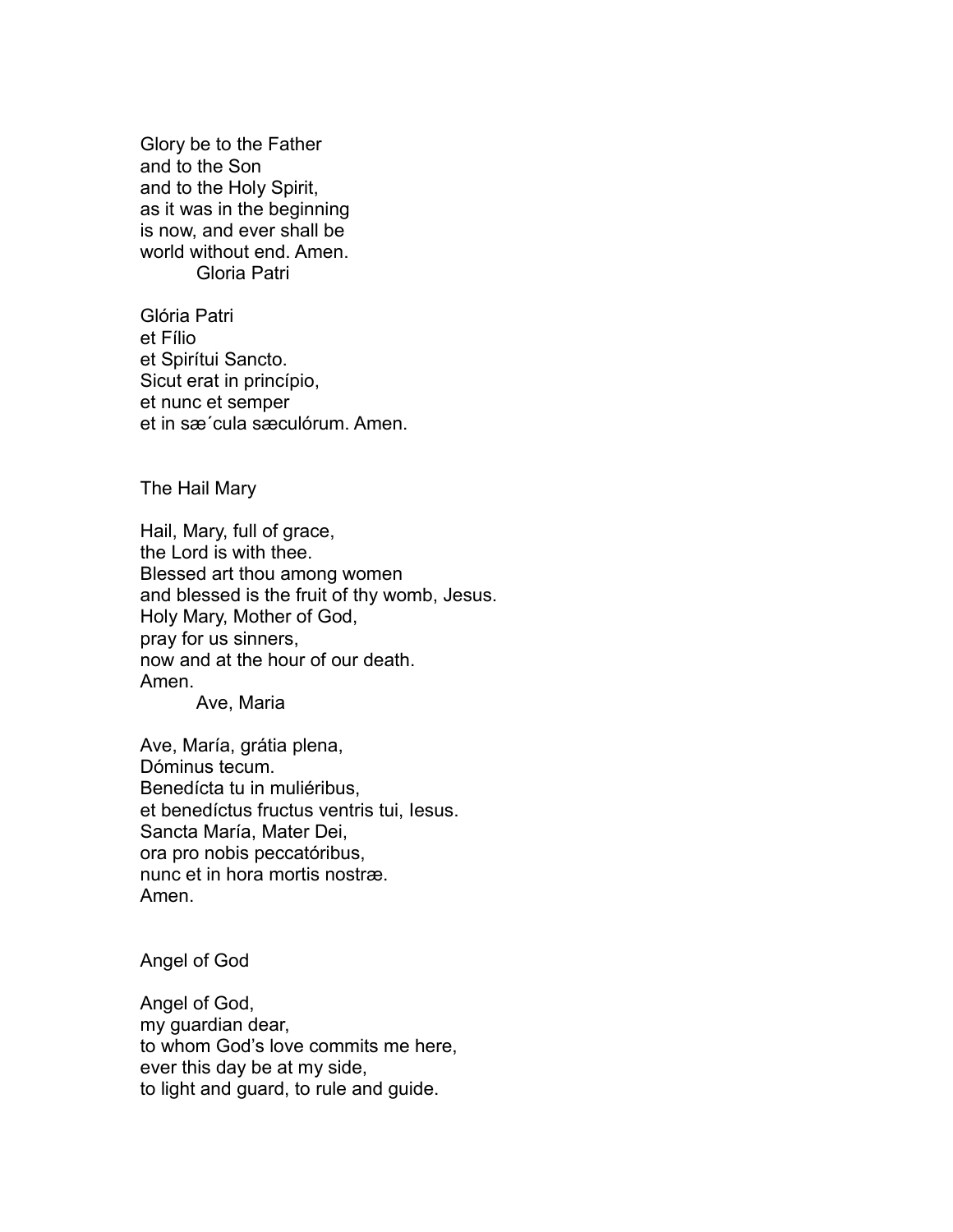Amen.

Angele Dei

Ángele Dei, qui custos es mei, me, tibi commíssum pietáte supérna, illúmina, custódi, rege et gubérna. Amen.

Eternal Rest

Eternal rest grant unto them, O Lord, and let perpetual light shine upon them. May they rest in peace. Amen. Requiem Æternam

Réquiem ætérnam dona eis, Dómine, et lux perpétua lúceat eis. Requiéscant in pace. Amen.

The Angelus

V. The Angel of the Lord declared unto Mary. R. And she conceived of the Holy Spirit.

Hail, Mary, full of grace, the Lord is with thee. Blessed art thou among women, and blessed is the fruit of thy womb, Jesus. Holy Mary, Mother of God, pray for us sinners, now and at the hour of our death. Amen.

V. Behold the handmaid of the Lord. R. Be it done unto me according to thy word. Hail Mary.

V. And the Word was made flesh. R. And dwelt among us. Hail Mary.

V. Pray for us, O holy Mother of God. R. That we may be made worthy of the promises of Christ.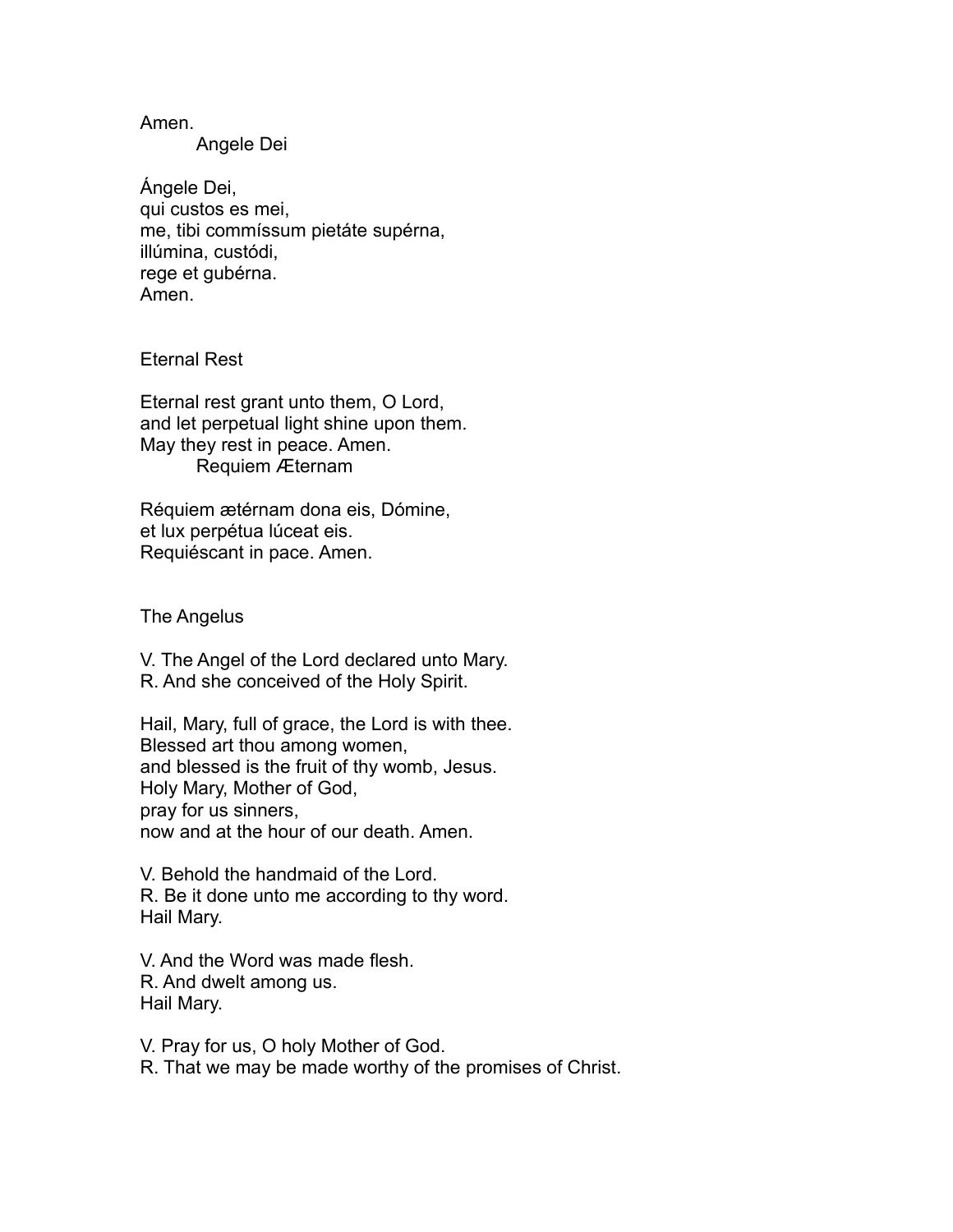Let us pray;

Pour forth, we beseech thee, O Lord, thy grace into our hearts; that we, to whom the Incarnation of Christ, thy Son, was made known by the message of an angel, may by his Passion and Cross be brought to the glory of his Resurrection. Through the same Christ, our Lord. Amen.

Glory be to the Father...

Angelus Domini

Ángelus Dómini nuntiávit Maríæ. Et concépit de Spíritu Sancto.

Ave, María...

Ecce ancílla Dómini. Fiat mihi secúndum verbum tuum.

Ave, María...

Et Verbum caro factum est. Et habitávit in nobis.

Ave, María...

Ora pro nobis, sancta Dei génetrix. Ut digni efficiámur promissiónibus Christi.

Orémus.

Grátiam tuam, quæsumus, Dómine, méntibus nostris infúnde; ut qui, Ángelo nuntiánte, Christi Fílii tui incarnatiónem cognóvimus, per passiónem eius et crucem, ad resurrectiónis glóriam perducámur.

Per eúndem Christum Dóminum nostrum. Amen.

Glória Patri... The Regina Caeli

UK VERSION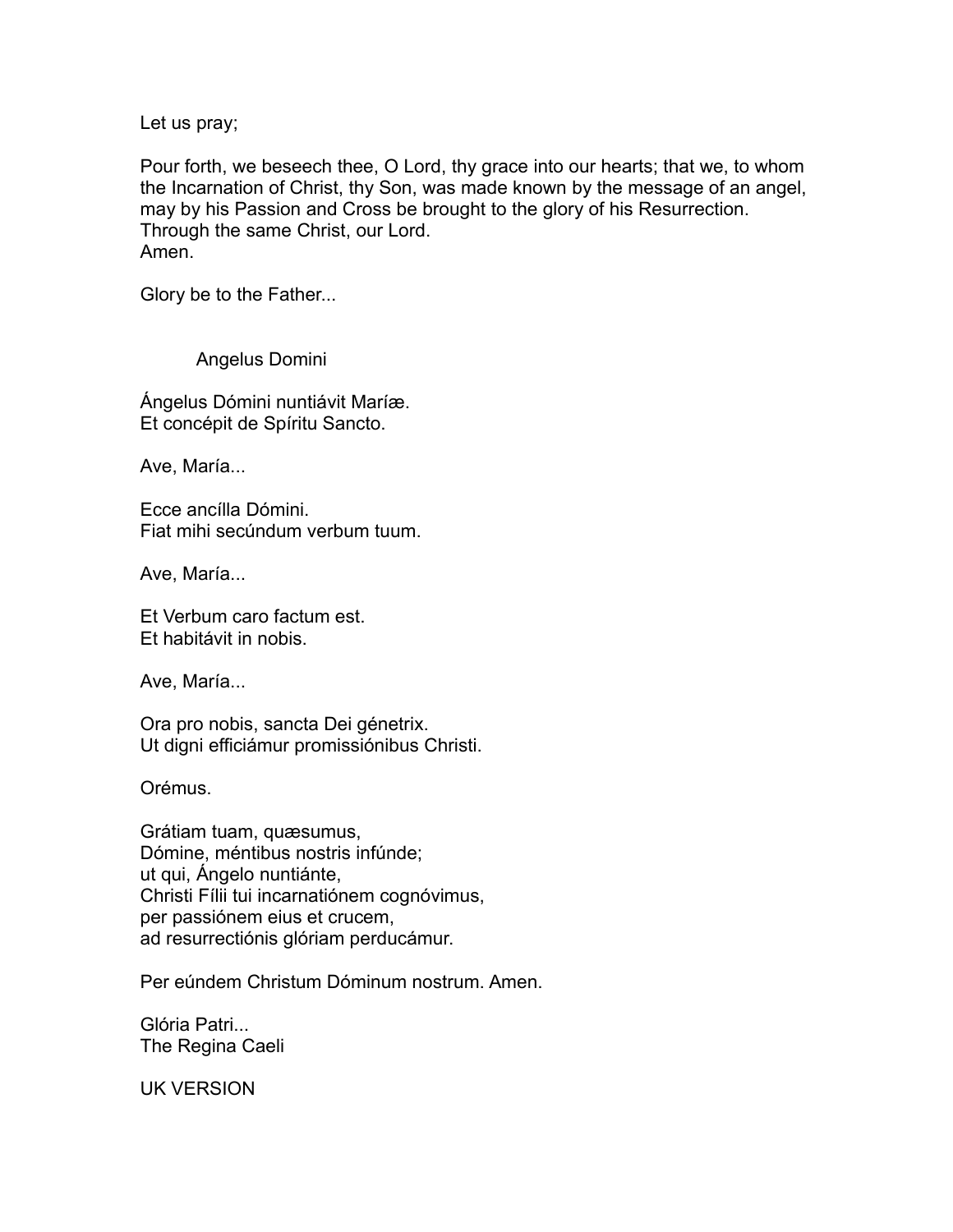Queen of heaven, rejoice, alleluia! for he whom you were worthy to bear, alleluia! has risen as he said, alleluia! Pray for us to God, alleluia!

USA VERSION

Queen of heaven, rejoice, alleluia. The Son whom you merited to bear, alleluia, has risen as he said, alleluia. Rejoice and be glad, O Virgin Mary, alleluia! For the Lord has truly risen, alleluia.

THEN FOR BOTH VERSIONS

Let us pray;

O God, who through the resurrection of your Son, our Lord Jesus Christ, did vouchsafe to give joy to the world; grant, we beseech you, that through his Mother, the Virgin Mary, we may obtain the joys of everlasting life. Through the same Christ our Lord. Amen.

Regina Cæli

Regína cæli lætáre, allelúia. Quia quem meruísti portáre, allelúia.

Resurréxit, sicut dixit, allelúia. Ora pro nobis Deum, allelúia.

Gaude et lætáre, Virgo María, allelúia. Quia surréxit Dóminus vere, allelúia.

Orémus.

Deus, qui per resurrectiónem Fílii tui Dómini nostri Iesu Christi mundum lætificáre dignátus es, præsta, quæsumus, ut per eius Genetrícem Vírginem Maríam perpétuæ capiámus gáudia vitæ. Per Christum Dóminum nostrum. Amen.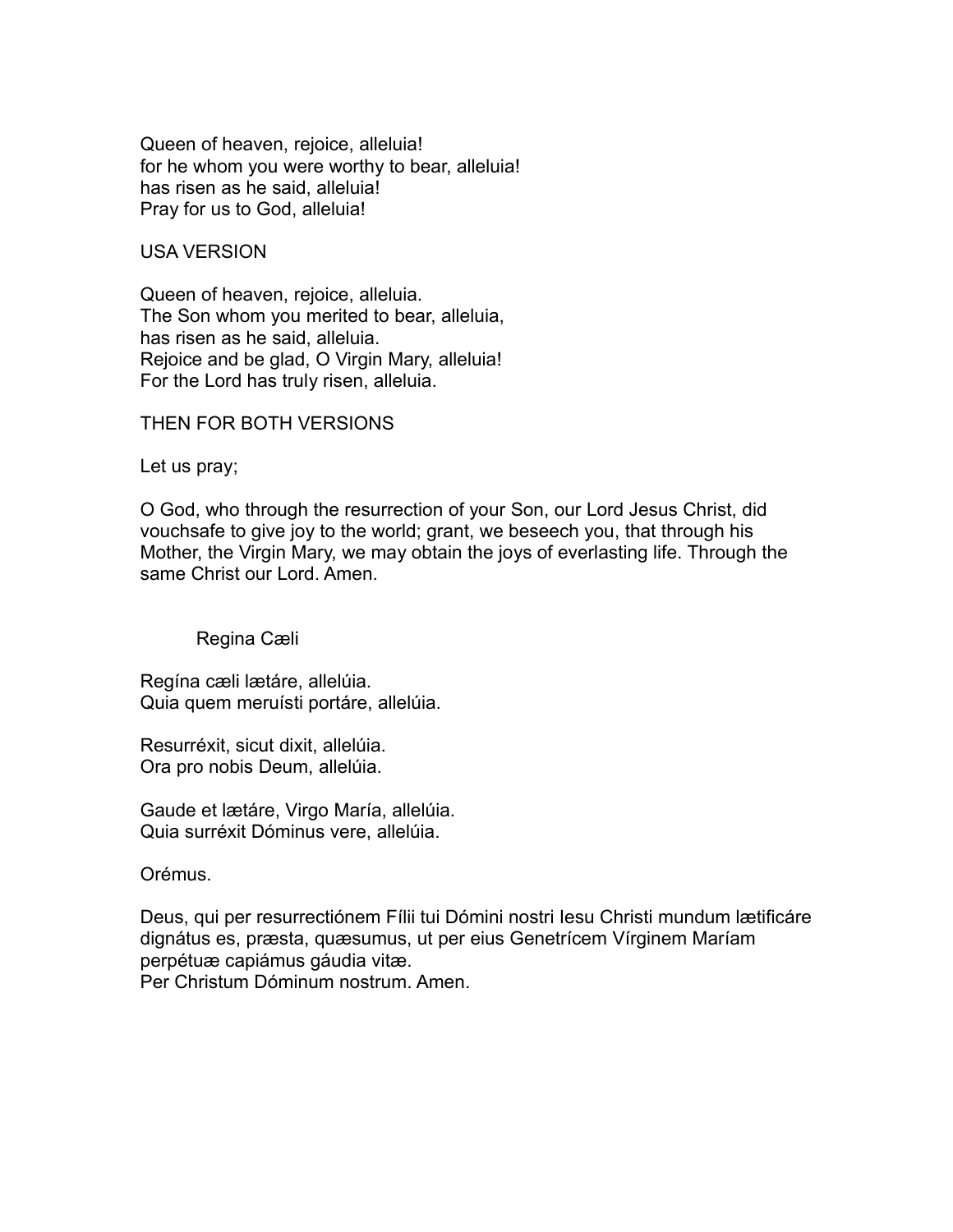#### Hail Holy Queen

#### UK VERSION

Hail, Holy Queen, Mother of Mercy, Hail our life, our sweetness and our hope! To thee do we cry, poor banished children of Eve. To thee do we send up our sighs, mourning and weeping in this valley of tears! Turn, then, most gracious Advocate, thine eyes of mercy toward us, and after this, our exile, show unto us the blessed fruit of thy womb, Jesus. O clement, O loving, O sweet Virgin Mary.

USA VERSION

Hail, Holy Queen, Mother of Mercy, our life, our sweetness and our hope. To you do we cry, poor banished children of Eve. To you do we send up our sighs, mourning and weeping in this valley of tears Turn then, most gracious advocate, your eyes of mercy toward us, and after this exile show unto us the blessed fruit of thy womb, Jesus. O clement, O loving,

O sweet Virgin Mary.

#### Salve, Regina

Salve, Regína, Mater misericórdiæ, vita, dulcédo et spes nostra, salve. Ad te clamámus, éxsules fílii Evæ. Ad te suspirámus geméntes et flentes in hac lacrimárum valle. Eia ergo, advocáta nostra, illos tuos misericórdes óculos ad nos convérte. Et Iesum benedíctum fructum ventris tui,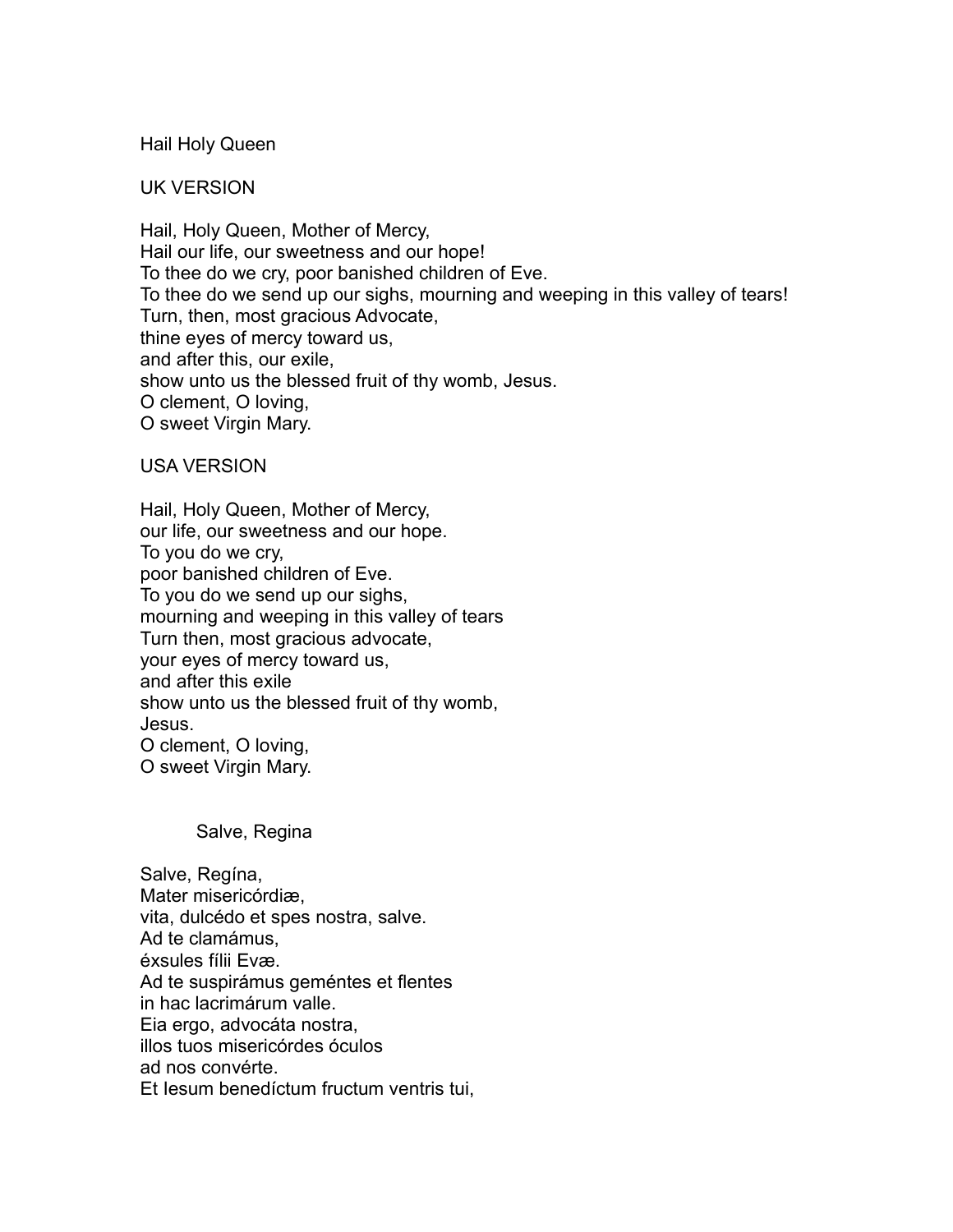nobis, post hoc exsílium, osténde. O clemens, o pia, o dulcis Virgo María! The Magnificat

#### UK VERSION

My soul glorifies the Lord, My spirit rejoices in God my Saviour. He looks on his servant in her lowliness; Henceforth all generations will call me blessed. The Almighty works marvels for me. Holy his name! His mercy is from age to age, on those who fear him. He puts forth his arm in strength And scatters the proud hearted. He casts the mighty from their thrones And raises the lowly. He fills the starving with good things, Sends the rich away empty. He protects Israel, his servant, remembering his mercy, the mercy promised to our fathers, to Abraham and his sons for ever. Glory be to the Father and to the Son and to the Holy Spirit, as it was in the beginning, is now, and ever shall be, world without end. Amen.

#### USA VERSION

My soul proclaims the greatness of the Lord, my spirit rejoices in God my Savior, for he has looked with favor on his lowly servant. From this day all generations will call me blessed: the Almighty has done great things for me, and holy is his Name. He has mercy on those who fear him in every generation. He has shown the strength of his arm, he has scattered the proud in their conceit. He has cast down the mighty from their thrones, and has lifted up the lowly. He has filled the hungry with good things, and the rich he has sent away empty. He has come to the help of his servant Israel for he has remembered his promise of mercy, the promise he made to our fathers,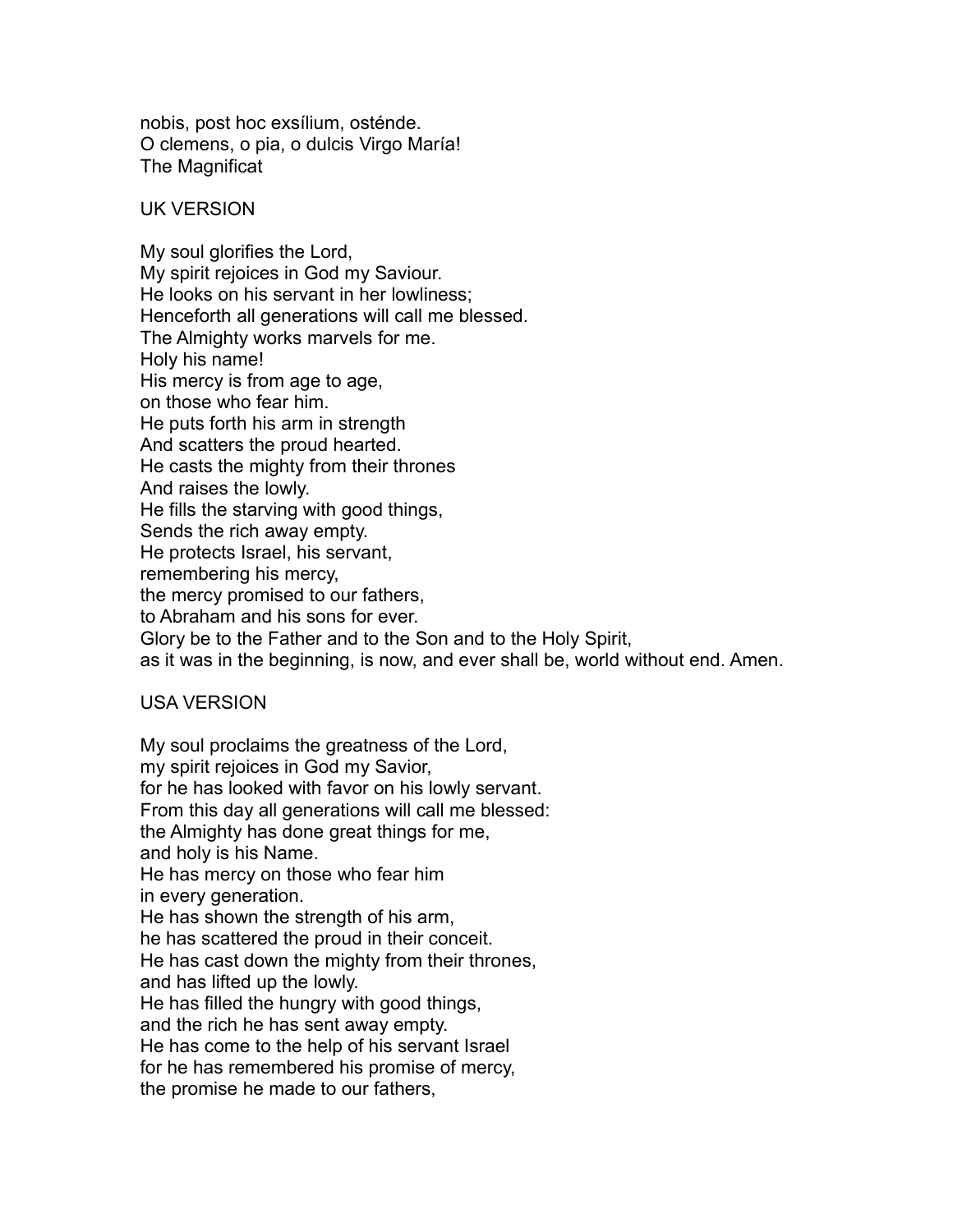to Abraham and his children forever. Glory to the Father and to the Son and to the Holy Spirit, as it was in the beginning, is now, and will be forever. Amen.

#### **Magnificat**

Magníficat ánima mea Dóminum, et exsultávit spíritus meus in Deo salvatóre meo, quia respéxit humilitátem ancíllæ suæ.

Ecce enim ex hoc beátam me dicent omnes generatiónes, quia fecit mihi magna, qui potens est, et sanctum nomen eius, et misericórdia eius in progénies et progénies timéntibus eum. Fecit poténtiam in bráchio suo, dispérsit supérbos mente cordis sui; depósuit poténtes de sede et exaltávit húmiles. Esuriéntes implévit bonis et dívites dimísit inánes. Suscépit Ísrael púerum suum, recordátus misericórdiæ, sicut locútus est ad patres nostros, Ábraham et sémini eius in sæcula. Glória Patri et Fílio et Spirítui Sancto. Sicut erat in princípio, et nunc et semper, et in sæcula sæculórum. Amen. Under Your Protection

We fly to thy protection, O holy Mother of God. Despise not our petitions in our necessities, but deliver us always from all dangers O glorious and blessed Virgin. Sub tuum præsidium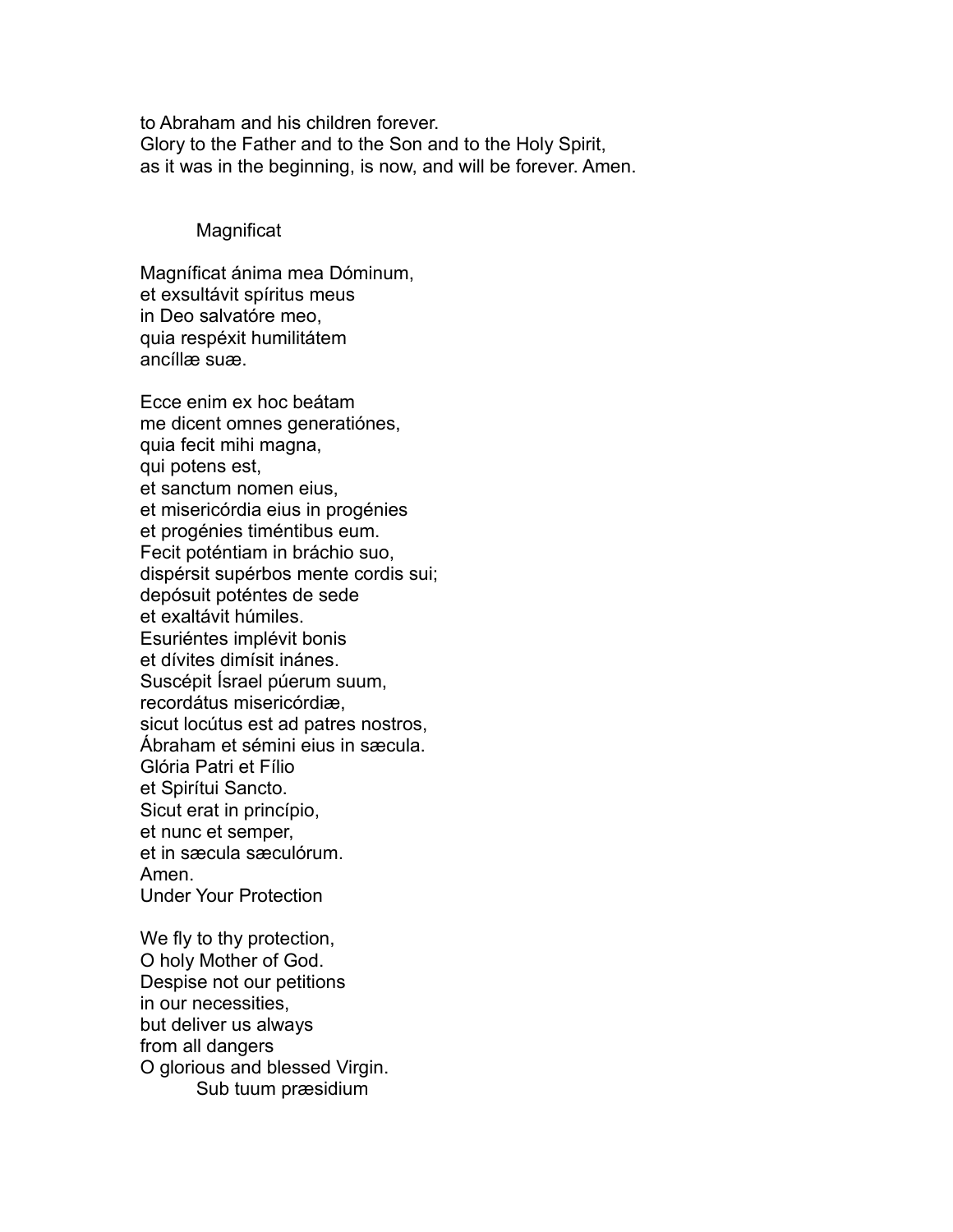Sub tuum præsídium confúgimus, sancta Dei Génetrix; nostras deprecatiónes ne despícias in necessitátibus; sed a perículis cunctis líbera nos semper, Virgo gloriósa et benedícta.

#### The Benedictus

#### UK VERSION

Blessed be the Lord, the God of Israel! He has visited his people and redeemed them. He has raised up for us a mighty saviour In the house of David his servant, As he promised by the lips of holy men, Those who were his prophets from of old. A saviour who would free us from our foes, From the hands of all who hate us. So his love for our fathers is fulfilled And his holy covenant remembered. He swore to Abraham our father to grant us, that free from fear, and saved from the hands of our foes, we might serve him in holiness and justice all the days of our life in his presence. As for you, little child, you shall be called a prophet of God, the Most High. You shall go ahead of the Lord To prepare his ways before him. To make known to his people their salvation Through forgiveness of all their sins, The loving-kindness of the heart of our God Who visits us like the dawn from on high. He will give light to those in darkness, Those who dwell in the shadow of death, And guide us into the way of peace. Glory be to the Father and to the Son and to the Holy Spirit, as it was in the beginning, is now, and ever shall be, world without end. Amen.

#### USA VERSION

Blessed be the Lord, the God of Israel; he has come to his people and set them free. He has raised up for us a mighty savior,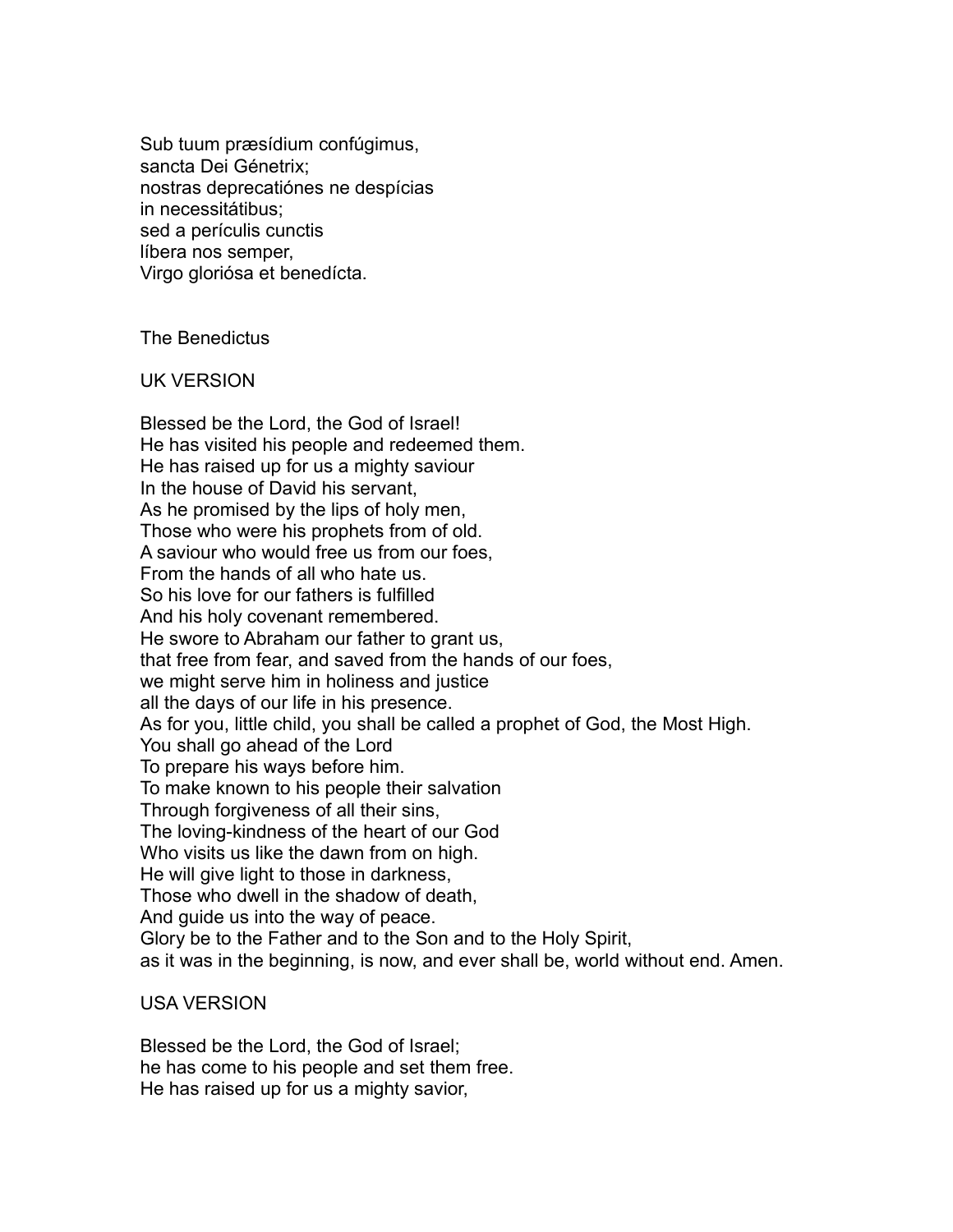born of the house of his servant David. Through his holy prophets he promised of old that he would save us from our enemies, from the hands of all who hate us. He promised to show mercy to our fathers and to remember his holy covenant. This was the oath he swore to our father Abraham: to set us free from the hands of our enemies, free to worship him without fear, holy and righteous in his sight all the days of our life. You, my child, shall be called the prophet of the Most High; for you will go before the Lord to prepare his way, to give his people knowledge of salvation by the forgiveness of their sins. In the tender compassion of our God the dawn from on high shall break upon us, to shine on those who dwell in darkness and the shadow of death, and to guide our feet into the way of peace. Glory to the Father and to the Son and to the Holy Spirit, as it was in the beginning, is now, and will be forever. Amen.

#### **Benedictus**

Benedíctus Dóminus, Deus Ísrael, quia visitávit et fecit redemptiónem plebi suæ, et eréxit cornu salútis nobis in domo David púeri sui, sicut locútus est per os sanctórum, qui a sæculo sunt, prophetárum eius, salútem ex inimícis nostris et de manu ómnium, qui odérunt nos; ad faciéndam misericórdiam cum pátribus nostris et memorári testaménti sui sancti, iusiurándum, quod iurávit ad Ábraham patrem nostrum, datúrum se nobis, ut sine timóre, de manu inimicórum liberáti, serviámus illi in sanctitáte et iustítia coram ipso ómnibus diébus nostris.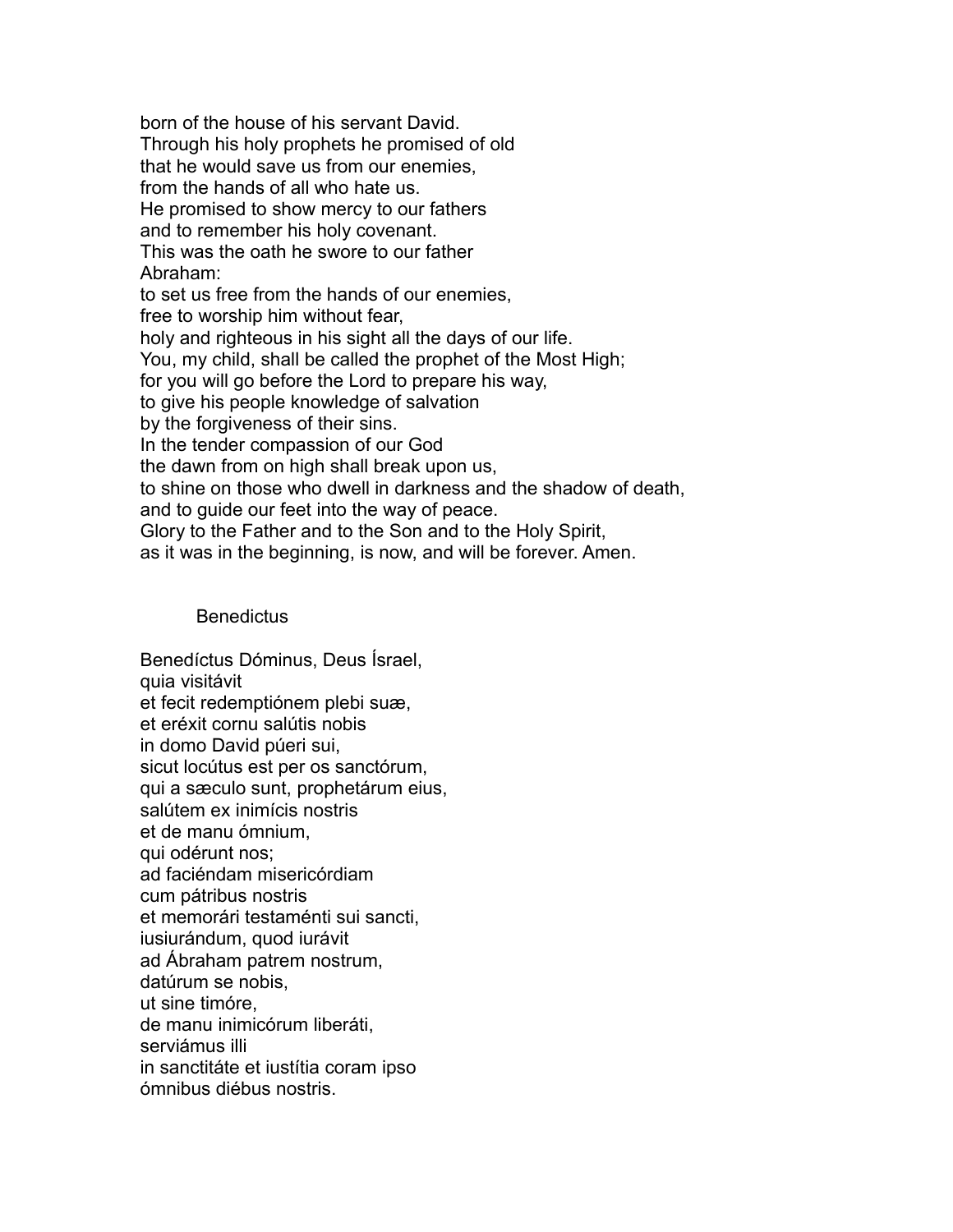Et tu, puer, prophéta Altíssimi vocáberis: præíbis enim ante fáciem Dómini paráre vias eius, ad dandam sciéntiam salútis plebi eius in remissiónem peccatórum eórum, per víscera misericórdiæ Dei nostri, in quibus visitábit nos óriens ex alto, illumináre his, qui in ténebris et in umbra mortis sedent, ad dirigéndos pedes nostros in viam pacis. Glória Patri et Fílio et Spirítui Sancto. Sicut erat in princípio, et nunc et semper, et in sæcula sæculórum. Amen. The Te Deum

#### UK VERSION

We praise you, O God: We acclaim you as Lord. Everlasting Father, All the world bows down before you. All the angels sing your praise, The hosts of heaven and all the angelic powers, All the cherubim and seraphim Call out to you in unending song: Holy, Holy, Holy, Is the Lord God of angel hosts! The heavens and the earth are filled With your majesty and glory. The glorious band of apostles, The noble company of prophets, The white-robed army who shed their blood for Christ, All sing your praise. And to the ends of the earth Your holy Church proclaims her faith in you: Father, whose majesty is boundless, Your true and only son, who is to be adored, The Holy Spirit sent to be our Advocate. You, Christ, are the king of glory,

Son of the eternal Father.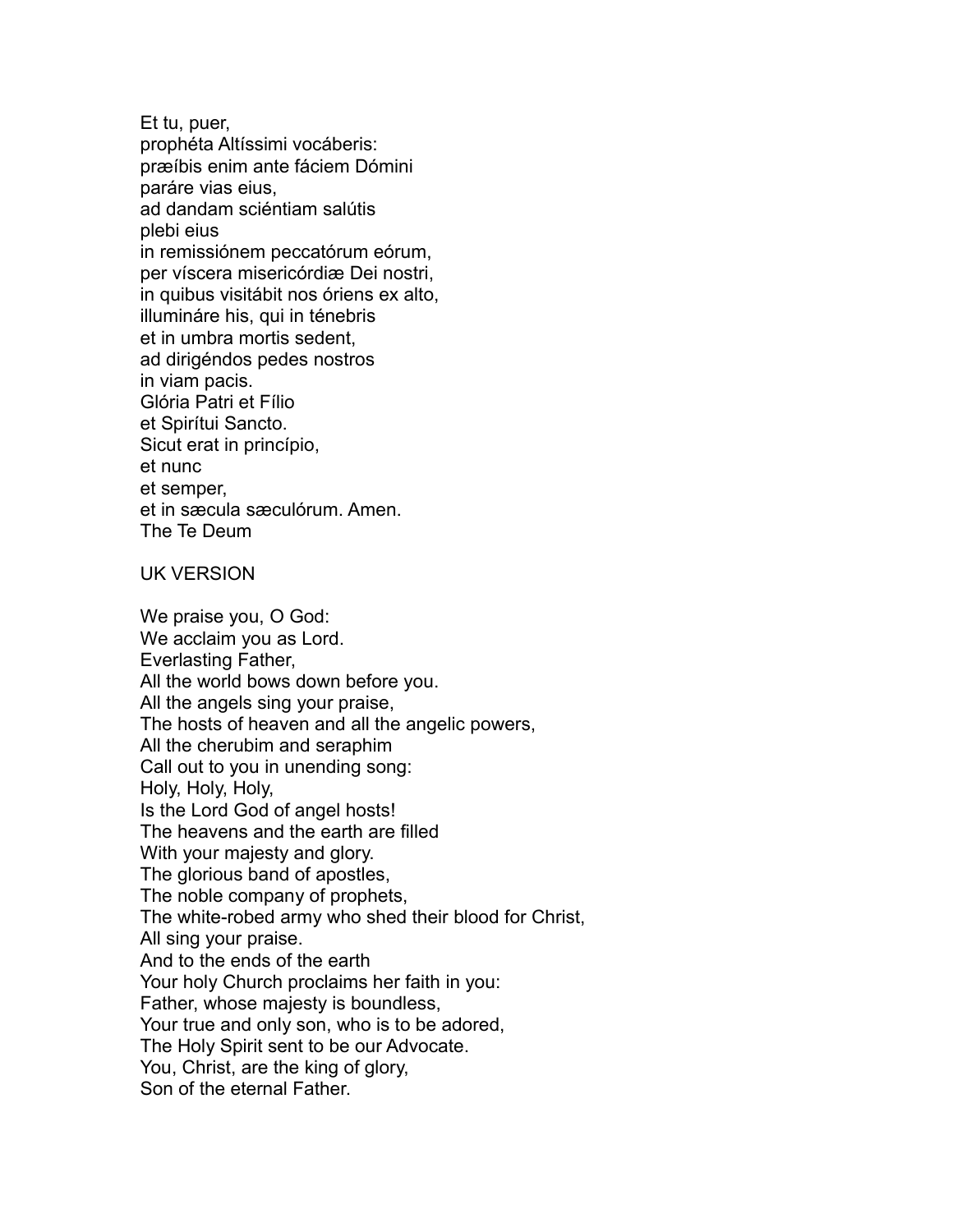When you took our nature to save mankind You did not shrink from birth in the Virgin's womb. You overcame the power of death Opening the Father's kingdom to all who believe in you. Enthroned at God's right hand in the glory of the Father, You will come in judgement according to your promise. You redeemed your people by your precious blood. Coe, we implore you, to our aid. Grant us with the saints a place in eternal glory. Lord, save your people And bless your inheritance. Rule them and uphold them For ever and ever. Day by day we praise you: We acclaim you now and to all eternity. In your goodness, Lord, keep us free from sin. Have mercy on us, Lord, have mercy. May your mercy always be with us, Lord, For we have hoped in you. In you, Lord, we put our trust: We shall not be put to shame.

#### USA VERSION

You are God: we praise you; You are God: we acclaim you; You are the eternal Father: All creation worships you. To you all angels, all the powers of heaven, Cherubim and Seraphim, sing in endless praise: Holy, holy, holy, Lord, God of power and might, Heaven and earth are full of your glory. The glorious company of apostles praise you. The noble fellowship of prophets praise you. The white-robed army of martyrs praise you. Throughout the world the holy Church acclaims you: Father, of majesty unbounded, Your true and only Son, worthy of all worship, And the Holy Spirit, advocate and guide. You, Christ, are the king of glory, The eternal Son of the Father. When you became man to set us free You did not spurn the Virgin's womb. You overcame the sting of death, And opened the kingdom of heaven to all believers.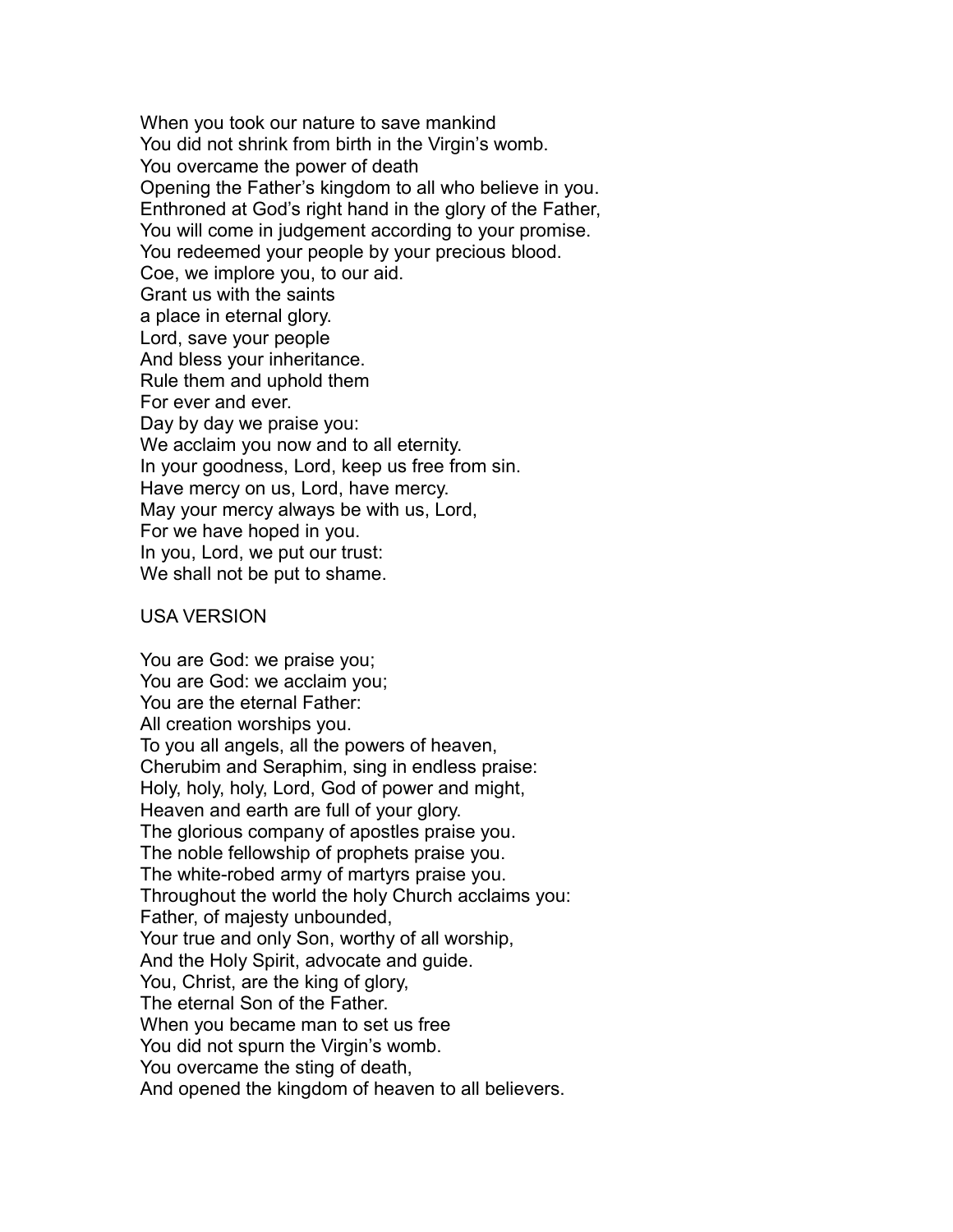You are seated at God's right hand in glory. We believe that you will come, and be our judge. Come then, Lord, and help your people, Bought with the price of your own blood, And bring us with your saints To glory everlasting. Save your people, Lord, and bless your inheritance. Govern and uphold them now and always. Day by day we bless you. We praise your name forever. Keep us today, Lord, from all sin. Have mercy on us, Lord, have mercy. Lord, show us your love and mercy; For we put our trust in you. In you, Lord, is our hope: And we shall never hope in vain.

#### Te Deum

Te Deum laudámus: te Dóminum confitémur. Te ætérnum Patrem, omnis terra venerátur. tibi omnes ángeli, tibi cæli et univérsæ potestátes: tibi chérubim et séraphim incessábili voce proclámant: Sanctus, Sanctus, Sanctus, Dóminus Deus Sábaoth. Pleni sunt cæli et terra maiestátis glóriæ tuæ. Te gloriósus apostolórum chorus, te prophetárum laudábilis númerus, te mártyrum candidátus laudat exércitus. Te per orbem terrárum sancta confitétur Ecclésia, Patrem imménsæ maiestátis; venerándum tuum verum et únicum Fílium; Sanctum quoque Paráclitum Spíritum. Tu rex glóriæ, Christe.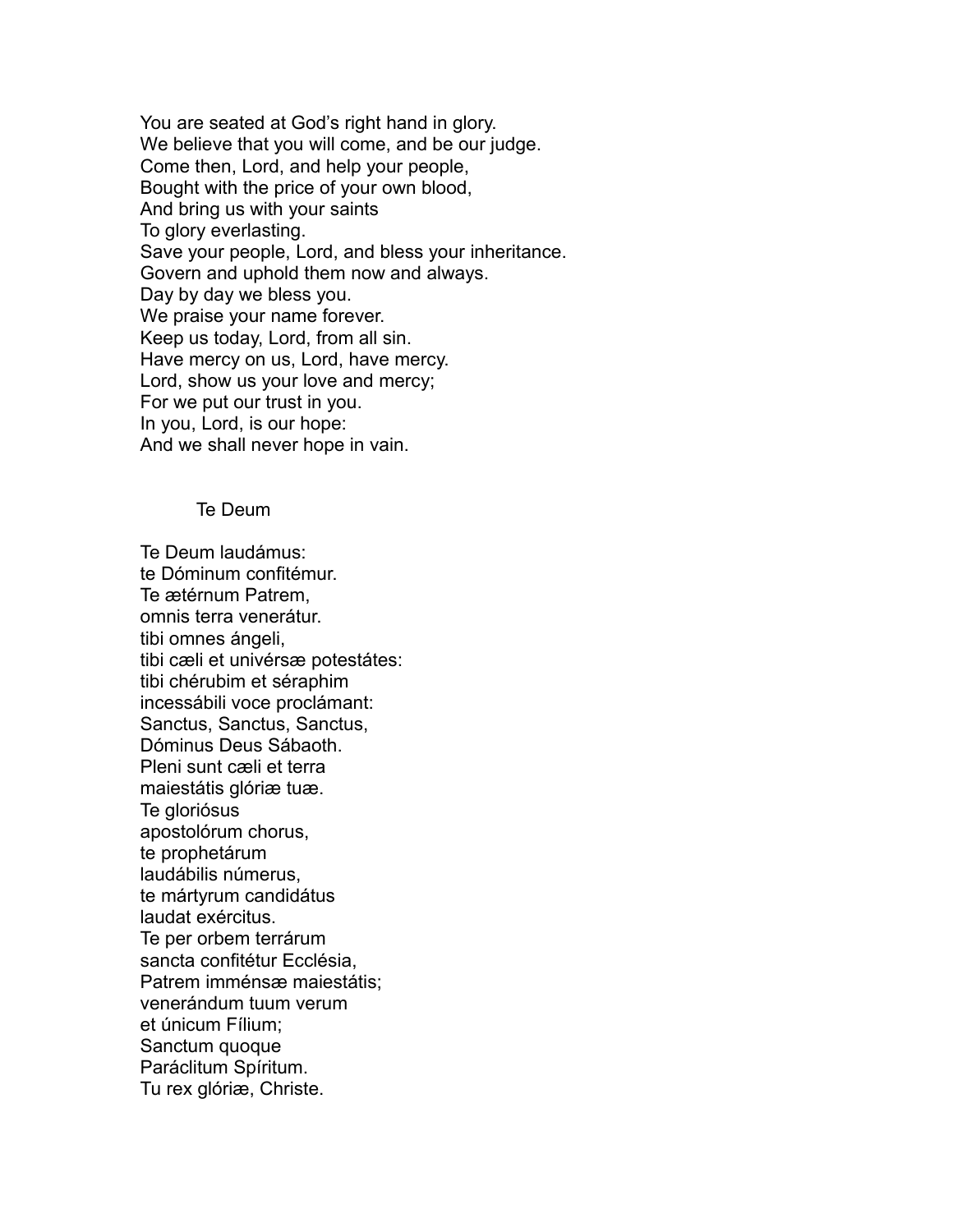Tu Patris sempitérnus es Fílius. Tu, ad liberándum susceptúrus hóminem, non horruísti Vírginis úterum. Tu, devícto mortis acúleo, aperuísti credéntibus regna cælórum. Tu ad déxteram Dei sedes, in glória Patris. Iudex créderis esse ventúrus. Te ergo quæsumus, tuis fámulis súbveni, quos pretióso sánguine redemísti. Ætérna fac cum sanctis tuis in glória numerári. Salvum fac pópulum tuum, Dómine, et bénedic hereditáti tuæ. Et rege eos, et extólle illos usque in ætérnum. Per síngulos dies benedícimus te; et laudámus nomen tuum in sæculum, et in sæculum sæculi. Dignáre, Dómine, die isto sine peccáto nos custodíre. Miserére nostri, Dómine, miserére nostri. Fiat misericórdia tua, Dómine, super nos, quemádmodum sperávimus in te. In te, Dómine, sperávi: non confúndar in ætérnum. Come, Creator Spirit

Come, Holy Spirit, Creator come, From your bright heavenly throne! Come, take possession of our souls, And make them all your own. You who are called the Paraclete, Best gift of God above, The living spring, the living fire, Sweet unction, and true love! You who are sevenfold in your grace, Finger of God's right hand, His promise, teaching little ones To speak and understand! O guide our minds with your blessed light, With love our hearts inflame, And with your strength which never decays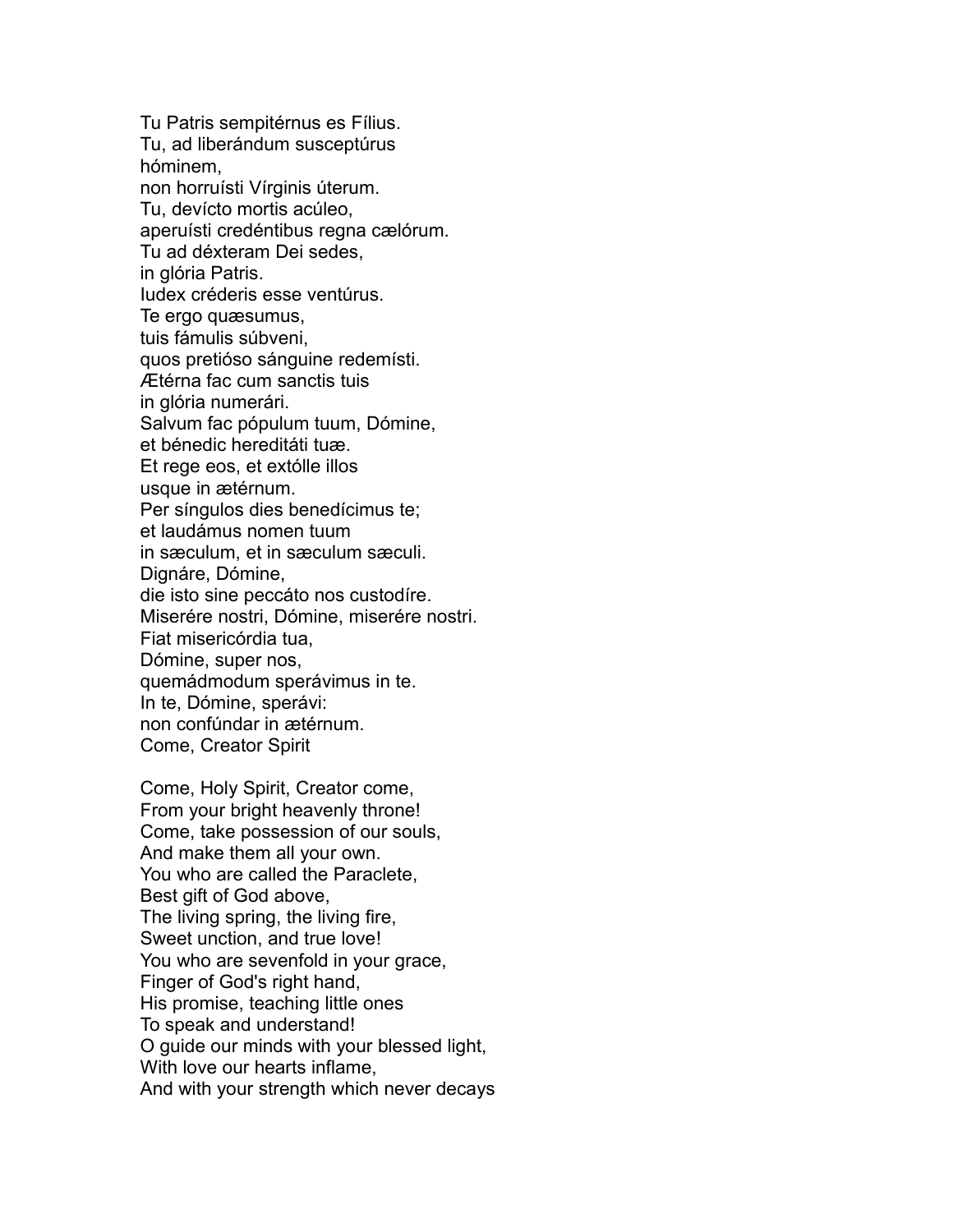Confirm our mortal frame. Far from us drive our hellish foe True peace unto us bring, And through all perils guide us safe Beneath your sacred wing. Through you may we the Father know, Through you the eternal Son And you the Spirit of them both Thrice-blessed three in one. All glory to the Father be, And to the risen Son; The same to you, O Paraclete, While endless ages run. Amen. Veni, Creator Spiritus

Veni, creátor Spíritus, mentes tuórum vísita, imple supérna grátia, quæ tu creásti péctora. Qui díceris Paráclitus, altíssimi donum Dei, fons vivus, ignis, cáritas, et spiritális únctio. Tu septifórmis múnere, dígitus patérnæ déxteræ, tu rite promíssum Patris, sermóne ditans gúttura. Accénde lumen sénsibus, infúnde amórem córdibus, infírma nostri córporis virtúte firmans pérpeti. Hostem repéllas lóngius pacémque dones prótinus; ductóre sic te prævio vitémus omne nóxium. Per Te sciámus da Patrem noscámus atque Fílium, teque utriúsque Spíritum credámus omni témpore. Deo Patri sit glória, et Fílio, qui a mórtuis surréxit, ac Paráclito, in sæculórum sæcula. Amen.

Come, Holy Spirit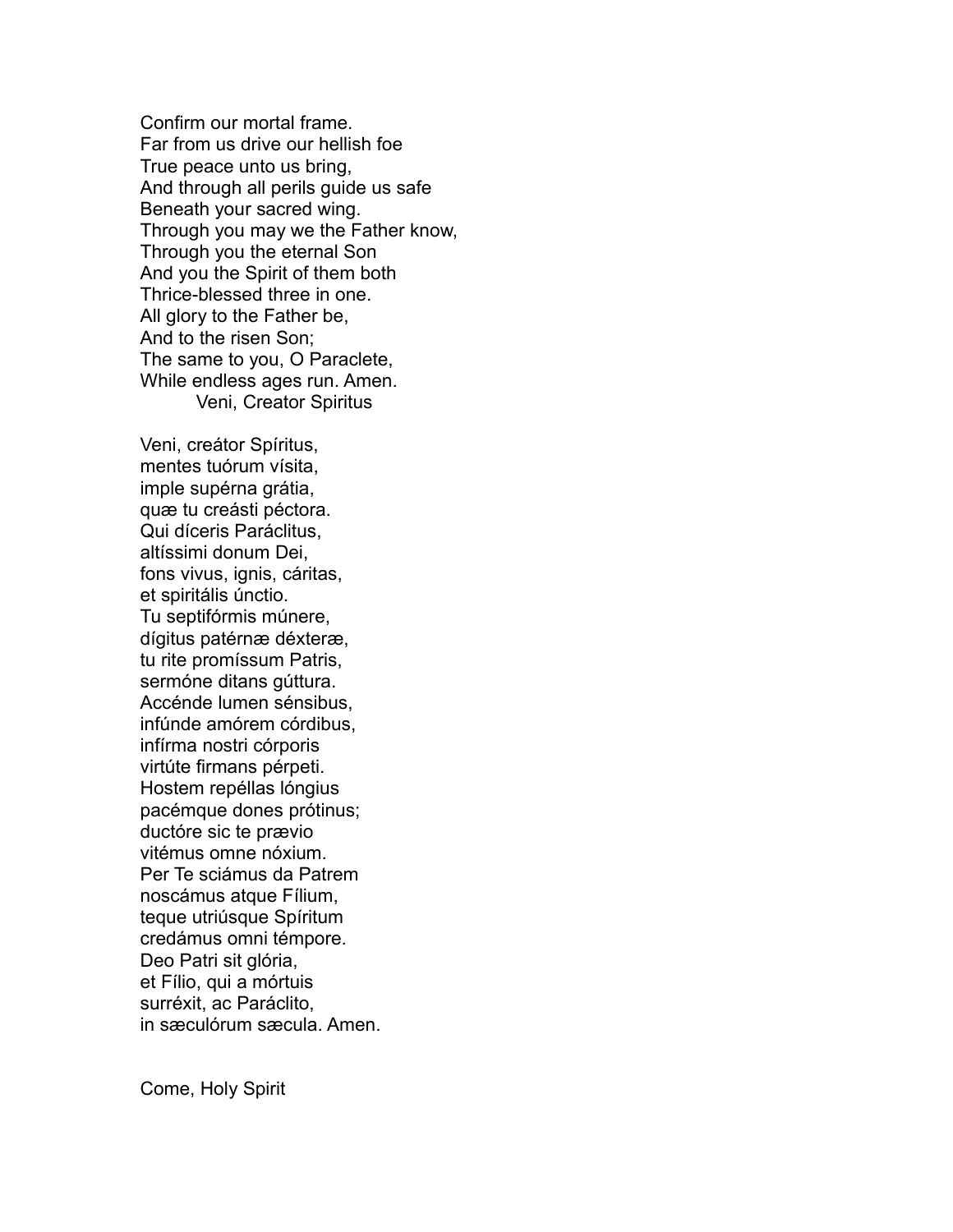Come, Holy Spirit, come! And from your celestial home Shed a ray of light divine! Come, Father of the poor! Come, source of all our store! Come, within our bosoms shine. You, of comforters the best; You, the soul's most welcome guest; Sweet refreshment here below; In our labor, rest most sweet; Grateful coolness in the heat; Solace in the midst of woe. O most blessed Light divine, Shine within these hearts of yours, And our inmost being fill! Where you are not, we have naught, Nothing good in deed or thought, Nothing free from taint of ill. Heal our wounds, our strength renew; On our dryness pour your dew; Wash the stains of guilt away: Bend the stubborn heart and will; Melt the frozen, warm the chill; Guide the steps that go astray. On the faithful, who adore And confess you, evermore In your sevenfold gift descend: Give them virtue's sure reward; Give them your salvation, Lord; Give them joys that never end.

#### Veni, Sancte Spiritus

Veni, Sancte Spíritus, et emítte cælitus lucis tuæ rádium. Veni, pater páuperum, veni, dator múnerum, veni, lumen córdium. Consolátor óptime, dulcis hospes ánimæ, dulce refrigérium. In labóre réquies, in æstu tempéries,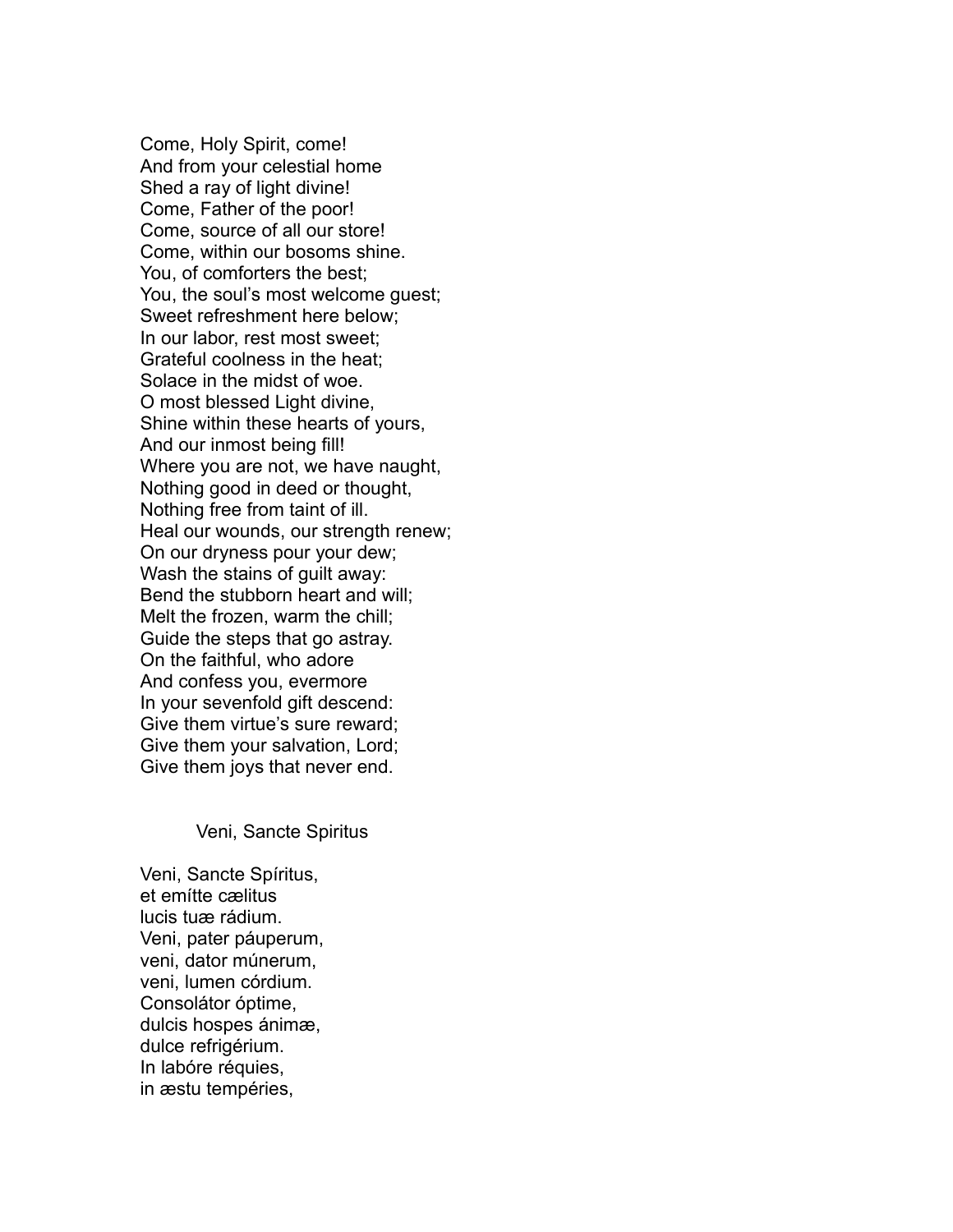in fletu solácium. O lux beatíssima, reple cordis íntima tuórum fidélium. Sine tuo númine, nihil est in hómine nihil est innóxium. Lava quod est sórdidum, riga quod est áridum, sana quod est sáucium. Flecte quod est rígidum, fove quod est frígidum, rege quod est dévium. Da tuis fidélibus. in te confidéntibus, sacrum septenárium. Da virtútis méritum, da salútis éxitum, da perénne gáudium. Amen. The Anima Christi

Soul of Christ, be my sanctification. Body of Christ, be my salvation. Blood of Christ, fill all my veins. Water of Christ's side, wash out my stains. Passion of Christ, my comfort be. O good Jesus, listen to me. In Thy wounds I fain would hide, N'er to be parted from Thy side, Guard me, should the foe assail me. Call me when my life shall fail me. Bid me come to Thee above, With Thy saints to sing Thy love, World without end. Amen. Anima Christi

Ánima Christi, sanctífica me. Corpus Christi, salva me. Sanguis Christi, inébria me. Aqua láteris Christi, lava me. Pássio Christi, confórta me. O bone Iesu, exáudi me. Intra tua vúlnera abscónde me. Ne permíttas me separári a te. Ab hoste malígno defénde me. In hora mortis meæ voca me.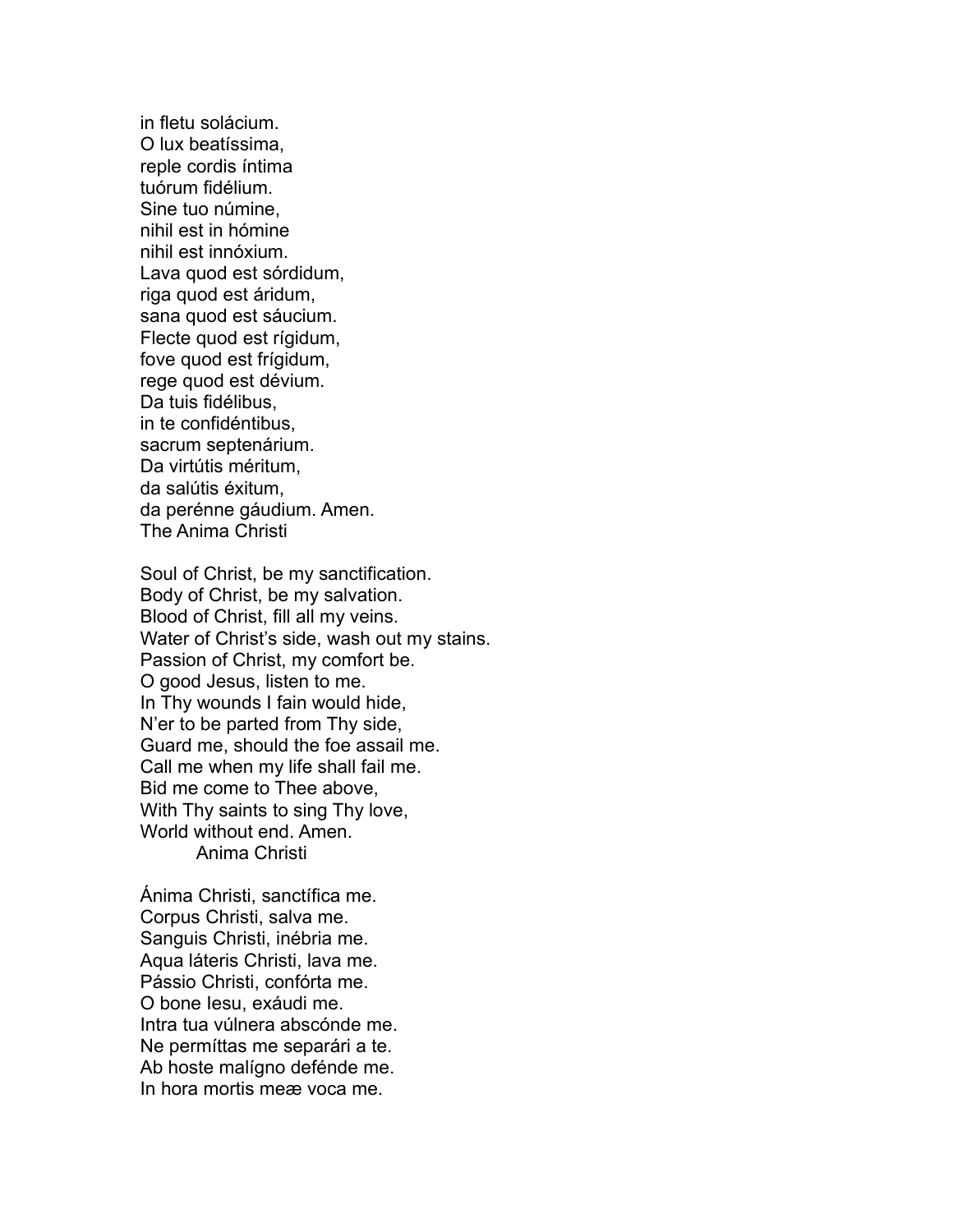Et iube me veníre ad te, ut cum Sanctis tuis laudem te in sæcula sæculórum. Amen

The Memorare

Remember, O most gracious Virgin Mary, that never was it known that anyone who fled to thy protection, implored thy help, or sought thy intercession, was left unaided. Inspired by this confidence I fly unto thee, O Virgin of virgins, my Mother. To thee do I come, before thee I stand, sinful and sorrowful. O Mother of the Word Incarnate, despise not my petitions, but in thy mercy hear and answer me. Amen.

#### **Memorare**

Memoráre, o piíssima Virgo María, non esse audítum a sæculo, quemquam ad tua curréntem præsídia, tua implorántem auxília, tua peténtem suffrágia, esse derelíctum. Ego tali animátus confidéntia, ad te, Virgo Vírginum, Mater, curro, ad te vénio, coram te gemens peccátor assísto. Noli, Mater Verbi, verba mea despícere; sed áudi propítia et exáudi. Amen.

The Rosary

The Joyful Mysteries (recited Monday and Saturday)

The Annunciation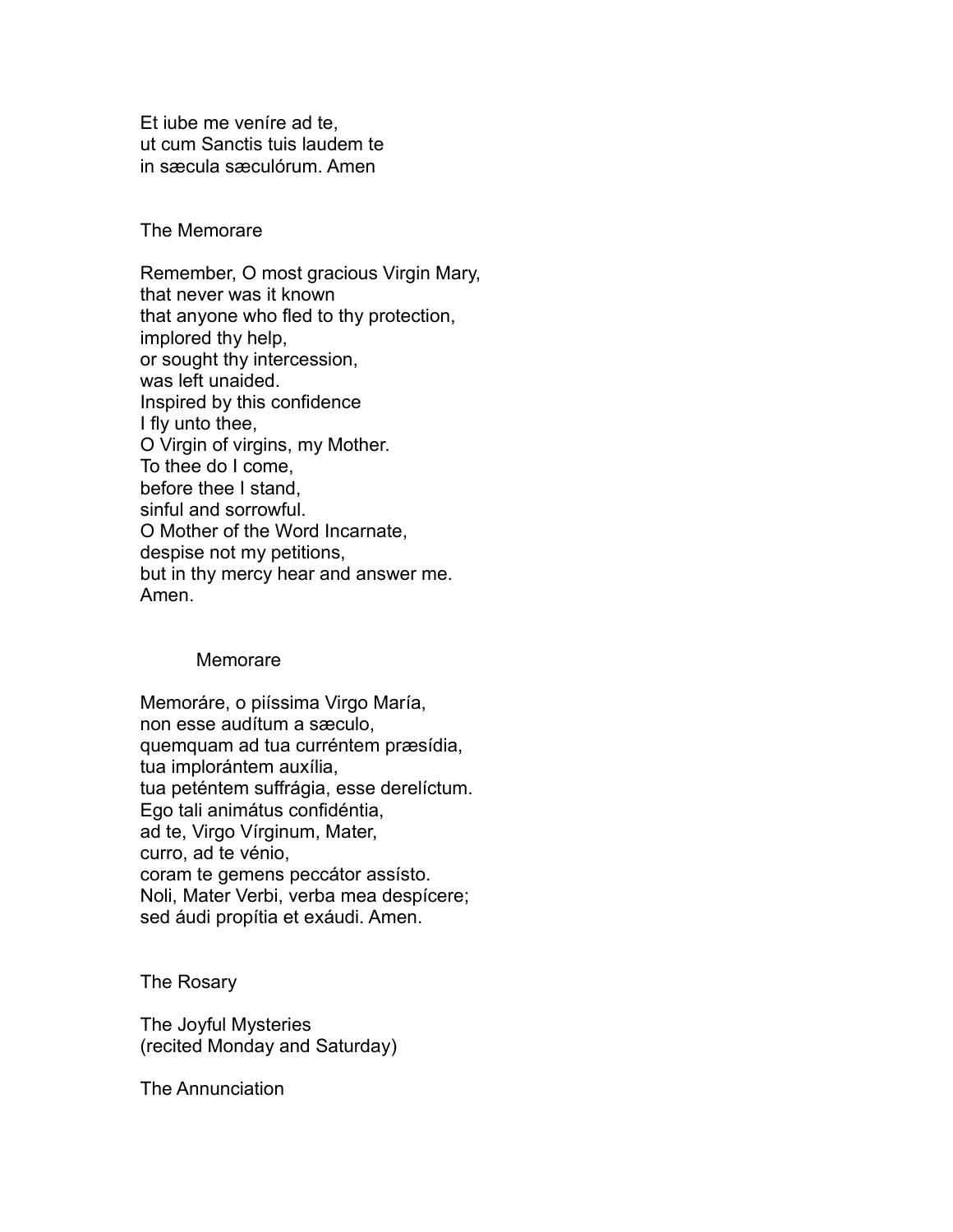The Visitation The Nativity The Presentation The Finding in the Temple

The Mysteries of Light (recited Thursday)

The Baptism of Jesus The Wedding Feast of Cana The Proclamation of the Kingdom, with the call to Conversion The Transfiguration The Institution of the Eucharist

The Sorrowful Mysteries (recited Tuesday and Friday)

The Agony in the Garden The Scourging at the Pillar The Crowning with Thorns The Carrying of the Cross The Crucifixion

The Glorious Mysteries (recited Wednesday and Sunday)

The Resurrection The Ascension The Descent of the Holy Spirit The Assumption The Coronation of Mary Queen of Heaven and Earth

Prayer concluding the Rosary

Hail, Holy Queen, etc. as above

V. Pray for us, O holy Mother of God. R. That we may be made worthy of the promises of Christ.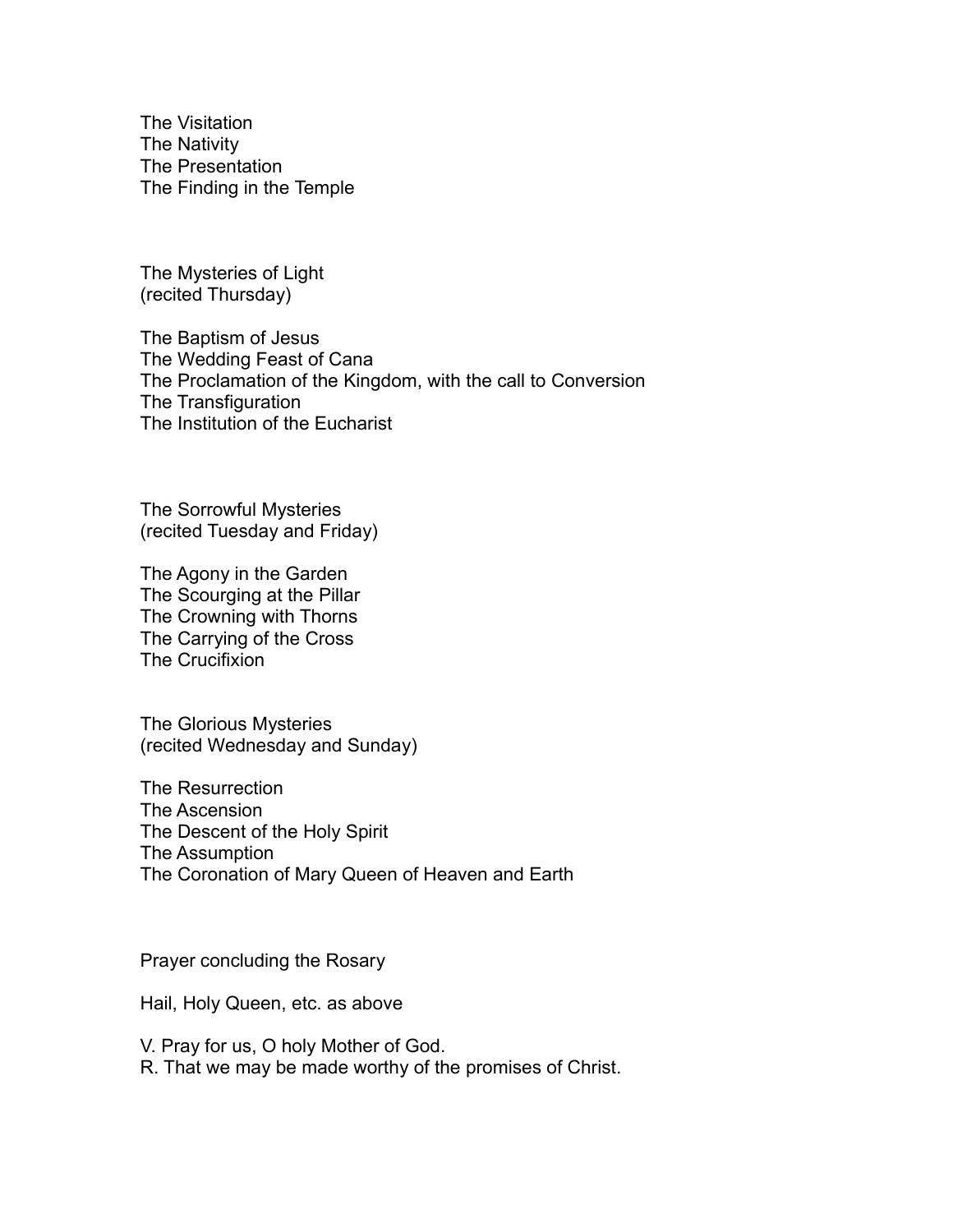Let us pray.

O God, whose only-begotten Son, by his life, death and resurrection, has purchased for us the rewards of eternal life, grant, we beseech thee, that meditating on these mysteries of the most holy Rosary of the Blessed Virgin Mary, we may imitate what they contain and obtain what they promise, through the same Christ our Lord. Amen.

#### Rosarium

Mystéria gaudiósa (in feria secunda et sabbato)

Annuntiátio. Visitátio. Natívitas. Præsentátio. Invéntio in Templo.

Mystéria luminósa (in feria quinta)

Baptísma apud Iordánem. Autorevelátio apud Cananénse matrimónium. Regni Dei proclamátio coniúncta cum invitaménto ad conversiónem. Transfigurátio. Eucharístiæ Institútio.

Mystéria dolorósa (in feria tertia et feria sexta)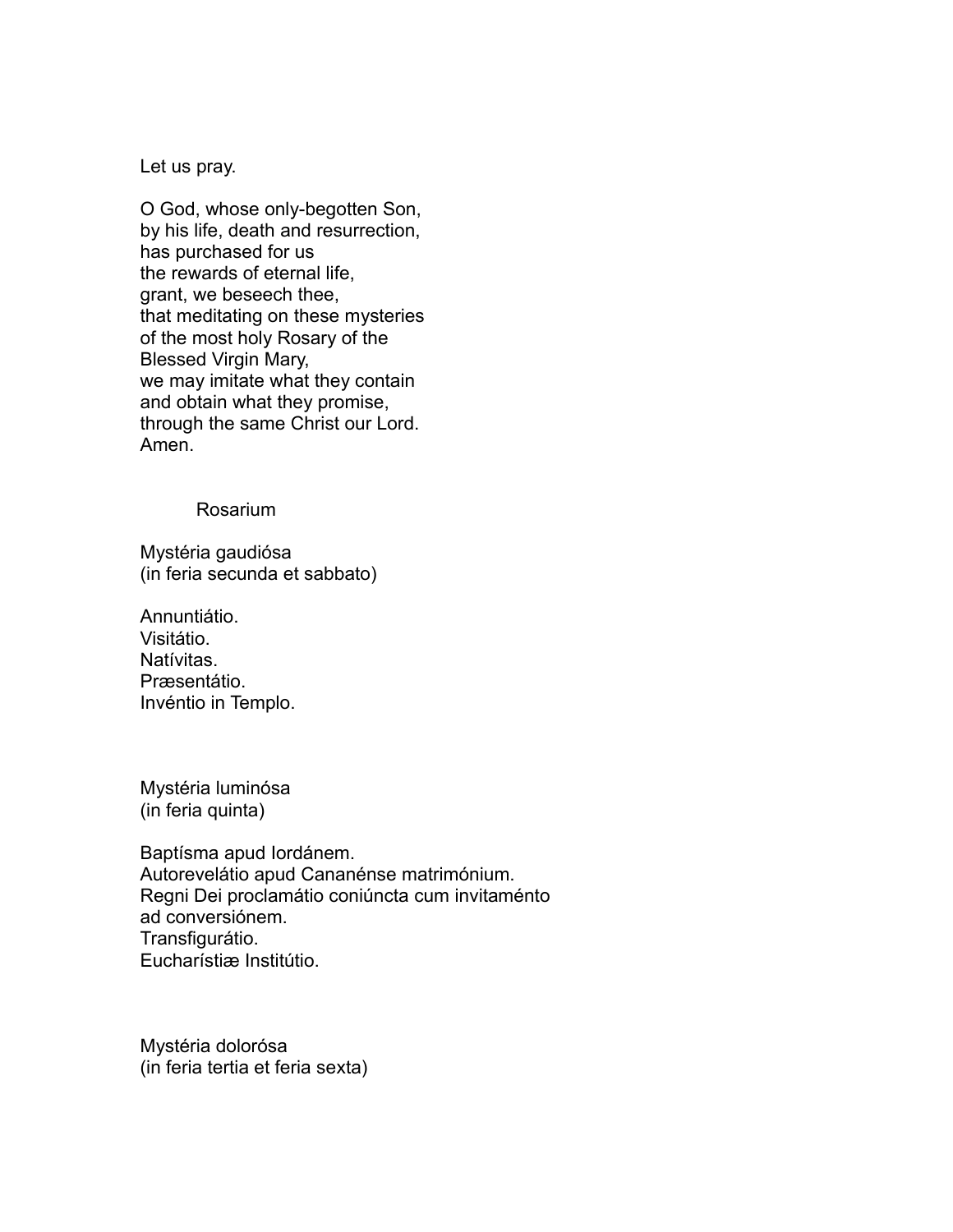Agonía in Hortu. Flagellátio. Coronátio Spinis. Baiulátio Crucis. Crucifíxio et Mors.

Mystéria gloriósa (in feria quarta et Dominica)

Resurréctio. Ascénsio. Descénsus Spíritus Sancti. Assúmptio. Coronátio in Cælo.

Oratio ad finem Rosarii dicenda

Ora pro nobis, sancta Dei génetrix. Ut digni efficiámur promissiónibus Christi.

**Orémus** 

Deus, cuius Unigénitus per vitam, mortem et resurrectiónem suam nobis salútis ætérnæ præmia comparávit, concéde, quæsumus: ut hæc mystéria sacratíssimo beátæ Maríæ Vírginis Rosário recoléntes, et imitémur quod cóntinent, et quod promíttunt assequámur. Per Christum Dóminum nostrum. Amen.

Coptic Incense Prayer

O King of peace, give us your peace and pardon our sins. Dismiss the enemies of the Church and protect her so that she never fail. Emmanuel our God is in our midst in the glory of the Father and of the Holy Spirit. May he bless us and purify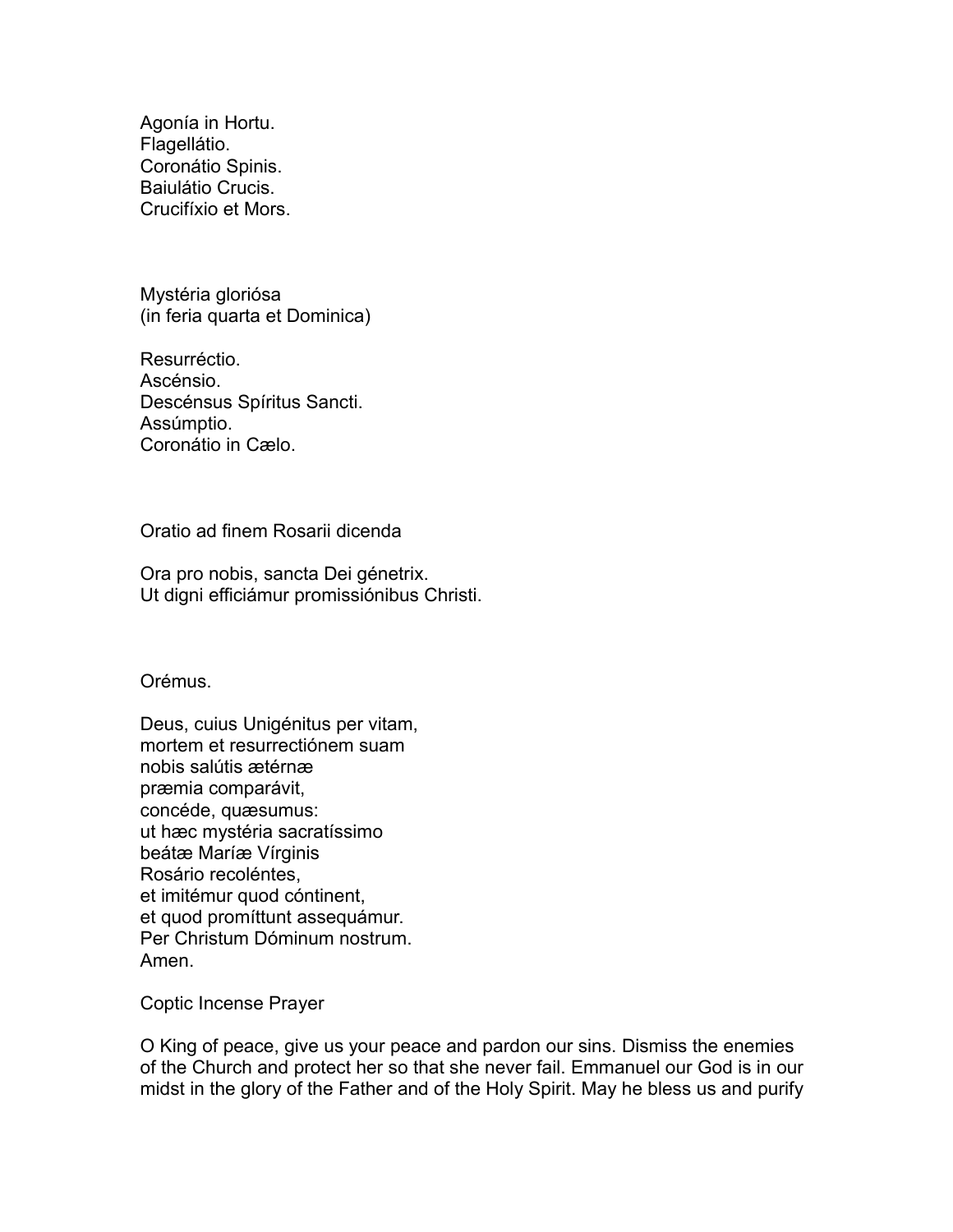our hearts and cure the sicknesses of our soul and body. We adore you, O Christ, with your good Father and the Holy Spirit because you have come and you have saved us.

Syro-Maronite Farewell to the Altar

Remain in peace, O Altar of God. May the offering that I have taken from you be for the remission of my debts and the pardon of my sins and may it obtain for me that I may stand before the tribunal of Christ without condemnation and without confusion. I do not know if I will have the opportunity to return and offer another sacrifice upon you. Protect me, O Lord, and preserve your holy Church as the way to truth and salvation. Amen.

Byzantine Prayer for the Deceased

God of the spirits and of all flesh, who have trampled death and annihilated the devil and given life to your world, may you yourself, O Lord, grant to the soul of your deceased servant N. rest in a place of light, a verdant place, a place of freshness, from where suffering, pain and cries are far removed. Do You, O good and compassionate God forgive every fault committed by him in word, work or thought because there is no man who lives and does not sin. You alone are without sin and your justice is justice throughout the ages and your word is truth. Since you, O Christ our God, are the resurrection, the life and the repose of your deceased servant N., we give you glory together with your un-begotten Father and your most holy, good and life-creating Spirit, now and always and forever and ever.

Act of Faith

O my God, I firmly believe that you are one God in three divine Persons, Father, Son, and Holy Spirit. I believe that your divine Son became man and died for our sins and that he will come to judge the living and the dead. I believe these and all the truths which the Holy Catholic Church teaches because you have revealed them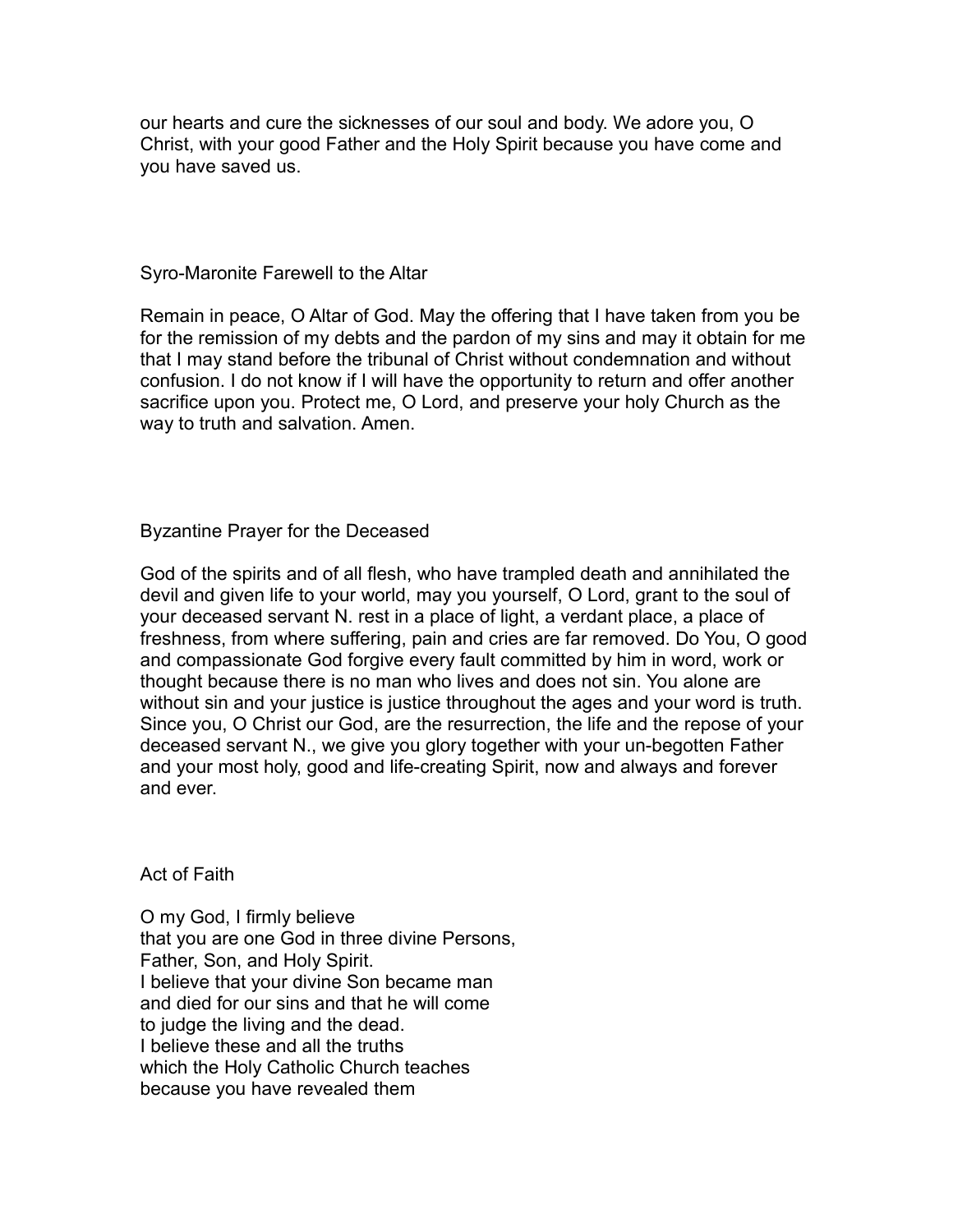who are eternal truth and wisdom, who can neither deceive nor be deceived. In this faith I intend to live and die. Amen.

## Actus fidei

Dómine Deus, firma fide credo et confíteor ómnia et síngula quæ sancta Ecclésia Cathólica propónit, quia tu, Deus, ea ómnia revelásti, qui es ætérna véritas et sapiéntia quæ nec fállere nec falli potest. In hac fide vívere et mori státuo. Amen.

Act of Hope

## O Lord God,

I hope by your grace for the pardon of all my sins and after life here to gain eternal happiness because you have promised it who are infinitely powerful, faithful, kind, and merciful. In this hope I intend to live and die. Amen.

#### Actus spei

Dómine Deus, spero per grátiam tuam remissiónem ómnium peccatórum, et post hanc vitam ætérnam felicitátem me esse consecutúrum: quia tu promisísti, qui es infiníte potens, fidélis, benígnus, et miséricors. In hac spe vívere et mori státuo. Amen.

# Act of Love

O Lord God, I love you above all things and I love my neighbor for your sake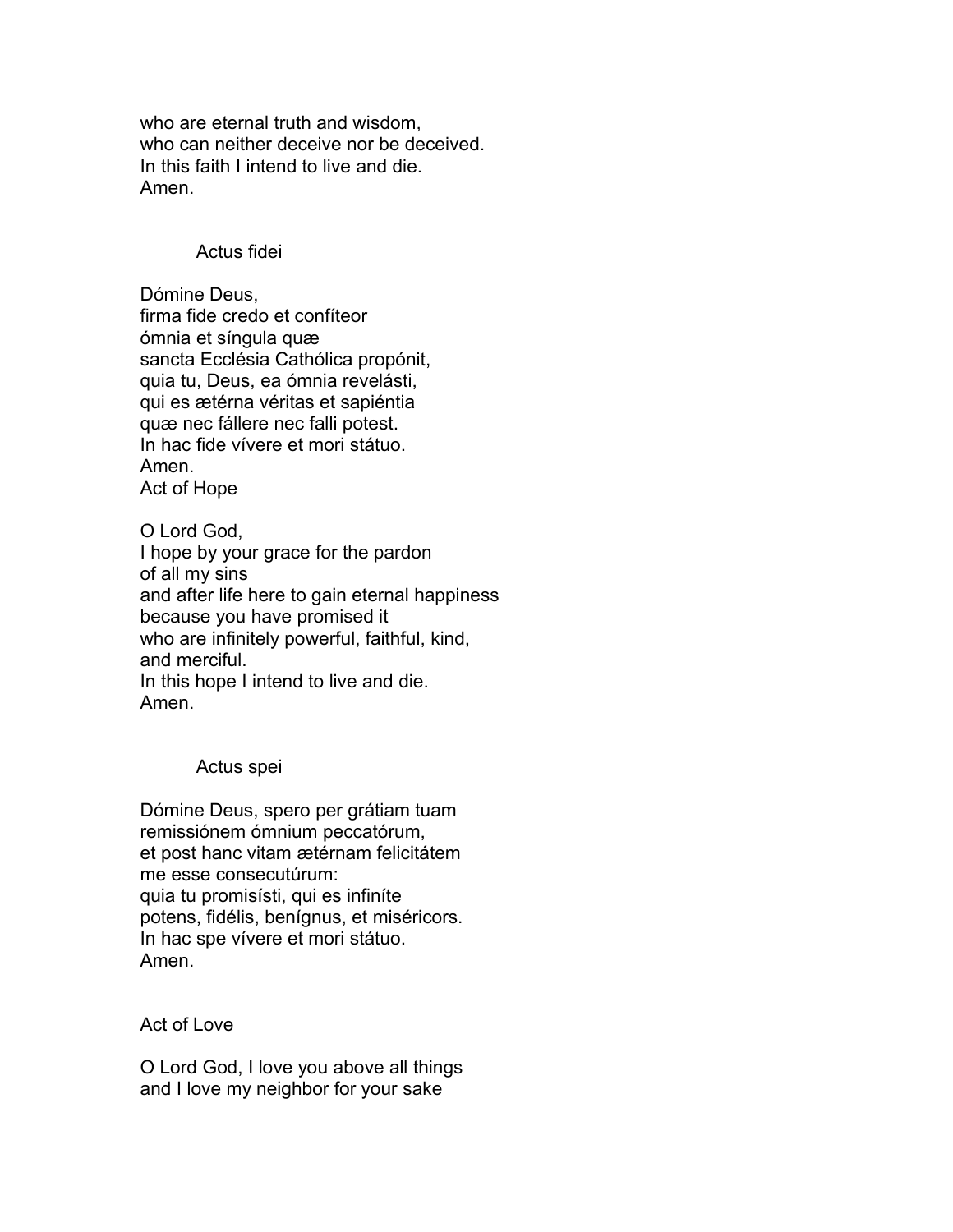because you are the highest, infinite and perfect good, worthy of all my love. In this love I intend to live and die. Amen.

# Actus caritatis

Dómine Deus, amo te super ómnia et próximum meum propter te, quia tu es summum, infinítum, et perfectíssimum bonum, omni dilectióne dignum. In hac caritáte vívere et mori státuo. Amen.

# Act of Contrition

O my God, I am heartily sorry for having offended Thee, and I detest all my sins because of thy just punishments, but most of all because they offend Thee, my God, who art all good and deserving of all my love. I firmly resolve with the help of Thy grace to sin no more and to avoid the near occasion of sin. Amen.

#### Actus contritionis

Deus meus, ex toto corde pænitet me ómnium meórum peccatórum, éaque detéstor, quia peccándo, non solum pœnas a te iuste statútas proméritus sum, sed præsértim quia offéndi te, summum bonum, ac dignum qui super ómnia diligáris. Ídeo fírmiter propóno, adiuvánte grátia tua, de cétero me non peccatúrum peccandíque occasiónes próximas fugitúrum. Amen.

# B) FORMULAS OF CATHOLIC DOCTRINE

The two commandments of love:

1. You shall love the Lord your God with all your heart, with all your soul, and with all your mind.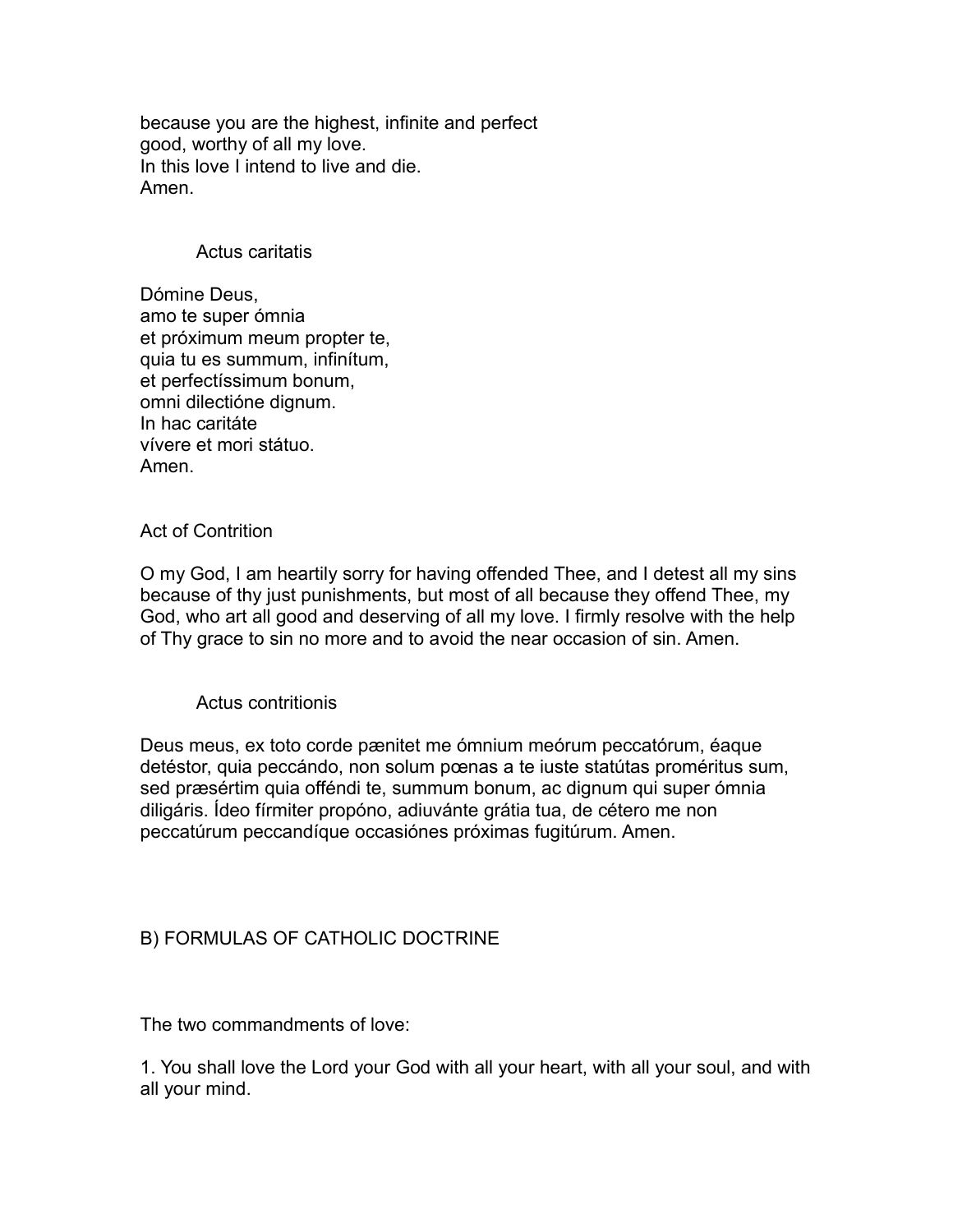2. You shall love your neighbor as yourself.

The Golden Rule (Matthew 7:12):

Do to others as you would have them do to you.

The Beatitudes (Matthew 5:3-12):

Blessed are the poor in spirit, for theirs is the kingdom of heaven.

Blessed are they who mourn, for they will be comforted.

Blessed are the meek, for they will inherit the earth.

Blessed are they who hunger and thirst for righteousness, for they will be satisfied.

Blessed are the merciful, for they will be shown mercy.

Blessed are the pure of heart, for they will see God.

Blessed are the peacemakers, for they will be called children of God.

Blessed are those who are persecuted for righteousness' sake, for theirs is the kingdom of heaven.

Blessed are you when people revile you and persecute you and utter all kinds of evil against you falsely on my account.

Rejoice and be glad, for your reward will be great in heaven.

The three theological virtues:

- 1. Faith
- 2. Hope
- 3. Charity

The four cardinal virtues:

- 1. Prudence
- 2. Justice
- 3. Fortitude
- 4. Temperance

The seven gifts of the Holy Spirit:

- 1. Wisdom
- 2. Understanding
- 3. Counsel
- 4. Fortitude
- 5. Knowledge
- 6. Piety
- 7. Fear of the Lord

The twelve fruits of the Holy Spirit: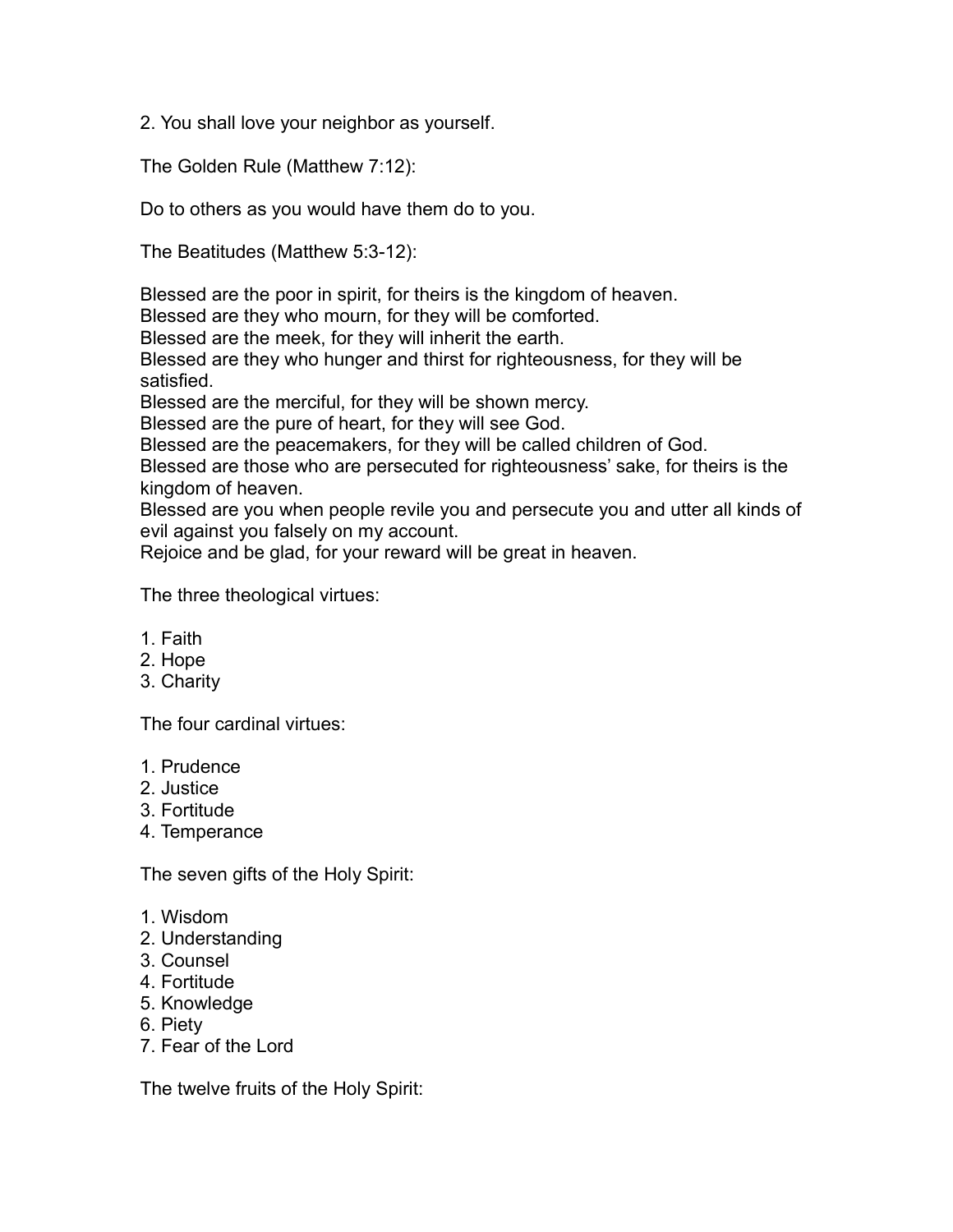- 1. Charity
- 2. Joy
- 3. Peace
- 4. Patience
- 5. Kindness
- 6. Goodness
- 7. Generosity
- 8. Gentleness
- 9. Faithfulness
- 10. Modesty
- 11. Self-control
- 12. Chastity

The five precepts of the Church:

1. You shall attend Mass on Sundays and on holy days of obligation and remain free from work or activity that could impede the sanctification of such days.

2. You shall confess your sins at least once a year.

3. You shall receive the sacrament of the Eucharist at least during the Easter season.

4. You shall observe the days of fasting and abstinence established by the Church.

5. You shall help to provide for the needs of the Church.

The seven corporal works of mercy:

- 1. Feed the hungry.
- 2. Give drink to the thirsty.
- 3. Clothe the naked.
- 4. Shelter the homeless.
- 5. Visit the sick.
- 6. Visit the imprisoned.
- 7. Bury the dead.

The seven spiritual works of mercy:

- 1. Counsel the doubtful.
- 2. Instruct the ignorant.
- 3. Admonish sinners.
- 4. Comfort the afflicted.
- 5. Forgive offenses.
- 6. Bear wrongs patiently.
- 7. Pray for the living and the dead.

The seven capital sins: